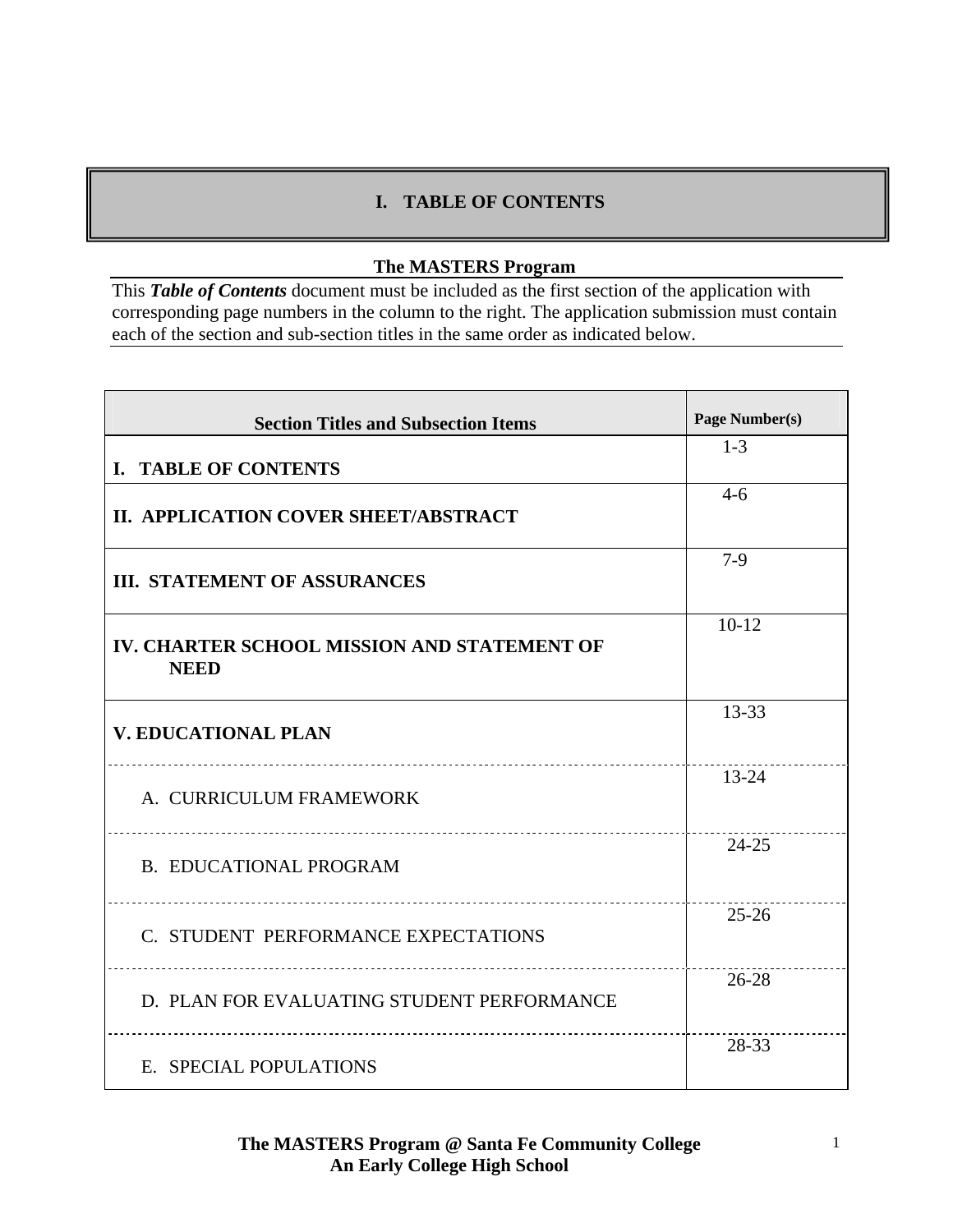| VI. FINANCIAL PLAN                                               | 34-46     |
|------------------------------------------------------------------|-----------|
| A. BUDGET                                                        | 34-37     |
| <b>B. FISCAL MANAGEMENT</b>                                      | $37 - 46$ |
| VII. GOVERNANCE/MANAGEMENT PLAN                                  | 47-74     |
| A. GOVERNANCE STRUCTURE                                          | 47-52     |
| B. DESCRIPTION OF THE GOVERNING BODY                             | 52-57     |
| C. PARTNERSHIPS (If applicable)                                  | 58        |
| D. SCHOOL ORGANIZATIONAL STRUCTURE                               | 59-64     |
| E. EMPLOYEE RELATIONS                                            | 64-72     |
| F. STUDENT ENROLLMENT PROCEDURES AND DISCIPLINE<br><b>POLICY</b> | 72        |
| G. FACILITIES                                                    | 73        |
| H. OTHER STUDENT SERVICES                                        | 74        |
| VIII. REQUIREMENTS                                               | 75        |
| A. LEGAL LIABILITY AND INSURANCE COVERAGE                        | 75        |
| <b>B. WAIVERS</b>                                                | 75        |
|                                                                  |           |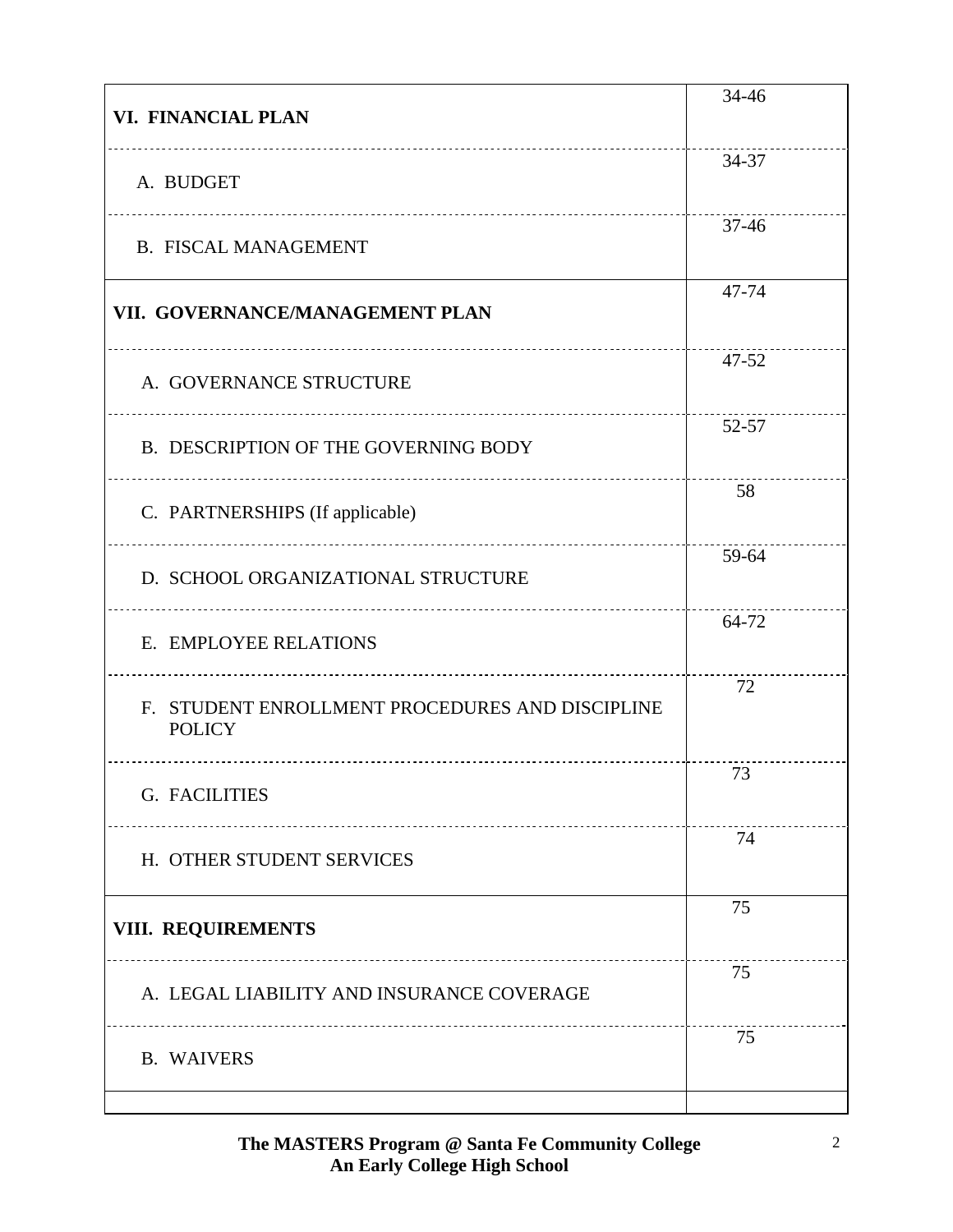| <b>IX. APPENDICES</b>                                      |          |  |
|------------------------------------------------------------|----------|--|
| <b>EXHIBIT A Personnel Policies and Procedures</b>         | 76-117   |  |
| <b>EXHIBIT B Proposed Student Discipline Policies</b>      | 118-141  |  |
| <b>EXHIBIT C Bibliography</b>                              | 142      |  |
| <b>EXHIBIT D List of Acronyms</b>                          | 143-144  |  |
| <b>EXHIBIT E Governing Council Policies, Procedures</b>    |          |  |
| And Bylaws                                                 | 145-154  |  |
| <b>EXHIBIT F IDEAL-NM Course Offerings</b>                 | 155-156  |  |
| <b>EXHIBIT G Statewide Dual Credit Master Agreement</b>    | 157-165  |  |
| <b>EXHIBIT H College of Santa Fe Dual Credit Courses</b>   | 166-180  |  |
| <b>EXHIBIT I Letter of Agreement with Santa Fe</b>         |          |  |
| <b>Community College</b>                                   | 181      |  |
| EXHIBIT J 910B5 Revenue Projections - Excel File           | $1 - 3$  |  |
| <b>EXHIBIT K Budget Spreadsheet -</b><br><b>Excel File</b> | $1 - 10$ |  |
|                                                            |          |  |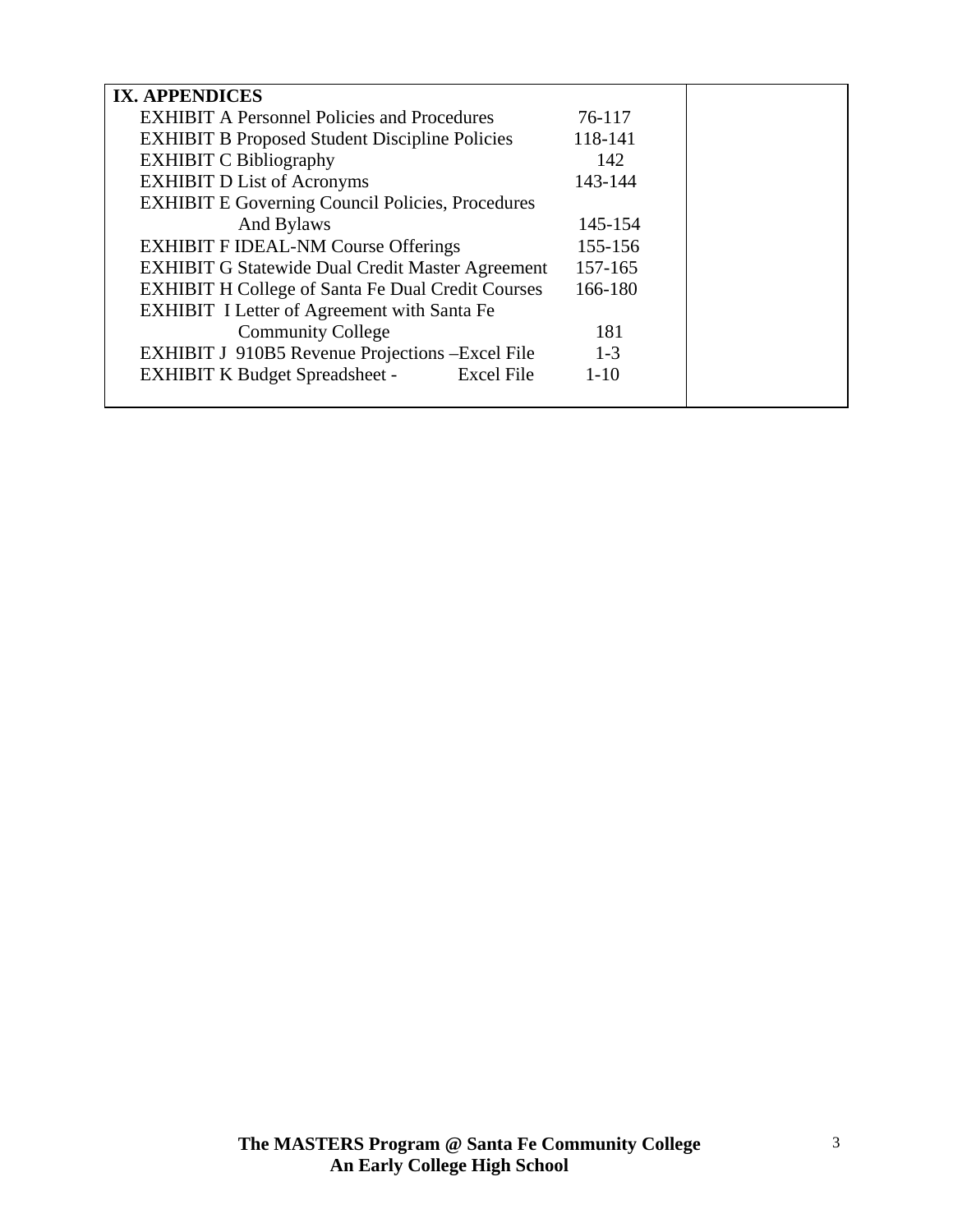# **II. APPLICATION COVER SHEET/ABSTRACT**

# *School Information:*

| Name of Proposed Charter School ______ The MASTERS Program                |  |  |  |
|---------------------------------------------------------------------------|--|--|--|
| School Address (if known) 6401 Richards Ave. (Santa Fe Community College) |  |  |  |
|                                                                           |  |  |  |
| School District within which the school will be located______Santa Fe     |  |  |  |
| <b>Contact Information:</b>                                               |  |  |  |
|                                                                           |  |  |  |
|                                                                           |  |  |  |
| City Santa Fe State NM Zip 87594                                          |  |  |  |
| Daytime Tel (505 ) 984-1133 Fax (815) 550-1394                            |  |  |  |
|                                                                           |  |  |  |
|                                                                           |  |  |  |
|                                                                           |  |  |  |

| City                         | <b>State</b><br>$Z_{1D}$ |
|------------------------------|--------------------------|
| Daytime Tel (                | Fax (                    |
| Alternate Tel (<br>$E$ -mail |                          |

# *Partner Organizations (if applicable):*

# The Masters Program will have a relationship with Santa Fe Community College as described in Section VII C.

# *Enrollment Information:*

*NOTE: If the charter school will be located in a school district that has a total enrollment of not more than one thousand three hundred (1,300) students, the charter school's proposed enrollment for all grades, in combination with any other charter school's enrollment for all grades, will neither equal nor exceed ten (10) percent of the total MEM of that school district [6.80.4.9.C.6 NMAC]* 

*Grade span at full enrollment* 10-12*\_\_\_\_\_\_Total number of students at full enrollment \_\_*200*\_\_\_\_\_\_*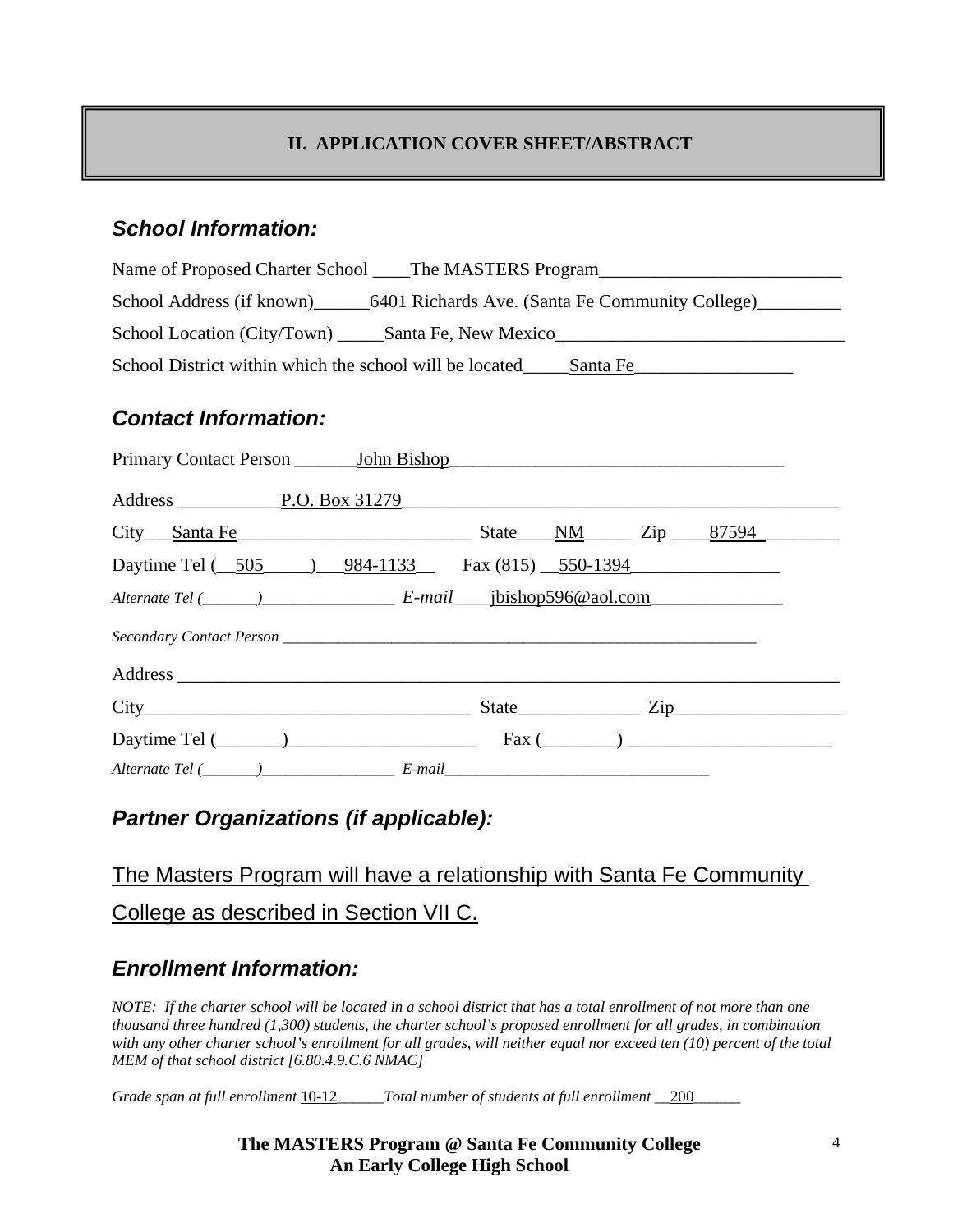| <b>School Year</b>    |         | <b>Grade Levels</b> | <b>Total Projected</b><br><b>Student Enrollment</b> |
|-----------------------|---------|---------------------|-----------------------------------------------------|
| First Year            | 2010-11 | $10-12$             | 120                                                 |
| Second Year $2011-12$ |         | $10-12$             | 140                                                 |
| Third Year            | 2012-13 | $10-12$             | 160                                                 |
| Fourth Year           | 2013-14 | $10-12$             | 180                                                 |
| Fifth Year            | 2014-15 | $10 - 12$           | 200                                                 |

*Complete the chart, indicating phase-in grades if applicable.*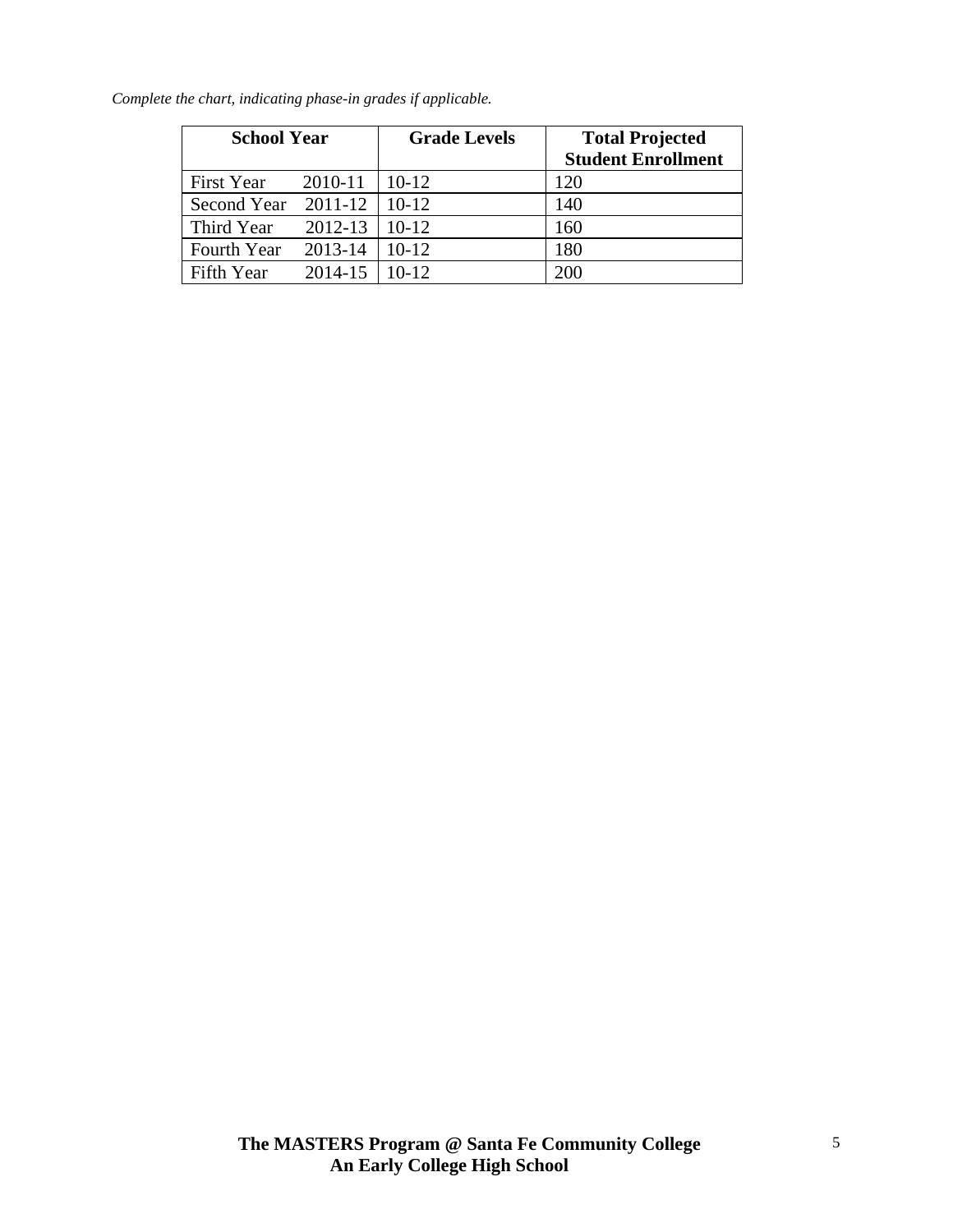### **Abstract of Proposed Charter School:**

The mission of The MASTERS Program (TMP) is to support the goal of a college education as an option for every student by expecting all students to perform at rigorous academic levels when provided challenging educational activities by inspired, talented teachers.

The educational philosophy and approach of TMP will be designed with an emphasis on **M**athematics, **A**rts, **S**cience, **T**echnology, **E**ngineering, **R**eading and **S**ervice (**MASTERS**). A STEM curriculum will be offered. Teachers will be trained in the Paideia Philosophy of education which focuses on higher-level thinking and communication.

The educational strategy is that students will be taught utilizing different modalities depending on the student's needs. Courses will be offered utilizing Licensed and Highly Qualified New Mexico teachers in the TMP classroom, IDEAL-NM high school courses on line and/or take SFCC dual credit courses. Additionally each student will work with teachers to obtain workrelated and community service credits. Individual tutoring will be offered to each student.

The School will be located at Santa Fe Community College and will serve students in grades 10- 12 as an early college high school. Enrollment is planned at 120 the first year and then adding 20 students per year for a total of 200 at year five. TMP will target students who are at risk, English language learners, students with special education needs, gifted students, those who desire an accelerated learning curriculum, wish to discontinue their home school studies and those who require a more flexible schedule – all of which can lead to low academic achievement and loss of interest in traditional secondary school education. TMP will also target students who have an interest in the STEM curriculum.

The STEM Curriculum was chosen because of on-going research that points to low math and science achievement for U.S. students. Recently, an assessment of 15 year old students showed that the U.S. ranked 28th in Math Literacy and 24th in Science Literacy. STEM emphasizes not only math and science but integrates both areas with engineering and technology.

TMP's educational philosophy is that all students can learn a set of reasonable objectives with appropriate instruction, support and sufficient time to learn. TMP recognizes that students typically master content and integrate their skills as scholars at different rates. Respect for individual student differences requires that students be given the time they need at any curricular level to familiarize themselves with content and/or to acquire the skills and work habits that will help them achieve academic success and become life-long learners. TMP is dedicated to developing core competencies in all students. TMP will strive to prepare all students to master all skills and learning necessary to succeed in a post-secondary educational environment and/or career of choice.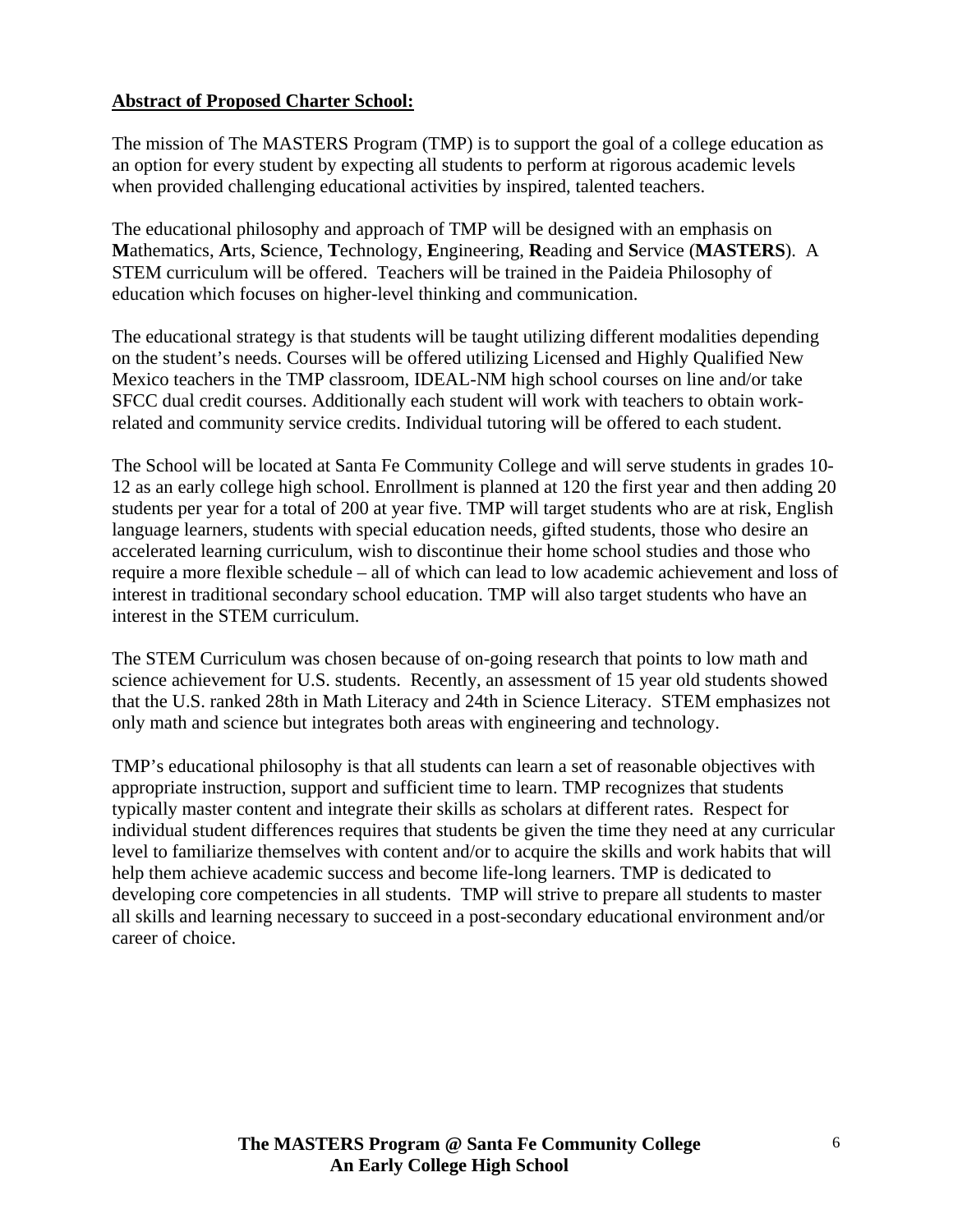### **III.STATEMENTS OF ASSURANCES**

*This form must be signed by a duly-authorized representative of the applicant group and submitted with the final application. An application will be considered incomplete if it is not accompanied by the Statements of Assurances.* 

### STATE OF NEW MEXICO )

#### $\overline{\phantom{a}}$ COUNTY OF  $\qquad$  )

I, \_\_\_\_\_\_\_\_John Bishop\_\_\_\_\_\_\_\_\_\_\_\_\_\_\_\_\_\_\_, after being duly sworn, state as follows:

- 1. My name is \_John Bishop\_\_\_\_\_\_\_\_\_\_\_\_\_\_ and I reside in Santa Fe, New Mexico\_.
- 2. I am the authorized representative of the governing body, or applicant group, for The MASTERS Program<br> $\Box$  (*name of*  $\Box$ )

*school*) to be located at  $\overline{6401}$  Richards Road, Santa Fe, New Mexico , I certify that, if awarded a charter:

- 1. The MASTERS Program's admission process shall not discriminate against anyone regarding race, gender, national origin, color, ability level, or age.
- 2. If more students apply than can be accommodated, The MASTERS Program shall admit students on the basis of a lottery.
- 3. The MASTERS Program's admission processes shall be in compliance with Section 22-8B-4.1 NMSA 1978.
- 4. The MASTERS Program shall be a nonsectarian, non-religious, and non-home-based public school.
- 5. Except as otherwise provided in the Public School Code, The MASTERS Program shall not charge tuition or have admission requirements.
- 6. The MASTERS Program shall comply with all state and federal health and safety requirements applicable to public schools, including those health and safety codes relating to educational building occupancy.
- 7. The governing body shall not contract with a for-profit entity for the management of The MASTERS Program.
- 8. The MASTERS Program shall comply with all applicable state and federal laws and rules related to providing special education services.
- 9. The MASTERS Program shall avoid apparent and actual conflicts of interest when administering grants and entering into contracts for equipment and services.
- 10. The MASTERS Program shall comply with conflict of interest provisions identified in the New Mexico Procurement Code, Section 13-1-128 et seq. NMSA 1978 and the Prohibited Sales Act, Section 22-21-1 et seq. NMSA 1978; and the federal regulations at 34 CFR 75.525 and 80.36.
- 11. The MASTERS Program shall ensure that criminal background checks are conducted on all employees in accordance with Section 22-10A-5 NMSA 1978.
- 12. The MASTERS Program shall develop written procurement procedures and conduct all procurement transactions in a manner that provides open and fair competition.
- 13. The MASTERS Program shall comply with the Age Discrimination Act of 1975, Title VI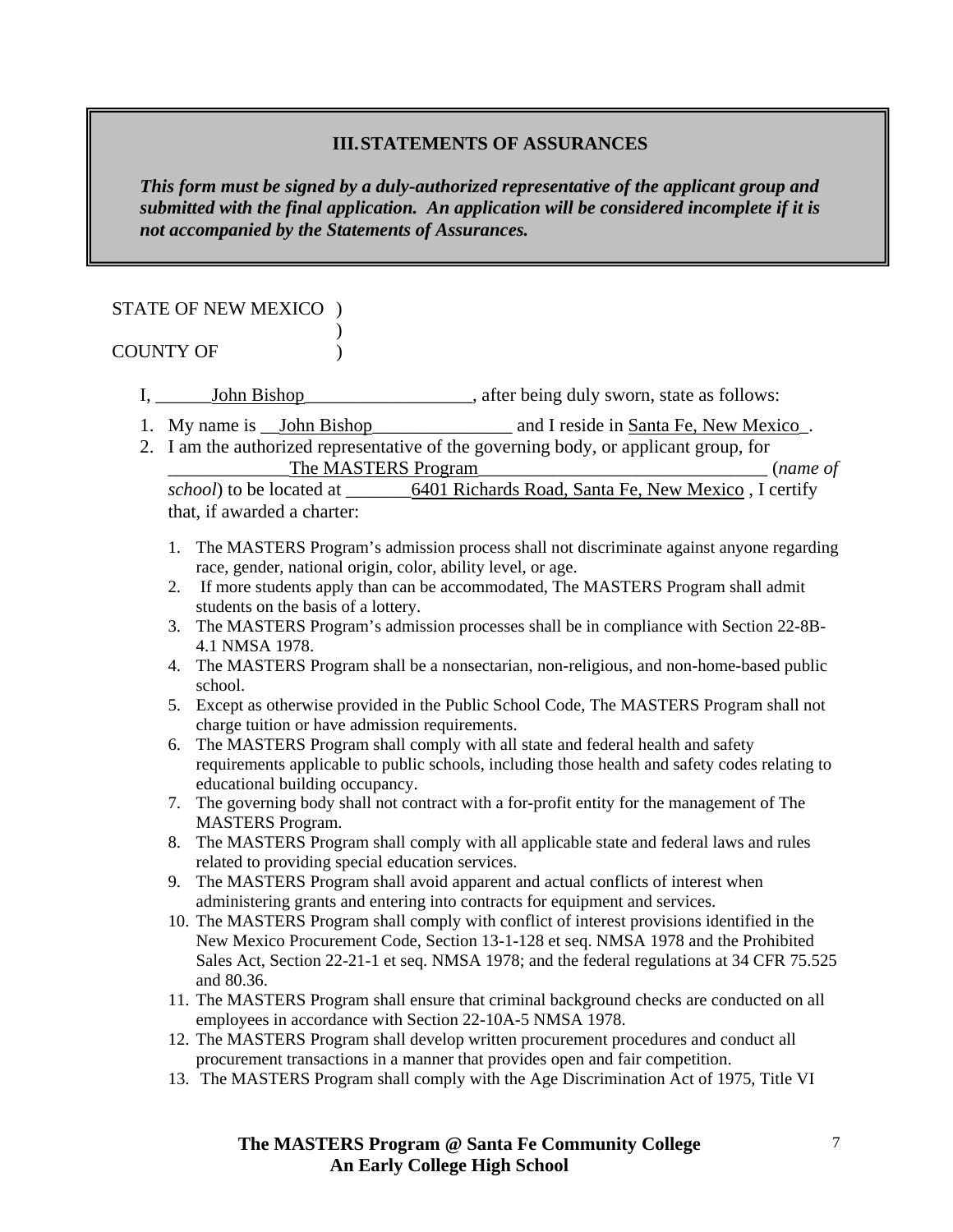- 14. of the Civil Rights Act of 1964, Title IX of the Education Amendments of 1972, Section 504 of the Rehabilitation Act of 1973, and part B of the Individuals with Disabilities Education Act;
- 15. The MASTERS Program shall provide equitable access to and participation in its federally assisted program for students, teachers, and other program beneficiaries with special needs.
- 16. The MASTERS Program shall be economically sound and the fiscal management shall comply with all applicable federal and state laws, regulations and rules relative to fiscal procedures.
- 17. The MASTERS Program shall provide to the Public Education Commission by the sooner of the end of the planning year or within ten (10) days of receipt of any federal or state stimulus funds a detailed plan indicating how The MASTERS Program will manage its fiscal responsibilities, the plan will include a description of the internal control procedures that The MASTERS Program will utilize to safeguard assets, segregate its payroll and other check disbursement duties, provide reliable financial information, promote operational efficiency, and ensure compliance with all applicable federal statutes and regulations and state statutes and rules relative to fiscal procedures.
- 18. Meetings of The MASTERS Program Governing Body shall comply with the New Mexico Open Meetings Act, Sections 10-15-1 et seq., NMSA 1978.
- 19. The MASTERS Program shall adopt policies and procedures of the governing body, that address governance, relationship to staff, professional development, the role of the governing body in policy-making, personnel decisions, budgeting, and operation of the school, including how decisions will be made.
- 20. The Governing Body or head administrator of The MASTERS Program shall recognize and work with employee labor representatives, if any.
- 21. The MASTERS Program shall produce a certificate of occupancy prior to opening a facility for use as a school; the facility shall meet all applicable federal and state health, safety and code requirements and be suitable for use as a school.
- 22. The MASTERS Program shall develop and maintain a plan for addressing code, accessibility, health and safety requirements as well as operation, maintenance and repair of any facility it seeks to use as a school.
- 23. The MASTERS Program shall develop personnel policies that comply with all applicable federal and state labor laws, regulations and rules implementing them and shall submit the policies to the Public Education Department for comment prior to the hiring of any employees.

*I hereby certify that the information submitted in this application for a charter is true to the best of my knowledge and belief. I understand that I am the authorized representative of the applicant group, or the governing body, of this charter school.* 

[Signatures required on next page]

*(Statements of Assurances page 3 of 3)*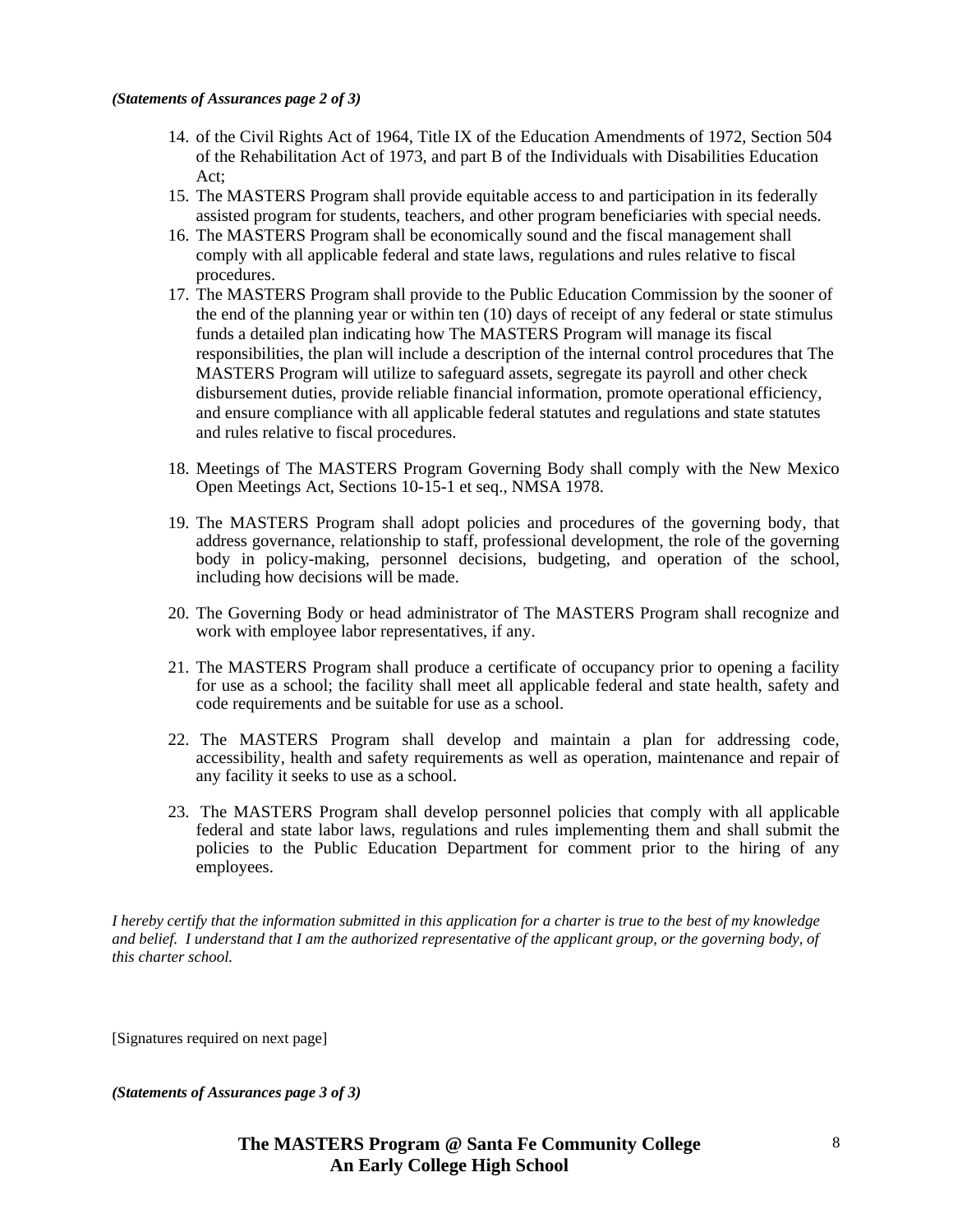| [Signature]                                                                | Date |
|----------------------------------------------------------------------------|------|
| John Bishop ___, representative of the applicant group, or governing body  |      |
| member, of the proposed The MASTERS Program Charter School.                |      |
| Subscribed and sworn to before me, this ______ day of ____________, 20___. |      |
| [Notary Seal:]                                                             |      |
| [signature of Notary]                                                      |      |
| [typed name of Notary]                                                     |      |
| <b>NOTARY PUBLIC</b>                                                       |      |
| $My$ commission expires: $\_\_\_\_$ , 20                                   |      |

 $\overline{\phantom{a}}$  , and the contract of the contract of the contract of the contract of the contract of the contract of the contract of the contract of the contract of the contract of the contract of the contract of the contrac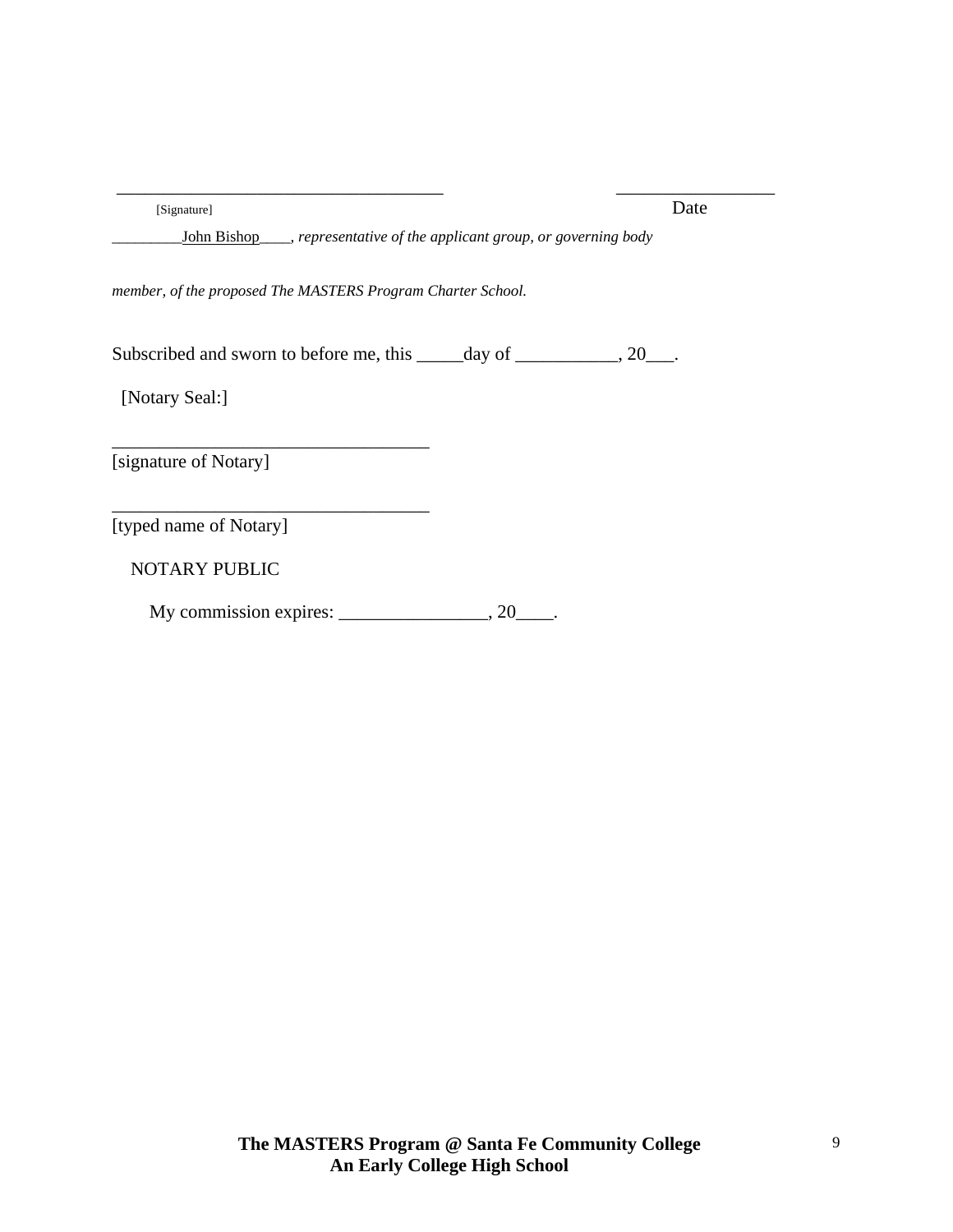### **The MASTERS Program (TMP) at Santa Fe Community College An Early College Charter High School**

### **IV. CHARTER SCHOOL MISSION AND STATEMENT OF NEED**

- **Mission Statement** The mission of The MASTERS Program (TMP) is to support the goal of a college education as an option for every student by expecting all students to perform at rigorous academic levels when provided challenging learning activities by inspired, talented teachers.
	- o The school **seeks to serve**:
		- students grades 10-12
		- students "at risk" who may be challenged by low income, English language learning, special education needs, immigration status, truancy, lack of parental support, gifted students and those that do not fit in a larger school traditional learning environment.
		- students who have dropped out and want to rejoin a high school program.
		- students who desire an accelerated learning curriculum and intellectual growth
		- students who desire a STEM curriculum
		- students who wish to discontinue their home school studies, and
		- students who desire and/or require a more flexible school schedule.
	- o The school **seeks to accomplish** the following:
		- Provide a seamless transition from high school to college via an early college program in a community college venue
		- **Provide a program that will enable students and their families to have the** possibly of paying for only two years of further university study rather than the usual four years.
		- Graduate students with high levels of measured achievement in a STEM curriculum: Science, technology, engineering and math
		- **Engage students in meaningful service to the Santa Fe non-profit and** business community as precursor to becoming a skilled and educated workforce for local economic development
		- Promote parental support for post-secondary education
	- o The school will **use the following methods** in a hybrid instructional curriculum and delivery system:
		- Dual credit courses taught by Santa Fe Community College faculty pursuant to the Statewide Dual Credit Master Agreement as approved by NMPED
		- High school credit courses benchmarked to NM PED Standards taught by NM certified teachers, following the Advanced Placement curricula, where available
		- High school and AP distance learning courses available through IDEAL-NM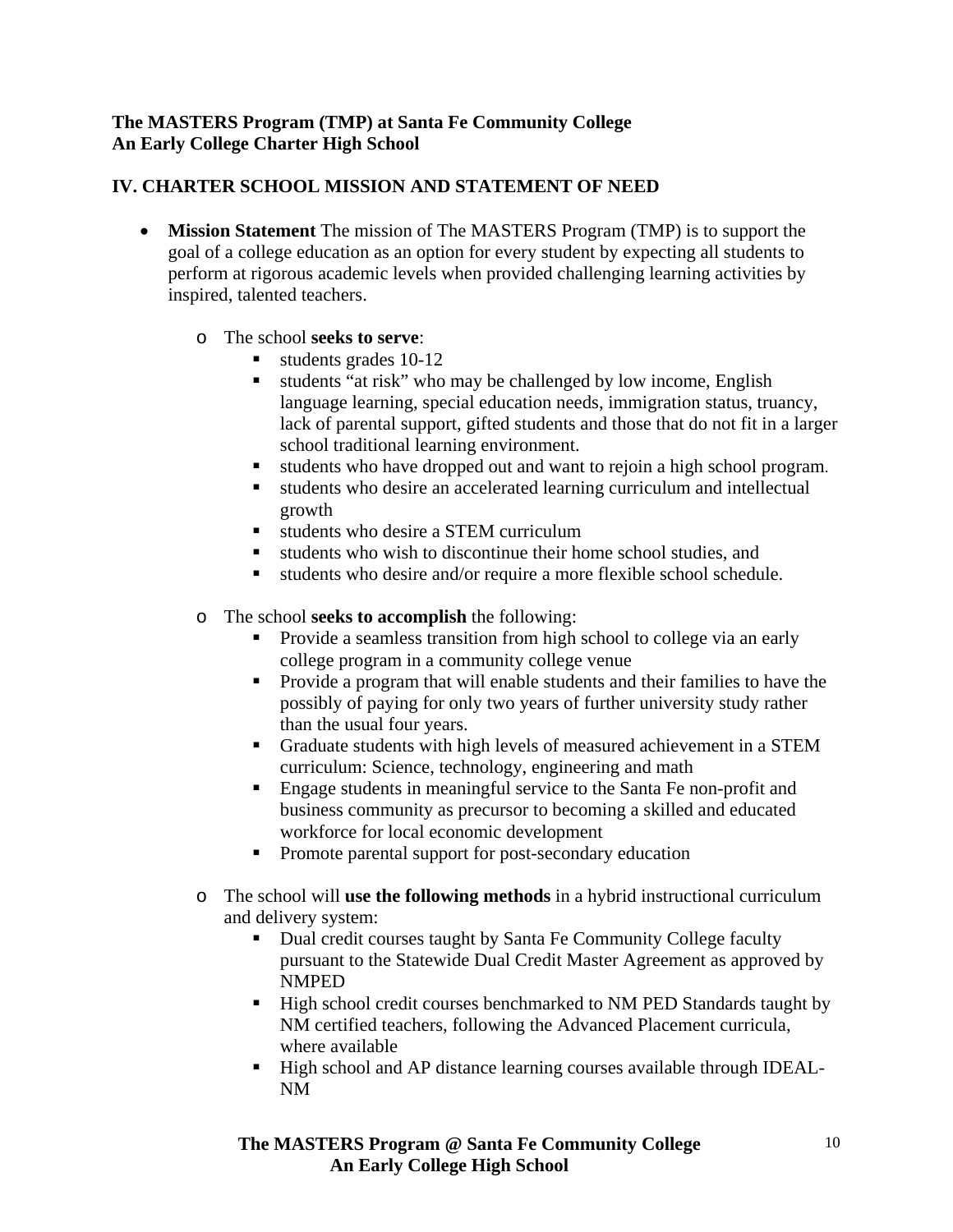- Support to both dual credit and highs school credit courses utilizing the Paideia tripartite method of didactic instruction, coaching, and seminars for integrative, higher order thinking practice
- Emphasis on STEM curriculum: Science, technology, engineering and math
- Service learning in Santa Fe non-profit and business communities with mentorships for every student in career-specific exploratory activities related to the STEM curriculum
- The school will **know it is achieving its mission** when:
	- o High school graduation rate exceeds that of Santa Fe High School and Capital High School
	- o The MASTERS Program meets AYP goals on an annual basis
	- o TMP graduates exceed other Santa Fe public high school students in the number of college level credits TMP students achieve upon graduation
	- o Faculty of NM certified teachers deliver high school credit courses benchmarked to NM Standards, all of whom having been trained in the Paideia method
	- o Faculty of NM certified teachers deliver academic support to dual credit course students using Paideia instructional methods
	- o A coherent curriculum of STEM courses is delivered through dual credit courses, high school credit courses, and IDEAL-NM
	- o SFCC faculty and The MASTERS Program faculty cooperate in facilitating academic success for dual credit learners (syllabi, scheduling, counseling, tutoring, use of instructional facilities) evidenced by documented informal and formal joint agreements
	- o Applications exceed enrollment targets
	- o Academic programs are available outside traditional public secondary school hours
	- o Parent engagement (conference attendance, parenting education opportunities, volunteering, fund raising) exceeds annual goals established by Board of Directors and Headmaster
	- o Parent participation on the NMPED Quality of Education Survey exceeds 50% of enrollment and responds as "strongly agreeing" that the school holds high expectations for academic achievement and that school personnel encourage parents to participate in their children's education
- The MASTERS Program is in the best interest of the Santa Fe students it proposes to serve because it will address the following **education needs**:
	- o Santa Fe High School and Capital High School are both in Restructuring 1 category for lack of academic yearly progress (2008-09 School Accountability Report) demonstrated by the student body in AYP grades. The range of proficiency in reading and math was reported between a high of 45.4% (SFHS reading) and a low of 20.1% (CHS math).
	- o Fewer than 50% of the students evaluated in grade 11 in those two high schools are proficient at grade level in basic skills. This raises important questions about the probability that they are prepared for success in post-secondary education without considerable remediation, at personal cost, at a community college.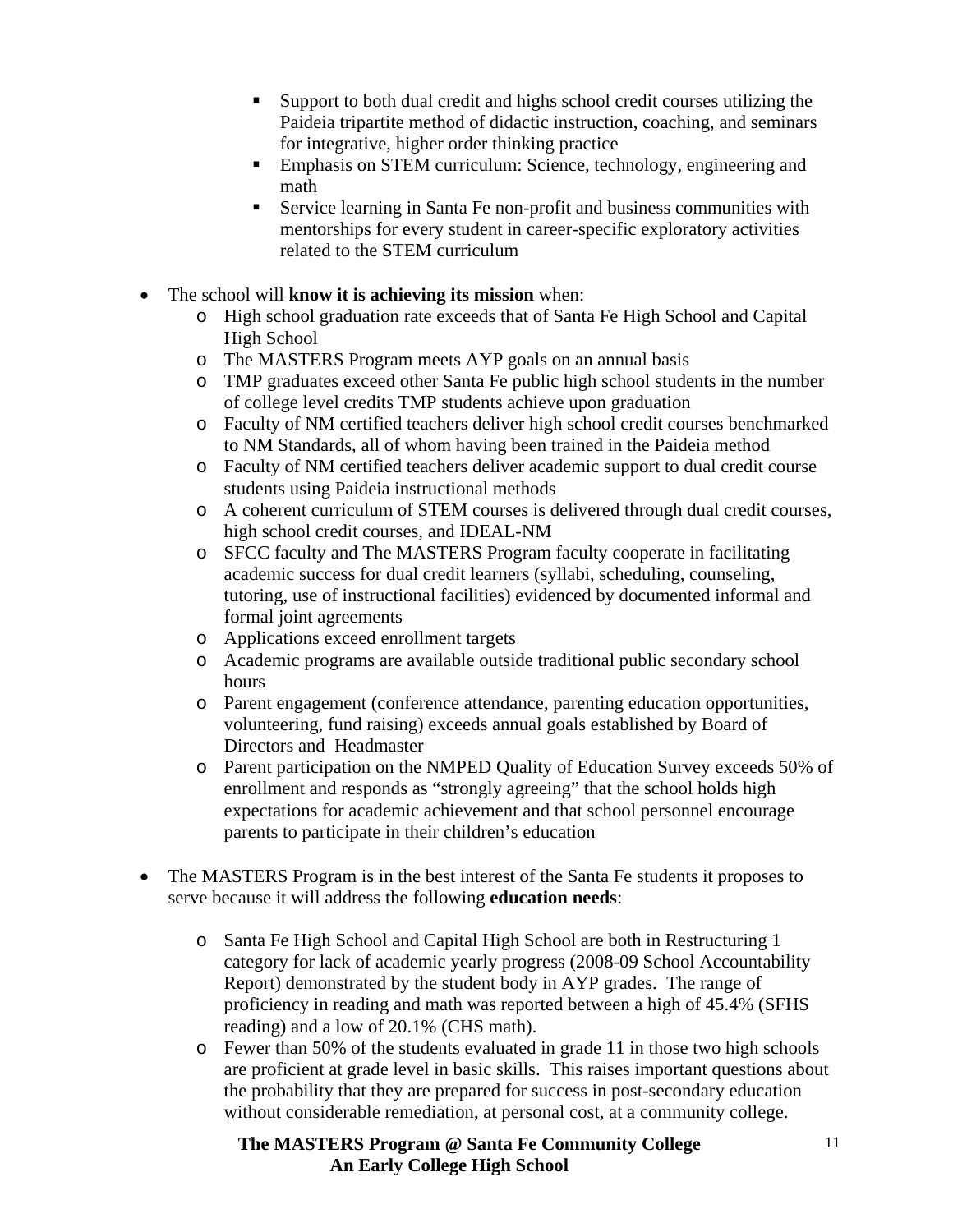- o The MASTERS program provides access to rigorous academic content beginning in grade 10 supported by small group and individual tutoring to predict greater academic achievement, making participation in post-secondary education more probable.
- o The MASTERS program offers a public school alternative to attending private secondary schools with rigorous academic programs and AP course work leading to college admission and success, but at a cost far exceeding the financial means of many students' families in Santa Fe.
- o The community charter high schools are near or at enrollment caps, with the most successful (measured by AYP) holding an admission lottery with a long waiting list.
- o The integration of The MASTERS Program with the SFCC academic program addresses convenience issues of flexible class scheduling, optimizing the possibility for students to graduate high school with the maximum number of college credits at no personal cost, optimizing the number of students attending college, and optimizing the legislative intent of dual credit statutes-- addressing the challenge from Dr. Veronica Garcia to think "out of the box" --all which serve to increase student achievement within the public high school programs of Santa Fe
- o The demographics of the local community include the following data that support the need for a publicly financed early college program:
	- 2007 Census estimates 44.4% of all county residents identify as Hispanic and 17.9% live in poverty
	- 2005 Census indicates that 16.6% of children ages 5-17 living within the LEA live in poverty
	- $\approx 2009\,40^{th}$  day SFPS attendance indicates that 73% of public school students identify as Hispanic
	- 2007-08 School District Report Card (printed 5/17/09) identify 34% as English Language Learners; 16.3% as students with disabilities; and 64.9% as students eligible for free/reduced lunch.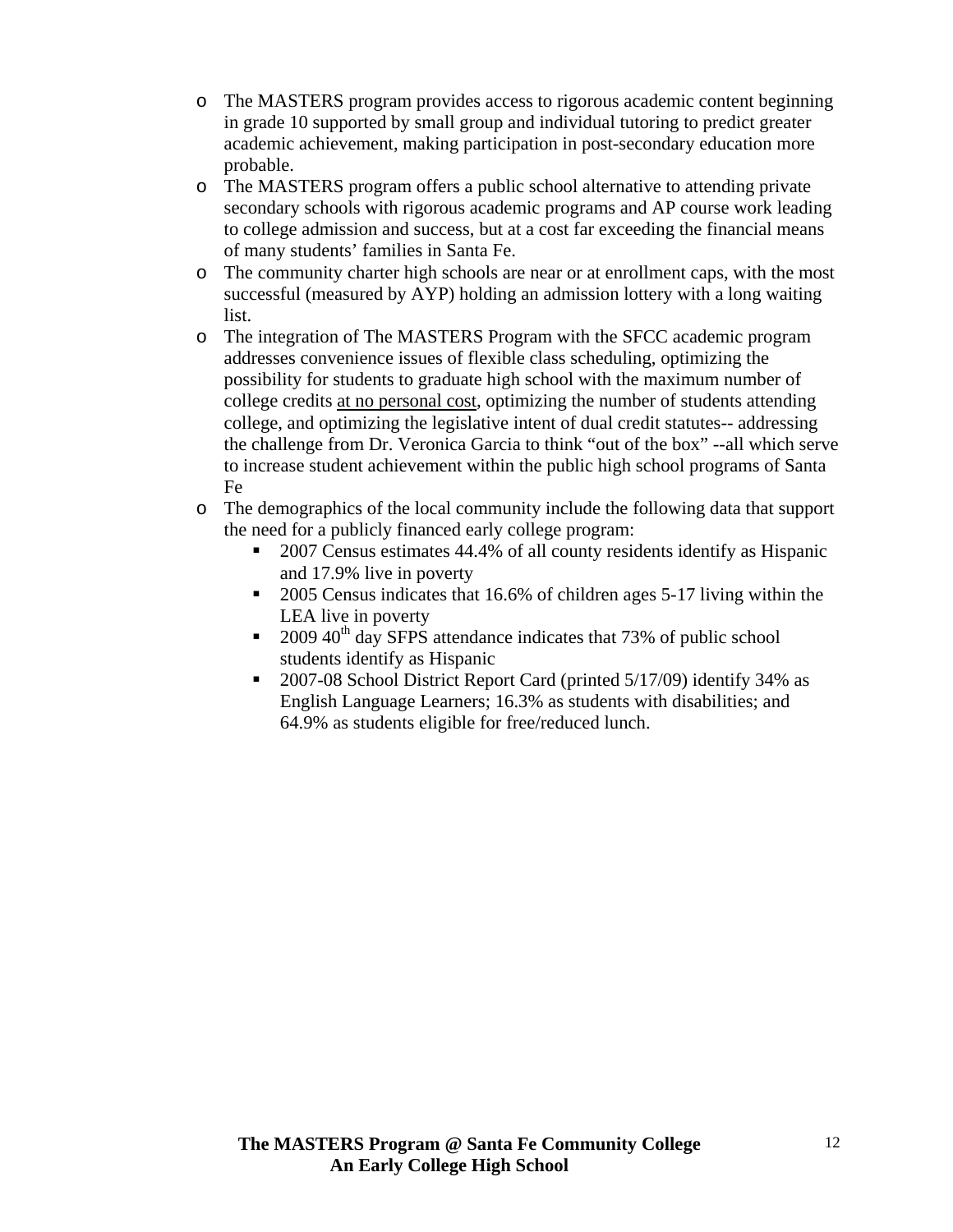### **V. EDUCATIONAL PLAN**

### **A. CURRICULUM FRAMEWORK**

### **1. Philosophy and Approach to Instruction**

The Educational Plan of TMP will be designed with an emphasis on **M**athematics, **A**rts, **S**cience, **T**echnology, **E**ngineering, **R**eading and **S**ervice (**MASTERS**). A STEM curriculum will be emphasized. Teachers will be trained in the Paideia Philosophy of education which focuses on higher-level thinking and communication. The Paideia philosophy is grounded in three levels of teaching and learning: 1) the *didactic* level teaches students foundational skills and knowledge; 2) the *coaching* level leads students to apply the skills and knowledge they've learned; and 3) the *seminar* level takes students to the highest of thinking examination of pertinent primary source documents. Paideia and STEM will be integrated through the use of inquiry-based methods and strategies. Community service and career development are strong components of the program. Students will be involved with required and optional courses, educational support structures, laboratories, and programs that will lead to high school and post-secondary academic success.

The STEM Curriculum was chosen because of on-going research that points to low math and science achievement for U.S. students. Recently, an assessment of 15 year old students showed that the U.S. ranked 28th in Math Literacy and 24th in Science Literacy. STEM emphasizes not only math and science but integrates both areas with engineering and technology. STEM programs are often funded by the National Institute of Health and the National Science Foundation. Reports by the Academic Competitiveness Council and the Government Accountability Office state that STEM educational programs have multiple goals, provide multiple types of assistance, and target multiple groups. Twenty-first century workplace skills also call for problem solving and critical thinking skills (SCANS Report). Paideia methodology specifically targets these skills through its three level approach to teaching and learning. Therefore, merging the STEM Curriculum with the Paideia methodology will help to ensure that our students have critical 21st century skills.

TMP's educational philosophy is that all students can learn a set of reasonable objectives with appropriate instruction, support and sufficient time to learn. TMP recognizes that students typically master content and integrate their skills as scholars at different rates. Respect for individual student differences requires that students be given the time they need at any curricular level to familiarize themselves with content and/or to acquire the skills and work habits that will help them achieve academic success and become life-long learners. TMP is dedicated to developing core competencies in all students. TMP will strive to prepare all students to master all skills and learning necessary to succeed in a post-secondary educational environment and/or career of choice.

TMP's educational philosophy and curricular approach is to provide a seamless educational continuum that benefits students as they move from one level (high school) to the next (postsecondary school). The freedom of the college campus provides high school youth, with the environment to develop a sense of responsibility for his/her own education and provides an academically enriched setting for students who could become lost in a larger, more traditional educational system.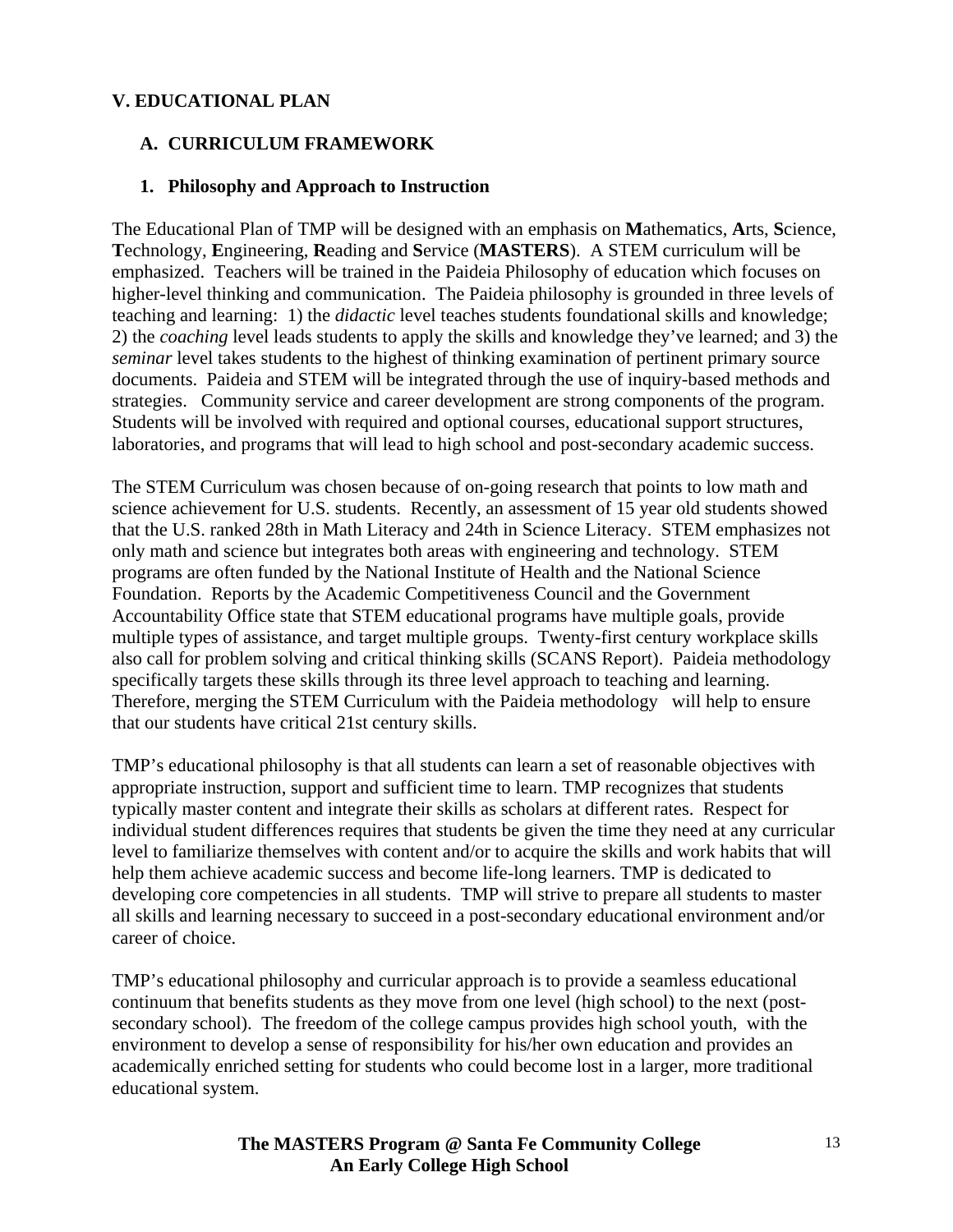TMP offers a variety of instructional options in order to meet the differentiated needs of students. Options include TMP classes taught by Licensed and Highly Qualified New Mexico teachers, on-line high school credit and AP courses offered through IDEAL New Mexico, and dual-credit courses offered, when appropriate, by Santa Fe Community College. TMP provides classroom space at SFCC with Licensed and Highly Qualified New Mexico teachers to provide direct instruction in core subjects, provide academic support as needed, and, provide academic support to students in order to prepare them for dual course instruction.

TMP students will have the opportunity to take their knowledge base from the classroom and apply it to real life situations. TMP will encourage students to incorporate service to others as a central part of their education as well as career development. Required service learning will be built into every grade level. Through this component students will consider the relationship between the curriculum in the classroom, their service, and its impact on their personal values and professional goals. This vital component will become part of each student's education and life experience as s/he understands the need to "give back" to the community at large.

With the focus of the STEM curriculum and Paideia philosophy, it is the intention of TMP to interface with the local scientific community such as Los Alamos National Laboratory, Genome Center and Santa Fe Institute as well as the arts and culture communities through the museums, Santa Fe Opera and Lannan Foundation among others.

The STEM curriculum with the Paideia philosophy approach was chosen because a marriage between the two enables and encourages students with unique learning styles to excel. The curriculum (STEM) and pedagogy (Paideia) focus on a hands-on, minds-on learning experience. Not only can students learn in different ways, but they can also learn at their own pace. Additionally, partnering with a community college provides students with the means to receive a dual credit, accelerated high school education with the potential to receive an AA degree at the same time. Further, this early college approach enables students and families to only have to pay two years of university fees rather than the usual four years. This model provides for efficient use of equalization funds therefore enabling TMP to deliver a higher quality of education to its students. Because dual credit course tuition is waived by SFCC, these funds can otherwise be applied to the educational support enrichment of TMP students.

According to Cecilia Cunningham, Director of Middle College National Consortium, "Middle colleges ensure that their students experience the culture of the college and take college courses. The college preparation received in the Middle College High School classes has resulted in a college-going rate of 90% (2003)".

According to the Early College High School Initiative (the "Initiative"), there are approximately 270 early/middle college high schools currently in the United States and is one of the fastest growing school segments of high schools. The Initiative itself has started or redesigned 160 early college high schools since 2002 with start-up support from the Bill and Melinda Gates Foundation and thirteen partner organizations. There are four other early college high school programs in other New Mexico communities.

National statistics on the progression of students from high school to college illustrate why it is imperative to better connect and integrate secondary and post-secondary schooling. For example:

• Young people from the middle-class and wealthy families are almost five times more likely to earn a two- or four-year college degree than those from low-income families.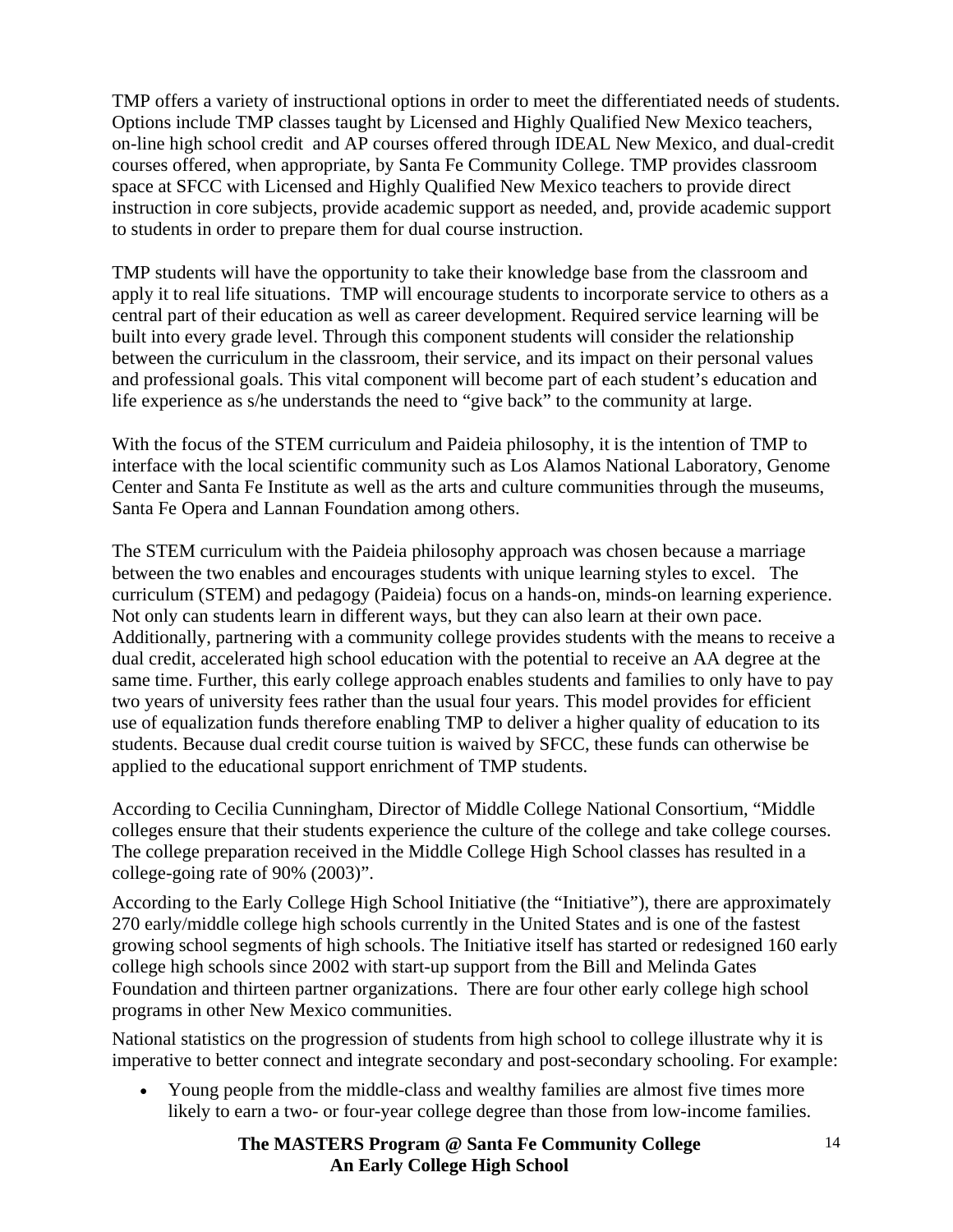- For every 100 low-income students who start high school, only 65 will get a high school diploma and only 45 will enroll in college. Only 11 will complete a post-secondary degree. (Source: JFF analysis of data from the National Educational Longitudinal Study for students from the lowest-income SES quintile. The period of time measured includes outcomes from students' entry as ninth graders in 1988 to the year 2000.)
- High school graduates from poor families who score in the top testing quartile are no more likely than their lowest-scoring, affluent peers to attend college. The former enroll at rates of 78 percent; the latter at 77 percent. (Based on the high school graduating class of 1992; source: Advisory Committee on Student Financial Assistance, 2001.)
- Nearly half of our nation's African-American students and nearly 40 percent of Latino students attend high schools in which graduation from high school is not the norm. In the nation's 900 to 1,000 urban "dropout factories," completing high school is a 50:50 proposition at best. (Source: Robert Balfanz and Nettie Legters. 2004. Locating the Dropout Crisis—Which High Schools Produce the Nation's Dropouts? Where Are They Located? Who Attends Them? Baltimore: Johns Hopkins University.)

The Early College Initiative web site states, "In 2007, more than 900 students graduated from 17 early college high schools around the country. Their achievements far surpass those of their peers from traditional high schools serving similar populations. Preliminary data show that:

- Over 65 percent of the graduates were accepted to four-year colleges. Others have chosen to complete an Associate's degree by spending a fifth year at their early college high school.
- More than 85 percent graduated with substantial college credit.
- More than 250 early college high school graduates earned merit-based college scholarships. Four earned the prestigious Gates Millennium Scholarship, awarded to 1,000 high-achieving, low-income students each year".

Jill Zubov Shenberger, Principal at Academy of the Canyons established in 2000 at College of the Canyons in Santa Clarita, California writes that the benefits of an early college program are:

- o "Higher education is more accessible, affordable, and attractive as the physical space between high school and college is removed.
- o Less time is wasted during a student's junior and senior years as they are able to begin to earn credits towards a post-secondary degree.
- o Appropriate guidance and support are provided as students transition from secondary to post-secondary education, a critical transition period where students often do not receive these services.
- o Early colleges are breeding grounds for innovation, creating new and better ways to serve the intellectual and developmental needs of young people by unifying and reconceptualizing academic work from high school through the second year of college".

"Two years of college is the minimum required to put young people on the road to a middle-class income, but the high school-to-college transition is a point at which the education system loses many young people. To ease this transition, early college high school consciously integrates the high school and college experiences. The curriculum is designed as a coherent unit, with high school and college-level work blended into a single academic program. These schools allow young people to focus on their studies in their last years of high school, rather than be distracted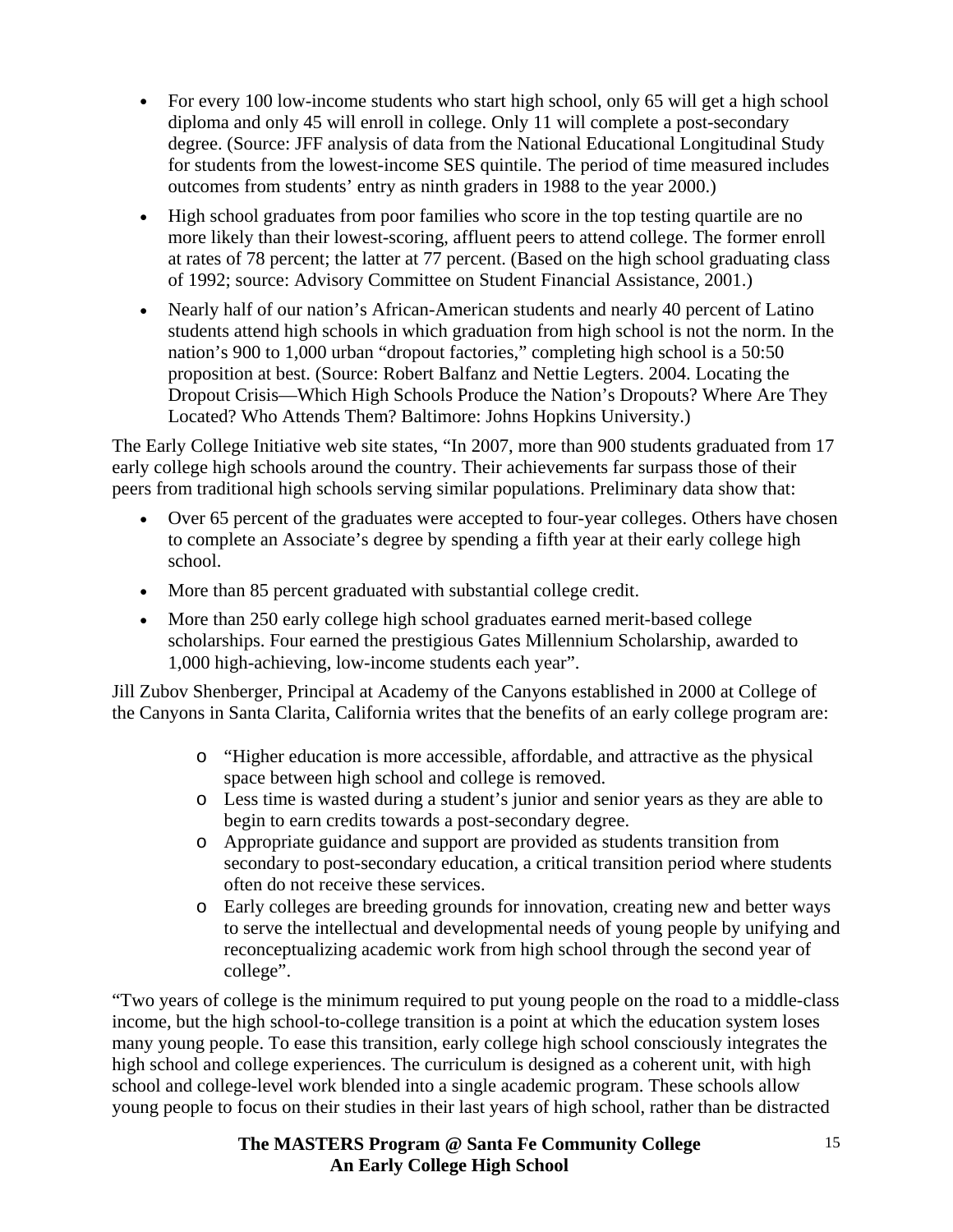by the daunting maze of college and financial aid applications. Just as important, this makes college far more affordable for students and their families, who save two years worth of college tuition. By the time students have graduated from an early college high school, they have gone well past the "20 credit threshold" that is a key breaking point between students who complete a college degree and those who never finish college". (Source: Clifford Adelman, 2006. The Toolbox Revisited: Paths to Degree Completion from High School Through College. Washington, DC: U.S. Department of Education.)

Over the last decade, opportunities have expanded for high school students to earn college credit. Advanced Placement and International Baccalaureate courses and their accompanying tests give many students ways to take college-level courses from their regular teachers, usually during their senior year. Students in dual enrollment programs remain formally enrolled in high school but take college courses, taught by either high school or college faculty, in classrooms located either at their high school or on a college campus. At the same time, more and more community colleges are developing ways to accelerate high school students (as well as high school dropouts) by enrolling them in college courses. Meanwhile, a variety of post-secondary incentive programs reward students with free or reduced college tuition for finishing some college work in high school. And, at the most dramatic end of the continuum, students at middle colleges and early college high schools can complete up to two years of a college program while still enrolled in high school.

Until recently, this educational terrain of college-courses-in-high-school belonged almost exclusively to a small, privileged group of young people: those whose families could afford high-quality private high schools and those in well-funded public schools that offered Advanced Placement and similar options to their highest-achieving students. But today's programs that allow students to earn college credit in high school are no longer limited to elite schools. Students from a wide range of backgrounds and with diverse prior accomplishments are demonstrating that the academic challenge provided by college-level courses can be an inspiration, not a barrier. The job of early college high school faculty and partners is to refine the instructional practices and support structures that move students from inspiration to true achievement. Some of the most promising strategies currently in use in early college high schools include: adopting school-wide literacy practices, focusing on inquiry-based instruction across grade levels and content areas, and creating "shadow" or "lab" courses to complement college courses.

The question for the future is the degree to which opportunities like these will increase the number of young people who gain a post-secondary credential—especially among those who remain underrepresented in higher education.

What sets TMP apart from Santa Fe Public School (SFPS) dual enrollment, Advanced Placement, and other pre-college programs is the reach and coherence of the blended academic program, the focus on underrepresented students, the STEM Curriculum and the Paideia approach. Moreover, because TMP is located on the SFCC campus, transportation issues are eliminated and dual enrollment is convenient. As with early college high school, Advanced Placement and dual enrollment strategies give students a taste of college, yielding multiple benefits: for students, better preparation for college; for institutions, lower remediation costs and higher retention; and for high schools, improved understanding of the demands of college and an expanded set of curricular offerings. Moreover, TMP will:

• Fully integrate students' high school and college experiences, both intellectually and socially;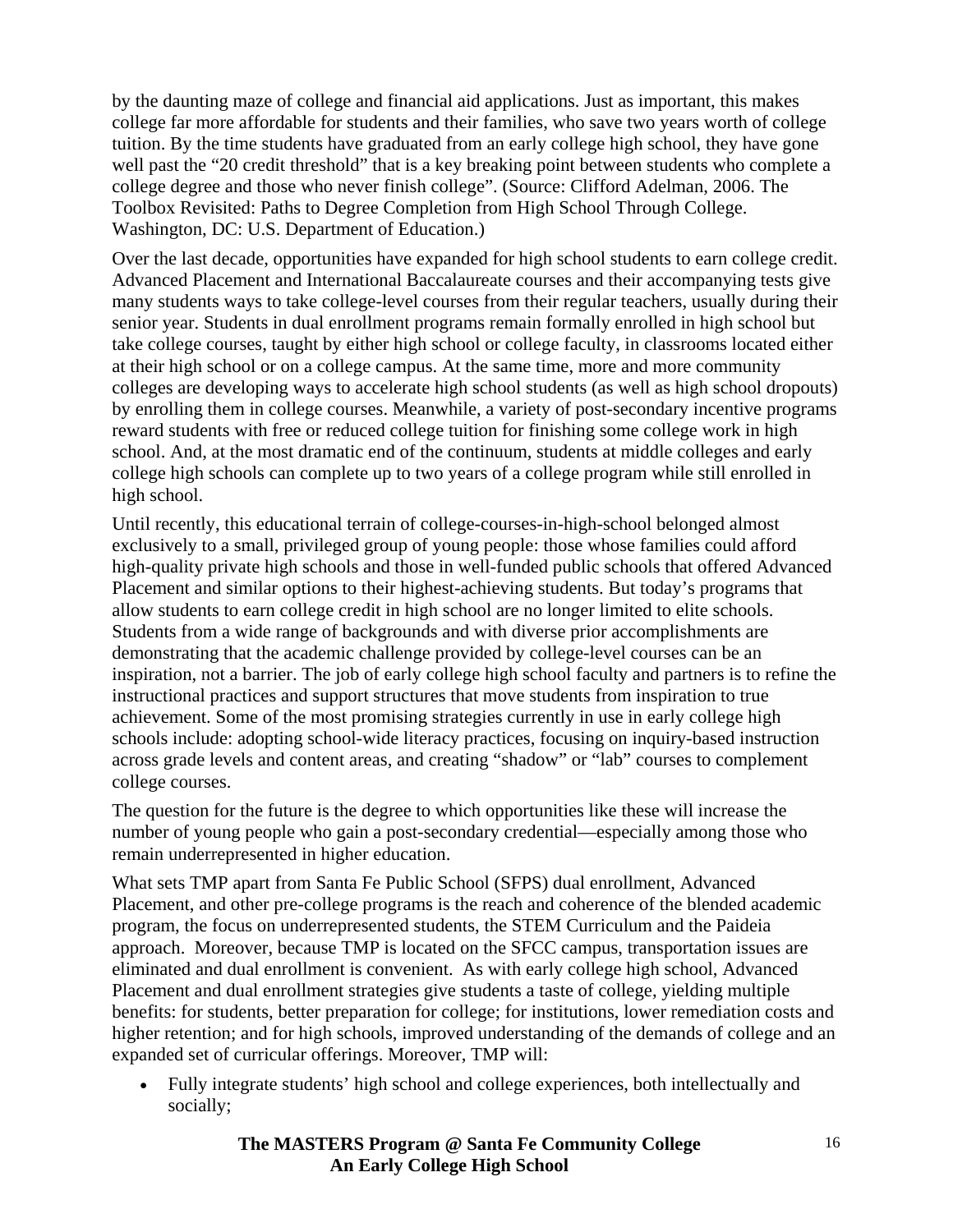- Enable students to earn up to two years of college credit toward a degree while in high school, not just a few college credits;
- Blend the curriculum as a coherent unit, with high school and college-level work melded into a single academic program that meets the requirements for both a high school diploma and, potentially, an Associate's degree;
- Grant college credits through SFCC and enables students to accumulate the credits toward a degree from SFCC or to transfer them to another college.

TMP's approach and educational philosophy is likely to result in improved educational performance of its students because they will have:

- An integration of the STEM Curriculum and Paedeia methodology which combines information together across disciplines to make sense with real world applications in a real world setting
- Strong connection and identification with a community of learners;
- Individual and group instruction;
- Improved communication skills;
- Increased maturity, independence and evidence of coping skills;
- Increased motivation and engagement;
- Work experience and exploration of career options
- High school graduation;
- Assistance in obtaining employment;
- College credit during high school years;
- Access to community college facilities, and
- Practicums.

Further, TMP will provide work-related experience, such as cooperative (practicum) education, job shadowing (career exploration), work study, mentoring, learning through providing community service often directly related to career education programs, support services, and individualized development plans for students. This will be accomplished in a learning-centered institution committed to implementing academic and career-technical educational programs. Completion of the TMP high school program is likely to result in higher academic achievement because each student enrolled in The MASTERS Program will meet the following competencies in the areas of educational, personal and vocational/career development:

### Learning Competencies

- 1. Understand one's own learning abilities and how best to apply them;
- 2. Understand the school environment and what is expected;
- 3. Understand the course offerings and the impact course selection will have on future plans;
- 4. Learn to set realistic goals and develop strategies to reach them;
- 5. Understand how standardized tests results are used and how to interpret them.

### Personal Competencies

1. Understand personal relationships and how to establish an independent identity;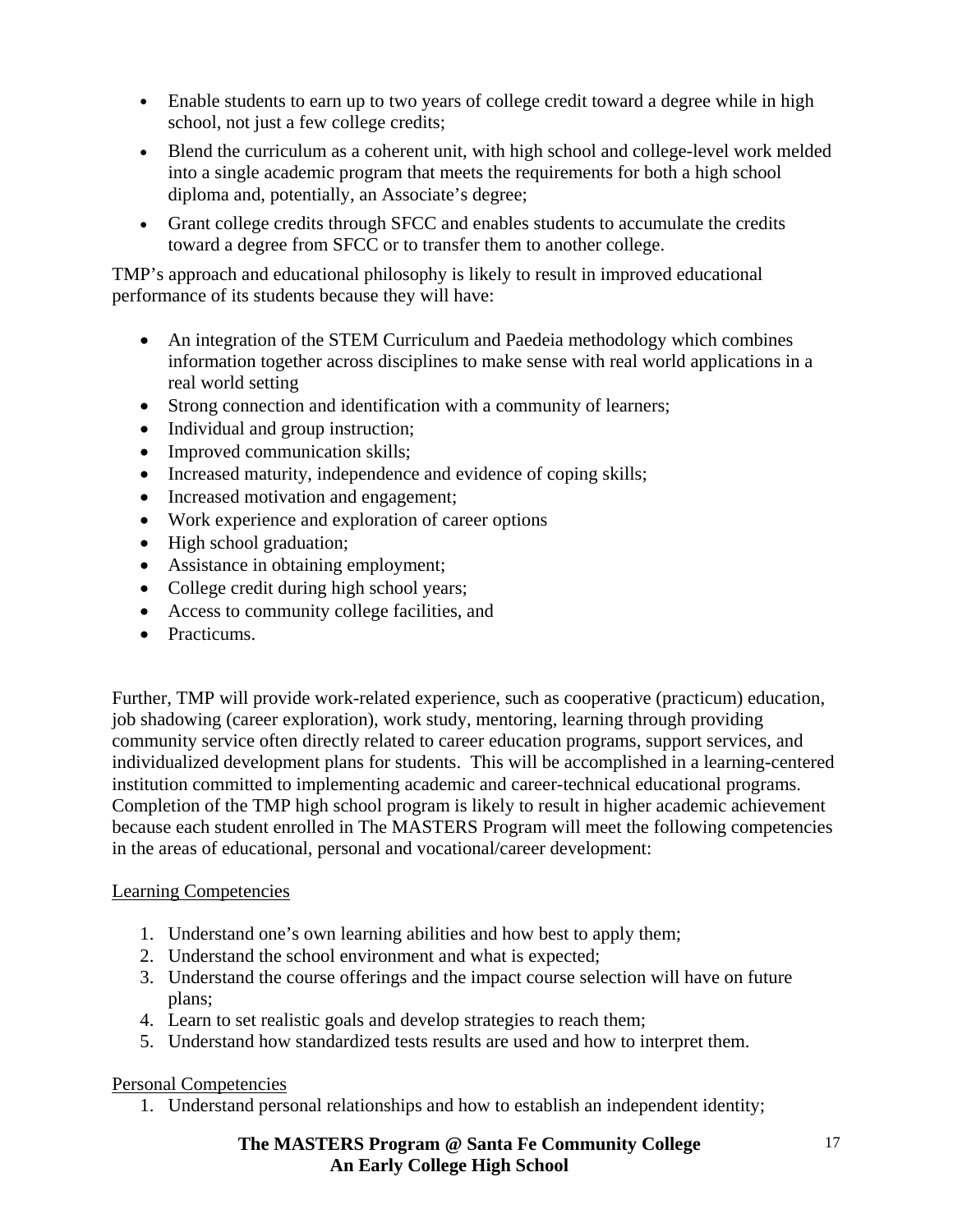- 2. Take responsibilities for personal decisions;
- 3. Understand and appreciate one's own capabilities and those of others;
- 4. Learn conflict resolution skills;
- 5. Learn to cope with change and plan for the future.

### Career/Vocational Competencies

- 1. Understand the career development process and how to use the resources available.
- 2. Form tentative career goals and strategies for attaining them;
- 3. Become informed about post high school opportunities and the issues involved in the selection process;
- 4. Understand continuous changes of male/female roles and how this relates to career choice and college involvement;
- 5. Develop the interpersonal skills necessary for positive adjustment to independent living.
- 6. Develop the skills and knowledge necessary to pursue careers in the areas of, or relating to, Science, Math, Engineering, and Technology.

TMP will serve a diverse student body with a special focus on recruiting students with an interest in science, math, engineering and technology and groups underrepresented in these subject fields including young women, students of color, students from low-income households, and students who would be first-generation college graduates.

The STEM Education Coalition, composed of advocates from over 600 diverse groups representing all sectors of the technological workforce – from knowledge workers, to educators, to scientists, engineers, and technicians stated in a recent letter to President Barack Obama:

*"The STEM Coalition has worked with stakeholders to address the under representation of minority groups in STEM fields, and to strengthen the teaching and learning of science, technology, engineering and mathematics by bringing high quality STEM students in to the teaching field and by improving the content knowledge and professional development of current K-12 STEM teachers already in classrooms. We also strongly encourage the collaboration and coordination of all federal STEM education efforts to ensure that taxpayer dollars are well spent.* 

*In these difficult economic times it is vitally crucial that we not lose sight of the importance of STEM education to our nation's future workforce, economy, and national security. All stakeholders must work together, deliberately and strategically, to address the challenges and opportunities in STEM education if we want to ensure that our students have critical 21st century skills."* 

At TMP students will experience the values of civic duty, responsibility and determination on a daily basis. Through both school and teacher initiatives, TMP students will have available a wide range of community and extracurricular activities, including service learning, social and informational events, academic and social clubs, and student government. All programs will promote our belief that students take ownership of their overall education, their school, and their community as a means of enriching their own lives and those of others. TMP's program will strive to promote leadership development, civic involvement, and a lifelong love of learning.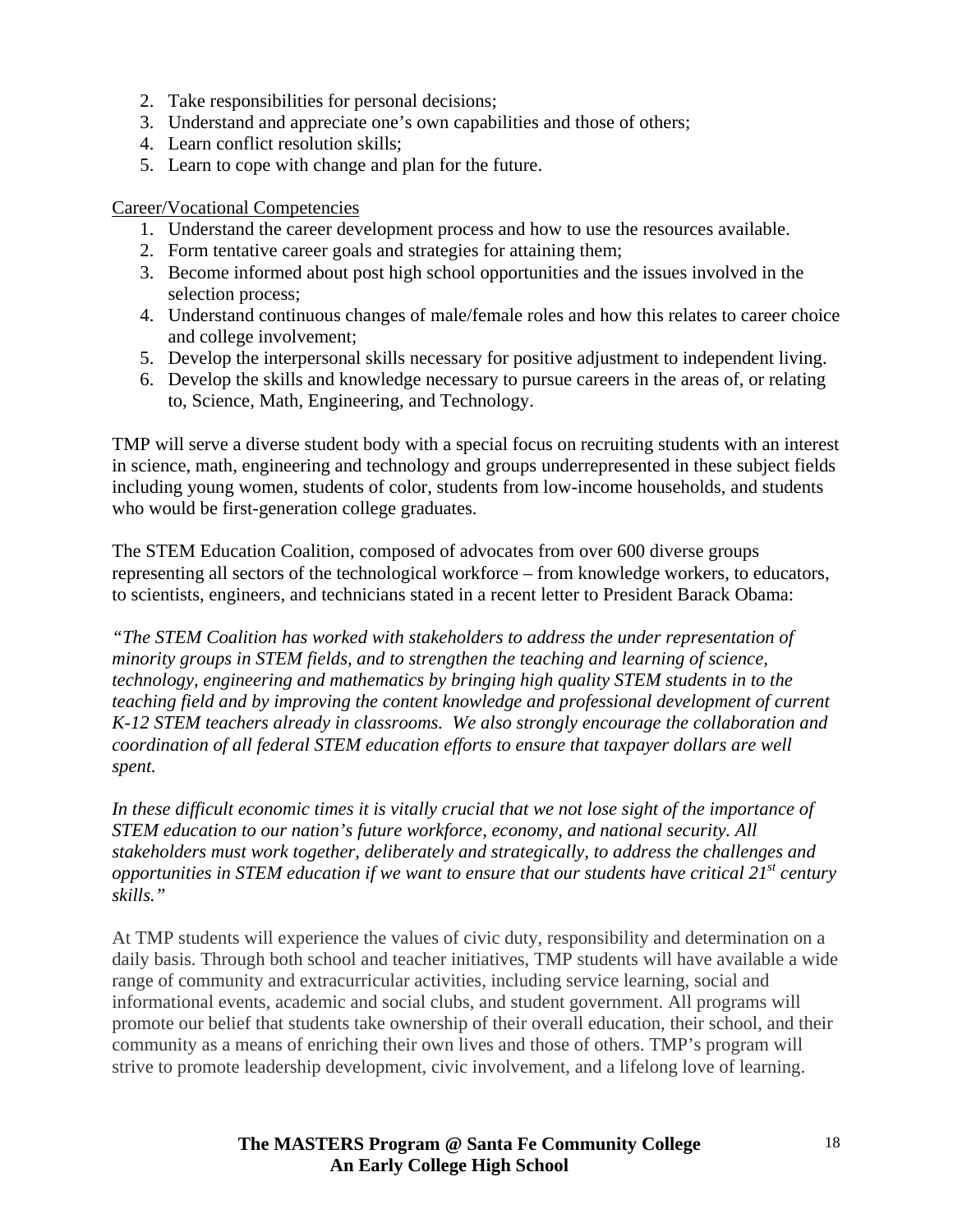Santa Fe Community College is opening a Sustainable Technologies Center in the Fall of 2009 and intends to infuse sustainability across its curriculum with an emphasis on strong core Science, Technology, Engineering and Mathematics (STEM) education. TMP's emphasis on these core STEM subjects, including nanotechnology, blends well with this new emphasis by SFCC.

Regarding this new Sustainable Technologies Center, the SFCC web site states :

*"Creating an advanced technology center at Santa Fe Community College is a long-time dream of President Sheila Ortego. The community of Santa Fe and the larger region have embraced renewable energy, water conservation, and sustainable practices making Santa Fe a unique community.* 

*SFCC is located in the middle of Santa Fe County's Community College Planning District. This special zoning was created to build sustainability into all future development in the area surrounding the college, with an emphasis on respect for the environment, community, connectedness, and economic development to provide jobs close to neighborhoods. The city of Santa Fe also adopted an economic development plan in 2004 which includes the goal of establishing Santa Fe as a leader in renewable energy.* 

*The academic programs of the Sustainable Technologies Center are part of SFCC's overarching strategic objective to make the college a 'green' facility throughout, and to infuse sustainability across its curriculum with an emphasis on strong core Science, Technology, Engineering, and Mathematics (STEM) education. President Sheila Ortego is deeply committed to reducing the carbon footprint of SFCC and is an original signatory to the College and University President's Climate Commitment".* 

Each student will be required to have one unit of Sustainable Science and one unit of Nano Science, each with a laboratory component. TMP will develop the Nano Science laboratory over the term of the charter, initially equipping the laboratory with set-up year federal funds and then acquiring grants during the term of the charter to further develop the Nano Science Laboratory at the SFCC Sustainable Technologies Center.

It is the Founder's belief and experience that the discovery through Nano Science, with an emphasis on microscopy and fabrication, is a life long stimulus for students to always be in a state of discovery – to always be in a state of learning. Microscopy and fabrication allow students to integrate all they have learned in science, math, engineering and technology into hands-on practical applications useful in today's workforce.

### **2. Description of the Curriculum**

The specific curriculum has yet to be developed. TMP will use the STEM Curriculum, Paideia methodology, IDEAL-NM, SFCC dual-credit courses, and New Mexico Standards and Benchmarks as guidelines.

It is TMP's intention to find ways to integrate the STEM curriculum into core courses when appropriate and possible. Each student will be issued a computer that will have many math and engineering design programs that they will learn as they advance through the program.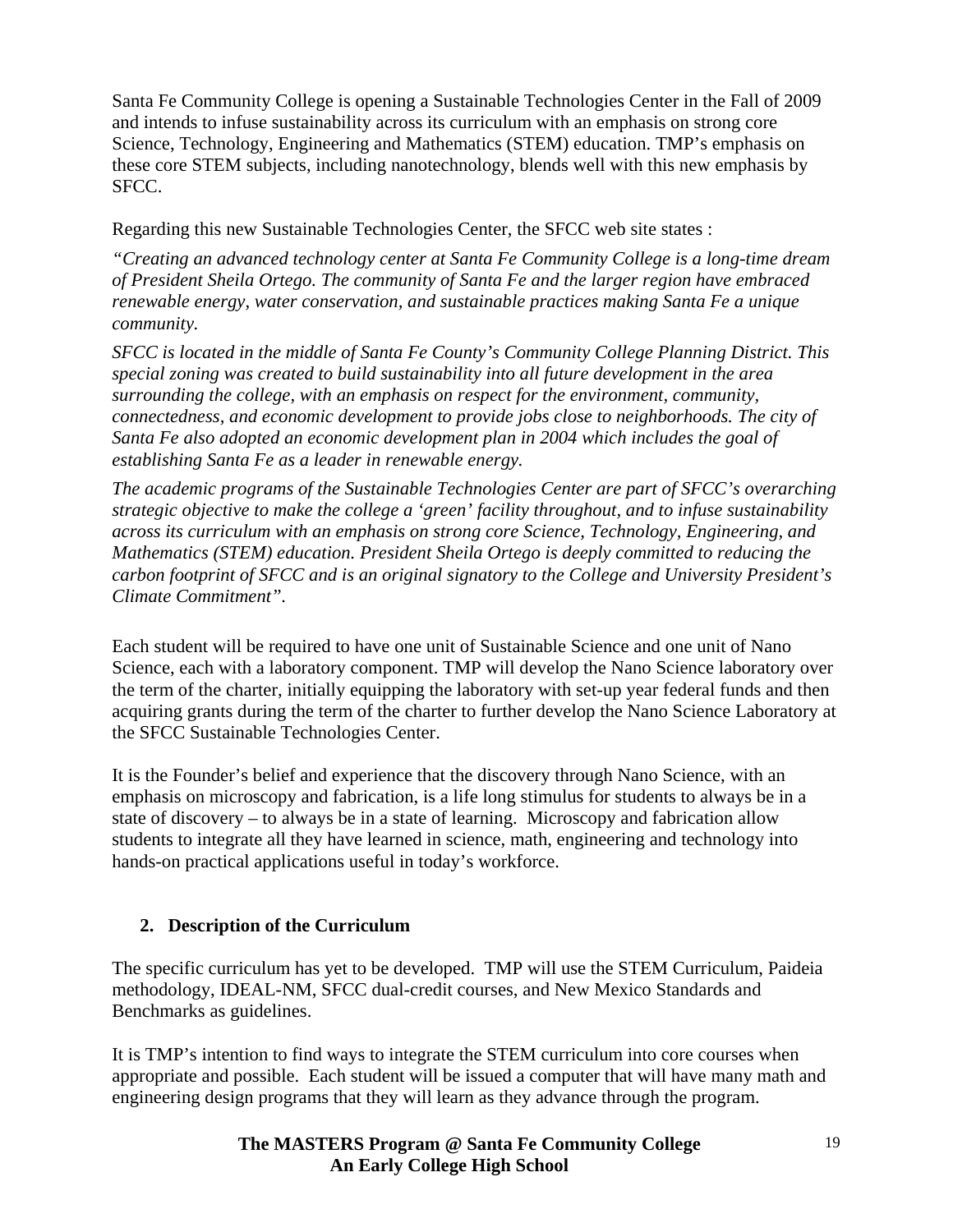In the new Sustainability Science Center at SFCC, TMP students will be exposed to course work in programs such as watersheds and the relationship of soils and water quality, the importance of water for life processes on planet Earth and living green utilizing smart growth and sustainable development. In the Nano Science program students will be exposed to the convergence of Nano Science and sustainability such as expanding the surface area of thermal panels thereby making them more efficient and learning of the properties of light, ions and electrons.

# **3. Alignment with NM Standards**

IDEAL-NM courses have been approved in meeting Benchmark and Standards by the PED. SFCC dual credit courses will be negotiated with SFCC and submitted to the PED within ten days after signature between TMP and SFCC. TMP course offerings will be taught by Highly Qualified and Licensed New Mexico teachers per state requirements.

All required core classes offered will be aligned to New Mexico Standards and Benchmarks. Upon entry to TMP, students will be required to have six high school units completed including one unit each in English, Algebra I, Social Studies, Science and two electives. To graduate students will be required to have 28 units including 4 units in English, 4 units in Math, 5 units in Science including 1 unit in Nanoscience and 1 in Sustainability Science, 1 unit in Engineering, 3.5 units in Social Studies, 1 unit in Physical Education, 1 unit in Workplace Readiness and 8.5 electives. Upon approval of the charter application, TMP will begin to design the specific curriculum. The curriculum will be completed by April, 2010, so that there is sufficient time to order necessary instructional materials, supplies, etc.

# **4. Strategies and Methods**

Students are either taught by Licensed and Highly Qualified New Mexico teachers in the TMP classrooms, take IDEAL New Mexico high school courses on-line, and/or take SFCC dual credit courses. Additionally each student will work with teachers to obtain work-related and community service credits.

Each student will work with his/her counselor to develop the required Next Step Plan which will determine the student's individual and specific curricular program.

The curriculum will address students' needs and assist students in reaching the NM Standards first through requiring students to have six high school core credits completed prior to entry. In addition to the IDEAL-NM courses and SFCC dual credit courses, upon entry each student will receive individual tutoring from Licensed and Highly Qualified New Mexico teachers and have access to SFCC Academic Counseling, Tutoring Center, Library, Media Services, Career Center, Computer Laboratories and Gymnasium.

Curricular strategies and methods in action in the classroom include, but are not limited to, the following:

- Projects and activities that engage students in authentic, problem-based scenarios
- Modules that utilize inquiry-based instruction
- Integration between all content areas
- Utilization of the 5E (Engagement, Exploration, Explanation, Elaboration, and Evaluation) teaching, learning, and assessing cycle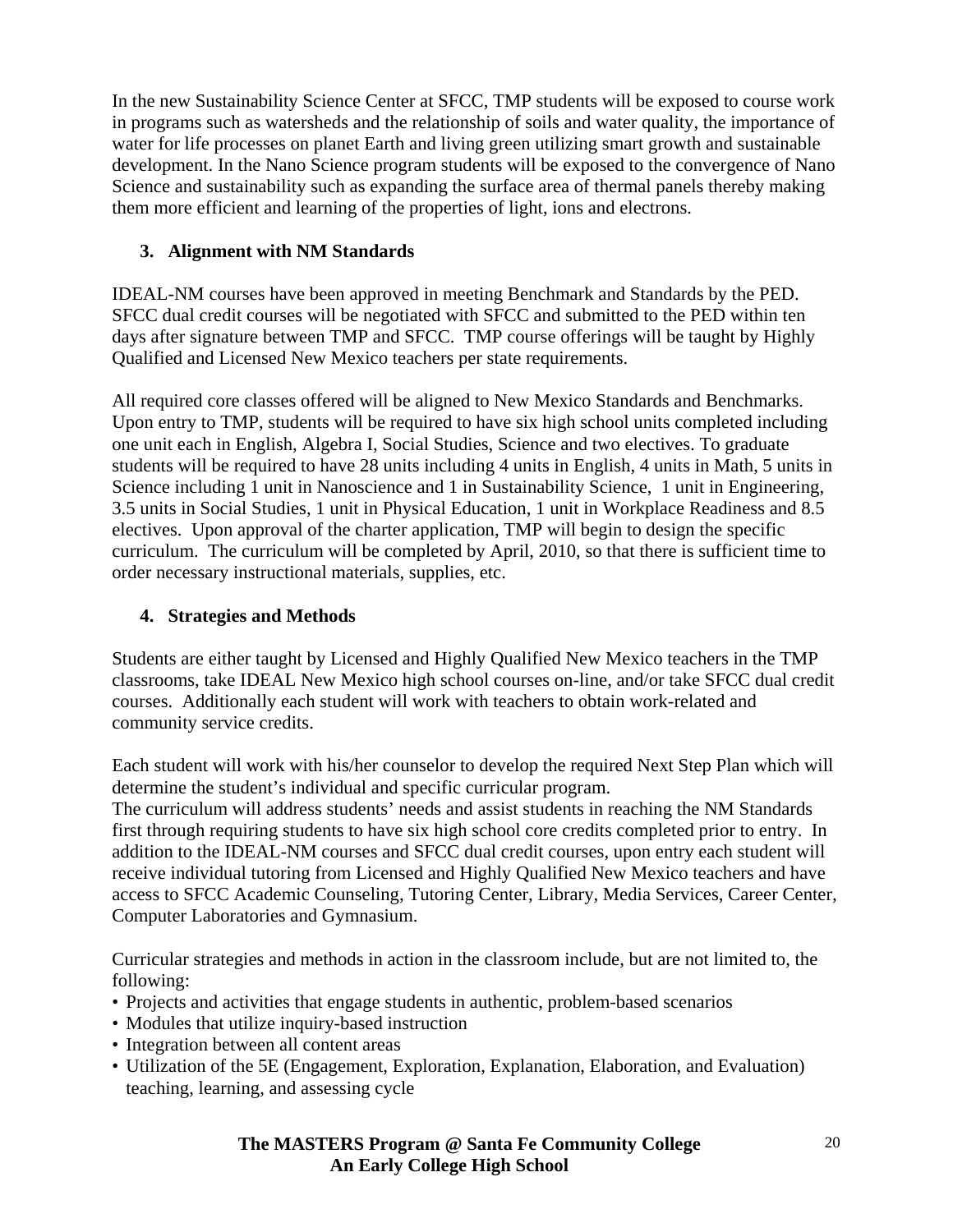• Support and reinforcement for IDEAL-NM classes and dual-credit classes through individual and small group tutoring.

In addition to the Next Step Plan, students will maintain Student Data Folders that will be reviewed quarterly with teachers/counselors. Students will identify specific goals and will collect data throughout the school year (including both formal and informal assessment results) to insure that they are on track in reaching their goals. As each goal is achieved, new goals will be formulated. If goals are not being met, teachers and counselors will work with students to determine what supports need to put into place. In some instances, a formal SAT meeting can be held.

TMP will develop an EPSS (Educational Plan for Student Success) which will identify areas of growth in a Plan, Do, Study, Act format. TMP will be focused on continuous improvement while utilizing the EPSS to implement and evaluate strategies that meet the holistic needs of students while measuring rigor in the classroom.

An example of a curricular strategy and method in action in the classroom may be a project that incorporates and integrates strands from different content areas (ie: math/science/technology). Students would engage in Socratic Seminars prior to beginning the project and at the completion of the project. Another example is that students enrolled in SFCC dual credit classes will both attend SFCC classes and then come back to the TMP classroom for group discussion regarding that particular subject and support as needed in the best interest of the student. The purpose of this strategy/method is to create a study group where students, with the aid of the teacher, can deepen their understandings, solidify their knowledge, and reflect on the learning experience, thereby, increasing their potential for success.

The TMP Licensed and Highly Qualified New Mexico teachers will be trained in the Paideia Philosophy to teach and/or tutor each student and to create a Socratic classroom where questions and answers are encouraged to optimize classroom creativity and learning. All New Mexico Standards and Benchmarks and graduation requirements will be met through the curriculum method chosen, i.e TMP classroom or IDEAL-NM classes and/or SFCC dual credit courses for college level classes. Continuous professional development will occur for the entire TMP staff in the Paideia Philosophy and other areas of need such as STEM curriculums, integrating curriculum, 5Es and project-based learning. We intend to develop STEM related workshops and other professional development opportunities for all TMP teachers. We intend to work with organizations like the National Center for Technological Learning and the Boston Museum of Science to develop instructional materials for use by TMP teachers. The school calendar will include days for professional development before, during, and after the school year. Funds will be allotted for staff to attend relevant conferences and trainings. Funding will also be utilized for guest speakers and participation in professional organizations that support the mission of the school and its curriculum.

### Required for Graduation

### **Science (5)**

9th grade - Biology 10th and 11th grades - Chemistry, and Physics 12th grade - Nanoscience (Microscopy and Fabrication) and Sustainability Science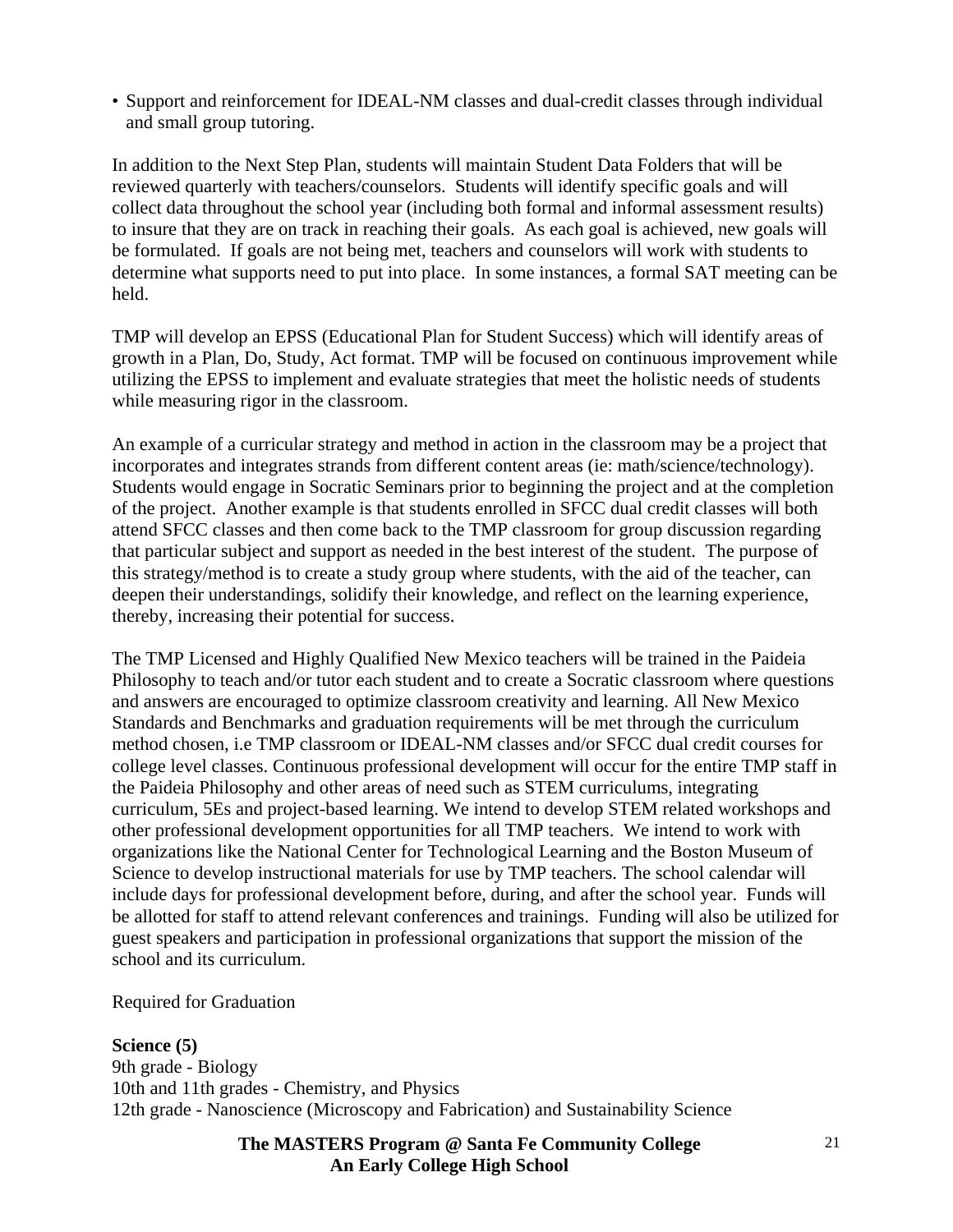**Math (4)**  9th grade - Algebra I 10th and 11th grade - Geometry and Algebra II 12th grade - Math Elective

### **English (4)**

English I, English II, English III, English IV (9th - 12th grades respectively)

**Social Studies (3.5)** 

9th grade - New Mexico History 10th grade - World History 11th grade - US History 12th grade - Economics/Government

**Engineering (1) -** 11th or 12th grade

**Physical Education (1) - 9th or 10th grade** 

**Workplace Readiness (1) -** 12th grade Community Service

**Electives (8.5)**  Personal Finance Management Foreign Language

Students without IEPs and students with IEPs that are on the "standard pathway" must fulfill these course requirements. A student with a disability may be awarded a diploma using the Career readiness pathway or Ability pathway - or programs of study per their IEPs. The requirements for graduation will vary depending upon the pathway determined.

The curriculum for TMP will be taught by Licensed and Highly Qualified New Mexico teachers and/or IDEAL-NM on line course offerings (IDEAL-NM courses listed on Attached Exhibit F) for non-dual credit courses and/or AP courses. Santa Fe Community College courses will be offered for dual credit courses when a student qualifies. It is from these course offerings that TMP students, with the help of their counselor, select their classes to meet the courses needed to fulfill graduation requirements in New Mexico. TMP students will not pay tuition for their courses, and their textbooks will be provided by TMP. Each student will have access to a computer.

Upon entrance, each student will be given the Accuplacer test to determine whether that student should take non-dual credit classes, AP courses or dual credit classes. Students will be given individual advisement to assist them in determining what courses to take and also in developing or modifying the state required Next Step Plan Depending on the number of years a student attends TMP, students may be able to complete all or most of the requirements for one of the many AA degree programs that are available. There are 37 General Education credits every college student who wants to transfer to a four-year institution must take. Teachers and advisors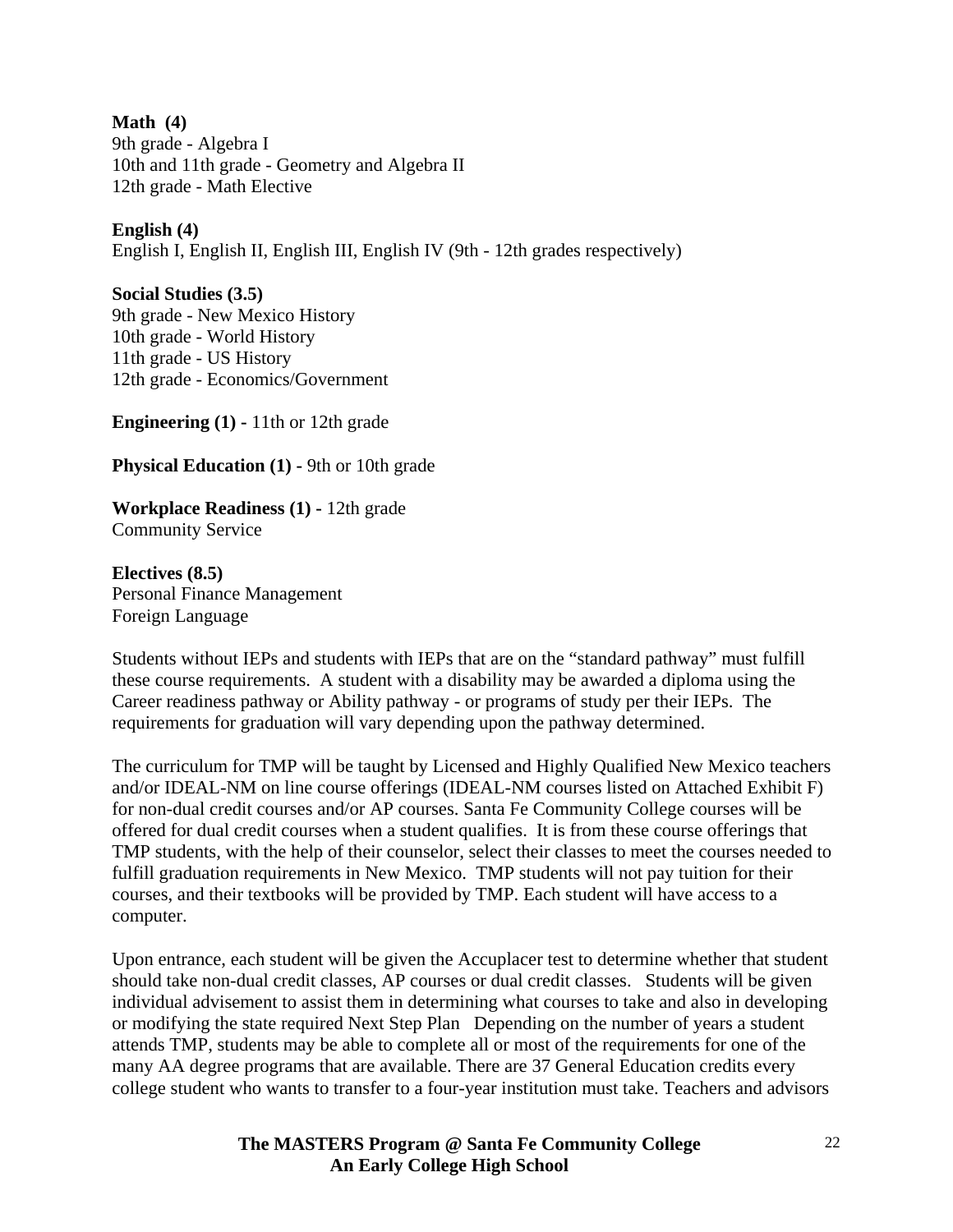will assist students in taking courses that will not only meet high school graduation requirements but also meet the common core requirements.

TMP will enter into a dual credit agreement with SFCC such agreement to be submitted to the PED for approval. A copy of the Statewide Dual Credit Master Agreement is included in the Appendix as Exhibit G and by reference is included herein. Also included in the Appendix as Exhibit H, and by reference included herein, is the current list of SFCC dual credit courses approved by the Dual Credit Council. TMP will follow the terms of the Dual Credit Master Agreement in every respect regarding Eligible Dual Credit Courses as follows:

*"The following general eligibility and approval requirements shall apply to all Agreements. The Agreement specifies the means by which the state will provide equal opportunities to all highs school students who wish to participate in the dual credit program. The Agreement: 1) specifies eligible courses, academic quality of dual credit courses, student eligibility, course approval, course requirements, required content of the form, state reporting, liability of parties, and student appeals; and 2) states the roles, responsibilities, and liabilities of the district, the postsecondary institution, student and the student's family.* 

*College courses that are academic or career technical but not remedial or developmental and that simultaneously earn credit toward highs school graduation and a postsecondary degree or certificate shall be eligible for dual credit.* 

*Dual credit courses may be taken as elective high school credits. Dual credit courses may satisfy the requirements of high school core courses when the PED standards and benchmarks are met and curriculum is aligned to meet postsecondary requirements.* 

*Dual credit courses may substitute for high school course courses when the Dual Credit Council determines there are exigent circumstances. For example, there is limited high school capacity, staff, space or scheduling and the NMHED and PED cabinet secretaries approve the Council recommendations.* 

*The DISTRICT in collaboration with the POSTSECONDARY INSTITUTION shall determine a list of academic and career technical courses eligible for dual credit for inclusion into the appendix. The appendix shall contain the higher education common course number, if applicable, course subject and number, course title, and location of delivery. The DISTRICT shall annually submit the appendix to NMHED and PED (Subsection B of 5.55.4.9 NMAC still applies). NMHED and PED shall post the appendix on their respective websites and update the appendix as needed.* 

*Dual credit courses may be offered by DISTRICTS, POSTSECONDARY INSTITUTIONS, and off-campus centers as determined by the DISTRICT in collaboration with the POSTSECONDARY INSTITUTION offering the courses. Dual credit course may be delivered during or outside of DISTRICT hours.* 

*The POSTSECONDARY INSTITUTION may offer dual credit courses via distant learning (ITV, online, hybrid, correspondence) in accordance with 6.30.7.8 NMAC and 5.55.4 NMAC as this option becomes available and cost-effective. All dual credit course rules apply. The DISTRICT*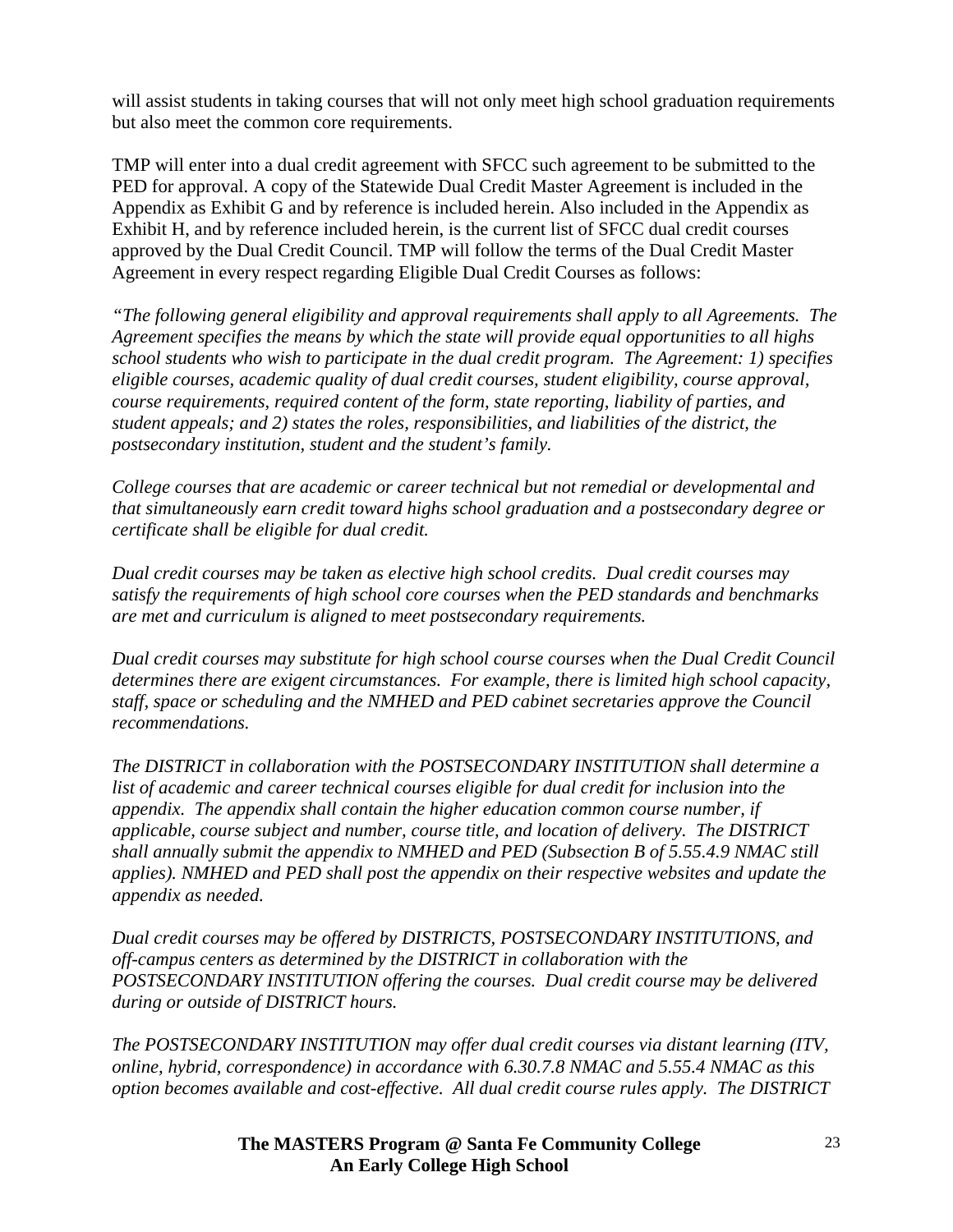*and POSTSECONDARY INSTITUTION participating in the Cyber Academy shall be subject to applicable rules pertaining to it.* 

*The DISTRICT and POSTSECONDARY INSTITUTION shall be allowed to continue current practices regarding core courses offered for dual credit until the Council issues its recommendations or not later that the beginning of the 2009-2010 school year, the time the dual credit courses become a high school graduation requirement".* 

It is the Founder's belief that TMP students, conditioned upon Accuplacer test results, will receive the maximum benefit from the TMP program if the students are allowed by the PED to take dual credit courses for both electives and core high school course requirements when the PED Standards and Benchmarks are met, for instance college biology or college chemistry substituting for high school biology or high school chemistry. Although TMP will accept a charter where only electives are allowed for dual credit it would be a dilution of the challenging program the Founder envisions if dual credit courses, or a hybrid, are not allowed for core high school courses. The Founder recognizes the Dual Credit Council is the ultimate arbitrator of the legislative intent of the dual credit statutes. TMP is seeking in this charter to offer TMP students the maximum educational experience under this proposed educational model.

TMP students will meet or exceed the New Mexico Standards for Excellence Content Standards and Benchmarks. Students will graduate from TMP prepared to pursue post-secondary education or secure a job in a technical vocation.

Work related experience will include internships, field studies and other community-based learning which will assist students to learn problem solving and thinking skills in the real world. Students will have the opportunity to see how adults put together careers as well as having the opportunity to build one-to-one relationships with adult mentors.

TMP will develop placement sites for learning potential associated with the STEM curriculum, observe students in the field, meet regularly with mentors to discuss student progress and debrief the students to enhance, deepen and extend their learning.

# **B. EDUCATIONAL PROGRAM**

### **1. Length of School Day and School Year**

The length of the school day will be determined by each student's individualized schedule. TMP and Santa Fe Community College will offer courses from 8:00 AM until 9:30 PM. The number of instructional hours will be approximately seven hours per day including career/work and community service hours.

The proposed length of the school year will be either 180 days (5 days per week) or 160 days (4 days per week). New legislation from the 2009 legislative session requires schools that are on a five day per week session to complete 180 days for instruction. Schools on a four day per week session will be required to complete 155 days per session, however, the regulations regarding these options have not been developed. A decision regarding the length of the school year will be made after the regulations are finalized. TMP feels that well-prepared students will be much more successful in the academic arena; therefore, 5 days will be added to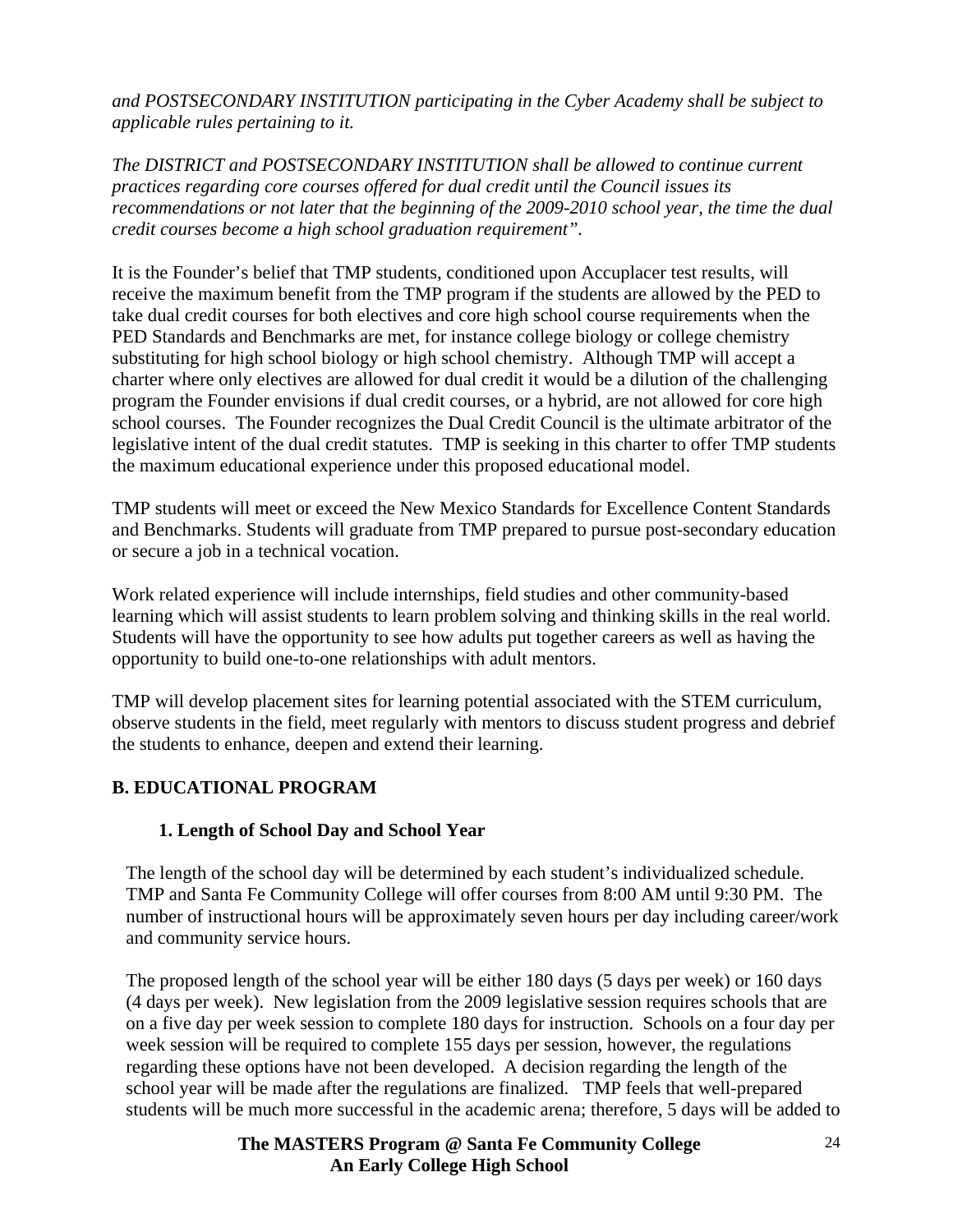the beginning of each school semester. Santa Fe Community College is a 32 week session. Summer school sessions will be available as needed for special education students whose IEP's require Extended School Year services. Summer school sessions may also be planned for all students who require additional support with dual-credit courses or IDEAL-NM courses.

The length of the school day supports the Educational Plan by giving students choices and flexibility in scheduling classes. Personal responsibilities, financial responsibilities, and the ability to perform community service/pre-vocational requirements can be scheduled accordingly. The length of the school year will support the Educational Plan by providing a timeframes within either of the schedules that will allow students to be better prepared before classes begin (ie. obtaining supplies and materials, locating classrooms, meeting with advisors, forming support and/or study groups).

# 2. **Grade Levels, Class Size and Projected Enrollment**

TMP proposes to serve grades 10-12.

The total projected student enrollment is 200, beginning with 120 students the first year.

The projected class size is 16 - 20.

### 3. **Graduation Requirements**:

Upon entry to TMP, students will be required to have six high school units completed including one unit each in English, Algebra I, Social Studies, Science and two electives. To graduate students will be required to have 28 units including 4 units in English, 4 units in Math, 5 units in Science including one unit in Nanoscience and one in Sustainability Science, 1 unit in Engineering, 3.5 units in Social Studies, 1 unit in Physical Education, 1 unit in Workplace Readiness, and 8.5 electives. Requirements for students with disabilities may vary depending upon their IEPs and determined pathway, or program, for graduation.

TMP requires 28 credits for graduation versus the State of New Mexico requirement of 24. No SFCC course below 111 is eligible for dual credit.

# **C. STUDENT PERFORMANCE EXPECTATIONS**

The MASTERS Program has the following performance expectations:

- 50% of TMP graduates accepted to and attend four-year colleges
- 80% of TMP graduates graduate with twenty college credits or more as measured by high school transcripts.
- 94% of the students exceed proficiency in the standards each year as measured by SBA scores and other required indicators.
- 100% of students will participate in post-secondary STEM-related academic or vocational programs within one year of graduating as measured post-secondary outcomes surveys.
- 100% of all seniors will participate in career pathways via job shadowing/work study/community service as measured by student logs.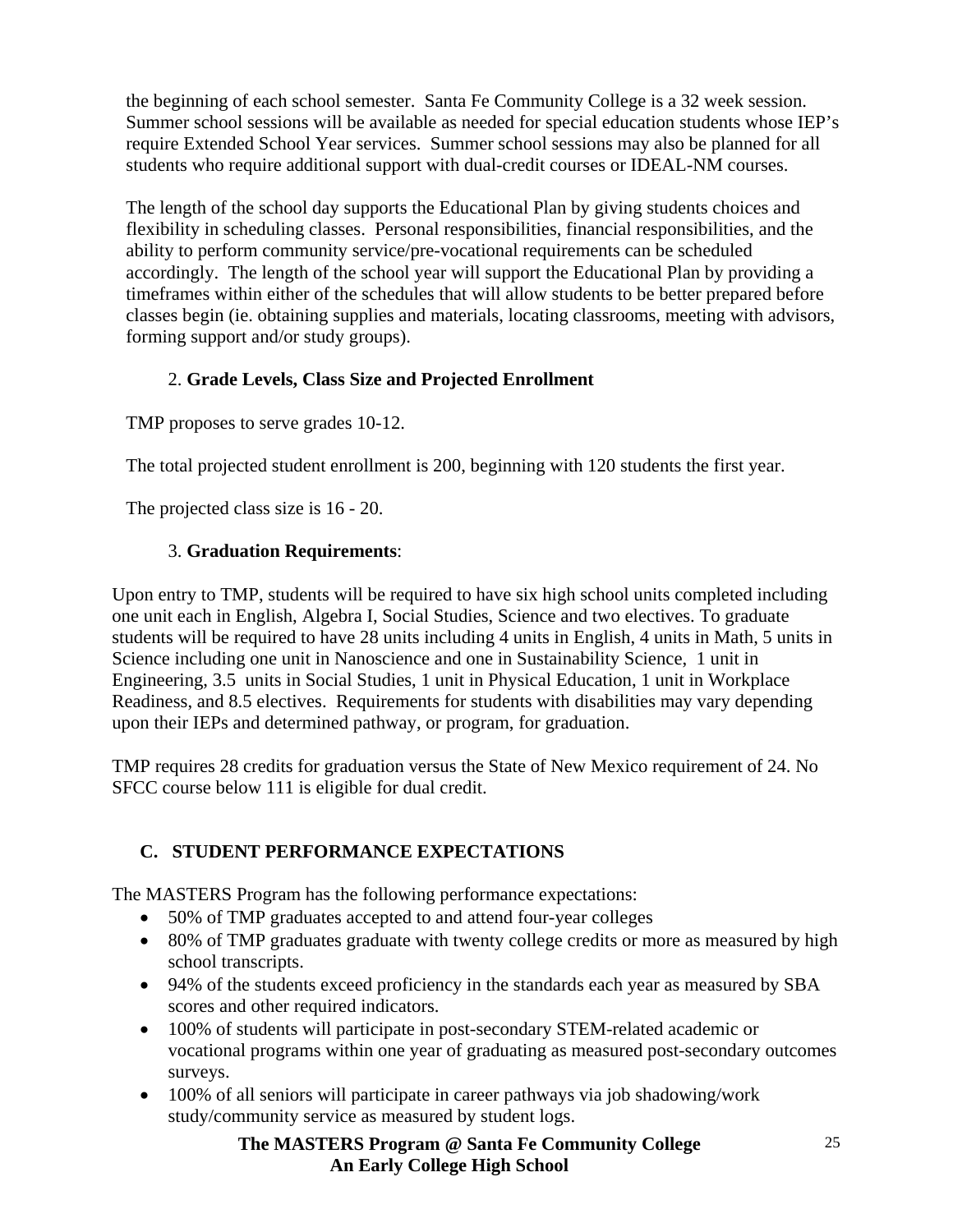- 100% of students will participate in weekly study groups, quarterly student-led conferences, and monthly meetings with counselors as measured by attendance records.
- 90% of students will demonstrate satisfaction with TMP programs through surveys administered yearly.
- Increase student enrollment figures over five years to the indicated enrollment of 200 students.
- 100% of TMP students will exceed New Mexico requirements for graduation by completing 28 high school credits vs. 24 state required credits, 22 credits to be completed within three years - grades 10-12 as measured by yearly transcripts and graduation data.

# **D. PLAN FOR EVALUATING STUDENT PERFORMANCE**

Students are expected to achieve academic success continually. In order to measure progress and mastery, assessments will be conducted at the school and classroom levels as well as for individual students (aligned with their Next Step Plans and Individualized Education Plans for students receiving special education services) using both standardized methods and internally developed metrics. Classroom and student data will be regularly collected. Teachers will analyze and track data as will students. In addition, the NWEA will be administered tri-annually to evaluate school, classroom and student improvement and to determine areas of need. Data from all assessments will be disaggregated to show a trend analysis for each student and to be used to modify instruction. Statistical methods will be used, when applicable, to streamline the data collection and analysis processes. Comparative measures will be used to assess the TMP performance as compared to other New Mexico Charter Schools and other national Early/Middle College High School programs. TMP will practice a continuous process and school improvement policy using the Malcom Baldridge Criteria for Performance Excellence and the EPSS (Educational Plan for Student Success).

In addition to summative assessments, formative assessments will be conducted in each classroom to determine student progress toward mastery and to drive instructional practices.

Evidence that assessments will be valid and reliable measures of student progress toward achieving the identified student performance standards shall be through grading and ongoing student performance evaluations as follows:

Grading: Student performance will be graded using a standardized alphabetic grading system based on the 4.0 scale. TMP will ensure that students receiving a "C" or better for a final grade meet a pre-established set of performance criteria that demonstrates critical thinking capabilities, subject matter expertise and mastery of basic skills associated with the course requirements. This structure requires students to master the learning objectives in each content area before moving on. (See Corrective Action section below for students scoring less than "C"). Students will receive progress reports on a quarterly basis.

Annual Student Performance Evaluation: Student performance will be assessed on an ongoing basis through teacher, counselor and self-assessment. The New Mexico Standards Based Assessment and/or the ACT/SAT in year 11 and 12 will be administered to ensure that student performance is meeting school goals. Prior to graduation all TMP students will pass the new New Mexico High School Assessment (to be developed by PED).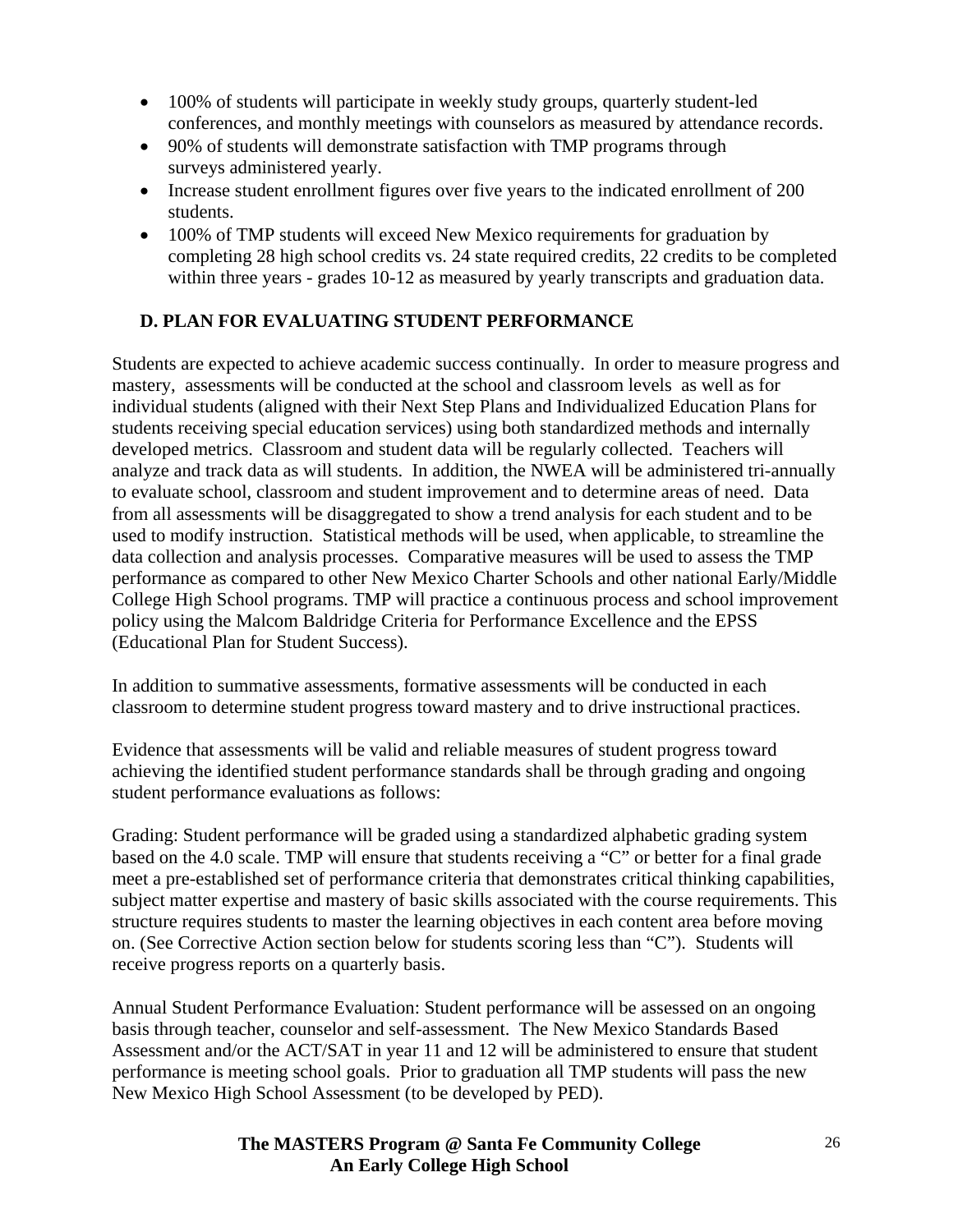In the event that student performance falls below a final grade of "C" in a core competency students will be supported and corrective actions taken which may include the following:

- Work one-on-one with a tutor
- Peer tutoring
- Additional scheduled time to complete assignments
- Attend summer school
- Attend the course again using another modality (IDEAL-NM) with supports
- Work through some other remedial path stipulated by the instructor and counselor until "C" competency or better is achieved.
- Referral to the Student Assistance Team (SAT)

If, at the end of each quarterly reporting period, a student is not meeting performance criteria, or not has made progress towards goals identified in the Next Step Plan and monitored using Student Data Folders and other assessments, the teacher, counselor, and parents and student will formulate a written plan in an effort to assist the student. Student-led parent-counselor conferences will be held at a minimum of twice per year. Subsequent progress reports and conferences may be conducted with greater frequency, such as quarterly, as needed.

To address student performance standards quickly, TMP classroom teachers and administration shall monitor test and performance results for all tests of all students in all SFCC classes and work with the student to provide support as necessary.

As applicable, TMP will use the following methods for using student assessment and performance data to evaluate performance and to inform instruction on an ongoing basis including Short Cycle Assessments (SCA) and individual Student Data Folders:

- Norm-referenced exams Specific exams describing a student's performance by comparison to a normal range: ie: Short-cycle assessments and/or Standard Based Assessments, IPT Test in oral language, reading and English language skills. Test results will be disaggregated and used to modify instruction in the TMP classroom.
- Performance based exams Student performance is directly related to performance standards identified by course requirements and Next Step Plans. In addition to Student Data folders maintained by each student, performance exams will provide an analytical approach to student performance and will be used as key criteria to adjust instructional strategies and modify development plan.
- Portfolios A collection of selected student work and self assessments developed over time in collaboration with the instructors and maintained in the Student Data Folders. TMP staff will develop procedures and assessment criteria to review, evaluate and compare student portfolios in order to assign a value to the work collected. The showcase portfolio will be a collection or gathering of a student's best work from all aspects of his learning experiences to include examples from academic curriculum and career/vocational activities. The showcase portfolio will contain finished works that have been revised, polished and edited multiple times. The portfolio will include evidence of demonstrations, exhibitions, exams and other performances.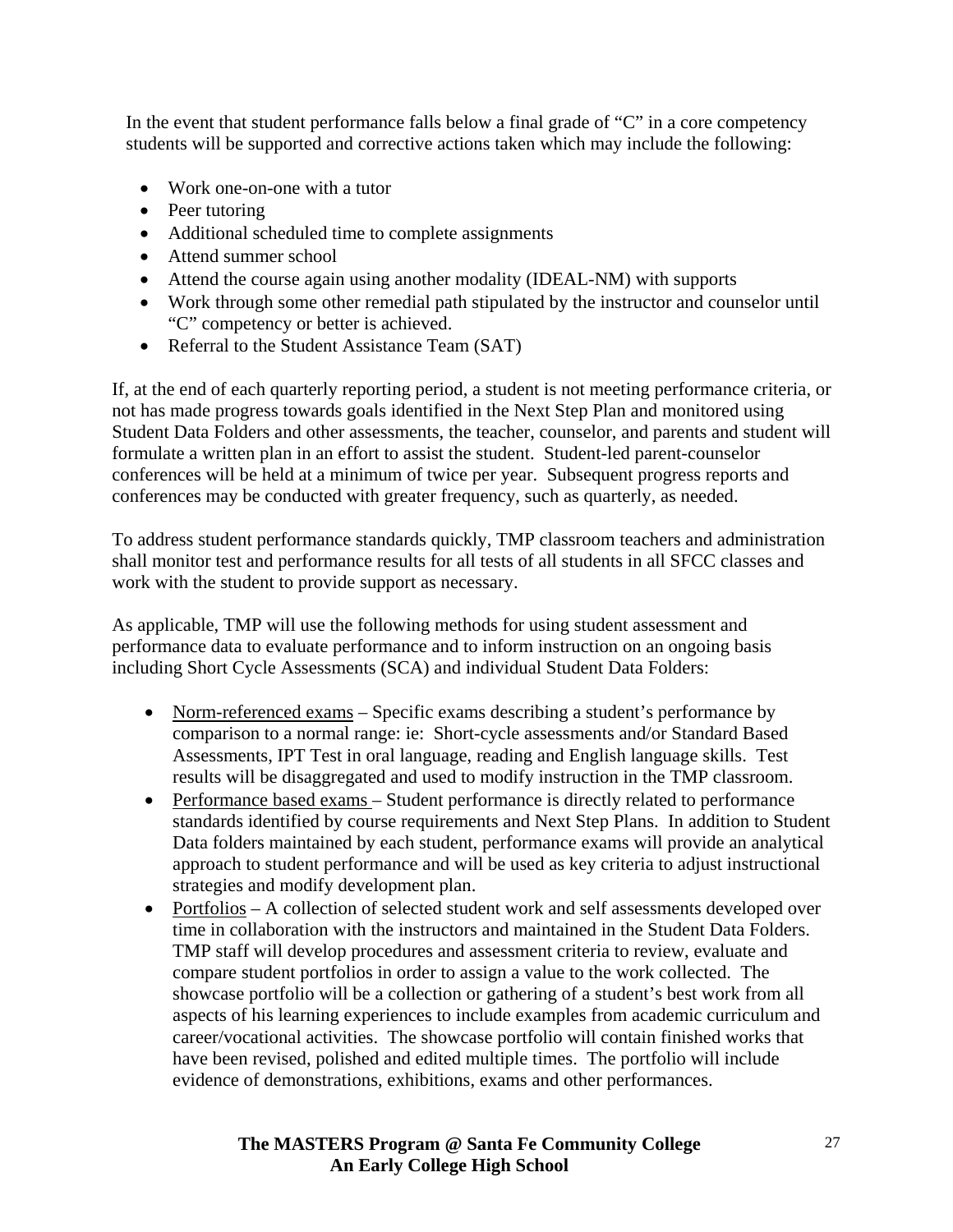- Rubric evaluations Holistic or analytical analyses will also be employed. These lists of narrative statements will be used to evaluate the quality of student's work in relation to performance-based benchmarks established by the State of New Mexico Department of Education. Student portfolios will be evaluated by rubrics in support of performancebased learning.
- Staff evaluations Santa Fe Community College instructors and TMP staff will evaluate the following examples of student work: assignments, projects, special assignments, and performance evaluations by cooperative work experience supervisors. Formative assessments will be done during and summative assessments will be done at the end of units, projects, courses and sequences of learning. Chapter tests, final exams, final draft of writing projects and exhibitions are typical of the summative assessments to be employed.
- Alternative Assessment TMP understands that Alternative Assessment was developed for students with severe cognitive disabilities. It measures the performance of this relativity small population of students who are unable to participate in the general assessment system, with or without accommodations as determined by the IEP team. In the event that a student is enrolled at TMP whose disabilities preclude him/her from valid and reliable participation in general assessments, an alternate assessment will be used to gather information on the standards based performance and progress of the student. Eligible students will take the NM Alternate Assessment in grades 10-11 as an alternate to state mandated testing in those grades. Teachers can use the results from each year to identify goals, program needs, and student growth. The IEP team will complete the NMPED "Addendum for Determining Eligibility for the NM Alternate Assessment" and provide documentation that the student meets participation of eligibility criteria 34 CFR Sec. 300.138(b)(1).

A formal grade check will be conducted with the instructors at midterm and final. These grades will be shared with the student and mailed to the parent. Based on these reports as well as teacher input, additional academic support (which may include further assessments), and personal guidance will be provided. Attendance will be monitored for all students and parents will be informed about their student's progress on a mutually agreed upon basis. In addition, TMP may initiate the SAT Team process for additional interventions. The faculty member will complete the SAT referral form and request that the SAT Team meet to discuss alternatives for a particular student who is not doing well in his/her classes. TMP will utilize the PED SAT Guide and Response to Intervention Model for each student.

Upon graduation or whenever the student transfers from TMP to another school, the school will provide a formal transcript indicating the courses taken and grades given. The school will use the PED STARS system to indicate what courses have been taken and which requirements have been met.

### **E. SPECIAL POPULATIONS**

English Language Learners (ELL) fall into three categories: (1) students whose primary home language is other than English, (2) students from heritage language groups needing enrichment and further development of English while maintaining fluency in their heritage language, and (3) any other students needing enrichment and further development of academic English. TMP will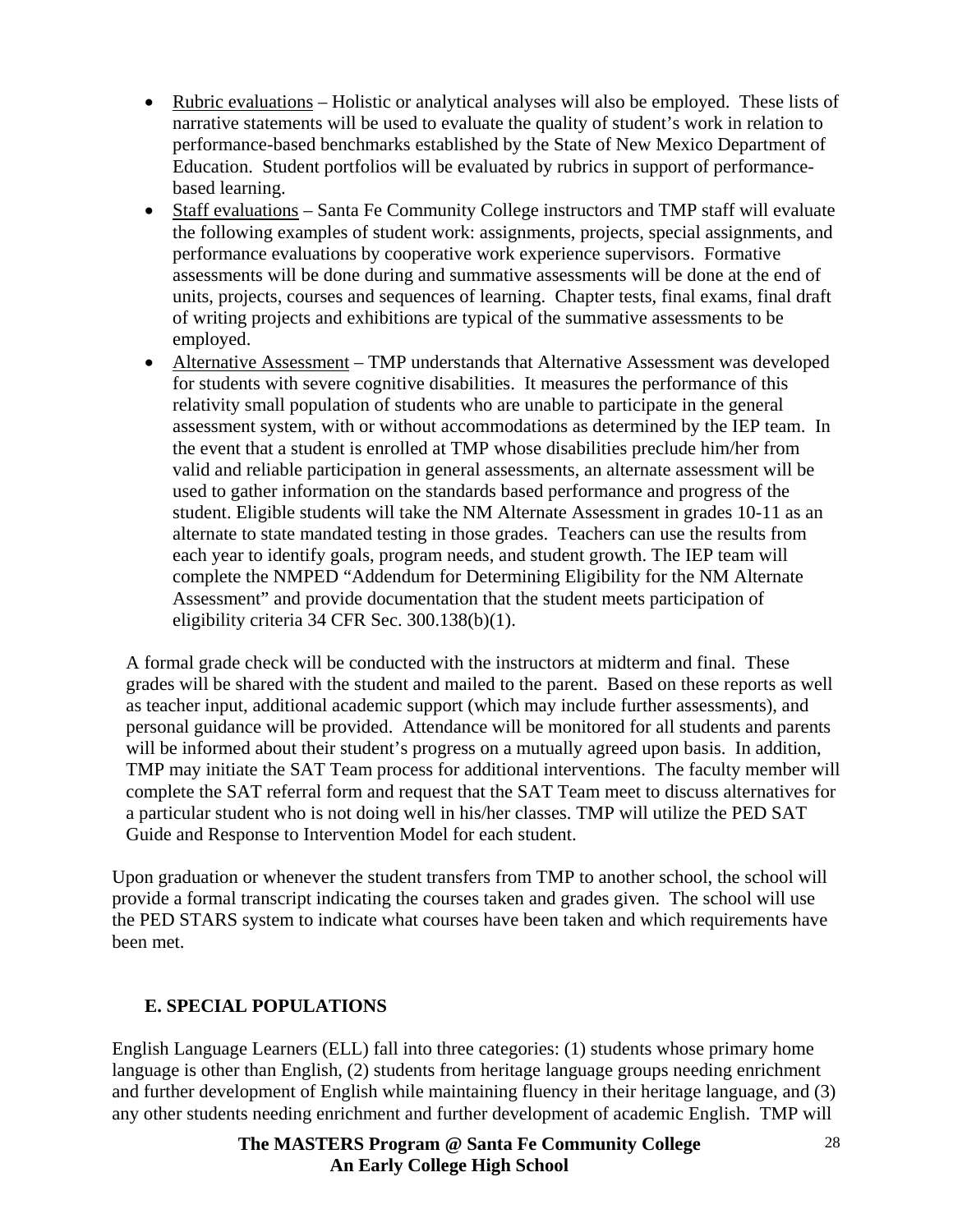use the required procedures to appropriately serve the language needs of English Language Learner students. These procedures include the following:

- 1. Identification of the Primary or Home Language other than English (Phlote) by administering the Home Language Survey or Student Language Survey upon enrollment. If students are not succeeding academically, the teacher/counselor may also use a Language Observation Form.
- 2. Administer the New Mexico English Language Placement Test (NMELPT), within the first 20 days after the student arrives at the school, to determine whether the student is Proficient or Non-Proficient in all language domains.
- 3. Based upon results of the NMELPT, placement in an appropriate state-approved Bilingual Education program model that is scientifically research-based.
- 4. Student Evaluation assess English-language progress annually until proficiency is attained and monitor for 2 years after exit from the English language program.

For ELL students, the school will contract with an appropriately certified ESL or Bilingual teacher who can provide assistance within the classroom to the student if needed. Within classroom, teachers will be given priority for being Bilingual. The ESL teacher can provide support to the college instructor on scaffolding instruction to aid in student comprehension of content and objectives by adjusting speech or providing appropriate background information and experiences to assist the students to grasp the content. In addition, project-based learning (hands-on) can be used as a way to transcend language barriers or instructors can use visuals and demonstrations to communicate content and develop language skills with ELL students.

The school understands that is has a duty under federal and state law to provide a free and appropriate public education to children with disabilities which disabilities require special education and related services. During its planning year TMP will hire appropriately licensed and knowledgeable special education consultants to assure the school adheres to and addresses all federal and state laws and regulations pertaining to special education students.

TMP will comply with all state and federal laws to ensure that all its enrolled students with special needs are properly identified, and that appropriate services are delivered pursuant to Section 504 of the Rehabilitation Act of 1973, Title II of the American With Disabilities Act of 1990 (ADA), and the Individuals with Disabilities Education Improvement Act of 2004 (IDEA), as amended and the IDEA implementing regulations, found in 34 CFR Part 300 (December 1, 2008).

Students enrolled at TMP and previously identified as qualifying for special education services will receive the special education services outlined in their current IEP, which will be reviewed annually, or sooner if requested by school staff or the parents. The student's eligibility will be reevaluated every three years or sooner if requested.

Section 504, the Americans with Disabilities Act, requires students with disabilities be provided with a free appropriate public education (FAPE). TMP agrees to provide the full range of accommodations and services necessary for students with disabilities to participate in and benefit from public education programs and activities.

The school plans to use the Student Assistance Team process as outlined in the NMPED Student Assistance Team manual and NMPED Response to Intervention guidance document for general education students who are struggling. This process includes forming a SAT team representative of members, including the student's teachers, who can work together to form an intervention plan to assist the student. This includes documenting a student's response to interventions tried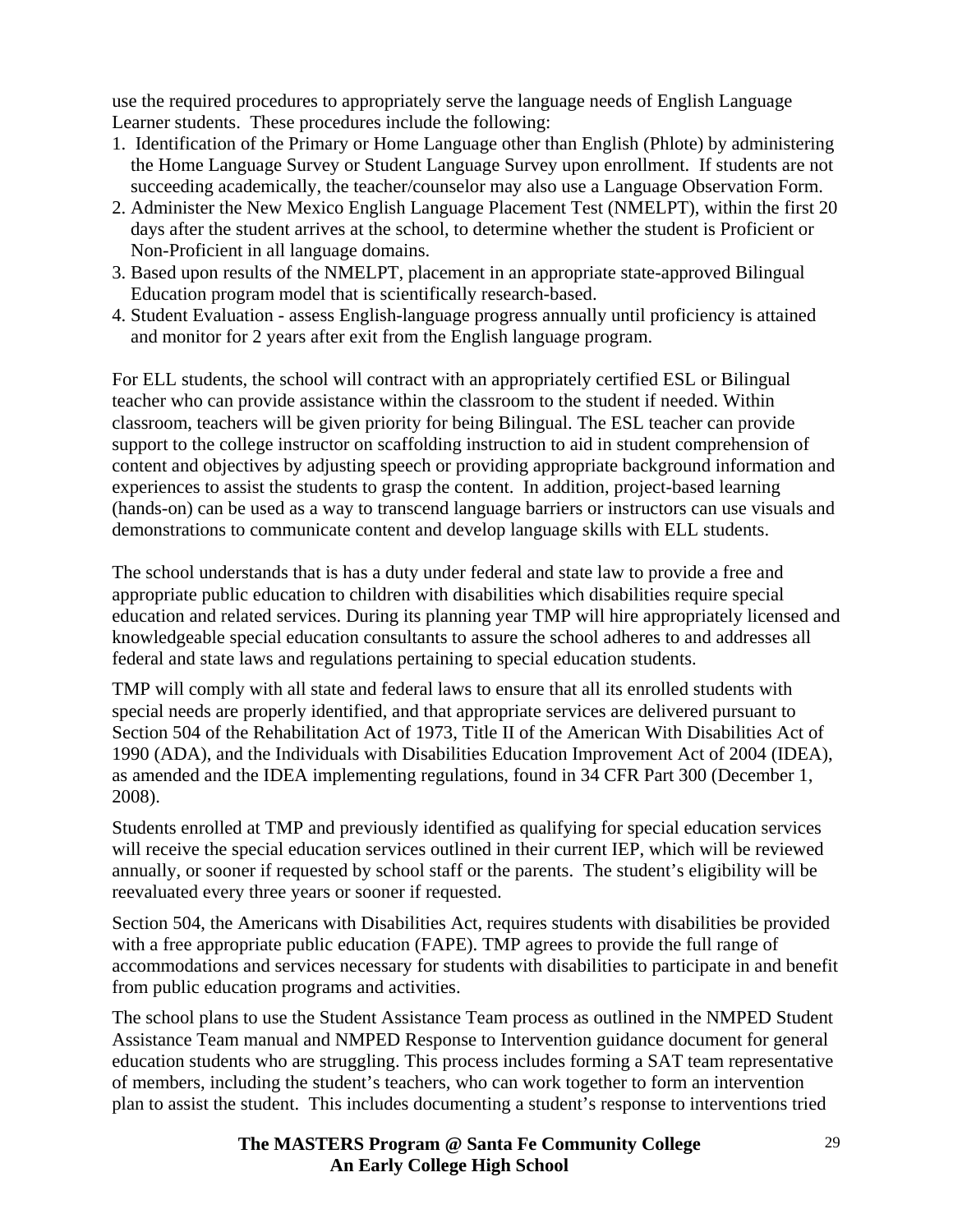and monitoring by general education staff to address academic and other needs that are impacting the student's ability to appropriately access the general education curriculum. The school will set up systems and methodologies to address student needs that include data-based goals, reflection and review of instruction and methodology, differentiation of the instruction and targeted interventions as well as formal and informal assessments. As recommended in the Response to Intervention Manual, the three-tiered approach will be implemented.

# *TIER I*

If a teacher recognizes that a student is either struggling to learn the standard curriculum, working beyond the standard curriculum, or having difficulty maintaining appropriate behavior in the general education classroom, the teacher will implement appropriate standards-based instruction including any grade-level or school-wide interventions such as monitoring and general screenings. Tier I interventions are provided in the general education classrooms and may consist of programs that have different levels of instruction (mild to intense). Student progress is monitored.

# *TIER II*

Students who have not responded significantly to Tier I programs/interventions will be referred to the TMP The Student Assistance Team (SAT), where they may receive a written, individual SAT Intervention Plan or a Section 504 plan. Based upon data that indicates that the student have shown over time a significant deviation from their grade-level peers and/or persistent behavioral problems, a plan can be developed that includes more intense instruction that is provided individually or in small groups and occurs in addition to the general education curriculum. In the area of behavior, a Functional Behavior Assessment and a Behavior Intervention Plan can be developed. Students with disabilities who do not qualify for special education services can be served at this tier through a Section 504 accommodation plan. The TMP SAT Team will be the Section 504 Team as well. The student's progress is monitored to see if the intervention(s) are effective on a more consistent basis than in Tier 1.

# *TIER III Special education referral process*

If the student does not respond adequately to significant Tier II interventions, the student will be referred for a Multidisciplinary Evaluation to determine their need for special education services. TMP will follow the rule that informed parental consent must precede the initial evaluation, and the parent's consent to the initial evaluation will not be construed as consent for special education services. The initial evaluation will be completed within 60 days from the date of parental consent, as per IDEA 2004.

If the student qualifies for special education services under the IDEA or the state criteria for gifted, specially-designed instruction and related services will be provided through an Individualized Education Program (IEP). If the student does not qualify for special education services, they can return to the SAT team and continue to receive Tier II interventions or a Section 504 accommodation plan if appropriate.

# *Determination of eligibility and educational need*

Upon completion of the initial evaluation, a Multidisciplinary Team Meeting (MDT) will be scheduled. A written notice to parents will be sent to inform them of, and invite them to, the meeting. Parents will be afforded sufficient time for response and opportunity to request another time in order to accommodate their schedules.

The MDT team is composed the child's parents and educational professionals such as general and special education teachers, a diagnostician, related service providers if they conducted an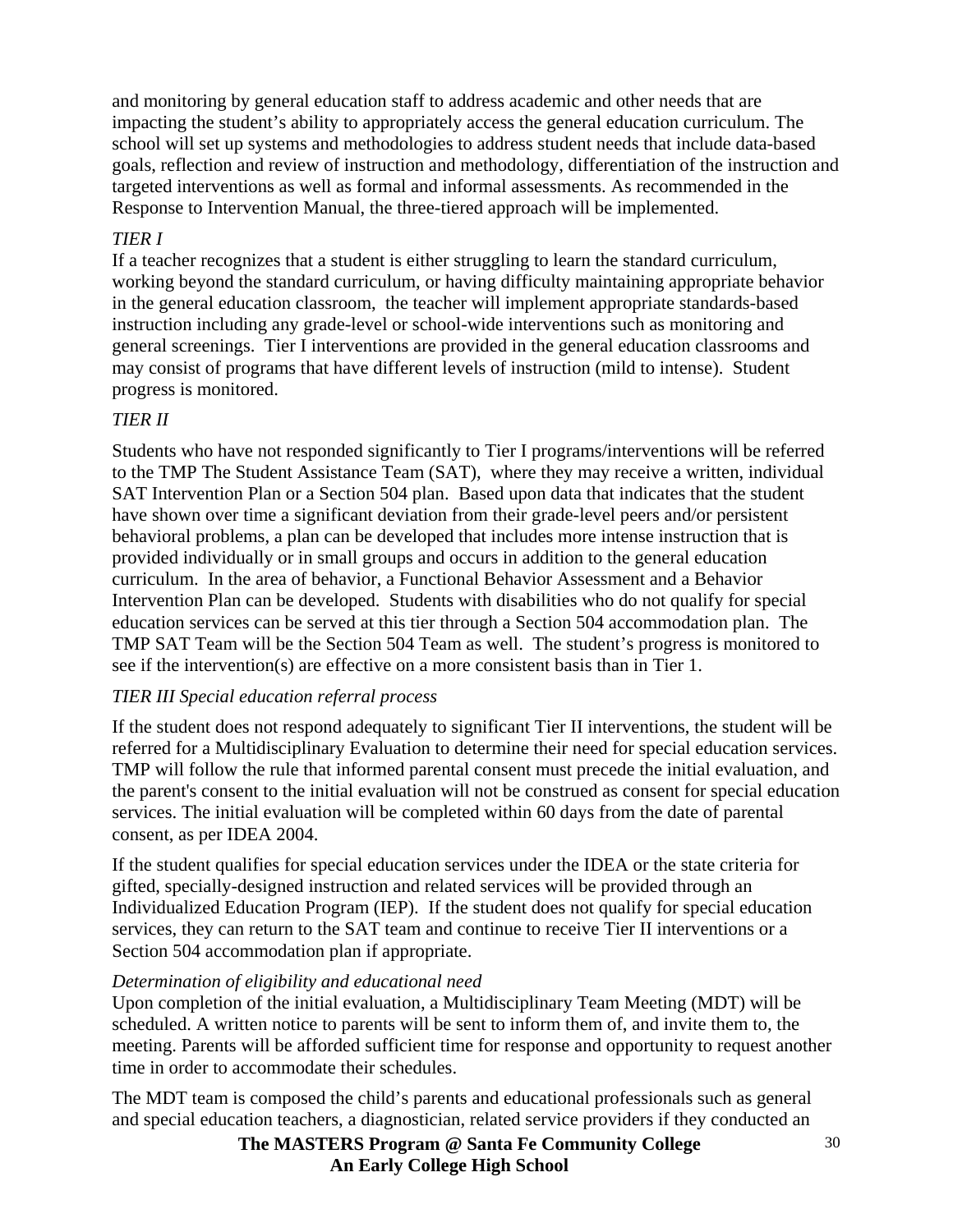evaluation, and the LEA representative. The purpose of the meeting is to review the evaluation with the parents and determine if the student is eligible to receive special education services. If so, an Individualized Education Plan (IEP) is developed which will provide specially-designed instruction that is tailored to fit the learning strengths and needs of the student. Determination, or the re-evaluation, of eligibility through the Multi-disciplinary Team occurs every three years unless an early re-evaluation is warranted.

### *Individualized Education Plan*

TMP will be responsible for developing, implementing, reviewing, and revising an IEP program in compliance with all applicable regulations and standards for each child with exceptionalities served by the school. At an IEP meeting, the individualized education plan for a student will be developed by a team including the student, parents, general education and special education teachers, appropriate ancillary staff, and an LEA representative. The IEP will focus on academic, behavioral, and/or social competence and will include therapies necessary to both help the student overcome difficulties in these areas and have as much access to the general education curriculum as possible. The services, as required by IDEA, will be delivered in the *least restrictive environment*. The IEP will be reviewed annually or sooner if requested by school staff or the parents.

### *Student Discipline*

IDEA 2004 states that school personnel may consider any unique circumstances on a case- bycase basis when determining whether to order a change in placement for a student with a disability who violated a code of student conduct, Section  $615(k)(1)(A)$ . Therefore, the Headmaster will consider each set of unique circumstances in deciding whether to seek a longterm disciplinary removal of a student with a disability.

### *Manifestation Determination*

Should the school recommend a change in the student's placement due to a disciplinary offense, the school, parents, and relevant members of the IEP will review all information in the student's file, including the child's IEP, any teacher observation and any relevant information provided by the parents to determine if the conduct in question was caused by, or had a direct and substantial relationship to the child's disability, or if the conduct in question was the direct result of the school's failure to implement the IEP.

Should the manifestation determination conclude that the conduct in question was not caused by the child's disability, the IEP team is charged with determining an interim alternative education setting for the student. Section 615 (k)(2). If it was determined that the child's behavior was related to the disability, the IEP team is to return the child to the placement from which the child was removed, unless the parent and the school agree to a change of placement as part of the modification of the Behavioral Intervention Plan. Section  $615(k)(l)(F)(iii)$ .

# *Functional Behavioral Assessment (FBA) & Behavioral Intervention Plan (BIP)*

A functional behavioral assessment is done when a student's behavior interferes with his or her learning or the learning of others. TMP will use the FBA and BIP forms provided by the NM PED Special Education Bureau. If a manifestation determination finding shows that a student's behavior was related to his/her disability, then the IEP team will conduct a functional behavioral assessment and implement a behavioral intervention plan for the child, unless a FBA was already conducted prior to the behavior in question. [Section  $615(k)(l)(iii)$ .] If the school already has developed and implemented a BIP for the student, the IEP team will review the plan and modify it to address the behavior in question. See. Student Discipline Policy in Section VII F.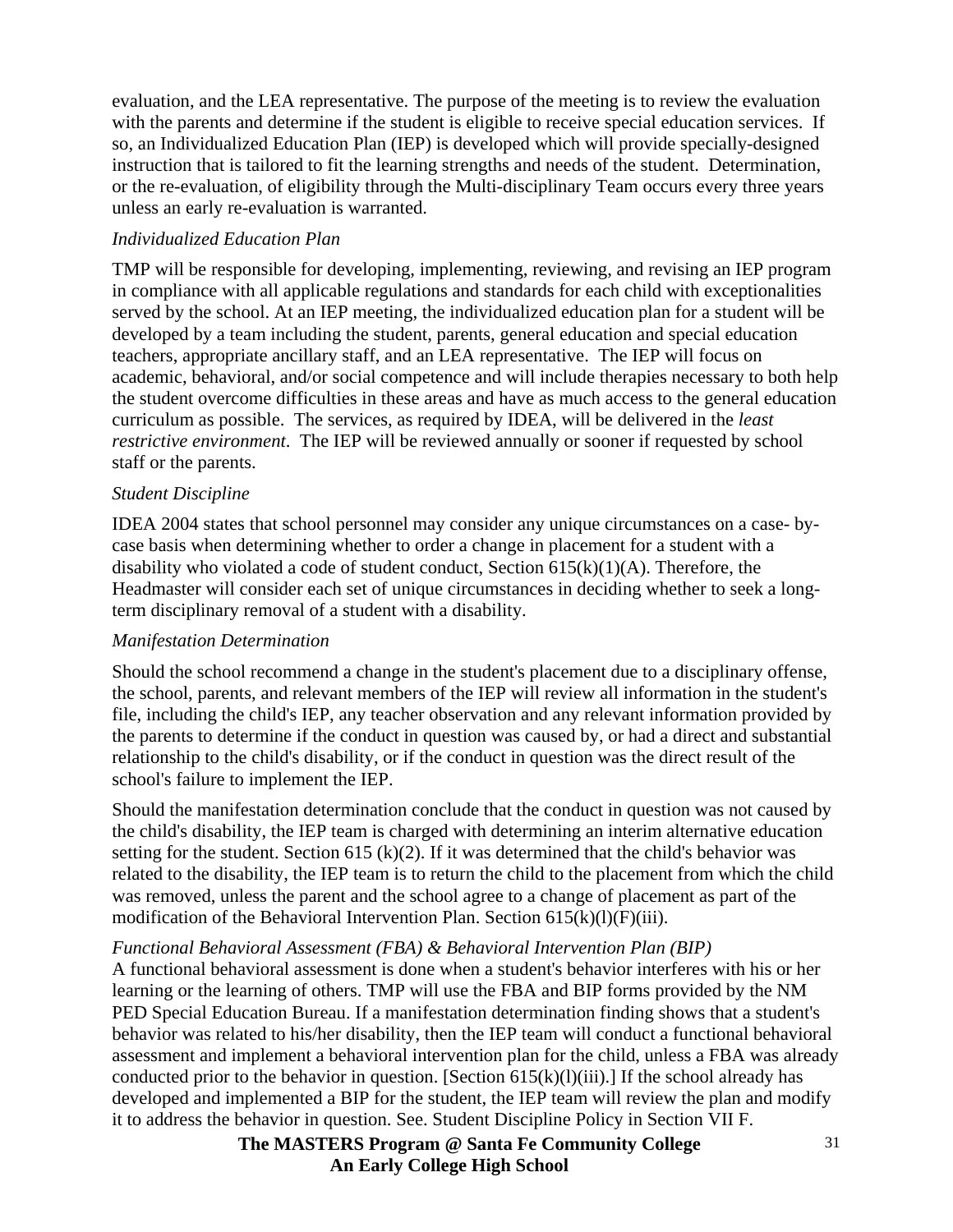### *Least Restrictive Environment*

To the maximum extent appropriate, students who qualify for special education services will be educated with their non-disabled peers. Segregation or other removal of children with disabilities from the regular educational environment will occur only when the nature or severity of the disability is such that their needs in general education classes, even with modifications, accommodations, and the use of supplementary aids and services, cannot be satisfactorily met. The IEP Team will determine what services are needed, the level of service and where the service will occur for each student. TMP will offer a continuum of services as required.

The number of special education staff will meet or exceed requirements for caseloads. This includes special education teachers and any ancillary staff needed to implement a student's IEP. Special education staff and service providers will be hired as employees or contracted with privately or through agencies. Special education teachers and ancillary staff will work closely with TMP general education teachers to provide services and support in the general education classrooms. TMP special education staff will provide direct support to students who are taking IDEAL-NM courses as needed. They will also work collaboratively with instructors from SFCC or with the Special Services for Students with Disabilities Department to provide support and/or supplementary services. Special education staff may work in the general education classrooms with students and/or work with teachers on curriculum modifications, accommodations, instructional strategies, etc. Services to students will also be provided in smaller group settings when appropriate.

### *Alternative Assessment*

TMP understands that Alternate Assessment must be developed for students with severe cognitive disabilities and that accommodations must be made as determined by an IEP team. In the event that a student is enrolled at TMP has disabilities that preclude him/her from valid and reliable participation in general assessments, an alternate assessment will be used to gather information on the standards based performance and progress of the student. Eligible students will take the New Mexico Alternate Assessment.

Teachers can use the results from each year to identify goals, program needs, and student growth. The IEP team will complete the New Mexico Public Education Department Addendum for Determining Eligibility for the New Mexico Alternate Assessment and provide documentation that the student meets participation or eligibility criteria. 34 CFR Sec 300.138(b) (1).

### *Compliance with Section 504 / American Disabilities Act*

TMP agrees to provide the full range of accommodations and services necessary for students with disabilities, as described in Section 504 of the Rehabilitation Act and the Americans with Disabilities Act, to participate in and benefit from public education programs and activities.

### *Eligibility*

Section 504 protects all qualified students with disabilities, defined as those persons having a physical or mental impairment which substantially limits one or more major life activities, has a record of such impairment, or is regarded as having such an impairment. (29 U.S.C Sec. 706(8))

### *Evaluation Process*

The components of evaluation assessment for Section 504 are determined by the type of disability suspected, data required to define the impact of the disability in the education environment, and the type of services/accommodations that may be needed. There are no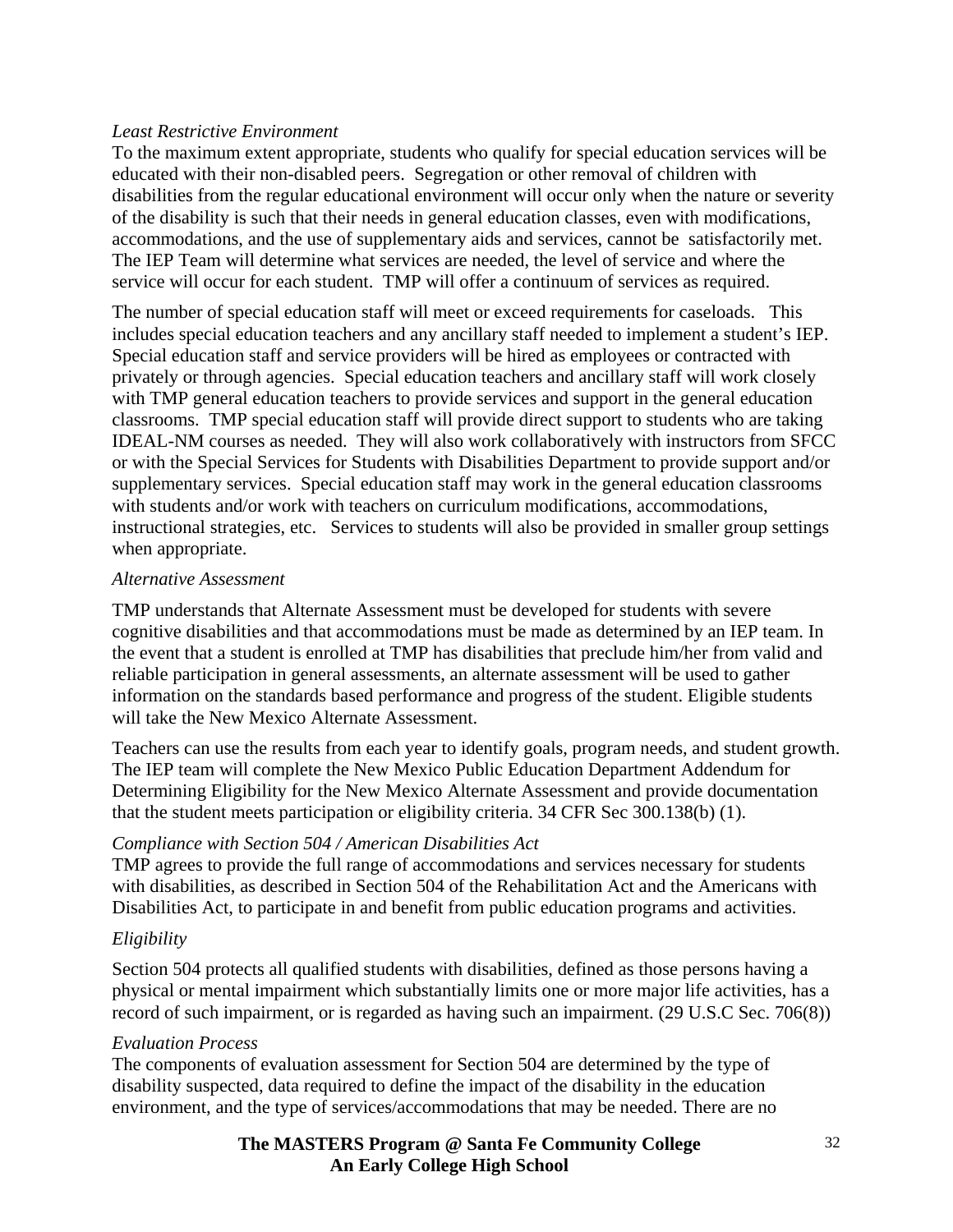evaluation requirements such as those which exist under IDEA. However, the evaluation will be sufficient to accurately and completely assess the nature and extent of the disability, and the impact of the disability on the student's participation in the activity of learning and in school related activities.

### *Services*

Section 504 services will be determined by the SAT Team*.* The decisions about 504 eligibility and services will be documented in the student's file, and if services are provided, eligibility and the plan for services will be reviewed periodically, as determined by the SAT Team. Procedural safeguards will be adhered to as required.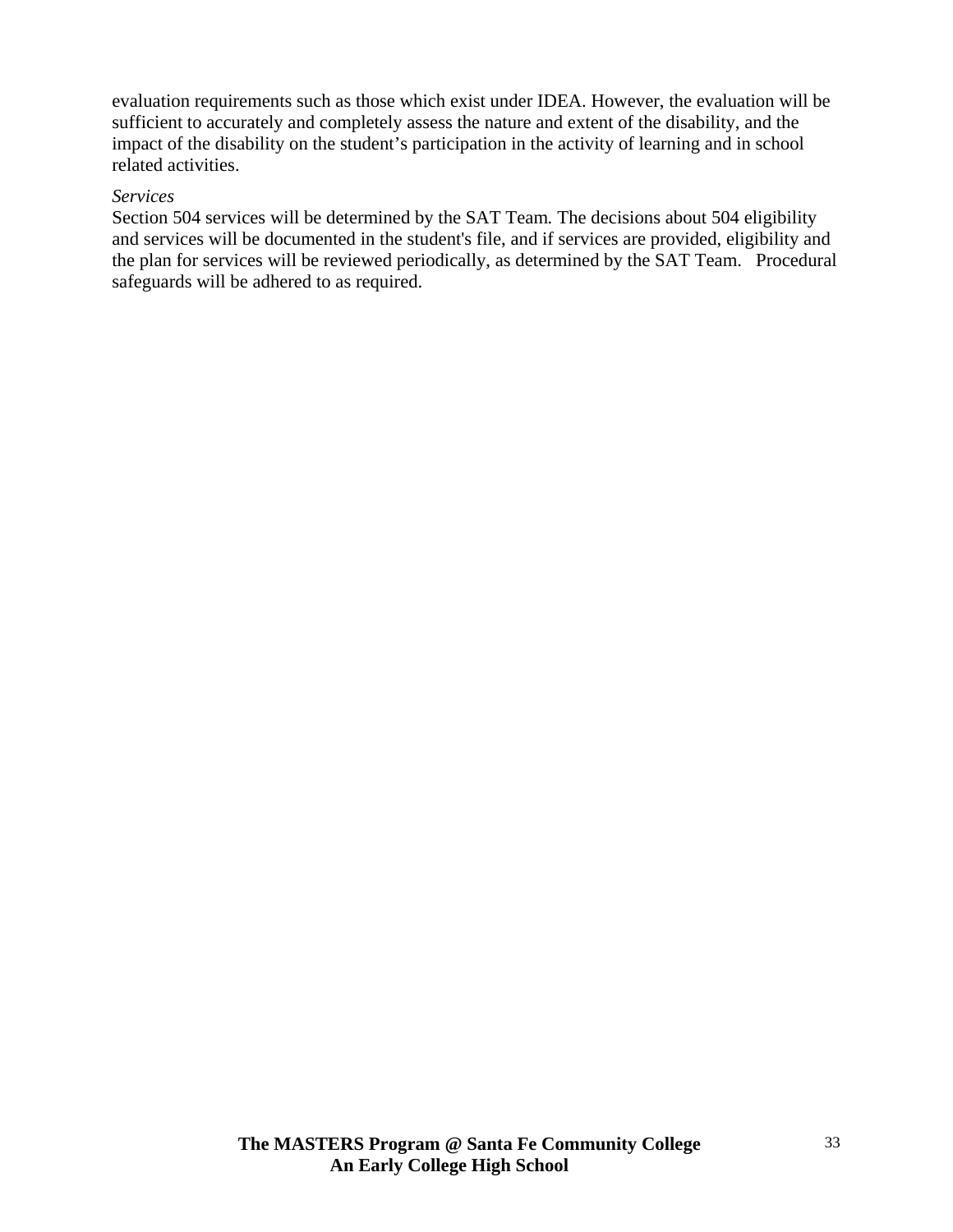### **VI. FINANCIAL PLAN**

### **A. BUDGET**

### **See Exhibit "J" Revenue Project Form 910B5**

State Equalization Guarantee: TMP will receive 98% of the SEG monies. Most revenues will flow from the State of New Mexico through PED to TMP. TMP will work collaboratively with the New Mexico State Auditors to assure timely reporting and other financial/fiscal processes. In accordance with the 1999 Charter Schools Act and good business practices, TMP will be held accountable for its fiscal performance.

A revised budget will be prepared and submitted to PED based on the projected enrollment numbers for the TMP student population.

| School Year | Projected Student | Total   | Program State Equalization |
|-------------|-------------------|---------|----------------------------|
|             | Population        | Units   | Guarantee (SEG) Less 2%    |
| 2010-2011   | 120               | 297.600 | \$1,079,684.75             |
| 2011-2012   | 140               | 362.700 | \$1,281,880.45             |
| 2012-2013   | 160               | 389.600 | \$1,376,952.37             |
| 2013-2014   | 180               | 416.500 | \$1,472,024.29             |
| 2014-2015   | 200               | 443.400 | \$1,567,096.20             |

State Equalization Guarantee Numbers-Years 1-5

Details of the TMP projection for SEG revenues for each year's budget are as follows: We used a T&E Index of 1.087, Risk Index of .067, and a Unit Value of \$3,606.40. A growth factor of 20 MEM was calculated in years 2 through 5 of the 910B5.

### **See Exhibit "K" Operating Budget Spreadsheet**

The 5-year budget is a balanced budget based on the following factors. First our staffing plans for years 1 through 5 are 11, 13, 14.50, 16 and 17.5. Pursuant to Section 22-10A- through 22- 10A-11, NMSA 1978 of the School Personnel Act, TMP will pay Teachers and Headmasters the Statutory Minimums plus 10%.

The first year budget includes four (4) full time Regular Education Teachers; two (2) full time Special Education Teachers; one (1) half time Educational Assistant and Health Assistant; one (1) full time Headmaster, Counselor, Administrative Assistant, and (1) full time Registrar/Business Office Assistant. The budget also includes under 2500 55915 - \$50,000 for a Business Manager (Contracted Services) and \$75,000 for a Community Development Consultant (Contracted Services). Cost of living increases are included in the attached budget for employed personnel. All major start-up costs will be included in the Federal Stimulus Start-up application.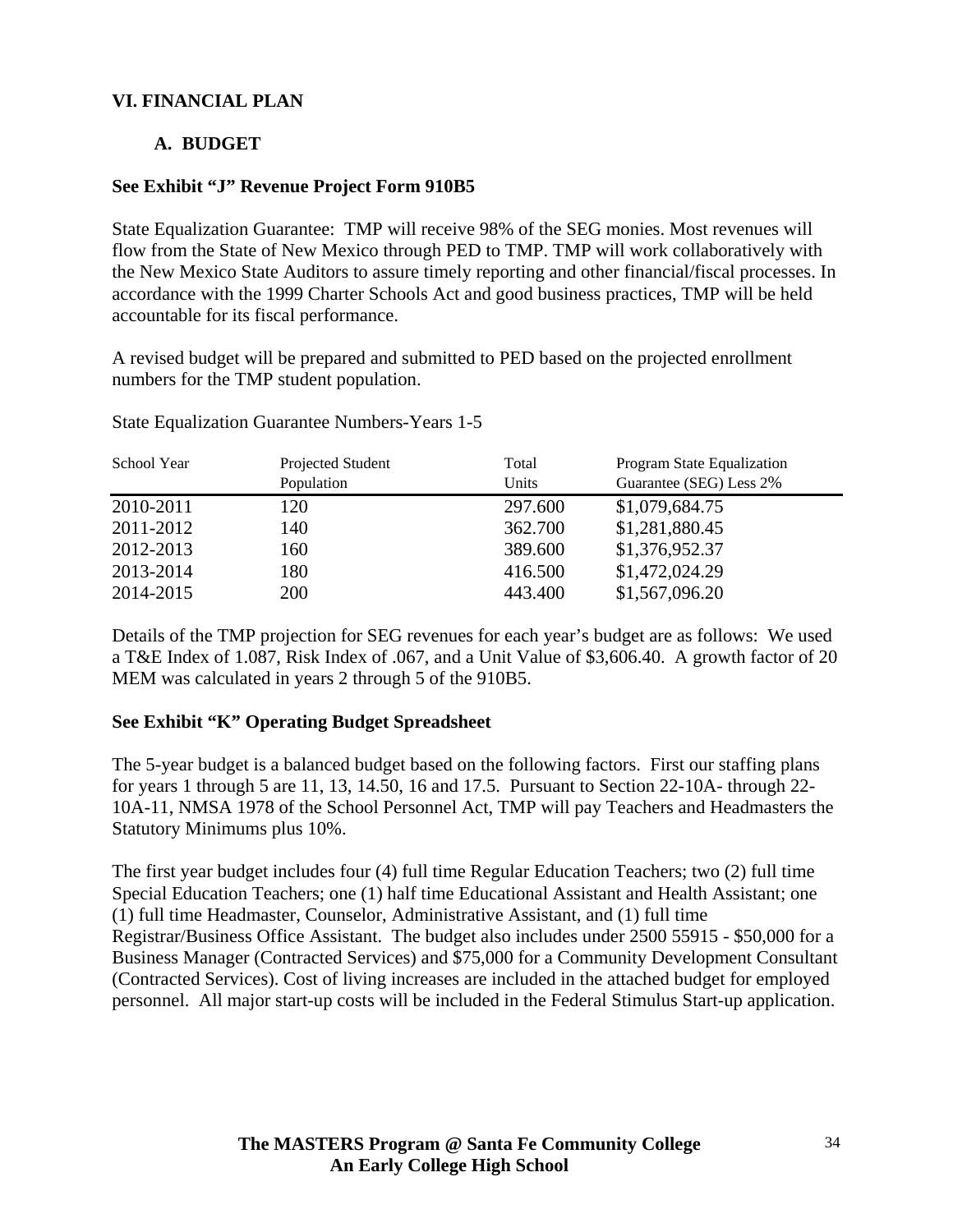Other first year expenses include the following:

- ¾ Object Codes 53414 Other Professional Services
	- **IDEAL-NM** tuition at \$200 per seat per semester to pay for on line non-dual credit tuition - \$48,000
	- NWEA and NM Coalition for Charter Schools membership \$3,000
	- AptaFund Accounting System annual fee (Web based system) \$6,500<sup>\*\*</sup>
	- Student Database System annual fee (Web based system) \$7,000 \*\*
	- Ancillary/Special Education Services to accommodate student Individual Education Plan (IEP) - \$33,385.40 *(Any additional services needed will be covered through additional funding received through IDEA-B and SEG's 40<sup>th</sup> day adjustment)*
- ¾ Object Codes 55915 Other Contracted Services
	- ESL and/or Bilingual services \$9,000
	- Extended school year \$1,000
	- PE Teacher \$15,000
	- Nurse \$10,000
	- Bus Service for field trips \$1,500
	- Technology services \$18,144.15
- $\triangleright$  Function 2600 Operation and Maintenance of Plant
	- Rent (not covered by Lease Reimbursement) \$39,000 \*\*
	- Property Liability Insurance \$17,000
	- Utilities and communication services will be included in the cost of the lease

\*\* *The first year costs for technology start-up services, Aptafund accounting software purchase, and student database software purchase will be included in the proposed budget for Federal stimulus funding. Three months lease (April – June 2010) will be included on the Federal Stimulus application.* 

Travel and training expenditures will be used for Professional Development for Teachers and Staff. A portion of these funds will be used to send licensed personnel to the National Special Education Conference and National Charter School Conference. Other professional development services are listed in Section V, Part A-4 under Curriculum Framework/Strategies and Methods.

Expenditures for technology services will be to maintain TMP server and student database system. Initial cost for the purchase and installation of the school server will be included in the proposed budget for Federal Stimulus funding.

• OTHER FUNDING RESOURCES

# **State Charter School Stimulus Funds**

After receiving our Charter from NM Public Education Department, TMP will apply for stimulus funding to be used as provided for in this legislation for "convergence costs." These are limited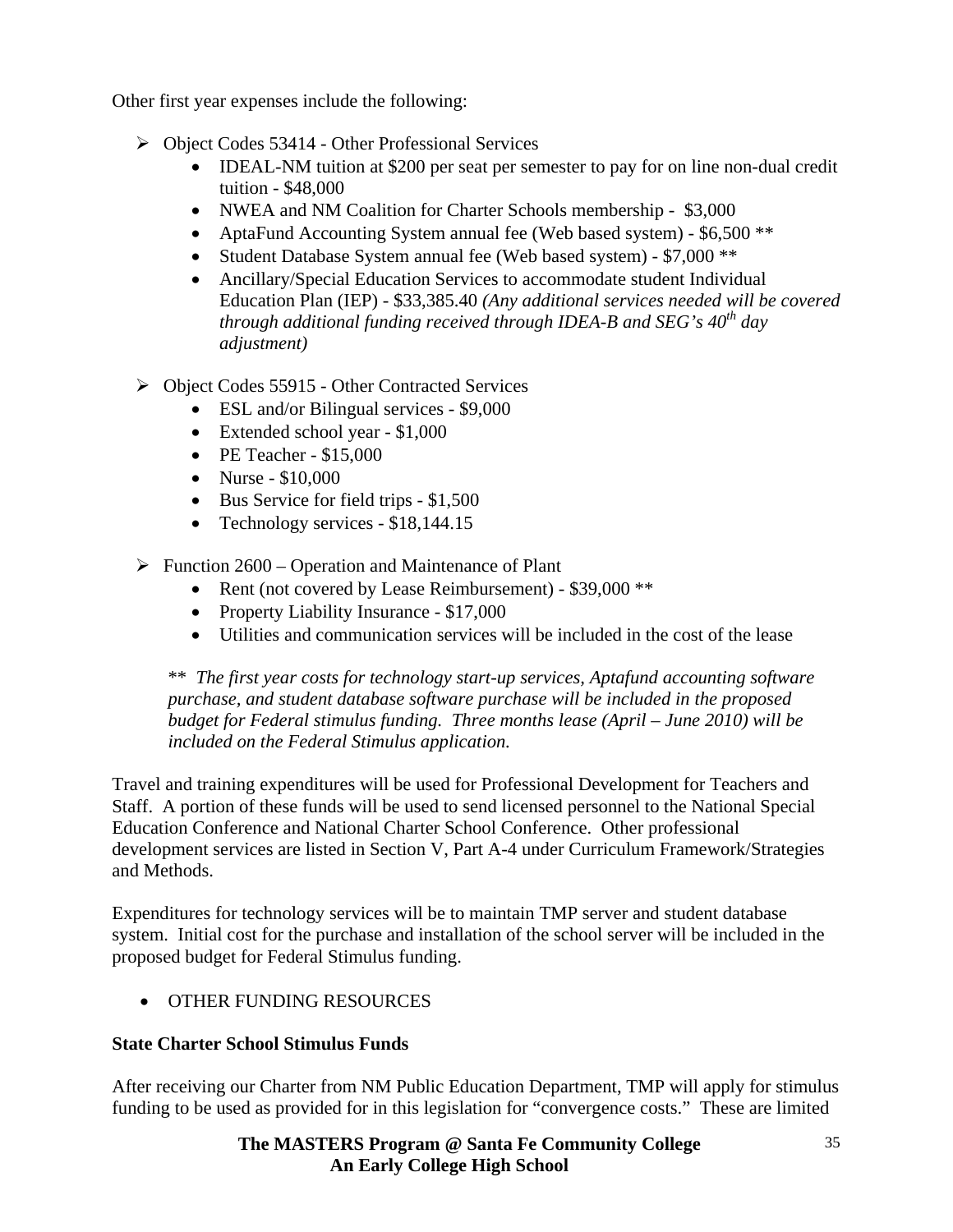to purchase of furniture, equipment, supplies, curriculum materials, technology, construction, facility and consultant and legal fees.

### **Federal Charter School Stimulus Funds**

When our charter is granted and the State of NM is compliant with Federal Stimulus Fund requirements, TMP will apply for funding to be used as provided for in this federal legislation. All federal funds from programs for which the school or its students may be eligible shall be passed though directly to TMP at no extra charge. Major start up expenses to be included in the Federal Stimulus application are estimated to be education program development - \$10,000, professional development (National Charter School Conference and National Conference for Special Education – 5 people) - \$10,000, three (3) months hiring of Headmaster (April – June 2010) - \$22,000, curriculum development - \$10,000, curriculum instruction - \$10,000, laboratory equipment -  $$300,000$ , STEM training and lab set up  $- $70,000$ , computers (200 student Computers and 15 staff computers) - \$135,000, enrollment advertising - \$40,000, staff advertising - \$3,000, Server - \$20,000, technology start-up services - \$10,000, publishing of handbooks - \$5,000, emergency response program - \$5,000, academic assessment - \$5,000, AptaFund Accounting software - \$8,000, Student Database System - \$10,000, business manager - \$12,500, legal expenses - \$5,000, three (3) months rent (April – June 2010) - \$6,000, three (3) months registrar (April – June 2010)- \$4,900, fixed assets (storage sheds, copy machines, etc.) - \$10,000, supply assets (Printers, safe, filing cabinets, shelves, etc.) - \$30,000, and General Supplies and Materials - \$58,600.

# **TOTAL - \$800,000**

# **Federal Entitlement Programs**

TMP will actively seek funds through any Federal entitlement Programs where criteria are met. These may include, but not limited to the following: Title I, State School Improvement Grants, Title II, Title IV, Unit/School Technology Improvement, Title VII- Bilingual Education, Special Education, at-risk and other Direct and/or Flow-through Grants.

### **Lease Reimbursement**

New Mexico state law provides that the Public School Capital Outlay Council (PSCOC) may approve charter school applicants for the purpose of making lease payments for classroom facilities, including facilities leased by charter schools. The amount of a grant to a school shall not exceed:

- (a) the actuall annual lease payments owed for leasing classroom space for the schools, including charter schools, in the district; or
- (b) seven hundred dollars (\$700) multiplied by the full time equivalent enrollment (MEM)

# **Books, Library, Software**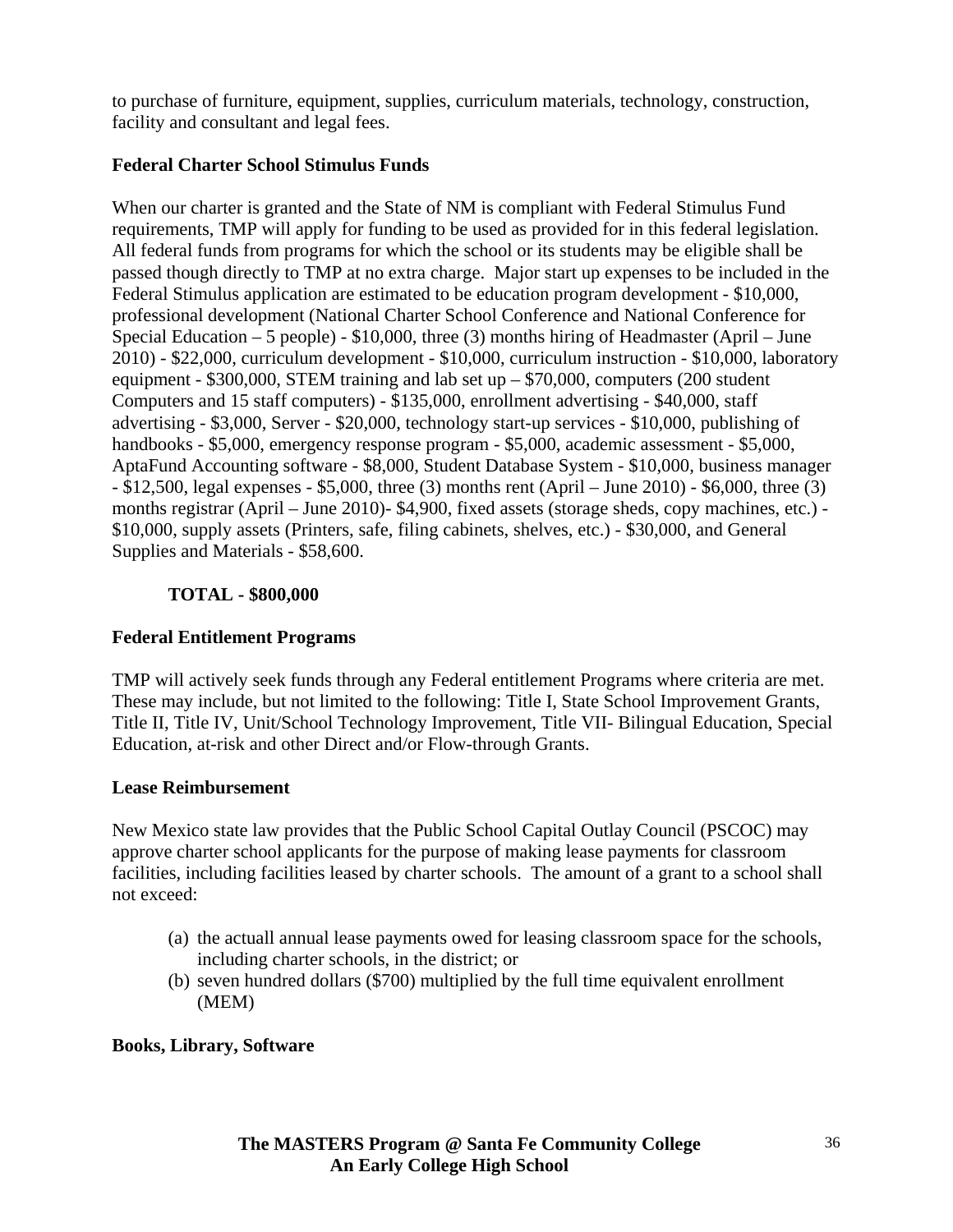TMP will be eligible for Instructional Material and Library flow-through grants offered by the State of New Mexico Public Education Department as well as the Public School Library Funding: GO Bond 2010.

### **Other Funding Resources**

TMP will actively seek funding through several private organizations and grants such as the NM Community Foundation, McCune Foundation, Daniels Fund, LANL Foundation, Intel Foundation and Bill and Melinda Gates Foundation. Other foundation grants will be sought out and applied for throughout the life of our charter. Also TMP will work with federal agencies with STEM education programs and will follow the American Competitiveness Council (ACC) recommendations under the auspices of the National Science and Technology Council (NSTC) for STEM funding sources.

The Nano Science Lab TMP proposes will be funded initially through Federal Stimulus monies and will be adequate to get the lab up and running during the set up year. Additional monies will be sought from the above sources to further equip the lab during the term of the charter.

# **B. FISCAL MANAGMENT**

### **Annual Budget Negotiations**

On or before April 15 of each year of the Charter, The TMP and the District/State will complete negotiations concerning funding for the ensuing fiscal year.

### **Enrollment Count Adjustments**

The Public Education Department may adjust the funding based on the  $40^{th}$ ,  $80^{th}$ , and  $120^{th}$ -day counts to reflect the actual student count as compared to the count used at the beginning of the school year. If a student who has been included in the enrollment count of the District transfers to TMP during the school year, the unallocated pro-rata portion of the funding for the student shall be allocated to TMP. Primary funding for the ensuing fiscal year will be based on the average of the  $80<sup>th</sup>$  and  $120<sup>th</sup>$  day counts of the current fiscal year.

### **Special Education**

TMP will provide Special Education services to its students in complete conformance with all State and Federal regulations. The school shall receive funds from PED based on the existing formulas.

## **TMP Administrative Fees**

TMP will set aside 5% for administrative fees from each grant in order administer the grant(s) as well to ensure that our charter school is in compliance with all laws and/or stipulations given by each grant or award.

## **Salaries and Benefits**

TMP will provide payroll function for the school, including the preparation of W-2s and other reports required by State or Federal Law. TMP will certify all payroll information to the PED and State in a timely manner. TMP shall, during the term of this contract, pay the school's portion of the premium for the coverage of medical, dental, vision, life, and long-term disability insurance for full-time employees. The benefits are described in the contract between the school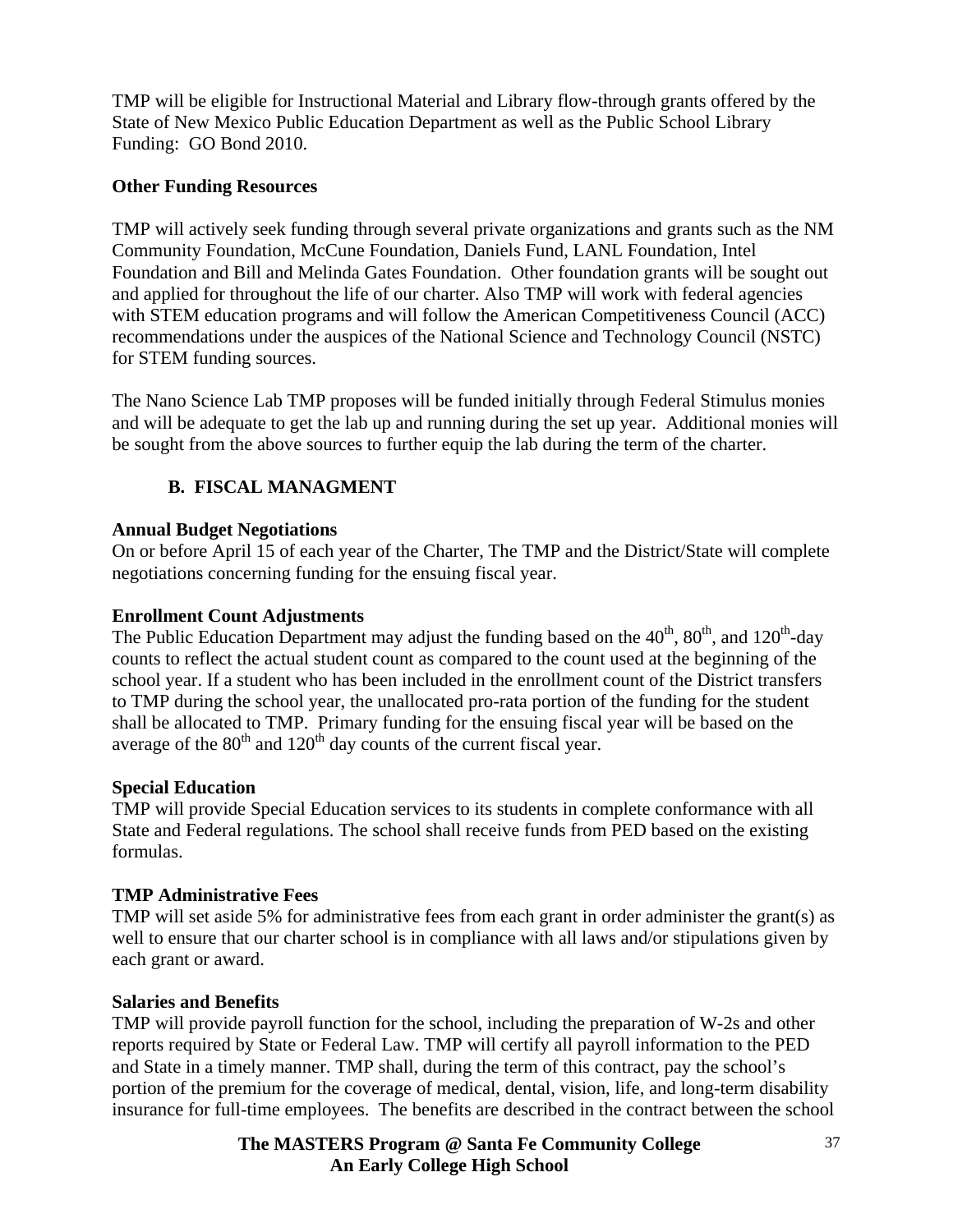and the New Mexico Public School Insurance Authority. TMP shall practice good business practices in all matters in compliance with all Federal, State, and Local Laws and Regulations.

### **Budget Policy**

For heightened accountability, both the Business Manager and the Business Office Assistant will be trained on both AptaFund and the Operating Budget Management System (OBMS) for the purpose of providing assurance that the financial data of TMP are in compliance with federal and state laws, regulations and procedures and the PED. TMP will report timely and accurate financial data through the OBMS system to the PED.

TMP will comply with all federal and state laws and regulations relative to fiscal procedures. TMP will adopt the State of New Mexico Procurement Code as the policy of our charter 13.1.21 et seq. NMSA (New Mexico Administrative Code). The Business Manager will be adept at using AptaFund software to manage fiscal responsibilities, safeguard assets, provide reliable financial information, and promote operational efficiency to ensure compliance with all regulatory guidelines through the policies and procedures described below.

The TMP Business Manager will be responsible for planning, preparing and presenting an annual school budget for the TMP Governing Council's adoption. TMP Governing Council will approve the TMP operating budget. Budget oversight is the responsibility of the Governing Council. The Headmaster and/or his/her designee will present to the council for adoption, a specific budget calendar that meets the deliverable deadlines established by the Public Education Department (PED). PED will give TMP the schedule for submitting the budget to TMP' assigned PED Budget Analyst, and set a meeting to obtain PED budget approval. The budget process will include specific budget hearings allowing the Council to learn of the public's priorities. The Headmaster or his/her designee will also be given a specific opportunity to speak towards various programs and matters of interest to the council.

Following such hearings, the Council will identify priorities and give general instructions to the Headmaster or his/her designee to prepare a balanced budget based upon its priorities and other guidelines as deemed appropriate. The Council will debate and vote budgetary issues without further public hearings.

TMP will be aware of, and adhere to, all rules and regulations as outlined in 2.40.2 and 6.20.2 NMAC. All purchases will be made subject to available budget, adequate segregation of duty, and adopted administrative policies and procedures.

The following policies and procedures are established to assure that the assets of TMP are safeguarded against loss from unauthorized use, to ensure the school provide reliable financial information, and to ensure the operational efficiency of the school. These controls also ensure compliance with federal and state laws, regulations, and procedures of PED.

- The fiscal year begins on the first  $(1<sup>st</sup>)$  day of July and ends on the thirtieth  $(30<sup>th</sup>)$  day of the following June as set forth in 6.20.2.7 NMAC.
- In connection with preparation of the annual budget, TMP will follow all procedural requirements pursuant to 6.20.2.8 NMAC.
- TMP will adhere to the budget preparation standards set forth in 6.20.2.9 NMAC.
- TMP will adhere to the budget maintenance standards outlined in 6.20.2.10 NMAC.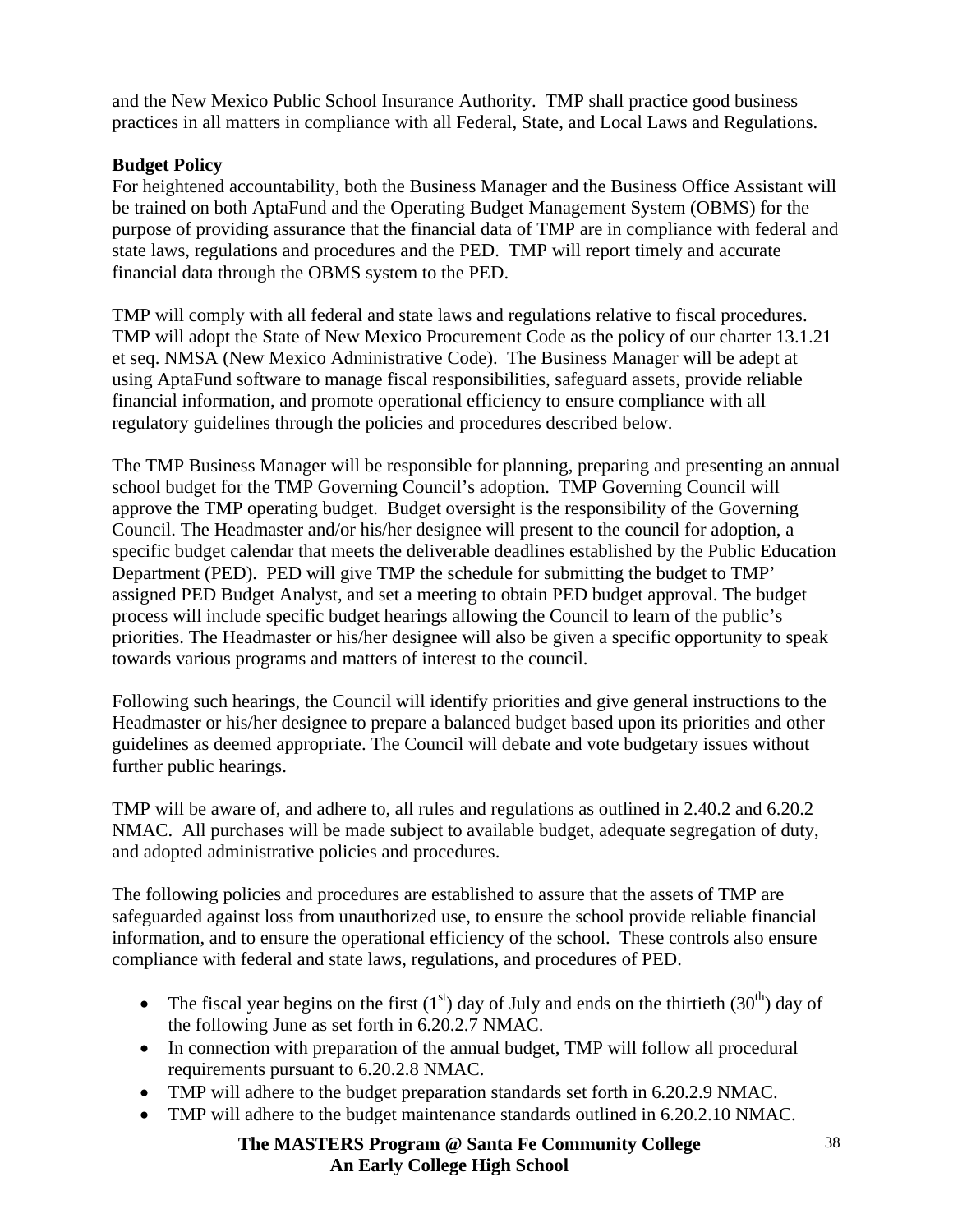- TMP will pay for current expenditures with current revenues.
- The Business Manager will use a modified accrual basis accounting program to keep records of all school finances for access reporting.
- The Business Manager will review all purchase requisitions for sufficiency of funds prior to issuing a purchase order.
- The Business Manager will prepare monthly financial statements comparing actual revenues and expenditures to budgeted amounts.
- The Business Manager will provide the status of the budget in a report to the Governing Council on a monthly basis.
- The Business Manager will present proposed Budget Adjustment Requests (BAR) as needed to maintain a positive balance by object code for all funds.
- The Business Manager will keep the Governing Council informed of the availability of revenue for budgeting purposes.

### **Accounting Basis**

TMP financial records shall be maintained using a modified accrual basis of accounting with the capacity to convert financial statements and other financial reports, as needed, to a cash basis.

### **Compliance with GASB 14**

In accordance with Governmental Accounting Standards Board (GASB), Statement No. 14, "The Financial Reporting Entity," (Issued 6/91), TMP will follow the standards defined for a financial reporting entity based on its site-based financial accountability as set forth in the 1999 Charter Schools Act. This shall apply to all financial reporting to ensure that the nature and significance of TMP's relationship with the NM Public Education Department is in no way misleading or incomplete.

### **Compliance with the Anti-Donation Clause**

In accordance with the Anti-donation Clause, neither the state nor any county, school district or municipality, except as otherwise provided in the New Mexico Constitution (Article IX, Section 14), shall directly or indirectly lend or pledge is credit or make any donation to or in aid of any person, association or public or Private Corporation.

### **Salary Budgets**

Budget requests submitted for salary accounts will be submitted with salaries determined by the TMP Governing Council per the 1999 Charter Schools Act. The 'number of persons' covered will be noted in full-time equivalents (FTE) per the NM Public Education Requirements. However, TMP shall not be required to use nor comply with any salary norms established by NM Public Education Department.

### **Non-Salary Budget**

Budget requests for non-salary accounts will be in specific dollar amounts. The TMP Business Manager will provide any justification of budget amounts that may be required.

### **Budget Implementation**

For each account approved, within NM Public Education Department, Budget Control Agents make individual school allocations and approve expenditures. For purpose of budget implementation at TMP, once the budget allocation has been made by NM Public Education Department, expenditures against that budget shall be approved at the site level. Specifically: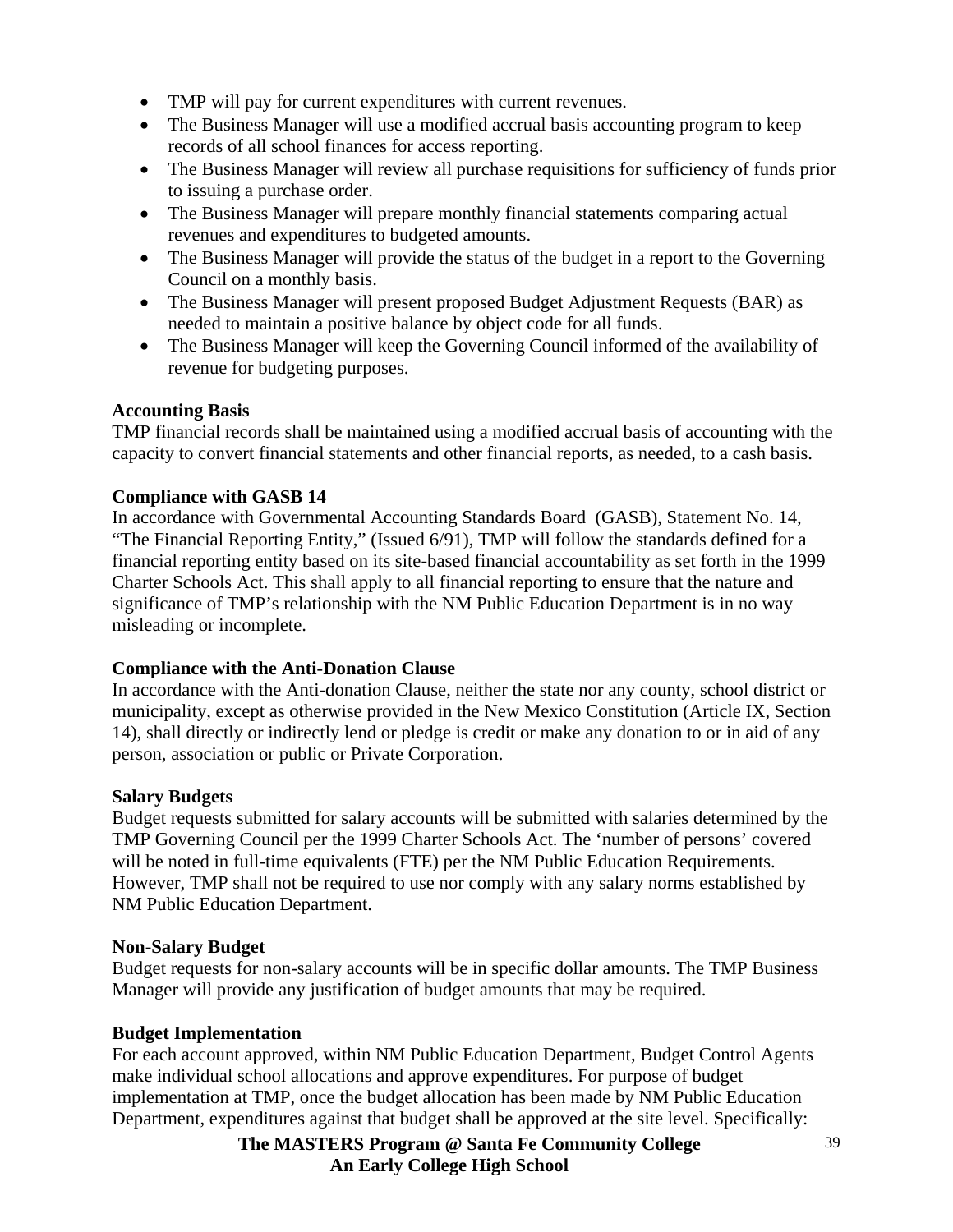- For Salary Cost Accounts TMP will hire and pay employees per school policy.
- For Non-Salary Cost Accounts, TMP will approve all requisitions, travel vouchers, contracts, invoices, or other authorizations which result in expenditures.

### **Budget Monitoring**

TMP will furnish PED the required Quarterly Revenue and Expenditure Reports showing encumbrances and expenditures to date, and the unencumbered balance for review to demonstrate that encumbrances and expenditures are progressing in accordance with the budget plan. TMP will furnish NM Public Education Department with a copy of the reports submitted to PED for information purposes.

### **Budget Changes**

During the course of the school year it is probable that budget changes, increases, or transfer will be necessary. Increases may result from additional resources, either earmarked or not. TMP will prepare Governing Council approved Budget Adjustment Requests (BAR's) with the appropriate documentation or revenue source (e.g., a contract from outside agency) an appropriate expenditure cost account for new and/or changes in revenue streams and submit them to PED for approval. No changes in revenue or expenditures between functions can be done without the approval from PED.

Any transfers between cost accounts will always be offset to ensure that the TMP budget remains balanced. These changes will be approved at the TMP site per the 1999 Charter Schools Act.

### **Fiscal Integrity**

In the event that either the Governing Council or the Headmaster determines additional personnel, programs or initiatives are warranted; no such additions will be made to the budget or spending plan without a corresponding source of funding.

### **Revenue Projections**

The primary source of funding for TMP will be derived from the SEG. TMP will use the average of the  $80<sup>th</sup>$  and  $120<sup>th</sup>$  day Member (MEM) of the prior fiscal year in computing the number of students to be included in the Basic Program section and the Special Education section of the PED 910B5. All projections, including ancillary Full Time Equivalent (FTE) will be based on historical data only, and TMP will not use any estimated MEM in the computation, only projected growth, if any. TMP will utilize the districts T&E Index, if allowable, At-Risk Units and Unit Values as assigned by the PED computing SEG for the following budget year.

Additional revenue generated through gifts, donations and non-categorical grants should be projected based on bona fide funding sources. Budgets for such revenue will be based on actual or allocated amounts indicative through funding via award letters or actual monies received.

The SEG fund cash balance from the prior fiscal year may be budgeted for any operational expenditure, exclusive of payroll, upon specific approval from PED.

### **Receipt of Funds**

In accordance with NM Statute 6.20.2 and Office of Management and Budget (OMB) Circular A-102, all state, federal, or other monies received by TMP will be deposited in TMP accounts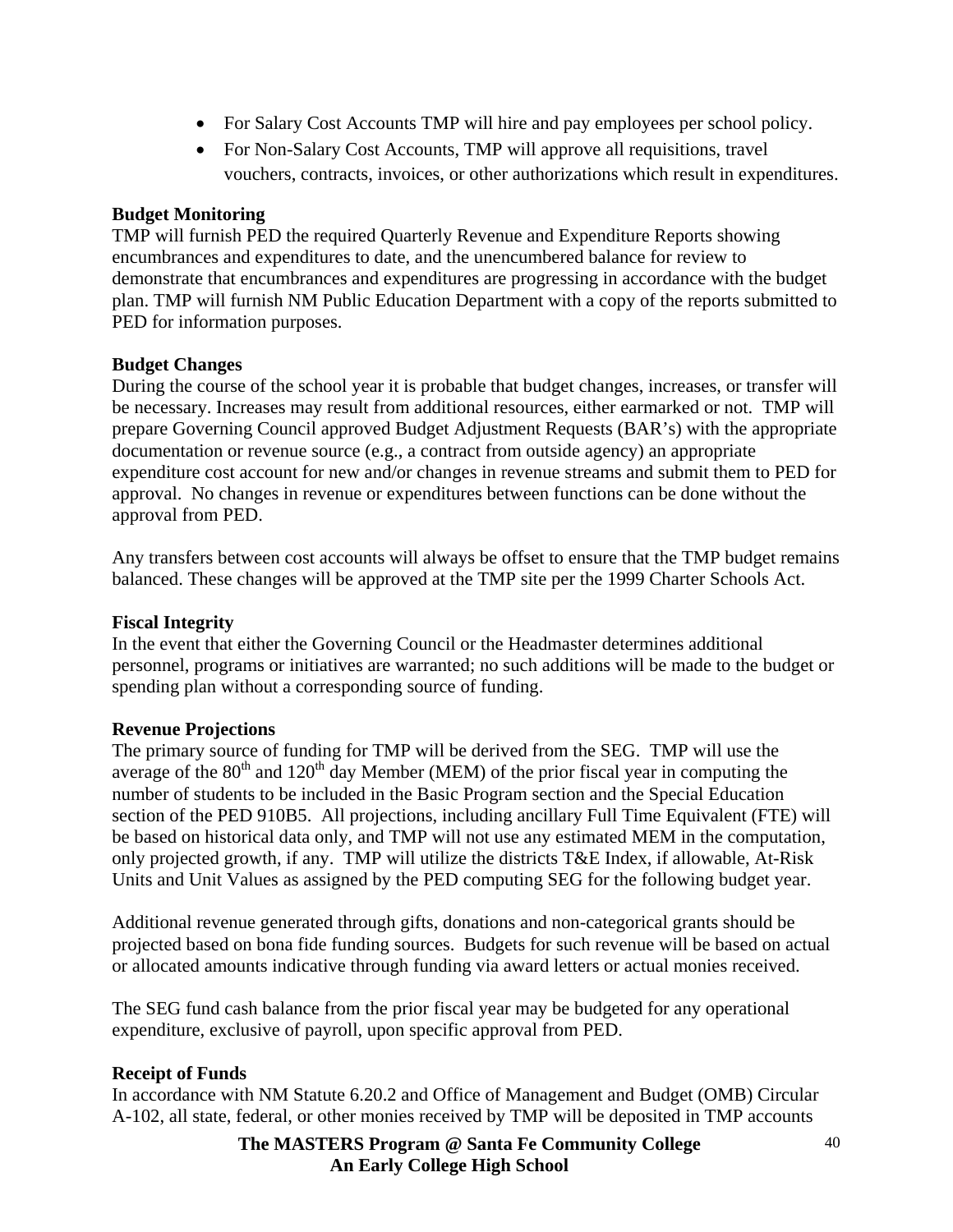within 24 hours or 1 banking day of receipt at a federally insured bank as required by state law 6.20.14-C NMAC. The school shall account for public money placed in interest bearing deposits in accordance with Sections 22-8-40© through (G), NMSA 1978; Section 6-10-17, NMSA 1978; Section 6-10-31, NMSA 1978, and other federal and state laws applicable to the investments of public school money.

As required law, TMP will take responsibility for acquiring all necessary federal, state, and local tax and employer identification numbers to establish itself as a public school in the state of New Mexico. All bank accounts shall be established to require multiple signatures on checks or other forms of disbursement.

While the Governing Council may consider an investment program a critical ingredient of sound fiscal management overall, the prohibition in the 1999 Charter Schools Act against entering into any contractual arrangement that exceeds one year in length will make it impractical for TMP to engage in any long-term investment program. However, TMP will participate in PSIA as prescribed by law.

Receipts will be preprinted, pre-numbered, and kept in sequential order. The Business Office Assistant, or another designated employee, will prepare a receipt in triplicate for money received from all sources. The original receipt is to be retained the receipt book, the second copy is to be given to the individual making the payment, and the third copy will be given to the Business Manager along with the respective checks for proper recording in the school's accounting system. If a receipt is voided, all copies of the receipt will be stamped "VOID" and retained in the receipt book.

The Business Manager or designee will prepare the bank deposit in duplicate on a deposit in duplicate on the deposit ticket issued by the bank. After the deposit is made, the deposit receipt will be given to the Business Manager will post the revenue to the appropriate fund and revenue code.

The TMP will operate in accordance with state law pertaining to fiscal solvency and responsibility. This will include but not be limited to establishing a control system pursuant to NM State Law.

### **Disbursements Process**

Disbursements at TMP shall be made as defined and scheduled by the TMP Governing Council. In no instance shall the party initiating a request for disbursement be the same party who approves that disbursement. Nor shall the party approving the disbursement be the same party who distributes the payment. This separation of accountabilities shall be enforced to protect TMP from any fraudulent disbursement of monies. Once again, all bank accounts shall be established to require multiple signatures on checks or other forms of disbursement.

TMP will administratively control and restrict accessibility to check stock. Only the Business Manager will handle impressed funds and disbursement of funds. Additionally, TMP will utilize AptaFund accounting program to print checks, which will be pre-numbered and adequately safeguarded. Such records will be retained as required by the State Records Center Retention and Disposal Schedule for New Mexico Public Schools.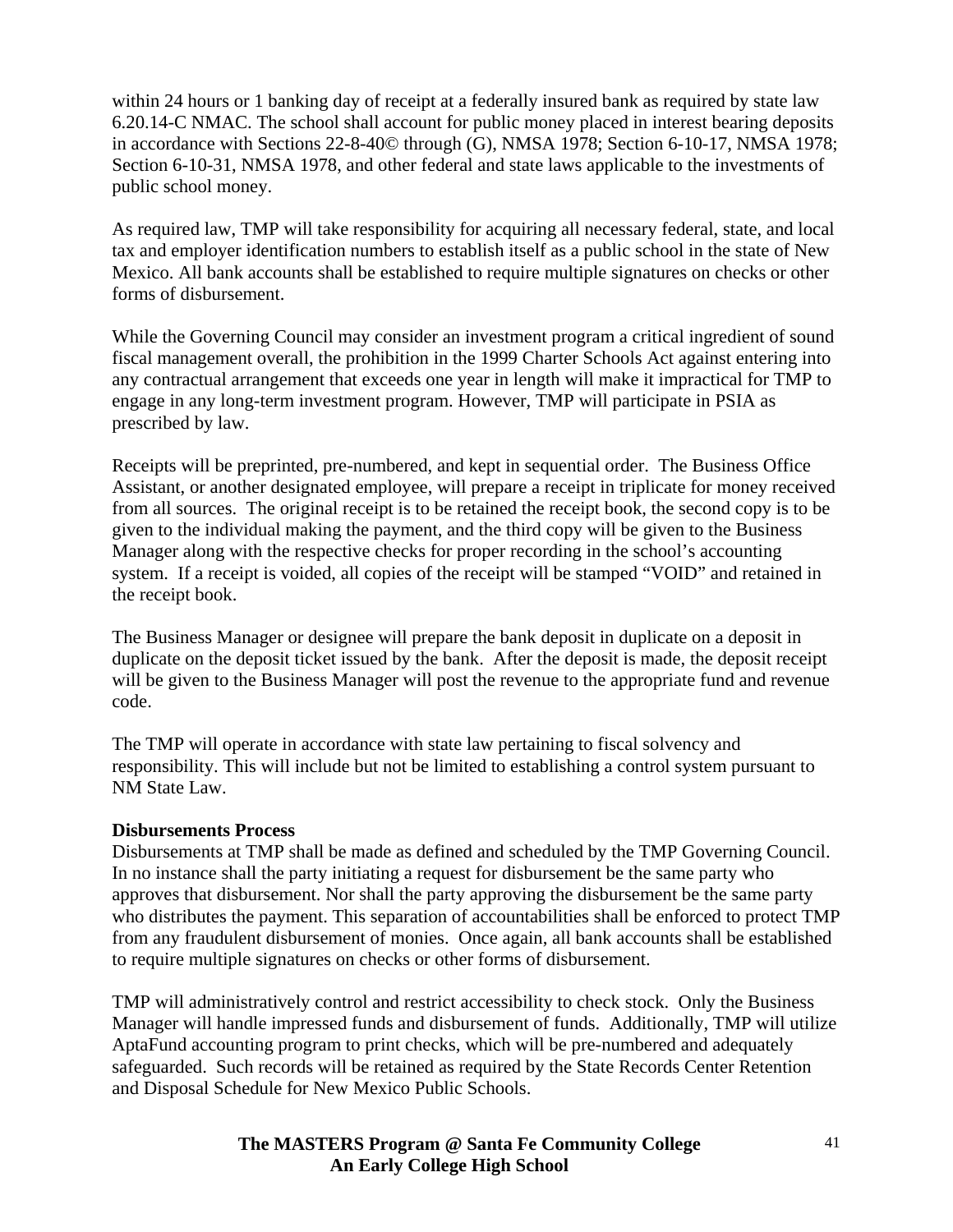#### **Bank Reconciliation**

Pursuant to 6.20.2.14-K NMAC, TMP will establish a cash management program to safeguard all cash in its custody and control, which will assist with reconciliation of all accounts. The bank reconciliation identifies the item(s) that must be recognized in order to arrive at the actual cash balance. All bank statements will be reviewed on a monthly basis by the business manager for all activity contained on the bank statement and verify that there are no errors or omissions when compared to amounts shown in the respective general ledger.

#### **Purchasing Practices**

The 1999 Charter Schools Act gives the Governing Council the authority and right to establish their procurement practices outside those used by the District. As such, TMP will Not use the NM School Board central Procurement Division.

TMP will provide for the fair and equitable treatment of all persons involved in public procurement, to maximize the purchasing value of public funds and to provide safeguards for maintaining a procurement system of quality and integrity. All purchases that expend public school money (including school activity funds) fall under the definition of purchase from public funds and are subject to Chapter 13 Pamphlet 29 NMSA 1978 entitled "Public Purchases and Property" which includes the Procurement Code, Public Works Contracts and other pertinent legislation.

It is understood that grants are not exempt from public purchasing statues and all applicable state and federal requirements.

TMP will purchase, rent, lease or otherwise acquire all items of tangible personal property, services or construction. All purchases will be strictly in accordance with the laws of the State of New Mexico, federal law and State Department of Education regulations. TMP will establish and maintain a manual of purchasing policies and procedures referencing the applicable statues, and that manual shall be open to the general public and furnished to NM PED as described in this application.

All procurements for tangible property or services shall be within the budget approved by the Governing Council and shall be reviewed and approved by the Headmaster or his/her designee prior to their placement. Procurements will be by means of standard purchase orders or letters of agreement as defined by the Governing Council. The Council reserves the right to review, approve or reject any procurement decision.

The purchase, of any tangible personal property or construction that will exceed \$20,000 must be formally bid and may not be artificially divided to circumvent this requirement. Exceptions such as patented or copyrighted products, use of existing contracts, or certain statutory exemptions may apply. Freight, installation, rigging, tax, etc., are considered to be part of the cost of the product. Bid documents will be mailed or otherwise distributed by the TMP Governing Council who shall also publish public notice not less than ten calendar days prior to the date set forth for the opening of the bid.

The purchase, rental and lease of any tangible personal property or construction that will fall between \$10,000 and \$20,000 are required by policy to obtain three quotes. These may be written, faxed or telephoned. Documentation including but not limited to the date, time,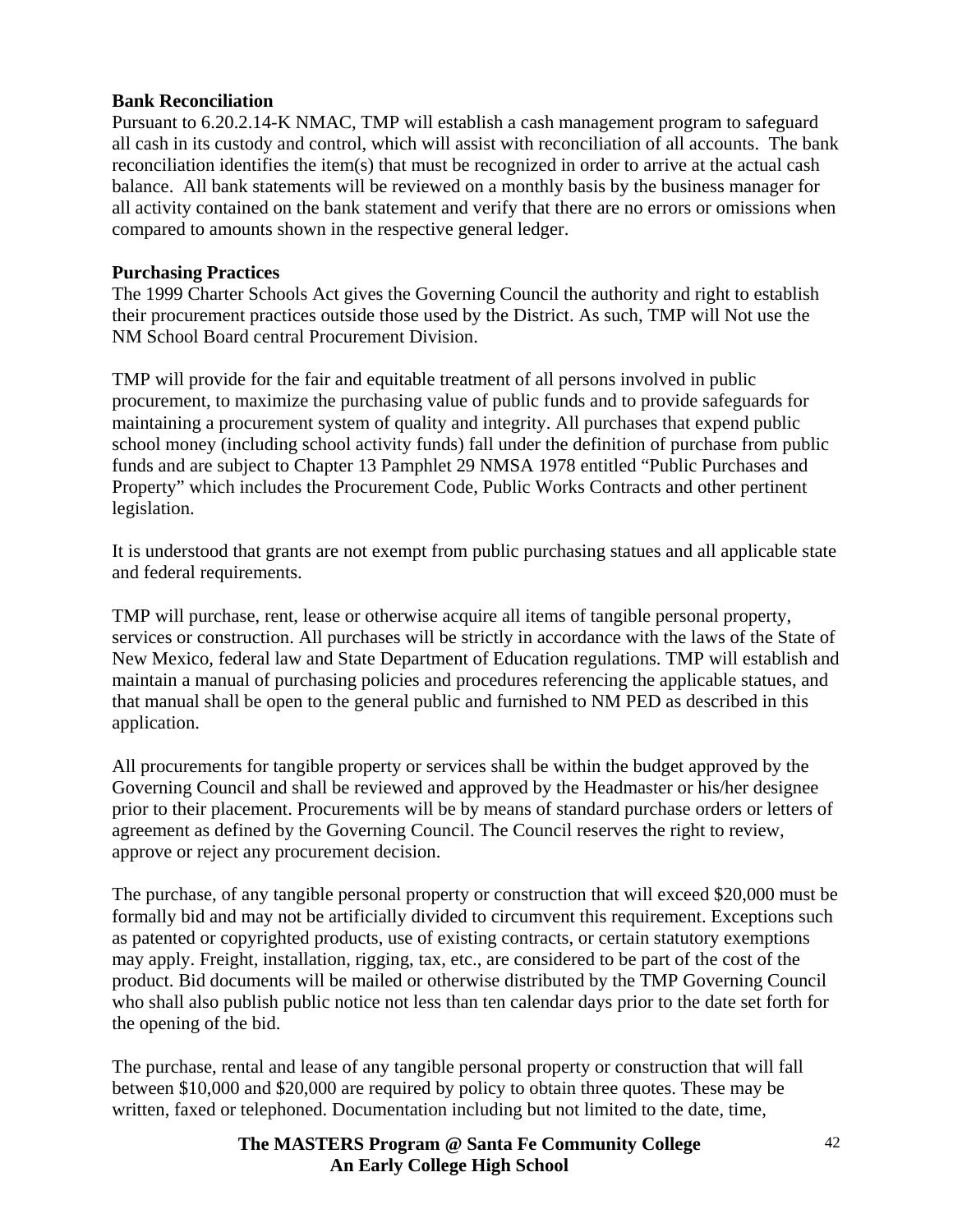company, price, person quoting, model number etc., freight charges, must be furnished to the Governing Council who may recommend or contact additional sources. Purchases that are less than \$10,000 must be made at the best obtainable price. Quotes are at the option of the user.

Professional services that will exceed \$50,000 must also be formally bid. Guidelines for what qualifies as a professional service and for applicability of the Professional Services developed and approved by the TMP Governing Council. Note that TMP does pay gross receipts tax on professional services and that line item for this tax must be specifically established.

### **Signatory Authority for Contractual Agreements**

The TMP Governing council will determine individuals with Signatory Authority for TMP. However, in no instance shall the party initiating the purchase be the same party who acknowledges receipt of that good or service. Nor shall the party acknowledging or recording receipt be the same party who authorizes payment to the provider of that good or service. This separation of accountabilities shall be enforced to protect TMP, in some measure, from any fraudulent use of procurement. Appropriate approval levels commensurate with the nature and dollar thresholds of procurement transactions shall be described in the TMP Procurement Policies and Procedures Manual.

It is expected that any employee of TMP shall have the right to create purchase documents and that person's supervisor must approve the purchase; e.g., the Headmaster or his/her designee must approve a teacher's purchases. However, these procurement guidelines will be defined and approved by the Interim Governing Council prior to the opening of TMP in August of 2010.

No individual at TMP may obligate the NM School Public Education district for the purchase, rental or lease of any tangible personal property, construction or service

### **Property Management**

Management of TMP property includes ensuring its proper allocation, control, care, use, and safeguarding. Responsibility for managing TMP property is the obligation of all TMP personnel. These responsibilities include pecuniary liability for loss, damage, or destruction of property resulting from mismanagement, or unauthorized use. TMP personnel responsible for managing property may be relieved of their duties if an unsatisfactory condition is found that is attributable to mismanagement, inefficiency, or other causes within their control, TMP personnel must ensure that equipment is protected, conserved, and maintained. Property issued to individuals does not become private property, but remains TMP property.

TMP property or equipment will be managed incompliance with NMSA 6-20-2:

- All property will be properly and accurately recorded at the time of acquisition and those records maintained. TMP Governing Council shall define a policy for labeling and/or tagging TMP property defined as any land, buildings, improvements other than buildings, equipment, machinery, construction work in progress, and capital leased assets with a cost of \$5,000 or more and applies to all assets purchased regardless of funding source.
- All property will be inventoried periodically to verify the accuracy of records.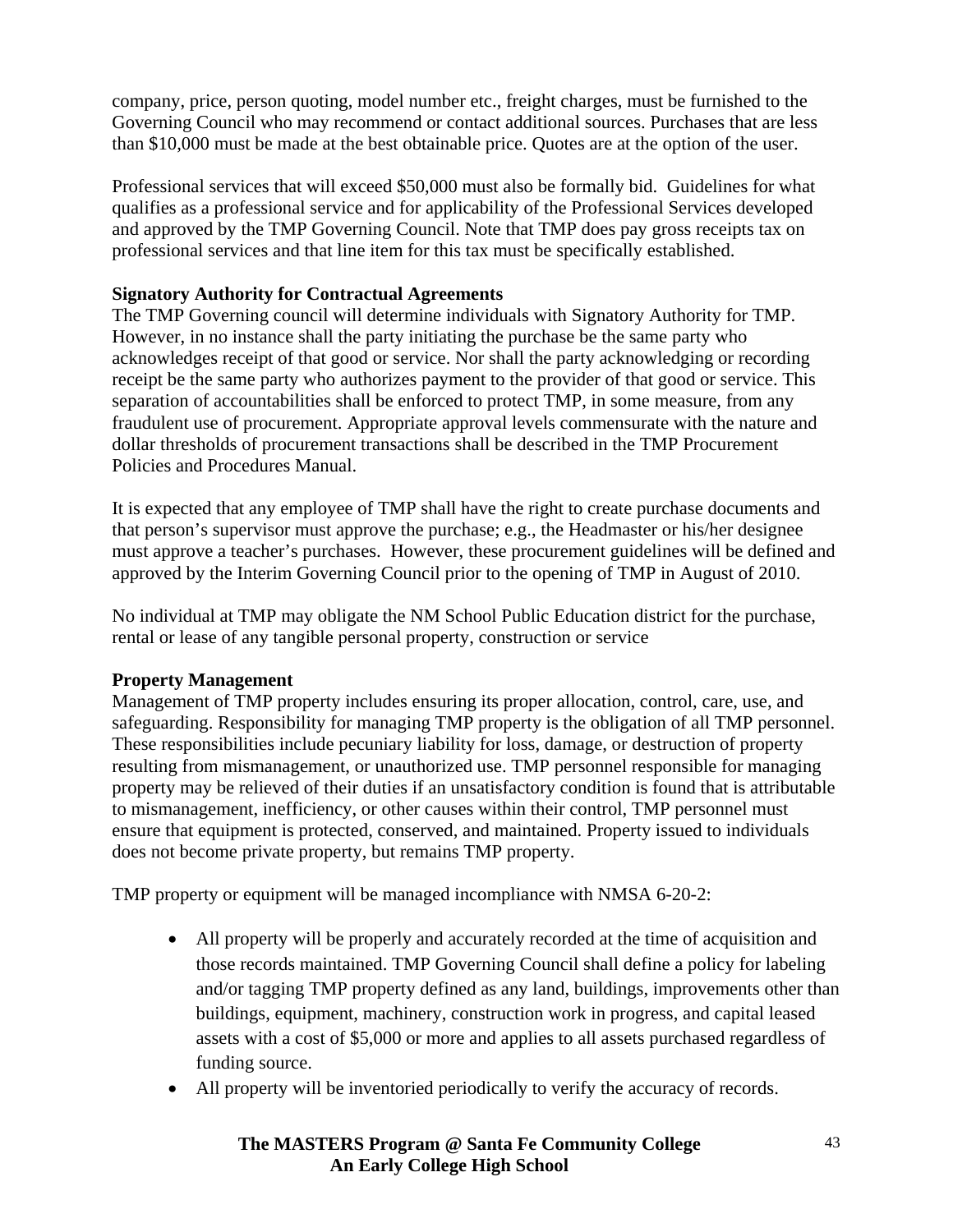- All property will be adequately safeguarded and protected to avoid and/or minimize the potential for loss.
- Any re-location of property shall be noted and kept with the property records.
- All property will be used economically, and for the intended purpose.
- All property will be inspected upon arrival and periodically to ensure it is in good working order.

Guidelines for recording and reporting fixed assets and provided in the policies and Procedures Manual of the Department of Finance and Administration, General Service Department, Chapter 14, pages 8-9 (issued 2/12/99). TMP Property Management Policies and Procedures shall meet or exceed and guidelines set forth in this manual.

## **Real Property Acquisition**

The purpose of the directive is to establish administrative procedures for the acquisition of real property either by purchase, exchange, donation, lease, or other means.

- This administrative procedure applies to all real property acquired by the Governing Council acquired for school, administrative or operational purposes.
- Real property is defined as the interests, benefits and rights inherent in the ownership of real property. This includes land, permanent buildings and fixtures, site improvements, water rights, access rights, rights of way and leases.

## **Real Property Disposition**

TMP will conform to statutes and regulations of the State of New Mexico when leasing, selling, or otherwise disposing of real property belonging to TMP.

## **Activities/Property Usage**

TMP shall follow the NM Charter School Guidelines for facility usage for all facilities owned or leased by TMP. For space leased by TMP for school activities, usage by and access to TMP premises by the lesser shall be limited by the following.

- TMP reserves the right to deny the use of school facilities to any individual or group.
- Use must be requested and approved in writing in 15 days advance of the date required.
- Appropriate fees will be assessed for usage based on state guidelines.
- Permission to use TMP facilities will be authorized to parties in the following priority:

Category 1: **TMP Education Programs**: On-going, regular school and activity program.

Category 2: **School Related Non-Profit Groups:** this includes parent/teacher groups, school clubs, school activities, public educational institutions, intersession activities delivered by nonprofit agencies. It also includes use of facilities by Join-A-School Partners as per individual partnership Plans. To fit into Category 2, groups must be designated as a non-profit group with 501 (C) status from the IRS, must be educational or recreational in nature, must directly benefit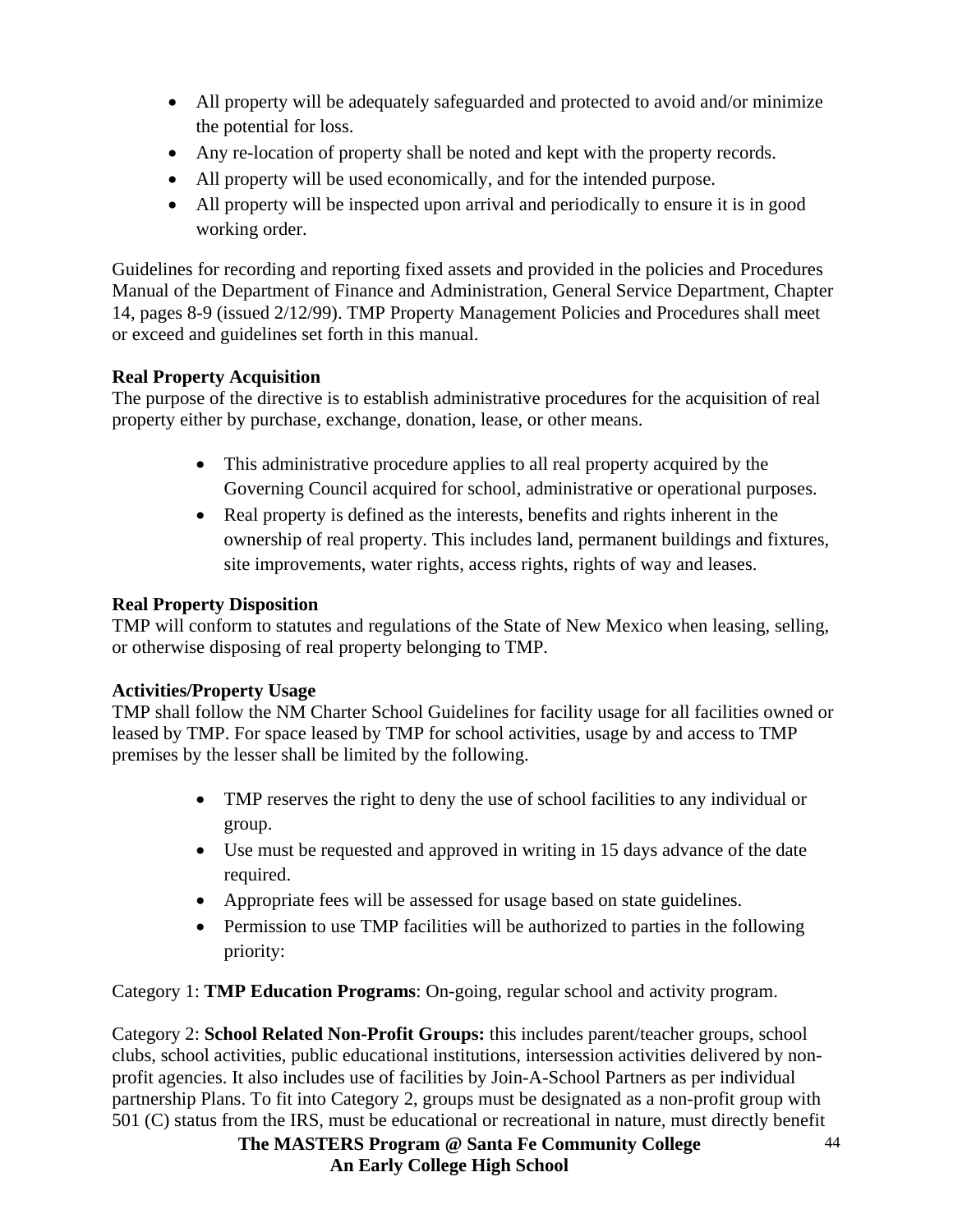school-age children, and must be sponsored by or otherwise affiliated with the school or school district.

Category 3: **Non-profit Groups Whose Activities Directly Serve School-Age Children**: This includes: The Community Base Program and The Adult Transition and other programs designed as non-profit group with a 501 (C) status from the IRS, must be educational or recreational in nature, and must directly benefit school-age individuals

Category 4: **Public Interest Non-Profit Groups (not school-related) Whose Activities Do Not Directly Serve School- Age Children:** This category includes groups such as community action groups, official agencies of the federal or local governments, and recognizable charitable and civic groups whose primary function is promotion of the health, safety, education or welfare of the community in general.

Category 5: **Recreational, Religious, Political, Arts-Related, and other Non-profits:** Distinguished from groups in Category 4, this category refers to those of the group itself rather than for the interest of the general public.

Category 6: **Commercial (for profit) Groups:** this category includes groups whose purpose is direct or indirect financial gain and whose use of school facilities will result in their direct or indirect financial gain.

Student Activities are those funds that are owned, operated, and managed by students under the guidance and direction of a staff member for education, recreational, and/or cultural purposes. The School Administrator is authorized to approve the formation of all class organizations, clubs and associations.

### **Travel and Training**

The School Administrator will approve all written requests for travel and professional development prior to the disbursement of funds. Travel and training costs in excess of \$1,000 must be approved by the Governing Council.

Employees may, under certain circumstances, find it necessary to use their personal vehicles for travel in the performance of their duties. Upon written approval from TMP Administration, payment can be made to cover these costs, with the rate of reimbursement to be concurrent with state standards for travel reimbursement. TMP will comply with the Per Diem and Mileage Act, Section 10.8.1 through 10.8.8 NMSA, 1978 and Department of Finance Administration (DFA) regulations as outlined in 6.20.2.19 NMSA.

### **Audit**

State law requires that all public funds be audited once a year by an independent auditor or by auditors from the Office of the State Auditor. An audit of activity fund records is also done in conformity with Section 4-313 NMSA, 1978, and all records pertaining to the activity funds must be presented to the auditors.

When advised by the New Mexico Sate Auditor that TMP will contract with an independent auditing firm for its annual audit, in accordance with the terms of the Audit Act (12-6-1 through 14, N.M.S. A., 1978). TMP will request a list of approved, independent auditing firms from the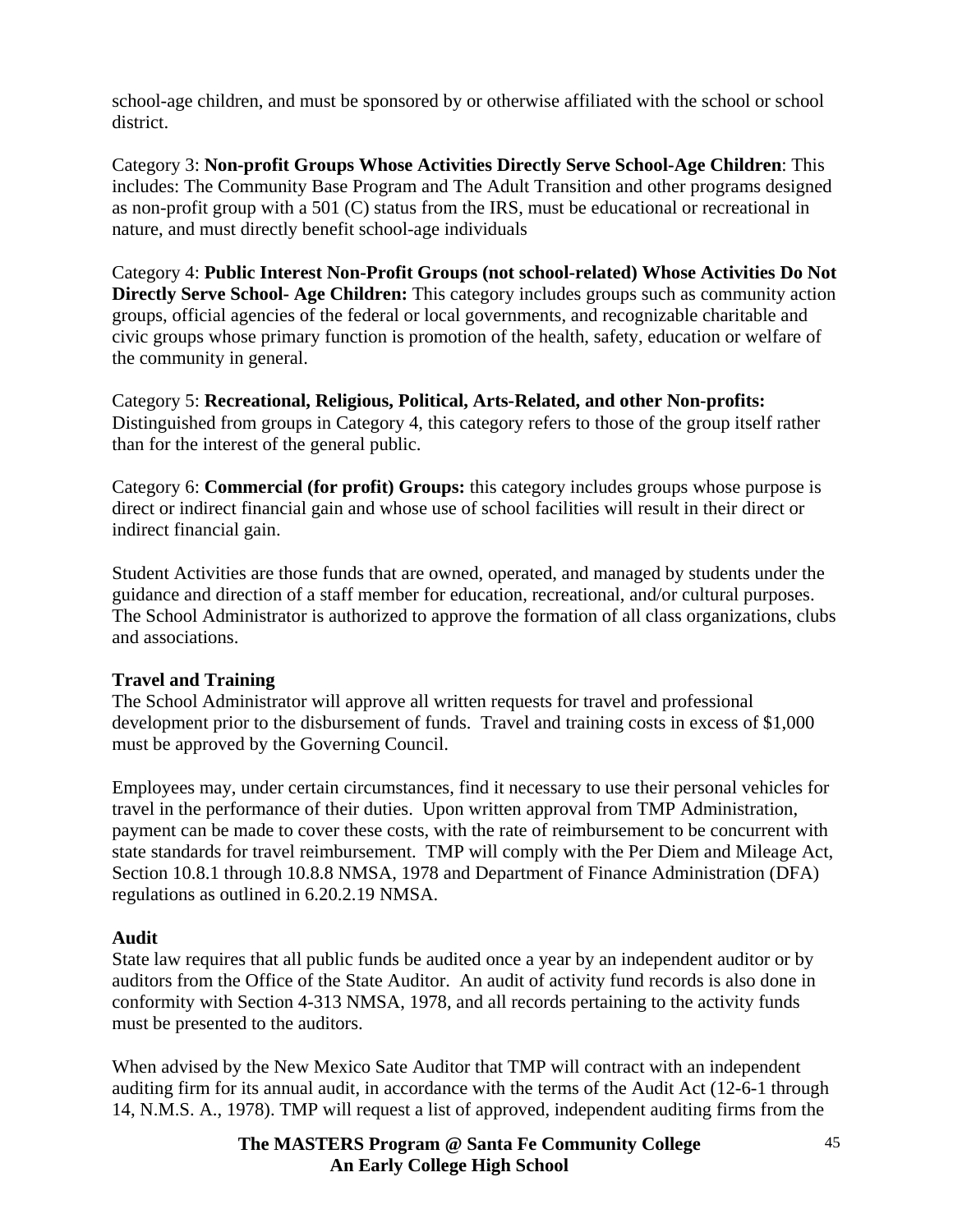State Auditor. The firm selected will be recommended by the Governing Council for the NM State Auditor's approval.

The audit will be conducted in accordance with the Officer of the State Auditor Rule (93-2), generally accepted auditing standards and the Manual Governing Audits of Entities of the State of New Mexico.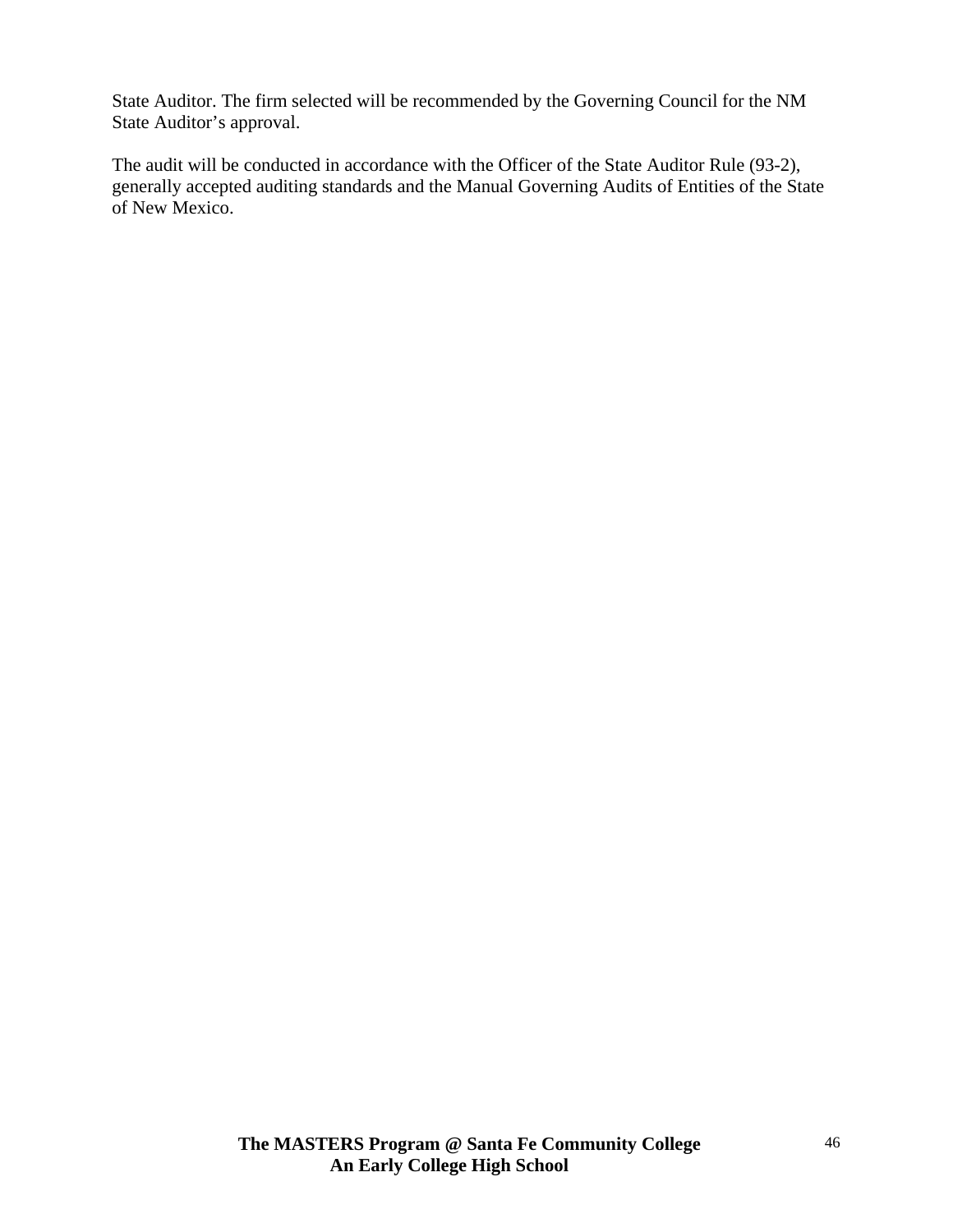### **VII. GOVERNANCE /MANAGEMENT PLAN**

#### **A. GOVERNANCE STRUCTURE**

#### *• Description of how school will be governed.*

1) Governance. TMP shall be governed by the TMP Governing Council ("Governing Council") and managed by its Headmaster pursuant to the school's charter and duly adopted bylaws. The Governing Council will be responsible for adopting policy, overseeing the management of the school and ensuring financial compliance and responsibility. In addition, the Governing Council will ensure that the mission and goals of the charter are carried out by engaging in strategic planning. The Governing Council will not be involved in the daily operations of the school, but will hire a Headmaster who the Governing Council will evaluate at least annually. The Governing Council will make sure that the Headmaster manages TMP in compliance with the Charter Schools Act and all state and federal laws and regulations.

 2) Membership. The Governing Council will have a five-member minimum and may be as large as nine members. The voting make-up of the Council will include at least one parent selected by the Parent Association, once the Parent association has been formed. The Headmaster and student advisor will serve as non-voting *ex officio* members. The student advisor will be chosen by the student body during the first nine-weeks of school.

 The original Governing Council as defined in this application will serve as the fivemember board of finance for the planning year and at least the first year of operation. If a parent or other voting members are added to the Governing Council, the new members must qualify to serve as a member of a board or finance or be disqualified to serve.

 3) Terms. Governing Council members' terms will be staggered to ensure continuity in the institutional memory. Terms will be either two or three years. The bylaws will address assignment of term lengths to each position and will address the length of terms for any new members. Voting members may serve consecutive terms and the Governing Council will set term limits for its member when adopting its official bylaws. Parent members will serve for oneyear terms as will the student advisor. If the Parent Association nominates the same parent for successive years, he or she may serve without term limits so long as the parent has students enrolled in TMP.

 4) Nominating. The Governing Council will develop a policy to ensure that membership to the Governing Council will include a broad range of expertise, including background in education, science and related fields, public school and private finance, law, community issues and such other areas that the Governing Council deems relevant to serve the best interest of the school. The Governing Council will notify the school's community and the community at large of position openings on the school's governing body as well as committees.

 5) Conduct. The Council's bylaws will address conduct of its members. Members will be required to sign conflict of interest disclosure statements, be familiar with their responsibilities as a member in the context of open meetings and clearly understand their ethical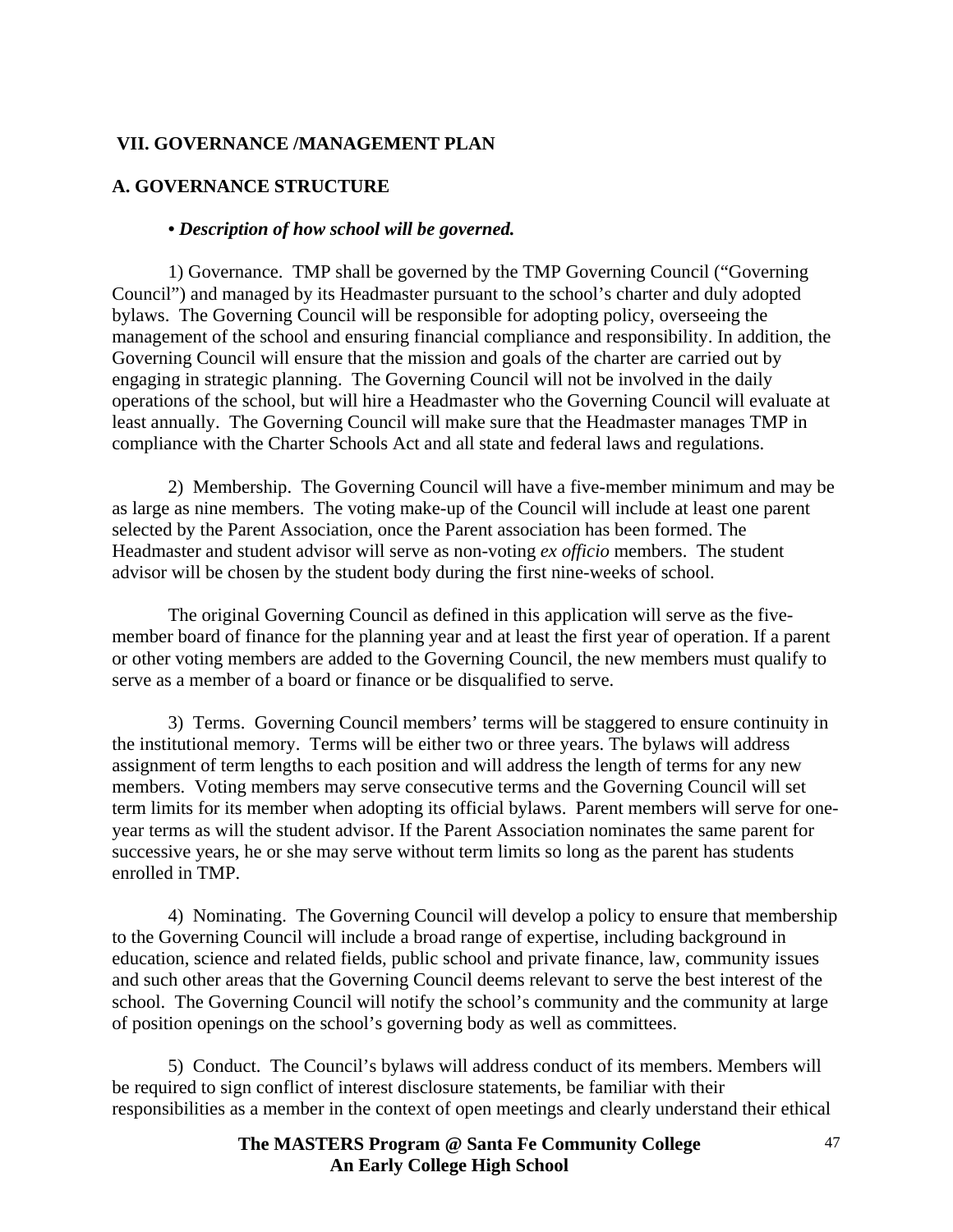and fiduciary obligations to the school. Council members will participate in NMPED training requirements and understand the importance of self-education in order to effectively participate on a charter school governing body.

The bylaws will address how and when members may be removed for unacceptable or inappropriate conduct such as; failing to meet their commitments to attend meetings, using the position to gain financially, failing to disclose conflicts, taking positions that are not aligned with school's mission, vision, philosophy, goals and objectives.

The Governing Council will meet at least once each month to hear reports, to consider and adopt policies, to act on committee recommendations and to consider requests and concerns from parents, students, teachers and the public. A quorum is defined as three attendees when there are five members on the Governing council and five attendees when there are nine members on the Governing Council. A majority vote will constitute action by the Council. The Governing Council will follow the requirements of the Open Meetings Act in regards to advertising the meeting, running each meeting, and preparing the minutes in a timely manner. The absence of a quorum at Governing Council meetings will eliminate the ability to make decisions. In addition, the Governing Council and the school will also follow the Inspection of Records Act for any request of policies or documents.

TMP will be considered a Local Educational Agency (LEA) which is overseen by the New Mexico PED for general education and special education purposes.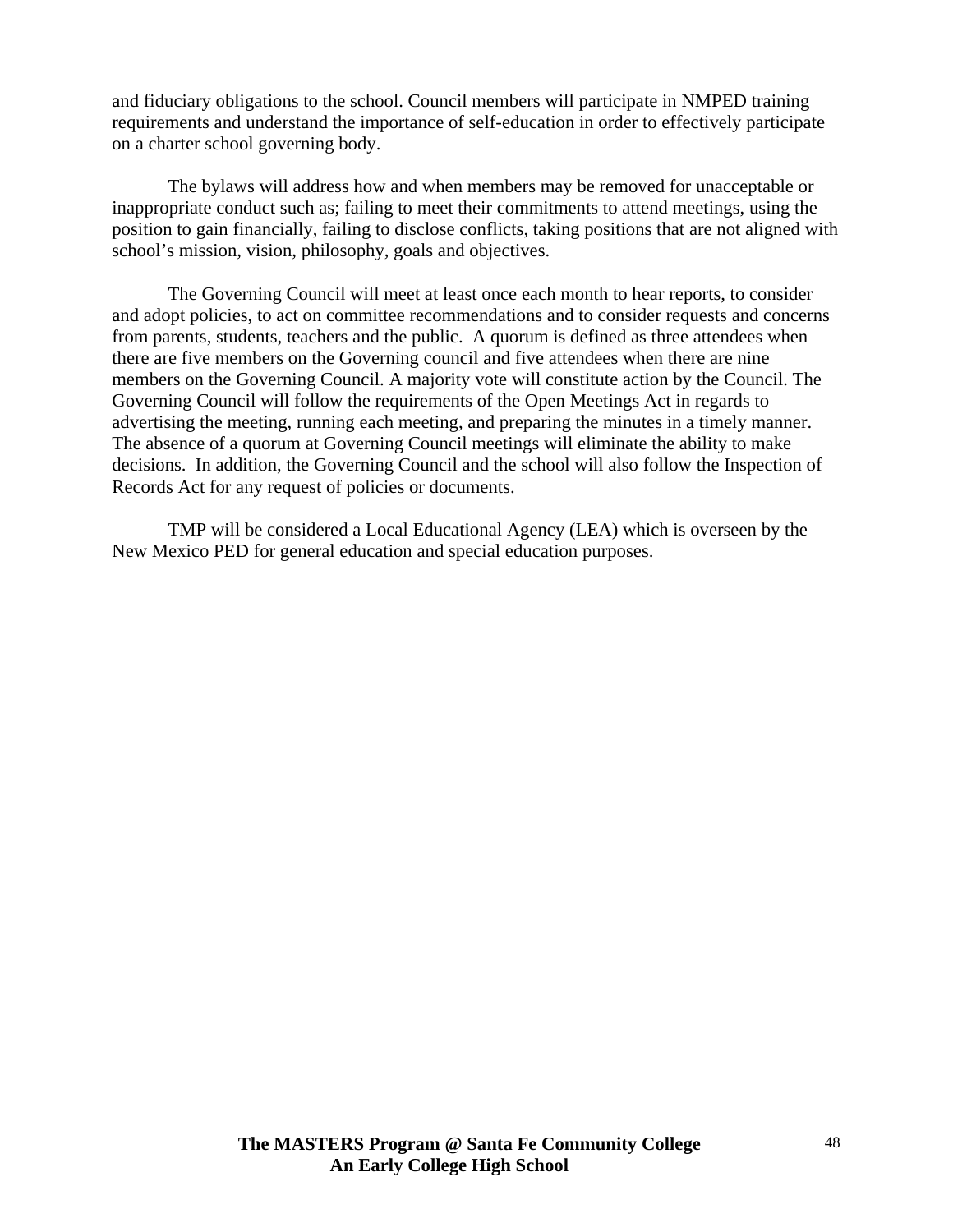*• Organizational chart with narrative description and relationship of governing body to administration.* 



The TMP Governing Council will have autonomous and complete responsibility for the operations of the school as allowed and required by the Charter Schools Act. TMP day-to-day operations will be managed by its Headmaster and overseen on an on-going basis by the Governing Council. The internal structure of the school will be very traditional; i.e. the teachers and all personnel will be under the direct supervision and report to the Headmaster. The Headmaster will be required to evaluate personnel according to New Mexico statute and regulations, which may be modified to ensure that the evaluations include performance areas unique to TMP. The Headmaster will be evaluated by the Governing Council.

The school may contract with any third party to provide services that are necessary to meet the school's obligations. Any entity with which the charter school contracts will be under the direct supervision of the Headmaster. If the school contracts for business management services, the contractor shall report directly to the Headmaster and shall serve on the schools Audit and Finance Committee.

The Governing Council will have the authority to create several committees to assist with developing policy, overseeing financial compliance and the school's budget, ensuring adequate and meaningful professional development is accessible to the faculty and staff, and to make sure that students are supported on campus. The bylaws will incorporate the authority to create the following committees of the Governing Council: Policy Committee, Professional Development Committee, Audit and Finance Committee and a Student Support and Safety Committee. The Headmaster shall serve as an *ex officio* member of any committee of the Governing Council, including *ad hoc* committees. Governing Council members will be expected to serve on at least one committee.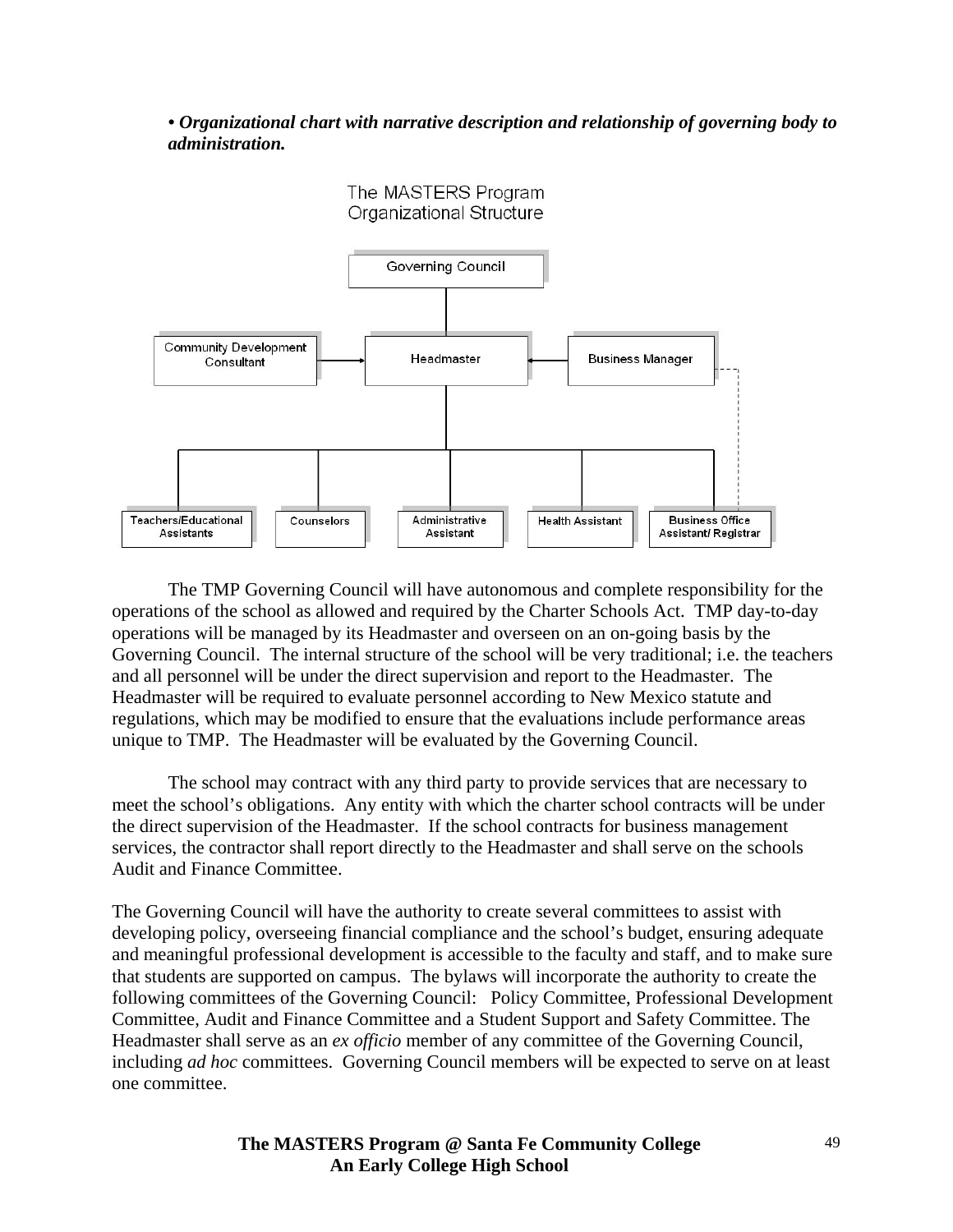The Headmaster will provide monthly written reports to the Governing Council that will typically including information concerning day-to-day operations, student achievement, school program updates, personnel matters and topics involving accountability and compliance reporting. The business manager will also provide monthly reports to the Governance Council on the status of the budget, school finances and present BAR's.

#### *• Delineation of roles and responsibilities of parent councils, advisory committees, and/or community groups in relation to the governing body.*

TMP will encourage the establishment of a healthy and vibrant Parent Association. The Parent Association will select one member to serve as a voting member of the Governing Council; however, at no time will that member serve as an officer of the Governing Council.

TMP shall create a School Advisory Council to assist the Headmaster with school-based decision-making and to involve parents in their children's education. The School Advisory Council shall be created and its membership elected in accordance with rules that will be adopted by the Governing Council. Membership on the council shall reflect an equitable balance between school employees and parents and community members. At least one community member shall represent the business community, if such person is available. The Headmaster may serve as chair. The Headmaster shall be an active member of the school council.

The TMP School Advisory Council shall:

 (1) work with the Headmaster and give advice, consistent with state and school district rules and policies, on policies relating to instructional issues and curricula and on the TMP's proposed and actual budgets;

(2) develop creative ways to involve parents in TMP;

 (3) where appropriate, coordinate with any existing work force development boards or vocational education advisory councils to connect students and school academic programs to business resources and opportunities; and

 (4) serve as the champion for students in building community support for TMP and encouraging greater community participation in the public schools.

The Headmaster shall report to the Governing Council regarding issues addressed by the School Advisory Council.

**• Governing Body Policies and Procedures***.* See EXHIBIT E - Draft TMP Governing Council Policies, Procedures and Bylaws and by reference included herein..

- *Board powers and duties:* See EXHIBIT E, Pages 137-140.
- • *Criteria and process to select school administrator:*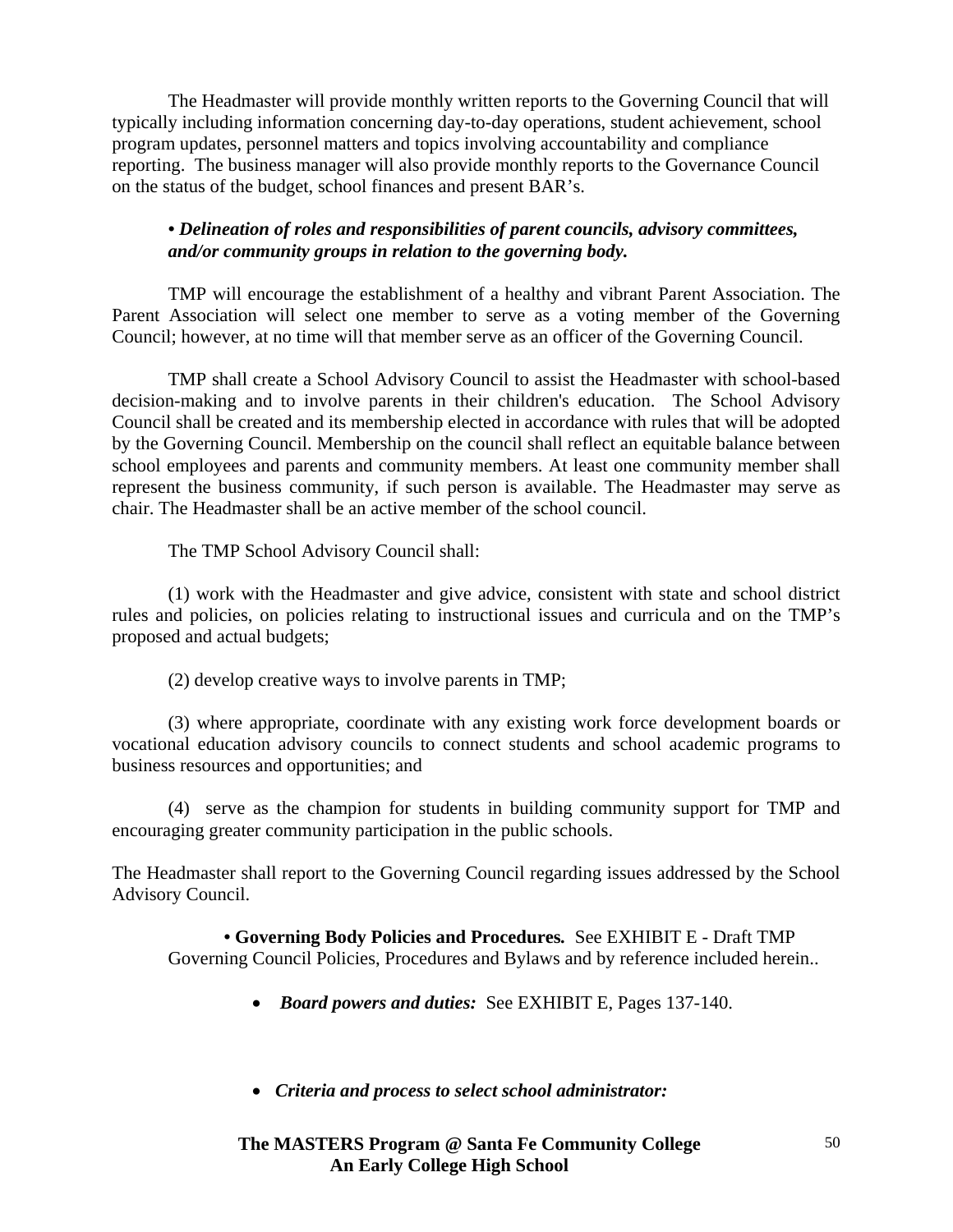The Headmaster will hold a Level IIIB license and will be someone who can take charge of academic programs and recognize educational expertise. He/she will be experienced in leading an organization and be a self starter. The Headmaster will be a competent and dedicated teacher with established classroom experience. He or she is expected to engage in teaching as a role model to other teacher

The criteria for hiring the Headmaster will be the Governing Council's determination as to whether or not a Headmaster candidate is capable of implementing TMP's mission and carrying forth TMP's vision. Special emphasis will be placed on Headmaster candidates with special education and special population credentials

The initial Governing Council will identify candidates for the Headmaster position and may work with a national recruiting firm specializing in finding educators for schools to find the best candidate available. The search will take place through extensive advertising in New Mexico. All supporters of the school will be notified of the position – including the New Mexico Coalition for Charter Schools that a search is underway. The job will be posted in local and state prominent newspapers. Nationally, the job description will be circulated through the Coalition of Essential Schools and on the internet on Craigslist. TMP will recruit individuals for the Headmaster position through a public process including advertising in local and national newspapers and professional printed media, referral, and through appropriate electronic recruitment mechanisms.

During the initial set up year the initial Governing Council will interview the top candidates for the position and then ask a broader group of supporters of the School to also meet the top candidates. The initial Governing Board will ensure that all candidates have the necessary qualifications and commitment, be a Level IIIB and be responsible for evaluating teachers in accordance with the New Mexico School Personnel Act. The initial Governing Council also will insure that the particular qualifications of any candidate will not interfere with the board of finance status required to operate the School. Once the School is approved, the Governing Council will consider the candidates identified through the search and, when an appropriate candidate had been identified, hire that person as soon as possible to continue the planning for the School.

The job description created for the Headmaster along with an assessment instrument that will be created to measure compliance and implementation of this Charter application will provide the framework for evaluation of the Headmaster. Successful implementation of the mission, academic program and core values of the School is the most important component of the job of Headmaster. Additionally, the Headmaster will be evaluated on the success of The MASTERS Program in meeting the financial obligations of the School. The Headmaster will be evaluated at least once per year by the Governing Council prior to and as a condition of subsequent contracting.

#### *• Budgeting and operation of the school:*

The TMP Business Manager will be responsible for planning, preparing and presenting an annual school budget for the TMP Governing Council's adoption. TMP Governing Council shall approve the TMP operating budget. Budget oversight is the responsibility of the Governing Council. The Headmaster and/or his/her designee will present to the council for adoption, a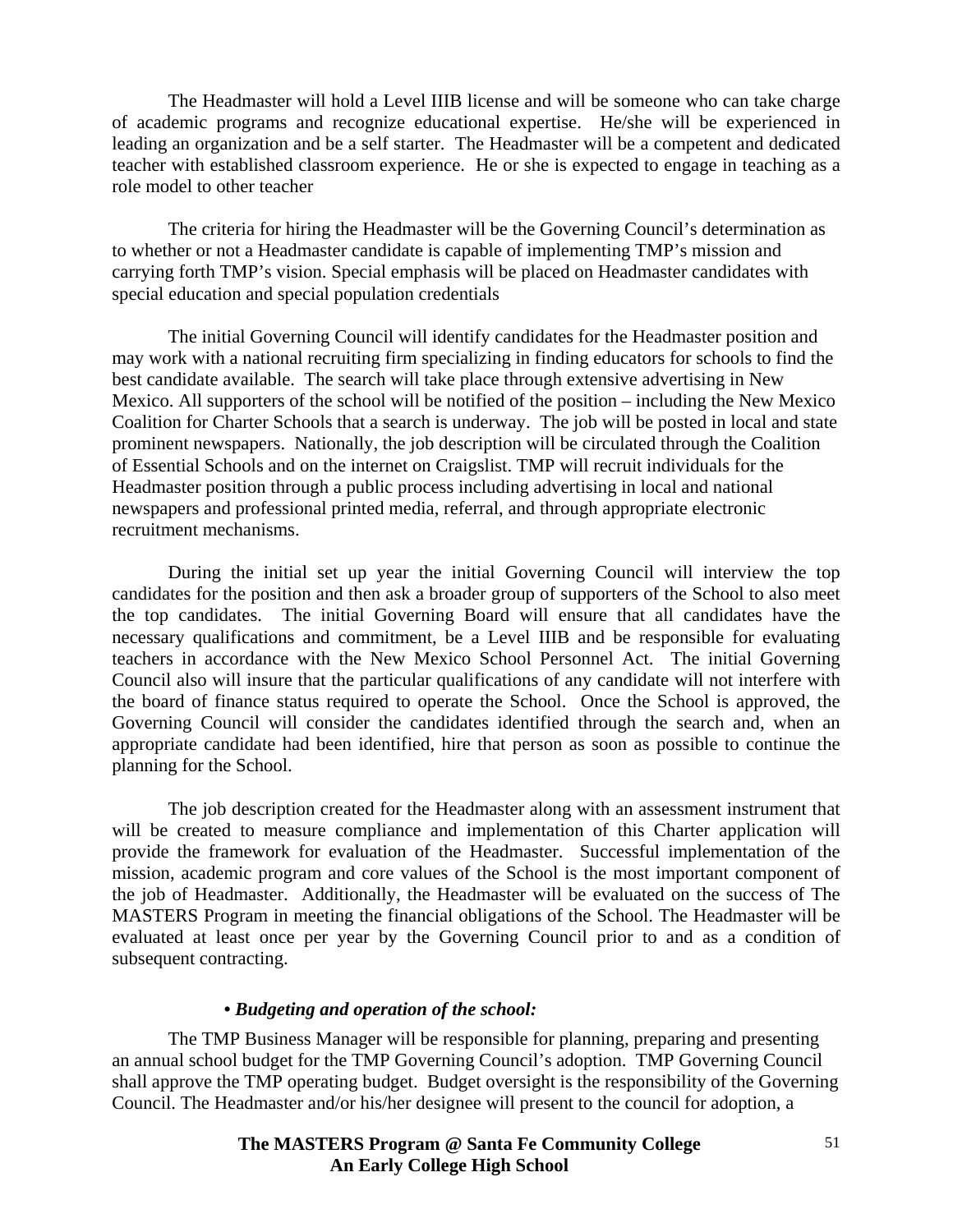specific budget calendar that meets the deliverable deadlines established by the Public Education Department (PED). PED will give TMP the schedule for submitting the budget to TMP' assigned PED Budget Analyst, and set a meeting to obtain PED budget approval. The budget process will include specific budget hearings allowing the Council to learn of the public's priorities. The Headmaster or his/her designee will also be given a specific opportunity to speak towards various programs and matters of interest to the council.

Following such hearings, the Council will identify priorities and give general instructions to the Headmaster or his/her designee to prepare a balanced budget based upon its priorities and other guidelines as deemed appropriate. The Council will debate and vote budgetary issues without further public hearings.

### *• How decisions will be made:*

Generally, the Governing Council will make decisions only after reviewing documents or receiving information from staff sufficient to make informed decisions. The Governing Council will only take action in a public meeting, properly noticed pursuant to the Open Meetings Act.

### **B. DESCRIPTION OF GOVERNING BODY.**

### *• Description of governing body responsibilities and obligations*

 • Responsibilities: The Governing Council recognizes that it has legal responsibilities which are described in this Section VII. However, in a broad sense these responsibilities are described as follows:

 **• Uphold the charter school's mission and purpose**. It is the Governing Council's responsibility to uphold the mission statement and review it periodically for accuracy and validity. Each individual member should fully understand and support it.

**School Administrator/Personnel.** The Governing Council will reach consensus on the charter school administrators' job description and undertake a careful search process to find the most qualified individual for the position. Once hired, the Governing Council will makes assignments to the Headmaster and monitor the Headmaster's performance. The Governing Council approves salary scales and approves personnel policies for the organization.

**Finance**. The Governing Council will be designated as a board of finance after meeting the requirements set forth in NMAC 6.80.4.16. The Governing Council approves budgets for the school. The Headmaster or designee, in conjunction with the school financial officer and the Governing Council president, shall propose draft budgets to the Governing Council for approval. No funds are expended unless the funds are included in a budget approved by the Governing Council. The Governing Council approves spending reports that are submitted to them on a regular basis by the school's financial office. The Governing Council also approves budget adjustments submitted by the financial officer and/or the Headmaster*.* The business manager office will also provide monthly update to the Governance Council on the status of the budget and any BAR's. Required reports will be forwarded to the PED and the charter school's authorizer. TMP will have a yearly audit performed on its financial records and will follow all rules and regulations pertaining to audits of the NMPED.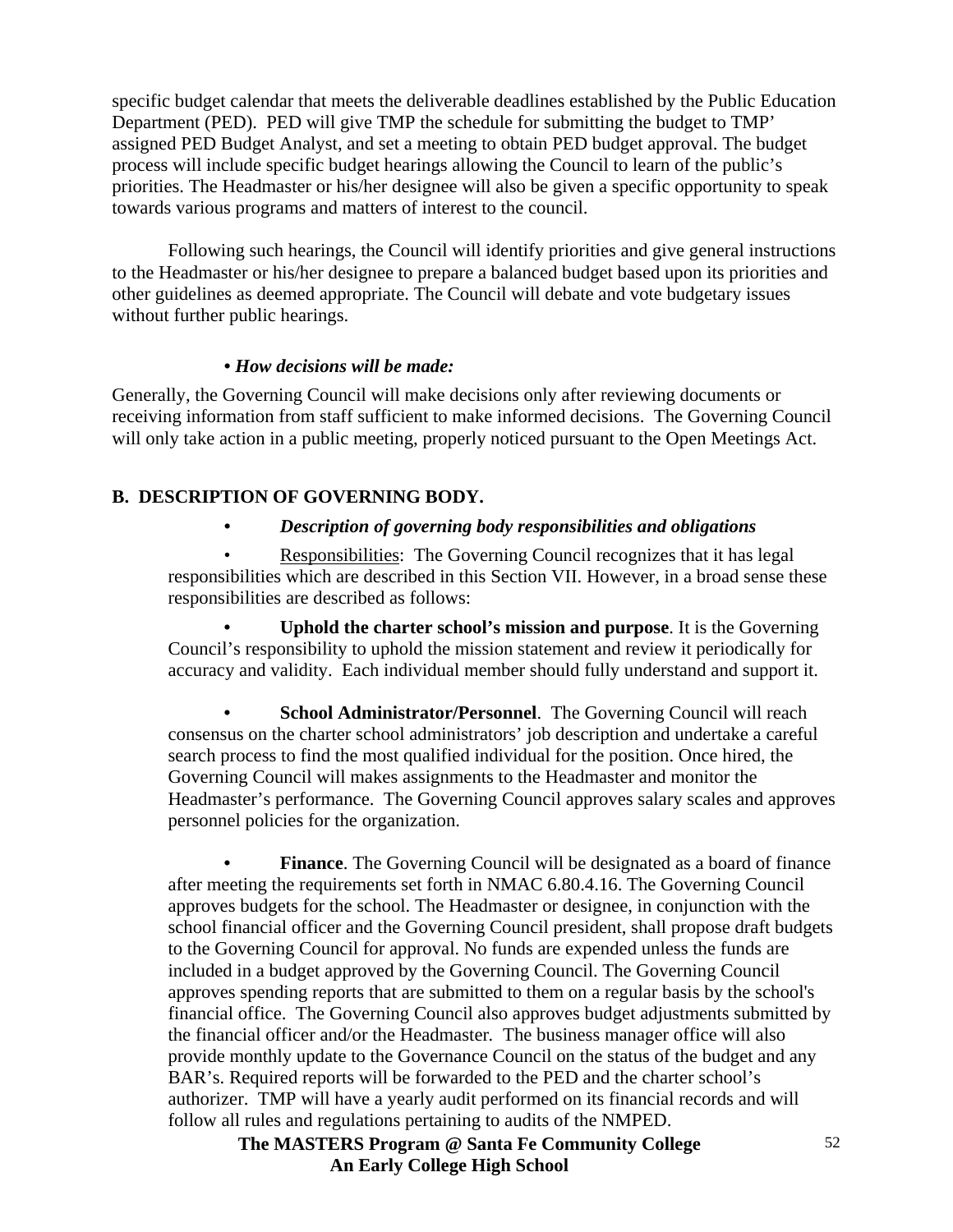**Fundraising.** One of the Governing Council's responsibilities is to provide adequate resources for the charter school to fulfill its mission. The Council will work in partnership with the charter school administrator and community development consultant to raise funds from the community. In addition, all applications for grants or fundraising are submitted to the Governing Council before being submitted to funding sources. The Governing Council also approves plans for special events fundraising. Governing Council members should also initiate and participate in fundraising events at least once a year. An independent 501(c)3 foundation will be established to support TMP's mission and vision.

 **• Evaluation and Assessment**. The Governing Council monitors and performs ongoing assessment of the school and its programs, partnerships, and Headmaster. The Governing Council will ensure that the charter school administrator has the moral and professional support he or she needs to further the goals of the charter school. The charter school administrator, in partnership with the entire Governing Council will decide upon a periodic evaluation of the administrator's performance. The Governing Council also routinely assesses its own performance.

**Planning.** Governing Council members approve short- and long-range plans for the School. It will monitor the effectiveness of the school's programs and implementation to see if the school has met the goals outlined in the plans. These short and long-range plans take the form of the TMP charter, ELOB benchmarks, the school's EPSS, etc.

**Governing Council Development**. The Governing Council selects new Governing Council members and adopts procedures to see that the school's needs are met and that excellent Governing Council members are selected and continue to serve. The Governing Council engages in training that develops their skills and knowledge of Governance, of education, and other issues that will benefit the school.

**Public Relations.** Governing Council members are public advocates of the school, are aware of the school's activities and encourage participation in appropriate activities by the community. Governing Council members actively cultivate a positive public image for the school.

Advising. Governing Council members advise the Headmaster on policy implementation as requested.

 • Obligations to TMP. Governing Council members shall have the following obligations to TMP upon accepting the responsibility to serve as a Governing Council member. This description is not intended to exclude any legal obligation imposed which duties have been described elsewhere in this section.

 • Attend all regular meetings, special meetings, trainings and retreats of the TMP Board. The Board meets regularly at least ten times per year, and possibly as many as twenty times per year. Regular meetings will be approximately two hours in duration.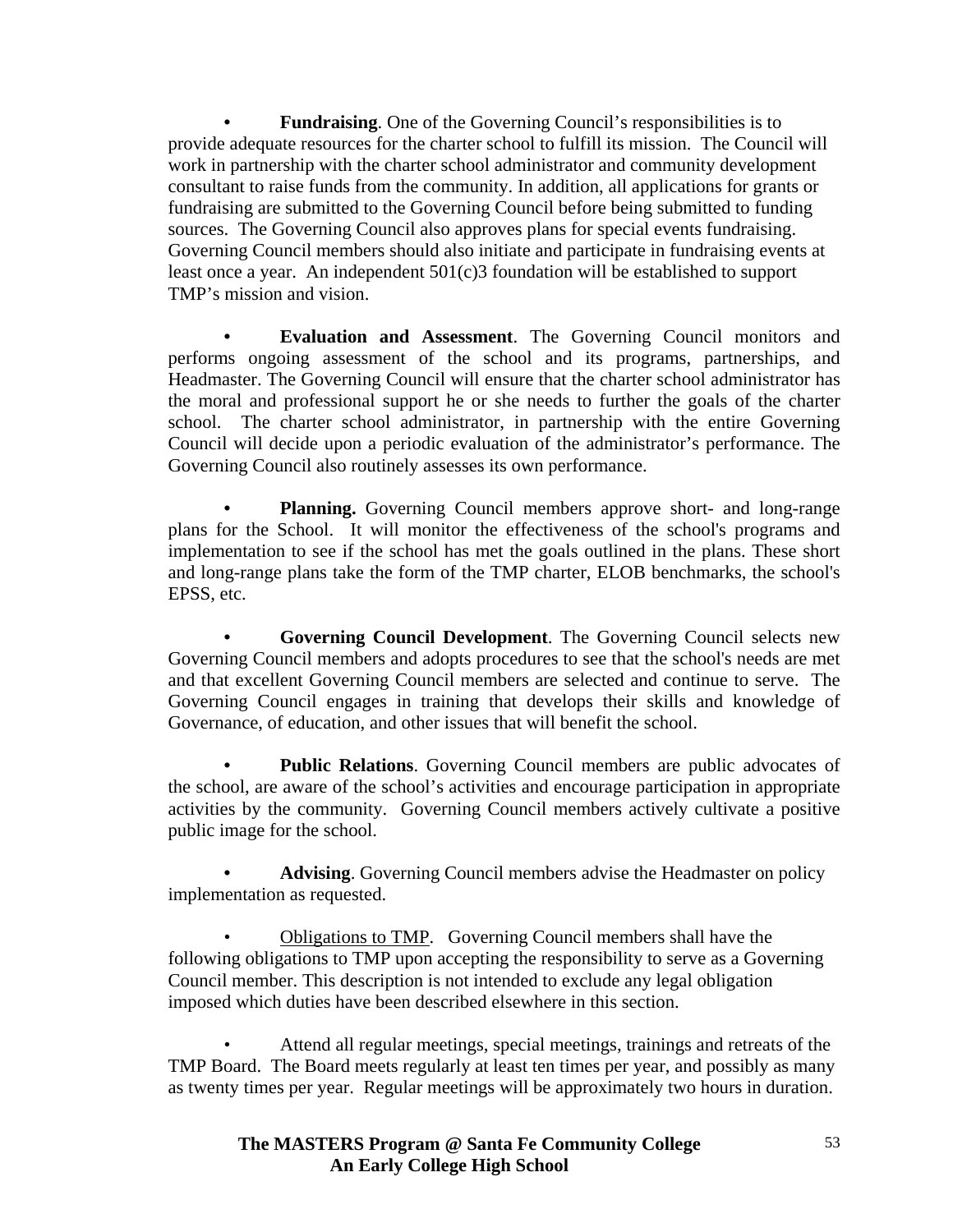Special meetings occur on an as-needed basis. Trainings and retreats may last up to two days in duration and are not expected to be held more than twice a year.

 • Be accessible for personal contact and committee involvement in between board meetings.

 • In both letter and spirit, perform the expected duties of a TMP board member as articulated on the following page.

 • Provide leadership to board committees. As needed, board members will be called upon to serve as an active, ongoing member of specific committees. This requires a number of committee meetings per year plus individual committee task completion time.

 • Commit time to developing financial resources for TMP. This includes many options, such as helping colleagues to become aware of the school, applying for grants, and supporting other fund development activities of TMP in a manner appropriate for board directors.

 • Commit time to read and review board materials and committee recommendations so that you will be able to responsibly and knowledgeably vote and act upon board proposals. Take responsibility for self-education on major issues before the board. Educate self about the culture and philosophy of The MASTERS Program that make it a school you passionately support and seek to improve.

Participate in the annual board of directors self-review process.

 • In general, utilize personal and professional skills, relationships and knowledge for the advancement of TMP.

## Officers and roles:

 • **President**. - Convenes and facilitates meetings. Confirms meeting agendas of the organization. Appoints committee chairs. Signs checks, sharing this duty with the Headmaster and the Business Manager. Maintains regular communication with administrative, teaching, and fiscal personnel, and serves as a conduit for communication between these personnel and the Governing Council, and as otherwise described in the Governing Council bylaws. The Governing Council President is ultimately responsible for finances of the organization. Depending on the President's qualifications, instead of a treasurer, the Governing Council President and the Headmaster will oversee the work of the school Business Manager, cosign checks and authorize purchase orders, create draft budgets, recommend budget adjustments and approve financial reports to the Governing Council.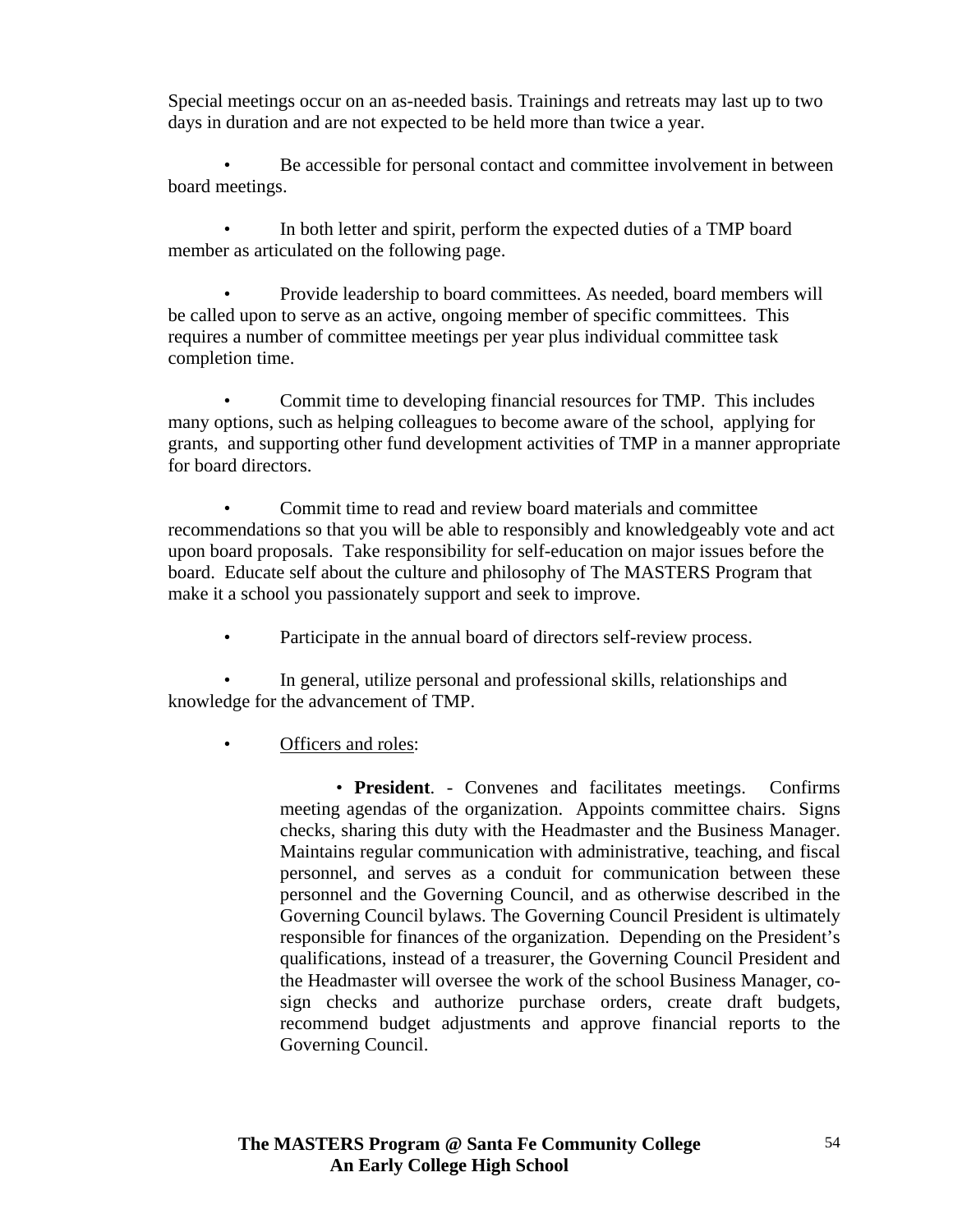• **Vice-President -** Assumes the duties of the president in his or her absence, or upon his or her death or resignation. Specific duties are stated in bylaws.

 • **Secretary -** Either takes minutes at the Governing Council meetings or approves the form of minutes if taken by another individual. Responsible for all official correspondence. Responsible for delivering minutes of a meeting to all Governing Council members within ten days of the meeting. Responsible for posting notices announcing future meetings in compliance with the Open Meetings Act and as otherwise described in the Governing Council bylaws.

• **Treasurer (this office may be filled by the President)**: The Treasurer shall be familiar with the fiscal affairs of the School and keep the Council informed thereof in the event that the School's Business Manager is unable to so act. He/She will have knowledge of public school finance laws, rules and policies and shall serve as the Chairperson of the TMP Finance Committee. He/She shall attend the PED Spring Budget Workshop and/or any other financial regulatory training recommended by the Headmaster or the Business Manager.

Governing Council members will be required to attend an annual training as directed by the NMPED as well as training to insure that they are familiar with their legal and financial responsibilities, including the following: Open Meetings Act, TMP risk management policy, TMP conflict of interest policy, Special Education policies, TMP policy manual and TMP charter.

#### List of governing body members and brief description of each governing *body member's qualifications.*

TMP's initial Governing Council is composed of:

**Steve Johnson, CPA** – President - Mr. Johnson is a Certified Public Accountant, with over 28 years experience. He is a Partner at Gill, Kohr & Johnson, CPA's, LLC, Santa Fe, New Mexico. He has a B.S. in Business Administration with an Accounting Emphasis from California State University, Fullerton and a M.S. in Taxation from Gonzaga University, Spokane, Washington. Mr. Johnson was a part-time instructor at California State University - Fullerton, teaching in the undergraduate and graduate accounting programs. He is Past Treasurer for the Orange County, California Chapter of the March of Dimes, Treasurer for the Rotary Club of Santa Fe Centro and Treasurer for Santa Fe Pro-Musica

**Dr. Matthew Lambrinos** – Vice-President - is a dual qualified European/US patent practitioner with over 18 years experience in high technology and a PhD in Thin Film Physics. He graduated with a first class honors degree in Electronic Engineering before obtaining his doctorate from the University of Salford, UK in association with Grand Ecole Centrale de Lyon, France. His research experience includes development of advanced instrument clusters at Ford Motor Company and thin film III-V semiconductor & insulator fabrication at the Centre National de la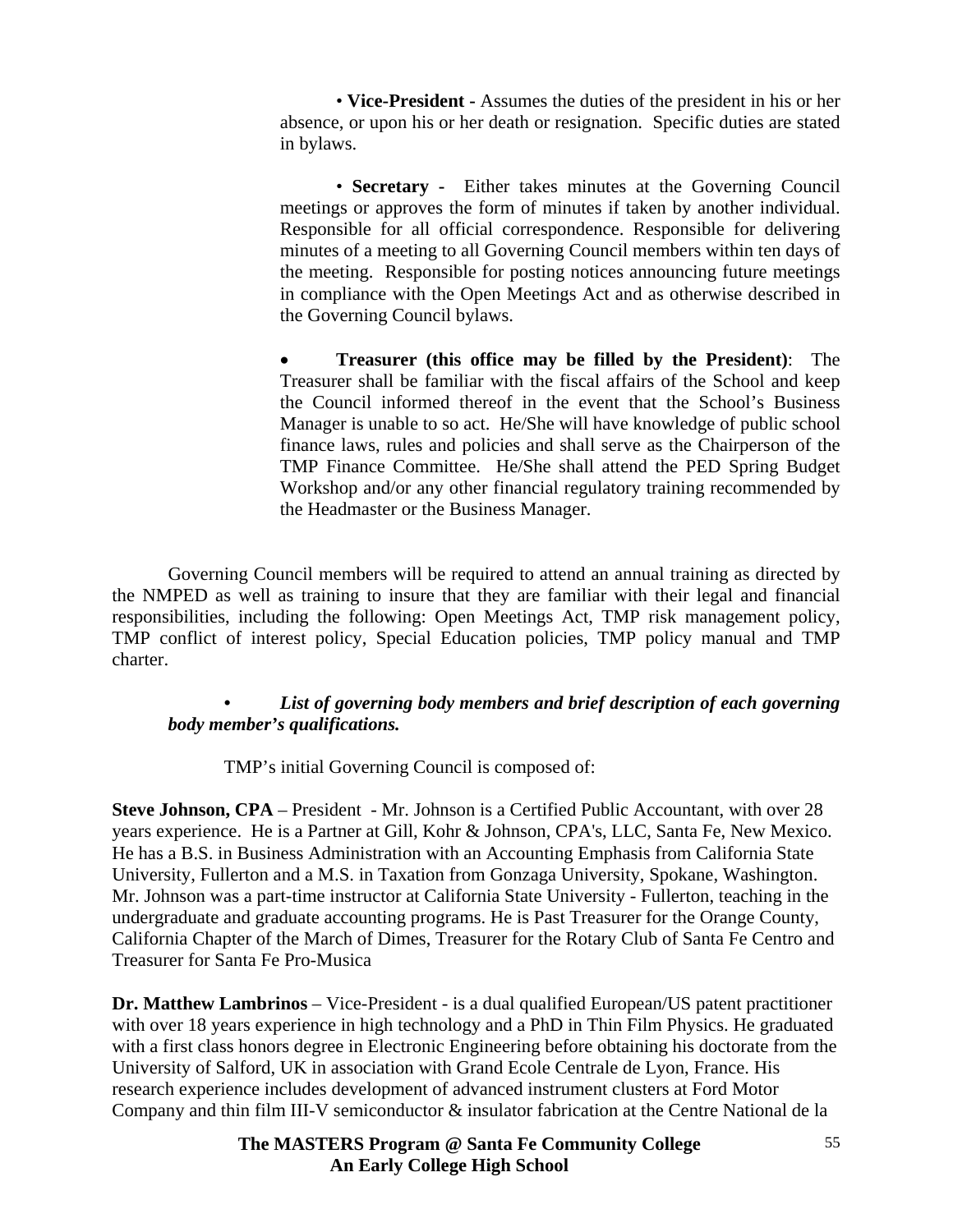Recherché Scientifique (CNRS) in France. In 1997, he joined Baron & Warren, a long established firm of Patent & Trademark Attorneys based in London, where he qualified and worked as a European Patent Attorney and an Associate Member of the UK Chartered Institute of Patent Attorneys. Dr. Lambrinos began consulting for US patent law firms in 2004 and, upon passing the US Patent Bar, established FAI, his own international patent practice with offices in London and Santa Fe. In Santa Fe he works with local inventors and scientists including inventors at Los Alamos Laboratories. Dr. Lambrinos also has experience teaching electronics to University students in UK and France and teaching English to adults and school children in various parts of the world including India and Laos.

**Al Reed** – is Dean of Business and Applied Technologies at Santa Fe Community College. Mr. Reed is a native Santa Fean, has worked at Santa Fe Community College since 1990 and in his current position as Dean of the School of Business and Applied Technologies since 2002. In addition to managing nineteen programs offering degrees and certificates, Mr. Reed has initiated new programs such as Environmental Technologies, Facility Technologies, Film Crew Technician Training, Banking, Digital Photography and is currently developing credit programs in Green Building, and Alternative Fuels. He serves as an evaluator for Quality New Mexico, directed the start-up of SFCC's distance learning and has managed USDA, DOE and DOL grants for the College. Mr. Reed received his undergraduate degree at UNM, his masters at St. John's College and has completed all but his dissertation in instructional technology and distance education.

**Carole Rutten** – has over 20 years of experience working with New Mexico public and private educational institutions. She has overseen Los Alamos National Laboratory's (LANL) Student Internship Program which is primarily STEM focused. LANL has the largest student internship program in the DOE Complex with over 50% of LANL's new hire employees coming from this Student Internship and Postdoc program. Currently she works in the Community Programs Office at LANL overseeing the Laboratory's STEM educational programs. This LANL program fosters greater public awareness of and participation in Laboratory educational programs that support Science, Technology, Engineering and Math for students, teachers and lifelong learners. Ms. Rutten serves on the LANL Education Strategy Council and is CPO Education Team Leader.

**Glenys Carl –** has lived in Santa Fe for nearly 20 years. She served on the board of the New Mexico Academy for Sciences and Mathematics prior to its closing. She is an author, artist and Executive Director of Coming Home Connection, a Santa Fe based nonprofit providing free inhome caregiving for vulnerable populations. Ms. Carl emigrated from Wales to the United States in the late-sixties landing in Detroit, Michigan where she participated in the development of the first pilot program for Head Start. Later in Berkeley, California she worked with the Stanford Research Institute in developing early education models for special populations of students. Ms. Carl works with many local, state and national granting foundations.

#### *• Description of plans for recruitment, selection, orientation process, and ongoing professional development for governing body members.*

 New members will be recruited by the current Governing Council members, members of the school's Parent Association, School Advisory Council and the student body. Members will be screened for their interest in the school, applicable experience and background in education or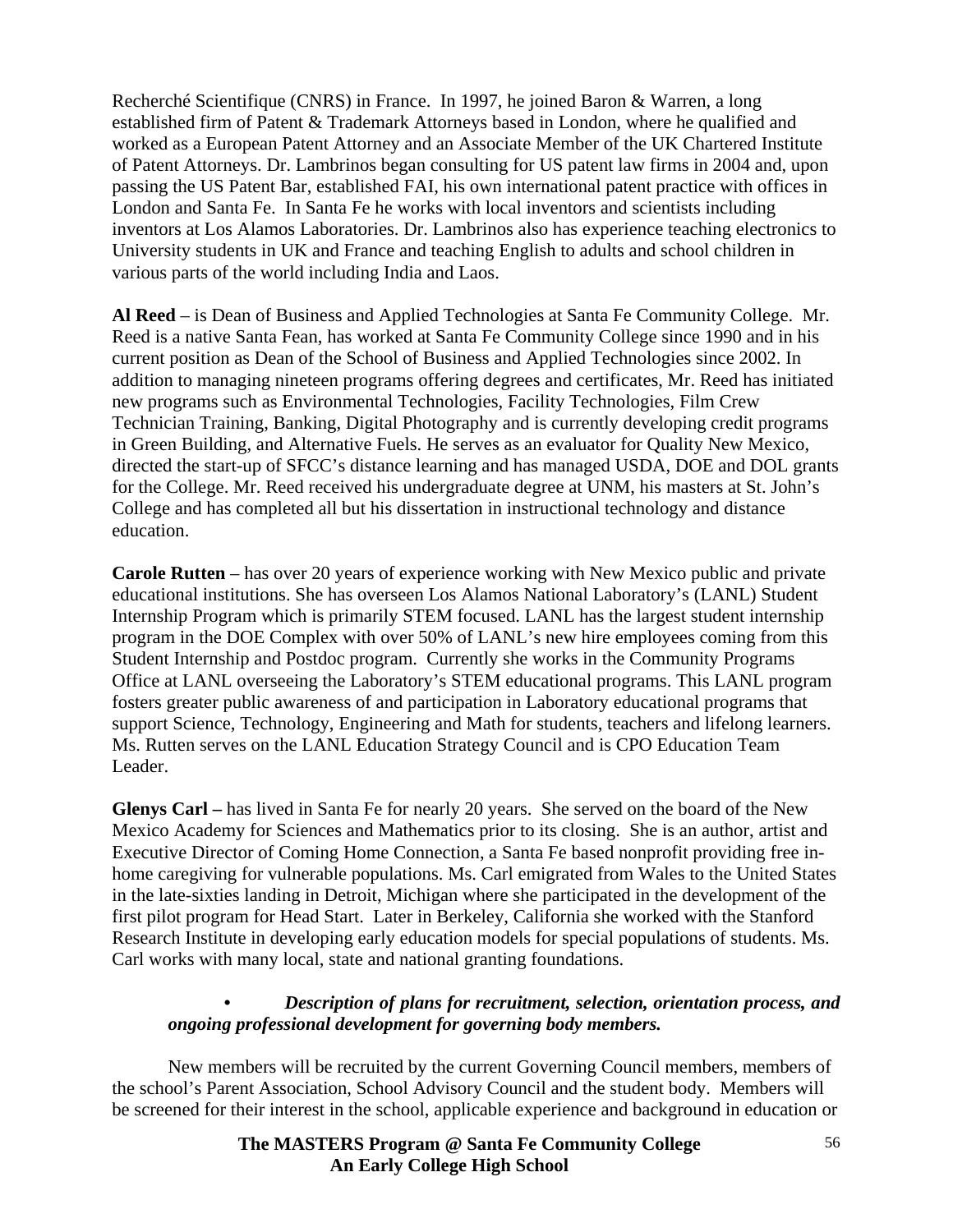fields related to the school's program, and willingness to commit to the mission and goals of the charter school. Openings on the Governing Council will be announced at local business and community service meetings, venues available through the Santa Fe Community College and public announcements (public radio stations). Referrals will also be solicited from educators and other community members.

 All prospective members will be provided a copy of the school's charter and the school's bylaws. To orient new Governing Council members, each will be asked to spend time observing and participating in school activities to ensure a strong relationship with the school. Members will be provided and asked to familiarize themselves with copies of relevant document. Each member will undergo mandatory training as directed by the NMPED as well as training regarding relevant public school laws, including without limitation; Open Meetings Act, Inspection of Public Records, public school finance rules, procurement laws, and personnel laws relevant to charter schools. In order to effectively assess student achievement and success, the Governing Council will from time to time, expect the Headmaster to organize presentations to the Governing Council on varying topics related to student achievement and financial management or such other topics relevant to operating and overseeing a public charter school.

#### *• Explanation of staff, families, and community involvement to participate in school governance.*

The TMP staff, families and community will be notified of the opportunity to be involved in the governance of the school through direct written/email communication to staff and families, newsletter and public service announcements. The community will be asked for its support for the school in time, talent and/or treasury. TMP will look to the community for ideas in developing student responsibility models, career shadowing and sharing of expertise. In this effort, expertise in the community will be identified and integrated into the curriculum.

Specific community involvement may include:

- Attending open monthly meetings;
- Participating as mentors;
- **Volunteering**;
- Attending and/or sponsoring student exhibitions and programs;
- Inviting student participation in civic organizations; and,
- Establishing a community advisory panel to provide insight concerning economic, environmental, business and academic areas relevant to TMP; or

Partnering with students and teachers to create an educational environment in which students have the tools and resources to achieve excellence in learning and personal development.

TMP will provide the school community with an annual assessment and ask for feedback on overall satisfaction with the school. TMP will also seek additional input from the community at large.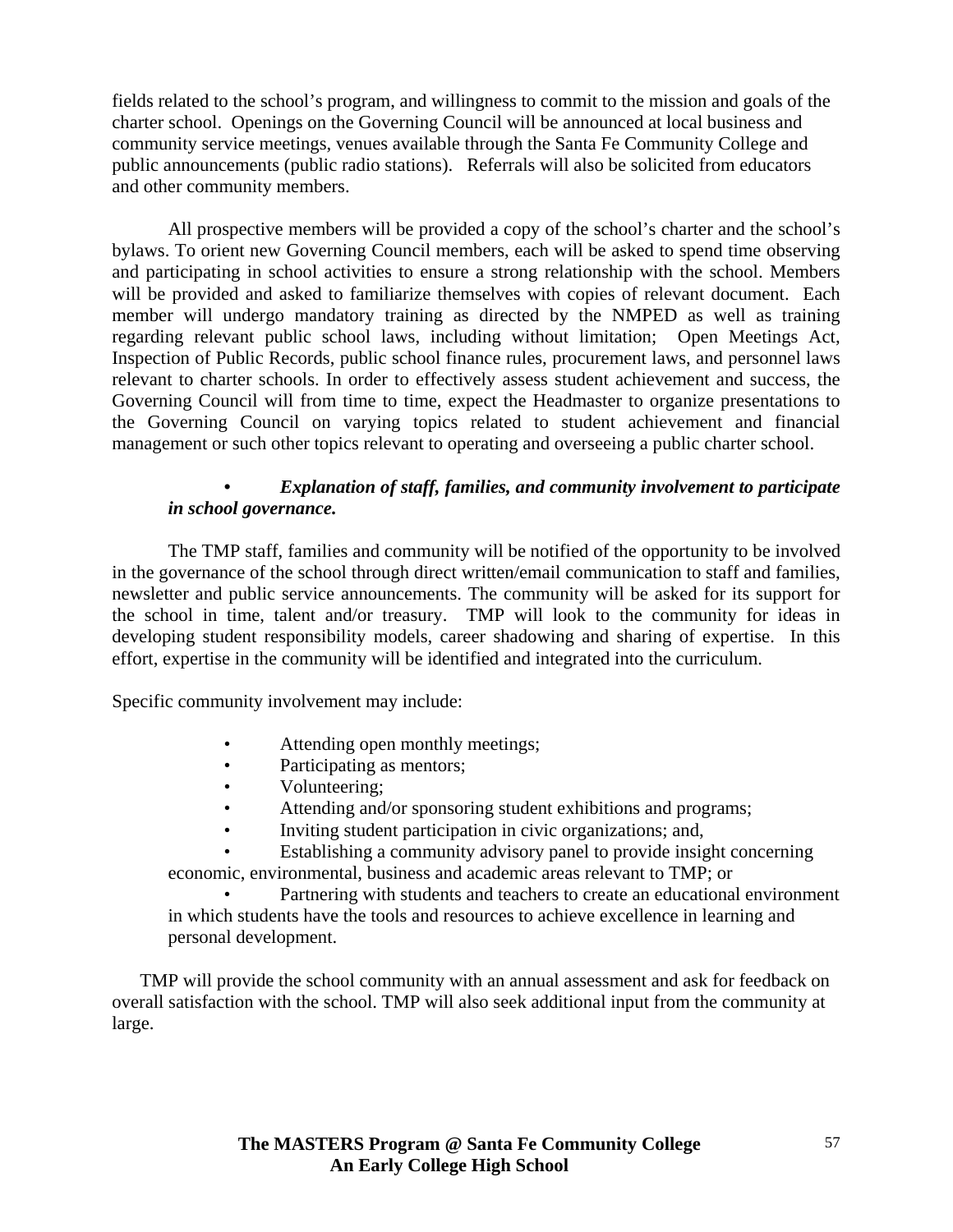### **C***.* **PARTNERSHIPS:**

Although TMP intends to enter into a dual credit master agreement with Santa Fe Community College as contemplated by NMAC 6.30.7.7B.; the relationship will not be a "partnership" in the legal sense of the word. TMP will be operated independently from the College. The services and space provided by the College will be pursuant to contracts negotiated between the parties.

TMP intends to lease space from the College, making access to the courses offered there easily accessible to the TMP students. <sup>1</sup> TMP's founder has discussed with College officials the required terms of a duel credit master agreement and facilities needs to accommodate the charter school students and staff. A letter of commitment from the College representative, Dr. Ron Liss, to enter into formal agreements once the charter is approved is attached as Exhibit I.

In addition, as stated in Dr. Liss's letter, TMP and the College will determine a mechanism by which students who are not eligible to take dual credits will have access to the College services provided to TMP dual credit students. This formal understanding is intended to ensure equal access to services and opportunities to all TMP students. The College and TMP will mutually agree on a terms for joint use of the College facility, including student codes of conduct, computer usage, access to services (e.g., online, food services, library, parking), etc.

The dual credit master agreement will include a provision that "TMP shall provide appropriate accommodations and services for special education students while the students are enrolled in dual credit classes, including academic adjustments and auxiliary aids and services for eligible students across educational activities and settings (e.g. equipping school computers with screen-reading, voice recognition or other adaptive hardware or software and providing note-takers, recording devices, or sign language interpreters, or other adaptation as required by  $law$ )."

#### *• Explanation of partner organization involvement in governance of the school.*

SFCC will not participate in the governance of the school; however, SFCC employees will not be barred from serving on the Governing Council unless his/her to do so would create a conflict of interest or unacceptable dual loyalty to TMP. Each such candidate's eligibility will be determined on a case by case basis and voted on by the Governing Council.

 *• Evidence (attached (sic) letters) of formal partnership agreement.* 

Attached is letter from SFCC (Exhibit I).

 $\overline{\phantom{0}1}$ <sup>1</sup> It is clear from the Dual Credit regulation (NMAC  $6.30.7.12$ ) that dual credit courses can be offered by multiple institutions and locations ranging from the charter school's facility to the postsecondary institutions' location. Consequently, if TMP should decide to move from the SFCC campus, the school could contract with other postsecondary institutions, including SFCC, to offer the dual credit aspect of its program.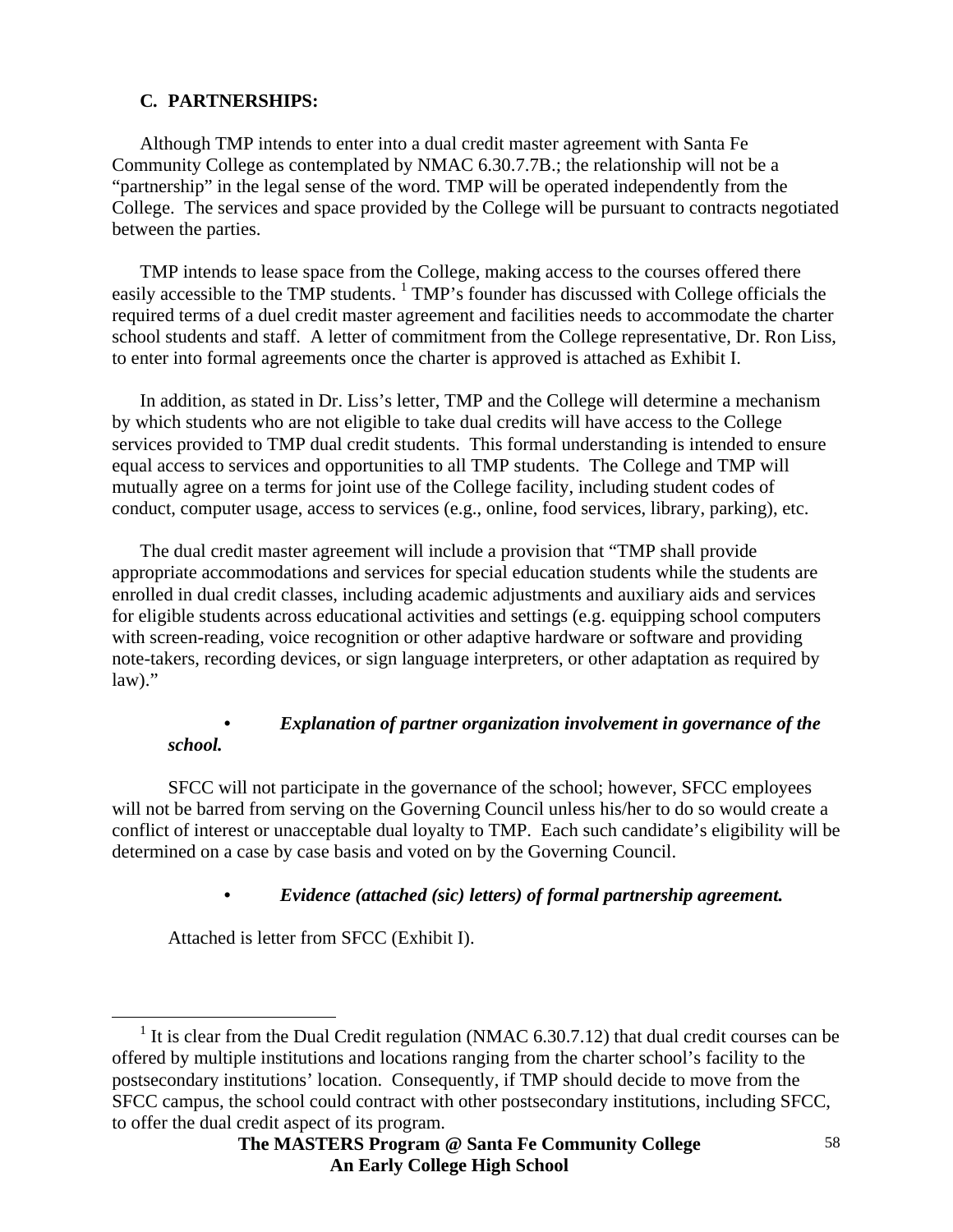### **D. SCHOOL ORGANIZATIONAL STRUCTURE**

#### • **Describe the site-based management structure at the school. Provide an organizational chart. Include job descriptions that identify key roles, responsibilities and accountability for each position.**

The site-based management structure at the school is as follows: The Headmaster will be in charge and all personnel will report directly to the Headmaster. A properly licensed individual will be chosen from staff to be the second in charge in the event of the Headmasters absence. In future years, depending on growth, department supervisors are anticipated.

Community Development Consultant will report to Governing Council regarding fund raising. Job descriptions that identify key roles, responsibilities and accountability for each position are provided below:

#### **Headmaster:**

- First and foremost, the role of the Headmaster will be of promoting good teaching and learning for all students and be in charge of academic program quality control, and may engage in teaching classes. The Headmaster will become the instructional leader, will provide educational leadership and will facilitate professional development. In addition the Headmaster will:
- Oversee the daily operations of the school and be the head administrator.
- Have authority to hire staff and terminate staff (in consultation with legal representatives with regard to due process).
- Promote and support programs that are likely to advance the educational objectives of TMP.
- Enforce standards of conduct with all staff.
- Ensure the financial health of the school under the advisement of the licensed school Business Manager, Finance Committee and the Governing Council.
- Provide annual evaluations of all teachers in accordance with New Mexico Public Education Evaluation requirements, and other personnel, as appropriate.
- Consider discipline issues referred by staff.
- Develop, revise and enforce the policies and procedures of the school in conjunction with the Governing Council as appropriate.
- Adhere to local, state and federal laws, regulations, and guidelines.
- Responsible for state assessments and proper administration.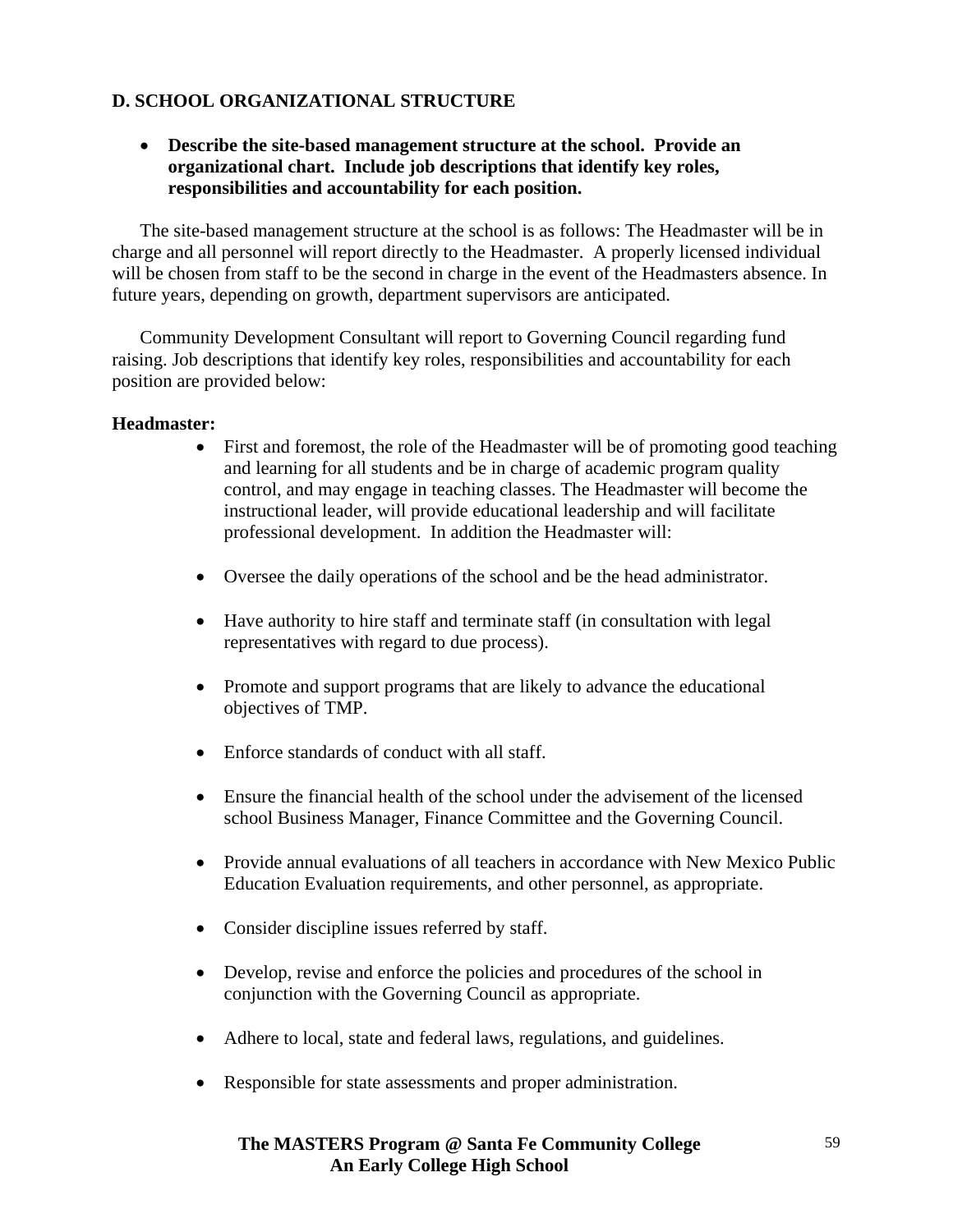- Act as communicator between TMP and the Charter School Division of PED.
- Facilitate the implementation of professional development.
- Consult with School Counselor(s) regarding enrollment.
- Consult with Community Development Consultant(s) and/or staff regarding setting up mentorships and internships in the community.
- Consult with Community Development Consultant(s) and/or staff regarding establishing service-learning projects and opportunities within the community.
- Consult with Community Development Consultant(s) and/or staff regarding developing other long-term strategic community based projects and activities.
- Consult with Community Development Consultant(s) and/or staff regarding interfacing with granting foundations.
- Consult with Community Development Consultant and/or staff regarding seeking additional school funding through outside sources.
- Communicate the mission and vision of the school to all stakeholders and keep the big picture in mind.

### **Teachers**

- Teach non- dual credit high school core courses in line with the school mission and vision.
- Hold New Mexico certification and be highly qualified in a core competency.
- Create units lesson plans which align with State Standards and Benchmarks.
- Tutor students for their SFCC dual credit courses, IDEAL-NM and TMP courses in line with the school mission and vision.
- Conduct standards-based assessments, and short-cycle assessments
- Maintain accurate records of student progress.
- Be proactive and diligent in classroom management strategies and uphold the discipline policy of TMP.
- Utilize a diverse array of techniques and modalities in order to maximize a student's academic and personal outcomes.
- Participate regularly in department and staff meetings.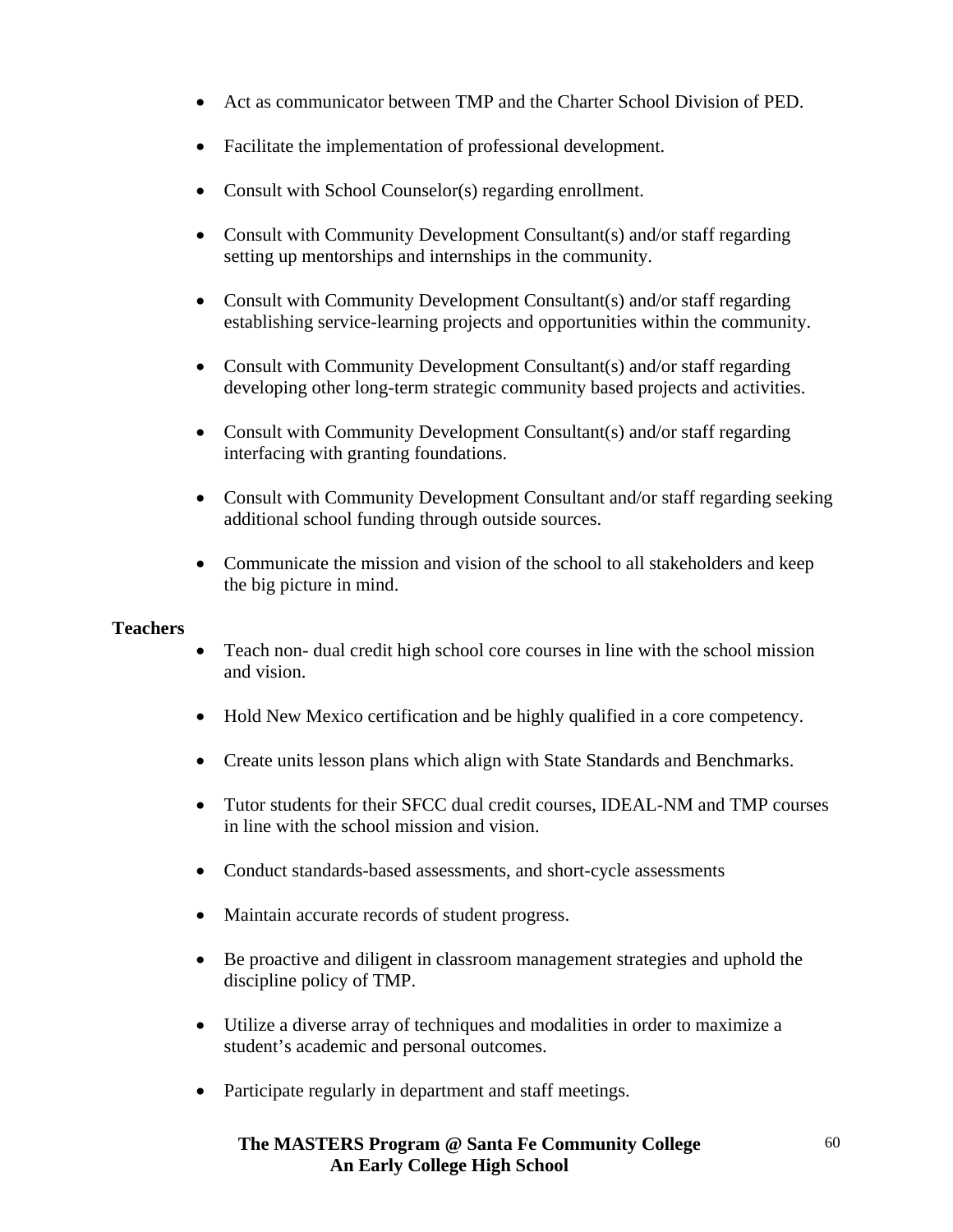- Participate in developing and implementing a Professional Development Plan.
- Participate in a personal growth plan tied to the school's professional development plan.
- Communicate regularly with families regarding student progress.
- Analyze student data to drive instruction and track student progress.
- Monitor and direct student activity in accordance with the student's Next Step Plan and IEP(when applicable) and the school's polices and procedures.

#### **Special Education Coordinator/Teacher**

- Coordinate and implement special education services
- Coordinate ancillary services
- Development, implementation, and oversight of Individual Education Plans
- Provide instruction and/or instructional support

#### **Counselor**

- Work with the registrar and each student to insure class selection is meeting all high school graduation requirements**.**
- Work with students on their Next Step Plan.
- Be the site coordinator for the dual credit program with Santa Fe Community College.
- Be the site coordinator for the IDEAL-NM on-line program
- Be a Licensed School Counselor
- Be the primary interface between the school and parent.
- Assist students in higher education placements

#### **Business Office Assistant/Registrar**

- Work with Counselor to analyze student transcripts and assign students to classes.
- •
- Report staff and student membership to Business Manager.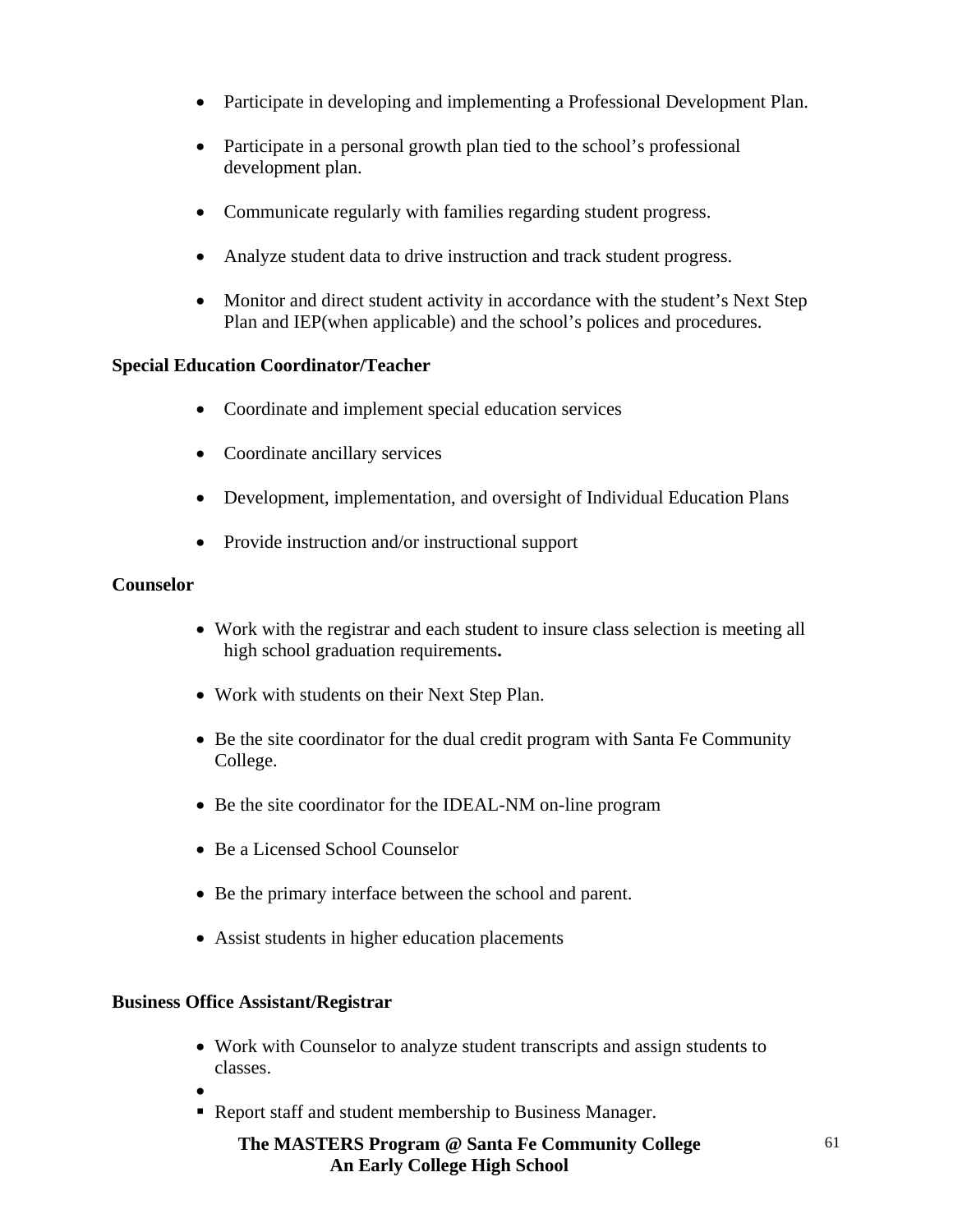- **Maintain Student Information System**
- Oversee and maintain office equipment and supplies.
- Maintain inventory of assets.
- Assist Business Manager with supply and instructional material orders and distribution of catalogues.

#### **Administrative Assistant**

- Type memos as needed and requested by administration
- Answer the phone and record messages as appropriate
- Coordinate student and parent volunteers
- Record and report staff absences and requests for leave.
- Prepare agenda for all meetings for dissemination at a later date.
- Maintain student cumulative files with Registrar.
- Process requests for student records.
- Maintain student attendance records.
- Maintain student data system with Registrar

#### **Instructional Assistant**

- Support students with their educational studies
- Support teachers in curriculum delivery
- Other duties as assigned

#### **Health Assistant**

- Works under supervision of licensed nurse to provide health and wellness support to TMP students
- Provide health and wellness evaluation when required.
- Administer and dispense medications when required under nurse's direction.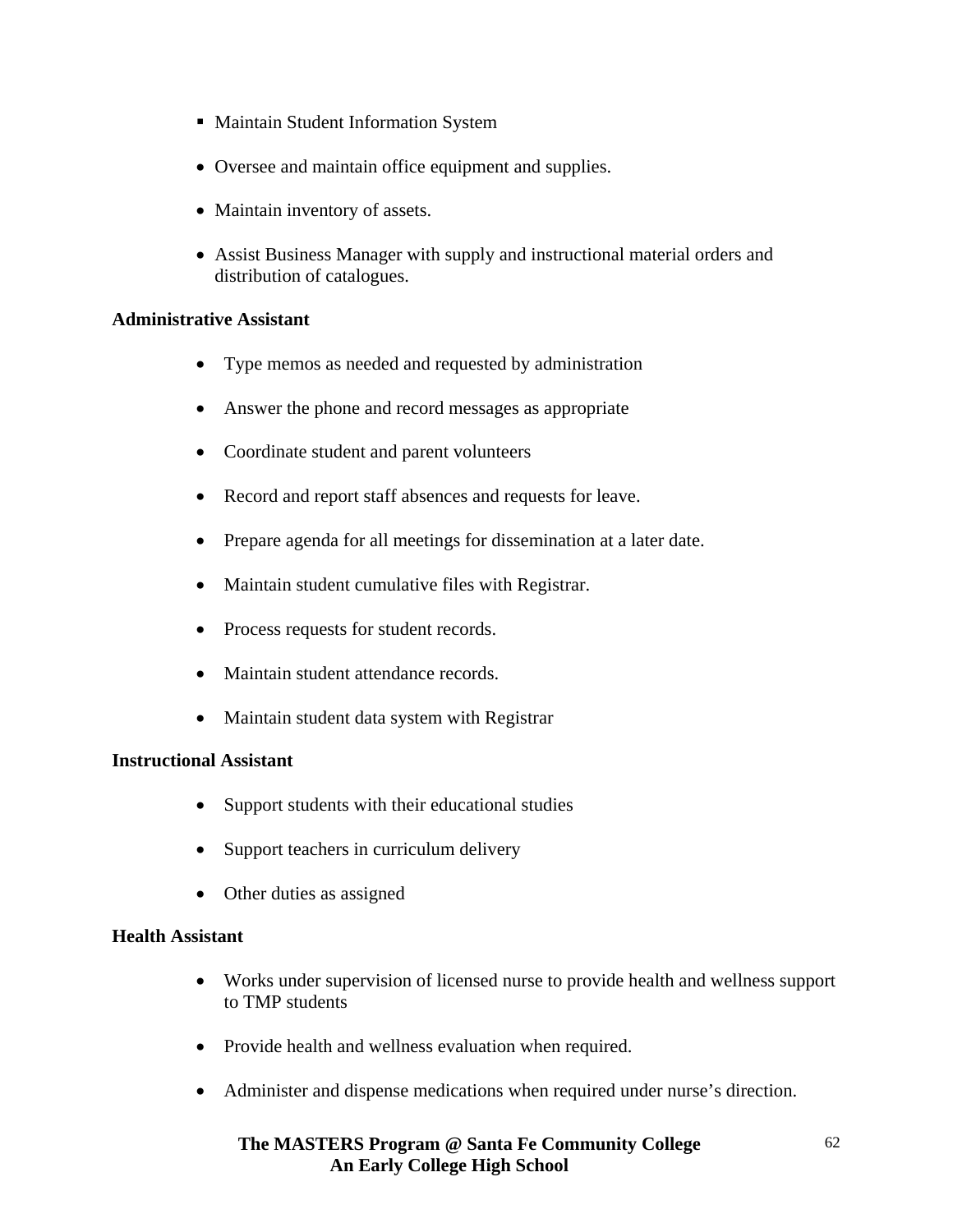- Serve as liaison between families and community health care services
- Oversee student health plans for students with IEP's that require health plans.

### **Business Manager – The plan is to hire an independent Licensed Business Manager – This individual will be a part time independent contractor and be in charge of the following: .**

- Prepare and present an annual school budget to the Governing Council
- Prepare and present the Budget Adjustment Requests (BAR's)
- Post the revenue to the appropriate fund and revenue code
- Responsible for impressed funds and disbursements of funds
- Aware of and follow the public school financial standards pursuant to NMAC, and follow GAAP standards
- Responsible for ensuring the safeguard of all financial and student records from potential theft and destruction
- Responsible for reconciliation of all bank statements
- Accuracy of payroll journal, backup of journal, and generation of payroll checks
- Maintain all employees' earnings, deduction and leave records
- Responsible for substitute payment disbursement
- Entry of pay rates and deduction changes in accordance with benefits.
- Responsible for the maintenance of employee insurance premiums reconciliations, savings, tax-sheltered annuities, and other voluntary and mandatory payroll deductions.
- Responsible for completing required PED financial reports in collaboration with Governing Council President and monthly, quarterly, and annual payroll taxbenefit reports required by federal, state and local governmental agencies.
- Accommodating and assisting Auditor in yearly audit.
- Oversight and coordination of school facilities with SFCC and ordering of all supplies and equipment in accordance with approved internal control policy.
- Financial record keeping collect, record, and deposit money.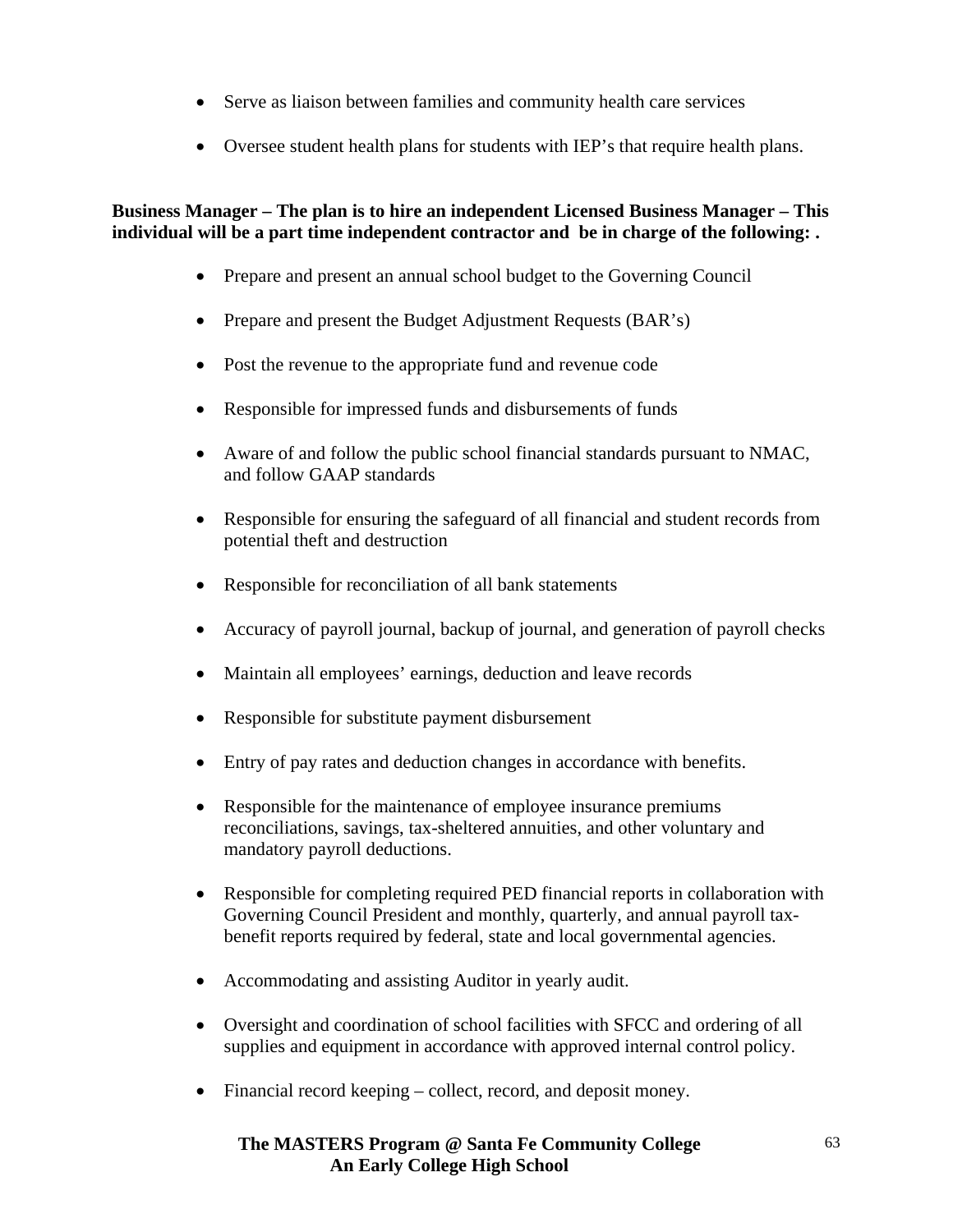- Coordinate all supply orders for all departments in accordance with approved internal control policy
- Coordinate and approve all textbook orders and teaching aids in collaboration with Headmaster and Administrative Assistant in accordance with internal control policy.
- With approval of Headmaster, prepare contracts to enter into the Financial Management System.
- Maintain vendor invoices, matching encumbrance copy and receiving copy of purchase order, then matching with approved purchase order copy.
- Manage school activities fund.
- Trained in using the Operating Budget Management System (OBMS) for the purpose of providing assurance that the data of TMP are in compliance with federal and state laws and procedures and the PED.

#### **Community Development Consultant**

- Assist in building enrollment.
- Assist with the marketing of the school.
- Set up mentorships and career internships in the community.
- Establish community service-learning projects and students opportunities within the community.
- Develop other long-term strategic community based projects and activities.
- Interface with granting foundations.
- Seek additional school funding for special programs through outside sources.

#### • **Provide a staffing plan for each year of the first charter term, including the proposed pupil-teacher ratio.**

The staffing plan for each year of the first charter term is as follows:

|            |   |  | Admin. | Registrar/                                              |          | Educ. |                     |
|------------|---|--|--------|---------------------------------------------------------|----------|-------|---------------------|
|            |   |  |        | Teachers Counselors Headmaster Assistant Bs. Mgr. Asst. | Bs. Mgr. |       | Assist Health Asst. |
| Year One   | 6 |  |        | 1.0                                                     |          |       |                     |
| Year Two   |   |  |        | 1.0                                                     |          |       |                     |
| Year Three |   |  |        | 1.0                                                     |          |       |                     |
| Year Four  | 8 |  |        | 1.0                                                     |          |       |                     |
| Year Five  | Q |  |        | 1.0                                                     |          |       |                     |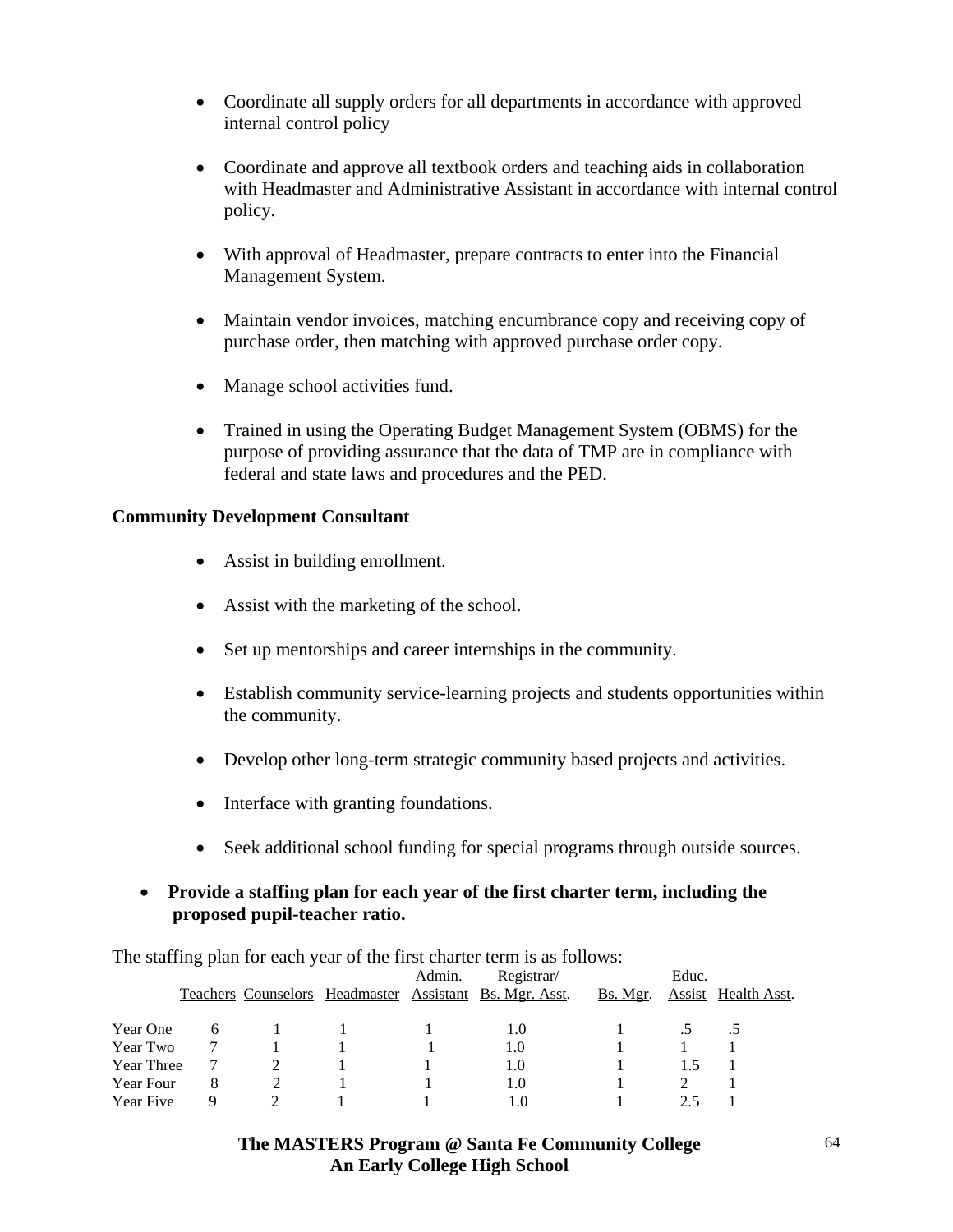(This does not include contract service staff other than the Business Manager position. Contract Service Employees are listed in the budget).

The proposed student-teacher ratio is to be one teacher for every 20 students in TMP classroom. This ratio may change as we determine the best placement for each student who attends TMP.

## **E. EMPLOYEE RELATIONS**

• **Explanation of relationship between school and employees, including terms and conditions of employment.** 

Each employee will be contractually hired pursuant to the School Personnel Act.

If the staff chooses (through the proper procedures) to establish a relationship with a labor representative, the Governing Council and the administration of this school will willingly work with the labor representative. However, there is no relationship with labor representatives at this time.

### • **Description of personnel policies and procedures.**

In accordance with Title 6, Chapter 61, NMAC, TMP will retain or employ teachers, licensed administrators, and other instructional personnel who hold appropriate New Mexico licensure in elementary and secondary education, grades nine-twelve, or other documents issued by the New Mexico State PED Licensing Division. TMP teachers and administration will be responsible for overseeing student's academic progress, for grading, and for matriculation decisions as specified in the school's operational policies. Qualifications for TMP teachers and licensed administrators will include, but not be limited to, years of teacher and administrator experience, familiarity with State of New Mexico content and benchmark standards, demonstrated ability to differentiate instruction (additional specific training proved), and strength of their teaching credential (i.e. special education, ESL or bilingual, master's degree).

TMP shall reserve the right to employ non-licensed personnel to fulfill the remainder of its staffing as permitted by state and federal law regarding credentialing and licensing. Non-licensed personnel may include, but not be limited to, strategic planning and community support coordinator, clerical and office administrative services, special education support personnel and janitorial services.

All non-instructional staff and teachers will possess the experience and expertise required for their position within the school as outlined in the school staffing plan and the school's adopted personnel policies, and in accordance with the School Personnel Act. All staff shall meet New Mexico PED and any other state of New Mexico safety requirements including background checks and fingerprinting in the methods mandated by the state.

TMP will recruit individuals for open positions through a public process including advertising in newspapers and professional printed media, referral, and through appropriate electronic recruitment mechanisms.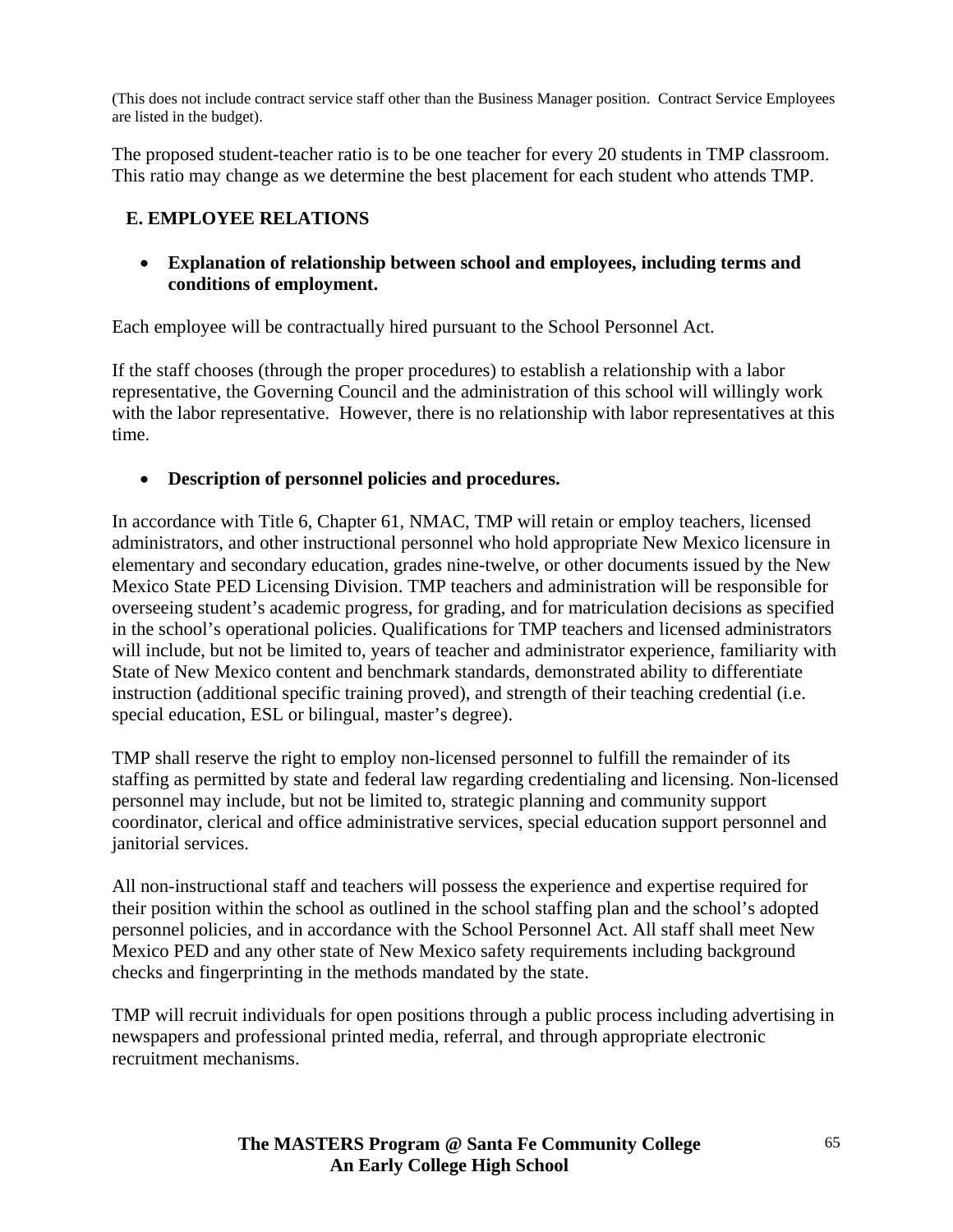In accordance with the Charter Schools Act, TMP employees are not employees of Santa Fe Public Schools but shall be hired directly by TMP. Employees will be hired in accordance with all state and federal employment rules and regulations and in compliance with the School Personnel Act.

TMP will abide by state and federal laws dealing with equal employment opportunity. Therefore, in order to provide equal employment opportunities to all individuals, employment decisions at TMP will be based on qualifications and abilities. TMP does not discriminate in employment opportunities or practices on the basis of race, color, religion, gender, national origin, age, disability, sexual orientation, or any other characteristic protected by law.

TMP will make reasonable accommodations for qualified individuals with known disabilities unless doing so would result in an undue hardship that state and federal laws recognize as just. This policy governs all aspects of employment including selection, job assignment, compensation, discipline, termination, and access to benefits and training (pending the publication of the Employee Handbook).

TMP participates in the State of New Mexico Educational Retirement Act (ERA) administered by the Educational Retirement Board (ERB). Eligible employees participate in the Retirement Plan subject to all terms and conditions of the plan.

Regular full-time and regular part-time employees will be eligible to receive benefits, including, but not limited to, paid time off (PTO), health insurance, and health benefits provided by enrollment in NMPSIA.

A complete TMP Employee Handbook will be published prior to opening of the charter school. This handbook will be compliant with all federal and state regulatory requirements and with the School Personnel Act. Proposed Personnel Polices and Procedures are provided in the Appendices as Exhibit A and by reference are included herein.

### • **Proposed salary schedules for all employees.**

TMP reserves the right to set its own salary schedule. At this time the base pay of each licensed staff member will be determined by the state's mandated three-tiered salary schedule – although it is the intention of TMP to pay their employees above the mandated three-tiered salary schedule. Additional money may be available for positions such as: athletic coaches, testing coordinator, Middle School Initiative (MSI) sponsors, math/language arts literacy teachers, technology specialists, ESL and TESOL endorsed teachers.

TMP shall be in compliance with all applicable state and federal employment taxes. Compensation of all employees will be based on experience, qualifications, skill and technical level, and performance of the individual. All compensation decisions shall be at the discretion of the Headmaster and within approved budget constraints. Administrative and secretarial staff members will work a 12 month contract.

Unless otherwise budgeted, TMP will follow State of New Mexico mandated three tiered 30/40/50 teacher salaries plus 10%. The Headmaster is budgeted at \$88,000 per year, the contract Business Manager - \$50,000 per year (part time) and Assistant Business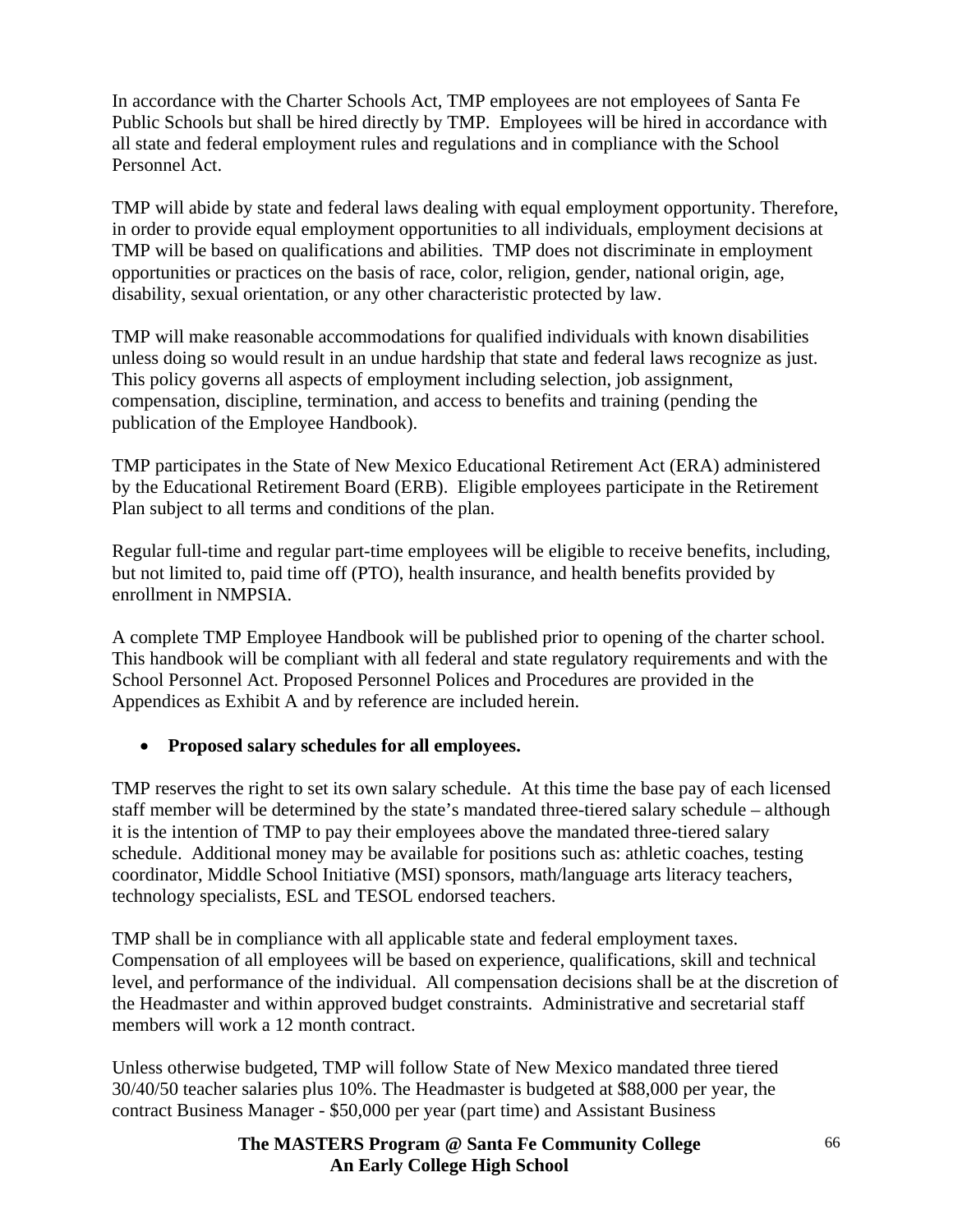Manager/Registrar at \$30,000. Teachers are currently budget at \$55,000, Counselor at \$60,000 (will vary based upon level of licensure and years of experience), and an Administrative Assistant at \$30,000.

## • **Description of staff evaluation process.**

TMP will evaluate its licensed teaching and licensed administrative staff in accordance with the School Personnel Act and as mandated by the Public Education Department. Professional Development Plans will be completed by the 40th day for all teachers, and all required observations and evaluation forms will be completed before the school year ends. Additionally, instructional support and administrative staff will be formally evaluated each contract year, and all staff provided with informal, ongoing coaching and mentoring as needed.

TMP wishes to create an environment that is supportive and fosters development and constructive change for its employees whom it believes will translate directly to the students under their care. Notwithstanding its commitment to this supportive environment, TMP will provide its employees with traditional performance evaluations conducted by their supervisor (s). Along with incorporating some of the PED teacher competencies to enhance its special environment and the personal development of all employees, TMP will implement a multisource feedback system to appraise the performance of all staff, professional, licensed and nonlicensed, to nurture self-efficacy and goal-orientation. All employees will receive feedback from their supervisors, peers, team members, parents and students. The multi-source feedback system will be used to supplement the traditional evaluation system, enabling TMP to engage its employees in development activities, thereby enlisting its entire staff in continuous learning based on quality feedback.

## • **Explanation of staff discipline process.**

TMP will have the following discipline process for staff that provides for due process as follows:

a. Purpose

The purpose of this policy is to provide for the reporting and resolution of legitimate employment-related concerns of the employees of TMP at the earliest possible time and with the least possible expense, disruption and friction. The Governing Council will recognize that most personnel difficulties encountered by employees arise from a lack of communication. This procedure is designed to provide a formal mechanism for promoting or restoring such communication so that problems may be resolved before more serious difficulties result.

b. Definitions and Limitations

i. "Grievant" will mean an employee who is personally and directly affected by a condition for which he or she seeks a resolution.

ii. A "grievance" will be an allegation by an employee that the treatment he or she has received from a superior is unfair or improper, or that there has been a violation, a misinterpretation or an inequitable application of Governing Council policy, administrative rules or procedures that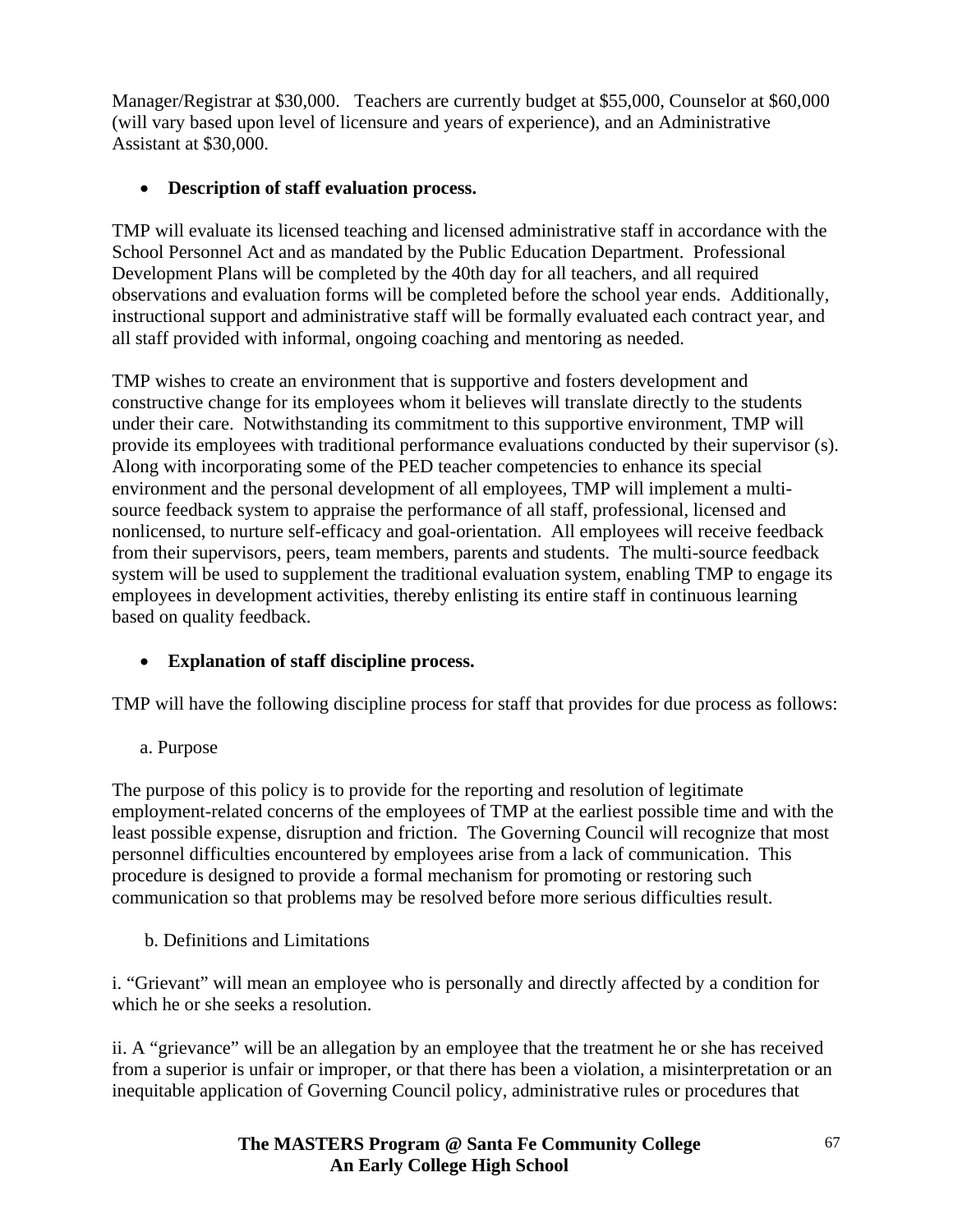directly and adversely affect the grievant. A single grievance may be submitted jointly by more than one grievant.

iii. A "Resolution(s)" will be the proposed written decision by the appropriate administrator(s), grievance review committee, or Governing Council, in response to the grievance.

iv. "Parties in interest" will be the grievant and the superior or other employee(s) of TMP whose conduct or actions are the subject of the grievance.

v. The following situations are not covered by this grievance procedure and are therefore not a grievance under this policy:

The discretionary act(s) of professional judgment relating to the evaluation of the work performance of any employee by his or her immediate supervisor.

Any personnel decision made by the Governing Council, including, but not limited to a refusal to re-employ, a discharge, a demotion, or any other action directly and adversely affecting the employment of an employee.

Situations in which the Governing Council and Headmaster are without authority to act.

Situations in which the remedy for the alleged violation exclusively resides in some person, agency, or authority other than the Governing Council.

Situations as to which a different procedure with TMP is prescribed by a state or federal authority.

Situations as to which a different procedure or remedy has been provided by the Governing Council.

Situations involving a grievance by a contractor with TMP.

A grievance cannot be filed by a former employee after the effective date of termination or discharge of employment.

- a. General Procedural Requirements.
- i. A grievance must be initiated at Level 1 within ten (10) work days of the date upon which the grievant became aware of the circumstances which gave rise to the grievance.
- ii. No persons will suffer retaliation, recrimination, discrimination, harassment, or be otherwise adversely affected because of his or her use of this grievance procedure.
- iii. Whenever possible, any grievance conference or hearing at any level will be scheduled during a mutually convenient time that does not conflict with the regularly scheduled school program.
- iv. A grievant requiring the attendance and testimony of other employees will have the right to bring such witness as are willing to testify in his or her behalf, and any

 **The MASTERS Program @ Santa Fe Community College An Early College High School**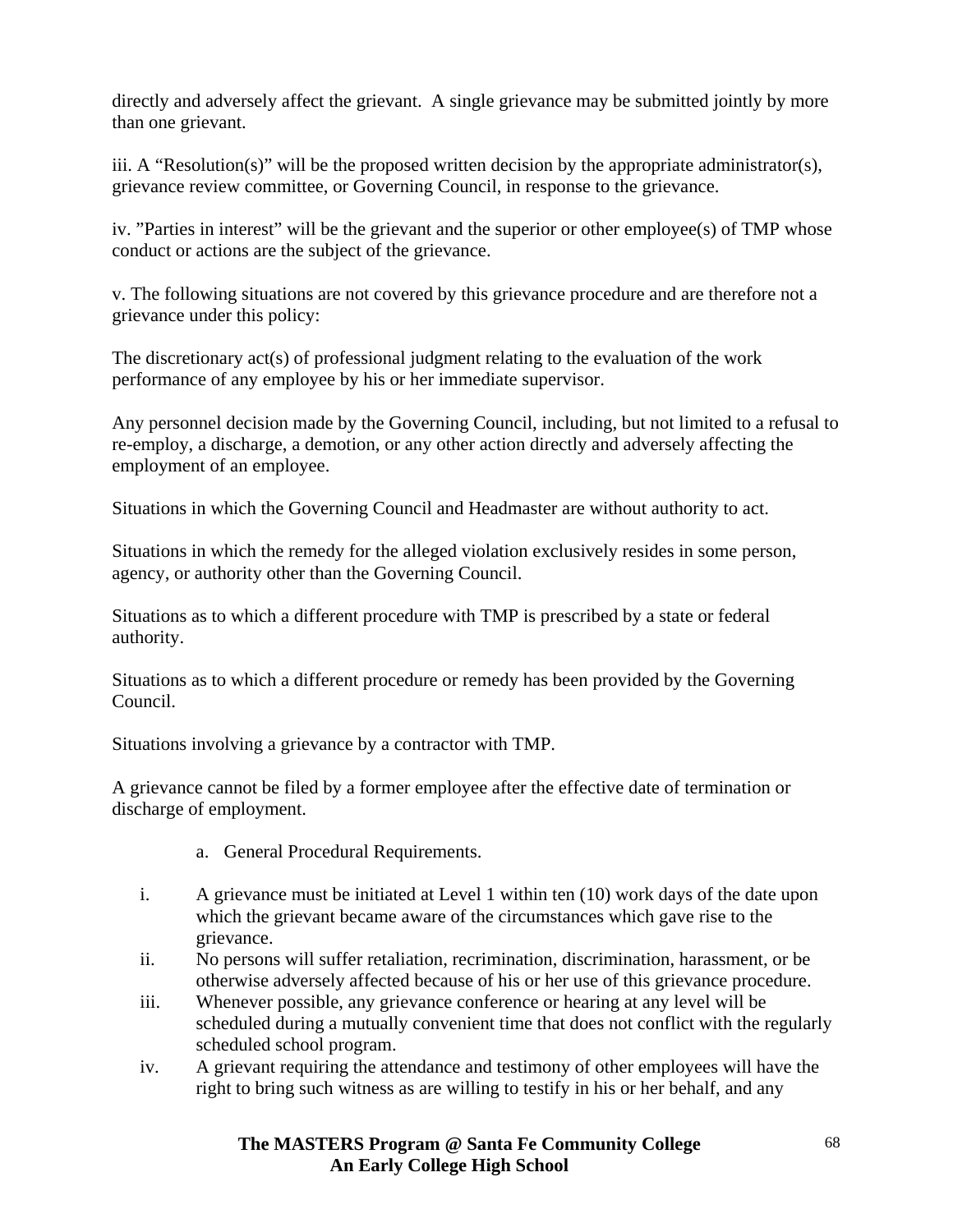necessary substitutes or release time will be provided and the expense borne by TMP when hearings must be scheduled during the school day.

- v. A separate file will be maintained by the Headmaster for grievances. All documents produced during the processing of a grievance will be filed herein. All parties maintain confidentiality with regard to proceedings, and the resolution of the grievance will not be made public unless agreed to by the grievant and the Headmaster or Governing Council or unless the grievant pursues the matter beyond this policy. The grievance file will be maintained for one (1) year after being cleared according to the New Mexico State Records Center and Archives, and access to the file will be limited to the grievant, the immediate supervisor, the Headmaster and the members of the Governing Council.
- vi. Nothing contained herein will be construed to limit in any way the ability of TMP and the grievant to resolve any grievance by informal means, and nothing herein will be construed as requiring resort to the formal procedures when grievance problems arise.
- vii. A grievant may terminate the process at any level if he or she indicates in writing a desire to do so, accepts the resolution at that level, or fails to pursue his or her grievance by filing at the next level within the specified time period.
- viii. All grievances will be filed and processed on grievance forms prepared by TMP and available in the office of the Headmaster.
- ix. The time limits at any level may be extended by mutual agreement between the grievant and the Headmaster, review committee or Governing Council.
- x. Except as otherwise provided herein, unless a party can demonstrate prejudice arising from a departure from the proceedings established in this policy, such departure will be presumed to be harmless error.
- d. Procedural Steps

### Level 1 (Informal Conference)

Prior to the filing of a formal written grievance, the grievant will first discuss the grievance with his or her staff representative in a good faith attempt to resolve the grievance prior to the filing of a formal grievance. In the case of a claim of sexual harassment in which the grievant's staff representative is the subject of the claim, the grievant may initiate the grievance at the next supervisory level above that of the staff representative.

### Level 2 (Headmaster)

If the grievant is not satisfied with the discussion and disposition of the grievance at Level 1, he or she may file a written grievance with the supervisor (Headmaster) within ten (10) days of the disposition. The Headmaster will communicate his or her proposed resolution in writing to the grievant within five (5) work days from the filing of the written grievance. If the proposed resolution is not acknowledged or approved by the grievant within five (5) work days, the Headmaster has the discretion to require a hearing or conference and gather such evidence prior to the preparation of the decision as he or she feels would assist in any appropriate resolution of the grievance. The hearing or conference will occur within five (5) work days of the grievant's action/inaction regarding the headmaster's proposed resolution. The hearing or conference should be as informal as possible and will be conducted as the Headmaster feels is appropriate for a full understanding of the grievance, the position of the grievant and the evidence supporting the position. The Headmaster will have the right to ask any question of the interested parties as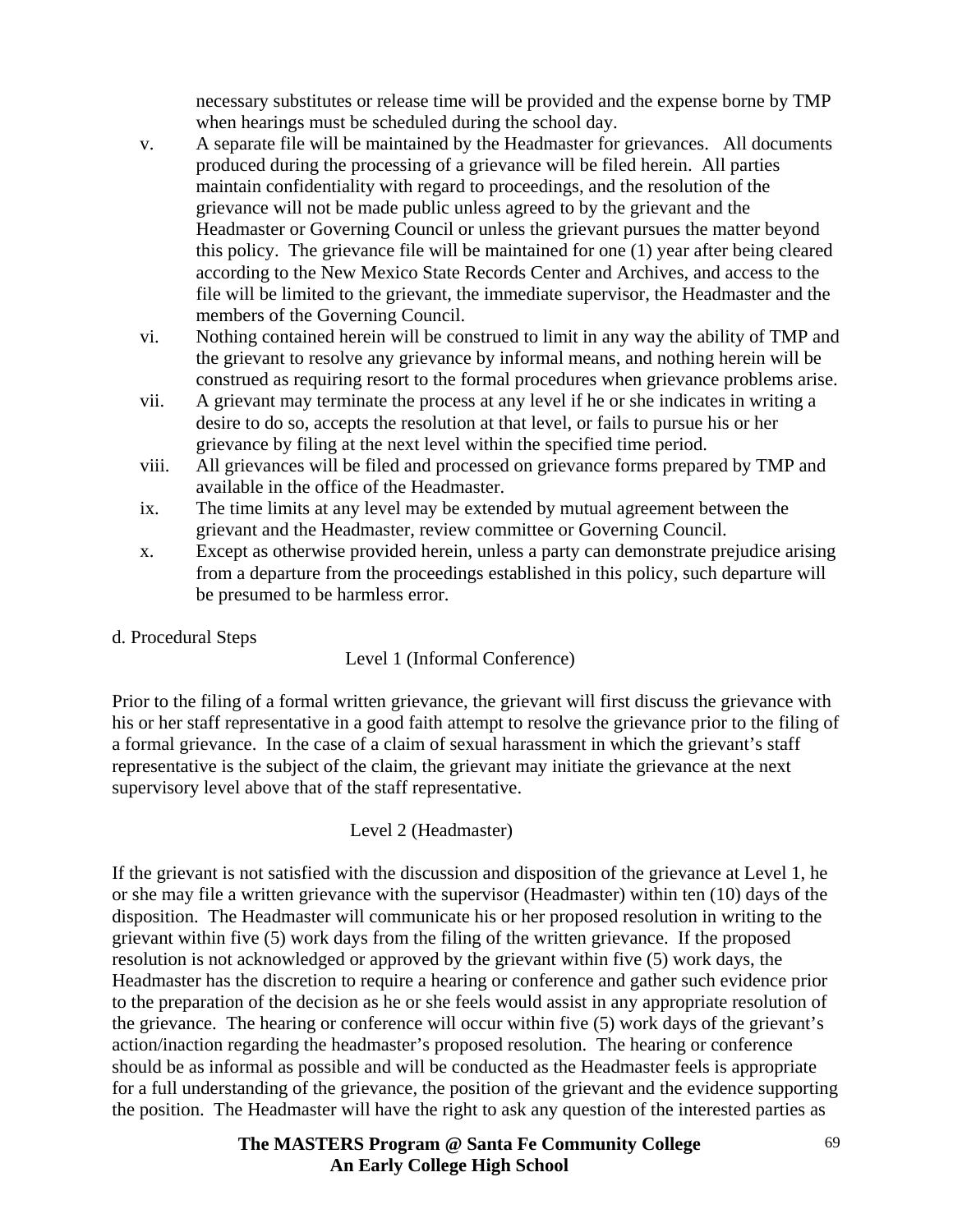he or she deems necessary. Within five (5) work days following the hearing, the Headmaster will render his or her written proposed resolution to the grievant.

### Level 3 (TMP Governing Council)

If the grievant is not satisfied with the resolution of the grievance at Level 3, or if the Headmaster fails to issue a proposed resolution within the specified time limit, the grievant may make a written request to the Headmaster for a hearing with the Governing Council within ten (10) work days after the Headmaster's resolution was rendered or due, if none was received. At its sole option, the Governing Council may appoint a Grievance Review Committee to hear the grievance. The Grievance Review Committee will be comprised of three (3) persons, one from each of the following staff categories: Certified School Instructor; Administrator (other than the immediate supervisor or Director involved) and one Governing Council member.

The members will be appointee by the Governing Council. The Committee will select its Chairperson prior to the processing of the grievance. The Chairperson of the Committee will schedule an informal hearing within ten (10) work days of receipt of the grievance. If a Committee member is unable to participate in the informal hearing, the Chairperson will designate a substitute from within the employee category of the non-attending member.

### Procedure for Hearing

i. The grievant will present his/her grievance first through testimony, witnesses, documents, etc. Cross-examination will not be allowed by the other party in interest, if any.

ii. The other party or parties in interest, if any, will present their responses to the grievance. Cross-examination will not be allowed.

iii. The Committee may ask any questions that it deems necessary.

iv. Arrangements to make a taped recording or to keep minutes of the proceeding will be made by the Chairperson. A verbatim transcript is not required, but any minutes or other written record will fairly reflect the substance of the hearing.

v. Within five (5) days following the date of the hearing, the Committee will transmit its findings and recommendations for proposed resolutions to the Governing Council. Within ten (10) work days, the Governing Council will accept the recommendations of the Committee by a majority vote or agree to hear the grievance.

The holding of a hearing by the Governing Council is discretionary with the Governing Council, and such decisions will be made by the Governing Council at its next regularly scheduled meeting after receipt of the written request for a hearing. If the Governing Council rules that it is appropriate to hear the grievance, it will set the date for such hearing and the parties in interest will be notified by the Governing Council President.

The parties in interest will submit written statements of position which will be delivered to the Governing Council members at least five (5) days prior to the hearing. In addition, any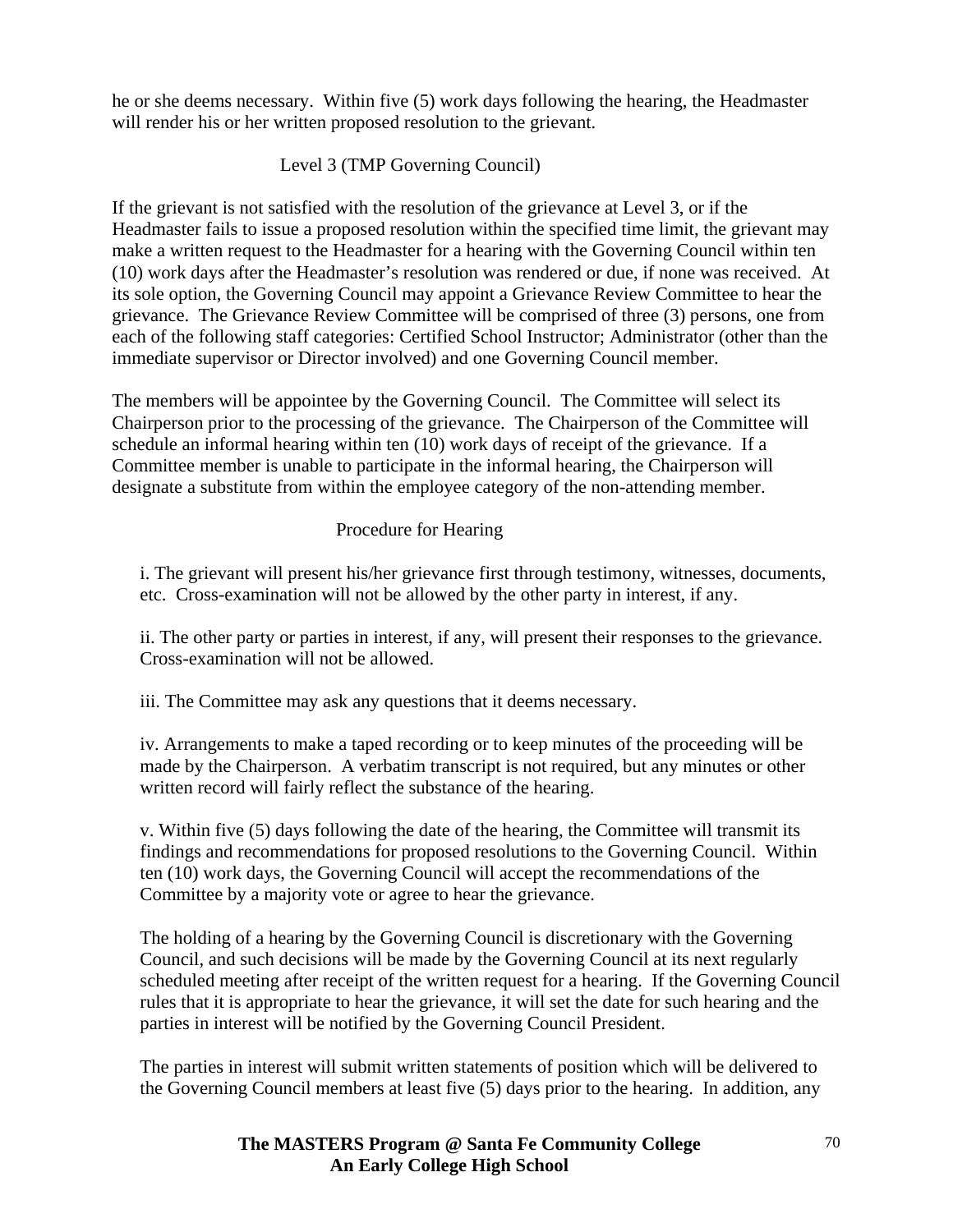other documentary evidence desired to be reviewed by the Governing Council will be submitted at that time.

### Conduction of Hearing

i. Each party in interest to the grievance will have the opportunity to present oral statements limited to thirty (30) minutes each. The presentation will be limited to a review of evidence previously presented, unless the Governing Council, in its discretion, allows new evidence to be presented during the hearing. Evidence may not be cross-examined by the other party in interest.

 ii. Since grievances are "personnel matters", the hearing may be conducted in an executive session, if the grievant so requests and the Governing Council votes to close the hearing. The grievant may demand that the hearing be held in open session, in which case the hearing must be open.

iii. The Governing Council may make such inquiries of any party in interest as it deems necessary or appropriate.

iv. The Governing Council will render a written decision within a reasonable time. In arriving at its decision, the Governing Council has complete discretion in fashioning such relief, if any, as it believes is appropriate, regardless of the relief requested.

v. A certified school employee, aggrieved by a decision of the Governing Council to discharge him/her after a discharge hearing, may appeal to an independent arbitrator by submitting a written notice of appeal to the Headmaster within five (5) working days from receipt of the Governing Council's written decision. If a timely notice of appeal is submitted, a hearing will be held pursuant to 22.10.17.1 NMSA.

Provisions are evident that mediation, problem solving and facilitation services for students, staff and community are available.

This requirement for staff is covered in the preceding information. Regarding the students and community, TMP adds the following:

Students should address issues first with teachers. If they are unable to resolve the issue with teachers, they should then address the Headmaster. The Headmaster provides the final decision with respect to student issues.

Parents and community members should first address issues with respect to specific classes to the classroom teacher (or coach, in the case of athletics). Parents and community members who are dissatisfied with teacher responses may then choose to discuss the issue with the Headmaster as well as the SFCC instructor. Parents who are dissatisfied with the Headmaster's decision may appeal to the TMP Governing Council in writing. The note requesting the hearing can be placed in the Governing Council president's mailbox in the front office. If the Governing Council chooses to hear the appeal, the issue will be placed on the agenda of the next regularly scheduled Governing Council meeting and the issue will be handled in Executive Session.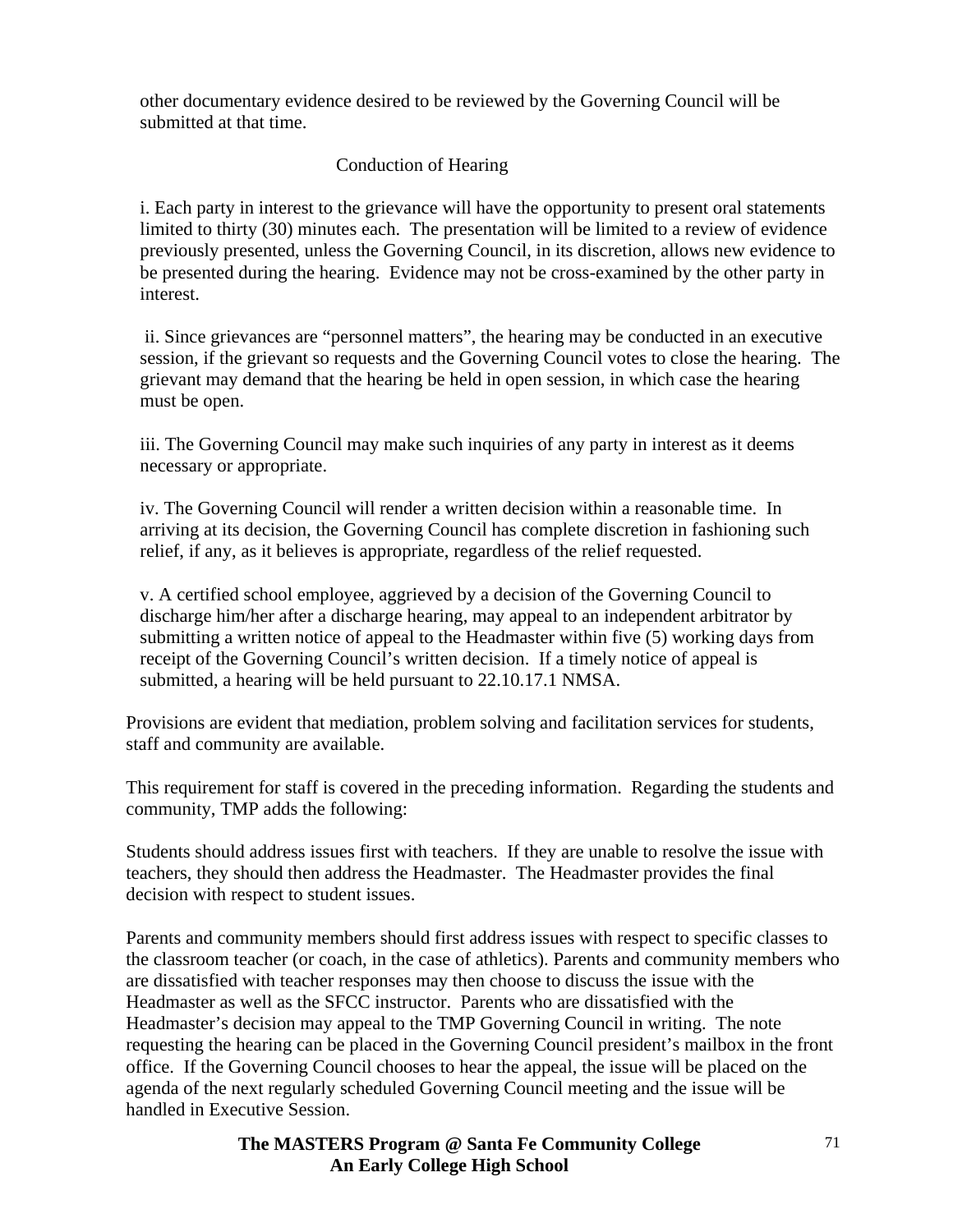A student or staff member aggrieved by a decision of the Governing Council may appeal to an independent mediator and/or arbitrator by submitting a written notice of appeal to the Headmaster within five (5) working days from receipt of the Governing Council written decision. If a timely notice of appeal is submitted, a hearing will be held pursuant to 22.10.17.1 NMSA.

# **F. STUDENT ENROLLMENT PROCEDURES AND DISCIPLINE POLICY**

# • **Description of enrollment policies and procedures with enrollment timelines.**

All students who meet the State of New Mexico's eligibility requirements for attending a public school may apply for admission to TMP. TMP will not discriminate among applicants on the basis of age, disability, gender, ethnic or national origin, religion, or academic standing. TMP is a non-sectarian school. There is no tuition or other requirements. Students will be required to have completed their Freshman year before entering TMP. In accordance with the Charter Schools Act, Chapter 22, Article 8B NMSA, siblings of students enrolled will automatically be eligible for enrollment in the school.

In its first year TMP will announce the opportunity to apply beginning in November of the year preceding its opening. Opportunities for enrollment will be advertised in local newspapers, on the school's website, and through flyers distributed throughout Santa Fe and outlying areas.

# • **Description of lottery process**.

Applications for enrollment will be accepted on a first-come first-serve basis as permitted by NMSA 1978 22-8B-4.1A. If the number of applications exceed the number of openings, a lottery process for admission will be instituted for all applicants. Notice of the lottery, including the date and time, will be advertised to the public in the newspaper and to the applicant pool. The Headmaster, or a designee, will draw numbers for the lottery. The corresponding names will be listed in the order they are drawn. All names will be drawn and listed in the order of the drawing on the appropriate grade-level roster. After openings are filled, all others will be put on a waiting list according to the order of the drawing. A member of the Governing Council as well as a member of the outside community will be present for the drawing.

Subsequent lotteries will be conducted based upon enrollment needs. Students who are accepted will be notified via a letter sent to their homes. Students who do not confirm within the deadline specified in the letter will forfeit their right to attend TMP for the year they enrolled.

In following years, applications will be accepted on an on-going basis. Applications will be kept on file at the school at all times.

# • **Proposed Student Discipline Policy**

The proposed student discipline policy will comply with the Students Rights and Responsibilities as set forth in the PED rules and regulations 6.11.2 NMAC. Students/parents will receive a copy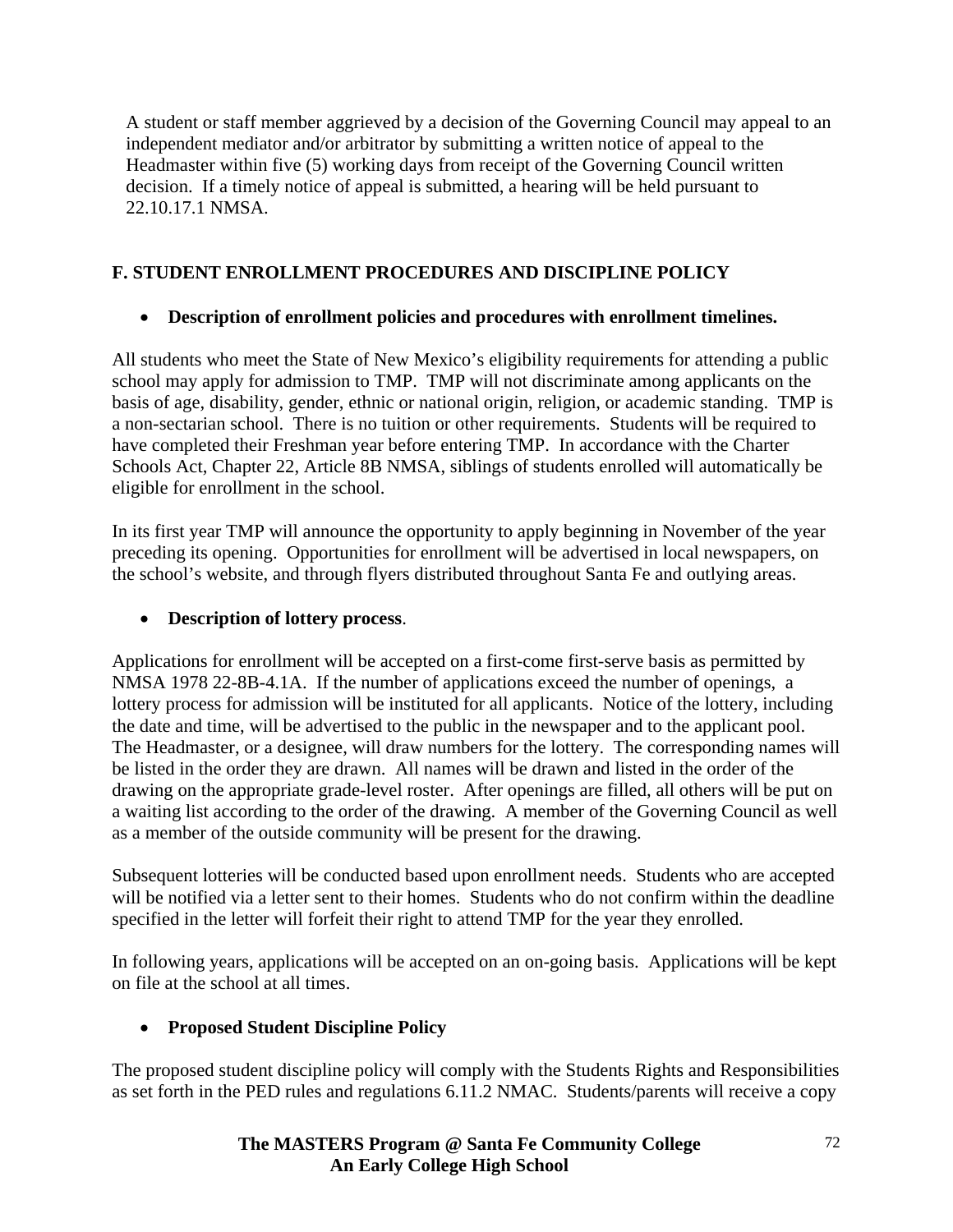of the Student Handbook upon registering. See Exhibit B – Proposed Student Discipline Policies, Pages 118-141, and by reference are included herein.

## **G. FACILITIES**

• **Describe the proposed facility, including location size and layout of space and how the facility will support the implementation of the schools educational program.** 

TMP will be leasing classroom space at Santa Fe Community College. These facilities meet the requirements of NMSA, Section 22-8B-4.2C requiring that by July 1, 2010 all charter schools shall be in public buildings. All spaces meet all facility requirements. The school office will also be at SFCC. Initially TMP will have the equivalent of three large classroom leased from SFCC for classrooms as well as three offices in addition to classroom equivalents for actual SFCC courses. Based on success in future years SFCC may lease more classroom space depending on availability. As the owner and leaser – Santa Fe Community College will be responsible for ensuring that the rooms leased by TMP are properly maintained and meet all health and safety codes. Since TMP is being located at SFCC this supports the implementation of the schools educational program.

• **Explain the proposed capital outlay needs for the facility, including projected requests for capital outlay assistance for the school.** 

None

## **H. OTHER STUDENT SERVICES**

• **Describe the school's plan for meeting the transportation needs of its students and plans for contracting services.** 

TMP does not provide transportation to or from the school for its students. Transportation of students to and from school will be the responsibility of parents/guardians unless special transportation requirements are specified by the student's Individualized Educational Program (IEP). The Santa Fe Community College is serviced by the City of Santa Fe public bus system.

TMP will contract with a state-approved provider on an as - needed basis for activity buses when 10 or more students will be traveling to a school-related activity.

### • **Describe the school's plans for meeting the food services needs of its students and plans for contracting services.**

Santa Fe Community College has a full service cafeteria available for students to purchase meals. Parents and students will be responsible for providing their own meals. If TMP institutes a free and reduced food service program, they will follow state and federal laws and procedures pertaining to the Student Nutrition Program. There are no current plans for contracting services.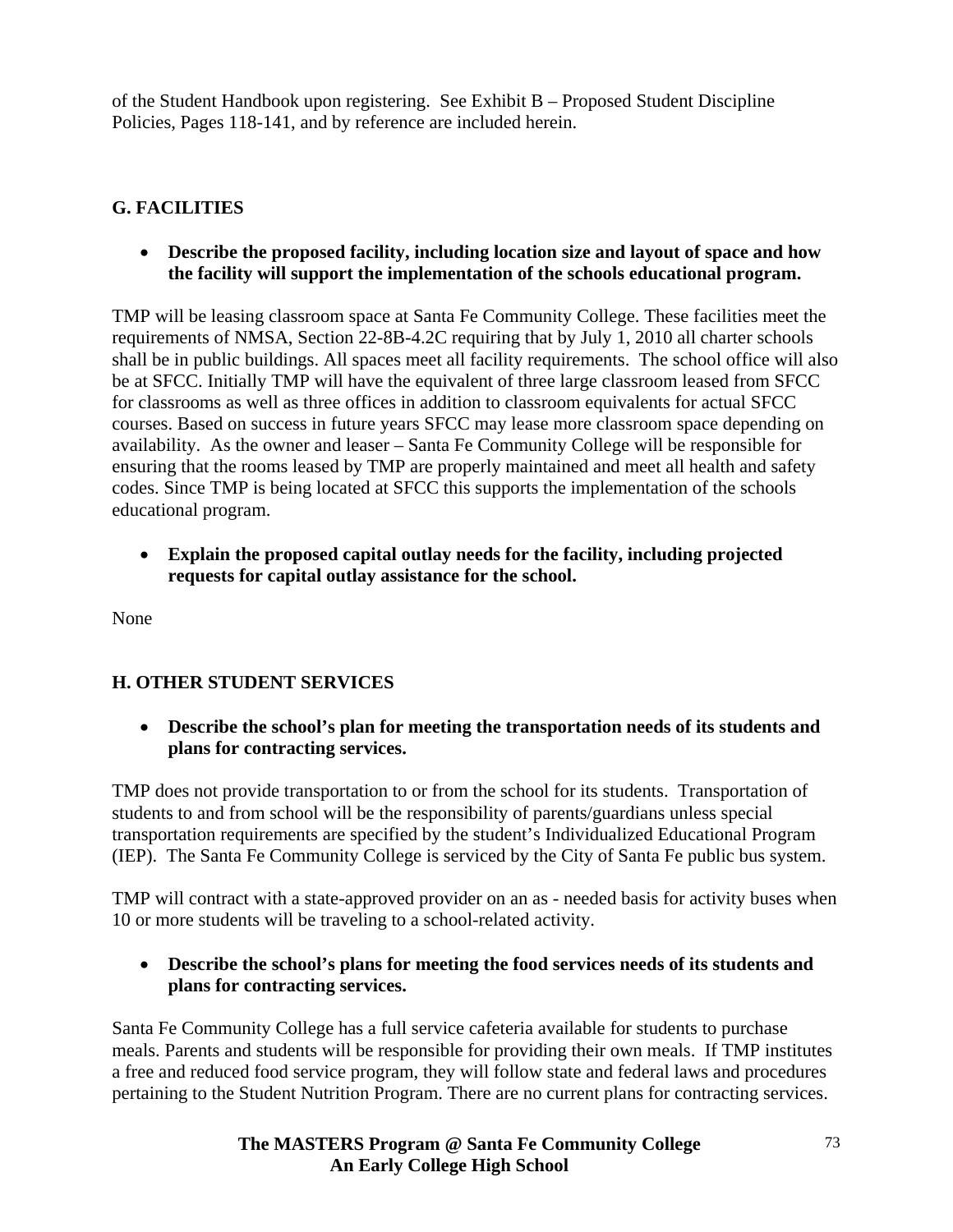• **Describe the school's plans for providing student access to counseling services.** 

TMP has budgeted (1) Guidance Counselor/Social Worker as an employee for the first two years and (2) for years 3-5.

## • **Describe the school's plans for providing student access to health services and plans for contracting services.**

TMP has budgeted to hire as an employee a part time (.05) Health Care Assistant and has budgeted \$10,000 for contracting services for a registered nurse.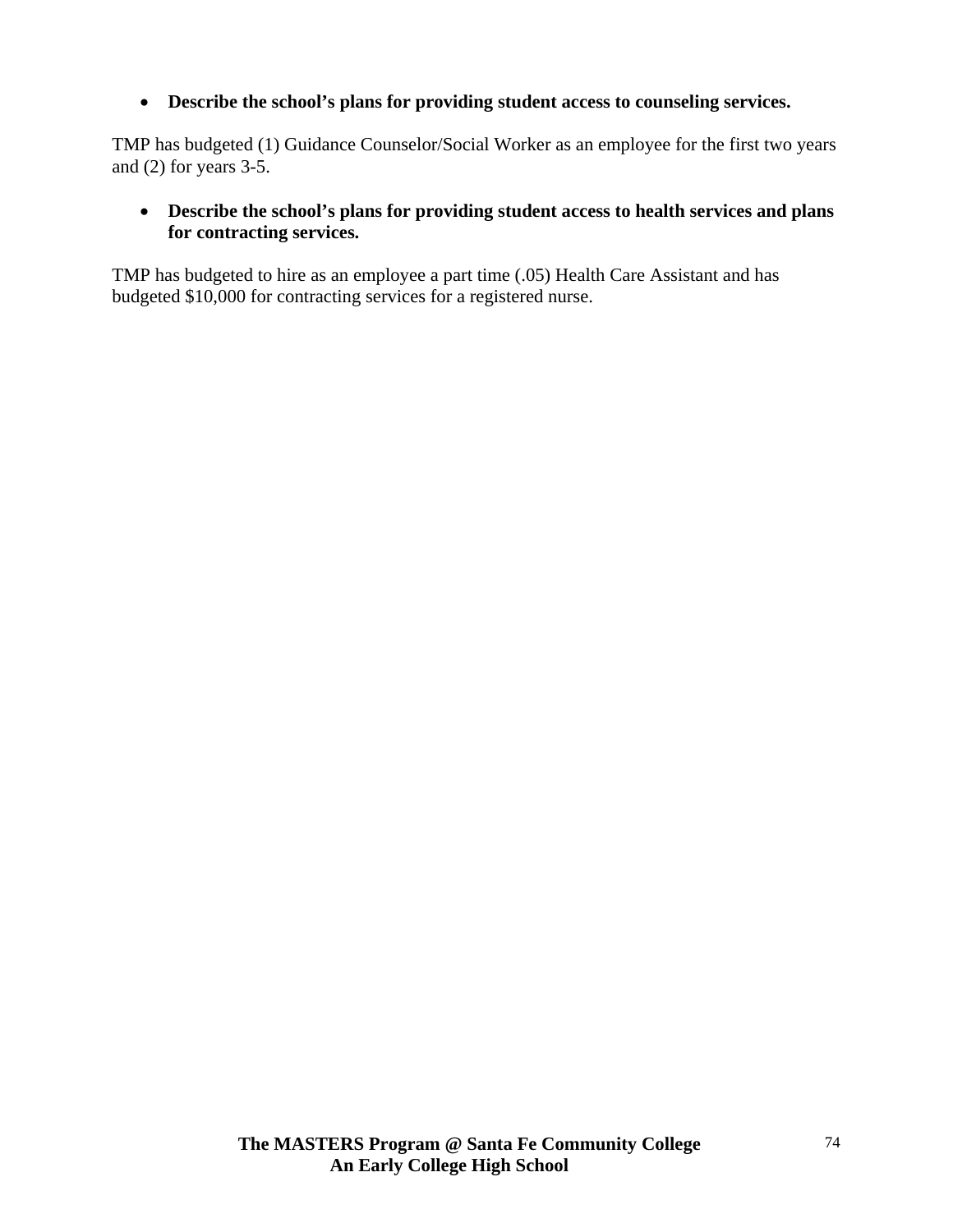#### **VIII. REQUIREMENTS**

### **A. LEGAL LIABILITY AND INSURANCE COVERAGE**

• **Provide a statement that the charter school will participate in or seek a waiver from coverage by the public school insurance authority and comply with all applicable rules of that authority.** 

The MASTERS Program will participate in the Public School Insurance Authority and comply with all applicable rules of that authority.

### **B. WAIVERS**

**List the specific waivers that are requested from the department's requirements, rules, and provisions of the Public School Code pertaining to individual class load, teaching load, length of the school day, staffing patterns, subject area, purchase of instructional material, evaluation standards for school personnel, school Principal duties, driver education and graduation requirements.** 

Driver's education – TMP will not be offering driver's education

**If any waivers are requested that are not pertaining to those listed above, cite the applicable statute and/or state rule that the school is requesting to be waived. Provide a rationale for each waiver requested from the department.** 

None

 **Provide a rationale for each waiver request from the department**.

TMP does not intend to offer Driver's Education.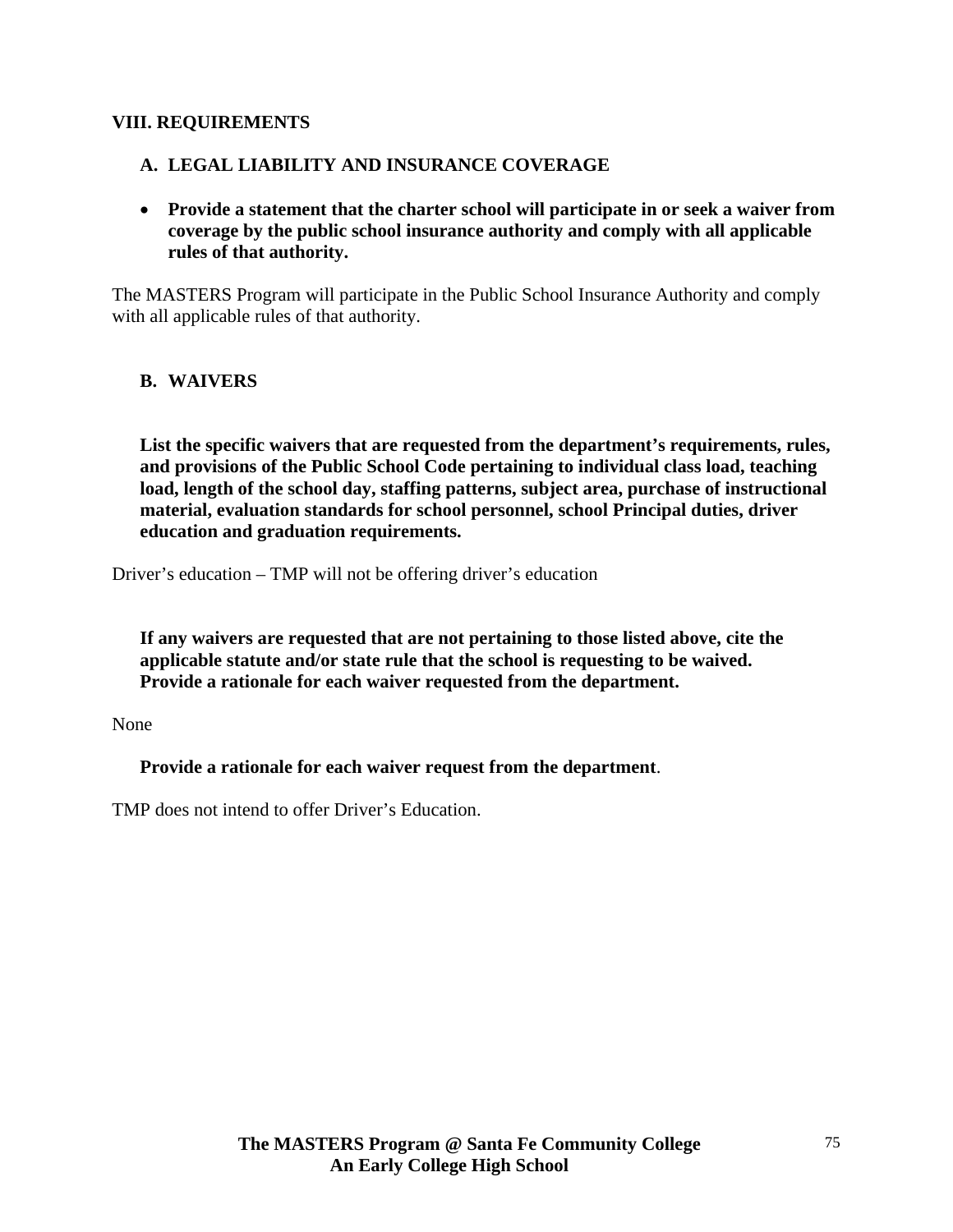### **IX. APPENDICES**

# Exhibit A The MASTERS Program Proposed Personnel Policies and Procedures

## **I. OVERVIEW OF THE MASTERS PROGRAM**

**A. Mission:** The mission of The MASTERS Program (TMP) is to support the goal of a college education as an option for every student by expecting all students to perform at rigorous academic levels when provided challenging learning activities by inspired, talented teachers.

**B. TMP Working Environment:** TMP endeavors to create a friendly working environment for all employees. In pursuit of this goal, TMP has adopted the following employee relations objectives:

1. Provide an exciting, challenging, and rewarding workplace and experience.

2. Select employees on the basis of skill, training, ability, attitude, and character without discriminating.

3. Review wages, employee benefits, and working conditions periodically with the objective of being competitive in these areas, consistent with sound business practices.

4. Assure employees, after talking with their supervisor, an opportunity to discuss any issue or problem with the appropriate administrator.

5. Take prompt and appropriate action to resolve complaints which may arise in the everyday conduct of our business.

6. Respect individual rights and treat all employees with courtesy and consideration.

7. Maintain open communications and mutual respect in our working relationships.

8. Promote an atmosphere consistent with TMP's vision, mission, and goals.

The policies in this Handbook are guidelines; are not expressed or implied contracts with employees; and do not create contractual obligations of any kind between TMP and any of its employees. The provisions of this Handbook have been developed at the discretion of the Governing Council, and the policies in this Handbook may be amended, revised, supplemented, or rescinded at any time, in the sole discretion of the TMP Governing Council.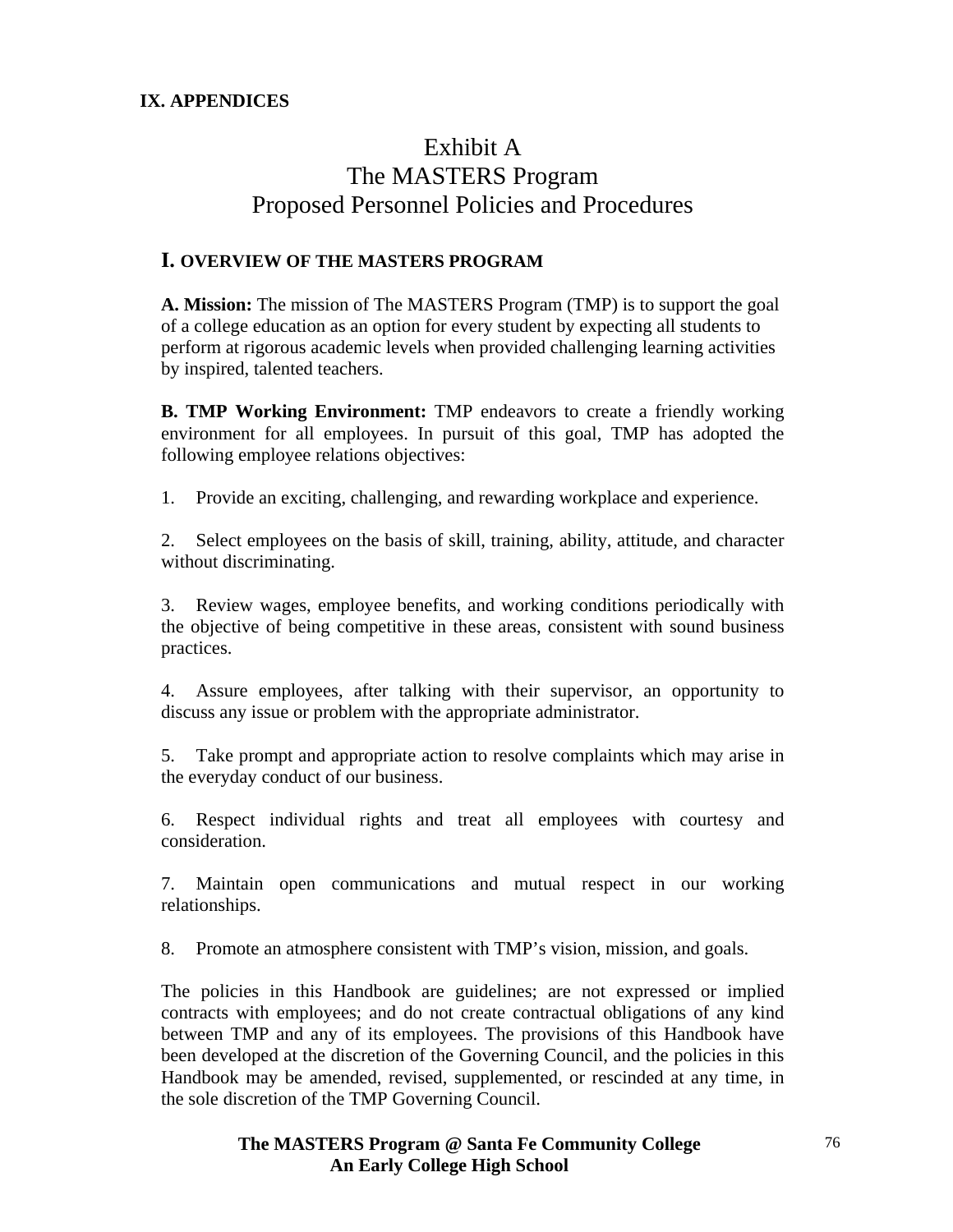**C. What The MASTERS Program Expects From You:** As a member of TMP's team, we need your help to make each working day enjoyable and rewarding. Your first responsibility is to perform the duties assigned to you promptly, correctly and pleasantly. You are also expected to cooperate with management and your fellow employees. How you interact with fellow employees and those whom The MASTERS Program serves, and how you accept direction can affect the success of your department. In turn, the performance of one department can impact the entire service offered by TMP. Whatever your position, you have an important assignment: perform every task to the very best of your ability. We are dedicated to making The MASTERS Program an organization in which you can approach administration to discuss any problem or question. We expect you to voice your opinions and contribute your suggestions to improve the quality of TMP. We are all working for the success of The MASTERS Program and to support student success, so please communicate with each other and with management.

TMP encourages you to discuss any issue you may have with a co-worker directly with that person. If a resolution is not reached, please arrange a meeting with the Headmaster to discuss any concern, problem, or issue that arises during the course of your employment. Retaliation against any employee for the appropriate use of communication channels is unacceptable. Please remember it is counterproductive for employees to create or repeat rumors or office gossip

We encourage all employees to bring forward their suggestions and good ideas about how The MASTERS Program can be made a better place to work and our service to customers enhanced. When you see an opportunity for improvement, please talk it over with the Headmaster. She/he can help you bring your idea to the attention of the people of TMP who may be responsible for implementing it. All suggestions are valued.

**D. Purpose of the Employee Handbook:** The purpose of this handbook is to provide guidance and information in regard to the various, in some instances complex, employment issues, terms, and policies. It has been developed also to advise employees of their rights, as well as their responsibilities towards TMP. This handbook covers a broad range of topics, and is meant to apply generally to all employees. If you have questions, please see the Headmaster or Business Manager in charge of human relations for TMP.

## **II. EMPLOYMENT POLICIES**

**A. Equal Employment Opportunity:** TMP is an equal opportunity employer committed to maintaining a non-discriminatory, diverse work environment. TMP does not unlawfully discriminate against any person on the basis of race, color, ancestry, religion, age, sex, national origin, disability, medical condition, status as a veteran, sexual orientation, spousal affiliation, gender identity or any other basis protected by federal, state or local law. This policy covers all programs, services, policies, and procedures TMP.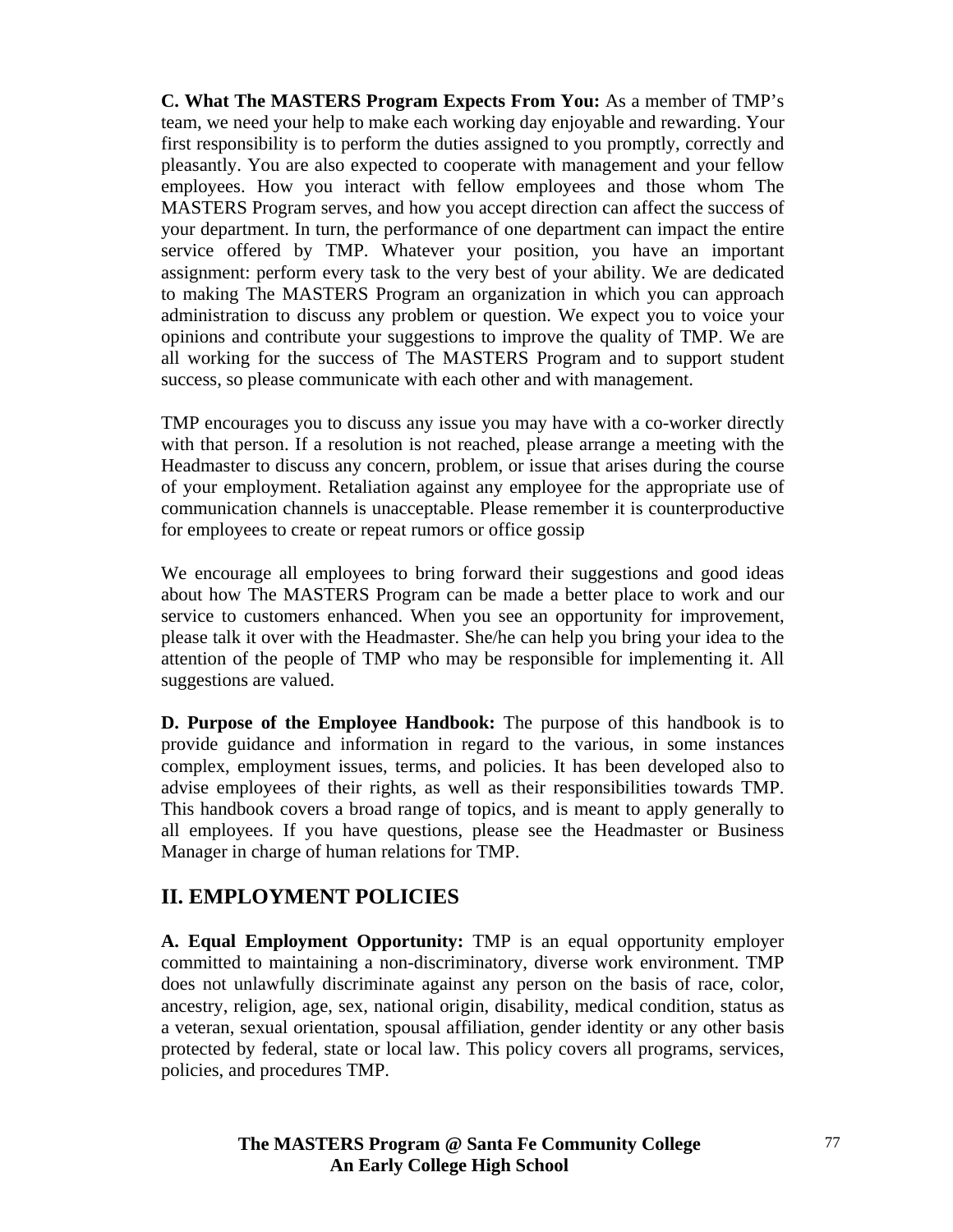**B. Employees with Disabilities:** In accordance with the Americans with Disabilities Act (ADA), TMP does not discriminate against any "qualified individuals with a disability." Individuals qualify for employment if they meet the educational, skills, and experience requirements of a position and can perform the essential functions of the job with or without a reasonable accommodation. Individuals have a disability if they have an impairment that impacts a major life function such as caring for one's self, performing manual tasks, walking, hearing, seeing, speaking, breathing, learning, or if the impairment otherwise impacts an individual's ability to perform a class of jobs or broad range of jobs. Psychological impairments, learning disabilities, and some chronic health impairments, such as epilepsy, diabetes, arthritis, cancer, cardiac problems, and AIDS may also be considered disabilities.

TMP is committed to diversity and nondiscrimination and supports the full employment of qualified individuals with disabilities in its workforce. Therefore, a process has been established to assist employees with disabilities in reasonably modifying the work environment to allow the employee to perform the essential functions of his or her job. It is the responsibility of the employee to request an accommodation of his or her physical or mental disability by contacting the Headmaster. In accordance with the ADA, TMP will take such requests seriously and will promptly determine whether the employee is a qualified individual with a disability and whether a reasonable accommodation exists which would allow the employee to perform the essential functions of the job without imposing an undue hardship on TMP or other employees. If you believe that you have been unlawfully discriminated against because of a disability, you should discuss the matter with the Headmaster or the Human Resources Manager.

**C. Anti-Harassment/Discrimination Policy:** TMP is committed to providing a work place that is free of unlawful discrimination or harassment. Every employee is expected to treat his or her co-workers, visitors, students and guests professionally and respectfully.

 Each employee is required to familiarize him/herself with this Anti-Harassment/Discrimination Policy, reporting obligations and procedures. If you have any questions about the school's policy, please contact the Headmaster or his/her designee for clarification.

 1. No Tolerance Harassment/Discrimination Policy. TMP is committed to creating a workplace free of discrimination and harassment. Both the law and TMP prohibit any form of discrimination and/or harassment based on race, color, ancestry, religion, age, sex, national origin, disability, medical condition, status as a veteran, sexual orientation, spousal affiliation, gender identity or any other basis protected by federal, state or local law. All of these groups are referred to in this policy as "protected classes." This prohibition applies in your relationships with all other employees, students, parents and guardians, visitors and guests.

 2. Discrimination/Harassment Described. Discrimination and harassment include conduct that could reasonably be construed generally as any unwelcome behavior towards another, whether verbal, physical or visual, that is based on a person's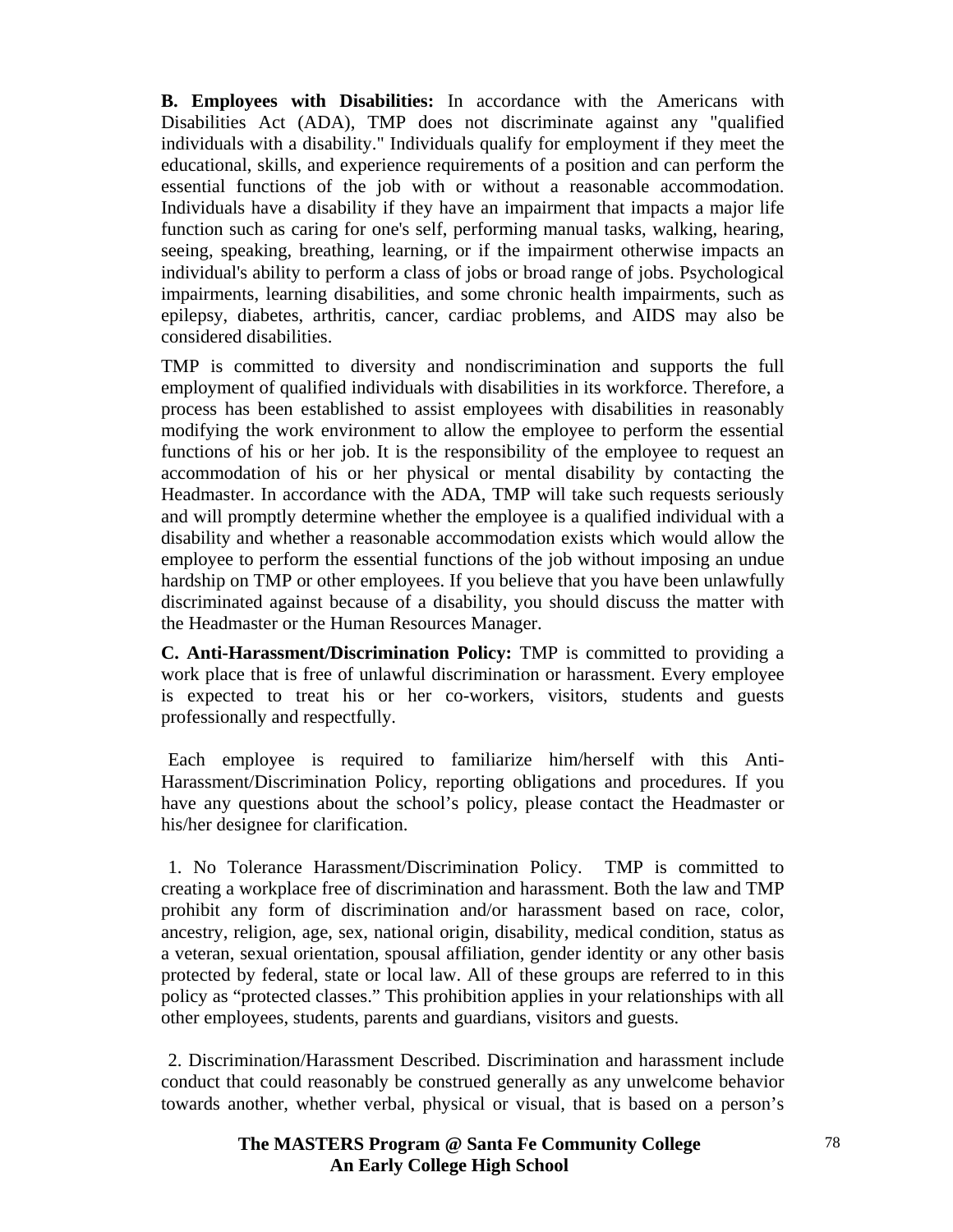belonging to a protected class. This conduct will most likely interfere with others' ability to work and most certainly will be intolerable as an example to our students and our community.

 a. SEXUAL HARASSMENT: Because sexual harassment raises issues about human interaction that are to some extent unique, the subject of sexual harassment is described separately here, however, it is no more or less tolerable than harassment based on some other protected status. Sexual harassment is a form of sex discrimination that may include:

A. requests for sexual favors;

B. sexual advances;

C. persistent or unwelcome flirtation or requests for dates, especially if the behavior continues after a clear objection has been made;

D. sexually motivated inappropriate conduct such as facial expressions or body language, leering, making sexual gestures or actual touching, kissing, impeding or blocking another's movements;

E. displaying sexually suggestive objects, pictures or cartoons; demands to submit to sexual requests in order to maintain employment or avoid some employment-related loss (e.g. salary), and offers of job benefits or favors in return for sexual favors;

F. intimidation and hostility directed to an individual because of sex; or explicit or degrading verbal, written or electronic comments of a sexual nature, such as comments about an individual's body or dress.

This list is not exhaustive and applies to conduct by co-workers, supervisors, volunteers and others invited to the school premises. Sexual harassment can apply to conduct in any work-related setting outside the work place as well.

Consensual sexual behavior between adults, outside the workplace and welcome by both parties is not considered sexual harassment; however, those who engage in such relationships should be aware that questions regarding the actual freedom of choice of one of the parties may be raised later, especially when a superior/subordinate relationship exists between them.

 b. harassment/discrimination other basis. Other prohibited harassment includes verbal or physical conduct which degrades or shows hostility or aversion toward an individual even partly because of a person's belonging to a protected class. Conduct similar to that described above as sexual harassment and discrimination, if based on one of these protected classifications is illegal. For example, verbal conduct such as epithets, jokes based on ethnicity, age-related derogatory comments, foul or obscene language or racial slurs will likely be unwanted and offensive to others resulting in unwelcome behavior that could be interpreted as harassing or discriminatory.

 3. Employee Responsibilities. All employees of TMP are responsible for taking appropriate action to prevent and eliminate harassment and discrimination at TMP. If you experience discrimination or harassment, TMP encourages you to firmly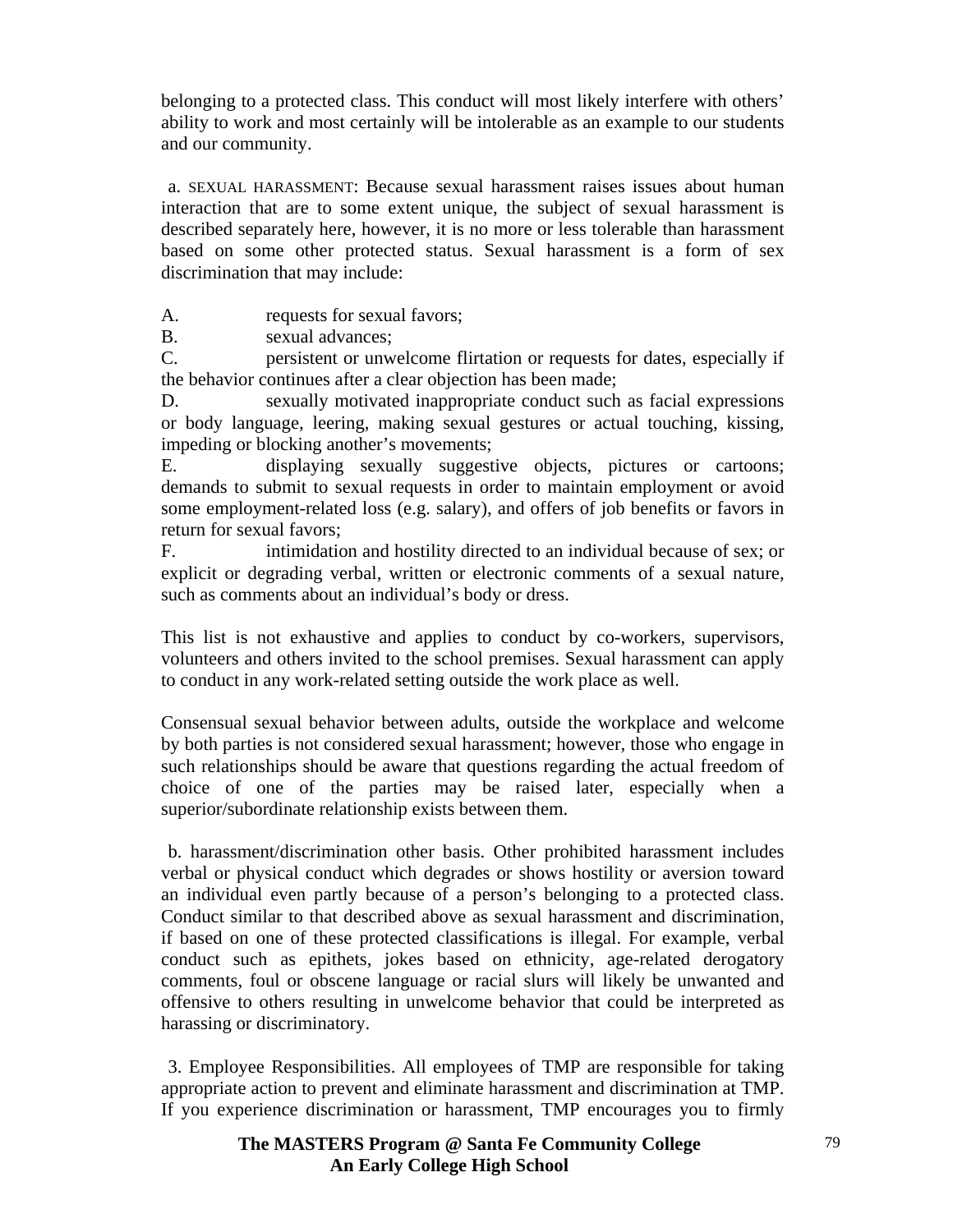and promptly notify the offender that his or her conduct is offensive, even if it is not directed at you. If the conduct continues you should report the conduct immediately. If you observe discrimination or harassment of another employee, student, visitor or guest, by a fellow employee, report the concern immediately. At no time should you assume that inappropriate conduct between a student and an adult is acceptable, "consensual" or that it should not be reported because you are concerned that you misinterpreted the conduct.

 4. Reporting Complaints. If you experience or observe harassment or discrimination you should bring your concerns directly to TMP's Headmaster, the school counselor or the Business Manager. Your complaint will be promptly investigated by the individual to whom you reported or a third-party investigator, if appropriate. The complainant and the alleged offender will be instructed to limit their work contact with each other immediately, pending the outcome of the investigation.

 5. No retaliation. TMP will not tolerate retaliation or reprisals of any type against any employee who complains of harassment or provides information in connection with any such complaint. Retaliation is considered to be misconduct and grounds for disciplinary action, up to and including discharge.

 6. Complaint Procedure, Investigation and Response. Complaints may initially be made verbally, however, the complainant will be asked to complete a "Harassment Complaint Form" to assist with the investigation process.

 a. Normally, an investigation will include interviews with the complainant, and the alleged offender (who will be told of all of the allegations against him or her) and all witnesses or other relevant persons as necessary to establish the facts. All employee-witnesses, the complainant and the alleged offender are expected to cooperate in the investigation. Failure to cooperate or deliberately providing false information during an investigation, including in complaint itself, will be grounds for disciplinary action, up to termination or discharge. Other individuals, such as a third party investigator, may be involved to resolve the complaint. The investigator will collect and review all relevant documents.

 b. TMP will investigate every report of harassment or discrimination. In conducting an investigation, TMP will respect the privacy of all concerned, however, complete confidentiality may not always be possible because of the need to conduct a complete and thorough investigation and to ensure that both sides' interests are fairly protected.

 c. As soon as the investigation is finished, the investigator will meet with the individual's supervisor or if appropriate the supervisor's supervisor(s), and report whether he or she believes that discrimination or harassment has occurred. If the investigation results in a finding of discrimination and/or harassment, then the supervisor will determine the appropriate disciplinary action up to and including a recommendation to terminate or discharge the employee. The supervisor will inform the complainant and the alleged offender of the outcome of the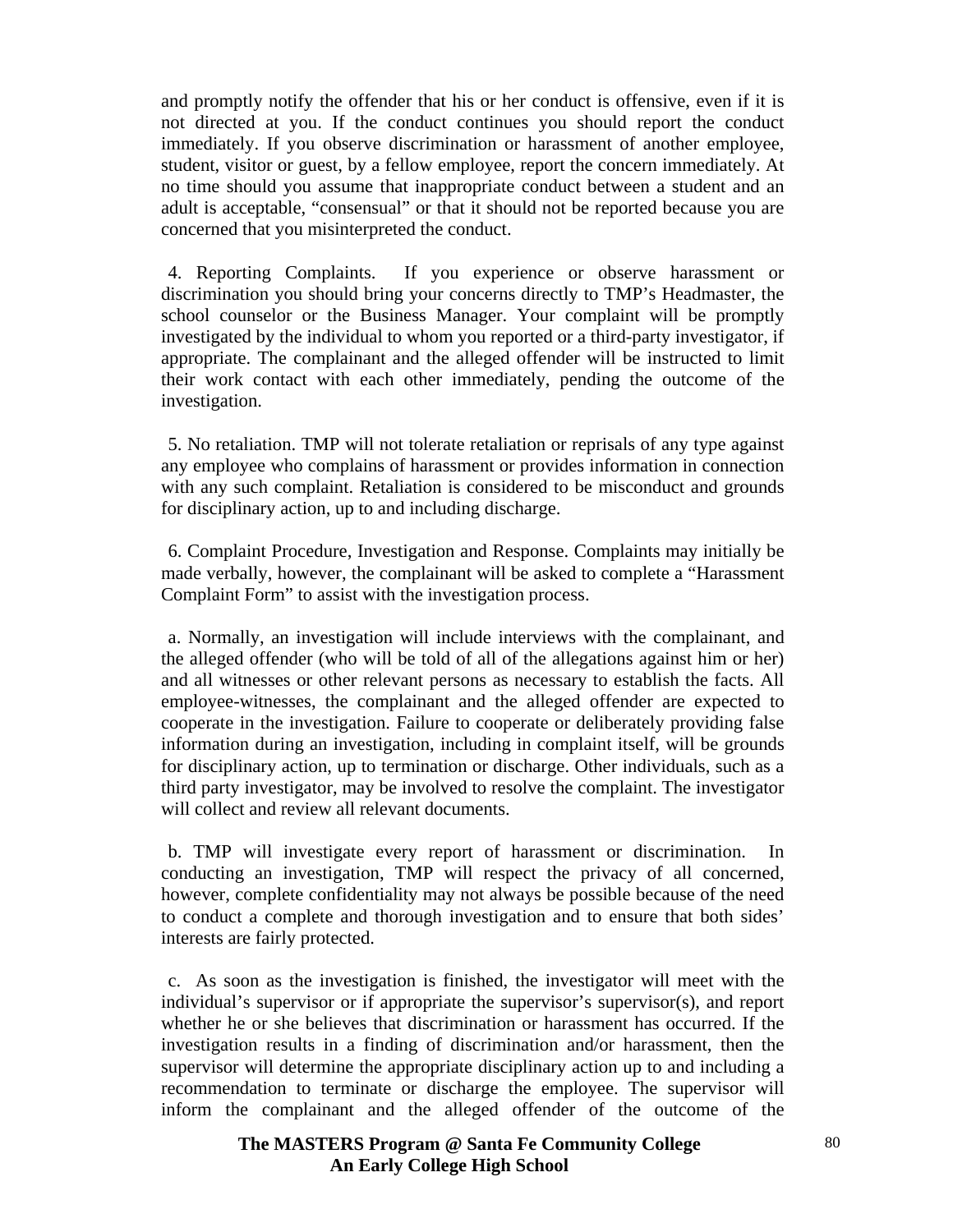investigation and his/her proposed disciplinary action. The date of the discussion with the respective party shall constitute the "determination date."

d. Appeal. If the complainant or alleged offender is not satisfied with the outcome of a discrimination complaint, either employee may appeal that decision to the TMP Governing Council or to a neutral third party, whichever is deemed appropriate by the Headmaster under the circumstances. The employee appealing the supervisor's decision must submit a written appeal to the Headmaster with copies to the other party within five (5) working days of the determination date. The non-appealing party and supervisor of the appealing party has the option of submitting written materials in support of their respective positions within three (3) working days from the date they receive the appealing parties' appeal.

 e. Final Decision. The Governing Council or neutral third-party will inform the complainant/respondent of the appeal decision in writing within five (5) working days from the date the appeal was submitted. This is the final level of review in the internal complaint process. The time lines set forth in this policy may be waived or extended by the Governing Council.

**D. Religious Accommodation:** Sometimes individuals hold religious beliefs or conduct religious practices that conflict with their work schedules or assigned responsibilities. TMP will attempt to provide a reasonable accommodation for religious beliefs and practices of such individuals if to do so does not impose an undue hardship for the employee's department, or interfere with the employee's ability to perform the essential functions of the position. If you would like to request reasonable accommodation based on your religious beliefs, you should contact the Headmaster or the Business Manager. You may be asked to provide appropriate documentation to support your request.

**E. Employee Background Check:** Prior to becoming an employee of The MASTERS Program, a comprehensive background check consisting of prior employment verification, professional reference checks, education licensure and certification confirmation, and a criminal background check is conducted in accordance with applicable laws.

**F. Immigration Law Compliance:** All offers of employment are contingent upon verification of your right to work in the United States. You will be asked to provide original documents verifying your right to work and, as required by federal law, to sign a Federal Form I-9, "Employment Eligibility Verification Form." If you at any time cannot verify your right to work in the United States, TMP may be obliged to terminate your employment.

**G. Personnel Records:** The responsibility of handling personnel records and related personnel administration functions at TMP has been assigned to the Business Manager. Questions regarding insurance, wages, and interpretation of personnel policies may be directed to him or her. TMP strives to balance its need to obtain, use, and retain employment information with each individual's right to privacy. To this end, it attempts to restrict the personnel information maintained to that which is necessary for the conduct of its business or which is required by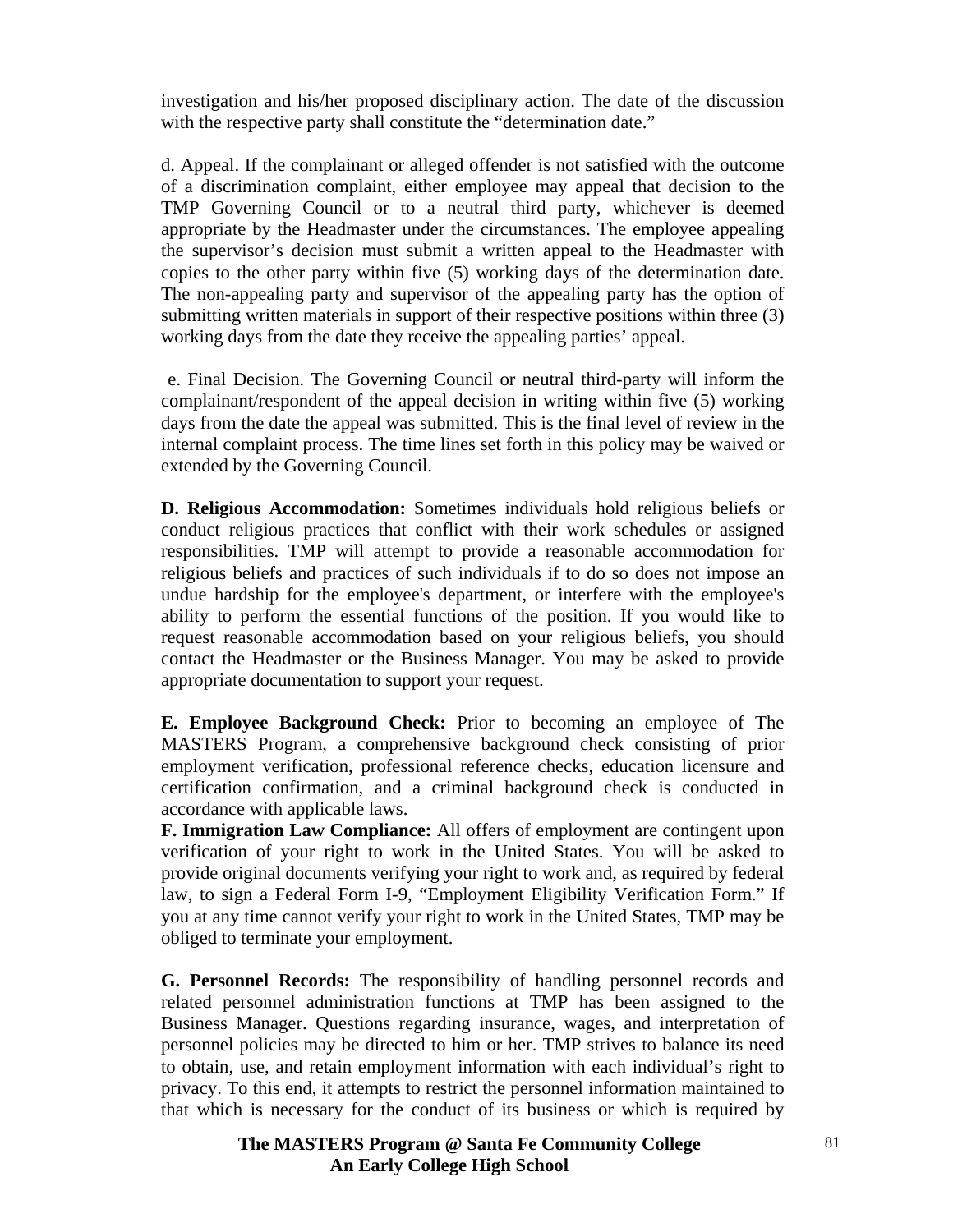federal, state, or local law. The Headmaster (or designee) is responsible for overseeing the record keeping for all personnel information. Employees have a responsibility to ensure their personnel records are up to date and should notify the Business Manager in writing of any changes in name; address; contact phone numbers; marital status (for benefits and tax withholding purposes only); number of dependents (for benefits and tax withholding purposes only); addresses and telephone numbers of dependents and spouse or former spouse (for insurance purposes only); beneficiary designations if applicable; and emergency contact information. If you have a change in any of these items, please complete an **"employee change" form** and return to the Business Manager as soon as possible.

 1. Contents of File. In addition, an employee's personnel file may contain the following information:

 a. Complete application for employment along with verification of qualifications for the position as outlined in job description;

b. Professional license;

- c. Official transcript;
- d. Employee's contract;
- e. Signed Job description;
- f. Pre-employment references;

 g. Signed acknowledgment that the employee has received the employee policies handbook, which includes separate acknowledgements that employee has received and understands policies on child abuse and neglect, confidentiality, equal employment opportunity; drug free workplace, conflicts of interest, employee complaints and problem solving, termination and discharge, employee discipline, email and computer usage, the employee code of conduct and confidentiality.

h. Performance appraisals;

 i. Documented attendance at educational and training programs, including inservice courses and orientation;

 j. Any complaints, allegations, inquiries or findings of student abuse or neglect; warnings or disciplinary actions;

 k. Documentation of equipment issued to employee: keys, pagers, cell phones, etc.

 2. Separate File. The following records will be maintained in a separate file, apart from the personnel file, for each employee: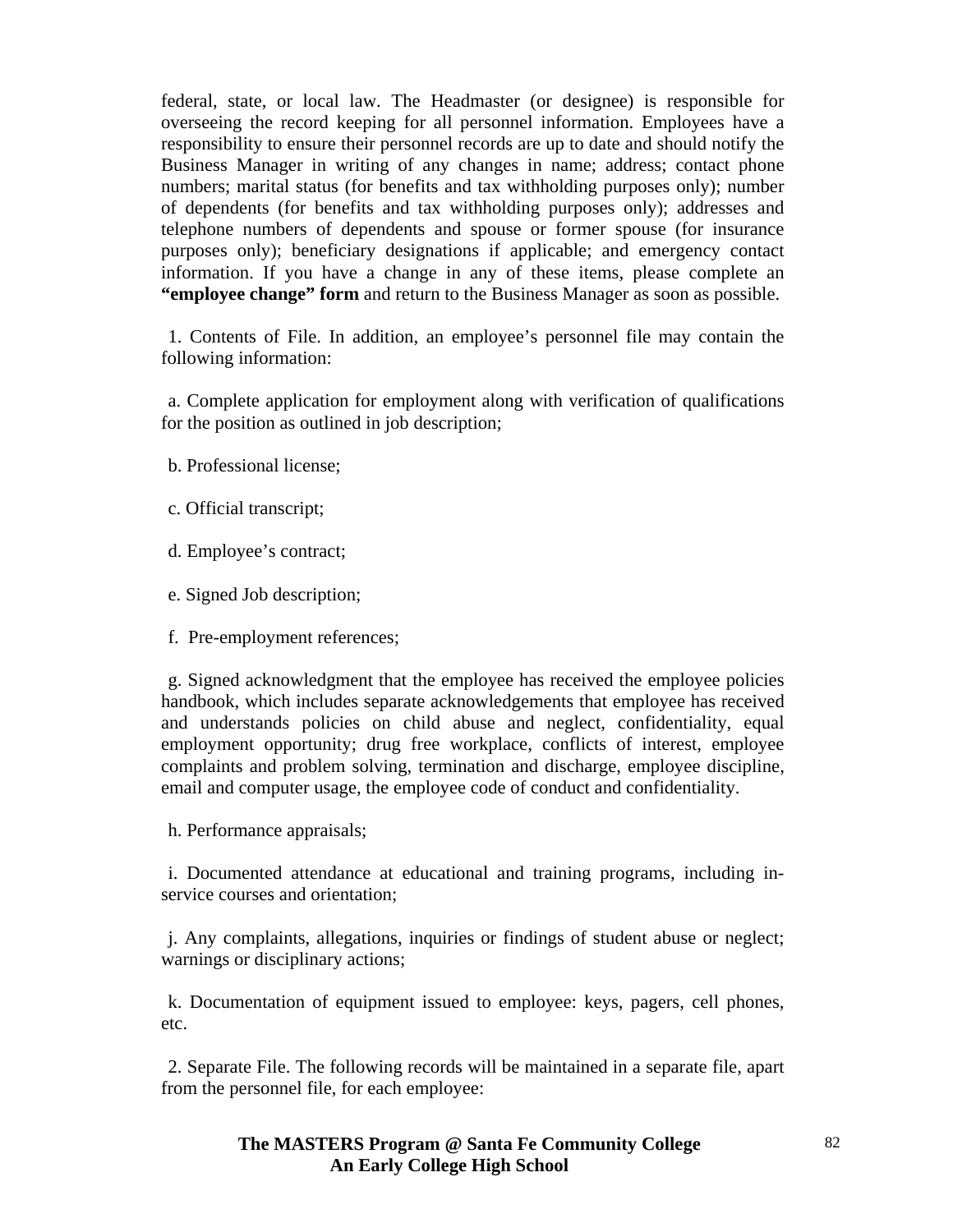a. Employment medical records;

b. INS (Immigration and Naturalization) I-9 Form;

c. Workers' compensation records;

d. Health records;

e. Drug testing records.

3. Inspection of Personnel File. Employees may inspect their own personnel records in the presence of the Headmaster (or designee). Such an inspection must be requested in writing to the Headmaster (or designee) and will be scheduled at a mutually convenient time. Employees who feel that any file material is incomplete, inaccurate, or irrelevant may submit a written request to the Headmaster (or designee) that documentation to correct such materials be added to personnel files. Only supervisors and others in management who have an employment related need-to-know about another employee may inspect the personnel files of a particular employee.

## **H. Work Schedule:**

1. Business Hours. TMP generally operates from 7:30 am until 5:00 pm. Work schedules are determined by the Headmaster. Please consult with the Headmaster if you have any questions concerning your work schedule.

 2. Classroom Coverage. Students must be supervised at all times and are never left unattended. If you need to leave your classroom or work station, you must contact the Headmaster so adequate coverage can be arranged. If you need to leave the campus for any reason, you are required to notify the Headmaster, sign out at the front desk, and sign back in upon returning.

 3. Absence or Lateness. If you are unable to report to work, or if you will arrive late, you are required to contact the office before 7:30 am. If you know in advance that you will need to be absent, you must request this time off directly from the Headmaster. If you are absent because of an illness, the Headmaster may require that you submit a written statement from your health care provider stating that you are able to resume your employment responsibilities. Unauthorized absences, lateness, or leaving campus may lead to disciplinary action, including possible dismissal.

 4. Severe Weather and Emergency Conditions. In the event of severe weather conditions or other emergencies, TMP will follow the Santa Fe Community College schedule.

# **III. WAGE AND SALARY POLICIES**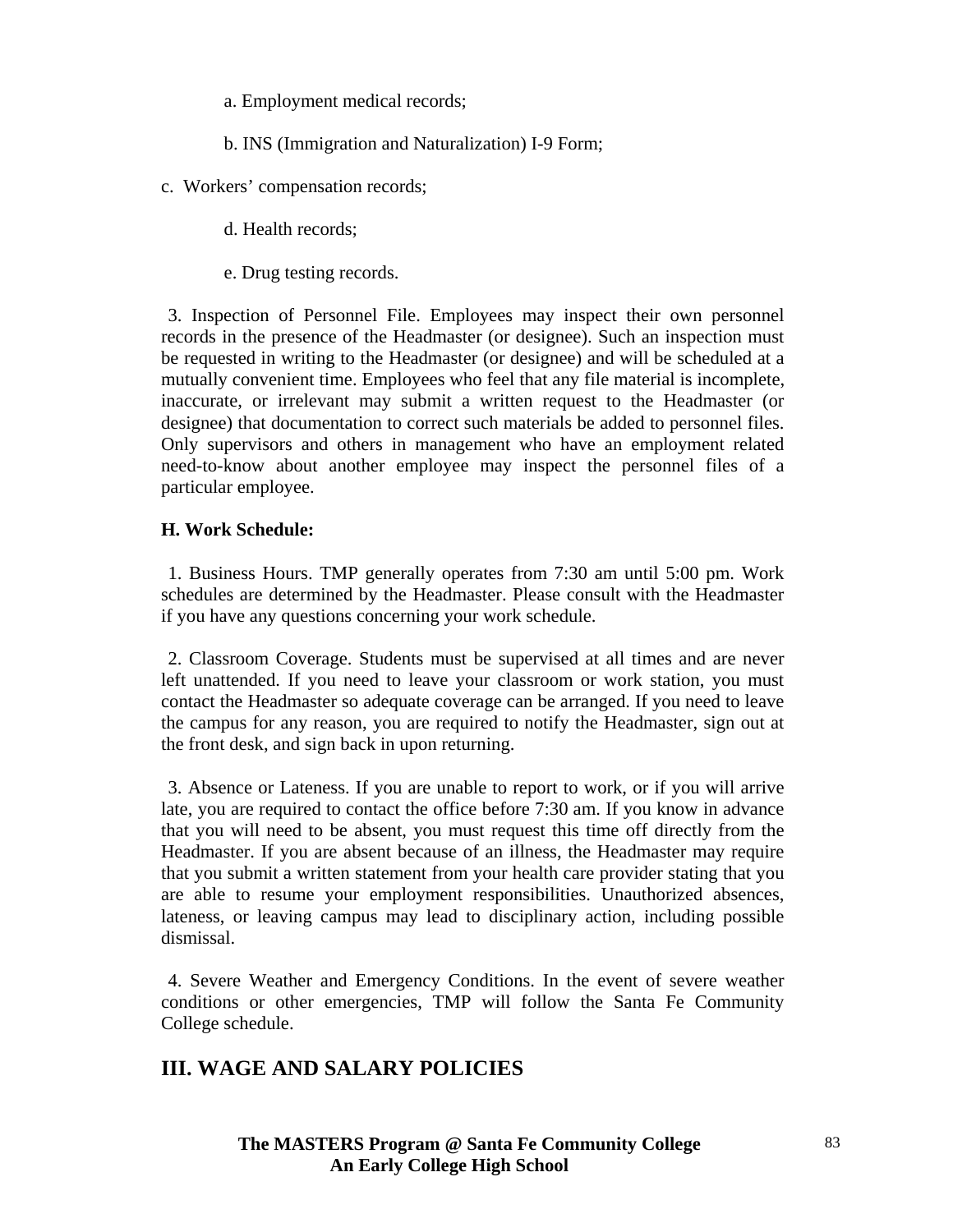**A. TMP – an equal opportunity employer:** Employee compensation will be structured to attract, motivate, retain, and reward high quality personnel to effectively carry out the objectives of The MASTERS Program without regard to race, color, ancestry, religion, age, sex, national origin, disability, medical condition, status as a veteran, sexual orientation, spousal affiliation, gender identity or any other basis protected by federal, state or local law. TMP will prioritize its expenditure of resources to achieve a competitive compensation position in public education in the local area market.

**B. Pay Periods:** The payroll period is a two week period from Mondays 12:00 AM until Sundays 11:59 PM and you will be paid each subsequent Friday following the completion of that pay period. Your check will reflect your compensation for that pay period, less required payroll deductions. If you were hired after a payroll deadline (check with your supervisor), your first paycheck will be delayed until the second payday after you started work. You will be issued pay checks every two weeks or 26 times per year.

Your deductions will be itemized on your payroll stub. You should review your paycheck stub carefully each payday. If, at anytime, you have any questions about the amounts shown on your paycheck or how they are calculated, you should contact the Business Manager. If you have been overpaid, and it is later discovered, you will be required to return the overpayment in full to TMP

**C. Basis for Determining Pay:** The TMP Governing Board adopts a salary schedule each year based upon education, experience, and legislative mandates.

**D. Salary Increases:** Each job class or licensing level presently has a salary range. Increases beyond the initial or minimum salary for your class or license level may be granted annually until the employee reaches the top step of their salary range. If you receive a new job at a higher or lower level of pay, your salary will be adjusted according to the salary schedule rules that are adopted by the TMP governing council.

**E. Direct Payroll Deposit:** Direct payroll deposit is the automatic deposit of your pay directly into a financial institution account. Contact the Business Manager for details and the necessary authorization forms. This is a benefit we provide for your convenience. We encourage all employees to take advantage of this service.

**F. Mandatory Deductions from Paycheck:** Federal, state and local income taxes and your contribution to Social Security and New Mexico Educators retirement system will be deducted from your pay check as required by law. These deductions will be itemized on your check stub. The amount of the deductions will depend on your earnings and on the information you furnish on your W-4 form regarding the number of exemptions you claim. If you wish to modify the number of deductions, please request a new W-4 form from the Business Manager. Only you may modify your W-4 form. Verbal or written instructions are not sufficient to modify withholding allowances. We advise you to check your pay stub to ensure that it reflects the proper number of withholdings. Other mandatory deductions from your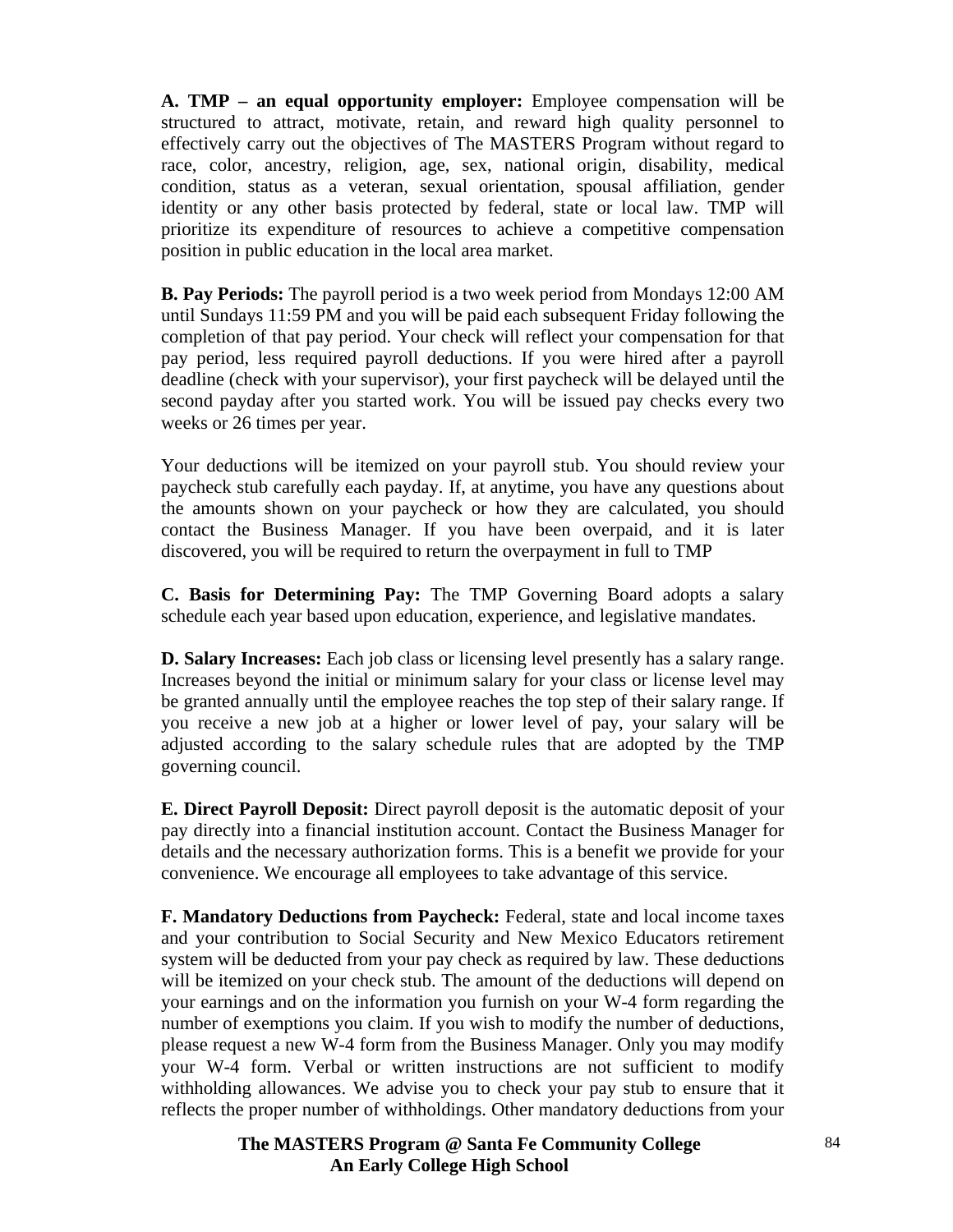paycheck include court-ordered garnishments or support deductions. If TMP receives a court order mandating that your pay be garnished you will be notified and provided a copy of the order. TMP will comply with the court order until such time as you provide a subsequently dated and signed court order directing TMP to cease making the deduction from your pay check.

**G. Reimbursement for Travel and Expenses:** Employees will be reimbursed for authorized travel and per diem expenses pursuant to the New Mexico Travel and Per Diem Rule, NMAC 2.24.2 as amended**.** You must obtain prior written authorization for expenditures for which you expect to be reimbursed for by TMP. Failure to follow the appropriate procedures **prior** to incurring an expense for which you want to be reimbursed, may result in a denial of your request for reimbursement.

**H. Employment Classifications:** Your position at TMP is classified as either regular full-time, part-time or short-term. In addition, you are classified as either **non-exempt** or **exempt**. Certain policies and procedures outlined in the Employee Handbook may apply differently to you depending on how your job position is classified. If you have a question concerning applicability of any particular provision, contact the Headmaster or the Business Manager prior to signing the receipt for this Handbook.

 1. Non-Exempt and Exempt Employees. At the time you are hired or you transfer to a new position, you will be classified as either "exempt" or "nonexempt." This is necessary because, by law, employees in certain types of jobs are entitled to overtime pay for hours worked in excess of forty (40) hours per workweek. These employees are referred to as "non-exempt" in this Employee Handbook. This means that they are not exempt from (and therefore should receive) overtime pay.

Exempt employees are Headmasters, business managers, teachers, counselors, social workers, and others whose duties and responsibilities allow them to be "exempt" from overtime pay provisions as provided by the Federal Fair Labor Standards Act (FLSA) and any applicable state laws.

 2. Full-Time Employees. An employee who works 40 hours per week, is considered a full-time employee.

 3. Part-Time Employees. An employee who is regularly scheduled to work less than 40 hours per week is considered a part-time employee. If you are a part-time employee working less than 25 hours per week, you are not eligible for the employee benefits described in this Employee Handbook. Benefits will be prorated for employees working between 25 and 39 hours per week.

 4. Overtime Pay. If you are a non-exempt employee you will be paid overtime in accordance with state and federal laws. Any overtime must be approved in advance by your supervisor; failure to obtain authorization prior to working overtime may result in disciplinary action. For purposes of determining overtime pay, TMP's work week shall be from 12:00 a.m. Monday until 11:59 p.m. Sunday.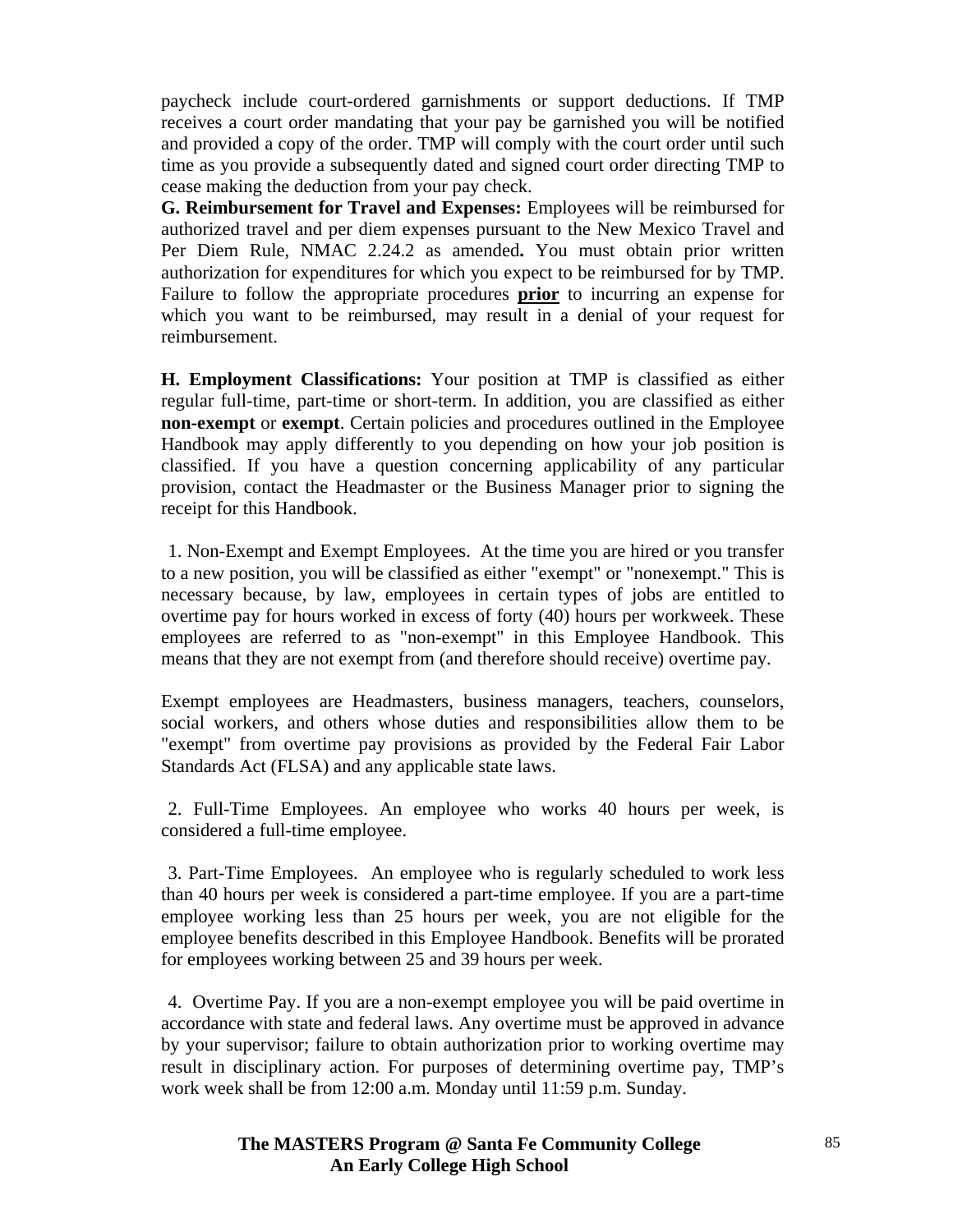# **IV. PERFORMANCE**

**A. Performance Reviews:** The Headmaster will follow governing council policies and New Mexico Public Education Department requirements when conducting performance reviews for all licensed and certified personnel. The performance reviews will be conducted collaboratively between the Headmaster and TMP employees. Nonexempt employees will be evaluated annually; licensed personnel will be evaluated in a manner consistent with PED regulations. The school's Headmaster will be evaluated no less frequently than once per year by TMP's Governing Council.

During a formal performance review the Headmaster may cover the following areas:

- The quality and quantity of your work.
- Strengths and areas for improvement.
- Initiative and teamwork.
- Attendance.
- Customer service orientation**.**
- Problem solving skills.
- Ongoing professional growth and development**.**
- **All other competencies for your position, level of licensure or certification.**

Additional areas will also be reviewed as they relate to your specific job.

Your review provides an opportunity for collaborative, two-way communication between you and the Headmaster. This is a good time to discuss your interests and future goals. The Headmaster is interested in helping you to progress and grow in order to achieve personal as well as work-related goals. The Headmaster can answer any questions you may have about the performance review process.

The Headmaster uses your annual performance evaluation as **a** factor in recommending your rate/salary increase, promotions, or award of subsequent contracts, if any. Your performance evaluation may also be impacted by your willingness to follow and cooperate with TMP's employee conduct policies as described in this Handbook or other directives or instruction given to you by the Headmaster or your supervisor.

## **V. STANDARD OF CONDUCT**

Generally speaking, we expect each employee to act in a mature and responsible way at all times. If you have any questions concerning any work or safety rule, or any of the unacceptable activities listed below, please see the Headmaster for an explanation.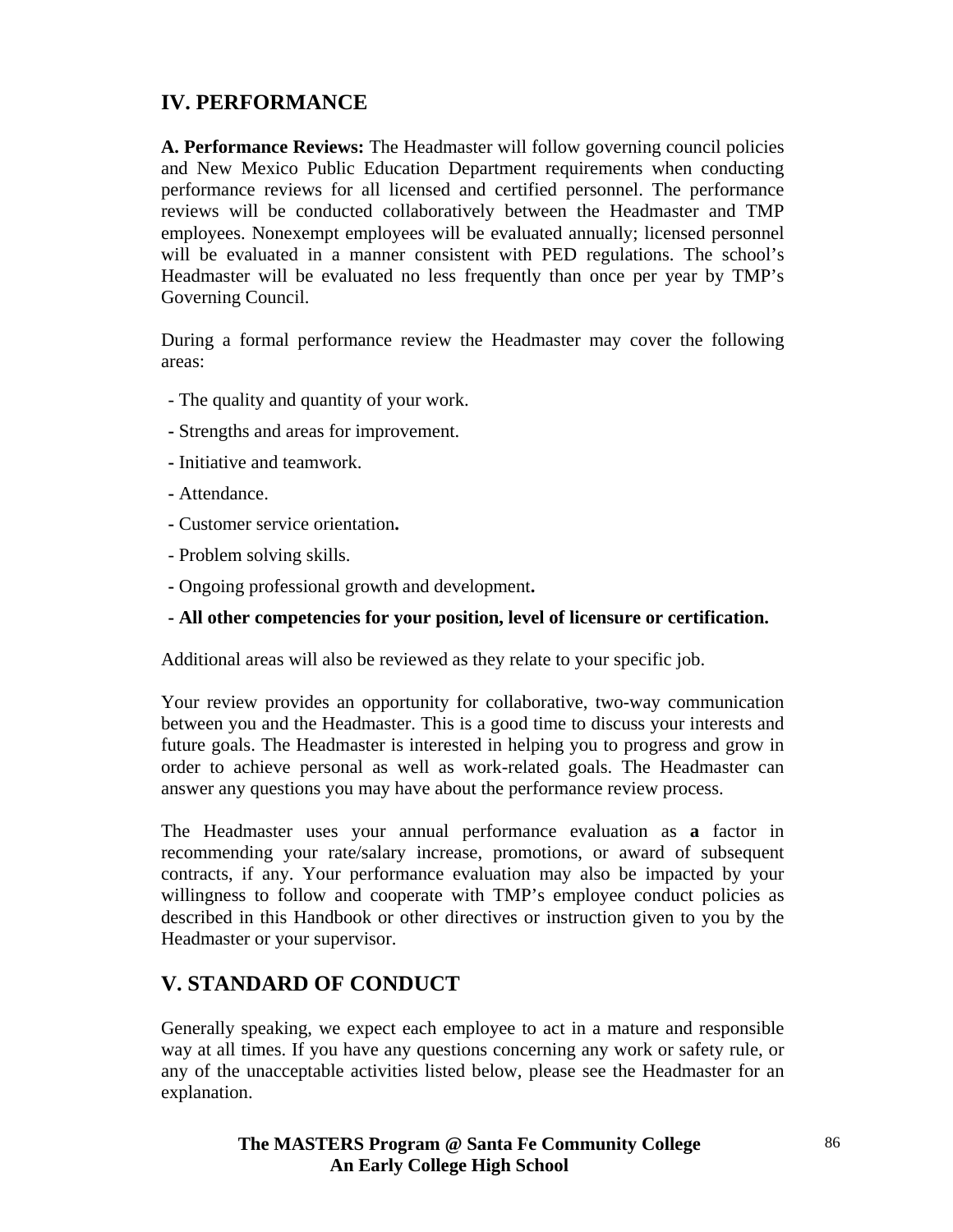**A. Smoking:** The use of tobacco, or tobacco products at school or any TMPsponsored functions, events or activities is prohibited for students, faculty, and staff.

**B. The MASTERS Program and Staff Meetings:** On occasion, we may require that you attend a meeting or school function outside your duty day. If you are a non-exempt employee, you will be paid for time spent. Prior approval by the Headmaster will be required for any overtime.

**C. Computer Software (Unauthorized Copying):** TMP licenses the use of computer software from a variety of outside companies. TMP does not have the right to reproduce the software or to grant licenses for other users. Employees shall use the software only in accordance with the software publisher's license agreement. As a rule do not download school-purchased software on any other computer without verifying the right to do so. Illegal reproduction of software can subject an employee to civil damages and criminal penalties, including fines and imprisonment.

**D. Employee Technology Acceptable Use Policy:** The MASTERS Program provides technology resources and business equipment to its staff for educational and administrative purposes. This policy governs the use of business equipment, computers and telephonic communication systems, including e-mail, Internet and Internet systems (collectively referred to as (technology resources). The use of The MASTERS Program technology resources is a privilege granted to employees for the enhancement of job-related functions. Violation of which may result in disciplinary actions.

TMP does not attempt to articulate all possible violations of this policy. In general, users are expected to use The MASTERS Program computers and computer networks in a responsible, polite, and professional manner. Users are not allowed to:

 1. Knowingly send, receive, or display sexually oriented images, messages, or cartoons.

 2. Knowingly or recklessly send, receive, or display communications that ridicule, disparage, or criticize a person, a group of people, or an organization based upon race, national origin, sex, sexual orientation, age, disability, religion, or political beliefs or for any other reason.

 3. Knowingly send, receive, or display communications that demean, threaten, insult, harass, or defame others.

 4. Knowingly send, receive, or display communications that disparage or berate TMP, Board Members, or employees, or diminish employee productivity and/or professionalism.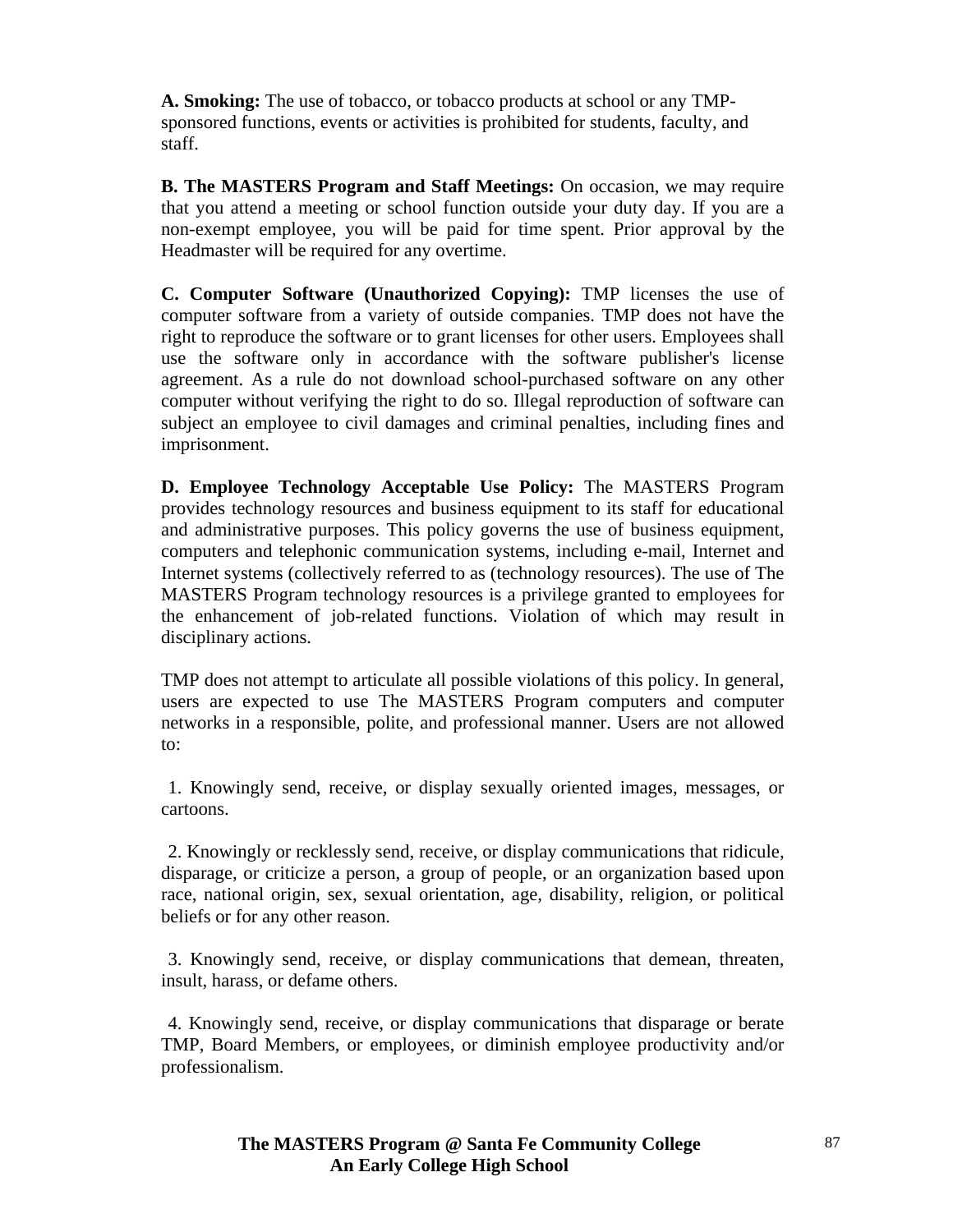5. Violate any local, State, or Federal statute or regulation including, but not limited to copyright laws.

 6. Solicit, endorse, or proselytize others for commercial ventures, outside organizations, or religious, social, or political causes.

7. Disrupt, disable, damage, or interfere with services, equipment, or other users.

 8. Access, assist, or allow others to access equipment, files, passwords, user codes, or information without authorization.

9. Use TMP computers for personal business.

TMP reserves the right to review, audit, intercept, access, and disclose all matters placed on TMP technology resources, as business conditions and/or security considerations warrant, without employee notice, during or after employee working hours. The use of a TMP provided password by an employee does not restrict TMP's right to access electronic communications. While TMP does not regularly monitor electronic communications it reserves the right to do so without notice. **Because TMP reserves the right to access and monitor the use of TMP's technology resources, no employee should have any expectation of privacy in connection with the use of this equipment or the transmission, receipt, or storage of information in such equipment, whether the information is personal or school-related.** 

**E. Dress Code and Personal Appearance:** Please understand that you are expected to dress and groom yourself in accordance with accepted social and business standards. You are expected to be suitably attired and groomed during working hours or when representing TMP. If the Headmaster decides that your attire and/or grooming are inappropriate for school you may be asked to leave your workplace until you are properly attired and/or groomed. Employees who violate dress code standards may be subject to disciplinary action.

**F. Drug-Free Workplace Policy:** Employees who work while under the influence of alcohol or drugs present a safety hazard to themselves, their co-workers and students. In addition, employees who work under the influence of alcohol or drugs threaten TMP's reputation and integrity. TMP policy is to create a drug-free workplace in accordance with the Drug Free Workplace Act of 1988. The unlawful manufacture, distribution, dispensation, possession, sale or use of a controlled substance in the workplace or while engaged in business off premises, such as at a parent's home, are strictly prohibited.

#### **Prohibition and Standards.**

1. General Prohibition. No employee or student will unlawfully possess, use, distribute, dispense, manufacture or be under the influence of alcohol or drugs while on TMP school grounds; at TMP sponsored or supervised activities (e.g., field trips); in any TMP owned, leased or used vehicle; while engaged in or going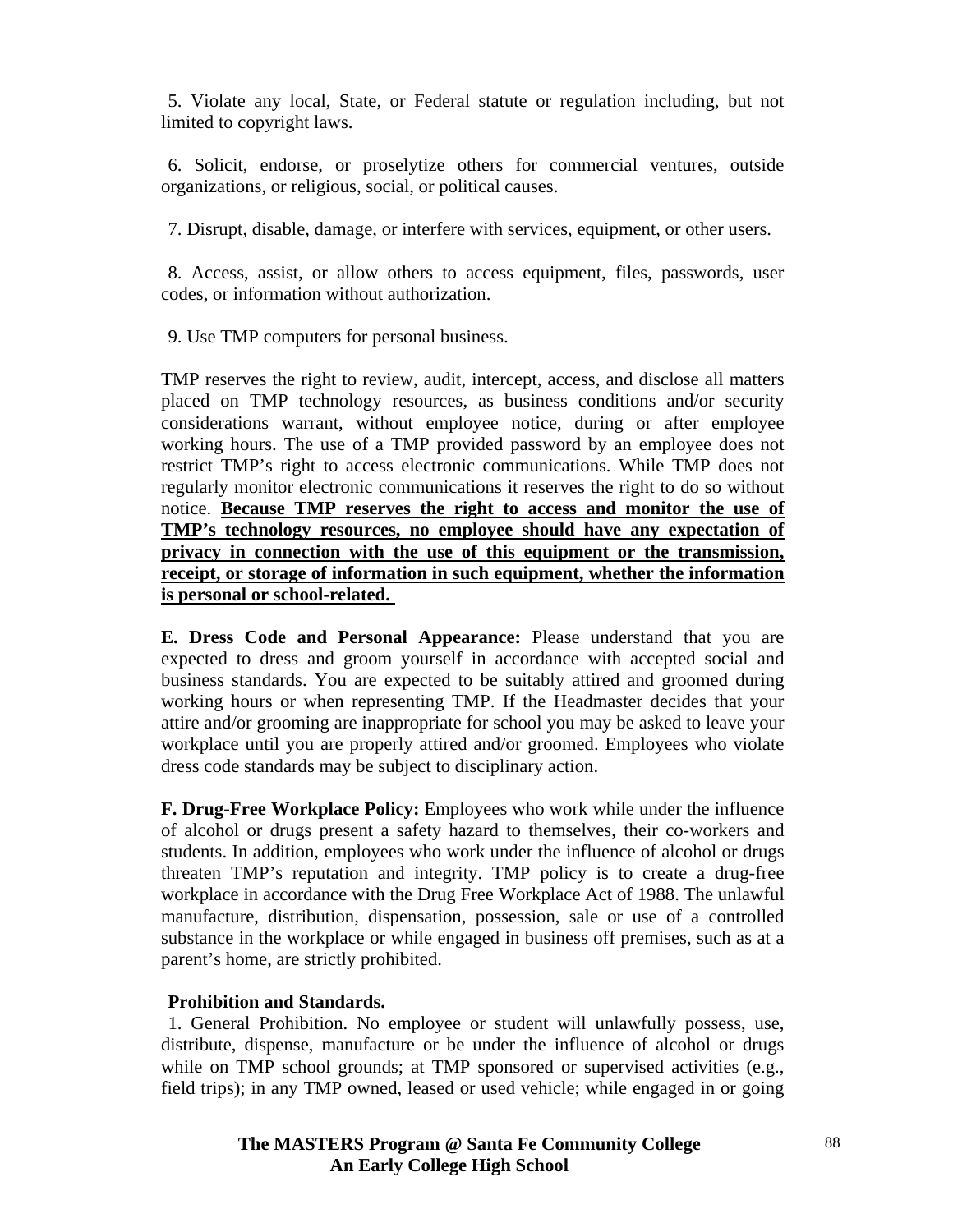to or from TMP activities; or, while attending a school-related activity (e.g., workshop).

 2. Definition of Drug. For purposes of this policy, the term "drug" will include any "illicit drug," "controlled substance," "intoxicating substance," "inhalant," "counterfeit substance," "look-alike substance," "marihuana," "cannabis," "opiate," "hallucinogen," "narcotic," or other unlawful drug for purposes of federal or state law including, but not necessarily limited to the Drug-Free Workplace Act, the Drug-Free Schools and Communities Act Amendments, the U.S. Controlled Substances Act and the New Mexico Controlled Substances Act. NMSA 1978 §§30-31-1 et seq.

 3. Exceptions. This policy is not intended to prevent possession of a controlled substance if it was obtained directly pursuant to a valid prescription or order, from a physician, dentist or other person duly licensed, registered, or otherwise permitted under federal and state law to distribute or dispense the substance in the course of professional practice. If an employee is taking prescribed or over-thecounter medication that may affect work performance, this information should be immediately reported to the Headmaster or her designee.

 4. Conditions of employment. As a condition of employment, each employee will abide by the terms of this drug-free workplace policy. Every employee is required to notify the Headmaster of any criminal drug conviction or plea of no contest for a violation occurring in the workplace no later than five (5) days after such conviction.

 5. Sanctions. Where an employee violates the terms of this policy or is convicted of violating a criminal drug statute for an offense occurring in the workplace, the employee will be subject to sanctions, consistent with law and policy, which may include either appropriate personnel action against the employee, up to and including termination; or, a requirement that such employee satisfactorily participate in a drug-abuse assistance or rehabilitation program approved for such purpose by a federal, state or local health agency, law enforcement or another appropriate agency. The employee will be responsible for all uninsured costs associated with any such program.

**G. Acceptance of Gifts:** Advance approval from the Headmaster is required before an employee may solicit a gift on behalf of The MASTERS Program. The MASTERS Program staff members are not to receive payment for tutoring, counseling, advising or providing services related to special programs from any student assigned to their classroom or other school functions.

**H. Employment of Relatives:** If you and members of your family are employed by The MASTERS Program, one may not supervise the other nor work in the same department. If the employees are unable to develop a workable solution, the Headmaster will decide which employee may be transferred in such situations. Family members include the employee's spouse, child, parent, parent-in-law, grandparent, grandparent-in-law, granddaughter, grandson, daughter-in-law, son-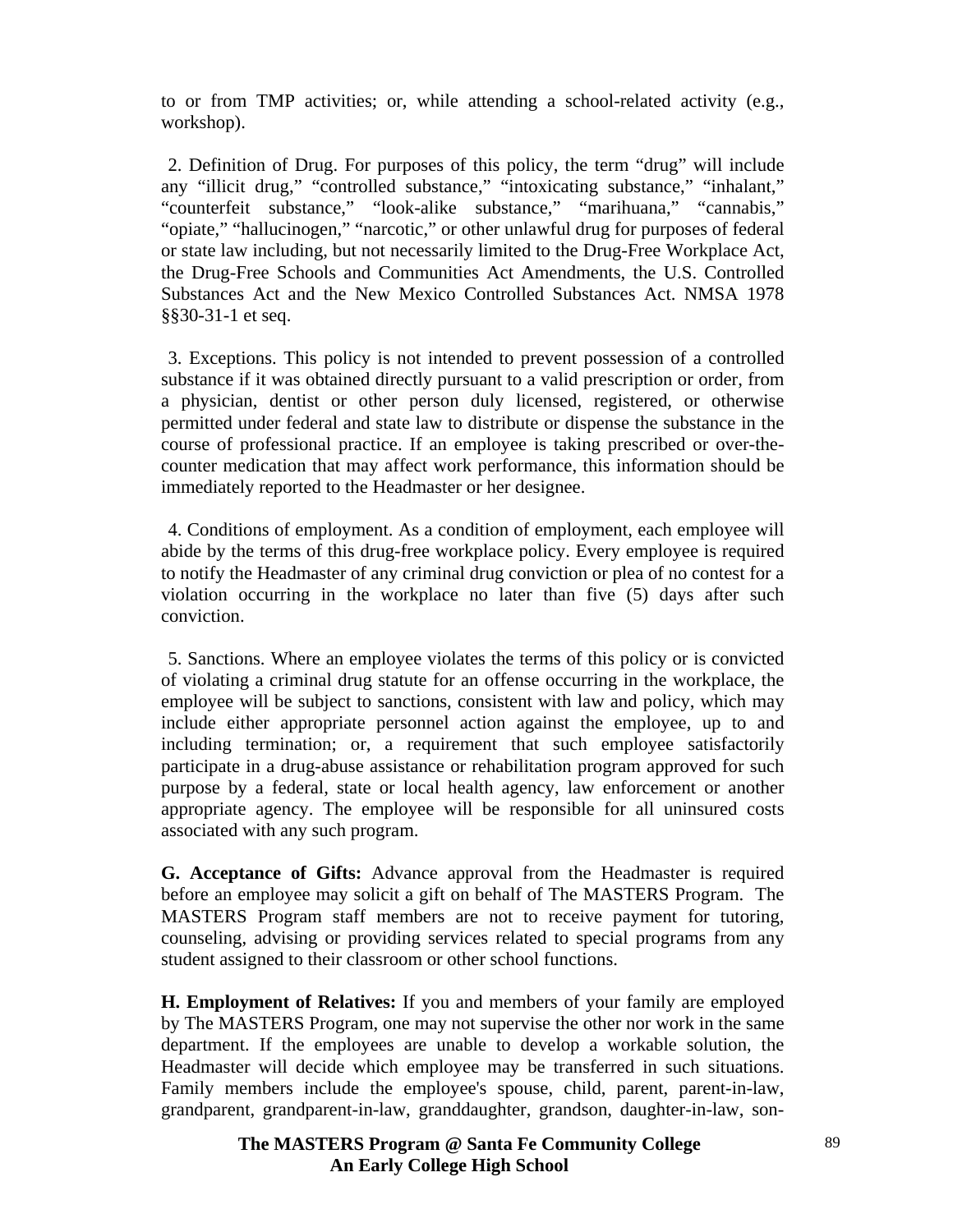in-law, step-parent, domestic partner (a person with whom the employee's life is interdependent and with whom the employee shares a mutual residence), brother, sister, brother-in-law, sister-in-law, daughter or son of the employee's spouse or domestic partner, and any relative living in the household of the employee or domestic partner. Should two employees who work together or supervise each other enter into a personal, non-work related relationship, one or both employees may have to be transferred.

No person who is the spouse, father, father-in-law, mother, mother-in-law, son, son-in-law, daughter, or daughter-in-law of the head administrator may be employed by TMP unless approved by the governing council. The Governing Council may not hire a head administrator who is the spouse, father, father-in-law, mother, mother-in-law, son, son-in-law, daughter, or daughter-in-law of any member of the Governing Council.

**I. Solicitations and Distributions:** Solicitation for any cause during working time and in working areas is not permitted. You are not permitted to distribute non-TMP literature in work areas at any time during working time. Employees are not permitted to sell raffle chances, merchandise or otherwise solicit or distribute literature without management approval. Persons not employed by The MASTERS Program are prohibited from soliciting or distributing literature on TMP property.

**J. Confidentiality:** As an employee of TMP, you may learn confidential information about students, other employees or school business (together referred to as "confidential school information"). During and after employment with TMP, confidential school information may not be shared with non-employees of TMP and may only be shared with other TMP employees on a need-to-know basis. If you violate this policy, disciplinary action will be taken up to and including termination or discharge.

TMP will provide employee information to outside agencies only upon written authorization of the employee or as provided by law. Only the Headmaster is or her designee can make decisions about releasing confidential personnel information. Most banks, credit agencies, or other parties requiring employment information will provide you with an appropriate form. You must provide a written and signed authorization form to the school, before TMP will release your personal information. TMP's standard reference letters are limited to confirming dates of employment, job title, and current rate of pay. All requests for employment verification must be received by the Headmaster or Business Manager in writing. TMP's response will be in writing. TMP does not provide letters of recommendation.

TMP protects employees' confidentiality and expects the employees to protect confidential school information as well. No one should provide any information about an employee and must refer any phone calls seeking such information to Headmaster or Business Manager. Under no circumstances will TMP verify employment by telephone.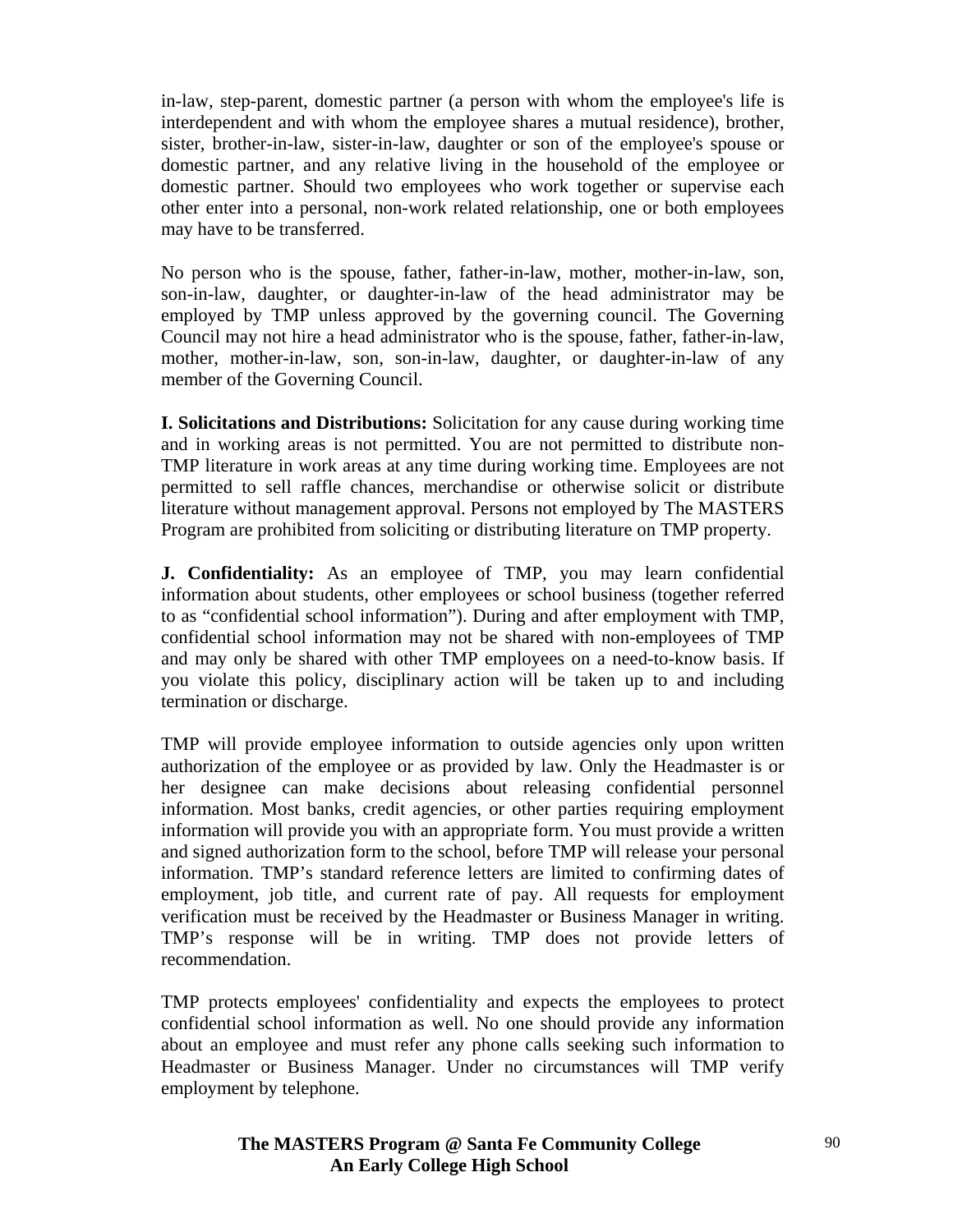In addition, TMP also expects that you respect the privacy of your fellow employees, both with employees and non-employees. Personal information about any employee may not be discussed with other employees or non-employees without written authorization. Breaching confidences may be grounds for disciplinary action up to and including termination or discharge.

**K. Employee Privacy:** TMP reserves the right to search any person entering on its property or offsite while performing services for TMP and to search property, equipment, and storage areas including but not limited to, clothing, personal effects, vehicles, buildings, rooms, facilities, offices, parking lots, desks, cabinets, lunch and equipment boxes or bags, and equipment. Any items that you do not want to have inspected should not be brought to work.

**L. Basis for Conduct-related Discipline:** In addition to the foregoing described standards of conduct, the following is a list of unacceptable activities that can result in disciplinary action, up to and including termination. This list should NOT be considered comprehensive and nothing in this list alters the at-will nature of employment for some employees.

1. Violation of any TMP policy.

2. Violation of security or safety rules or failure to observe safety rules or TMP safety practices.

3. Negligence or any careless action which endangers the life or safety of another person.

4. Being intoxicated or under the influence of a controlled substance, including alcohol, while at work; use, possession or sale of a controlled substance in any quantity while on TMP premises, except medications prescribed by a physician which do not impair work performance.

5. Unauthorized possession of dangerous or illegal firearms, weapons or explosives on TMP property or while on duty.

6. Engaging in criminal conduct or acts of violence, or making threats of violence toward anyone on TMP premises or when representing TMP; fighting, or provoking a fight on TMP property.

7. Insubordination or refusing to obey instructions properly issued by your supervisor pertaining to your work; unreasonably refusing to help out on a special assignment.

8. Threatening, intimidating or coercing fellow employees on or off the premises at any time, for any purpose.

9. Intentional or negligent destruction of or damage to school property, or the property of fellow employees, customers, suppliers, or visitors in any manner.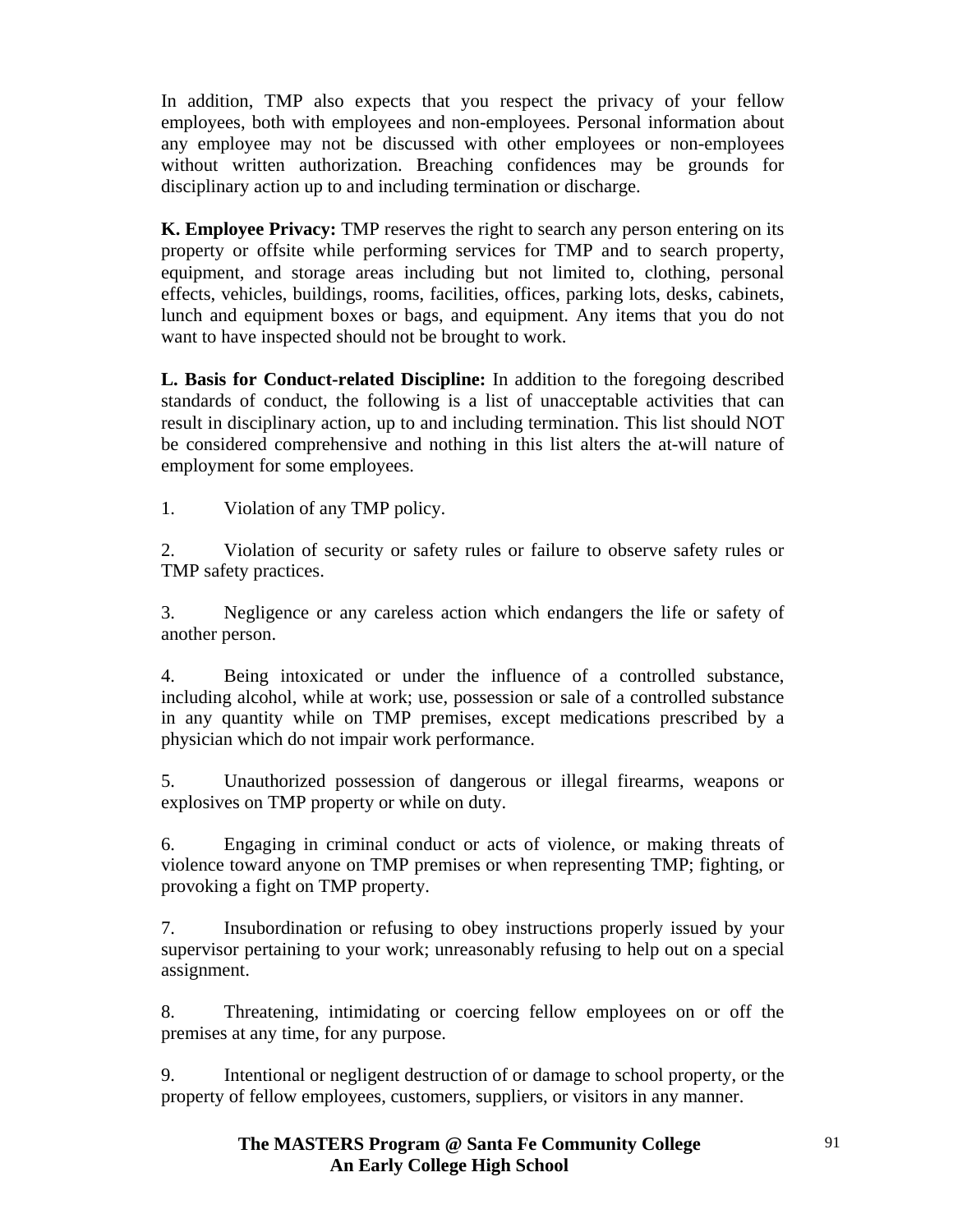10. Theft or unauthorized possession of school property or the property of fellow employees; unauthorized possession or removal of any school property, including documents, from the premises without prior permission from management; unauthorized use of school equipment or property for personal reasons; using school equipment for personal profit or business.

11. Dishonesty; falsification or misrepresentation on your application for employment or other work records; untruthfulness about sick or personal leave; falsifying reason for a leave of absence or other data requested by TMP; unauthorized alteration of TMP or student records or other documents.

12. Spreading malicious gossip and/or rumors; engaging in behavior which creates discord and lack of harmony; interfering with another employee on the job; restricting work output or encouraging others to do the same.

13. Immoral conduct or indecency on TMP property.

14. Conducting a lottery or gambling on TMP premises.

15. Unsatisfactory or careless work, failure to meet work productivity or work quality standards.

16. Any act of harassment as described above.

17. Leaving work before the end of a workday or not being ready to work at the start of a workday without approval of your supervisor; stopping work before time specified for such purposes.

18. Sleeping or loitering during working hours.

19. Excessive use of TMP telephones for personal calls.

20. Smoking on TMP property or in TMP vehicles.

21. Creating or contributing to unsanitary conditions.

22. Failure to report an absence or late arrival; excessive absence or lateness.

23. Obscene or abusive language toward any supervisor, employee, parent, or student; indifference or rudeness; any disorderly/antagonistic conduct on TMP premises.

24. Speeding or careless driving of vehicles.

25. Failure to immediately report damage to, or an accident involving, TMP equipment.

26. Unauthorized soliciting during working hours and/or in working areas; selling merchandise or collecting funds of any kind for charities or others without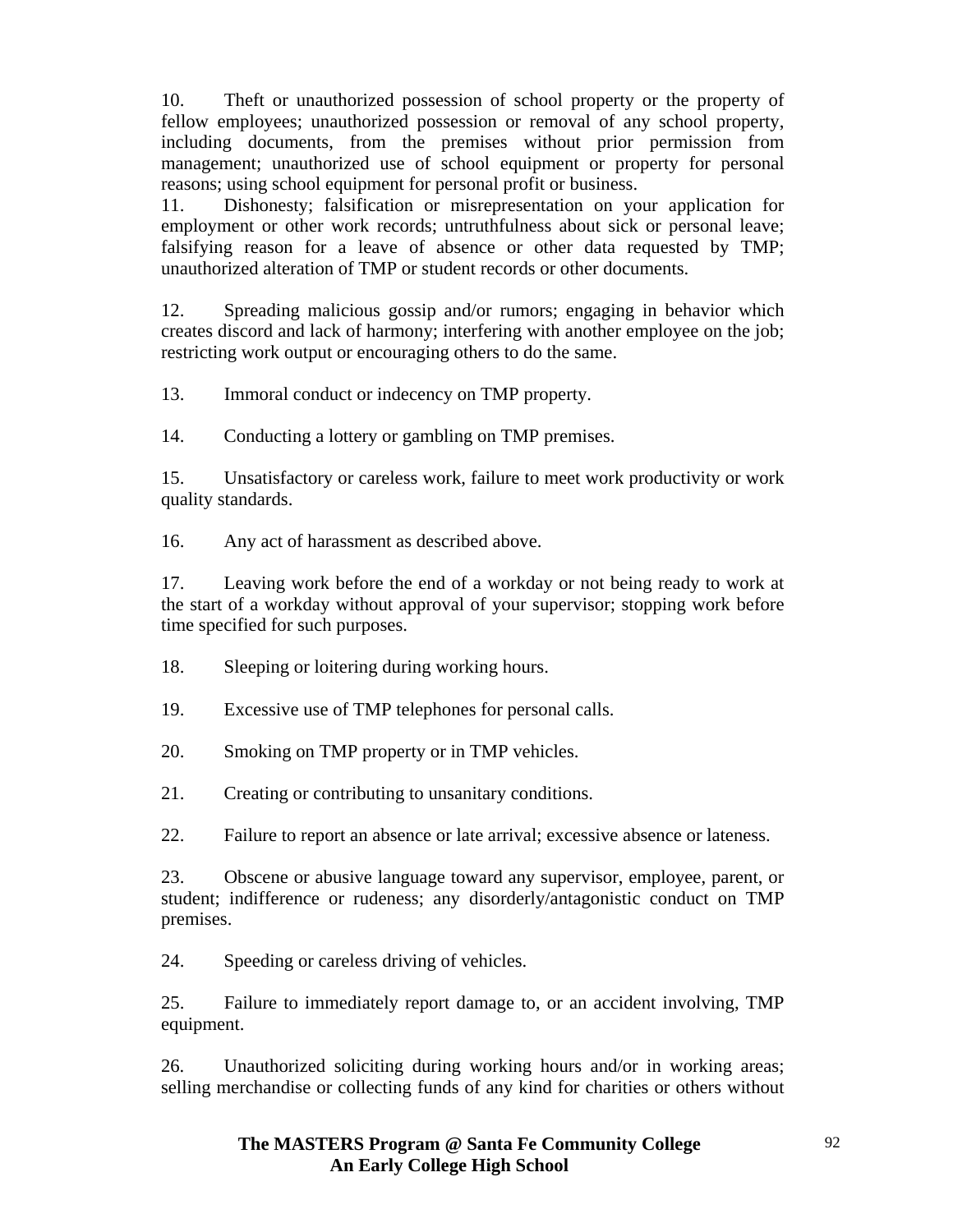authorization during business hours, or at a time or place that interferes with the work of another employee on TMP premises.

27. Failure to use required timesheets, alteration of your own timesheet or records or attendance documents, punching or altering another employee's timesheet or records, or causing someone to alter your timesheet or records.

28. Any other act or omission which impairs or restricts the ability of TMP to provide a safe and healthy environment for employees and students.

**M. Discipline Process:** A number of tools are utilized to motivate, correct, and/or discipline employees, including, but not limited to verbal and written warnings, suspensions, and discharge or termination as determined to be appropriate in each individual circumstance.

If your work performance is unsatisfactory or if your conduct on the job becomes a problem, your supervisor may counsel you and work with you to help resolve the issues. You may initiate this counseling as well. Your supervisor may also use a progressive, corrective process. This progressive disciplinary process may involve, but is not limited to, oral or written warnings, probation for poor work performance/habits, disciplinary suspension, and termination.

If progressive discipline is not considered appropriate, however, the sequence described above will not be followed. Decisions about whether discipline is necessary and what type of discipline is to be imposed are at the sole discretion of the Headmaster.

In the case of serious misconduct, it may be necessary to protect the safety and security of the workplace by suspending or placing the involved employees on administrative leave in order to remove them from the workplace. In addition, in some instances, while your supervisor is investigating and considering appropriate action, you may be relieved from duty pending a full investigation of the circumstances. The investigation may have one of the following results: (a) if the circumstances do not justify suspension, you will be allowed to return to work, although other disciplinary action may be taken; (b) if the circumstances do justify suspension you will be notified of the suspension and dates and conditions for returning to work. You will not be paid or accrue sick leave (if applicable to you) for the period suspension occurs; or (c) if the circumstances justify termination, and you are not a "tenured" employee within the meaning of the New Mexico School Personnel Act, you will be dismissed and a final paycheck will be issued excluding time of unpaid suspension. If you are a "tenured" employee and the circumstances justify termination or discharge, the process outlined in this handbook will be followed.

 **N. Grievance Procedures for on the Job Problems:** As an employee of TMP and an important member of our team, we are concerned that your on the job problems are brought to the attention of TMP. Many problems tend to arise out of misunderstanding or lack of complete information. If problems are kept hidden, they tend to fester and to grow out of proportion to their seriousness. If you feel that anything has occurred that is in any way unfair to you, or if you have any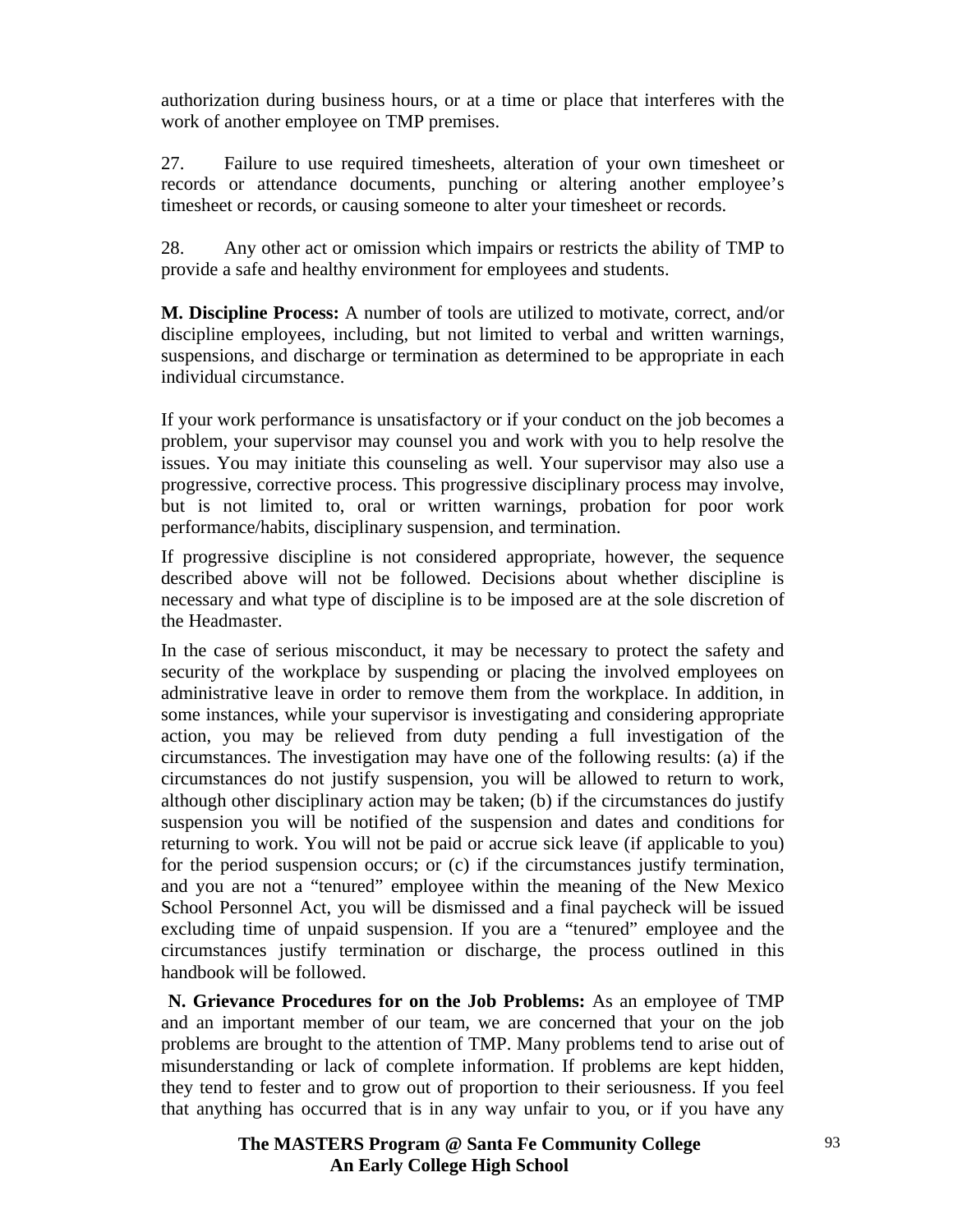complaints, requests, or constructive criticism, the best way to eliminate the problem is to talk it over. If the problem involves harassment of any kind, please see previous section. This grievance procedure policy does not apply for complaints about the following situations:

1. The contents of an evaluation or the discretionary act(s) of professional judgment relating to the evaluation of the work performance of any employee by his/her immediate supervisor;

2. Discharge or termination decisions (See below);

 3. Situations in which the remedy for the alleged violation resides exclusively in some person, agency, or authority other than TMP, its Headmaster or Governing Council;

 4. A former employee cannot file a grievance after the effective date of separation from employment.

All problems should be taken to your immediate supervisor first for discussion. Your supervisor is always ready and willing to answer your questions about your work or your progress. If you have ideas for doing things a better way or encounter a problem about practices discussed herein or if any problems arise in the course of your work, talk to your supervisor. In most instances, the problem can be immediately solved after this first step is taken.

If, after talking to your supervisor, you have not received a satisfactory explanation or decision, you should notify your supervisor that you wish to present the problem to the Headmaster. To do this, please write a note to the Headmaster stating

- (1) your name and department;
- (2) what the problem is;
- (3) when you discussed it with your supervisor;
- (4) what your supervisor's response was;
- (5) why you disagree; and
- (6) what you suggest as the proper response to the problem you raised.

The Headmaster will investigate and, to the extent necessary, will discuss the problem with you.

Option for a third step: If you feel you did not receive a satisfactory explanation or decision, you should notify the Headmaster that you wish to present the problem to a neutral third party. To do this, please write a note to the Headmaster stating

- (1) your name and department;
- (2) what the problem is;

 (3) when you discussed it with your supervisor and the human resources manager;

(4) what their responses were;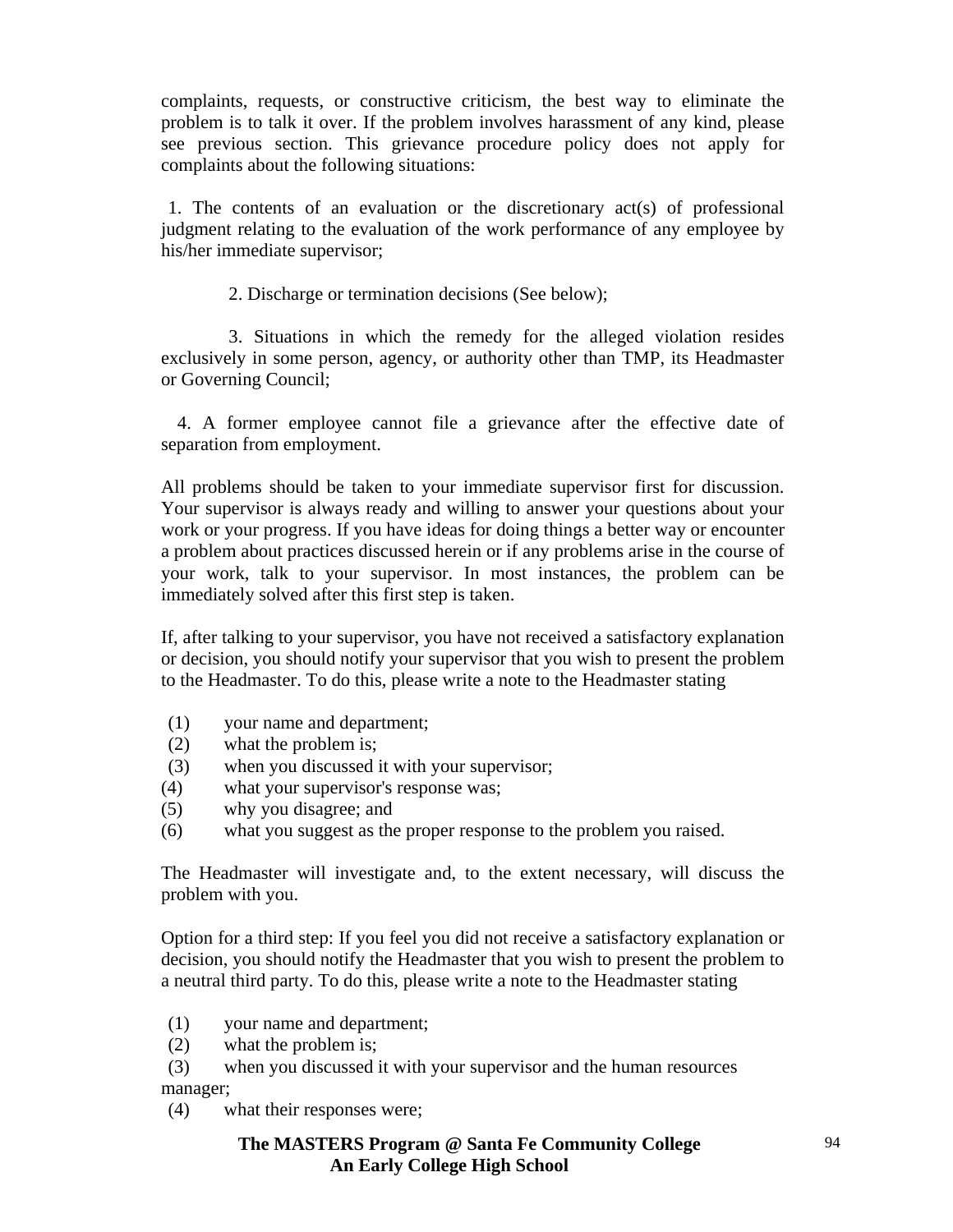- (5) why you disagree; and
- (6) what you suggest as the proper response to the problem you raised.

The person designated by the Headmaster will investigate and, to the extent necessary, will discuss the problem with you.

In all cases, if an immediate decision is possible, it will be given to you; if not, you will be informed of a time when an answer will be available.

We urge that you bring all problems or complaints out into the open since only in this manner can any action be taken by the company. All complaints should be brought no later than ten (10) school days from the complained of incident. This is to insure that a proper investigation and fair evaluation can take place.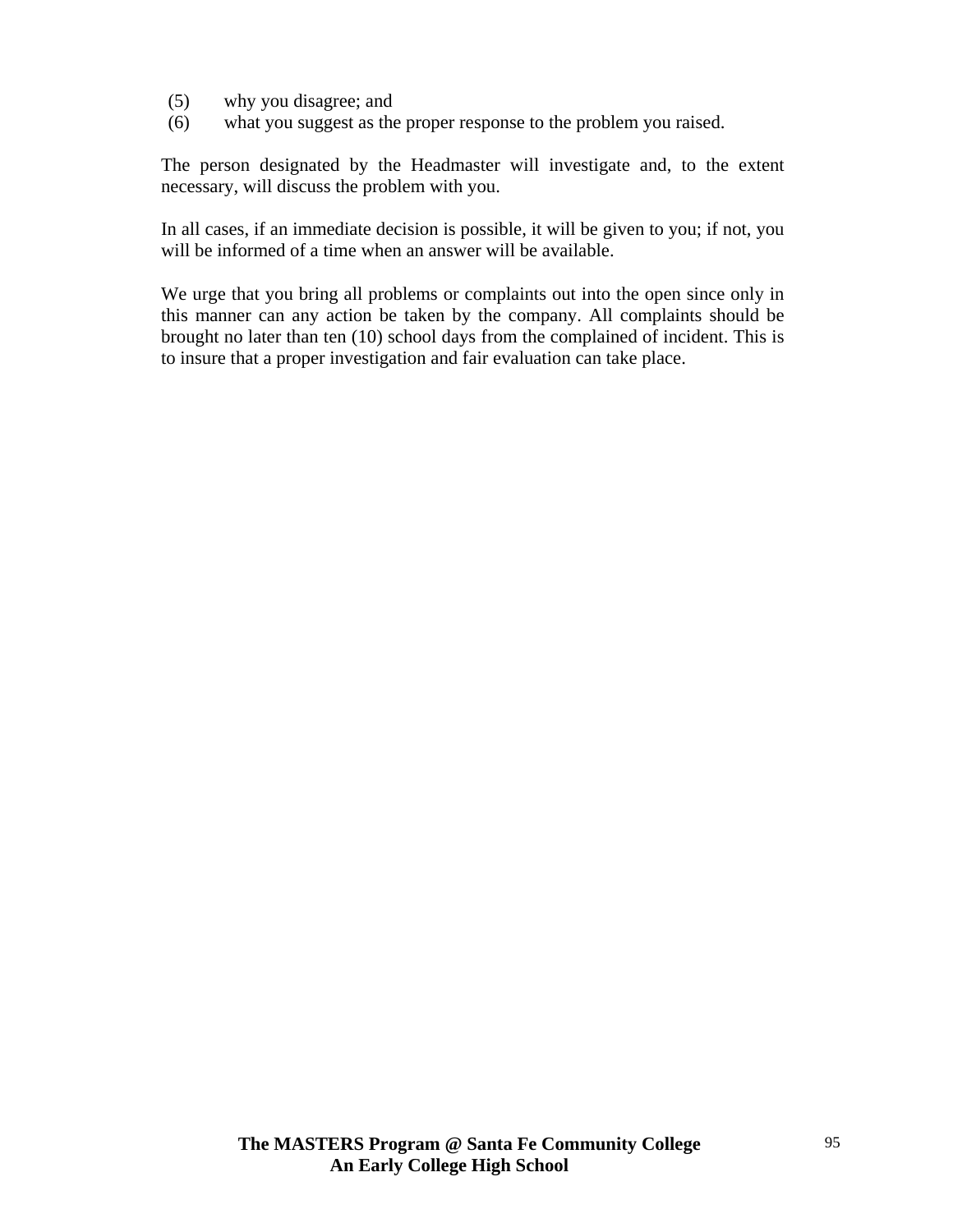# **VI TERMINATION AND DISCHARGE**

## **A. Definitions**.

 1. Termination. In the case of a licensed employee, "termination" means nonrenewal of a contract at the end of its term. For all other employees, "termination" means severing or ending the employment relationship.

 2. Discharge. Discharge means to sever the employment relationship of licensed personnel or employees under contract before the end of the existing contract.

 3. Just cause. Just cause refers to a reason for termination or discharge that is rationally related to an employee's competence or moral turpitude or the proper performance of his/her duties and that is not in violation of the employee's civil or constitutional rights.

## **B. Termination/Discharge Policy for Employees with Less than Three (3) Consecutive Years of Service:**

 1. General. TMP may terminate an employee (licensed or non-licensed) with fewer than three (3) years of consecutive service for any reason it deems sufficient.

a. Non-contract employees. Employees with three (3) years or less of consecutive service and who are not employed pursuant to a contract are considered at-will employees. A written notice of termination will be provided to the employee.

 b. Contract employees. Contract employees with three (3) years or less of consecutive service; i.e., who have not been reemployed under a third consecutive contract, may be terminated by non-renewal of their contracts without cause.

2. Protest Procedure for Employees with Less than Three (3) Consecutive Years of Service. For an employee of less than three (3) consecutive years who was terminated or whose contract was not renewed, there is no protest procedure because such an employee may be terminated or not renewed without just cause. However, an employee of less than three (3) years may request a written explanation from the Headmaster that details the rationale for his/her termination or non-renewal. Requests for an explanation will be made in writing and delivered to the Headmaster no later than five (5) working days after receipt of the notice of termination or notice of non-renewal. Reasons for the determination will be provided to the employee within ten (10) days of receiving his/her request. The decision of the Headmaster to terminate is final and not subject to appeal.

## **C. Termination/Discharge Policy for Employees with Three (3) Years or More Years of Consecutive Service.**

1. Non-Contract and Contract: No employee who has been employed by TMP for three (3) years or more of consecutive service may be discharged except for just cause.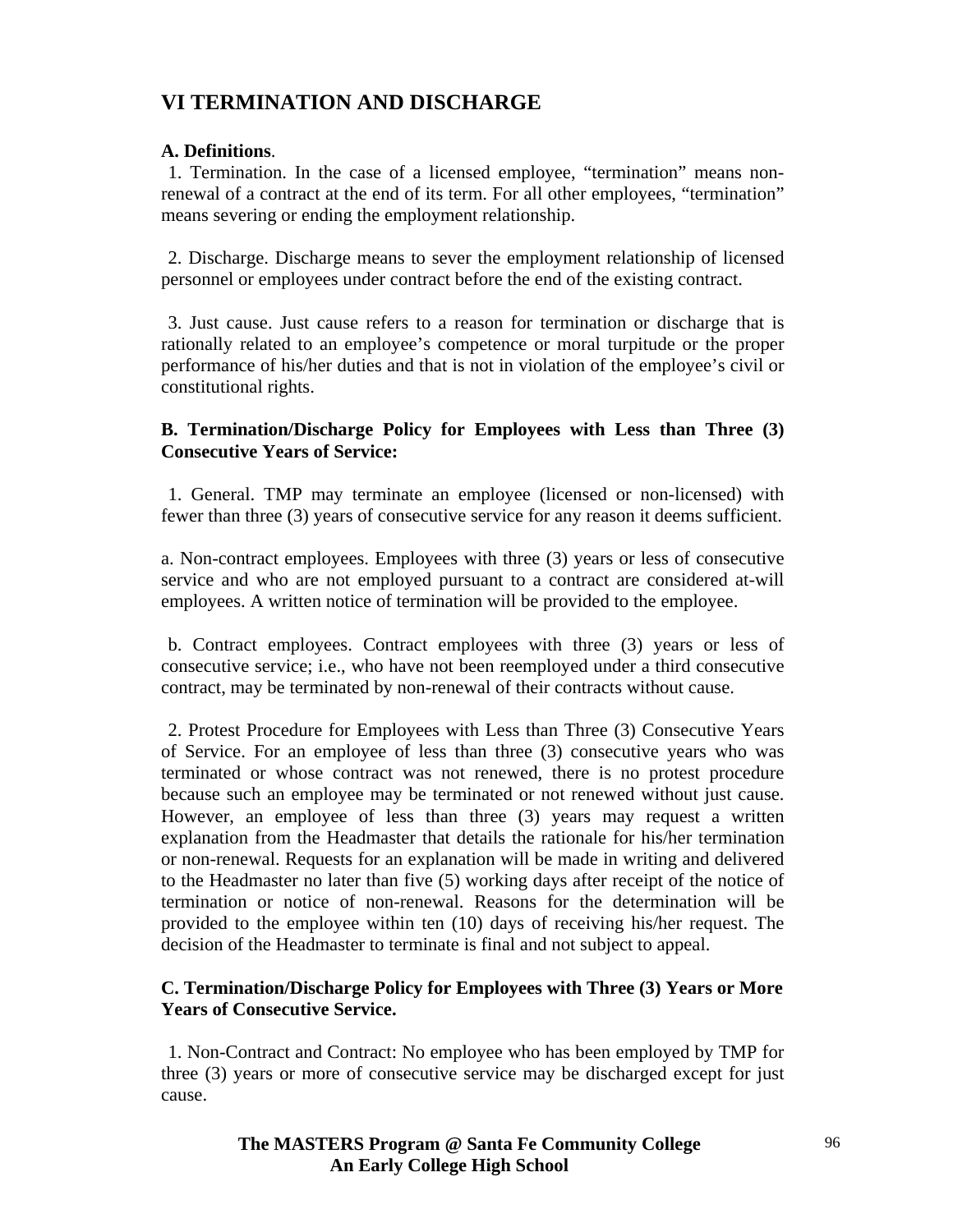2. Protest Procedure. TMP provides the following procedures for challenges to termination or discharge decisions for employees with three (3) or more years of consecutive service:

a. Request for Statement of Rationale. An employee who has been employed by TMP for three (3) consecutive years and who receives a notice of termination or notice of non-renewal may request a written statement of the reasons for nonrenewal. The Headmaster will provide a written statement of the rationale within five (5) working days from the date she receives the request.

 b. Hearing Before the Governing Council. If after receiving the Headmaster's written reasons for termination, the employee contends that the reasons do not constitute just cause, the employee will be granted permission to address his/her objections to termination to the Governing Council by following these steps:

i. The employee must submit a written request for a hearing before the Governing Council within ten (10) days after receiving the written rationale for termination from the Headmaster. The request for hearing must include a statement explaining why the employee believes that he/she was terminated for reasons that do not constitute just cause. In addition, the statement must include facts, supporting documentation and potential witnesses who will support the employee's position.

ii. The Governing Council will meet to hear the employee present the statement in no less than five (5) and no more than fifteen (15) working days after receipt of the employee's written statement of contentions.

iii. At the hearing, both the employee and the Governing Council may have representation of their choice, but at their own expense. Both parties will notify the other no later than 10 calendar days prior to the scheduled hearing date whether either will have an attorney present. Failure to notify the other of having an attorney representative will be good cause to postpone the hearing.

iv. Rules for Hearing:

 (A) The hearing will be conducted in accordance with the provisions of the Open Meetings Act; i.e. the employee may request that the hearing be held in a public session. The TMP Governing Council, however, reserves the right to deny an open meeting if the grounds for termination are based on issues that will include identifiable student information and the employee has not secured a full release from the named student's legal guardian at least three days prior to the proceedings. The employee must provide the original release to the school.

 (B) A designee of the Governing Council will first state the reasons for termination and present the factual support for those reasons. The reasons will be limited to those first provided to the employee after his/her request for an opportunity to address the Governing Council.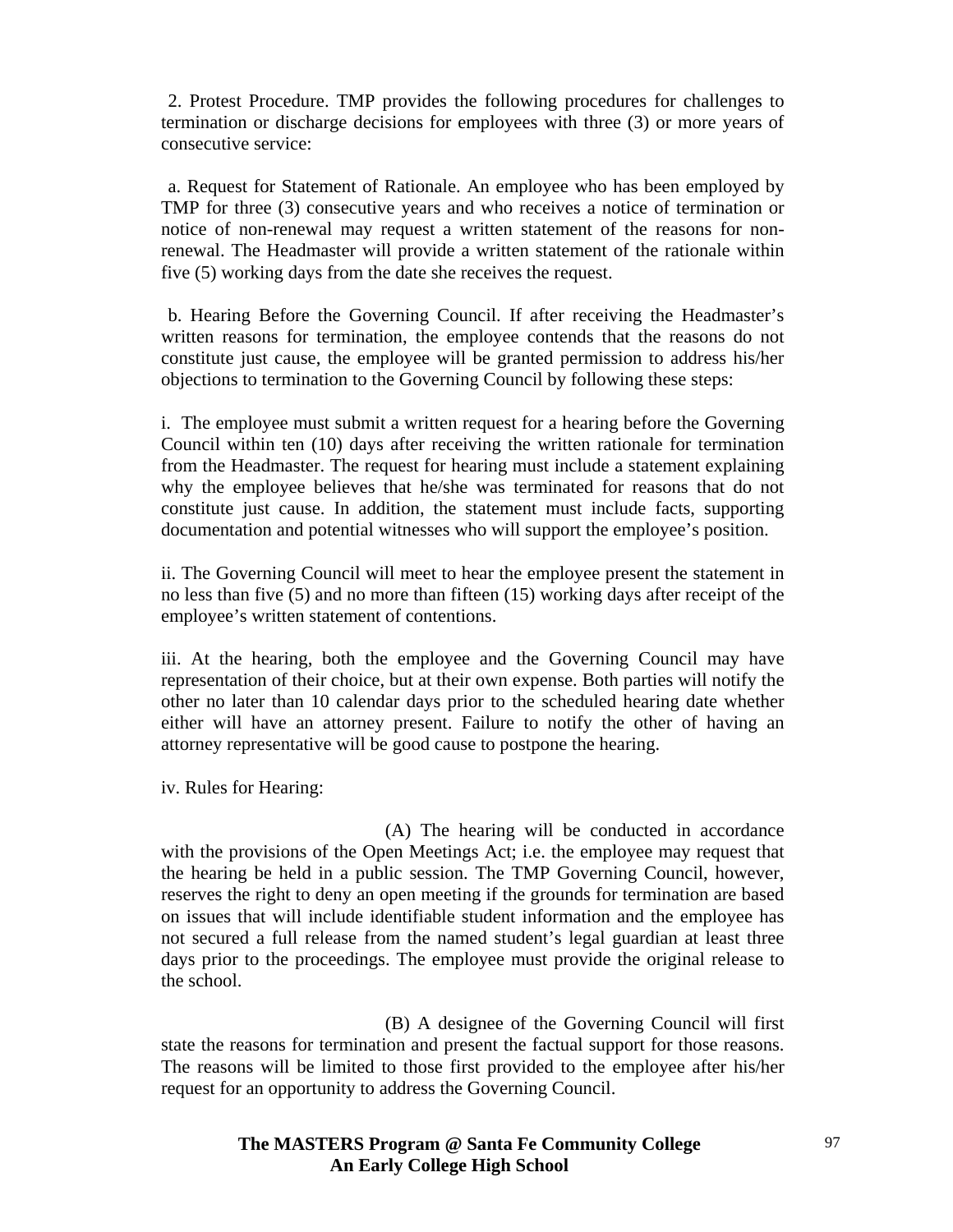(C) The employee will next state his/her reasons and factual support for contending that the termination was not for just cause. Those reasons and factual support must be the same as those provided in the employee's written response to the statement provided by the Headmaster.

 (D) The Headmaster may offer such rebuttal testimony that she deems appropriate.

(E) Each party may question all witnesses.

 (F) Only evidence presented at the hearing will be considered and the Governing Council is only required to consider that testimony it considers reliable.

(G) No record will be kept of the hearing.

 (H) The Governing Council will notify the employee and the Headmaster of its decision in writing within five (5) working days from the conclusion of the meeting.

[Reference, NMSA 1978 §22-10A-24.]

**D. Appeals from Determinations by Governing Council: Arbitration**. Either the terminated employee or other representatives of TMP may appeal the decision of the Council. The matter will be appealed to an independent arbitrator who will hear all evidence as if presented for the first time. The arbitration process takes place as follows:

 1. Timely Request. The employee must submit a request for appeal in writing that states his/her reasons for the appeal to the President of the Governing Council within five (5) working days from the receipt of the Governing Council's written decision. The request for appeal must include a statement of facts supporting the basis for appeal. Failure to submit a timely appeal will bar the employee's objection to the decision of the Governing Council and will render the Governing Council's decision final.

 2. Selection of Arbitrator. The Governing Council and the employee will meet within ten (10) working days from the receipt of the employee's request for appeal to select an independent arbitrator. If they cannot make a choice, they will ask the presiding judge of the First Judicial District Court for the State of New Mexico to select an individual to hear the matter. The judge will make the selection within five (5) days of the request. The arbitrator selected must be experienced in school employment matters and must have no financial, personal or other direct interest in the outcome of the proceeding.

 3. Scope of Arbitration. The arbitrator will hear all of the evidence presented and not be limited to a review of the Governing Council's decision. The issue before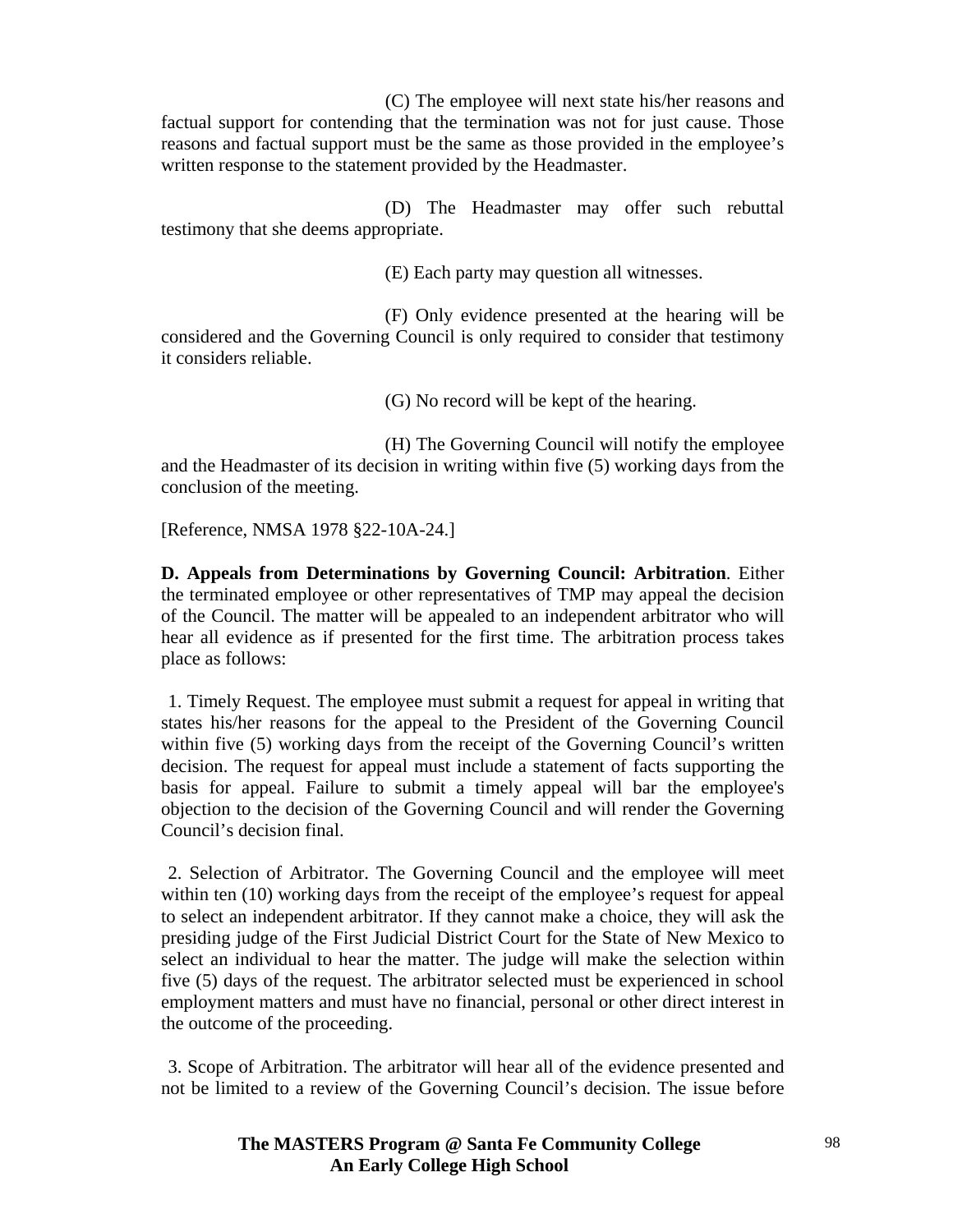the arbitrator will be limited to whether the evidence presented demonstrates just cause for termination.

 4. Date of Arbitration. The arbitration will be held within thirty (30) working days from the date the arbitrator is selected. Notice of the hearing will be provided by the arbitrator, which will include the date, time and location of the hearing.

5. Rules of Arbitration:

 a. TMP and the employee may have representation of their choosing, but at their own expense; both parties will notify the other no later than 10 calendar days prior to the scheduled hearing date whether either will have an attorney present. Failure to notify the other of having an attorney representative will be good cause to postpone the hearing.

 b. Discovery will be limited to depositions and requests for production of documents on a time schedule to be determined by the arbitrator;

 c. The arbitrator has the power to issue subpoenas for witnesses and documents and to administer oaths;

 d. The New Mexico Rules of Civil procedure will not be strictly enforced, however, the rules will apply to the extent that both contentions and responses are amply and fairly presented;

 e. The Rules of Evidence will not strictly apply, but the arbitrator will permit either party to call and examine witnesses, to cross-examine witnesses and to introduce evidence. The arbitrator will require reasonable substantiation of statements and authentication of records where the accuracy or truth is in reasonable doubt;

 f. The Governing Council will have the burden to show by a preponderance of evidence that the employee was terminated for reasons that constitute just cause.

 g. If the Governing Council cannot show just cause, or the employee sufficiently rebuts the Governing Council's reasons, then the arbitrator will reverse the decision to terminate and order reinstatement of the employee;

 h. Either the employee or TMP may record the proceeding at their own expense, but it will not constitute an official record for purposes of further appeal.

 i. Departures from these procedures are considered harmless unless the party can demonstrate prejudice.

 6. Decision. The arbitrator will issue a written decision within thirty (30) working days of the hearing, which will contain findings of fact and conclusions of law.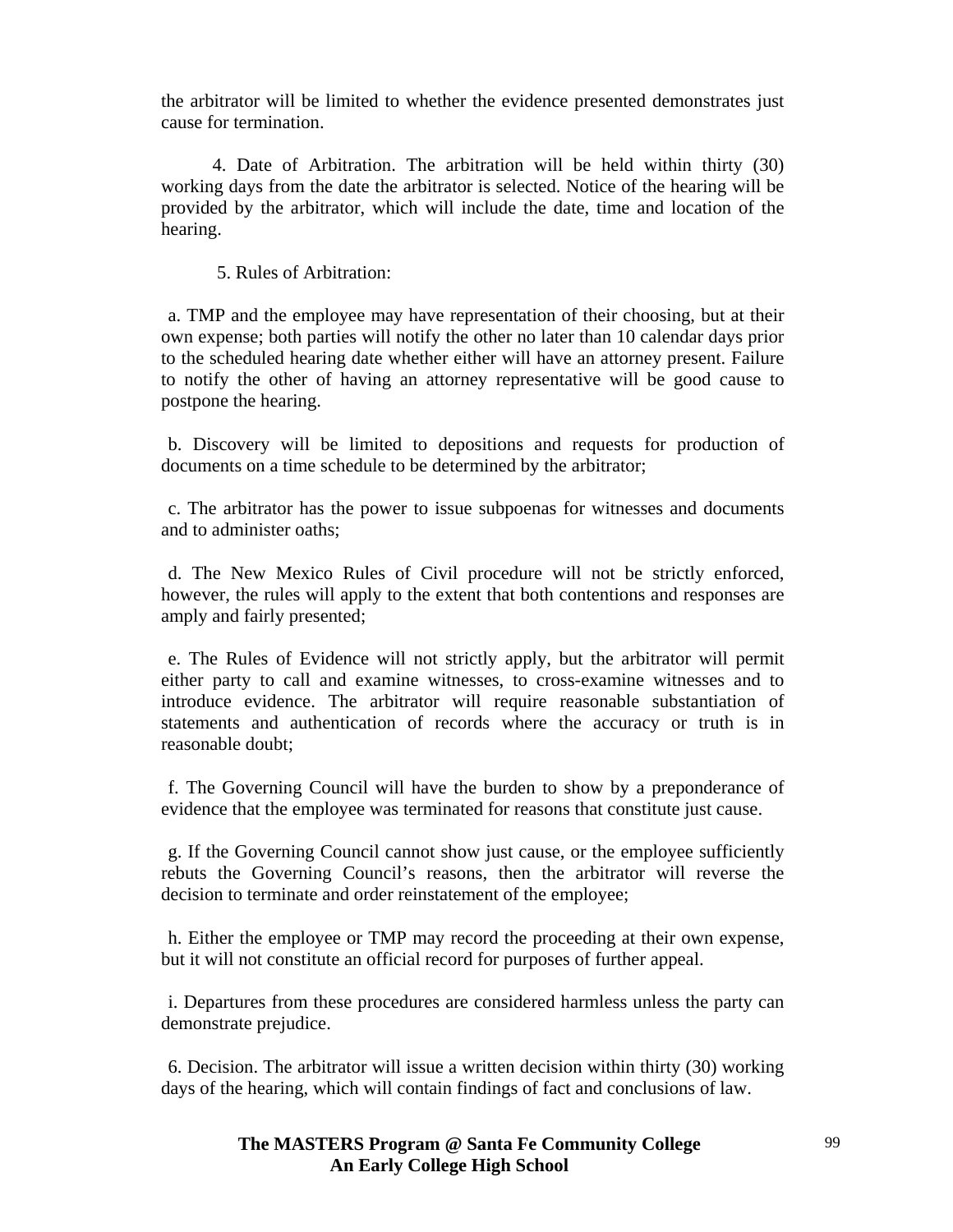7. Remedies. The only remedies available to an employee who has been reinstated by the decision of an arbitrator are: reinstatement; back pay, but subject to any scheduled salary increase to which the employee may be entitled; or, both, less an offset for any compensation received by the employee during the period the compensation was terminated; e.g., unemployment benefits.

 8. Binding Decision. Decisions by the arbitrator are final and binding on both TMP and the employee. The decision may not be appealed unless the decision was procured by corruption, fraud, deception or collusion, in which case it will be appealed to the First Judicial District Court for the State of New Mexico.

 9. Costs/Fees. The employee and TMP will pay their own fees, expenses and costs. The arbitrator can assign to either party or both parties the fees and costs of the independent arbitrator.

**E. Report to PED:**. TMP will report to the PED all terminations and all actions arising from terminations annually. [Reference NMSA 1978 §22-10A-25 (2003)]

**F. Termination/Discharge Policy for Other Personnel Exempt From Protest Procedures**: In addition to employees who have less than three (3) consecutive years of employment, the rights to due process protests upon termination do not apply to the following TMP personnel:

 1. Certified school instructors employed to fill the position of certified school instructor entering military service;

2. Persons employed as licensed school administrators;

 3. Non-certified school employees employed to perform primarily school-wide management functions. [Reference, NMSA 1978 §22-10A-26 (2003)]

**G. Termination/Discharge Policy for Contract Employees Discharged Prior to Contract Term:** A contract employee may be discharged prior to the end of his/her contract term for just cause according to the following procedures:

1. Notification and Immediate Removal.

 a. Notice of discharge. The Headmaster will serve written notice (certified mail return receipt requested) or will arrange personal delivery retaining a receipt signed and dated by the employee, of intent to recommend to the Governing Council that the employee be discharged. Service otherwise consistent with the rule of civil procedure will be sufficient to complete service as meant by these provisions.

 b. Stated reasons. The notice will include the reasons for the Headmaster's recommendation that the employee be discharged along with a written description of the employee's right to a hearing before the Governing Council.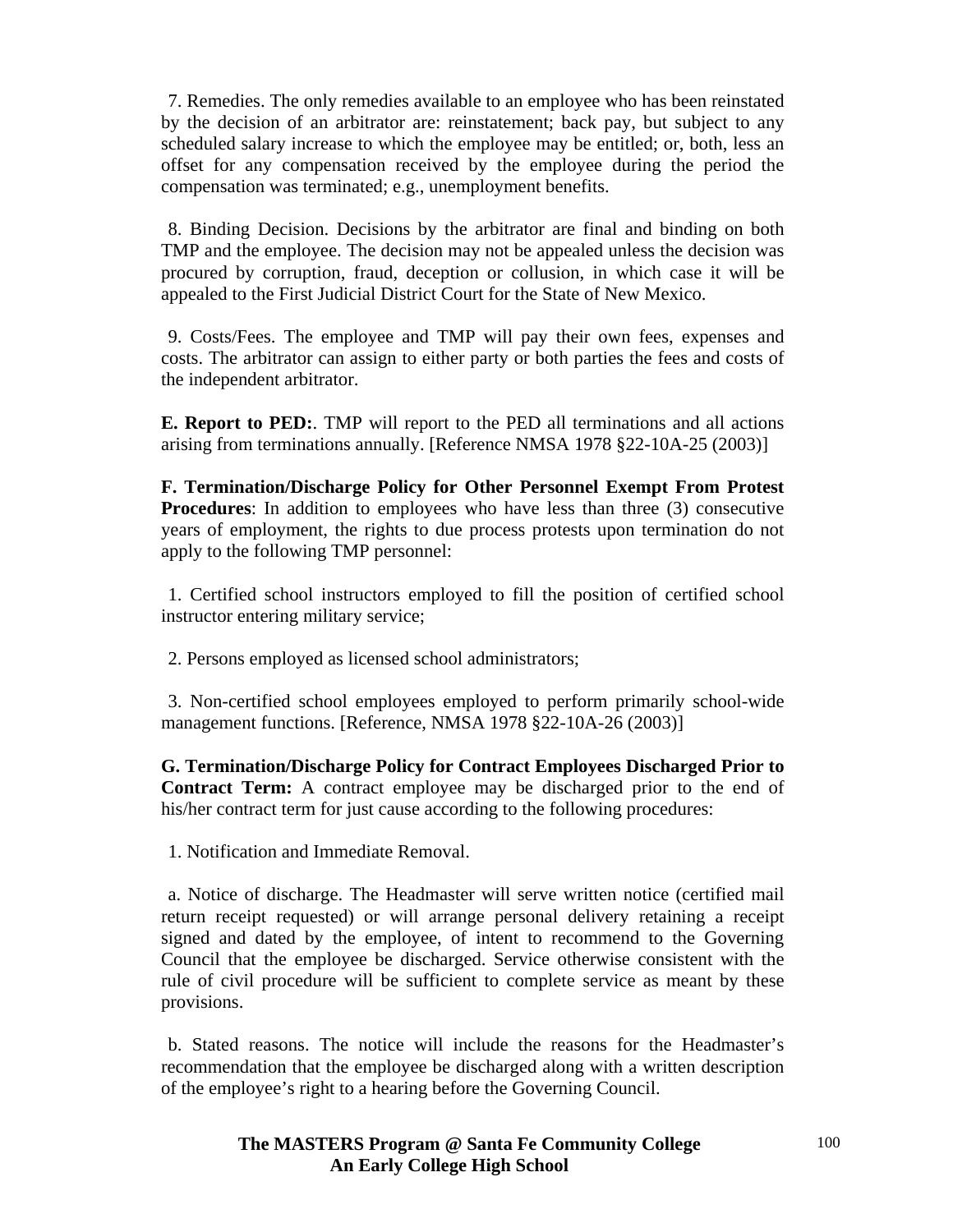c. Immediate Removal. In the event that the Headmaster determines that it is necessary to immediately remove the employee from the school premises, the employee will be placed on paid administrative leave pending the outcome of a hearing on the recommended discharge. The hearing will take place prior to discharge unless the employee presents a risk of harm to self, students, employees or the continued operations of TMP.

 2. Protest Procedure/Hearing. A contract employee who receives a notice of intent to recommend discharge may request a hearing before the Governing Council by giving the Headmaster a written notice of his/her decision to request a hearing within five (5) working days of receipt of the notice to recommend discharge.

 a. Date of hearing. If the employee timely notifies the Headmaster that he/she is requesting a hearing on the recommendation for discharge, a hearing will be scheduled by for no less than twenty (20) and no more than forty (40) working days after the Headmaster receives the written election from the employee. The employee will have at least ten (10) working days prior notice of the hearing date.

b. Hearing Procedures.

i. TMP and the employee may have representation of their choosing and at their own expense. Both parties will notify the other no later than 10 calendar days prior to the scheduled hearing date whether either will have an attorney present. Failure to notify the other of having an attorney representative will be good cause to postpone the hearing

ii. Discovery will be limited to depositions and request for production of documents, which will be completed prior to the hearing.

iii. The Governing Council will have the authority to issue subpoenas for the attendance of witnesses and to produce documents and other evidence at the request of either party and will have the power to administer oaths.

iv. TMP will have the burden of proving the just cause for discharge by a preponderance of the evidence. The evidence at hearing will be limited to the reasons as stated in the notice to the employee recommending the discharge.

v. TMP will present its evidence first; the employee will present second; either party may present witnesses and introduce documents to prove their respective case.

vi. An official record must be kept of the preceding and the employee is entitled to one copy at the expense of TMP.

vii. The Governing Council will render its written decision within twenty (20) calendar days of the conclusion of the hearing and deliver its decision to the employee by certified mail return receipt requested or by personal delivery.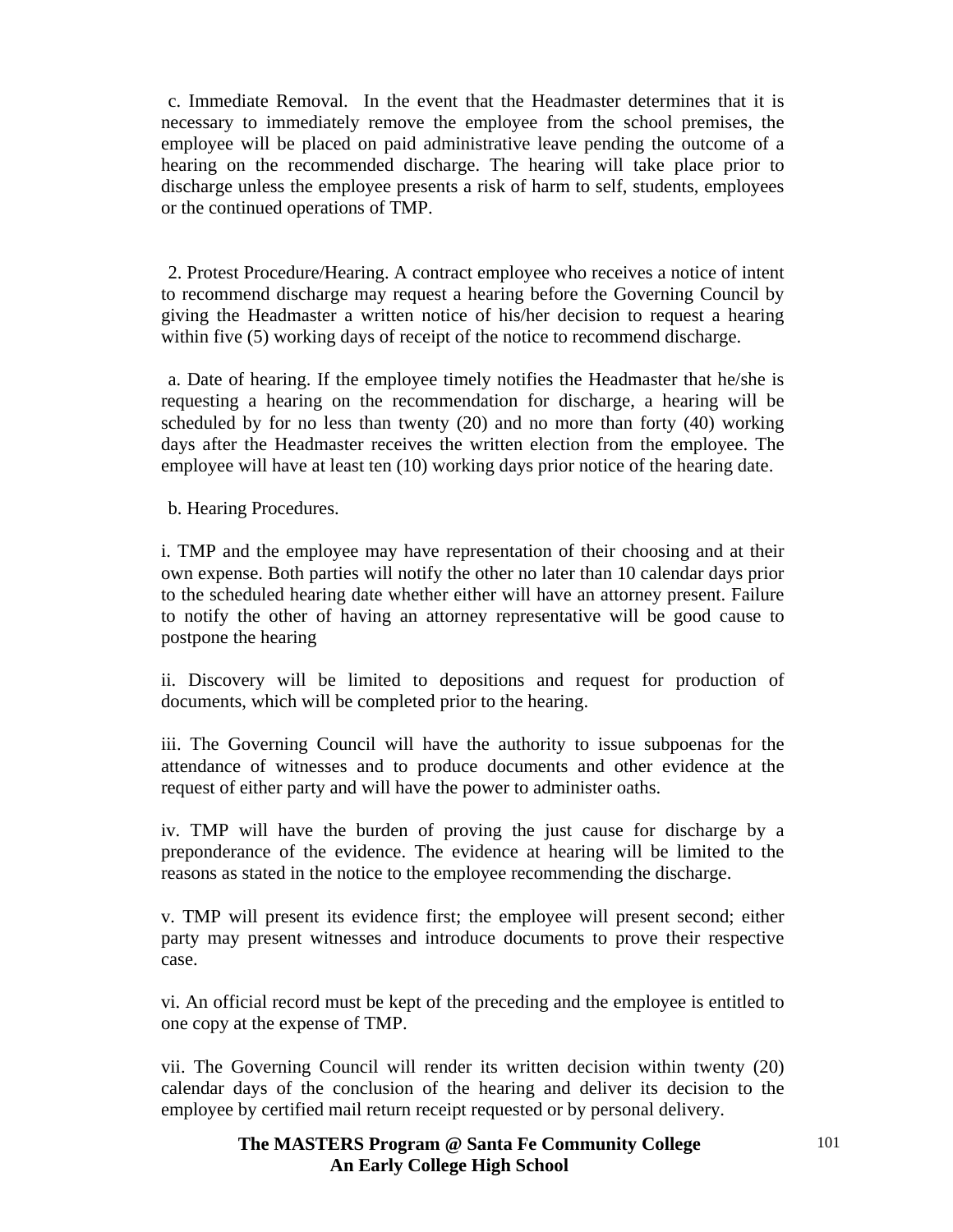3. Appeal from Decision on Discharge: Arbitration. Either the discharged contract employee or a representative(s) of TMP may appeal the decision of the Governing Council. The matter will be appealed to an independent arbitrator who will hear all evidence as if presented for the first time.

 a. Request Appeal/Arbitration. To request an appeal the employee must state his reasons for the appeal in writing ("request for appeal") and submit it to the President of the Governing Council within five (5) working days from the receipt of the Governing Council's written decision. The appeal must contain a statement of the particular reasons the employee believes the Governing Council's decision was incorrect and include a statement of facts supporting his/her decision.

 b. Timely Appeal. Failure to submit a timely appeal will bar the employee's right to object to the decision of the Governing Council and will render the Governing Council's decision final.

 c. Selection of Arbitrator. The Governing Council and the employee will meet within ten (10) working days from the receipt of the employee's request for appeal to select an independent arbitrator. If they cannot decide they will request the presiding judge of the First Judicial District Court for the State of New Mexico to select an individual to hear the matter. The judge will make the selection within five (5) days of the request. The arbitrator selected will be experienced in school employment matters. He/she will have no financial, personal or other direct interest in the outcome of the proceeding.

 d. Scope of Review. The arbitrator will hear all of the evidence presented and not be limited to a review of the Governing Council's decision. The issue before the arbitrator will be limited to whether the evidence presented demonstrates just cause for discharge.

 e. Date of Arbitration. The arbitration will be held within thirty (30) working days from the date the arbitrator is selected. Notice of the hearing will be provided by the arbitrator, which will include the date, time and location of the hearing.

f. Arbitration Rules:

i. TMP and the employee may have representation of their choosing, but at their own expense. Both parties will notify the other no later than 10 calendar days prior to the scheduled hearing date whether either will have an attorney present. Failure to notify the other of having an attorney representative will be good cause to postpone the hearing;

ii. Discovery is limited to depositions and requests for production of documents on a time schedule to be determined by the arbitrator;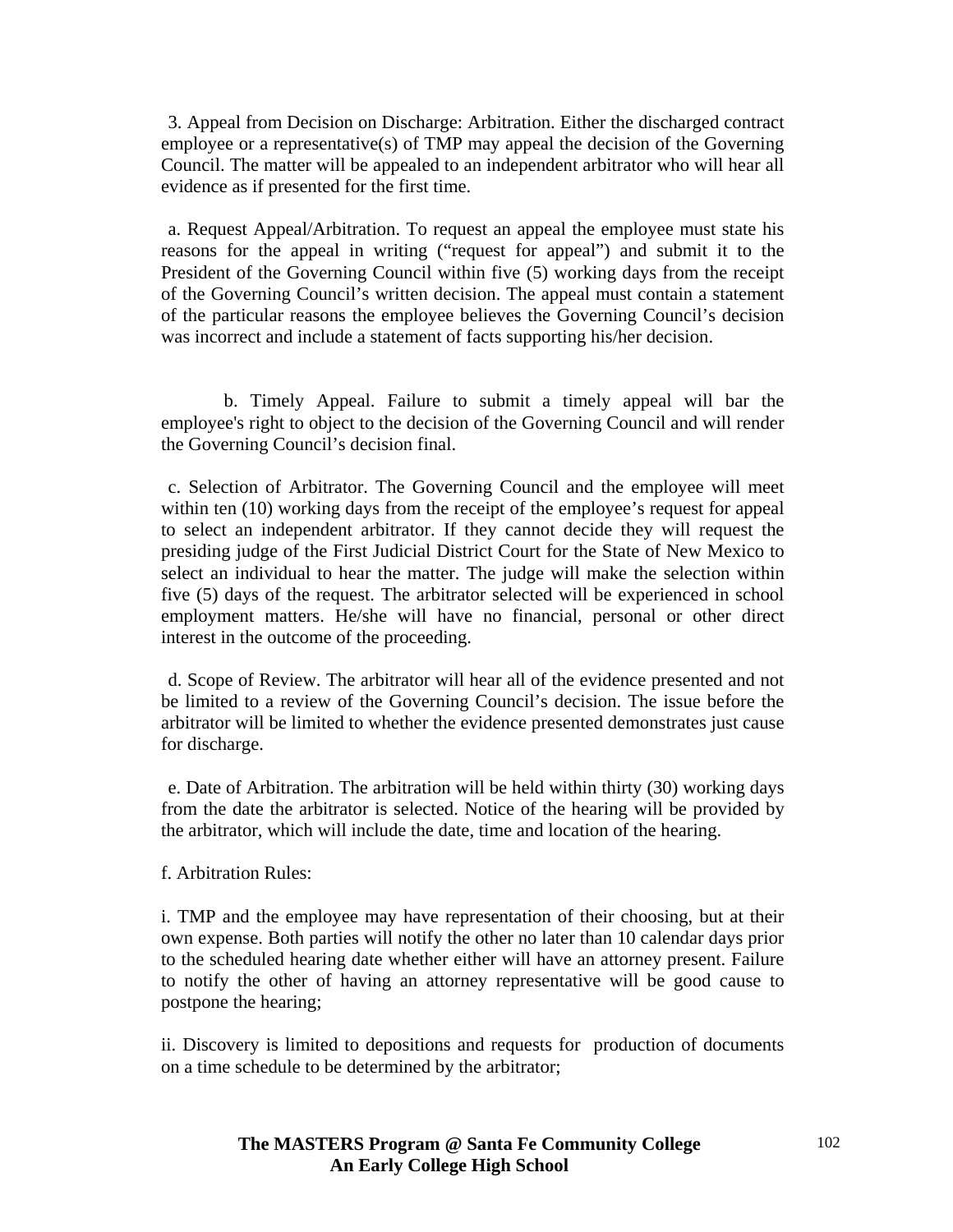iii. The arbitrator has the power to issue subpoenas for witnesses and documents and to administer oaths;

iv. The New Mexico Rules of Civil procedure will not be strictly enforced, however, the rules will apply to the extent that both contentions and responses are amply and fairly presented;

v. The Rules of Evidence will not strictly apply, but the arbitrator will permit either party to call and examine witnesses, to cross-examine witnesses, and to introduce evidence. The arbitrator will require reasonable substantiation of statements and authentication of records where the accuracy or truth is in reasonable doubt;

vi. The Governing Council will have the burden to show by a preponderance of the evidence that the reasons provided for recommended the employee's discharge constitute just cause;

vii. If the Governing Council cannot show just cause, or the employee sufficiently rebuts the Governing Councils reasons, then the arbitrator will find in favor of the employee;

 viii. Either the employee or TMP may record the proceeding at their own expense, but it will not constitute an official record for purposes of appeal; only the official record prepared by a certified court reporter will constitute the official record;

ix. Departures from these procedures are considered harmless unless the party can demonstrate prejudice;

x. Decision. The arbitrator will issue a written decision within thirty (30) working days of the hearing, which will contain findings of fact and conclusions of law;

xi. Final Decision. Decisions by the arbitrator are final and binding on both TMP and the employee; the decision may not be appealed unless the decision was procured by corruption, fraud, deception or collusion, in which case it will be appealed to the First Judicial District Court for the State of New Mexico.

xii. Costs/Fees. The employee and TMP will pay their own fees, expenses and costs; the arbitrator may assign to either party, or both of them, the fees and costs of the independent arbitrator.

xiii. Compensation after discharge. Payment of compensation to any certified school instructor or certified administrator will terminate as of the date a final decision, provided by the Governing Council, if not appealed, or by the arbitrator. If the contract is to be paid monthly during a twelve (12) month period for services to be performed during a period less than twelve (12) months, the person will be entitled to a pro rata share of the compensation payments due for the period during the twelve (12) months in which no services were to be performed.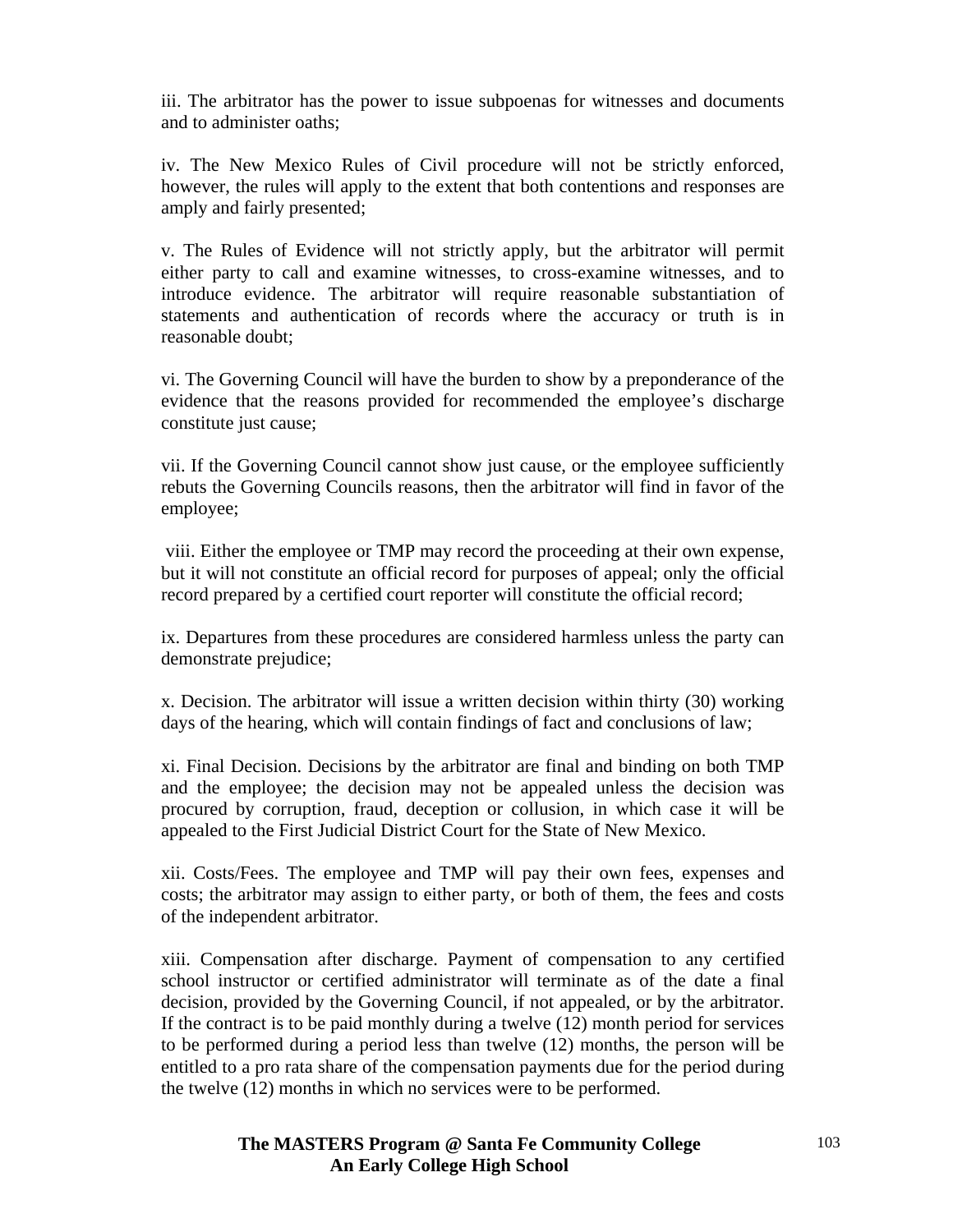**H. Phasing Out and Elimination of Positions/Reduction-in-Force:** From timeto-time, it may be necessary to phase-out or eliminate certain job classifications or reduce the number of positions in a particular employment category. An orderly process will be established by the TMP Reduction in Force Policy to guide such phase-out or reduction in force. A reduction in force carried out pursuant to TMP's policy is just cause for termination or discharge.

**I. Administrative Leave Pending Possible Disciplinary Action:** If you are suspected of violating TMP's policies, procedures, or work rules, you may be placed on administrative leave with pay pending an investigation of the situation.

**J. Resignation:** Non-exempt employees should give a minimum of two weeks written notice of resignation to the Headmaster. The MASTERS Program will consider you to have voluntarily terminated your employment if you do any of the following:

1. Resign from TMP,

 2. Fail to return from an approved leave of absence on the date specified by The MASTERS Program, or

3. Fail to report to work or call in for two (2) or more consecutive work days

All contract employees are required to provide written notice of their intent to terminate employment with TMP to the Headmaster at least thirty (30) calendar days in advance. Failure to provide adequate notice may result in a complaint to the PED Licensing Bureau.

**K. Retirement:** Eligible employees who meet the criteria established by the New Mexico Educators Retirement Board and wish to retire and should contact the Business Manager in advance of the anticipated retirement date to initiate retirement proceedings. Employees anticipating retirement should contact the New Mexico Educators Retirement Board to ensure that the employee follows the most appropriate and current

**L. Return of The MASTERS Program Property:** Any TMP property issued to you, such as keys, computer equipment, etc. must be returned to TMP at the time of your resignation, termination, or discharge. You will be responsible for any lost or damaged items. If you not return property of value, you will be asked to sign a wage deduction authorization form for this purpose. Please see equipment sign out form in appendix 1.

**M. Safety:**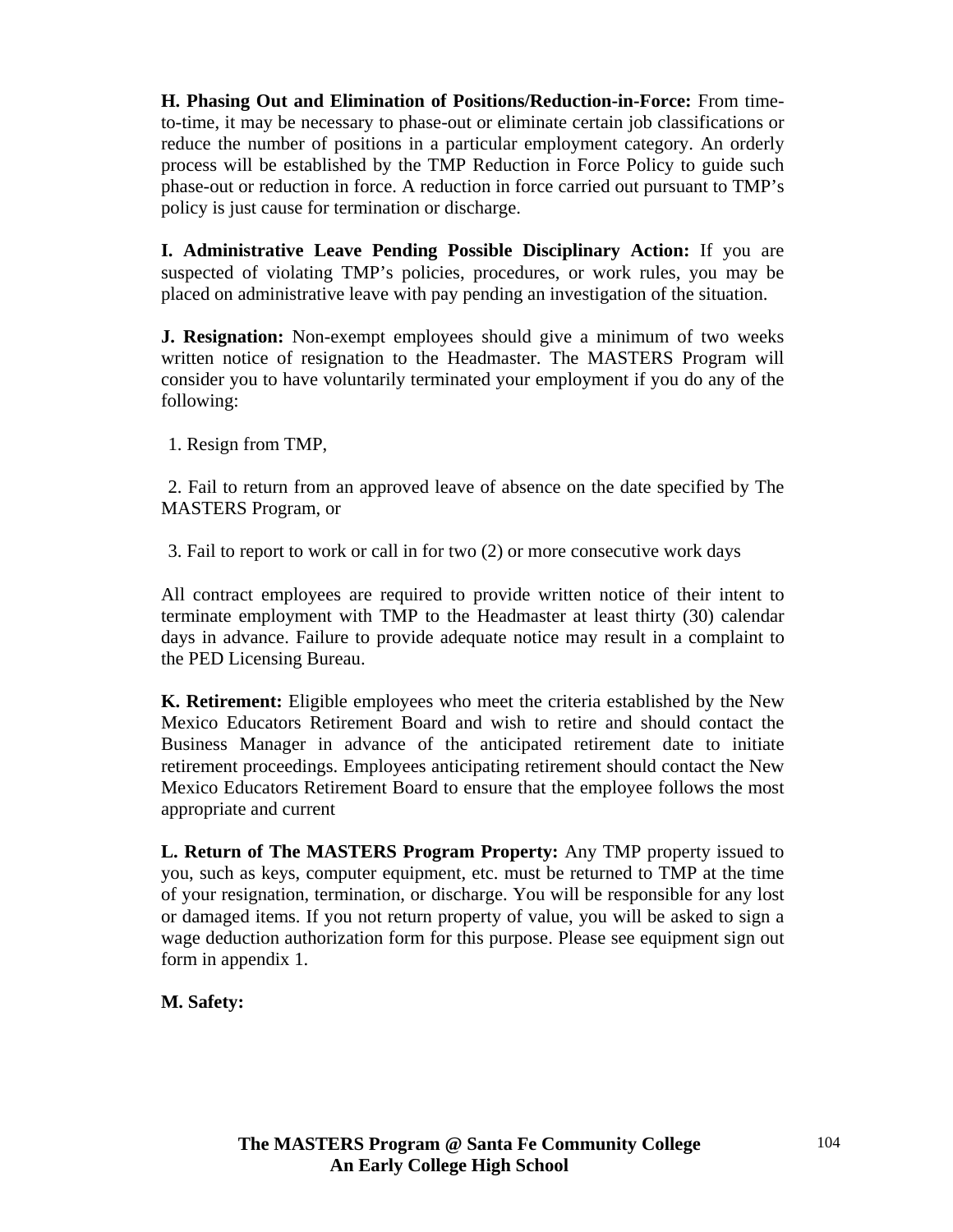1. General Employee Safety TMP is committed to the safety and health of all employees and recognizes the need to comply with regulations governing injury and accident prevention and employee safety. Maintaining a safe work environment, however, requires the continuous cooperation of all employees. TMP will maintain safety and health practices consistent with the needs of our profession. If you are ever in doubt about how to safely perform a job, it is your responsibility to ask the Headmaster for assistance. Any suspected unsafe conditions and all injuries that occur on the job must be reported immediately. Compliance with these safety rules is considered a condition of employment. We strongly encourage employee participation and your input on health and safety matters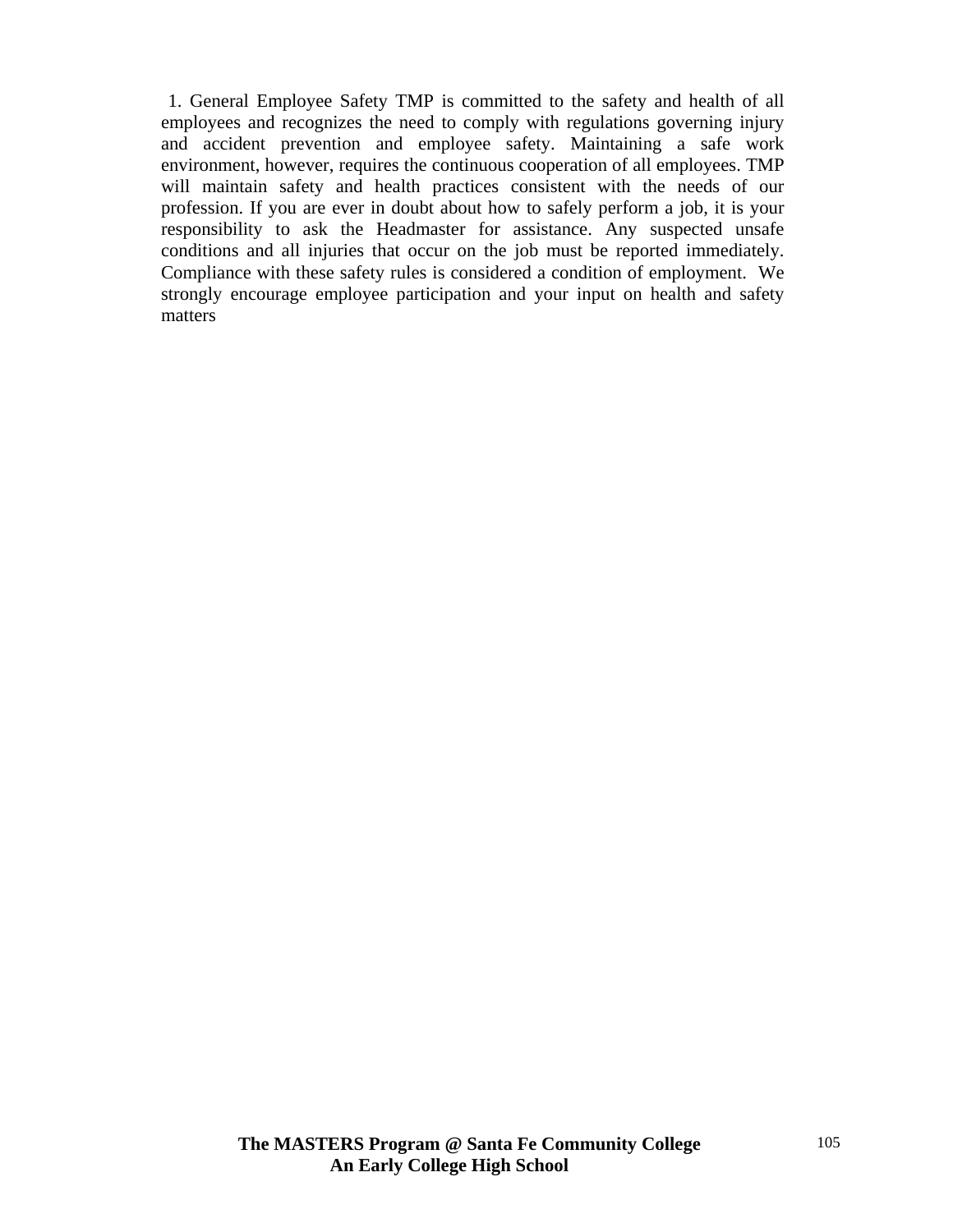#### **SAFETY COMMON SENSE:**

Lifting: Ask for assistance when lifting heavy objects or moving heavy furniture. Bend your knees, get a firm grip on the object, hold it close to your body and space your feet for good balance. Lift using your stronger leg muscles, not your weaker back muscles.

Materials Handling: Do not throw objects. Always carry or pass them. Use flammable items, such as cleaning fluids, with caution. Also, stack materials only to safe heights.

Trash Disposal: Keep sharp objects and dangerous substances out of the trash can. Items that require special handling should be disposed of in approved containers.

Cleaning Up: To prevent slips and tripping, clean up spills and pick up debris immediately.

Preventing Falls: Keep aisles, work places and stairways clean, clear and well lighted. Walk, don't run. Watch your step.

Handling Tools: Exercise caution when handling objects and tools. Do not use broken, defective or greasy tools. Use tools for their intended purpose only. Wear safety glasses or goggles whenever using a power tool.

Falling Objects: Store objects and tools where they won't fall. Do not store heavy objects or glass on high shelves.

Work Areas: Keep cabinet doors and file and desk drawers closed when not in use. Remove or pad torn, sharp corners and edges. Keep drawers closed. Open only one drawer at a time.

Using Ladders: Place ladders securely. Do not stand on boxes, chairs or other devices not intended to be used as ladders.

Machines: Do not clean machinery while it is running. Lock all disconnect switches while making repairs or cleaning.

Electrical Hazards: Do not stand on a wet floor while using any electrical apparatus. Keep extension cords in good repair. Don't make unauthorized connections or repairs. Do not overload outlets.

Fire Prevention: Know the location of the fire extinguisher(s) in your area and make sure they are kept clear at all times. Notify your supervisor if an extinguisher is used or if the seal is broken. Make sure all flammable liquids, such as alcohol, are stored in approved and appropriately labeled safety cans and are not exposed to any ignition source. Evacuation exits should be posted. Be familiar with fire drill procedures and plans for evacuating students.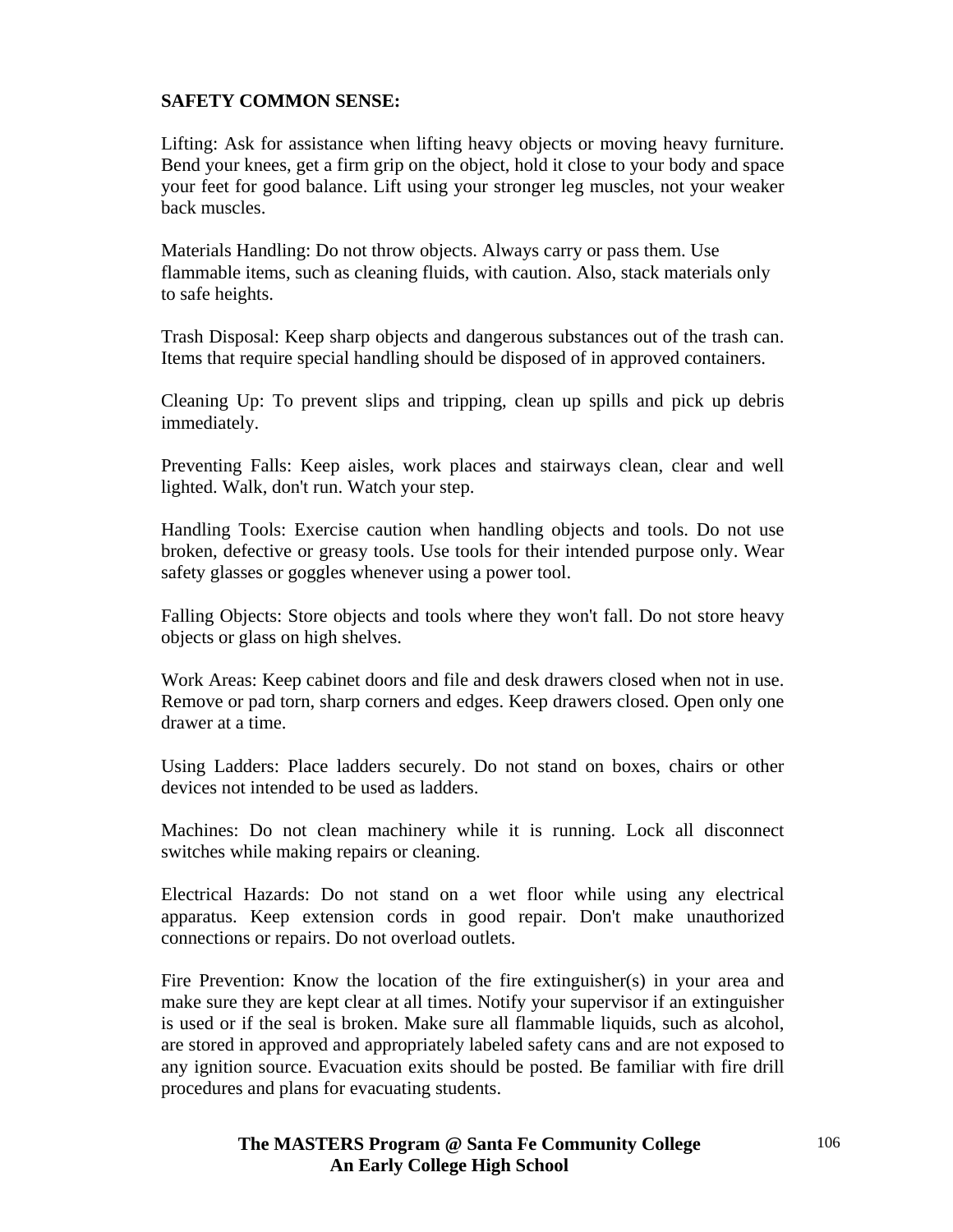### 2. Reporting Safety Issues

All accidents, injuries, potential safety hazards, safety suggestions and health and safety related issues must be reported immediately to the Headmaster or her designee. If you or another employee is injured, you should contact outside emergency response agencies, if needed. The Employee's Claim for Worker's Compensation Benefits Form must be completed for any instance of employee injury, even if no medical attention is sought at the time of injury. If you fail to report your injury timely, you may jeopardize your right to collect workers' compensation benefits.

**N. Weapons:** TMP prohibits all persons who enter The MASTERS Program property from carrying a handgun, firearm, knives of any length, or other weapons regardless of whether the person is licensed to carry the weapon or not. The only exception to this policy will be police officers, security guards or other persons who have been given written consent by TMP to carry a weapon on the property. Any employee violating this policy will be subject to disciplinary action

All staff must review and be familiar with of safety policies and procedures listed in the SAFE SCHOOL PLAN.

**O. Violence in the Workplace Policy:** TMP has adopted a policy prohibiting workplace violence. Consistent with this policy, acts or threats of physical violence, including intimidation, harassment, and/or coercion, which involve or affect TMP or which occur on The MASTERS Program property will not be tolerated. Every employee is required to report incidents of threats or acts of physical violence of which he/she is aware to the Headmaster.

Acts or threats of violence include conduct which is sufficiently severe, offensive, or intimidating to alter the employment conditions at TMP, or to create a hostile, abusive, or intimidating work environment for one or several employees. Examples of workplace violence include, but are not limited to, the following:

1. Hitting or shoving an individual.

 2. Threatening an individual or his/her family, friends, associates, or property with harm.

 3. Intentional destruction of or threatening to destroy The MASTERS Program's property.

- 4. Making harassing or threatening phone calls.
- 5. Harassing surveillance or stalking (following or watching someone).
- 6. Unauthorized possession or inappropriate use of firearms or weapons.

**P. Security:** Maintaining the security of TMP buildings and vehicles is every employee's responsibility. Develop habits that insure security as a matter of course. For example:- When you leave The MASTERS Program premises make sure that all entrances are properly locked and secured.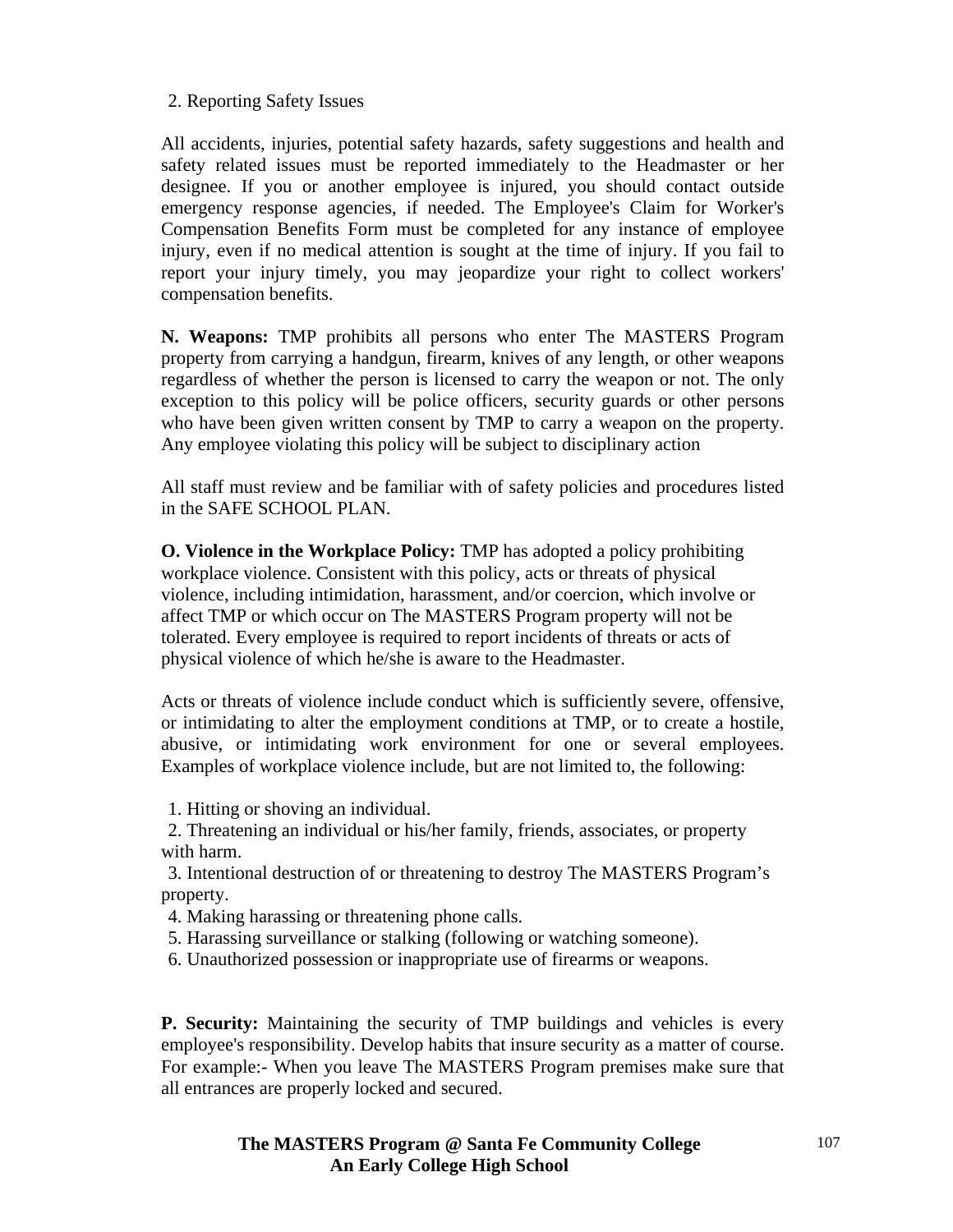**Q. Parking Areas:** You are encouraged to use the parking areas designated for employees. Remember to lock your car every day and park within the specified areas. Courtesy and common sense in parking will help eliminate accidents, personal injuries, and damage to your vehicle and to the vehicles of other employees. If you should damage another car while parking or leaving, immediately report the incident, along with the license numbers of both vehicles and any other pertinent information you may have, to your supervisor. TMP is not responsible for any loss, theft or damage to your private vehicle or any personal property.

**R. Conflict of Interest:** No person shall sell or use student, faculty or staff lists with personal identifying information obtained from a public school or a local school district for the purpose of marketing goods or services directly to students, faculty or staff or their families by means of telephone or mail. The provisions of this section shall not apply until the students, parent(s) have consented in writing or it is for a legitimate educational purpose as determined by PED regulations.

1. Employees of the school shall not directly or indirectly, sell or be a party to any transaction to sell or receiving any commission or profit from any contract for sale any instructional material, furniture, equipment, ,insurance, school supplies to TMP. This provision shall not apply in cases in which school employee contracts to perform special services with the school with which they are associated or employed during time periods wherein service is not required under a contract for instruction, administration or other employment.

2. No employee of the school shall solicit or sell or be the party to a transaction to solicit or sell insurance or investment securities to any employee of the school.

3. Violation of these conflict of interest provisions may constitute a fourth degree felony. In addition, the PED may suspend or revoke the licensure of a licensed school employee for acting in a manner that constitutes a conflict of interest.

## **VII. BENEFITS**

TMP is committed to sponsoring a comprehensive benefits program for all eligible employees. Literature is available from our insurance companies for details on your health/dental coverage. Please see the Business Manager for information on your benefits and coverages.

If you are a full-time employee, or a part-time employee who works more than twenty-five (25) hours per week, you will be eligible to receive all of the benefits described in this Employee Handbook. For part-time employees, benefits are prorated. Coverages are available to you and your dependents as defined in the benefit summary plan descriptions. Please see the Business Manager for details.

**A. Group Insurance**: A comprehensive, quality insurance program is available to employees and their families. You become eligible for coverage on the first day of the month following your date of hire.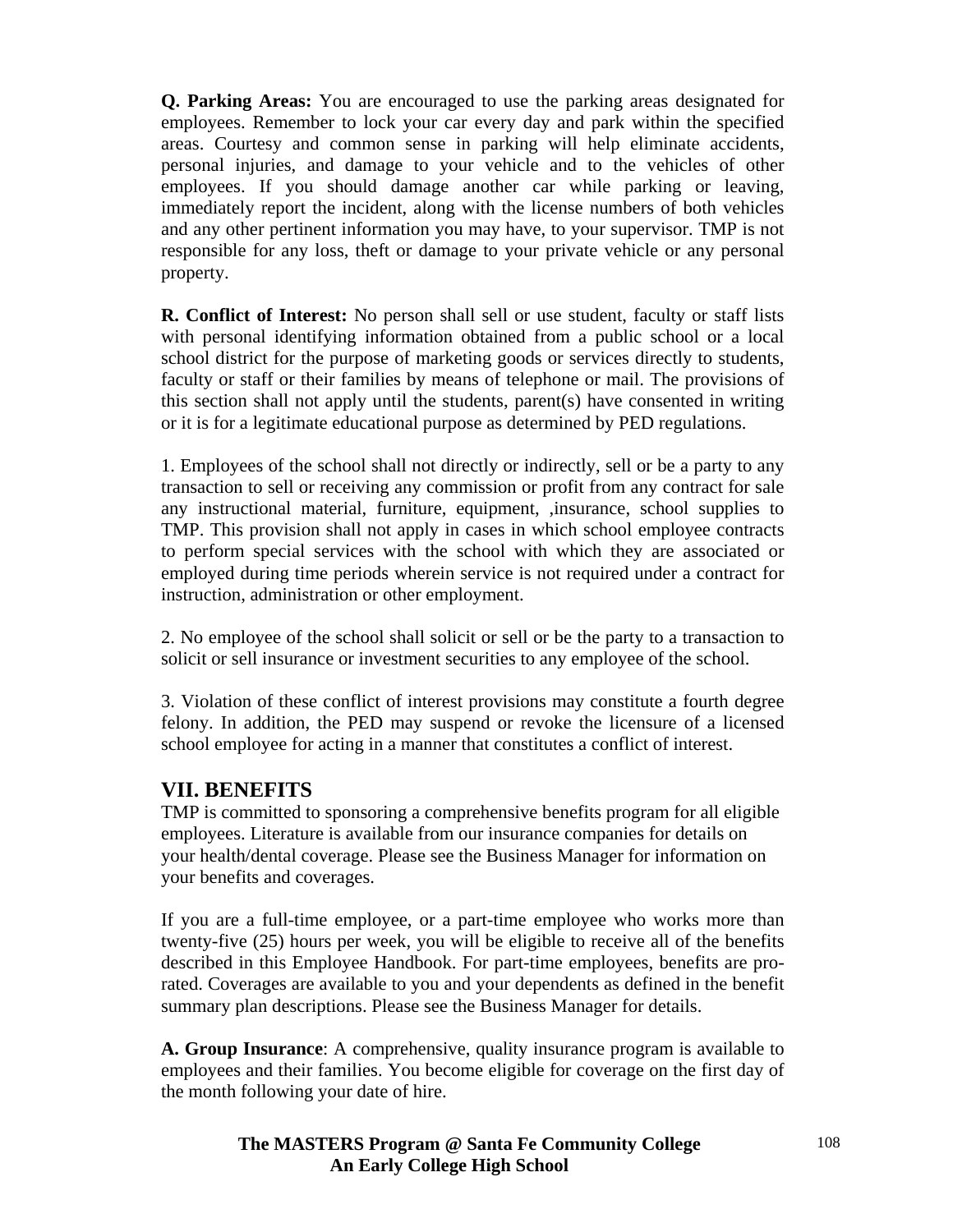The following benefits are provided, as defined and limited in the literature provided by our insurance company:

- Medical Care Coverage
- Dental Care Coverage
- Vision Care Coverage
- Retirement Savings

Upon enrolling, you will obtain summary plan descriptions describing your benefits in detail. Should you select coverage, you will pay a percentage of coverage yourself and your dependent(s) coverage based on the coverage you select. TMP will pay a portion of the insurance premium. According to the federal Consolidated Omnibus Budget Reconciliation Act (COBRA) of 1985, in the event of your termination of employment with The MASTERS Program or loss of eligibility to remain covered under our group health insurance program, you and your eligible dependents may have the right to continued coverage under our health insurance program for a limited period of time at your own expense.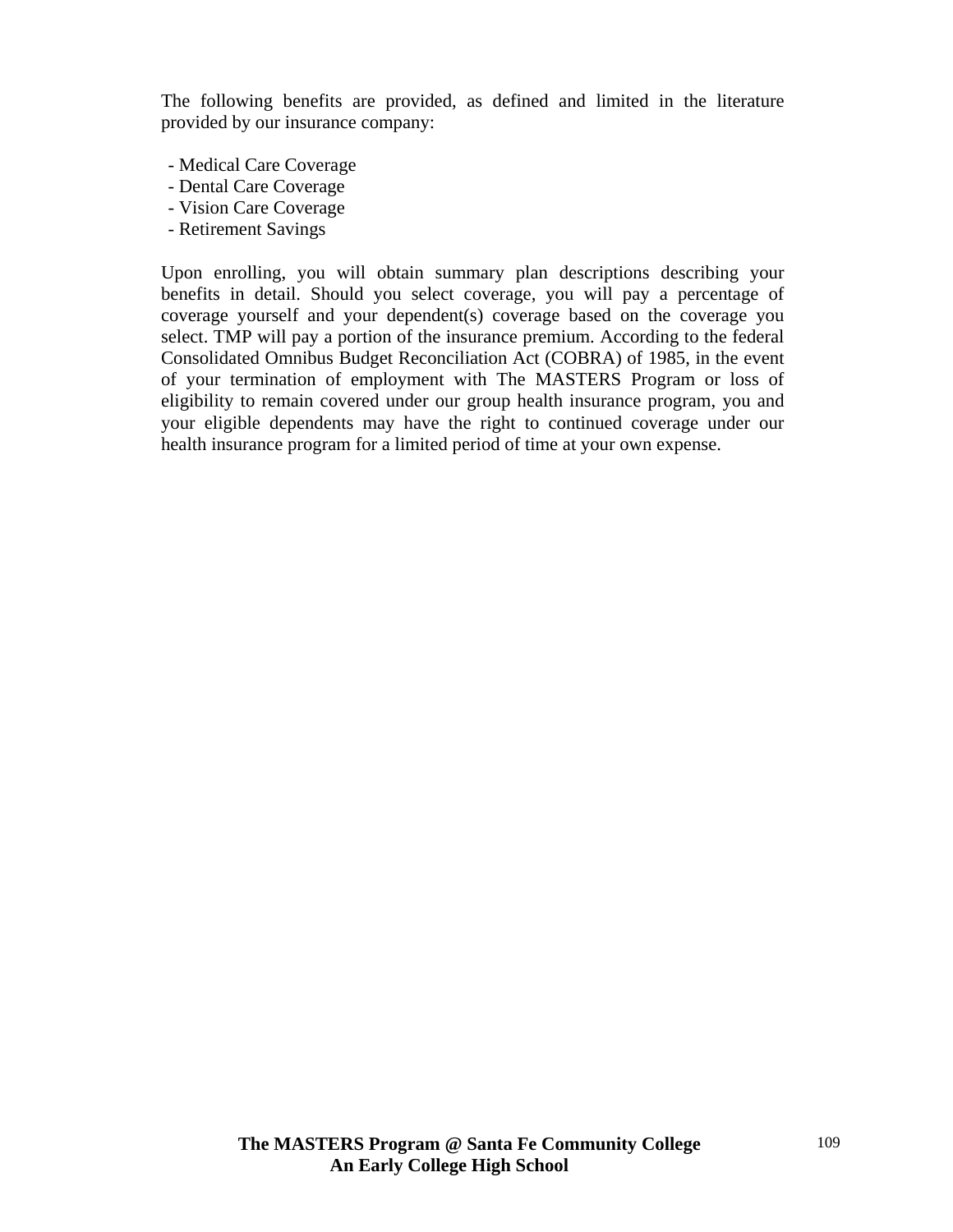Charter School shall comply with all state laws and regulations pertaining to employee health and basic life insurance coverage. The requirements of the New Mexico Public Schools Insurance Authority (NMPSIA) Employee Benefits Group Plan shall apply at all times to Charter Schools in the administration of benefits. The Charter School is required to provide newly hired employees with the appropriate applications, information and instructions relating to the enrollment process.

Employees may participate in the NMPSIA Employee Benefits Group Plan, which consists of Group Medical, Dental, Vision, and Basic Life coverage. Employees who are active at work and work the minimum qualifying number of hours shall be eligible for the following:

a. All employees who work a minimum of twenty-five (25) hours or more per week shall be entitled to participate in Medical, Dental, and Vision coverage.

b. Charter School shall enroll and pay premiums at the rate of 100% for Basic Life insurance coverage for any employee who works a minimum of fifteen (15) hours per week, regardless if the employee participates or is eligible to participate in any other line of NMPSIA coverage.

c. Members of the Governing Council are not eligible to participate in medical, dental, vision, and life insurance coverage.

a. A newly eligible employee is required to enroll within thirty-one (31) calendar days of being hired or within thirty-one (31) calendar days of being upgraded to that of an eligible employee.

b. An eligible employee who has a change in status is required to complete the appropriate NMPSIA Employee Record Change Card within thirty-one (31) calendar days from the qualifying event.

c. Pursuant to federal law and NMPSIA rules, an eligible employee may enroll in medical coverage for the occurrence of "special events" as defined by NMPSIA rules. These enrollments do not apply to dental or vision coverage.

D. The Charter School shall comply with the 1985 Consolidated Omnibus Budget Reconciliation Act (COBRA) in notifying employees of their right to continue health and life insurance coverage upon resignation, termination, or retirement. Dependents who are also losing coverage upon becoming ineligible shall also be informed of their COBRA rights.

# **II. LIFE INSURANCE COVERAGE**

5. The Charter School shall provide the following Basic Life/Accidental Death and Dismemberment coverage to all employees: \$25,000 Life/AD&D (\$4.00 per month).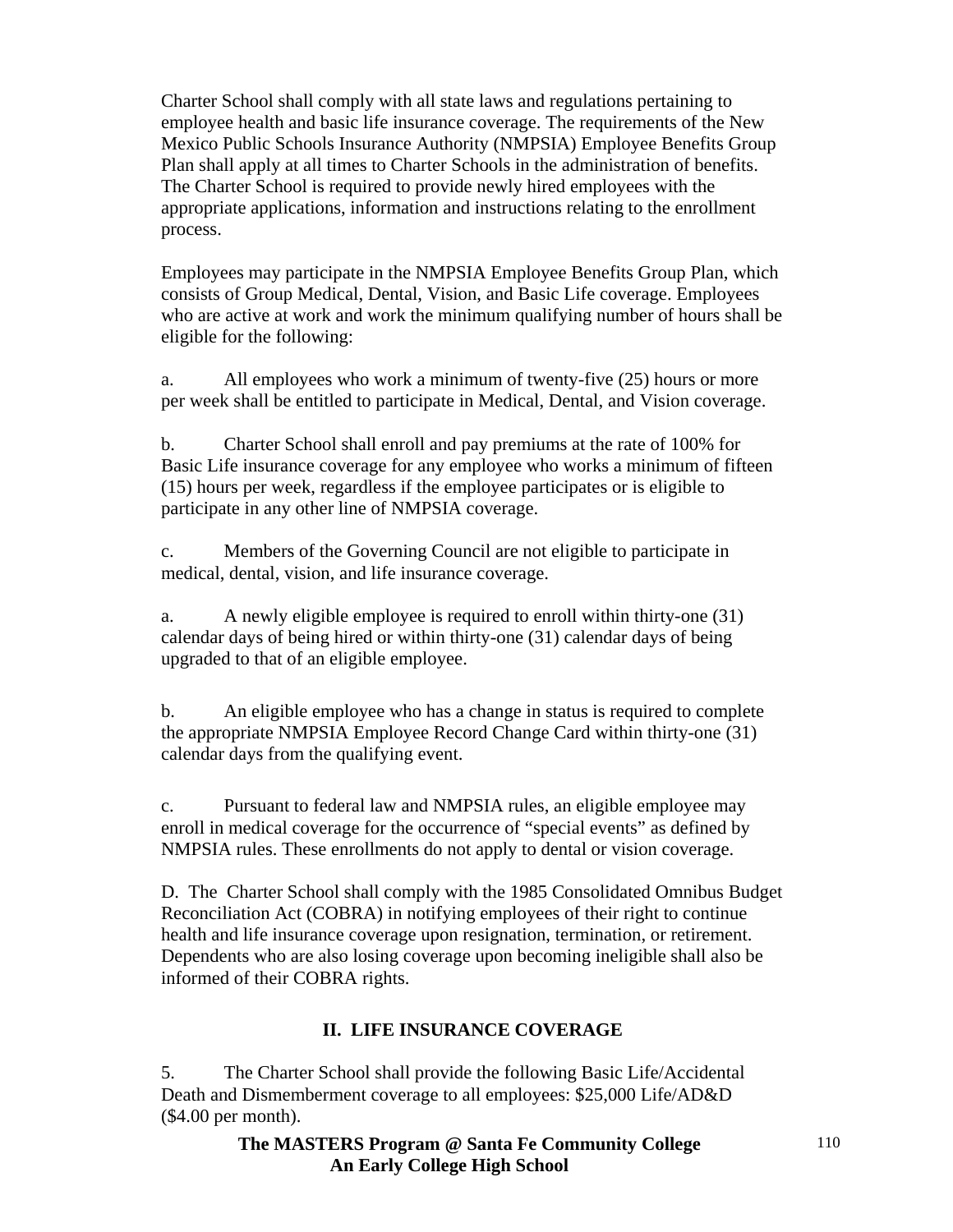6. Charter School employees have the option to select Voluntary Life through Prudential for themselves, spouse or children, which is a 100% employee deduction.

7. TMP shall provide employees, on a matching basis, long-term disability coverage. The waiting period for coverage shall be Thirty (30) days.

**B. New Mexico Retirement Plan:** The New Mexico Educators Retirement Act is provided to eligible employees (those who have completed sufficient service) with a monthly pension benefit upon retirement. All employees who work more than 25% of the time (.25 FTE) are mandated by the New Mexico Educational Retirement Act to participate in the retirement plan. Participation in the Plan begins on **the first day of the month following your date of hire.** TMP and the employee are required by State law to contribute to this retirement plan operated by the New Mexico Educators Retirement Board. The details regarding TMP and employee contributions, vesting, administration, and investments are provided in the Summary Plan Description, made available through the Education Retirement Board.

**C. Social Security:** In accordance with the applicable federal law, all employees are required to participate in and contribute to Social Security. TMP also makes a mandatory matching contribution on behalf of employees. Contribution levels are established by law, and are subject to change. To obtain information about Social Security and related programs, you may contact the local Social Security office.

**D. Workers' Compensation:** TMP maintains Workers' Compensation Insurance coverage for employees who sustain an injury or illness compensable under the New Mexico workers' compensation laws. TMP pays the full cost of the workers' compensation insurance. All workers' compensation claims are subject to evaluation and investigation by TMP and its insurance carrier. If you are injured while performing duties related to your job at TMP, you must report the injury promptly to your immediate supervisor. More information is available from TMP's Business Manager.

**E. Unemployment Compensation:** TMP employees are covered in accordance with applicable unemployment compensation laws and regulations that also govern eligibility for unemployment benefits. All forms or contacts related to unemployment compensation claims should be delivered or referred to the TMP Headmaster or Business Manager.

**F. Leave Benefits:** As a part of the Benefits package provided to TMP employees, the Board may allow approved leaves of absence. Leaves may be granted with or without pay. Requests for Leave forms must be completed and submitted to the Headmaster for approval. Explanations of the reason for leave request need not be entered on a Request for Leave form for personal leave. However, explanations are necessary for all other types of leave

**G. Sick Leave:** Regular full-time employees are entitled for 10 paid sick days per school year; contract personnel are entitled to the number of sick leave days stated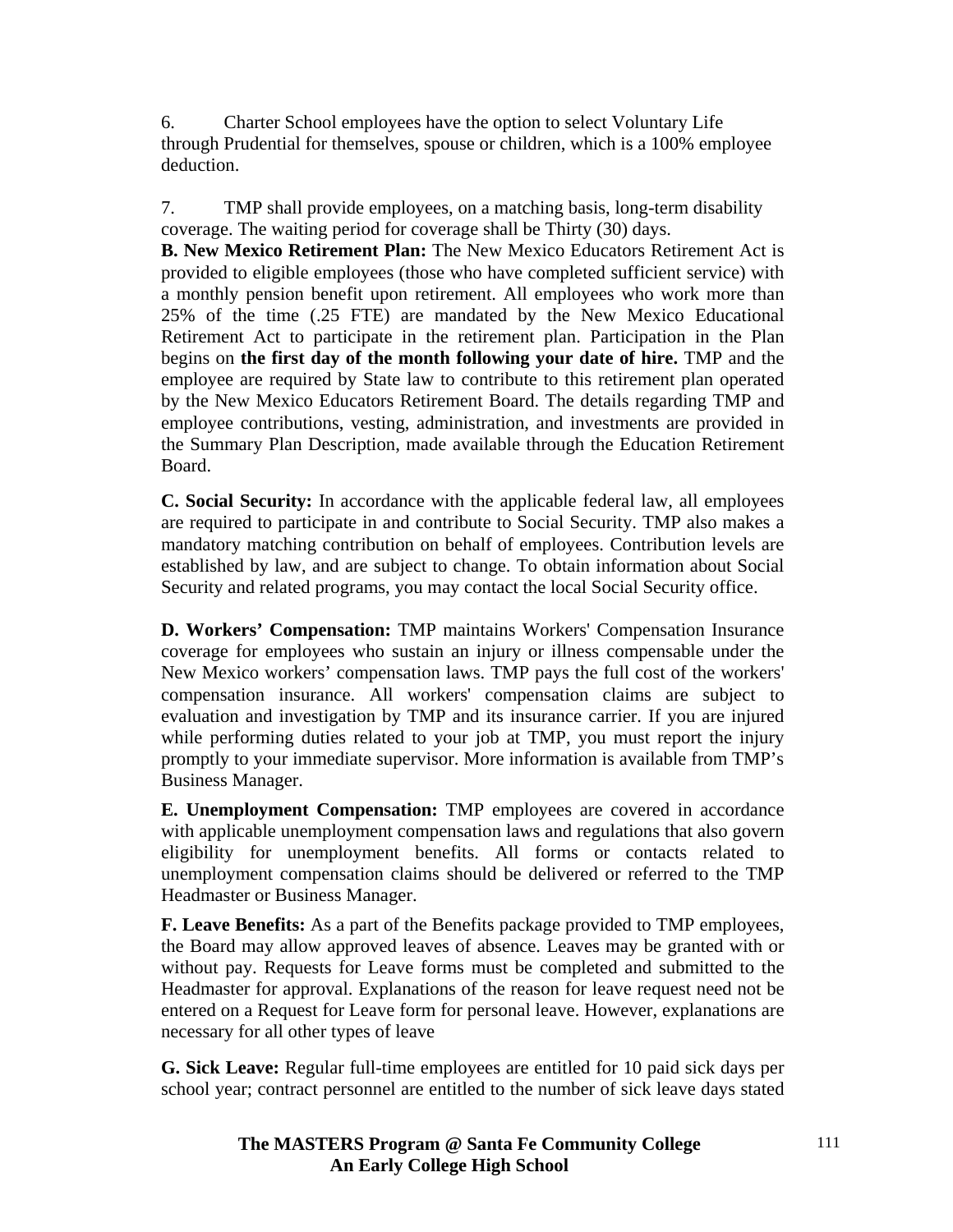in their contract. Unless otherwise provided for or as approved by the Headmaster, sick leave is to be used by employees in accordance with the following provisions:

**1. Sick leave** is to be used only in the event of illness of the employee, or of the employee's immediate family, and for no other purpose. Misuse of sick leave is cause for disciplinary reasons, up to and including termination or discharge. For the purposes of this section, "immediate family" is defined as a spouse, child, sibling, parent, grandparent, any other relative permanently residing with the employee, or any other person as defined by the Headmaster.

Notice of absence from work due to illness should be provided to the Headmaster or his or her designee by 7:30 a.m. on the day of illness, if possible, or as soon thereafter as is reasonable, allowing reasonably enough time for the Headmaster to find a substitute teacher, in the instance of instructional employees, or temporary help, in the instance of administrative staff.

When possible, such as in the event of foreseeable extended illnesses and planned medical procedures, advance notice of the use of Sick Leave should be given to the Headmaster or his or her designee

An employee will not be paid for unused sick leave days upon severance of his/her employment from TMP, however, unused sick leave may be carried over into succeeding school years up to a maximum of 200 hours. Accumulated unused sick leave may be used for personal or family illnesses as described in the Family Medical Leave provisions below.

If an employee misses three (3) consecutive workdays due to illness, the Headmaster may request that you bring a release to return to work notice from your physician or licensed health practitioner. The Headmaster may, at any time, request that an employee bring a doctor's note verifying that your leave was necessitated by illness

**2. Personal Leave** Personal Leave of up to two (2) days per year may be granted, upon request, to all eligible employees. This leave is granted to employees for personal matters that require absence during working hours. Requests for personal leave should be made at least two school days in advance and the Headmaster has the discretion to deny personal leave as she/he deems it appropriate. A request must be in writing and approved prior to taking the leave. Personal leave not taken shall be accumulated the next year as unused with sick leave up to the maximum set forth. Employees will not be paid for unused leave when employment with TMP is voluntarily or involuntarily served.

# **3. Family and Medical Leave Policy**

a. Leave. In accordance with the Family and Medical Leave Act of 1993, TMP has established a policy that will allow up to twelve weeks of unpaid leave in a twelve-month period:

• for an employee's own serious health condition that makes the employee unable to perform the functions of the employee's job;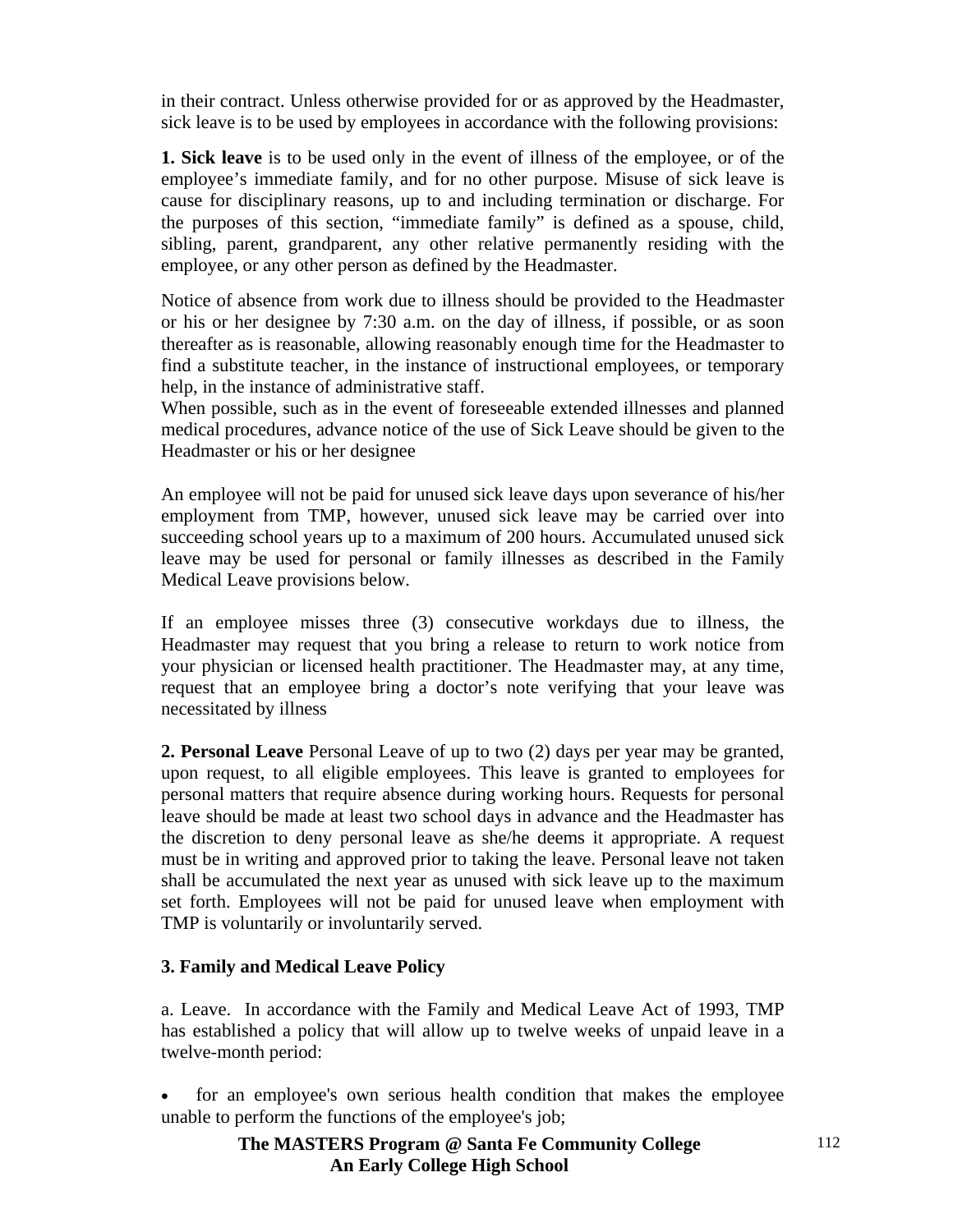for a serious health condition of an employee's child, spouse, or parent where the employee is needed to care for that family member;

upon the birth of a child to care for the child; or

because of the placement of a child with an employee for adoption or foster care.

•

Any one of these reasons is referred to as an "employee's serious health condition" in this policy.

b. Eligibility. In order to be eligible for family and medical leave an employee must have worked for TMP:

- For at least twelve months; and
- at least 1,250 hours during the year preceding the start of the leave.

c. Return to Work. Unless otherwise permitted by law, at the end of the approved family and medical leave, the employee will be offered restoration to the same position he/she held when leave commenced or to an equivalent position. TMP may choose to exempt certain highly compensated employees from this requirement and not return them to the same or an equivalent position.

 An employee whose family and medical leave exceeds twelve weeks within a twelve-month period will not be guaranteed a job upon return from the leave, unless otherwise required by law. An employee who fails to return to work at the end of an approved medical leave will be considered as having voluntarily terminated.

 TMP requires that upon returning from leave due to an employee's serious health condition, the employee must provide certification from his/her health care provider or that of his/her family member. If the employee is ill when the employee is able to resume work his/her health provider must provide certification that the employee is fit for duty with regard to the serious health condition that caused the employee's need for family and medical leave.

 d. Request for Leave. Employees must provide thirty days' prior notice if the leave is foreseeable. If an employee is unable to provide such notice, notice must be provided as soon as practicable.

 An employee undergoing planned medical treatment will be required to make a reasonable effort to schedule the treatment to minimize disruptions to TMP's operation.

 Family and medical leave request forms are available from the Business Manager and completed and returned to the Business Manager for approval by the Headmaster.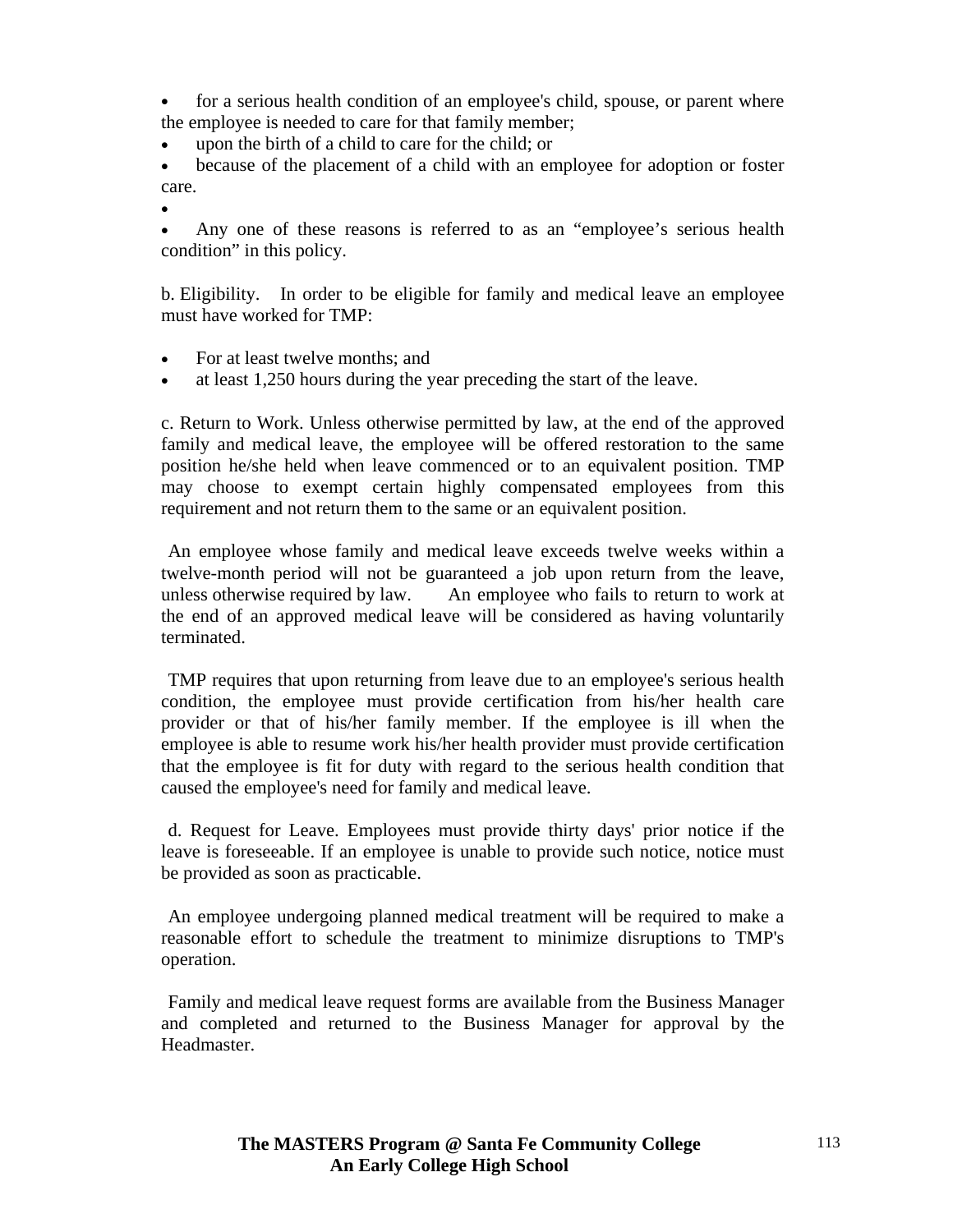e. Certification. An employee requesting a family and medical leave for a serious health condition must provide the TMP with certification from a health care provider.

 The Business Manager has certification forms for the health provider to complete. The forms must be fully completed.

 The employee should furnish the required certification when requesting leave or soon after the leave is requested, but not more than fifteen calendar days from the start of the requested leave, unless it is not practical under the particular circumstances. During the leave, TMP may also require that the employee obtain recertification of the medical condition supporting the leave.

 TMP has the right to require an employee to obtain an opinion by a health care provider designated and paid for by the TMP either before or during the leave. If there is a disagreement, a third health care provider will settle the dispute.

 f. Disability/Workers' Compensation Benefits. Employees on a family and medical leave due to their own serious health condition may be eligible for payments from other sources such as workers' compensation, state disability, or disability insurance, if any. Employees should ask the Business Manager if they think they are eligible for these benefits.

 g. Intermittent Leave. If an employee requests intermittent leave, it may be necessary for the TMP to transfer him/her to another position that will better accommodate an intermittent or reduced schedule.

 h. Substitution of Paid Leave Employees taking family and medical leave must use all of their available accrued and unused paid sick and personal days and vacation (if full time year around employee) as part of the leave. Once the employee's paid leave benefits are exhausted, the employee will continue for the duration of the family and medical leave without pay.

 i. Benefit Continuation. TMP will continue to maintain group health insurance coverage for the employee and, where applicable, for his/her dependents during the family and medical leave, up to a maximum of twelve weeks in a twelve-month period. Employees must, however, arrange to pay the premium contributions they previously had deducted in order to continue group health or other insurance for themselves and, where applicable, their dependents during the family and medical leave. The employee will be required to arrange for and pay for other benefits while on leave without pay. Failure to make arrangements and to pay the premiums for benefits other than health insurance while on leave, by result in termination of those employee benefits.

 If an employee fails to return to work at the end of the family and medical leave, TMP may require the employee to reimburse it for the amount TMP paid for the employee's health insurance premiums during the leave.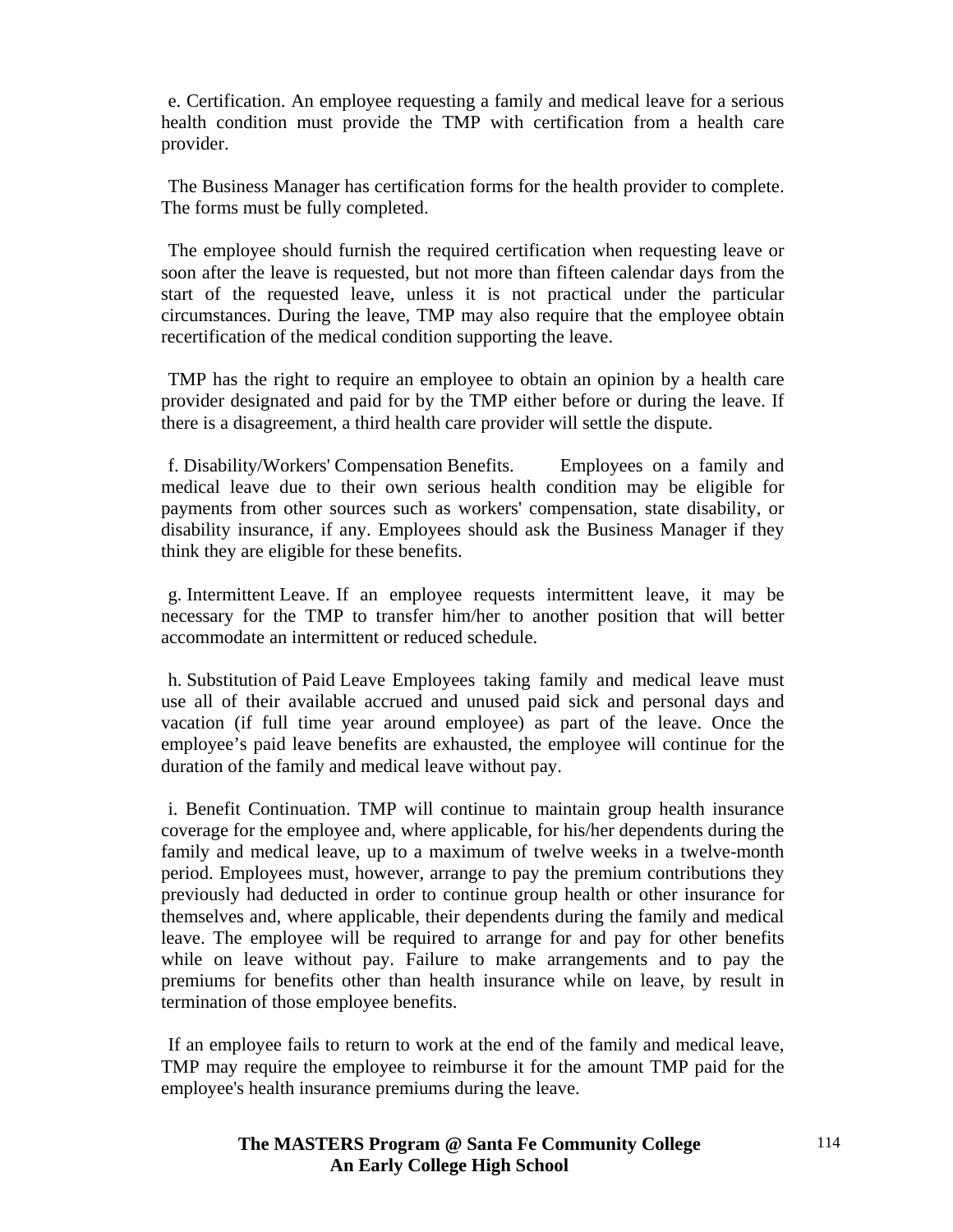4. Bereavement (Funeral) Leave: may be granted, upon request, to all employees for a death in the immediate family of the employee. Up to three (3) working days of leave with pay (not charged to other leave time) shall be granted to regular, fulltime employees upon request. The purpose of this leave is to make arrangements for and attend funeral services of the employee's spouse, child, parent, parent-inlaw, grandparent, granddaughter, grandson, daughter-in-law, son-in-law, domestic partner, brother, sister, daughter or son of the employee's spouse or domestic partner, and any relative living in the household of the employee. Funeral leave pay will only be made to employees for actual time spent away from work for the funeral or its arrangements. For example, if the death occurs at a time when work is not scheduled, payment will not be made. Requests for extended bereavement may be considered by the Headmaster.

**5. Leave for Jury Duty and Court Subpoena Leave:** is available to employees as follows:

1. Full-time and part-time employees will receive their normal pay for days that they are required to report to jury duty. Employees must immediately report a call to jury duty or subpoena to their supervisor.

2 .If an employee is excused from jury duty or the subpoena assignment prior for any full day, they must report to work on that day.

3. In order to receive compensation for jury duty leave, the employee must remit all fees paid by the courts to TMP.

**6. Professional Leave:** may be granted at the discretion of the Headmaster, upon request, for professional development, professional organizational activities, school-related professional activities, or other activities related to the employee's assignments.

**7. Religious Leave:** may be granted, upon request, to all employees for observance of recognized religious events. Personal leave may be used or leave without pay will be granted. This leave may be granted for up to two  $(2)$  days per year.

**8. Military Leave of Absence:** If you are a full-time employee and are inducted into the U.S. Armed Forces, you will be eligible for reemployment after completing military service, provided:

a. You show your orders to the Headmaster as soon as you receive them.

b. You satisfactorily complete active duty service of five years or less.

c. You enter the military service directly from your employment with TMP.

d. You apply for and are available for re-employment within ninety (90) days after discharge from active duty. If you are returning from up to six (6) months of active duty for training, you must apply within thirty (30) days after discharge.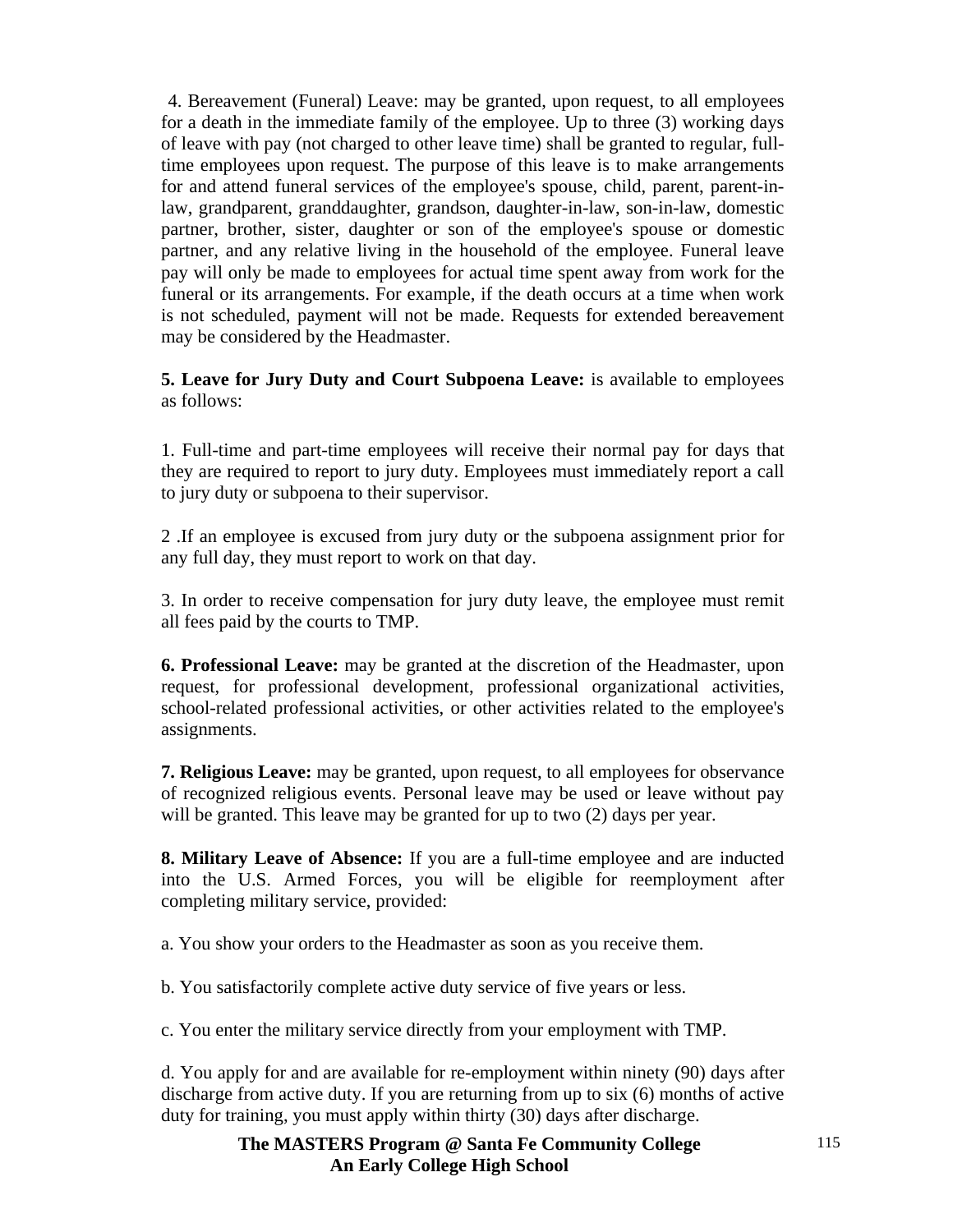**9. Military Reserves or National Guard Leave of Absence:** Employees who serve in the U. S. military organizations or state militia groups may take the necessary time off during the school year, with pay up to 15 days, to fulfill this obligation, and will retain all of their legal rights for continued employment under existing laws. These employees may apply accrued personal leave and unused earned vacation time to the leave if they wish, however, they are not obliged to do so. **You are expected to notify your supervisor as soon as you are aware of the dates you will be on duty so that arrangements can be made for replacement during this absence.** 

**9. Voting Leave:** will be granted to employees who are eligible voters and whose work day begins less than two hours after the polls open and ends less than three hours before the polls close. If you qualify you will be granted for a maximum of two (2) hours with pay in order to vote in an election recognized under the law. Written requests for this leave must be submitted prior to the day of the election. Employees utilizing this benefit must vote in the election for which they are granted leave. The Headmaster will schedule voting leave to ensure department work is covered.

# 10. **TMP EQUIPMENT SIGN OUT AGREEMENT**

| <b>ITEM</b> | <b>SERIAL # or</b><br><b>NOTE</b> |
|-------------|-----------------------------------|
|             |                                   |
|             |                                   |
|             |                                   |
|             |                                   |
|             |                                   |
|             |                                   |
|             |                                   |
|             |                                   |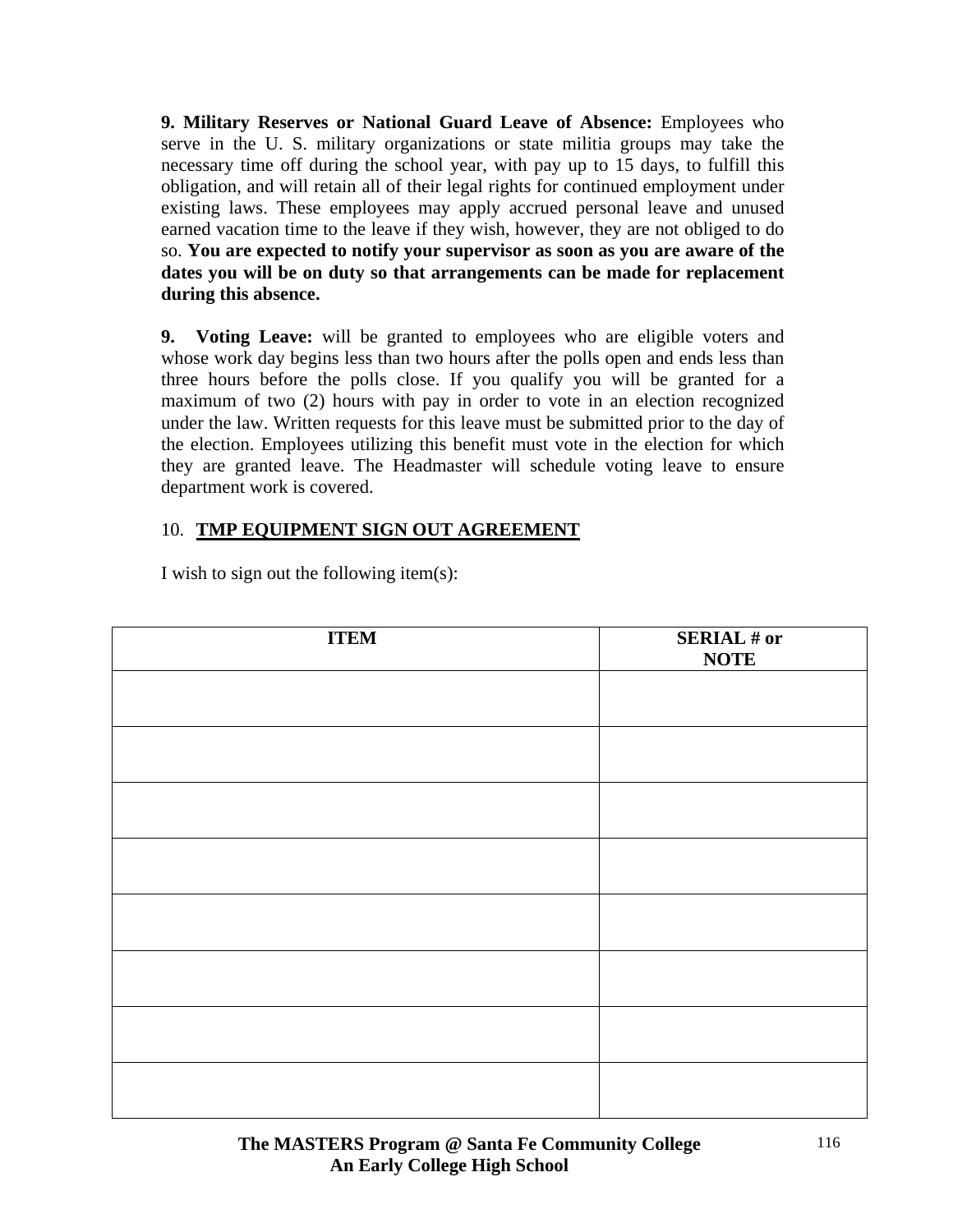from The MASTERS Program Charter School (TMP).

1. I agree to return the above noted item(s) on or before the due date noted below.

2. I take full responsibility for any lost or damaged item(s).

l l

3. If I do not return the item(s) in the condition in which it (they) was (were) borrowed (excepting reasonable wear and tear), I agree to reimburse TMP for the fair market value of the item(s). This may be deducted from a pay check if appropriate.

l Teacher/Employee (Print) Teacher/Employee (Signature) Date Out Date Due

Supervisor/Designee (Print) Supervisor/Designee (Signature) Return Date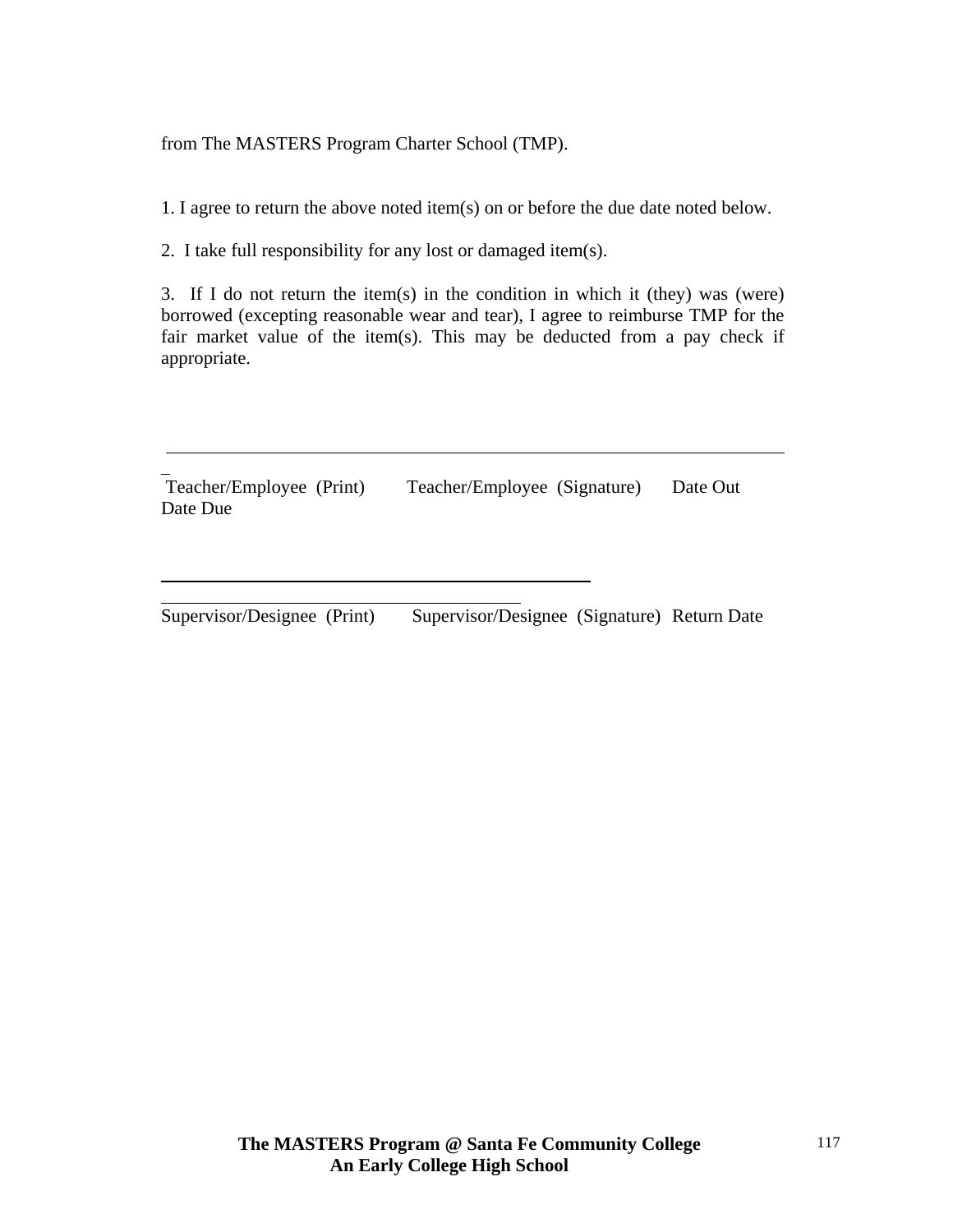# **EXHIBIT B**

# **The MASTERS Program**

# **Proposed Student Discipline Policies**

# **a. In General**

TMP was established for the purpose of allowing choice in education for students and their parents. Our goal is to maintain a positive yet well-disciplined learning environment based on mutual respect between staff and students. We expect students to be responsible as partners in this process. Students and parents will read and sign the TMP Rights and Responsibilities Contract located in the registration packet. This contract details the behavioral expectations held by TMP of all its students.

Students and their parents will receive a copy of the Student Handbook in the first week of school, and whenever a new student enrolls during the school year. Students review the Handbook with their Counselor during orientation. The student then takes the Handbook home for review by parents and the signing of the necessary signature pages. The Counselor is responsible for ensuing that all Handbook signature pages are returned and signed.

In all situations where a discipline problem arises in a conflict between students or between student(s) and staff, TMP staff and administration shall make all reasonable efforts to intervene before a situation escalates to physical conflict. Should a situation escalate to physical conflict, staff and administration shall intervene, if possible, in a timely and calm manner, while taking into account the safety of other students and of themselves. SFCC security may be called. Persons involved in a physical conflict shall be separated for a cool-down period in separate locations while staff and the Headmaster investigate the facts of the situation.

# **b. Disciplinary Actions**

Disciplinary actions may include but are not limited to parent shadowing, parent/teacher conferences, detention, community service, Saturday school, suspension, and expulsion. TMP detailed discipline policies will be developed and incorporated into the Student Rights and Responsibilities Handbook before the initial opening of the school.

# **c. Disciplinary Code: Guidelines for Minimum and Maximum Consequences**

Class 1 Offenses carry a penalty beginning with a conference/detention for a first occurrence, and suspension for repeated occurrences.

Class 2 Offenses carry a penalty beginning with conference/detention for a first occurrence, and suspension to expulsion for repeated occurrences.

Class 3 Offenses carry a penalty beginning with long-term suspension to expulsion for the first offense, and expulsion for repeated offenses.

Class 4 Offenses carry a penalty of expulsion.

- Substance abuse, Class 1 will carry a penalty beginning with assessment and intervention to suspension for the first offense, and long-term suspension for repeated offenses.
- Certain miscellaneous offenses have specific consequences, as noted in section d below.
- Certain offenses may be reported to the police, at the discretion of the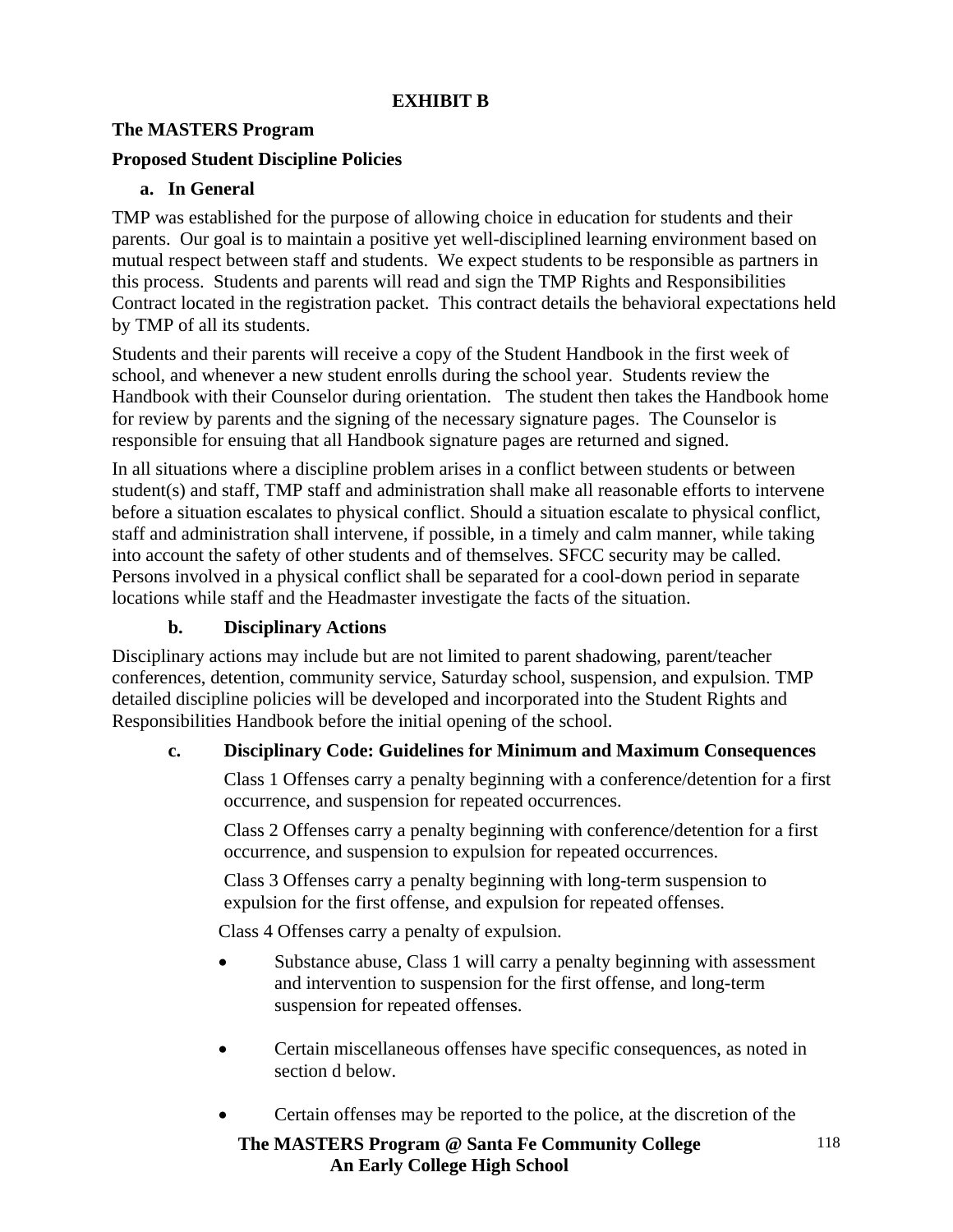school Headmaster (as noted by \*), and other offenses MUST be referred to the police (as noted by \*\*).

#### **d. Disciplinary Code: Offenses listed by Class:**

#### **Class 1 Offenses:**

#### Dress Code Violation

Definition: Dressing or grooming in a manner that disrupts the teaching and learning of others and does not conform to the school standards as stated in the school handbook.

#### Gang-related symbols and signs

Definition: 1) wearing any jewelry, clothing, badges, or symbols that refer to gang activity; 2) showing or flashing hand signs; or 3) stating or yelling slogans or group names that show membership/affiliation in any gang.

#### Horseplay

Definition: Any student conduct or action that 1) threatens or risks the physical safety of staff, students or visitors; 2) may damage school materials or property; 3) disrupts the learning process or the learning environment. Determination of horseplay is based upon the reasonable judgment of school staff.

#### Gambling

Definition: Playing a game of skill for chance for money or anything of value.

#### **Class 2 Offenses:**

#### Disrespect

Definition: Language or conduct that is rude, offensive, vulgar, threatening, hostile, discriminatory, or sexually-oriented that is directed at or in response to staff, students or visitors.

#### Insubordination, Willful Disobedience

Definition: Failure to follow a reasonable direction issued by authorized school personnel.

#### Misbehavior on a Bus

Definition: Any failure to follow any of the state or local regulations required of students who ride the bus. The school bus driver also has the discretion to forbid a student from riding a bus.

#### Verbal Assault

Definition: Threatening or hostile verbal comments made toward a student, staff, or visitor.

#### Sexual Harassment

Definition: Uninvited, unwanted, or inappropriate behavior, including physical contact, gestures, or words, that is directed at a student or a member of the school staff because of his/her sex, which would cause a reasonable person of that sex to feel uncomfortable or offended. (\*)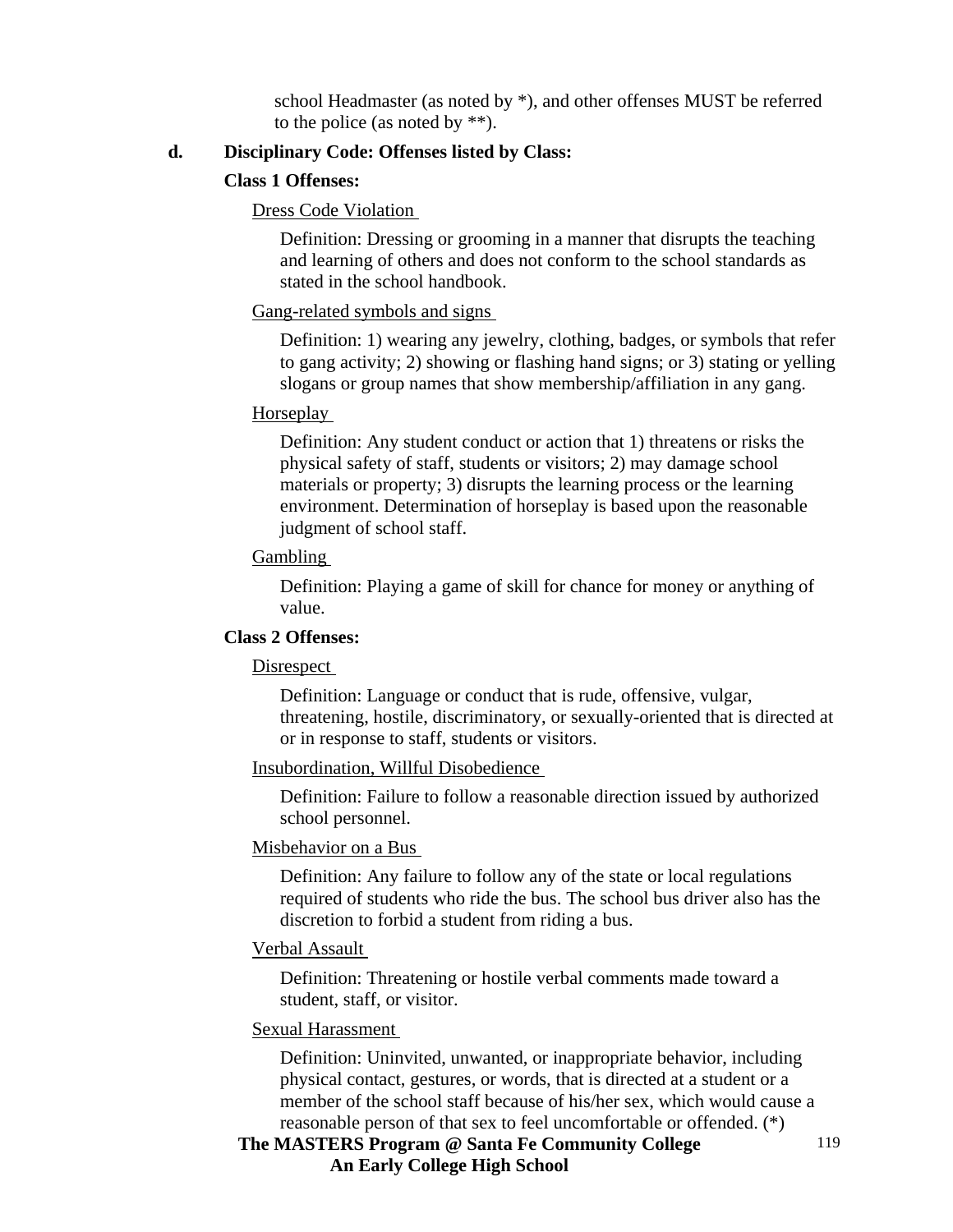Racial or Religious Harassment

Definition: Uninvited, unwanted or inappropriate behavior, including gestures or words, that is directed at a student or a member of the school staff because of his/her race or religious preferences, which would cause a reasonable person of that race and/or religion to feel uncomfortable or offended. (\*)

#### Bullying, Hazing, Intimidation

Definition: Any willful act done by a student, whether individually or in concert with others, to another student or students, for the purpose of subjecting such student(s) to humiliation, intimidation, physical abuse or threats of abuse, social ostracism, shame or disgrace. (\*)

### Gang-related Activity

Definition: Membership in or affiliation with any unauthorized group, the purpose of which is potentially violent or illegal, which threatens the health or safety of students or staff, or which is disruptive to the educational environment. Examples of gang-related activity may include the restriction of others from a certain area or territory having a name, having rival enemies, and exhibiting anti-social behavior. (\*)

### Vandalism/Graffiti

Definition: Maliciously and intentionally causing damage to school property or the property of others. This also includes situations in which minor damage can be replaced or repaired at no cost to the school district. The family of the student will be held responsible for the cost of damages.

# Drug Paraphernalia and Related Materials

Definition: Possessing, using, or having under one's control any substance, material, or related paraphernalia that is dangerous to health or safety or that disrupts the educational process, including but not limited to wine coolers, non-alcoholic beer, inhalants, look-a-likes, etc.

#### Student Trespassing

Definition: Entering any school property or school facilities without proper authority, including any school entry during a period of out-ofschool suspension.

#### Truancy/Leaving School without Permission

Definition: Failure to report to school or class without prior permission, knowledge or excuse by the school or the parent. Leaving the school campus after having reported in, without permission, knowledge, or excuse from the school or the parent.

#### **Class 3 Offenses:**

#### Battery of Another Student

Definition: Intentional physical or offensive contact by a student on another student without consent that causes injury or bodily harm. (\*\*)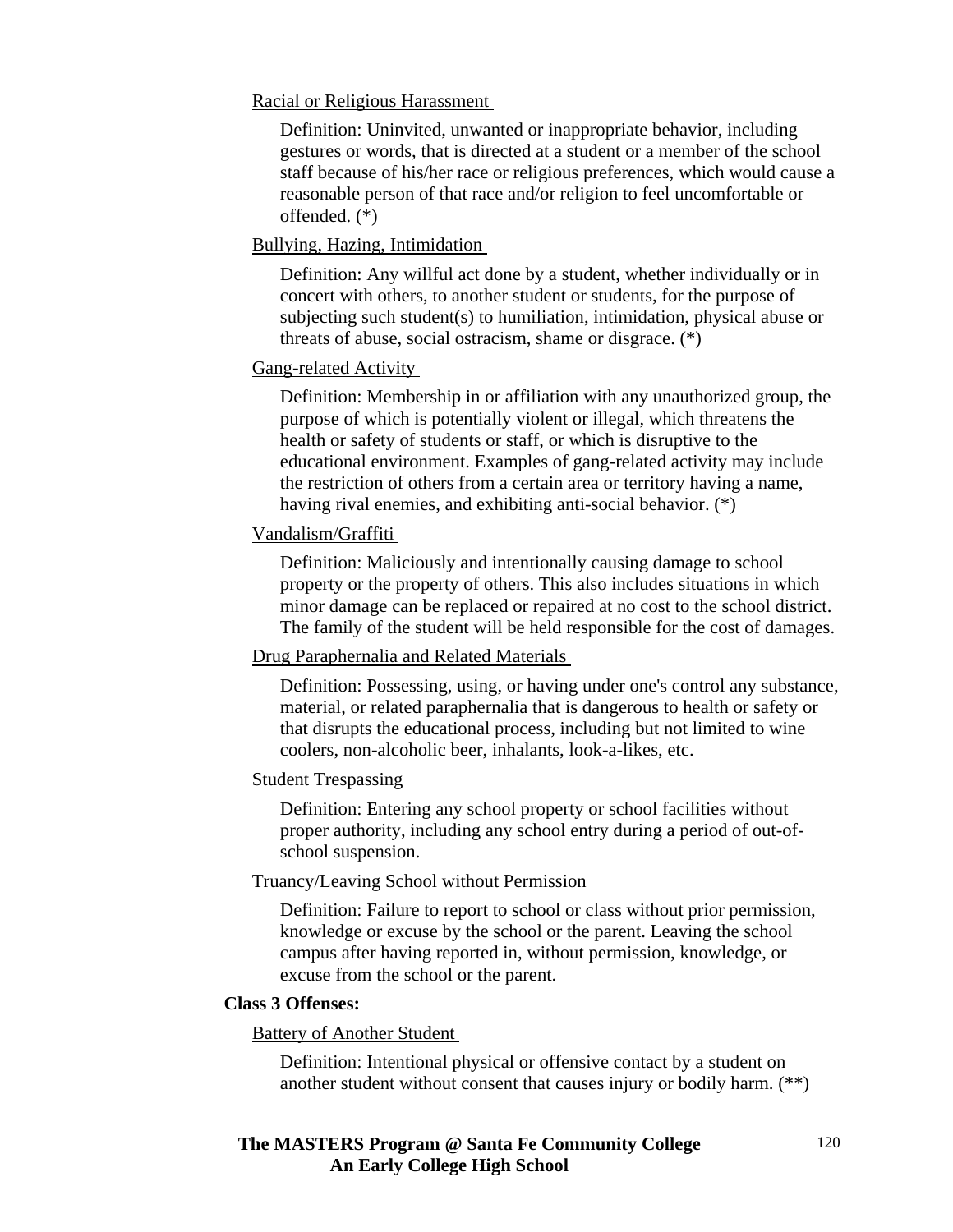#### Battery of School Personnel

Definition: Intentional physical or offensive contact by a student on TMP staff without consent. (\*\*)

#### Weapons

Definition: Possessing, using or threatening another with a non-firearm weapon. (\*\*)

#### Theft/Larceny

Definition: Taking property belonging to the school or any individual or group without prior permission. Knowingly being in possession of stolen property, goods or contraband.

#### Robbery, Extortion, Coercion, Blackmail

Definition: Obtaining money or property or threatening to take money or property from a person by force, threat of force, or reprisal.

#### False Alarms

Definition: Reporting of false emergencies to the school, fire officials, or students. Creating a disturbance by setting off a fire alarm without a reasonable belief that an emergency exists.

#### Possession with Intent to Distribute Illegal Drugs/Alcohol

Definition: Selling, giving away, or otherwise transferring to another person any controlled substance or alcohol including any transfer of a prescription drug or any substance alleged to be a drug regardless of actual content. (\*)

#### Threats of Bodily Harm

Definition: Threatening another student or students with bodily harm verbally, in writing, online, or in any other manner. Threats directed at specific population groups for reasons of race, color, national and ethnic origin, disability, age, creed, gender, religion or ancestry will result in immediate suspension or expulsion. (\*)

#### **Class 4 Offenses:**

#### Firearms

Definition: Possession of, use of or threatening to use a firearm. A firearm is defined in accordance with 14.704 NMSA as "any weapon which will or is designed to or may readily be converted to expel a projectile by the action of an explosion … includes any handgun, rifle or shotgun." (\*\*)

#### Bomb Threat

Definition: Reporting to the school, police or fire officials the presence of a bomb on or near school property without reasonable evidence that a bomb is present. (\*\*)

#### Arson

Definition: Intentionally starting any fire or combustion on school property without supervision of school personnel. (\*\*)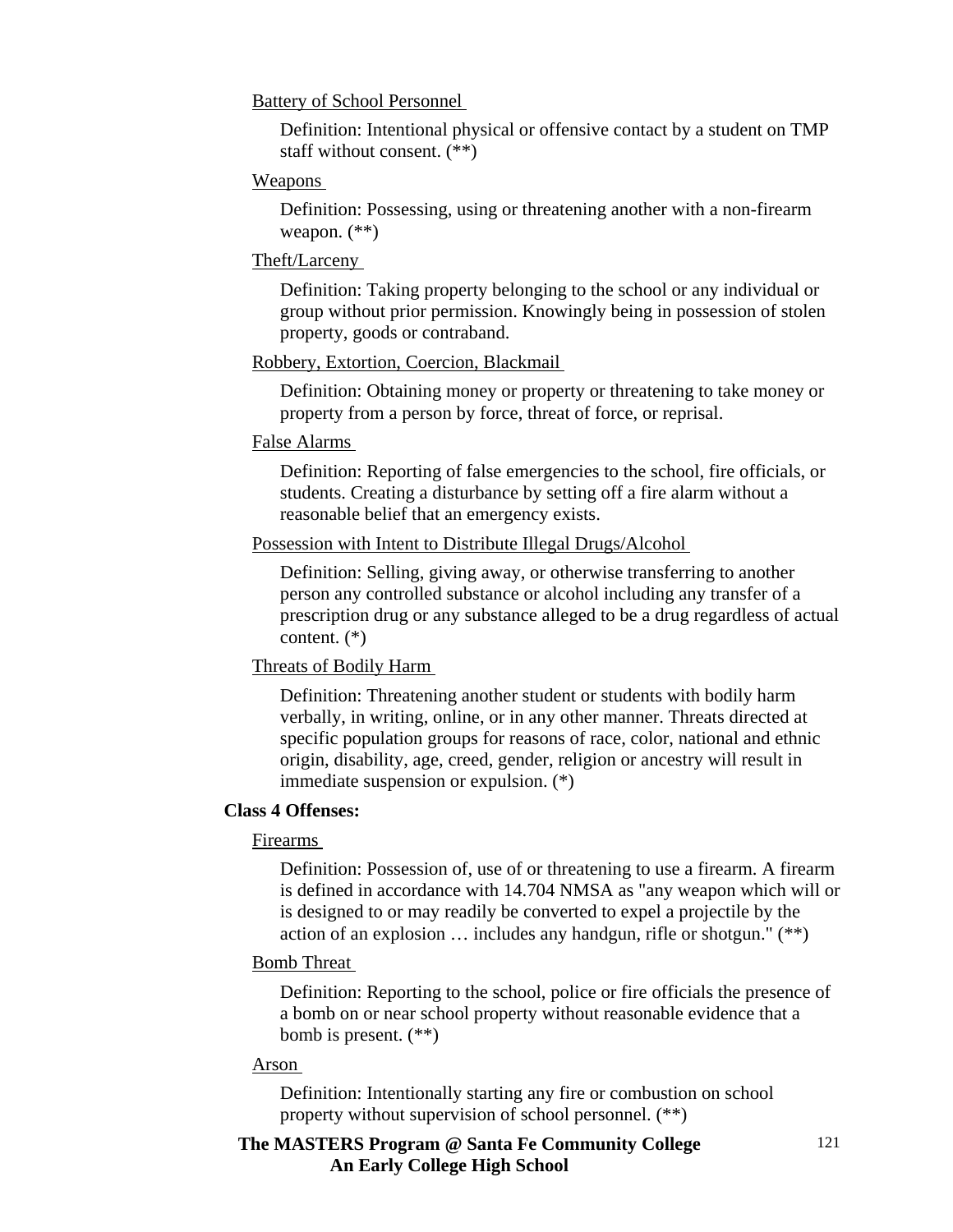#### **Substance Abuse, Class 1:**

Possession/Ownership and Use of Illegal Drugs/Alcohol/Tobacco

Definition: Possessing, having under one's control, or using any controlled substance, alcoholic beverage (\*\*), or tobacco (\*).

#### Intoxication

Definition: Exhibiting behavior such as slurred speech, staggering or other behavior that results from the use of drugs and/or alcohol.

#### **Miscellaneous Offenses:**

Skateboarding

Definition: Riding a skateboard on school property First Occurrence: Confiscation of the skateboard

### Reckless Vehicle Use

Definition: Using any motorized or self-propelled vehicle on or near school grounds in a reckless manner that disrupts the educational process or that threatens the health and safety of others.

- First Occurrence: Restriction of vehicle use  $(*)$
- Repeated Occurrences: Automatic revocation of vehicle use (\*\*)

### Electronic Devices

Definition: Making or responding to cell phones or using other electronic devices while in classrooms.

• First Occurrence: Confiscation

# Disruptive and Dangerous Tactics

Definition: This includes offenses that are considered dangerous and disruptive and are not covered in another category. These offenses include but are not limited to playing with fire, matches, or lighters; discharging fire extinguishers; throwing rocks or snowballs; possession of or setting off fireworks; encouraging riots, walk-outs, or strikes, etc.

- First Occurrence: Conference/Detention to suspension  $(*)$
- Repeated Occurrences: Detention to Long-Term Suspension (\*)

#### Indecent Exposure

Definition: The act of improperly exposing one's private parts in public.

- First Occurrence: Suspension and Counseling  $(**)$
- Repeated Occurrences: Suspension to Long-Term Suspension/Counseling (\*\*)

# Inappropriate Physical Contact

Definition: Behavior that includes but is not limited to intentionally pushing, shoving, bumping, running into, tripping, grabbing a student or school personnel. This also includes inappropriate public displays of affection.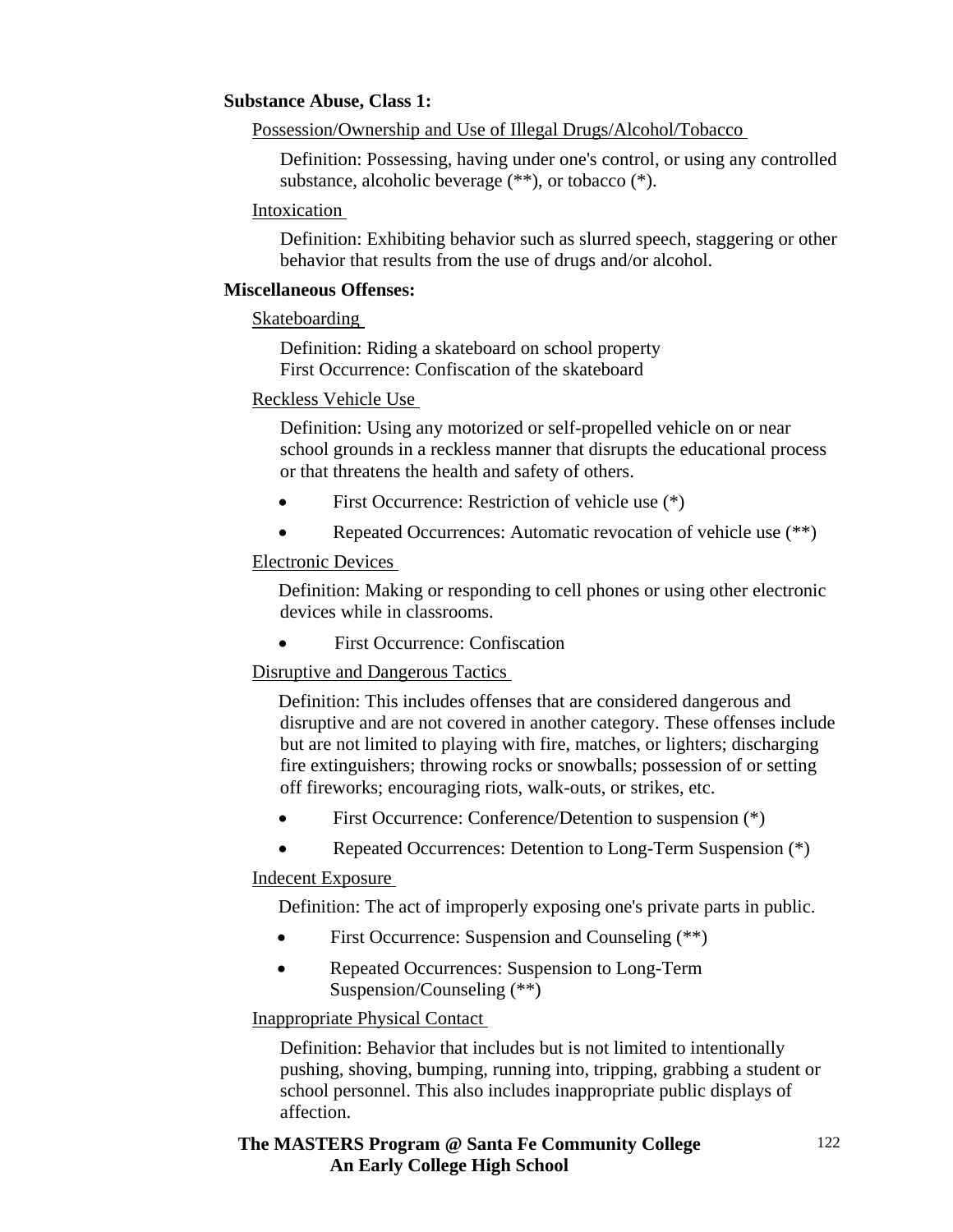- First Occurrence: Conference/detention to suspension  $(*)$
- Repeated Occurrences: Suspension to expulsion (\*)

Internet and E-mail Abuse, Computer Hacking

Definition: The act of violating the TMP computer use agreement.

- First Occurrence: Restriction of computer use to suspension  $(*)$
- Repeated Occurrences: Restriction of computer use to expulsion (\*)

Academic Cheating/Plagiarism

Definition: Knowingly using another student's work or a piece of work from an outside source as one's own, or the utilization of one's own notes for test-taking without permission.

- First Occurrence: Failed assignment and/or suspension
- Repeated occurrences: Failed assignment and/or suspension to expulsion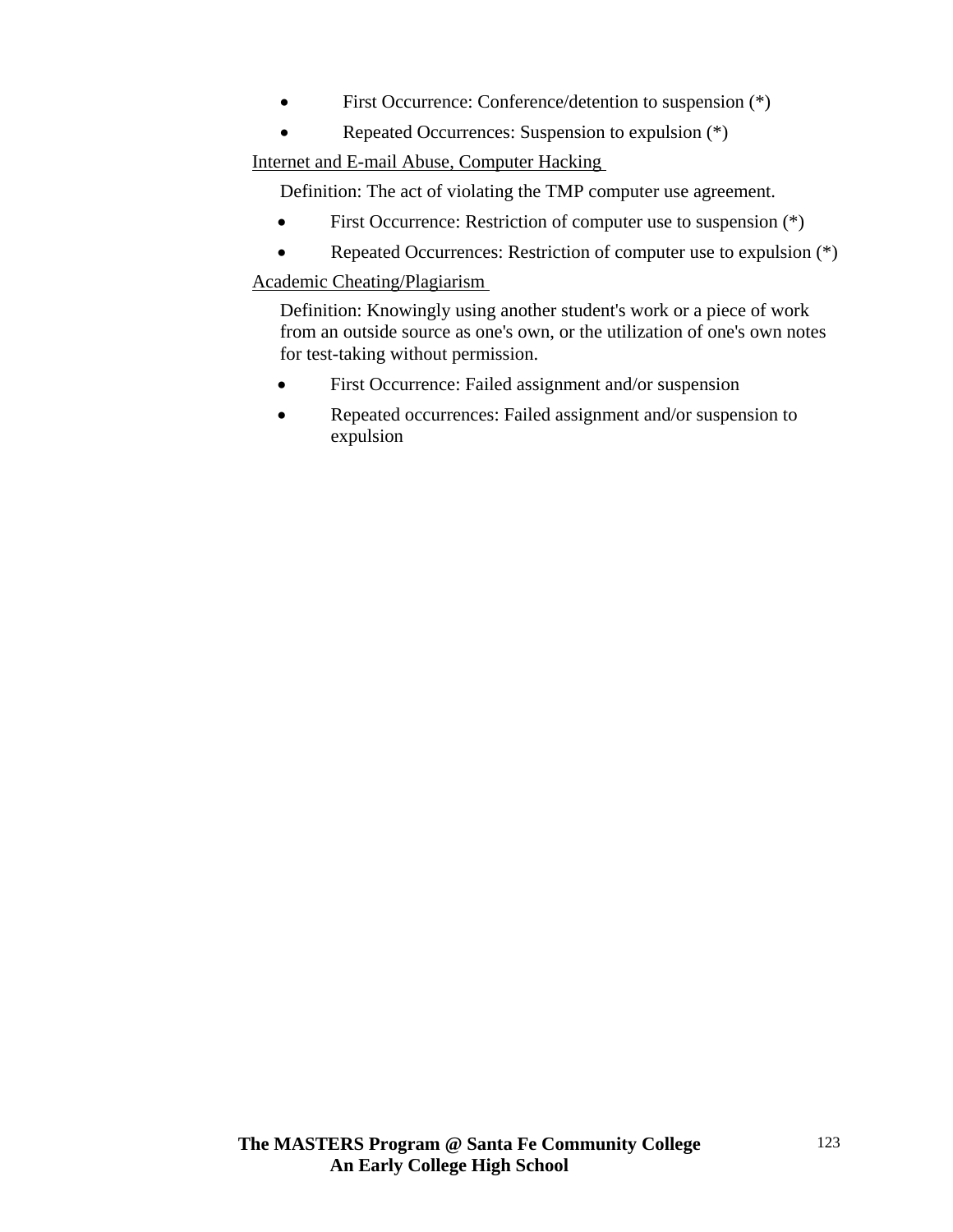# **The TMP Student Behavior Contract**

I understand that, as a young adult enrolled in this institution of learning, I am expected to behave in a civilized, mature manner similar to the best-behaved adults in my community. As an individual who has willingly chosen to attend and be a part of The MASTERS Program community, I hereby make a commitment to respect the learning environment, faculty, staff, volunteers, and my peers at all times. I understand that the faculty considers learning to be a sacred activity and I respect their commitment to giving my peers and me the best possible preparation for a successful adult life.

I also understand that, although I may not always agree with everyone in the community, as a responsible citizen, it is my responsibility to treat each individual respectfully and to actively encourage my peers to treat other individuals respectfully. We are not only responsible for our own behavior; we are also responsible for the ways in which we encourage or discourage the behaviors of others.

Specifically, I understand that respectful behavior in my community consists of:

- Being polite and considerate in my interactions with other people in my community.
- Not insulting, pushing, shoving, shouting at inappropriate times, or otherwise exhibiting rude or distracting behaviors.
- Using the language of politeness, including "Please," "Thank You," "You're welcome," "Ma'am," and "Sir."
- Making eye contact when speaking with others.
- Being attentive throughout a given conversation.
- Not breaking off an interaction until the other party has given verbal or nonverbal signals that the interaction has concluded.
- Being attentive and considerate to those around me, including presentations by peers.
- Giving my full and respectful attention to staff members when they enter a room.

I understand that should I violate these norms of behavior, there will be consequences for my actions as detailed in the Student Handbook.

Finally, if I do not agree with the behavioral expectations set at TMP, I understand that I have educational options other than TMP that may be more appropriate for me. In making a deliberate, conscious decision to attend TMP, I have also made a conscious decision to do my best to adhere to the behavioral expectations outlined in this contract and throughout the TMP Student Handbook.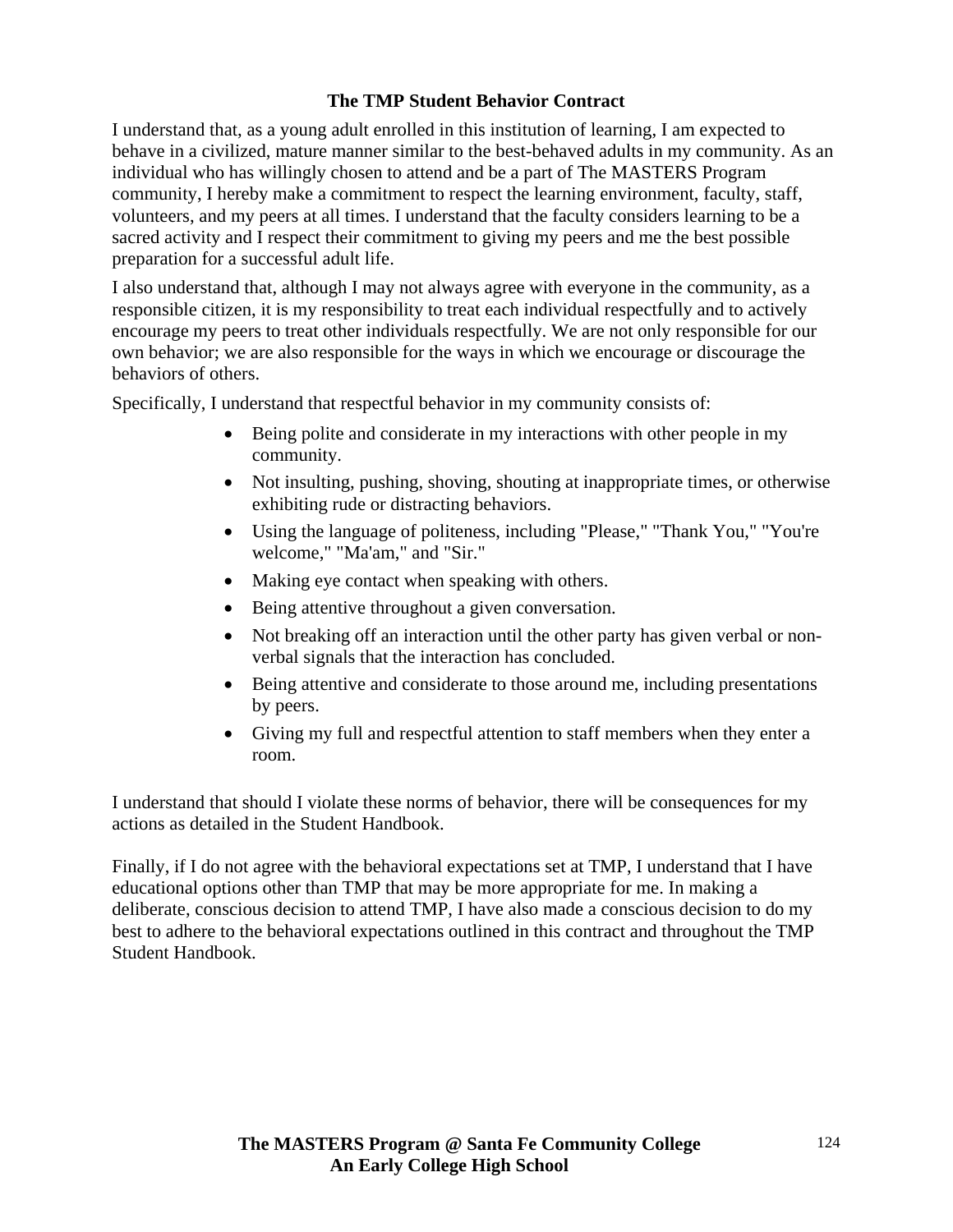### **Please read and sign the following. Detach this page and give to your Counselor. Please keep the Student Handbook in a safe place for your reference.**

#### **TMP Student Consent Form**

I have reviewed The MASTERS Program Student Handbook including:

- 1. The TMP Behavioral Standards Contract
- 2. The TMP Electronic Devices Policy
- 3. The TMP Dress Policy
- 4. The TMP Student Computer Use Guidelines
- 5. The TMP Disciplinary Policy
- 6. The TMP Substance Use/Abuse Policy

I fully support The MASTERS Program's policies as outlined in the TMP Student Handbook and in other communications from the school and will support the school in applying these policies.

Student's Signature Date

 $\overline{a}$ 

 $\overline{a}$ 

l

Student's Name (Printed)

# **The MASTERS Program Parent Consent Form**

I have reviewed the TMP Student Handbook with my son or daughter. I fully support The Masters Program's policies as outlined in the TMP Student Handbook and in other communications from the school and will support the school in applying these policies.

Parent's Signature Date

 $\overline{a}$ Parent's Name (Printed)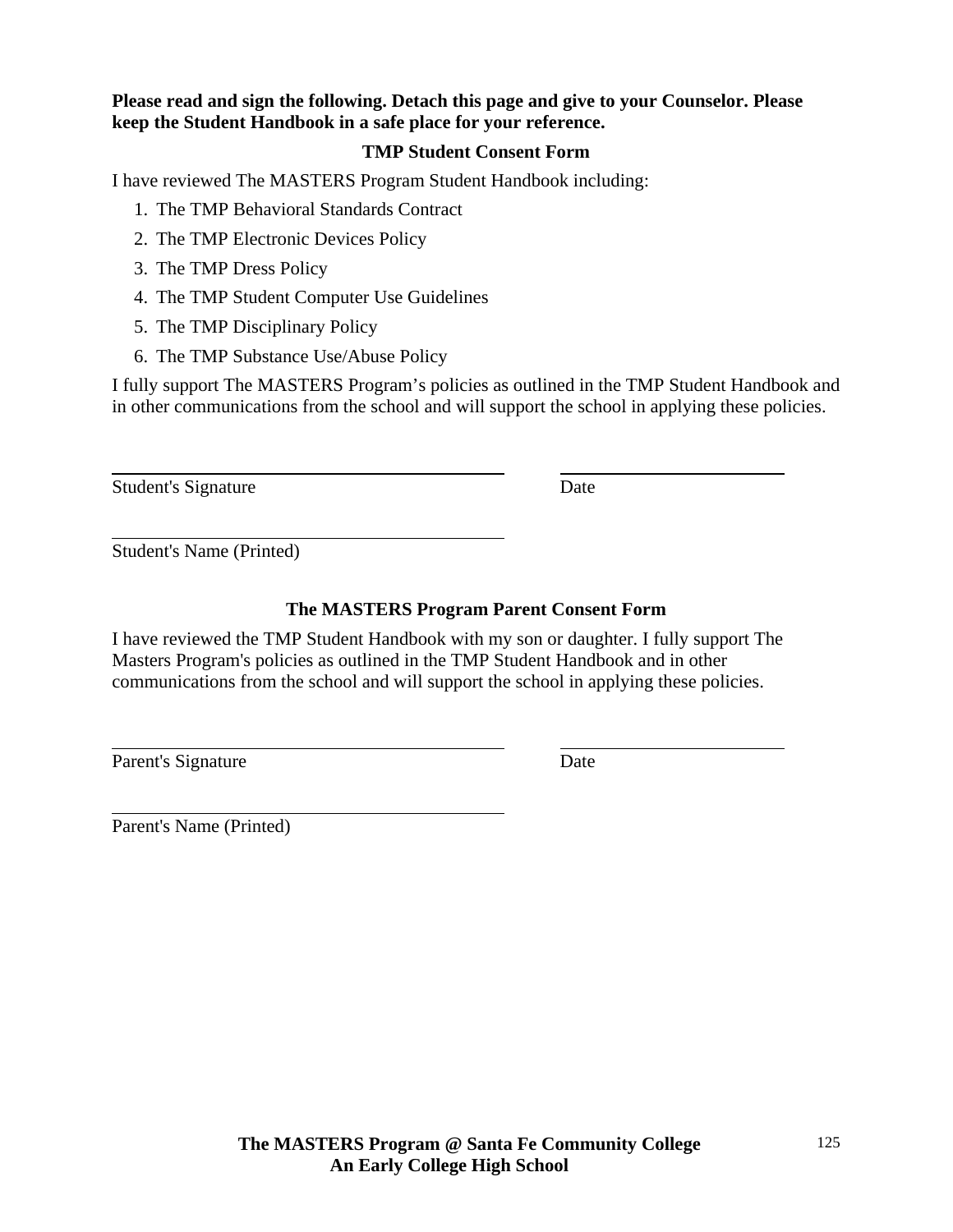By signing the Student Behavior Contract, students and parents agree to the expectations of TMP. Should there be an occasion in which concerns arise, students and parents will follow the procedures below.

# A. Student complaints:

A student should attempt to resolve classroom-related issues with the classroom teacher first. If that effort is unsuccessful, the student should contact his/her Counselor to act as a mediator. If the issue is still unresolved, the student should discuss the issue with the Headmaster. After counseling with the teacher, the Headmaster will provide the final decision with respect to the student's issue. When the situation warrants, parents will be notified of the issue and the resolution.

Issues regarding class schedules and requirements should be first discussed with the Advisor and/or Counselor.

# B. Parent complaints:

Parents should first discuss issues with respect to specific classes with the classroom teacher. If the issue involves athletics, parents should first discuss the issue with the coach. If discussion does not result in a resolution, parents may discuss the issue with the Headmaster who will make a decision. If parents continue to be dissatisfied with the outcome of that discussion, they may appeal that decision to the Governing Council. In that case, parents should write a letter of appeal fully explaining the situation and a proposed resolution to the President of the Governing Council. If the Governing Council chooses to hear the appeal, the issue will be placed on the agenda of the next regularly scheduled Governing Council meeting.

In addition, TMP will incorporate NMAC 6.11.2 into its proposed student discipline policy which will comply with the Students Rights and Responsibilities set forth below from the PED rules and regulations 6.11.2 NMAC.

*OBJECTIVE: To provide a comprehensive framework within which local school boards and local school districts can carry out their educational mission and exercise their authority and responsibility to provide a safe environment for student learning, and further to provide students and parents with an understanding of the basic rights and requirements necessary to effectively function in the educational community.* 

*[08-15-97; 6.11.2.6 NMAC - Rn, 6 NMAC 1.4.6, 11-30-00]* 

# *6.11.2.7 DEFINITIONS:*

 *A. "Administrative authority" means the local school district superintendent, a principal or a person authorized by either to act officially in a matter involving school discipline or the maintenance of order. The term may include school security officers, but only to the extent of their authority as established under written local school board policies.* 

 *B. "Criminal acts" are acts defined as criminal under federal and state law, and any applicable municipal or county criminal ordinances.* 

 *C. "Delinquent acts" are acts so defined in Subsection A of Section 32A-2-3 NMSA 1978 of the Delinquency Act.* 

 *D. "Detention" means requiring a student to remain inside or otherwise restricting his or her liberty at times when other students are free for recess or to leave school.* 

 *E. "Disciplinarian" means a person or group authorized to impose punishment after the facts have been determined by a hearing authority.*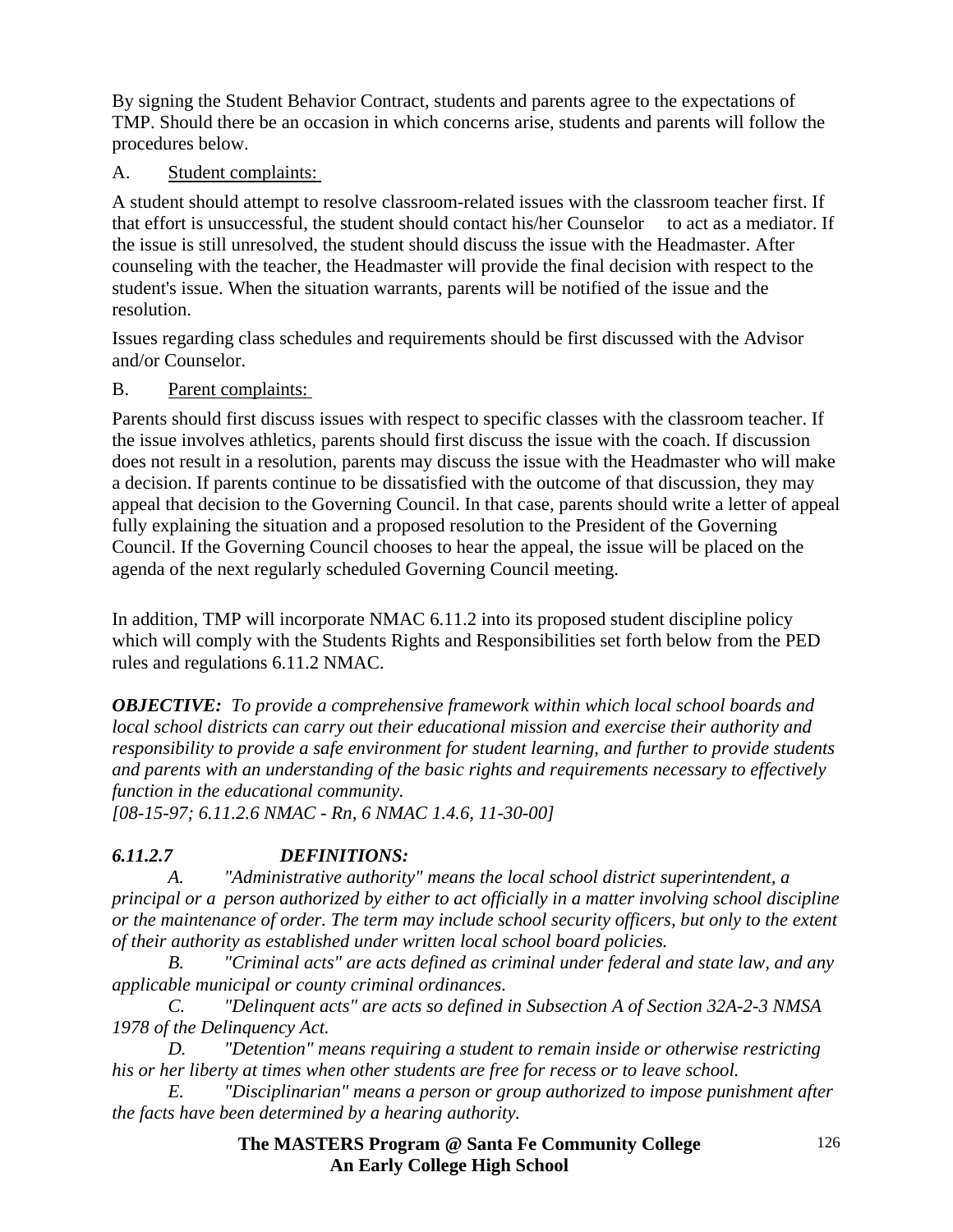*F. "Disruptive conduct" means willful conduct which:* 

 *(1) materially and in fact disrupts or interferes with the operation of the public schools or the orderly conduct of any public school activity, including individual classes; or* 

 *(2) leads an administrative authority reasonably to forecast that such disruption or interference is likely to occur unless preventive action is taken.* 

 *G. "Expulsion" means the removal of a student from school either permanently or for an indefinite time exceeding ten (10) school days or a locally established lesser period. H. "Gang related activity" is disruptive conduct.* 

 *I. "Hearing authority" means a person or group designated to hear evidence and determine the facts of a case at the required formal hearing.* 

 *J. "Immediate removal" means the removal of a student from school for one school day or less under emergency conditions and without a prior hearing.* 

 *K. "In-school suspension" means suspending a student from one or more regular classes while requiring the student to spend the time in a designated area at the same school or elsewhere.* 

 *L. "Legal limits" include the requirements of the federal and state constitutions and governing statutes, standards and regulations, and also include the fundamental common-law requirement that rules of student conduct be reasonable exercises of the schools' authority in pursuance of legitimate educational and related functions. There are special limitations arising from constitutional guarantees of protected free speech and expression which must be balanced against the schools need to foster an educational atmosphere free from undue disruptions to appropriate discipline.* 

 *M. "Long-term suspension" means the removal of a student from school for a specified time exceeding either ten (10) school days or any lesser period a local school board may set as a limit on temporary suspension.* 

 *N. "Parent" means the natural parent, a guardian or other person or entity having custody and control of a student who is subject to the Compulsory School Attendance Law, Section 22-12-1 et seq. NMSA 1978, or the student if (s)he is not subject to compulsory attendance.* 

 *O. "Public school" means the campus of and any building, facility, vehicle or other item of property owned, operated, controlled by or in the possession of a local school district. For purposes of student discipline, the term also includes any non-school premises being used for school-sponsored activities.* 

 *P. "Refusal to cooperate with school personnel" means a student's willful refusal to obey the lawful instructions or orders of school personnel whose responsibilities include supervision of students.* 

 *Q. "Refusal to identify self" means a person's willful refusal, upon request from school personnel known or identified as such to the person, to identify himself or herself accurately.* 

 *R. "Review authority" is a person or group authorized by the local board to review a disciplinarian's final decision to impose a long-term suspension or expulsion.* 

 *S. "Sexual harassment', regarding students, means unwelcome or unwanted conduct of a sexual nature (verbal, non-verbal or physical) when:* 

 *(1) submission to such conduct is made either explicitly or implicitly a term or condition of the advancement of a student in school programs or activities;* 

 *(2) submission to or rejection of such conduct by a student is used as the basis for decisions/opportunities affecting the student;*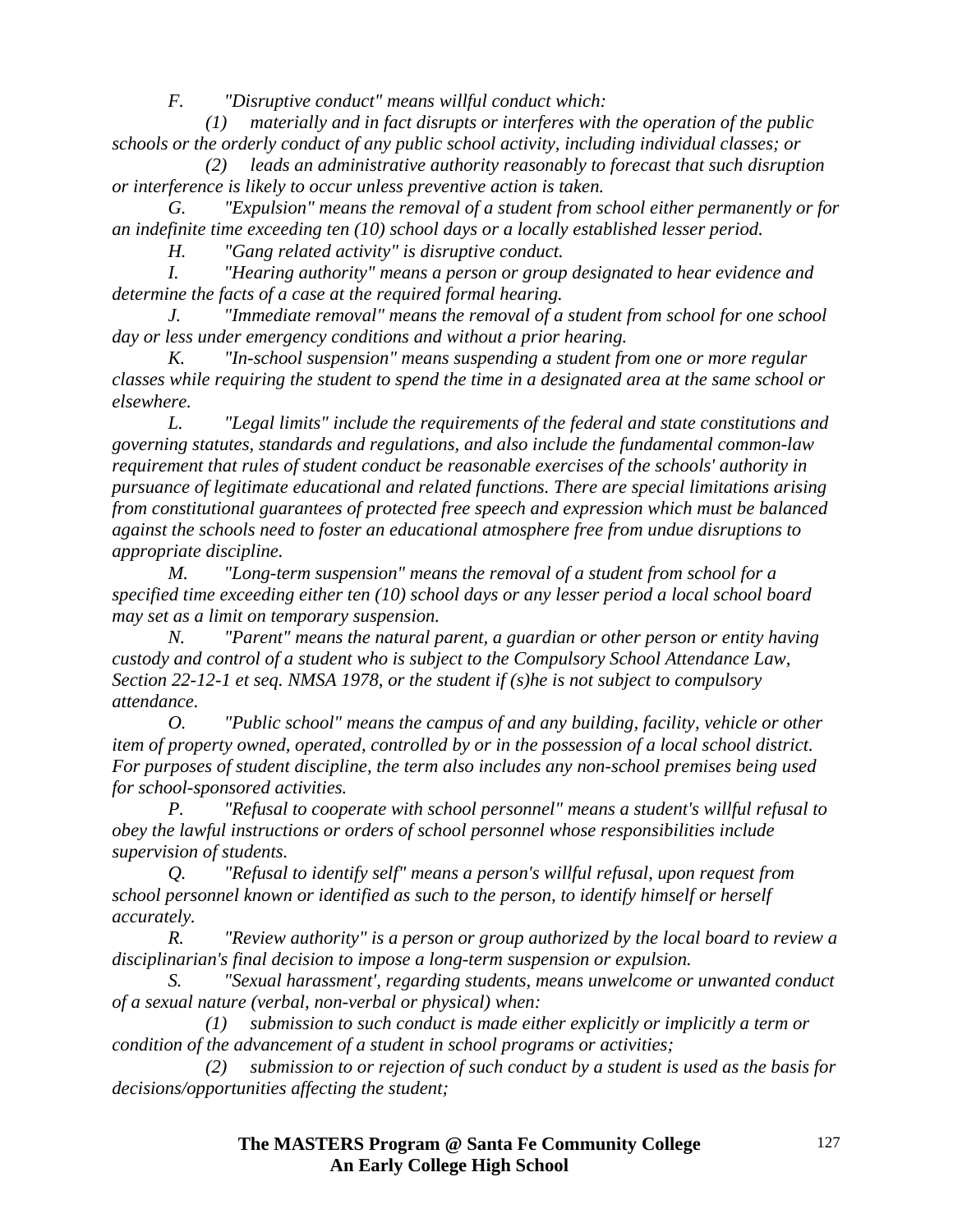*(3) such conduct substantially interferes with a student's learning or creates an intimidating, hostile or offensive learning environment.* 

 *T. "School personnel" means all members of the staff, faculty and administration employed by the local school board. The term includes school security officers, school bus drivers and their aides, and also authorized agents of the schools, such as volunteers or chaperons, whose responsibilities include supervision of students.* 

 *U. "Student" means a person who is enrolled in one or more classes at a public school or a person who was a student during the previous school year and is participating in a school sponsored activity connected with his or her prior status as a student.* 

 *V. "Temporary suspension" means the removal of a student from school for a specified period of 10 school days or less after a rudimentary hearing.* 

 *W. "Weapon" as set forth in Section 22-5-4.7 NMSA 1978 means:* 

 *(1) any firearm that is designed to, may readily be converted to or will expel a projectile by the action of an explosion; and* 

 *(2) any destructive device that is an explosive or incendiary device, bomb, grenade, rocket having a propellant charge of more than four ounces, missile having an explosive or incendiary charge of more than one-quarter-ounce, mine or similar device. [08-15-97; 6.11.2.7 NMAC - Rn, 6 NMAC 1.4.7, 11-30-00]* 

# *6.11.2.8 GENERAL PROVISIONS:*

 *A. Jurisdiction over students. All officials, employees and authorized agents of the public schools whose responsibilities include supervision of students shall have comprehensive authority within constitutional bounds to maintain order and discipline in school. In exercising this authority, such officials, employees and authorized agents of the public schools may exercise such powers of control, supervision, and correction over students as may be reasonably necessary to enable them to properly perform their duties and accomplish the purposes of education. This authority applies whenever students are lawfully subject to the schools' control, regardless of place. During such periods, public school authorities shall have the right to supervise and control the conduct of students, and students shall have the duty to submit to the schools' authority. The foregoing is intended to reflect the common law regarding the rights, duties and liabilities of public school authorities in supervising, controlling and disciplining students. Nothing herein shall be construed as enlarging the liability of public school authorities beyond that imposed by statute, common law or state board of education regulation.* 

*School authority over non-students. In furtherance of the state's compelling interest in the orderly operation of the public schools and school activities, school officials have the following forms of authority over non-students whose actions adversely affect school operations or activities.* 

 *(1) On school property: Local school boards may prohibit entry to and provide for the removal from any public school building or grounds of any person who refuses to identify him/herself and state a lawful purpose for entering. Any person who refuses may be removed by school authorities, who may use reasonable physical force to accomplish the removal. Alternately, a person who refuses and who then refuses a lawful request to leave school premises may be subject to arrest by law officers for criminal offenses including but not limited to criminal trespass, interference with the educational process or disorderly conduct. A person who does identify him/herself and states a lawful purpose may nevertheless be subject to removal by school officials for engaging in activities prohibited by this regulation. The person may also be subject to arrest by law officers if (s)he is committing any crime.*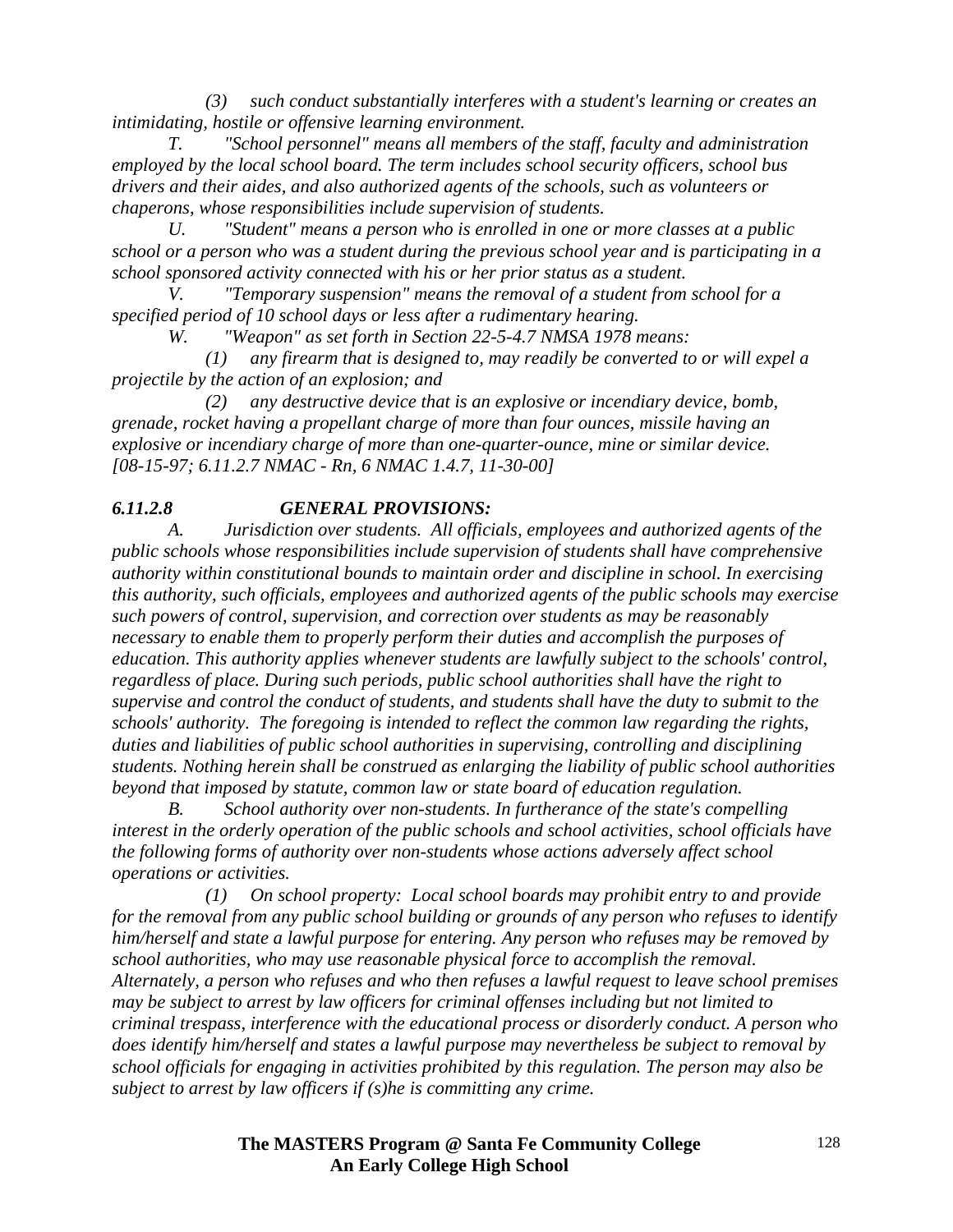*(2) Off school property: Public school authorities have indirect and limited authority over the activities of non-students off school property. To the extent that non-students' conduct at or near schools or school-sponsored activities may constitute a criminal offense, including the crimes of interference with the educational process, disorderly conduct or criminal trespass (after refusing a lawful request to leave), school authorities may request law enforcement agencies to arrest the offenders.* 

 *C. Statement of policy. A primary responsibility of the New Mexico public schools and their professional staffs shall be to instill in students an appreciation of our representative form of government, the rights and responsibilities of the individual or group and the legal processes whereby necessary changes are effected.* 

 *(1) The school is a community and the rules and regulations of a school are the*  laws of that community. All persons enjoying the rights of citizenship are subject to the laws of *their community. Each carries with it a corresponding obligation.* 

 *(2) The right to attend public school is not absolute. It is conditioned on each student's acceptance of the obligation to abide by the lawful rules of the school community until and unless the rules are changed through lawful processes.* 

 *(3) Teachers, administrators and other school employees also have rights and duties. Teachers are required by law to maintain a suitable environment for teaming in their classes and to assist in maintaining school order and discipline. Administrators are responsible for maintaining and facilitating the educational program by ensuring an orderly, safe environment in the public schools. In discharging their duties, all school employees have the right to be free from intimidation or abuse and to have their lawful requests and instructions followed.* 

 *(4) Nothing in this regulation shall be held to affect the due process rights of school employees or their use of any local school district grievance procedure. This regulation does not address employment disputes.* 

 *D. Local school board authority: Local school boards have both the authority and the responsibility to ensure that suitable rules of student conduct and appropriate disciplinary processes are established within their school districts. Within legal limits as defined in Subsection L. of 6.11.2.7 NMAC above, and subject to the minimums prescribed in this regulation, local boards have discretion to develop such rules, regulations, policies and procedures as they deem appropriate to local conditions, including policies which afford students more protection than the minimums established here. Local school boards and administrative authorities which deem it appropriate may provide for student, community and/or appropriate state and local agency participation in the formulation and enforcement of school rules.* 

 *E. Severability: Any part of this regulation found by adjudication before a competent tribunal to be contrary to law shall be stricken without effect to the remainder. [08-15-97; 6.11.2.8 NMAC - Rn, 6 NMAC 1.4.8, 11-30-00]* 

# *6.11.2.9 RULES OF CONDUCT FOR NEW MEXICO PUBLIC SCHOOLS:*

*The acts specified in Subsection A. of 6.11.2.9 NMAC below are prohibited in all the public schools of New Mexico. Within legal limits as defined in Subsection L. of 6.11.2.7 NMAC above, local school boards have discretion to develop rules of conduct governing all others area of student and school activity.* 

 *A. Prohibited activities: The commission of or participation in the activities designated below is prohibited in all New Mexico public schools and is prohibited for students whenever they are subject to school control. Acts prohibited by this regulation:*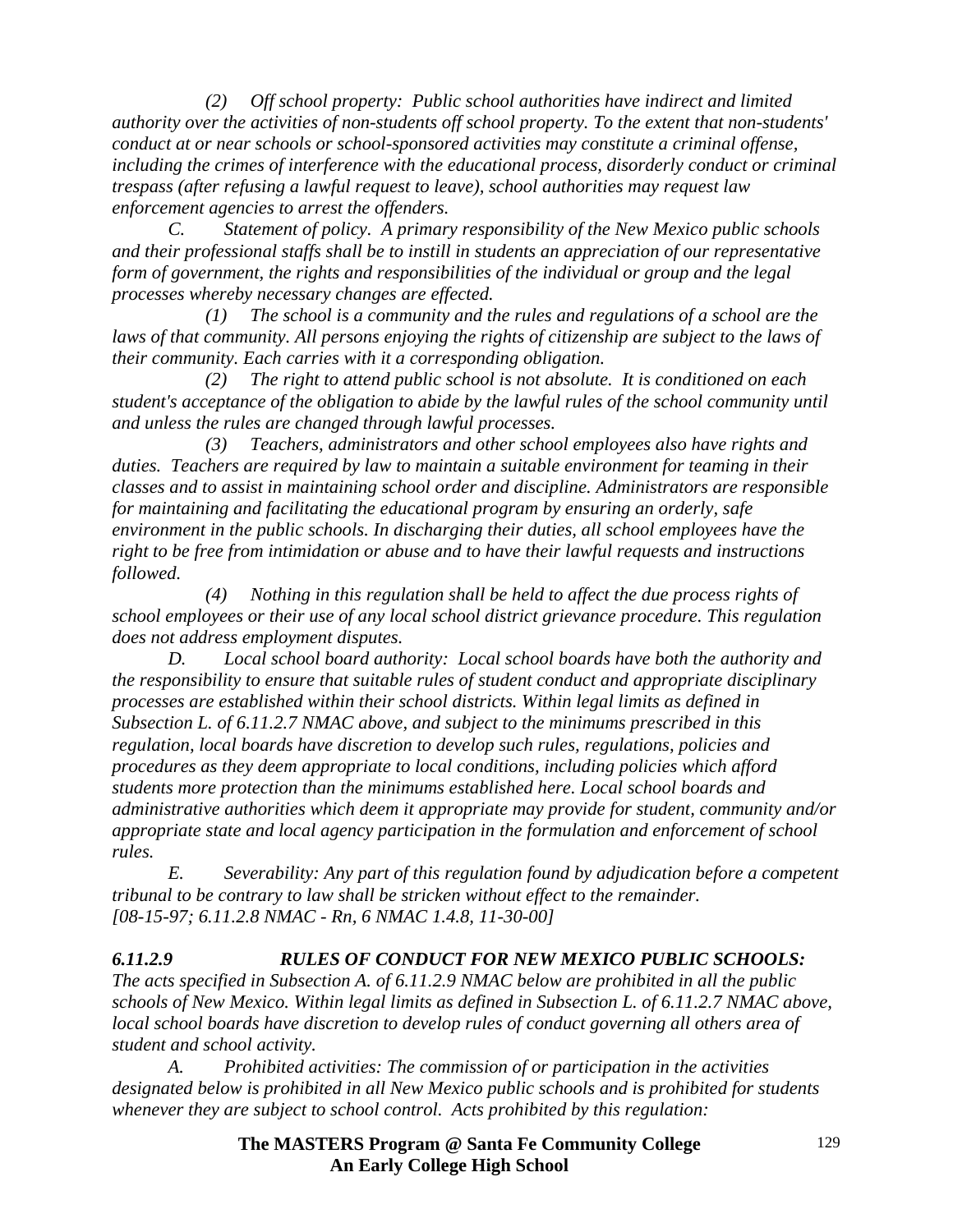- *(1) criminal or delinquent acts;*
- *(2) gang related activity;*
- *(3) sexual harassment;*
- *(4) disruptive conduct;*
- *(5) refusal to identify self; and*
- *(6) refusal to cooperate with school personnel.*

 *B. Regulated activities: Beyond those activities designated above as prohibited, all other areas of student conduct may be regulated within legal limits by local school boards as they deem appropriate to local conditions. Conduct by non students which affects school operations may be regulated within legal limits pursuant to any of the forms of authority described in Subsection B. of 6.11.2.8 NMAC above. Activities subject to local board regulation within legal limits include, but are not limited to:* 

- *(1) school attendance;*
- *(2) use of and access to the public schools, including:* 
	- *(a) restrictions on vehicular traffic on school property,*

 *(b) prohibition of or conditions on the presence of non-school persons on school grounds or in school buildings while school is in session; and* 

 *(c) reasonable standards of conduct for all persons attending schoolsponsored activities or other activities on school property;* 

- *(3) students' dress and personal appearance;*
- *(4) use of controlled substances, alcohol and tobacco in the public schools;*
- *(5) speech and assembly within the public schools;*
- *(6) publications distributed in the public schools;*

 *(7) the existence, scope and conditions of availability of student privileges, including extracurricular activities and rules governing participation;* 

 *(8) by statute, Section 22-5-4.7 NMSA 1978, each school district is required to adopt a policy providing for the expulsion from school, for a period of not less than one year, of any student who is determined to have knowingly brought a weapon to a school under the jurisdiction of the local board; the local school board or the superintendent of the school district may modify the expulsion requirement on a case-by-case basis; the special rule provisions of Subsection D. of 6.11.2.11 NMAC apply to students with disabilities;* 

 *(9) the discipline of students for out-of-school conduct having a direct and immediate effect on school discipline or the general safety and welfare of the school. [08-15-97; 6.11.2.9 NMAC - Rn, 6 NMAC 1.4.9, 11-30-00]* 

# *6.11.2.10 ENFORCING RULES OF CONDUCT:*

 *A. Enforcing attendance requirements. Formal enforcement action under the Compulsory Attendance Law, supra, and the Family in Need of Services Act, Section 32A-3-1 et seq. NMSA 1978 shall be initiated whenever a student's absences indicate that the law is being violated. An administrative authority who has reason to believe a student is violating local school board attendance policies may take whatever further disciplinary action is deemed appropriate under local policies.* 

 *B. Search and seizure: School property assigned to a student and a students person or property while under the authority of the public schools are subject to search, and items found are subject to seizure, in accordance with the requirements below.* 

 *(1) Notice of search policy. Students shall be given reasonable notice, through distribution of written policies or otherwise, of each school's policy on searches at the beginning of each school year or upon admission for students entering during the school year.*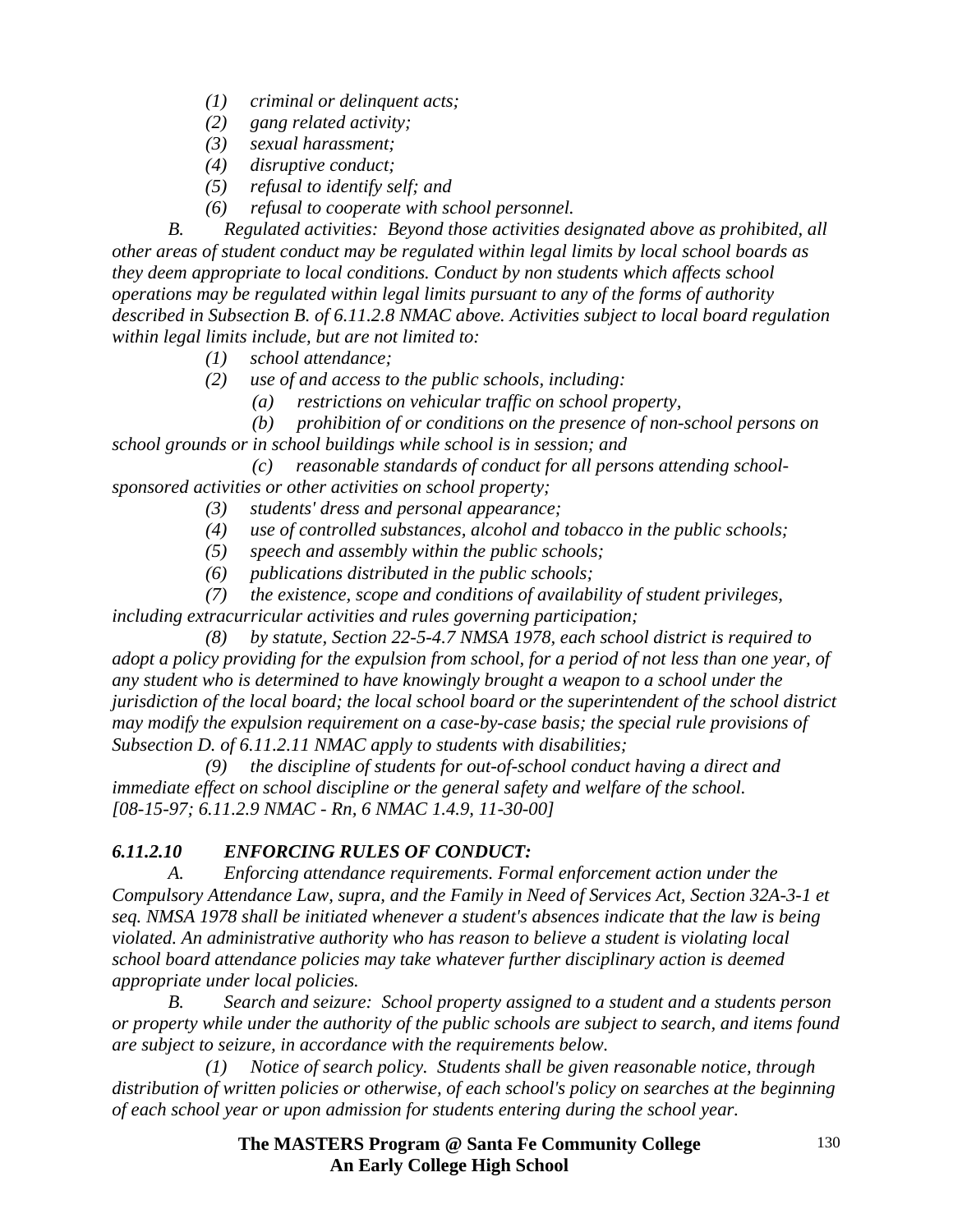*(2) Who may search. Certified school personnel, school security personnel and school bus drivers are "authorized persons" to conduct searches when a search is permissible as set forth below. An authorized person who is conducting a search may request the assistance of some other person(s), who upon consent become(s) an authorized person for the purpose of that search only.* 

 *(3) When search permissible. Unless local school board policy provides otherwise, an authorized person may conduct a search when (s)he has a reasonable suspicion that a crime or other breach of disciplinary rules is occurring or has occurred. An administrative authority may direct or conduct a search under the same conditions and also when (s)he has reasonable cause to believe that a search is necessary to help maintain school discipline.* 

 *(4) Conduct of searches; witnesses. The following requirements govern the conduct of permissible searches by authorized persons:* 

 *(a) School property, including lockers and school buses, may be searched with or without students present unless a local school board or administrative authority provides otherwise. When students are not present for locker searches, another authorized person shall serve as a witness whenever possible. Locks furnished by students should not be destroyed unless a student refuses to open one or circumstances otherwise render such action necessary in the judgment of the administrative authority.* 

 *(b) Student vehicles when on campus or otherwise under school control and students' personal effects which are not within their immediate physical possession may be searched in accordance with the requirements for locker searches.* 

 *(c) Physical searches of a students person may be conducted only by an authorized person who is of the same sex as the student, and except when circumstances render it impossible may be conducted only in the presence of another authorized person of the same sex. The extent of the search must be reasonably related to the infraction, and the search must not be excessively intrusive in light of the student's age and sex, and the nature of the infraction.* 

 *(5) Seizure of items: Illegal items, legal items which threaten the safety or security of others and items which are used to disrupt or interfere with the educational process may be seized by authorized persons. Seized items shall be released to appropriate authorities or a student's parent or returned to the student when and if the administrative authority deems appropriate.* 

 *(6) Notification of law enforcement authorities: Unless a local school board policy provides otherwise, an administrative authority shall have discretion to notify the local children's court attorney, district attorney or other law enforcement officers when a search discloses illegally possessed contraband material or evidence of some other crime or delinquent act.* 

 *C. Basis for disciplinary action: A student may appropriately be disciplined by administrative authorities in the following circumstances:* 

 *(1) for committing any act which endangers the health or safety of students, school personnel or others for whose safety the public school is responsible, or for conduct which reasonably appears to threaten such dangers if not restrained, regardless of whether an established rule of conduct has been violated;* 

 *(2) for violating valid rules of student conduct established by the local school board or by an administrative authority to whom the board has delegated rulemaking authority, when the student knew or should have known of the rule in question or that the conduct was prohibited; or*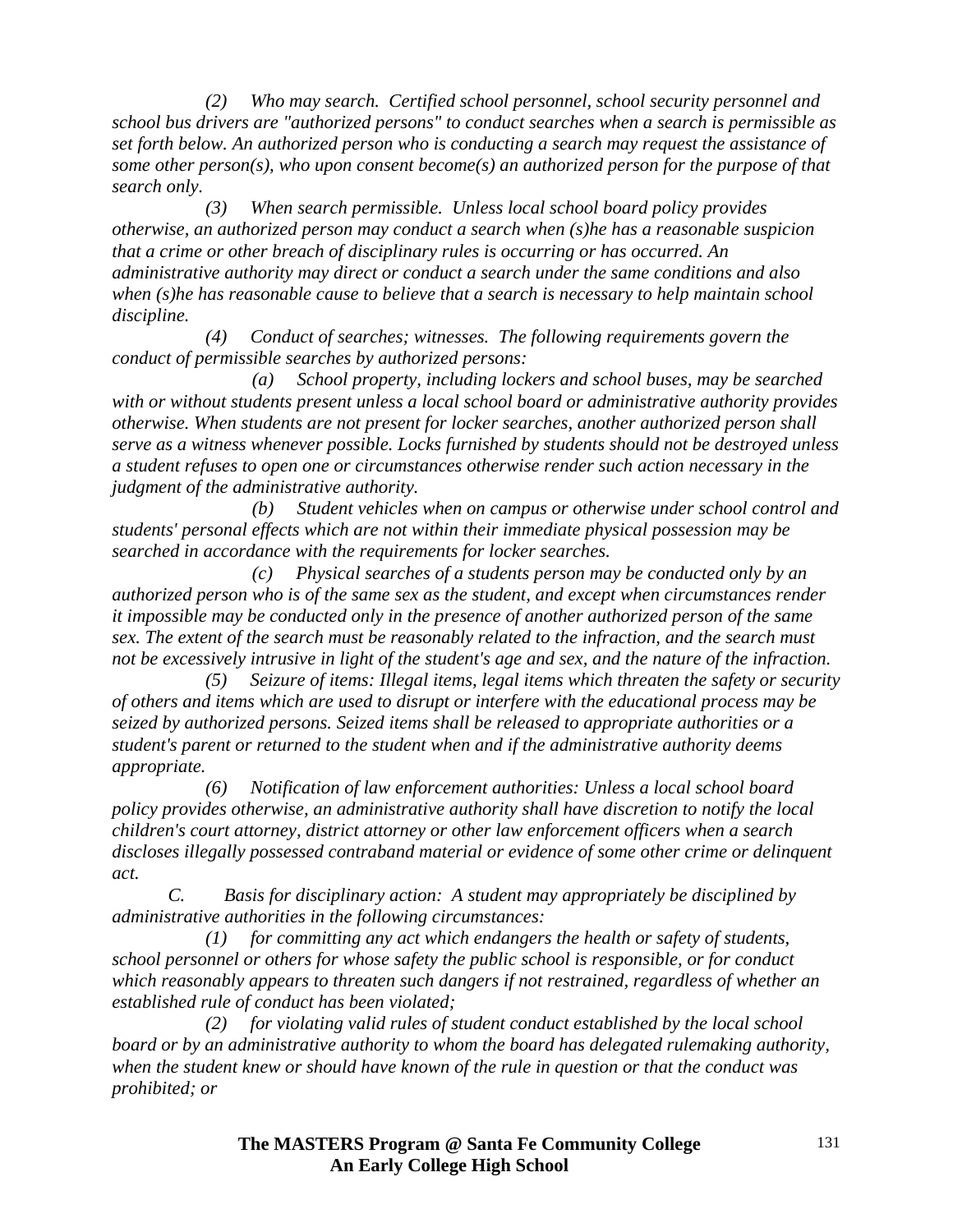*(3) for committing acts prohibited by this regulation, when the student knew or should have known that the conduct was prohibited.* 

 *D. Selection of disciplinary sanctions: Within legal limits as defined in Subsection L. of 6.11.2.7 NMAC above, local school boards have discretion to determine the appropriate sanction(s) to be imposed for violations of rules of student conduct, or to authorize appropriate administrative authorities to make such determinations.* 

 *(1) School discipline and criminal charges: Appropriate disciplinary actions may be taken against students regardless of whether criminal charges are also filed in connection with an incident.* 

 *(2) Nondiscriminatory enforcement: Local school boards and administrative authorities shall not enforce school rules or impose disciplinary punishments in a manner which discriminates against any student on the basis of race, religion, color, national origin, ancestry, sex or disability, except to the extent otherwise permitted or required by law or regulation. This statement shall not be construed as requiring identical treatment of students for violation of the same rule; it shall be read as prohibiting differential treatment which is based on race, religion, color, national origin, ancestry, sex or disability rather than on other differences in individual cases or students.* 

 *E. Corporal punishment. Each local school board with community input shall determine whether to permit the use of corporal punishment and shall publish and distribute a written policy either authorizing or prohibiting its use. Where corporal punishment is authorized, the written policy shall specify the allowable forms of punishment, the conditions under which it may be used and the procedures to be followed in administering it. A school board policy authorizing corporal punishment will override any parents objection to its use unless the local board also authorizes individual parents to veto corporal punishment of their children. Where a local board has not authorized a parental veto, an administrative authority may in any event decline to apply corporal punishment if (s)he has reason to believe that an individual student is physically or emotionally unable to withstand reasonable corporal punishment or if (s)he believes that corporal punishment would be ineffective or inappropriate.* 

 *F. Detention, suspension and expulsion: Where detention, suspension and/or expulsion is determined to be the appropriate penalty, it may be imposed only in accordance with procedures that provide at least the minimum safeguards prescribed in Section 6.11.2.12 NMAC, below. Suspensions or expulsions of students with disabilities shall be subject to the further requirements of Subsection G of Section 6.11.2.10 NMAC and Section 6.11.2.11 NMAC below.* 

 *G. Discipline of students with disabilities: Students with disabilities are not immune from school disciplinary processes, nor are they entitled to remain in a particular educational program when their behavior substantially impairs the education of other children in the program. However, the public schools are required by state law and regulations to meet the individual educational needs of students with disabilities to the extent that current educational expertise permits. Public school personnel may consider any unique circumstances on a caseby-case basis when determining whether a change of placement, consistent with the other requirements of 6.11.2.11 NMAC, is appropriate for a student with a disability who violates a code of conduct as provided in 34 CFR Sec. 300.530.* 

 *(1) Long-term suspensions or expulsions of students with disabilities shall be governed by the procedures set forth in Section 6.11.2.11 NMAC below.* 

 *(2) Temporary suspensions of students with disabilities may be imposed in accordance with the normal procedures prescribed in Subsection D of Section 6.11.2.12 NMAC below, provided that the student is returned to the same educational placement after the*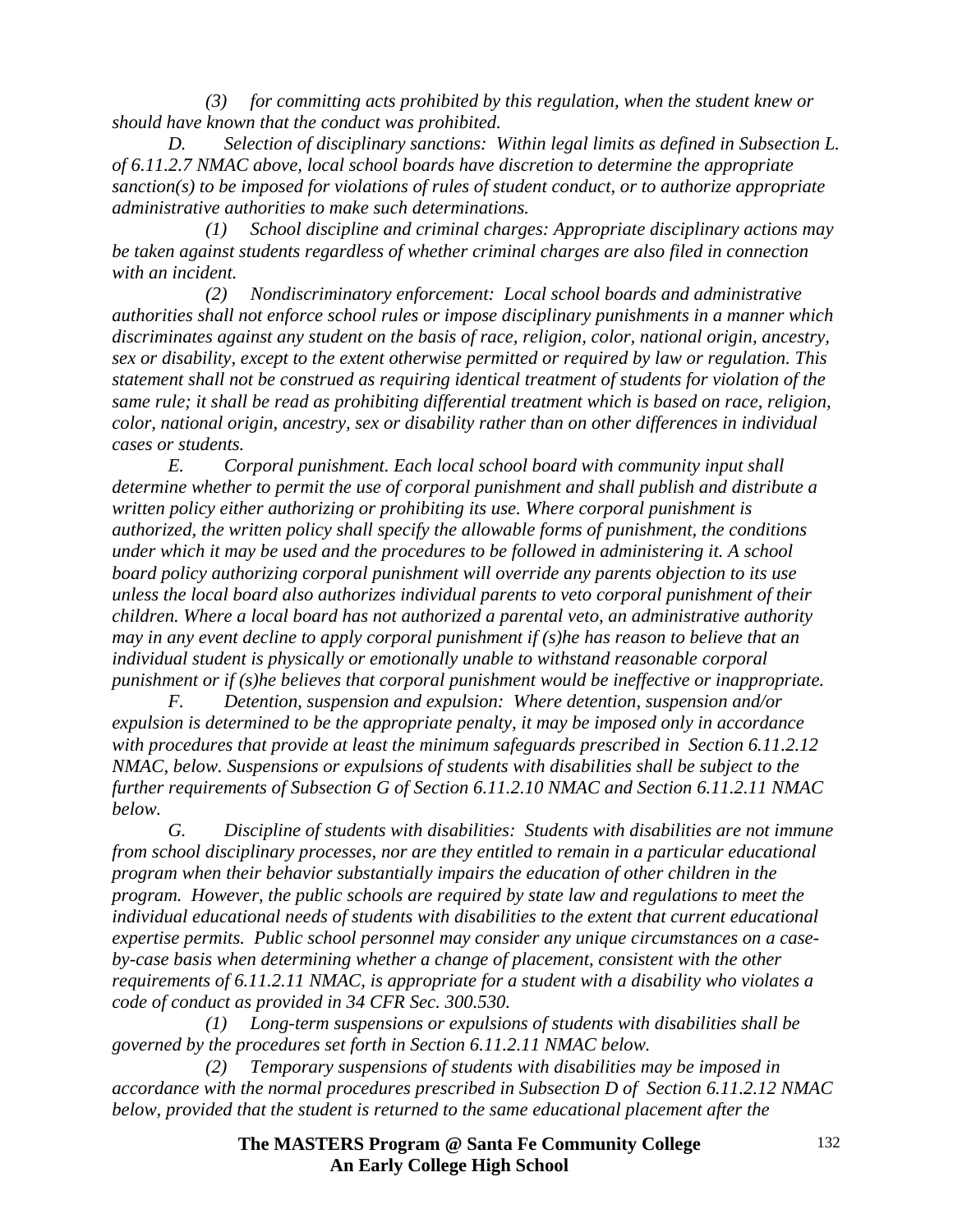*temporary suspension and unless a temporary suspension is prohibited under the provisions of Subsection G, Paragraph (3) of 6.11.2.10 NMAC below.* 

 *(3) Program prescriptions. A student with a disability's Individualized Education Program (IEP), under the Individuals with Disabilities Education Improvement Act of 2004 (IDEA), need not affirmatively authorize disciplinary actions which are not otherwise in conflict with this rule. However, the IEP team may prescribe or prohibit specified disciplinary measures for an individual student with a disability by including appropriate provisions in the student's IEP. Administrative authorities shall adhere to any such provisions contained in a student with a disability's IEP, except that an IEP team may not prohibit the initiation of proceedings for longterm suspension or expulsion which are conducted in accordance with this rule.* 

 *(4) Immediate removal. Immediate removal of students with disabilities may be done in accordance with the procedures of Subsection C of Section 6.11.2.12 NMAC below.* 

 *(5) A student who has not been determined to be eligible for special education and related services under 6.31.2 NMAC and who has engaged in behavior that violated a code of student conduct may assert any of the protections provided for in this subsection if the conditions set forth in 34 CFR Sec. 300.534 have been met.* 

 *(6) Referral to and action by law enforcement and judicial authorities.* 

 *(a) Nothing in these rules of conduct prohibits an administrative authority from reporting a crime committed by a student with a disability to appropriate authorities or prevents state law enforcement and judicial authorities from exercising their responsibilities with regard to the application of federal and state law to crimes committed by a student with a disability.* 

 *(b) Transmittal of records.* 

 *(i) An administrative authority reporting a crime committed by a student with a disability must ensure that copies of the special education and disciplinary records of the student are transmitted, for consideration by the appropriate authorities, to whom the administrative authority reports the crime.* 

 *(ii) An administrative authority reporting a crime under this section may transmit copies of the student's special education and disciplinary records only to the extent that the transmission is permitted by the Family Educational Rights and Privacy Act. [08-15-97; 6.11.2.10 NMAC - Rn, 6 NMAC 1.4.10, 11-30-00; A, 6/29/07]* 

# *6.11.2.11 DISCIPLINARY REMOVALS OF STUDENTS WITH DISABILITIES:*

 *A. General. The following rules shall apply when a student with a disability under IDEA violates a rule of conduct as set forth in this rule which may result in:* 

 *(1) long-term suspension or expulsion; or* 

 *(2) any other disciplinary change of the student's current educational placement as specified in the federal regulations implementing IDEA at 34 CFR Secs. 300.530 through 300.536 and these or other department rules and standards.* 

 *B. When behavior is not a manifestation of disability. For disciplinary changes in placement that would exceed 10 consecutive school days, if the behavior that gave rise to the violation of the school code is determined not to be a manifestation of the child's disability pursuant to Subsection C of this section, school personnel may apply the relevant disciplinary procedures to children with disabilities in the same manner and for the same duration as the procedures would be applied to children without disabilities, except as provided in Subsection I of this section.* 

 *C. Manifestation determination.*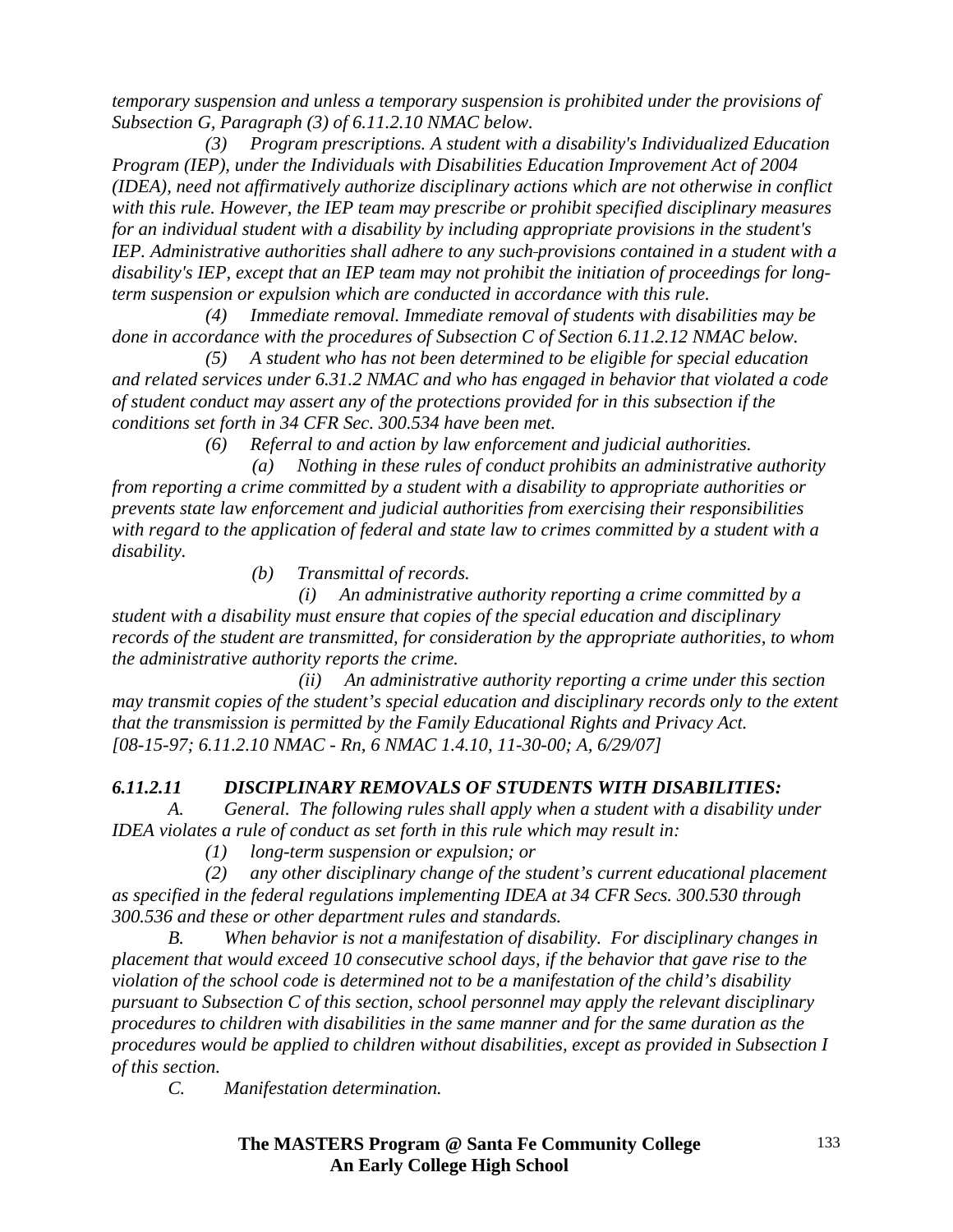*(1) Within 10 school days of any decision to change the placement of a child with a disability because of a violation of a rule of student conduct, the administrative authority, the parent and relevant members of the child's IEP team (as determined by the parent and the administrative authority) must review all relevant information in the student's file, including the child's IEP, any teacher observations and any relevant information provided by the parents to determine:* 

 *(a) if the conduct in question was caused by, or had a direct and substantial relationship to the child's disability; or* 

 *(b) if the conduct in question was the direct result of the administrative authority's failure to implement the IEP.* 

 *(2) The conduct must be determined to be a manifestation of the child's disability if the administrative authority, the parent and relevant members of the child's IEP team determine that a condition in either Subparagraph (a) or (b) of Paragraph (1) of Subsection C of 6.11.2.11 NMAC was met.* 

 *(3) If the administrative authority, the parent and relevant members of the child's IEP team determine the condition described in Subparagraph (b) of Paragraph (1) of Subsection C of 6.11.2.11 NMAC was met, the administrative authority must take immediate steps to remedy those deficiencies.* 

 *D. Determination that behavior is manifestation of disability. If the administrative authority, the parent and relevant members of the IEP team make the determination that the conduct was a manifestation of the child's disability, the IEP team must comply within 34 CFR Sec. 300.530(f).* 

 *E. Special circumstances. School personnel may remove a student to an interim alternative educational setting for not more than 45 school days without regard to whether the behavior is determined to be a manifestation of the child's disability, if the child's behavior involves one of the special circumstances listed in 34 CFR Sec. 300.530(g). For purposes of this subsection, the definitions provided in 34 CFR Sec. 300.530(i) shall apply.* 

 *F. Determination of setting. The student's IEP team determines the interim alternative educational setting for services under Subsections B and E of this section.* 

 *G. Change of placement because of disciplinary removals. For purposes of removals of a student with a disability from the child's current educational placement under 6.11.2.11 and 6.11.2.12 NMAC, a change of placement occurs if the conditions provided in 34 CFR Sec. 300.536 are met.* 

 *H. Parental notification. On the date on which the decision is made to make a removal that constitutes a change of placement of a student with a disability because of a violation of a code of student conduct, the administrative authority must notify the parents of that decision, and provide the parents the procedural safeguards notice described in 34 CFR Sec. 300.504.* 

 *I. Services. A student with a disability who is removed from the student's current placement pursuant to this section must continue to receive special education and related services as provided in 34 CFR Sec. 300.530(d).* 

 *J. Appeal.* 

 *(1) The parent of a student with a disability who disagrees with any decision regarding the placement or the manifestation determination under this section, or an administrative authority that believes that maintaining the current placement of the student is substantially likely to result in injury to the student or others, may appeal the decision by requesting a hearing. The hearing is requested by filing a complaint pursuant to Subsection I of 6.31.2.13 NMAC.*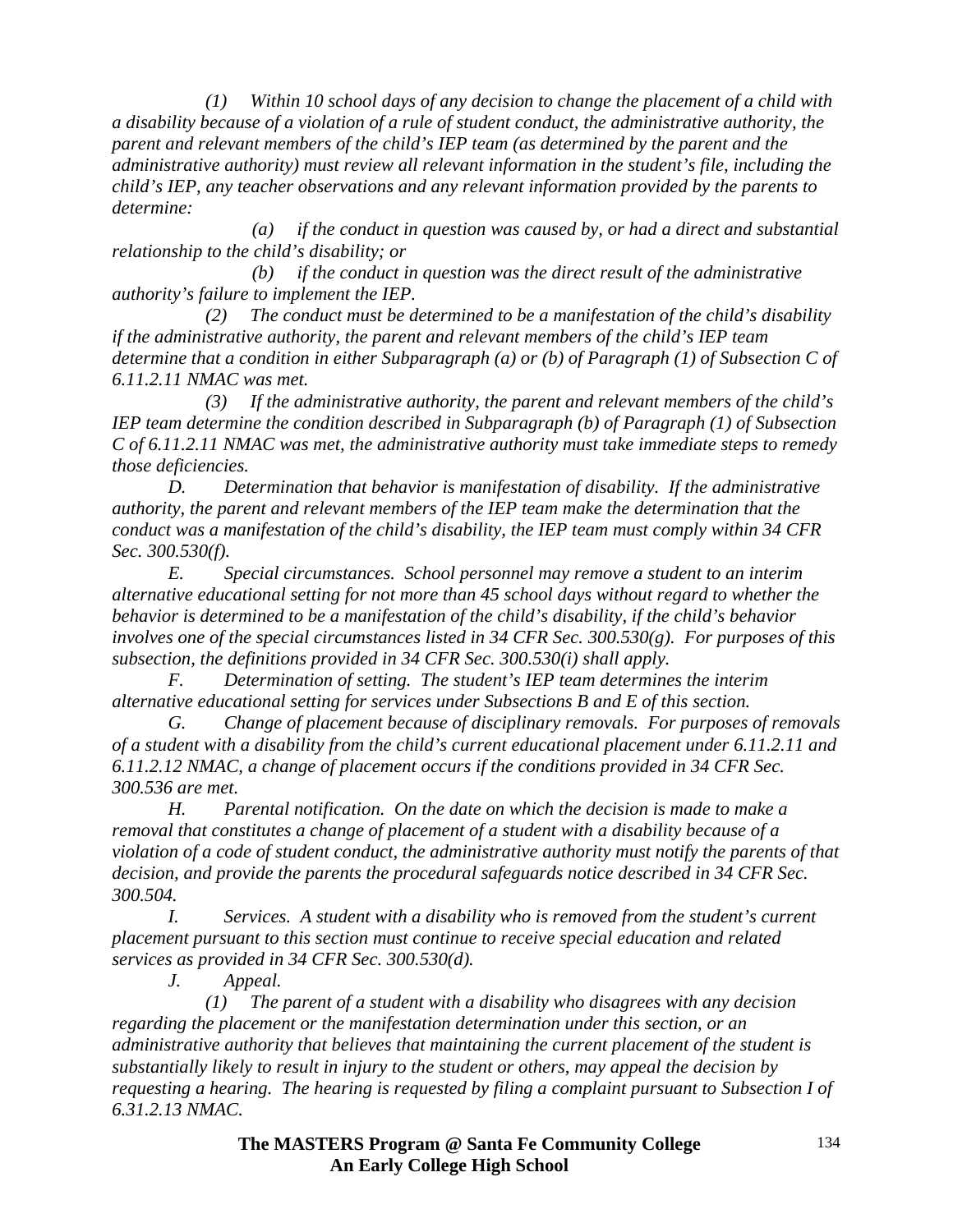*(2) A hearing officer who hears a matter under Paragraph (1) of Subsection J of 6.11.2.11 NMAC, has the authority provided in 34 CFR Sec. 300.532(b).* 

 *(3) When an appeal under this subsection has been made by either the parent or the administrative authority, the student must remain in the interim alternative educational setting pending the decision of the hearing officer or until the expiration of the time period specified in Subsections B or E of this section, which ever occurs first, unless the parent and the administrative authority agree otherwise.* 

*[08-15-97; 6.11.2.11 NMAC - Rn, 6 NMAC 1.4.11 & A, 11-30-00; A, 9-15-05; A, 6/29/07]* 

# *6.11.2.12 PROCEDURE FOR DETENTIONS, SUSPENSIONS AND EXPULSIONS:*

*The authority of the state and of local school boards to prescribe and enforce standards of conduct for public school students must be exercised consistently with constitutional safeguards of individual student rights. The right to a public education is not absolute; it may be taken away, temporarily or permanently, for violations of school rules. But it is a property right which may only be denied where school authorities have adhered to the minimum procedural safeguards required to afford the student due process of law. This section prescribes minimum requirements for detention, in-school suspension and temporary, long-term or permanent removal of students from the public schools. Local school boards may adopt procedures which afford students more protection than this rule requires. The procedures in this section apply only to disciplinary detentions, suspensions and expulsions. They do not apply to disenrollment of students who fail to meet immunization, age, residence or other requirements for valid enrollment, nor to the removal from school membership reports of students who have been absent from school for ten (10) consecutive school days in accordance with Subsection B of Section 22-8-2 NMSA 1978. Nothing in this section should be construed as prohibiting school boards or administrative authorities from involving other school staff, students and members of the community in the enforcement of rules of student conduct to the extent they believe is appropriate.* 

 *A. Post-suspension placement of students. Any student suspended from school shall be delivered directly by a school official to the student's parent(s), legal guardian or an adult designated by the parent(s) or the legal guardian, or kept on school grounds until the usual end of the school day.* 

 *B. Students with disabilities. This Section does not apply to long-term suspension or expulsion of students who are disabled pursuant to the IDEA or Section 504. The procedures for long-term suspension or expulsion of disabled students are set forth in Section 6.11.2.11 NMAC above. School personnel under this section may remove a student with a disability who violates a rule of student conduct from his or her current placement to an appropriate interim alternative educational setting, another setting, or suspension, for not more than 10 consecutive school days (to the extent those alternatives are applied to students without disabilities), and for additional removals of not more than 10 consecutive school days in that same school year for separate*  incidents of misconduct (as long as those removals do not constitute a change of placement *under Subsection G of 6.11.2.11 NMAC above).* 

 *C. Immediate removal: Students whose presence poses a continuing danger to persons or property or an ongoing threat of interfering with the educational process may be immediately removed from school, subject to the following rules.* 

 *(1) A rudimentary hearing, as required for temporary suspensions, shall follow as soon as possible.* 

 *(2) Students shall be reinstated after no more than one school day unless within that time a temporary suspension is also imposed after the required rudimentary hearing. In*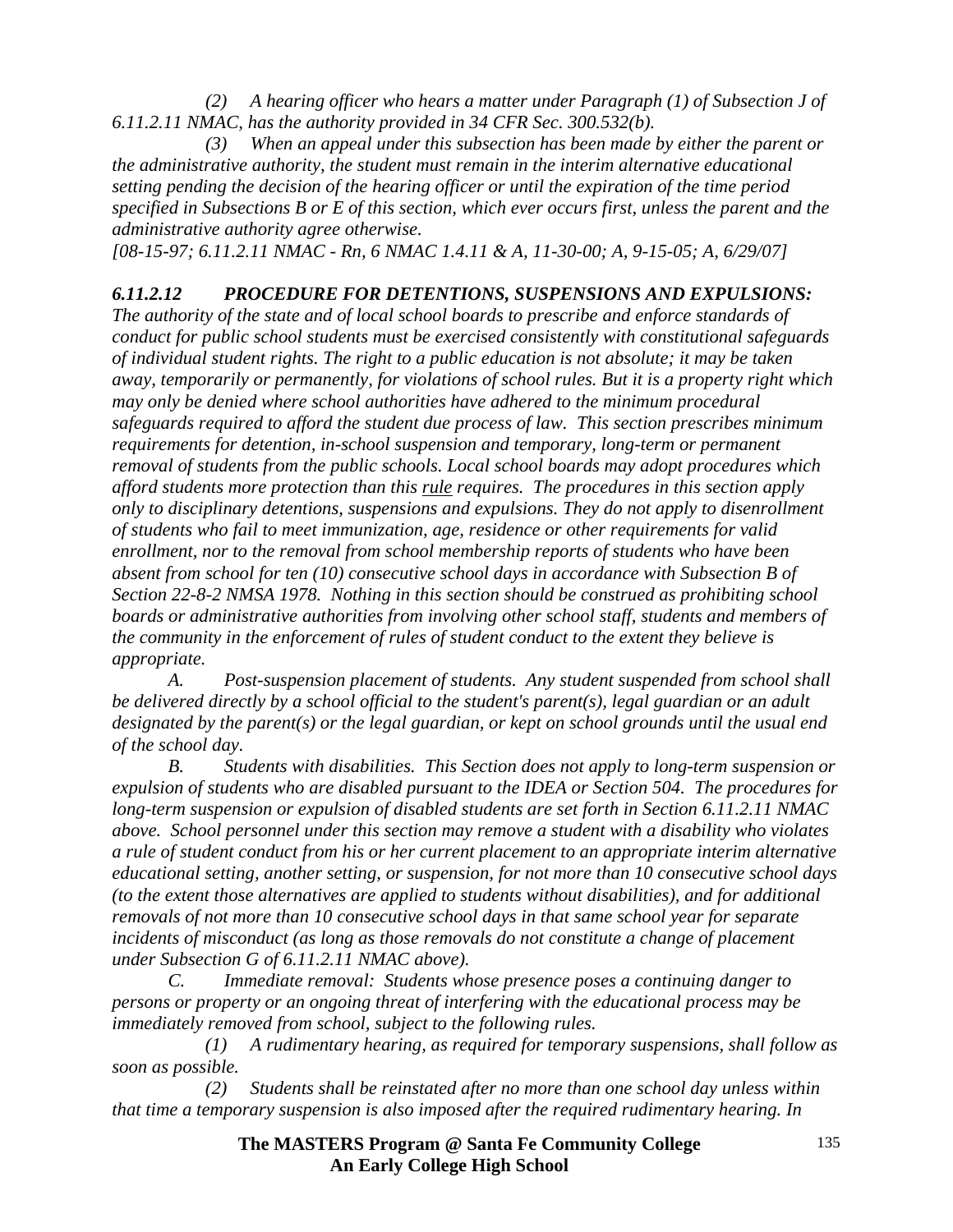*such circumstances, a single hearing will support both the immediate removal and a temporary suspension imposed in connection with the same incident(s).* 

 *(3) The school shall exert reasonable efforts to inform the student's parent of the charges against the student and the action taken as soon as practicable. If the school has not communicated with the parent by telephone or in person by the end of the school day following the immediate removal, the school shall on that day mail a written notice with the required information to the parent's address of record.* 

 *D. Temporary suspension.* 

 *(1) A local school board may limit temporary suspensions to periods shorter than ten (10) school days.* 

 *(2) A student facing temporary suspension shall first be informed of the charges against him or her and, if (s)he denies them, shall be told what evidence supports the charge(s) and be given an opportunity to present his or her version of the facts. The following rules apply.* 

 *(a) The hearing may be an informal discussion and may follow immediately after the notice of the charges is given.* 

 *(b) Unless the administrative authority decides a delay is essential to permit a fuller exploration of the facts, this discussion may take place and a temporary suspension may be imposed within minutes after the alleged misconduct has occurred.* 

 *(c) A student who denies a charge of misconduct shall be told what act(s) (s)he is accused of committing, shall be given an explanation of the evidence supporting the accusation(s) and shall then be given the opportunity to explain his or her version of the facts. The administrative authority is not required to divulge the identity of informants, although (s)he should not withhold such information without good cause. (S)he is required to disclose the substance of all evidence on which (s)he proposes to base a decision in the matter.* 

 *(d) The administrative authority is not required to allow the student to secure counsel, to confront or cross-examine witnesses supporting the charge(s), or to call witnesses to verify the student's version of the incident, but none of these is prohibited.* 

 *(e) The school shall exert reasonable efforts to inform the student's parent of the charges against the student and their possible or actual consequence as soon as practicable. If the school has not communicated with the parent by telephone or in person by the end of the first full day of suspension, the school shall on that day mail a written notice with the required information to the parent's address of record.* 

 *E. In-school suspension.* 

 *(1) In-school suspension may be imposed with or without further restriction of student privileges. Any student who is placed in an in-school suspension which exceeds ten (10) school days must be provided with an instructional program that meets both state and local educational requirements. Student privileges, however, may be restricted for longer than ten (10) school days.* 

 *(2) In-school suspensions of any length shall be accomplished according to the procedures for a temporary suspension as set forth above. A local school board may limit the length of in-school suspensions which may be accomplished under temporary suspension procedures. No in-school suspension student shall be denied an opportunity to eat lunch or reasonable opportunities to go to the restroom.* 

 *F. Detention.* 

 *(1) Detention may be imposed in connection with in-school suspension, but is distinct from in-school suspension in that it does not entail removing the student from any of his or her regular classes.* 

> **The MASTERS Program @ Santa Fe Community College An Early College High School**

136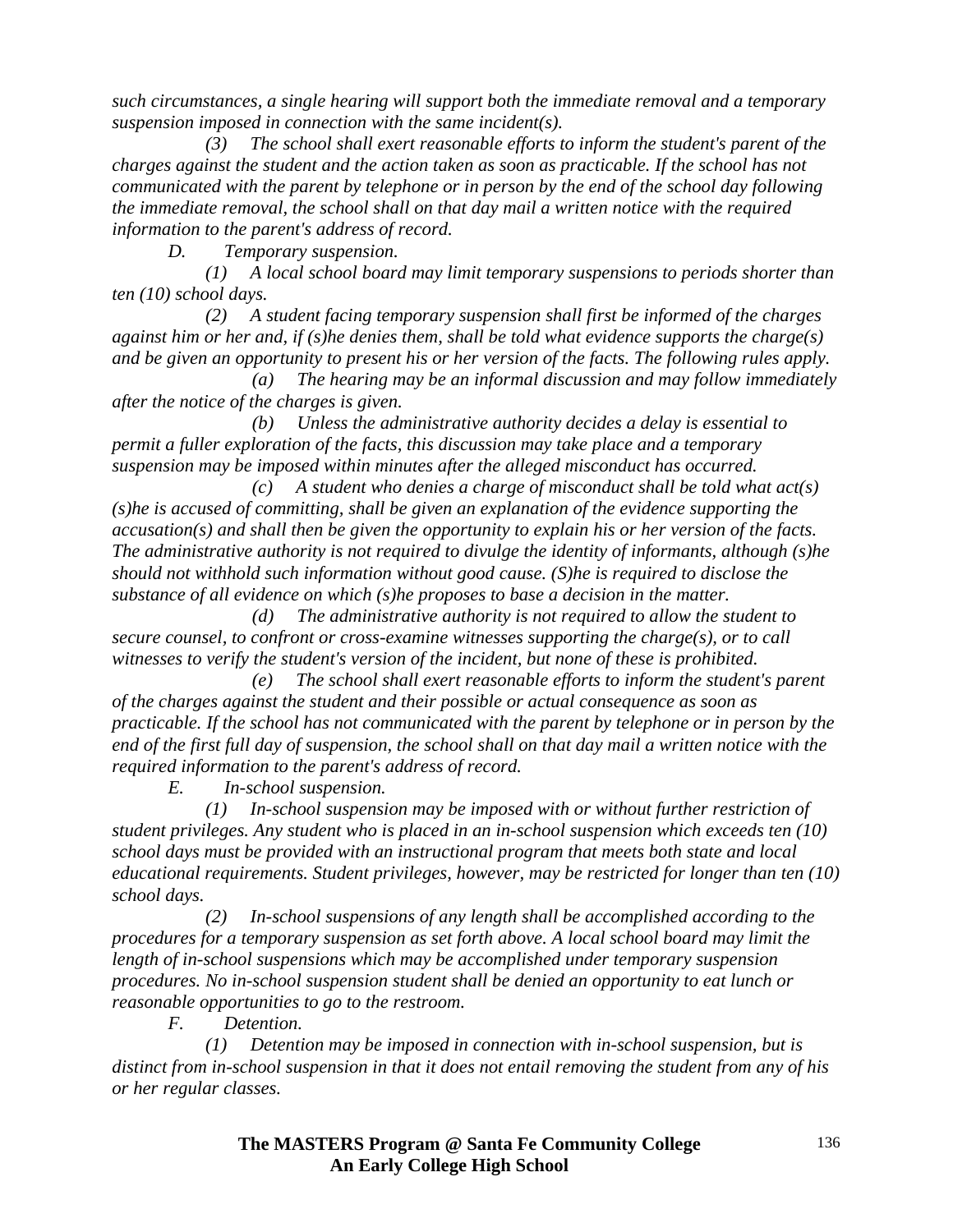*(2) The authority of the schools to supervise and control the conduct of students includes the authority to impose reasonable periods of detention during the day or outside normal school hours as a disciplinary measure. No detained student shall be denied an opportunity to eat lunch or reasonable opportunities to go to the restroom. Reasonable periods of detention may be imposed in accordance with the procedures for temporary suspension.* 

 *G. Long-term suspension and expulsion.* 

 *(1) Each local school board shall authorize appropriate administrative authorities to initiate procedures leading to long-term suspension or expulsion. Where prompt action to suspend a student long-term is deemed appropriate, a temporary suspension may be imposed while the procedures for long-term suspension or expulsion are activated. However, where a decision following the required formal hearing is delayed beyond the end of the temporary suspension, the student must be returned to school pending the final outcome unless the provisions of Subsection G, Paragraph (4), Subparagraphs (j) and (k) of Section 6.11.2.12 NMAC below apply.* 

 *(2) A student who has been validly expelled or suspended is not entitled to receive any educational services from the local district during the period of the exclusion from school. A local school board may provide alternative arrangements, including correspondence courses at the student's or parent's expense pursuant to state board of education requirements, if the board deems such arrangements appropriate.* 

 *(3) Each local school board shall establish, or shall authorize appropriate administrative authorities to establish, appropriate processes for handling long-term suspensions and expulsions. Unless the terms expressly indicate otherwise, nothing in the procedures below shall be construed as directing that any required decision be made by any particular person or body or at any particular level of administrative organization.* 

 *(4) The following rules shall govern the imposition of long-term suspensions or expulsions:* 

 *(a) Hearing authority; disciplinarian. The same person or group may, but need not, perform the functions of both hearing authority and disciplinarian. Where the functions are divided, the hearing authority's determination of the facts is conclusive on the disciplinarian, but the disciplinarian may reject any punishment recommended by the hearing authority.* 

 *(b) Review authority. Unless the local school board provides otherwise, a review authority shall have discretion to modify or overrule the disciplinarian's decision, but may not impose a harsher punishment. A review authority shall be bound by a hearing authority's factual determinations except as provided in Subsection G, Paragraph (4), Subparagraph (o) of Section 6.11.2.12 NMAC below.* 

 *(c) Disqualification. No person shall act as hearing authority, disciplinarian or review authority in a case where (s)he was directly involved in or witnessed the incident(s) in question, or if (s)he has prejudged disputed facts or is biased for or against any person who will actively participate in the proceedings.* 

 *(d) Local board participation. A local board may act as hearing authority, disciplinarian or review authority for any cases involving proposed long-term suspensions or expulsions. Whenever a quorum of the local board acts in any such capacity, however, the Open Meetings Act, Section 10-15-1 et seq., NMSA 1978 requires a public meeting.* 

 *(e) Initiation of procedures. An authorized administrative authority shall initiate procedures for long-term suspension or expulsion of a student by designating a hearing authority and disciplinarian in accordance with local board policies, scheduling a formal hearing in consultation with the hearing authority and preparing and serving a written notice*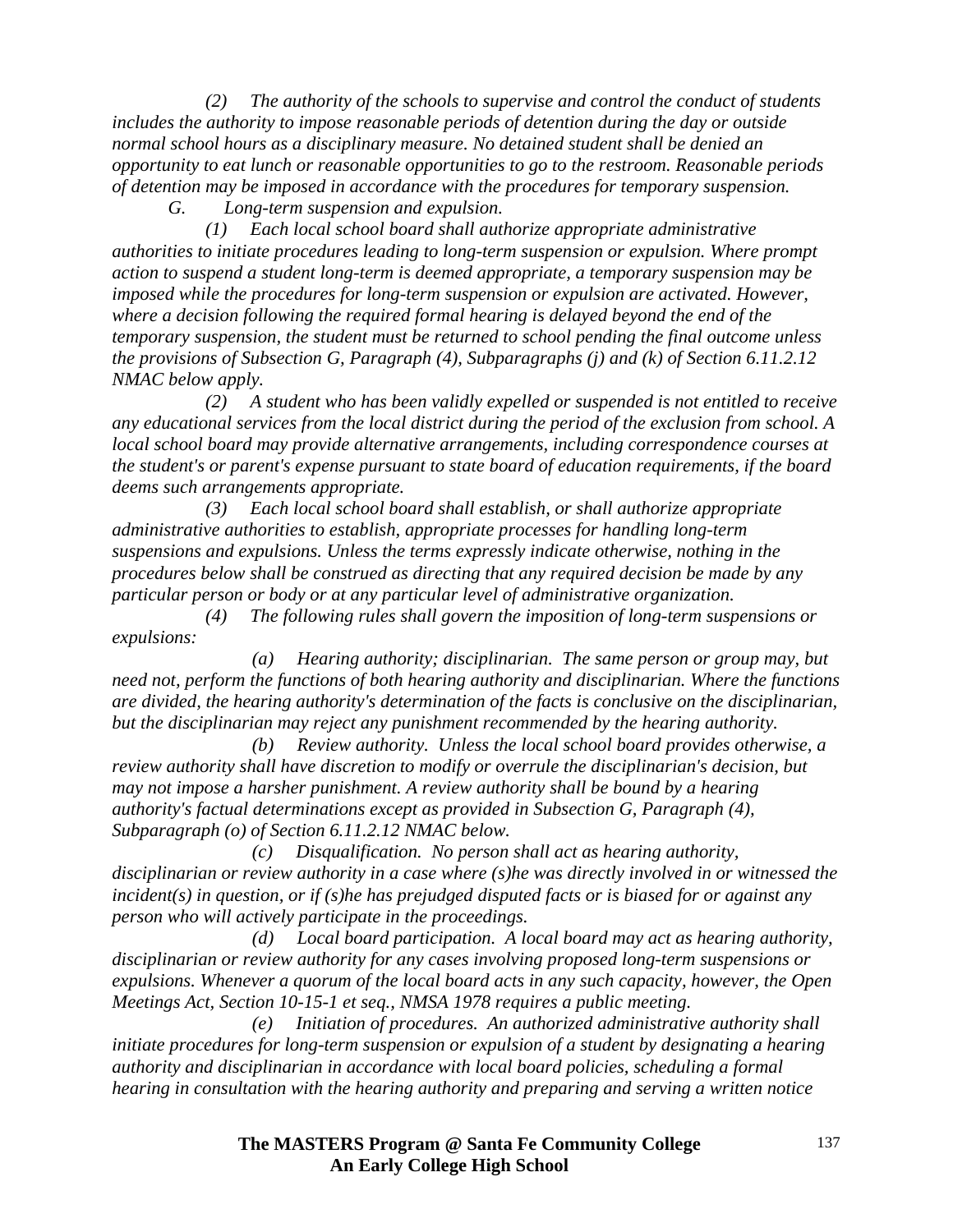*meeting the requirements of Subsection G, Paragraph (4), Subparagraph (h) of Section 6.11.2.12 NMAC below.* 

 *(f) Service of notice. The written notice shall be addressed to the student, through his or her parent(s), and shall be served upon the parent(s) personally or by mail.* 

 *(g) Timing of hearing. The hearing shall be scheduled no sooner than five (5) nor later than ten (10) school days from the date of receipt of the notice by the parent(s). The hearing authority may grant or deny a request to delay the hearing in accordance with the provisions of Subsection G, Paragraph (4), Subparagraph (i) of Section 6.11.2.12 NMAC below.* 

 *(h) Contents of notice. The written notice must contain all of the following information, parts of which may be covered by appropriate reference to copies of any policies or regulations furnished with the notice:* 

 *(i) the school rule(s) alleged to have been violated, a concise statement of the alleged act(s) of the student on which the charge(s) are based and a statement of the possible penalty;* 

 *(ii) the date, time and place of the hearing, and a statement that both the student and parent are entitled and urged to be present;* 

 *(iii) a clear statement that the hearing will take place as scheduled unless the hearing authority grants a delay or the student and parent agree to waive the hearing and comply voluntarily with the proposed disciplinary action or with a negotiated penalty, and a clear and conspicuous warning that a failure to appear will not delay the hearing and may lead to the imposition of the proposed penalty by default;* 

 *(iv) a statement that the student has the right to be represented at the hearing by legal counsel, a parent or some other representative designated in a written notice filed at least seventy-two (72) hours before the hearing with the contact person named pursuant to Subsection G, Paragraph (4), Subparagraph (h), Sub-subparagraph (vi) of Section 6.11.2.12 NMAC below;* 

 *(v) a description of the procedures governing the hearing;* 

 *(vi) the name, business address and telephone number of a contact person through whom the student, parent or designated representative may request a delay or seek further information, including access to any documentary evidence or exhibits which the school proposes to introduce at the hearing; and* 

 *(vii) any other information, materials or instructions deemed appropriate by the administrative authority who prepares the notice.* 

 *(i) Delay of hearing. The hearing authority shall have discretion to grant or deny a request by the student or the appropriate administrative authority to postpone the hearing. Such discretion may be limited or guided by local school board policies not otherwise inconsistent with this regulation.* 

 *(j) Students status pending hearing. Where a student has been suspended temporarily and a formal hearing on long-term suspension or expulsion will not occur until after the temporary suspension has expired, the student shall be returned to school at the end of the temporary suspension unless:* 

 *(i) the provisions of Subsection G, Paragraph (4), Subparagraph (k) of Section 6.11.2.12 NMAC below apply, or* 

 *(ii) the student and parent(s) have knowingly and voluntarily waived the students right to return to school pending the outcome of the formal proceedings, or* 

 *(iii) the appropriate administrative authority has conducted an interim hearing pursuant to a written local school board policy made available to the student*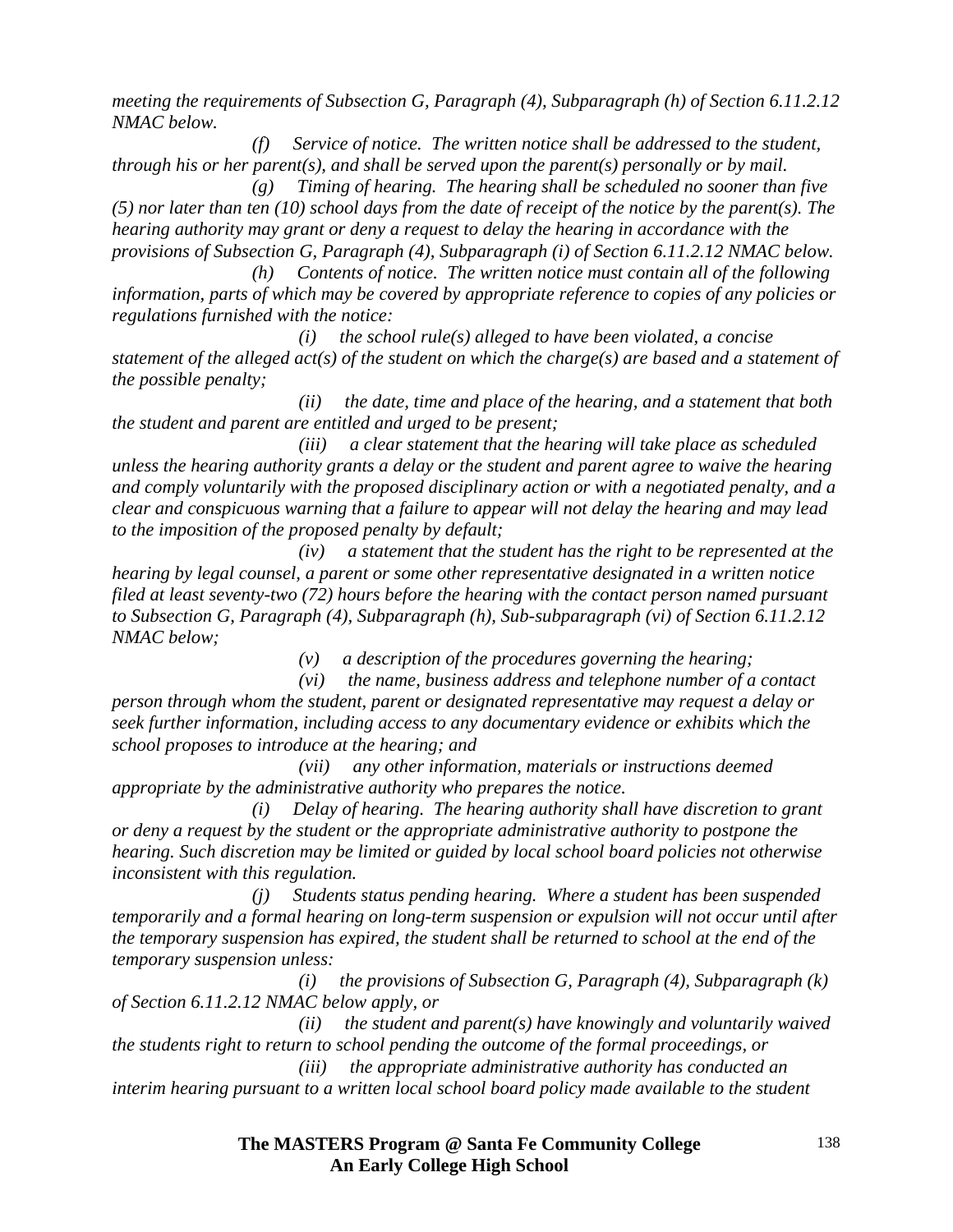*which affords further due process protection sufficient to support the student's continued exclusion pending the outcome of the formal procedures.* 

 *(k) Waiver of hearing; voluntary compliance or negotiated penalty. A student and his or her parent(s) may elect to waive the formal hearing and review procedures and comply voluntarily with the proposed penalty, or may waive the hearing and review and negotiate a mutually acceptable penalty with the designated disciplinarian. Such a waiver and compliance agreement shall be made voluntarily, with knowledge of the rights being relinquished, and shall be evidenced by a written document signed by the student, the parent(s), and the appropriate school official.* 

 *(l) Procedure for hearing and decision. The formal hearing is not a trial. It is an administrative hearing designed to ensure a calm, orderly determination by an impartial hearing authority of the facts of a case of alleged serious misconduct. Technical rules of evidence and procedure do not apply. The following-rules govern the conduct of the hearing and the ultimate decision.* 

 *(i) The school shall have the burden of proof of misconduct.* 

 *(ii) The student and his or her parent shall have the following rights: The right to be represented by legal counsel or other designated representative, however, the school is not required to provide representation; the right to present evidence, subject to reasonable requirements of substantiation at the discretion of the hearing authority and subject to exclusion of evidence deemed irrelevant or redundant; the right to confront and crossexamine adverse witnesses, subject to reasonable limitation by the hearing authority; the right to have a decision based solely on the evidence presented at the hearing and the applicable legal rules, including the governing rules of student conduct.* 

 *(iii) The hearing authority shall determine whether the alleged act(s) of misconduct have been proved by a preponderance of the evidence presented at a hearing at which the student and/or a designated representative have appeared.* 

 *(iv) If no one has appeared on the students behalf within a reasonable time after the announced time for the hearing, the hearing authority shall determine whether the student, through the parent, received notice of the hearing. If so, the hearing authority shall review the schools' evidence to determine whether it is sufficient to support the charges(s) of misconduct.* 

 *(v) A hearing authority who is also a disciplinarian shall impose an appropriate sanction if (s)he finds that the allegations of misconduct have been proved under the standards of either Subsection G, Paragraph (4), Subparagraph (l), Sub-subparagraph (iii) or Sub-subparagraph (iv) of Section 6.11.2.12 NMAC above. A hearing authority who is not a disciplinarian shall report its findings, together with any recommended sanction, to the disciplinarian promptly after the hearing.* 

 *(vi) Arrangements to make a tape recording or keep minutes of the proceedings shall be made by the administrative authority who scheduled the hearing and prepared the written notice. A verbatim written transcript is not required, but any minutes or other written record shall fairly reflect the substance of the evidence presented.* 

 *(vii) The hearing authority may announce a decision on the question of whether the allegation(s) of misconduct have been proved at the close of the hearing. A hearing authority who is also a disciplinarian may also impose a penalty at the close of the hearing.* 

 *(viii) In any event, the hearing authority shall prepare and mail or deliver to the student, through the parent, a written decision within five (5) working days after the hearing. The decision shall include a concise summary of the evidence upon which the*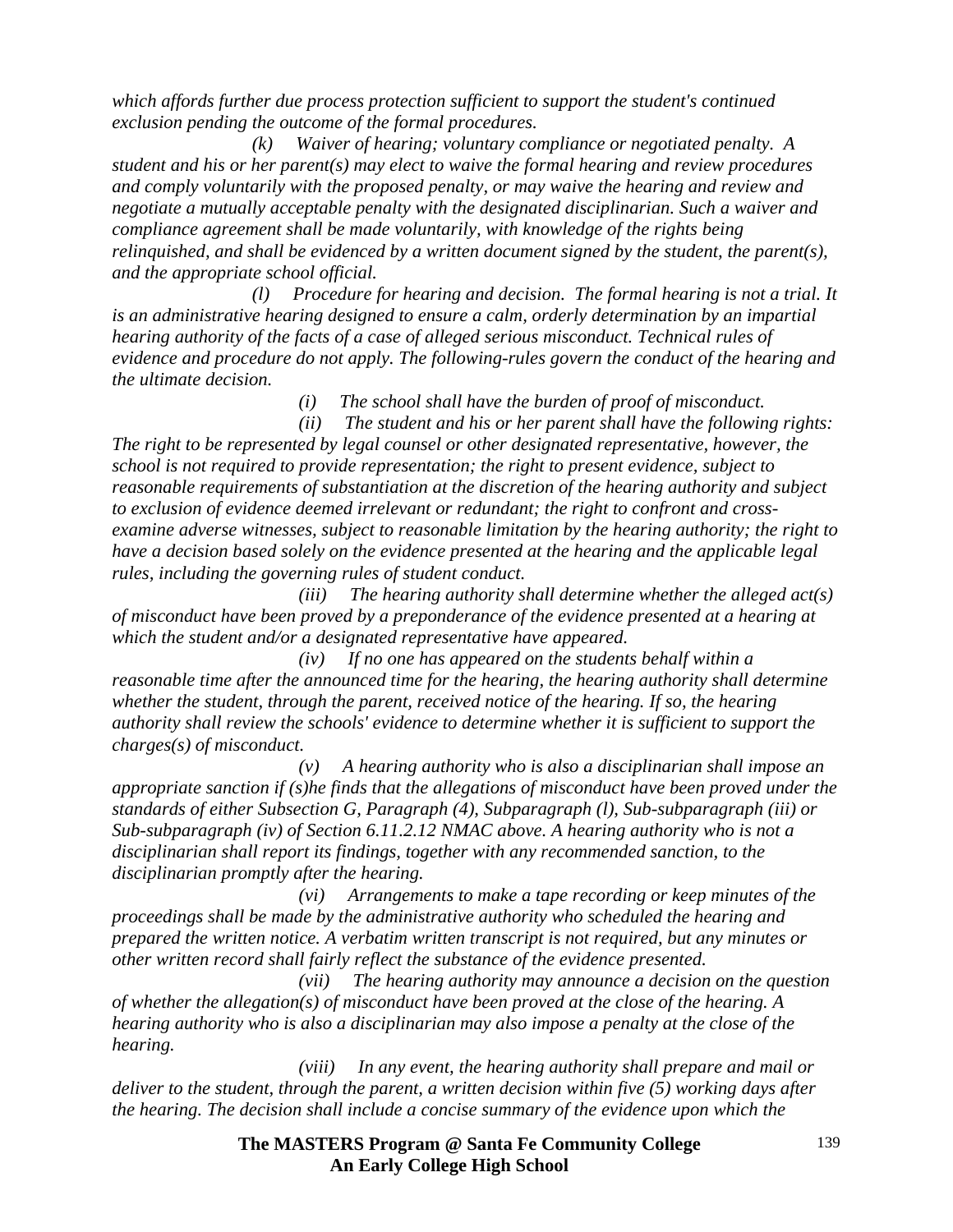*hearing authority based its factual determinations. A hearing authority who is also a disciplinarian shall include in the report a statement of the penalty, if any, to be imposed, and shall state reasons for the chosen penalty. A hearing authority who is not a disciplinarian shall forward a copy of his or her written decision to the disciplinarian forthwith. The disciplinarian shall prepare a written decision, including reasons for choosing any penalty imposed, and mail or deliver it to the student, through the parent, within five (5) working days of receipt of the hearing authority's report.* 

 *(ix) A disciplinarian who is not a hearing authority may observe but not participate in the proceedings at a formal hearing. If the disciplinarian has done so and if the hearing authority announces a decision at the close of the hearing, the disciplinarian may also announce his or her decision at that time.* 

 *(x) The disciplinarian's decision shall take effect immediately upon initial notification to the parent, either at the close of the hearing or upon receipt of the written decision. If initial notification is by mail, the parent shall be presumed to have received the notice on the fifth calendar day after the date of mailing unless a receipt for certified mail, if used, indicates a different date of receipt.* 

 *(m) Effect of decision. If the hearing authority decides that no allegation(s) of misconduct have been proved, or if the disciplinarian declines to impose a penalty despite a finding that an act or acts of misconduct have been proved, the matter shall be closed. If the disciplinarian imposes any sanction on the student, the decision shall take effect immediately upon notification to the parent and shall continue in force during any subsequent review.* 

 *(n) Right of review. Unless the local school board was the disciplinarian, a student aggrieved by a disciplinarian's decision after a formal hearing shall have the right to have the decision reviewed if the penalty imposed was at least as severe as a long-term suspension or expulsion, an in-school suspension exceeding one school semester or a denial or restriction of student privileges for one semester or longer. A local school board may grant a right of review for less severe penalties. Local school boards shall establish appropriate mechanisms for review except where the local board was the disciplinarian, in which case its decision is final and not reviewable administratively. A student request for review must be submitted to the review authority within ten (10) school days after the student is informed of the disciplinarian's decision.* 

 *(o) Conduct of review. Unless the local board provides otherwise, a review authority shall have discretion to modify the disciplinarian's decision, including imposing any lesser sanction deemed appropriate. A review authority shall be bound by the hearing authority's factual determinations unless the student persuades the review authority that a finding of fact was arbitrary, capricious or unsupported by substantial evidence or that new evidence which has come to light since the hearing and which could not with reasonable diligence have been discovered in time for the hearing would manifestly change the factual determination. Upon any such finding, the review authority shall have discretion to receive new evidence, reconsider evidence introduced at the hearing or conduct a de novo hearing. In the absence of any such finding, the review shall be limited to an inquiry into the appropriateness of the penalty imposed.* 

 *(p) Form of review. Unless the local board provides otherwise, a review authority shall have discretion to conduct a review on the written record of the hearing and decision in the case, to limit new submissions by the aggrieved student and school authorities to written materials and/or to grant a conference or hearing at which the student and his or her representative, and school authorities may present their respective views in person. Where a conference or hearing is granted, the record-keeping requirements of Subsection G., Paragraph (4), Sub-paragraph (l), Sub-sub-paragraph (vi) of Section 6.11.2.12 NMAC above apply.*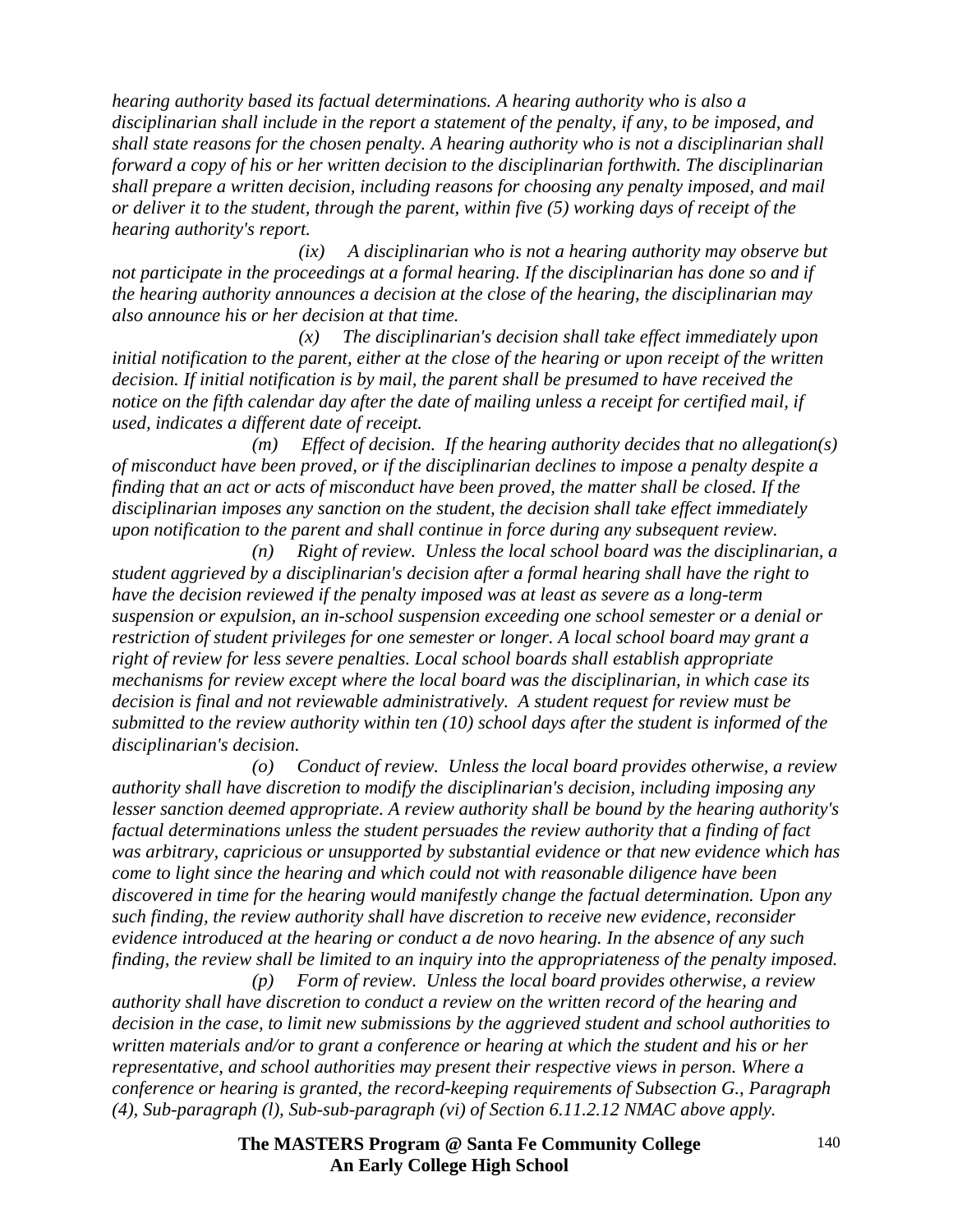*(q) Timing of review. Except in extraordinary circumstances, a review shall be concluded no later than fifteen (15) working days after a student's written request for review is received by the appropriate administrative authority.* 

 *(r) Decision. A review authority may announce a decision at the close of any conference or hearing held on review. In any event, the review authority shall prepare a written decision, including concise reasons, and mail or deliver it to the disciplinarian, the hearing authority and the student, through the parent, within ten (10) working days after the review is concluded.* 

 *(s) Effect of decision. Unless the local school board provides otherwise, a review authority's decision shall be the final administrative action to which a student is entitled. [08-15-97; 6.11.2.12 NMAC - Rn, 6 NMAC 1.4.12, 11-30-00; A, 6/29/07]* 

TMP students shall be held responsible for complying with both the TMP Student Handbook and the Santa Fe Community College Code of Conduct as defined in the SFCC Student Handbook. Each faculty member is responsible for discipline in classes or groups they supervise. Teachers have authority to discharge the duties of instruction and control students under their supervision without the use of corporal punishment.

TMP students shall be held responsible for complying with all policies and procedures of the SFCC Code of Conduct. Additionally TMP students shall sign the TMP Student Behavior Contract included herein in the Appendices.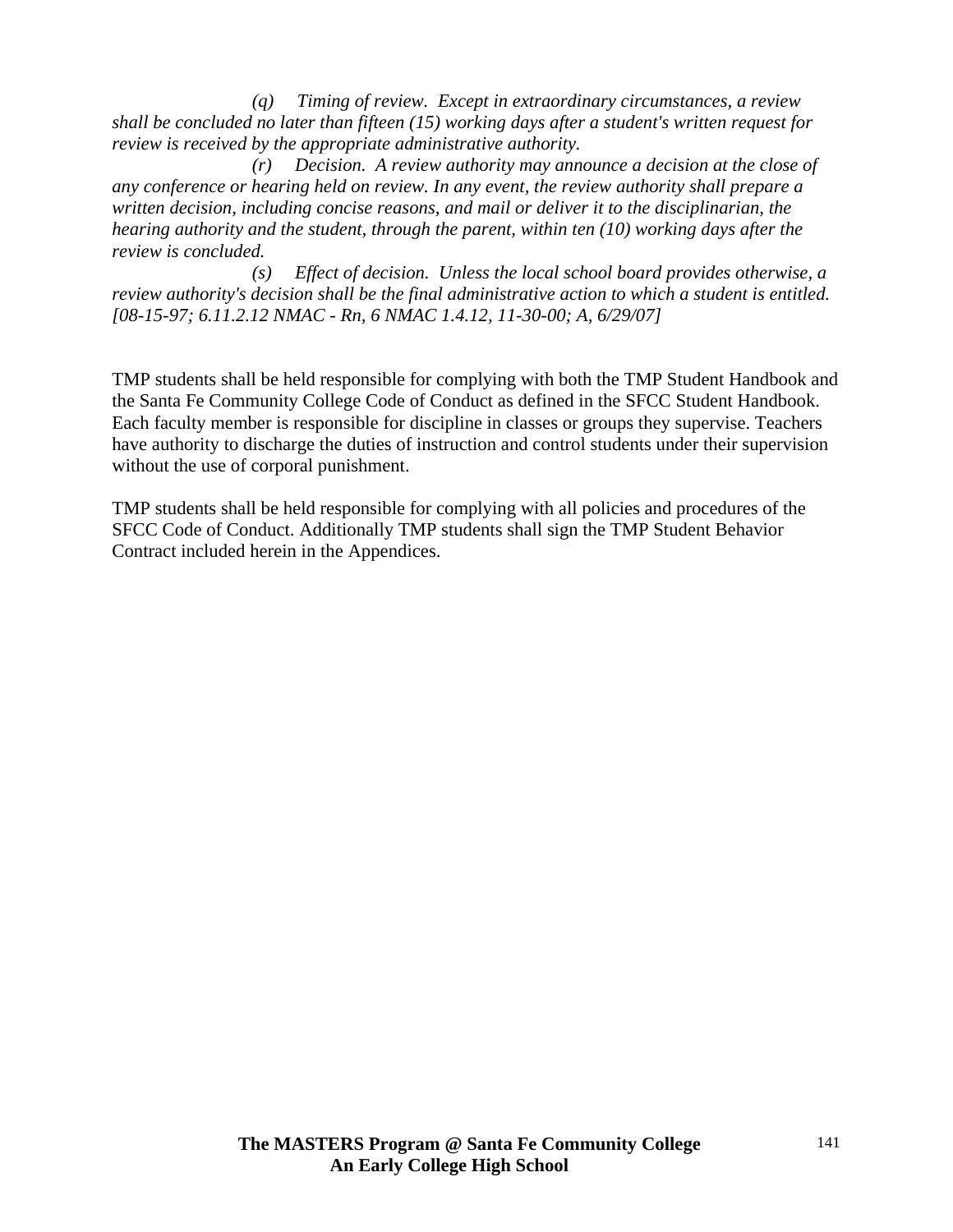### **EXHIBIT C**

# **Bibliography**

Page 14 - Cunningham, Cecilia - Director of Middle College National Consortium.

Page 15 - JFF analysis of data from the National Educational Longitudinal Study for students from the lowest-income SES quintile. The period of time measured includes outcomes from students' entry as ninth graders in 1988 to the year 2000.

Page 15 - Advisory Committee on Student Financial Assistance, 2001.

Page 15 - Balfanz Robert and Legters, Nettie. 2004. Locating the Dropout Crisis—Which High Schools Produce the Nation's Dropouts? Where Are They Located? Who Attends Them? Baltimore: Johns Hopkins University.

Page 15 - The Early College High School Initiative web site - http://earlycolleges.org/

Page 15 - Zubov- Shenberger, Jill - Principal at Academy of the Canyons

Page 16 - Adelman, Clifford 2006. The Toolbox Revisited: Paths to Degree Completion from High School Through College. Washington, DC: U.S. Department of Education.

Page 18 – STEM Coalition letter to President Barack Obama

Page 19 – Sheila Ortego quote from Santa Fe Community College Web Site

Page 22-23 – Quote from Statewide Dual Credit Master Agreement

Page 124-139 - PED rules and regulations 6.11.2 NMAC – regarding student discipline policies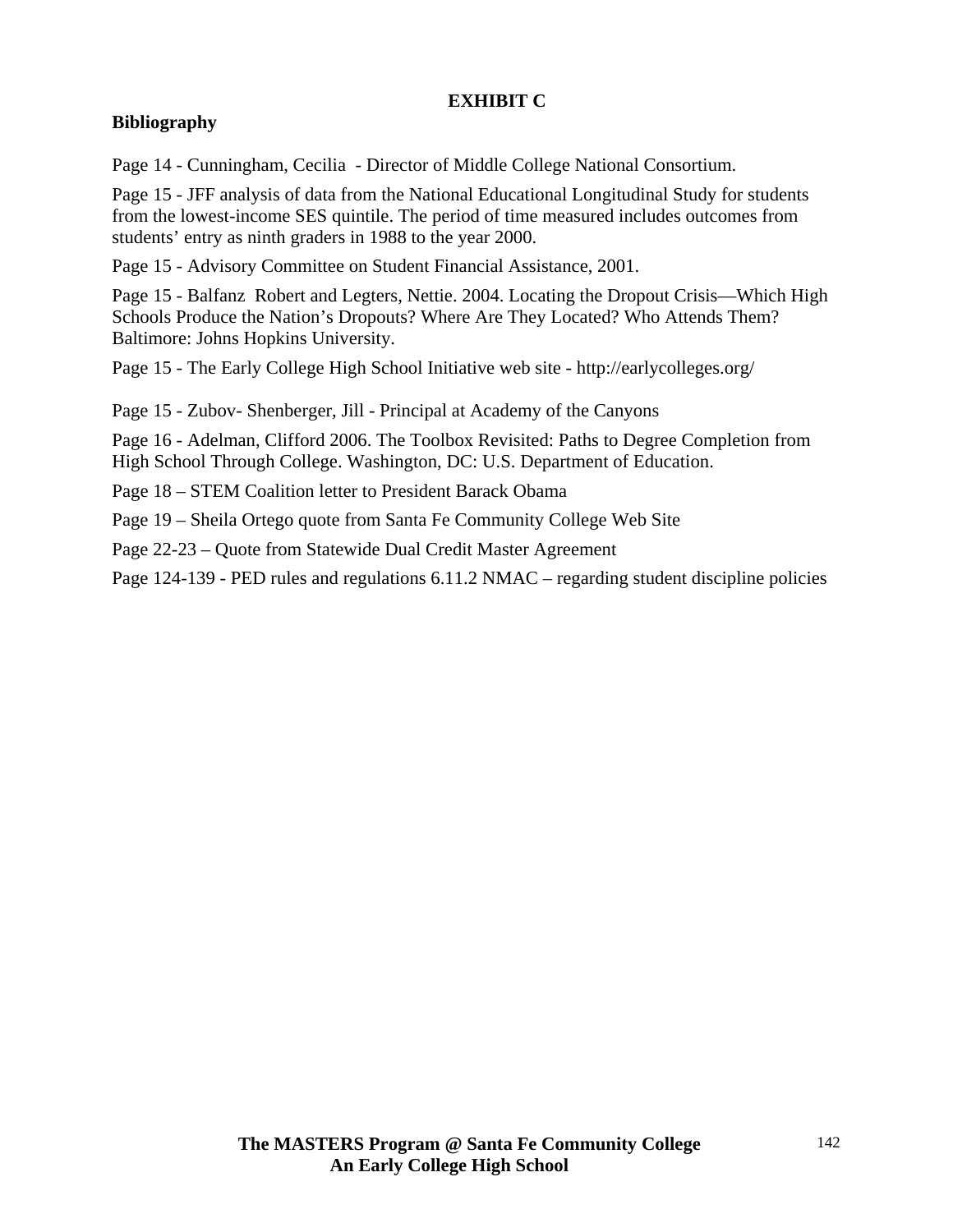# **EXHIBIT D LIST OF ACRONYMS**

AA – Associate in Arts ACC – American Competitiveness Council ACT/SAT – American College Test/Scholastic Assessment Test ADA – Americans with Disabilities Act AP – Advanced Placement AYP – Adequate Yearly Progress BAR – Budget Adjustment Request BIP – Behavioral Intervention Plan CHS – Capital High School CNRS – Centre National de la Recherche Scientifique COBRA - Consolidated Omnibus Budget Reconciliation Act CPO – Community Programs Office (LANL) DFA – Department of Finance Administration DOE – Department of Energy DOL – Department of Labor 5E - Engagement, Exploration, Explanation, Elaboration, and Evaluation ELL – English Language Learners ELOB - Expeditionary Learning Outbound EPSS – Educational Plan for Student Success ERA – Educational Retirement Act ERB – Educational Retirement Board ESL – English as a Second Language FAPE – Free Appropriate Public Education FBA – Functional Behavioral Assessment FTE – Full Time Equivalents GAAP – Generally Accepted Accounting Principles GASB – Governmental Accounting Standards Board GED – General Education Diploma IDEAL- NM – Innovative Digital Education and Learning in New Mexico IEP – Individualized Education Plan IDEA - Individuals with Disabilities Education Act IPT Test – IDEA Proficiency Test LANL – Los Alamos National Laboratory LEA – Local Educational Agency MASTERS – **M**ath, **A**rts, **S**cience, **T**echnology. **E**ngineering, **R**eading and **S**ervice MDT – Multidisciplinary Team MEM - Member MSI – Middle School Initiative NMAC – New Mexico Administrative Code NMELPT – New Mexico English Language Placement Test NMPED – New Mexico Public Education Department also PED NSTC – National Science and Technology Council NWEA – Northwest Evaluation Association OMB – Office of Management and Budget

# **The MASTERS Program @ Santa Fe Community College**

**An Early College High School**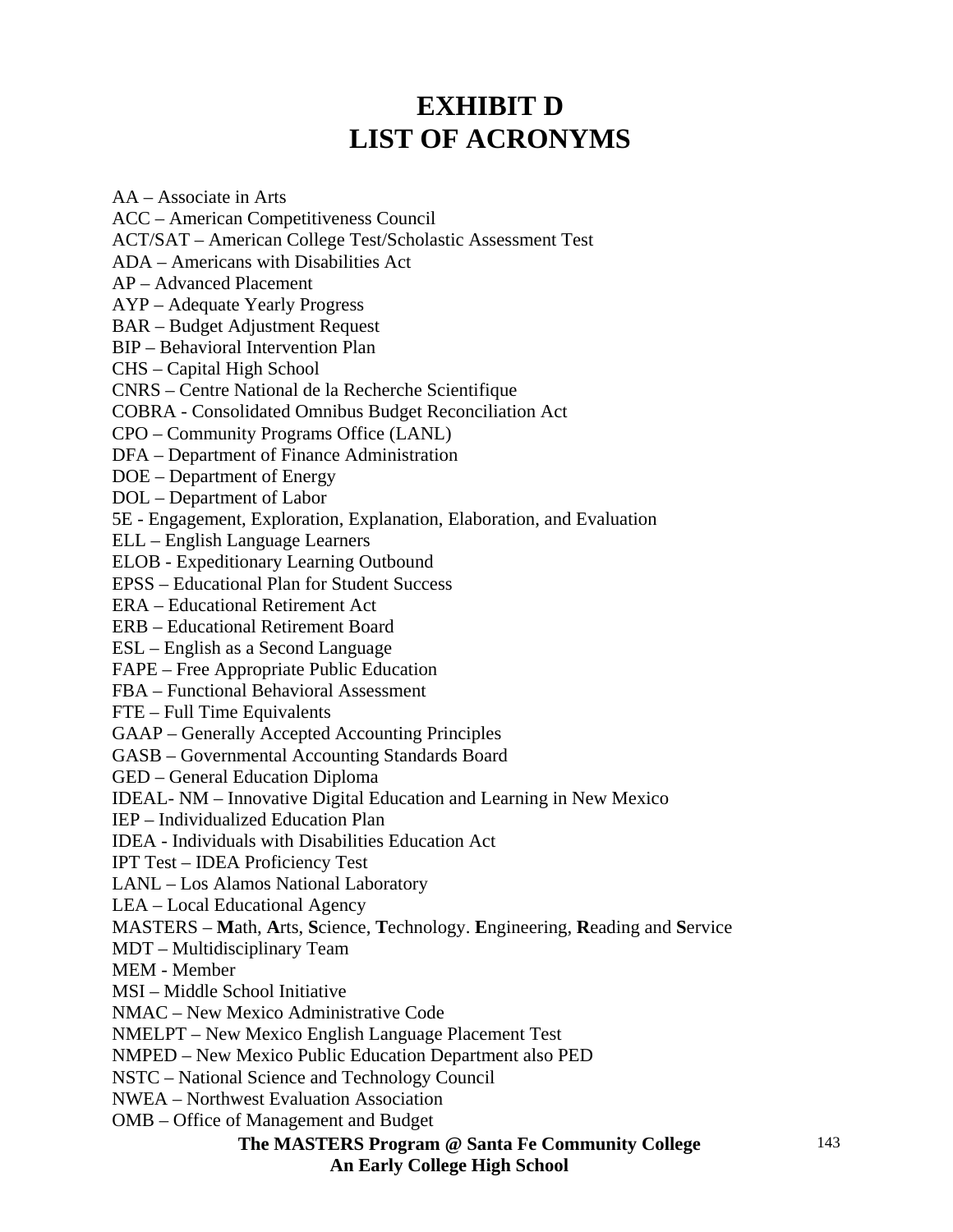OBMS – Operating Budget Management System

PHLOTE – Primary Home Language Other Than English

PSIA – Public Schools Insurance Authority – also NMPSIA

PSCOG – Public School Capital Outlay Council

PTO – Paid Time Off

SAT – Student Assistance Team

SBA – Standards Based Assessment

SCA – Short Cycle Assessments

SCANS - Secretary's Commission on Achieving Necessary Skills

SEG – State Equalization Guarantee

SFCC – Santa Fe Community College

SFHS – Santa Fe High School

SFPS – Santa Fe Public Schools

STARS – Student Teacher Accountability Reporting System

STEM – Science, Technology, Engineering and Math

SY – School Year

TESOL - Teachers of English to Speakers of Other Languages

TMP – The MASTERS Program

USDA – United States Department of Agriculture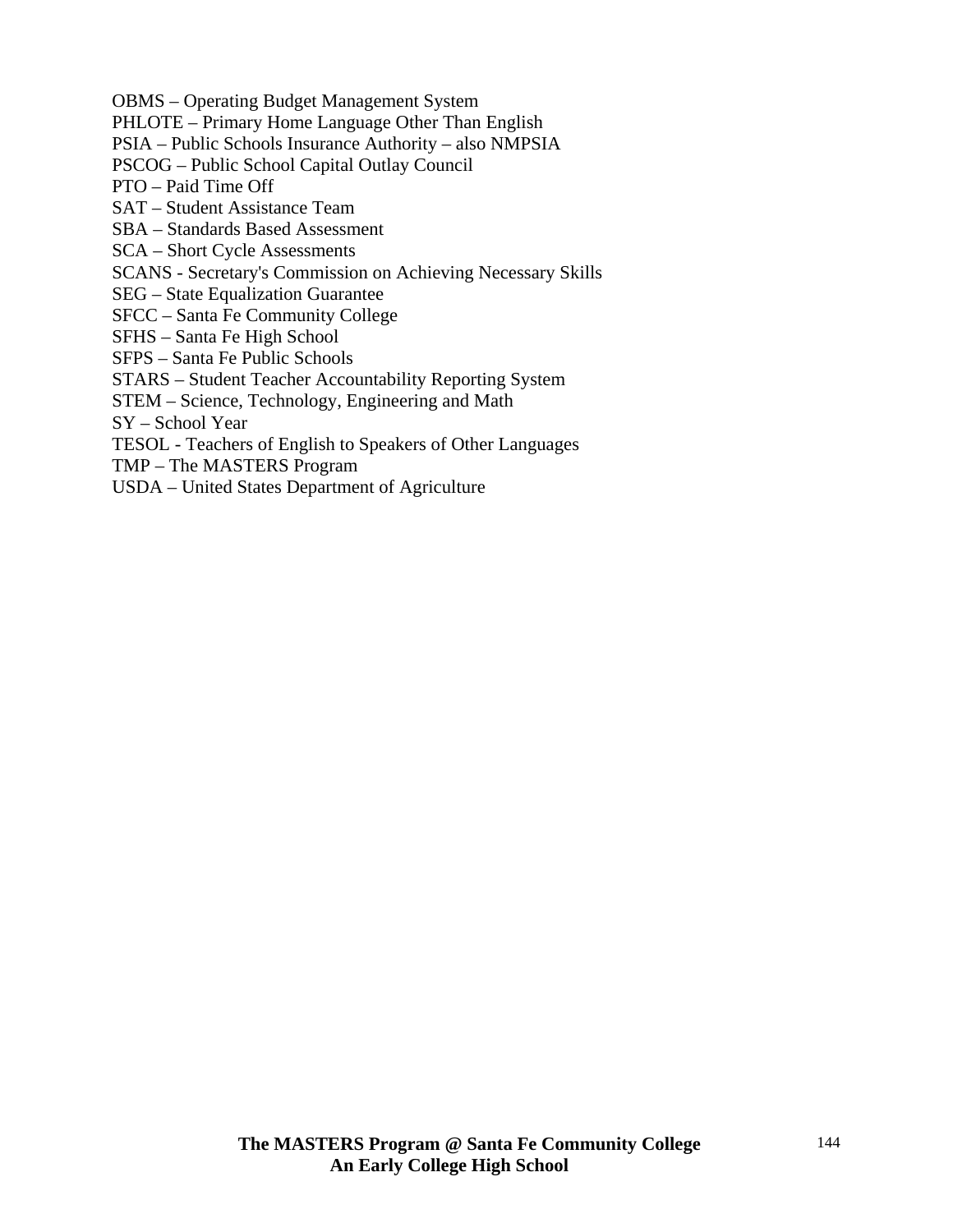# **EXHIBIT E**

## **DRAFT2 TMP GOVERNING COUNCIL POLICES, PROCEDURES AND BYLAWS**

#### **I. NUMBER OF GOVERNING COUNCIL MEMBERS:**

 A. Governing Council will serve as the governing body of TMP. The Governing Council will be established with no less than five (5) and no more than nine (9) members; each position shall be assigned a number.

#### **II. GOVERNING COUNCIL MEMBERSHIP: A**. **Procedure for Electing Directors:**

- **1. Election of Council Members**: Governing Council Members shall be elected by a majority vote of the existing Council and selected from the nominations.
- **2**. **Term of Council Members**: The terms of the Governing Council members shall be as follows: Positions 1 through 3 shall serve two-year term, which terms will expire at the end of the school year in odd-numbered years (e.g. June 2011); positions 4 through 9 shall serve two-year terms, which terms will expire at the end of the school year in even numbered years (e.g. June 2012).
- **3. Compensation:** Governing Council members will not receive compensation for their services; however, members may be compensated for reasonable expenses in accordance with the New Mexico Mileage and Per Diem Act.
- 4. **Resignations and Removal:** Any member may resign at any time by giving written notice to the President or to the Secretary, and, unless otherwise specified therein, the acceptance of such resignation shall not be necessary to make it effective.

Any member may be removed by a majority vote of the Governing Council whenever such removal is in the best interests of the School. Grounds for removal will include without limitation the following acts or omissions:

- a. Violation of the Conflict of Interest Policy;
- b. Violation of *Governing Council Commitment Agreement;*
- c. Failure to attend three consecutive scheduled meetings of the Governing Council, except when such absence is due to exigent circumstances;
- d. Violation of the member's duty of loyalty*;*
- e. Violation of the Governing Council's Code of Ethics; or
- f. Any other grounds the Governing Council deems appropriate.
- **5. Vacancies:** A vacancy on the Governing Council shall be filled by the Governing Council after a nomination process. Once the vacancy is filled, the term shall only be for the unexpired portion of the term of the member being replaced.
- 6. **Attendance:** Members of the Governing Council are required to attend all scheduled meetings of the Governing Council unless exigent circumstances arise. If a Council member cannot be physically present at a meeting for unavoidable

<sup>&</sup>lt;sup>2</sup> These draft bylaws will be used as a guide for the Governing Council, and are not intended to be final.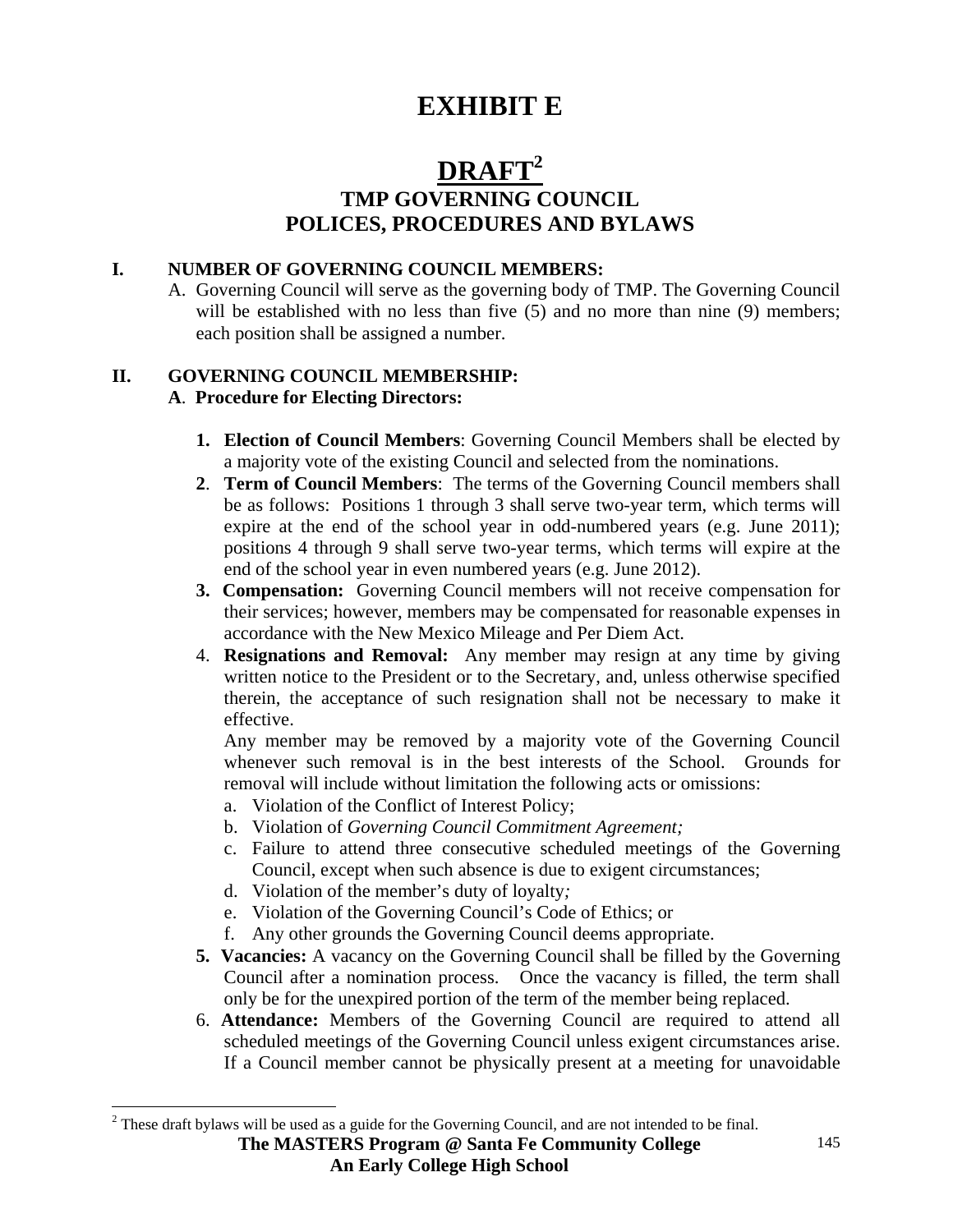conflict, he/she may make arrangements to appear by telephone in accordance with the provisions of the Open Meetings Act. A member of the Governing Council who will be unable to attend a Governing Council meeting will notify the president of the Governing Council prior to the meeting and if he/she intends to appear by telephone the Council member shall make arrangements with the Headmaster or his/her designee. Notice may be made by e-mail as long at is made four hours in advance of the meeting. If the President cannot attend the meeting, he/she must notify the Vice-President and forward all information regarding the upcoming meeting to him/her, including notices of non-appearances by other Council members.

## **III. POWERS AND AUTHORITY OF THE GOVERNING COUNCIL:**

## **A**. **Authority of the Governing Council:**

- **1. General:** The Governing Council is the governing body of the charter school and is responsible for ensuring the fair and uniform application of all federal, state and local laws in the operation of the School as well as the school's charter and policies. The School will be operated for the educational benefit of its students. The Governing Council is the policy-making body for the School. The TMP Governing Council will exercise leadership primarily through the formulation and adoption of policies.
- **2. Delegation to the Headmaster:** The Governing Council shall concern itself primarily with broad questions of policy and with the appraisal of results rather than with administrative detail. The application of policies is an administrative task to be performed by the Headmaster and designated staff, and they shall be held responsible for the effective implementation of Governing Council policies. The Headmaster shall be held responsible for keeping the Governing Council informed of all matters within its purview so that the Governing Council can fulfill the above described functions of a governing body.

 The Headmaster will have primary responsibility for all aspects of the school's operations and programs, including the day-to-day management and implementation of the school's charter and Governing Council policies. The teachers and staff of TMP will report to the Headmaster.

- **3. Individual Member's Authority:** A member of the Governing Council is a public officer, but has no power or authority individually. The charter vests power in the Governing Council, and not in the members, either individually or otherwise and these powers must be exercised by the Governing Council at a public meeting in regular or special called meetings, with action duly recorded in its minutes.
- **4. Binding Authority:** The Governing Council shall not be bound in any way by any action or statement on the part of any individual Governing Council member except when such a statement or action is in pursuance of specific instructions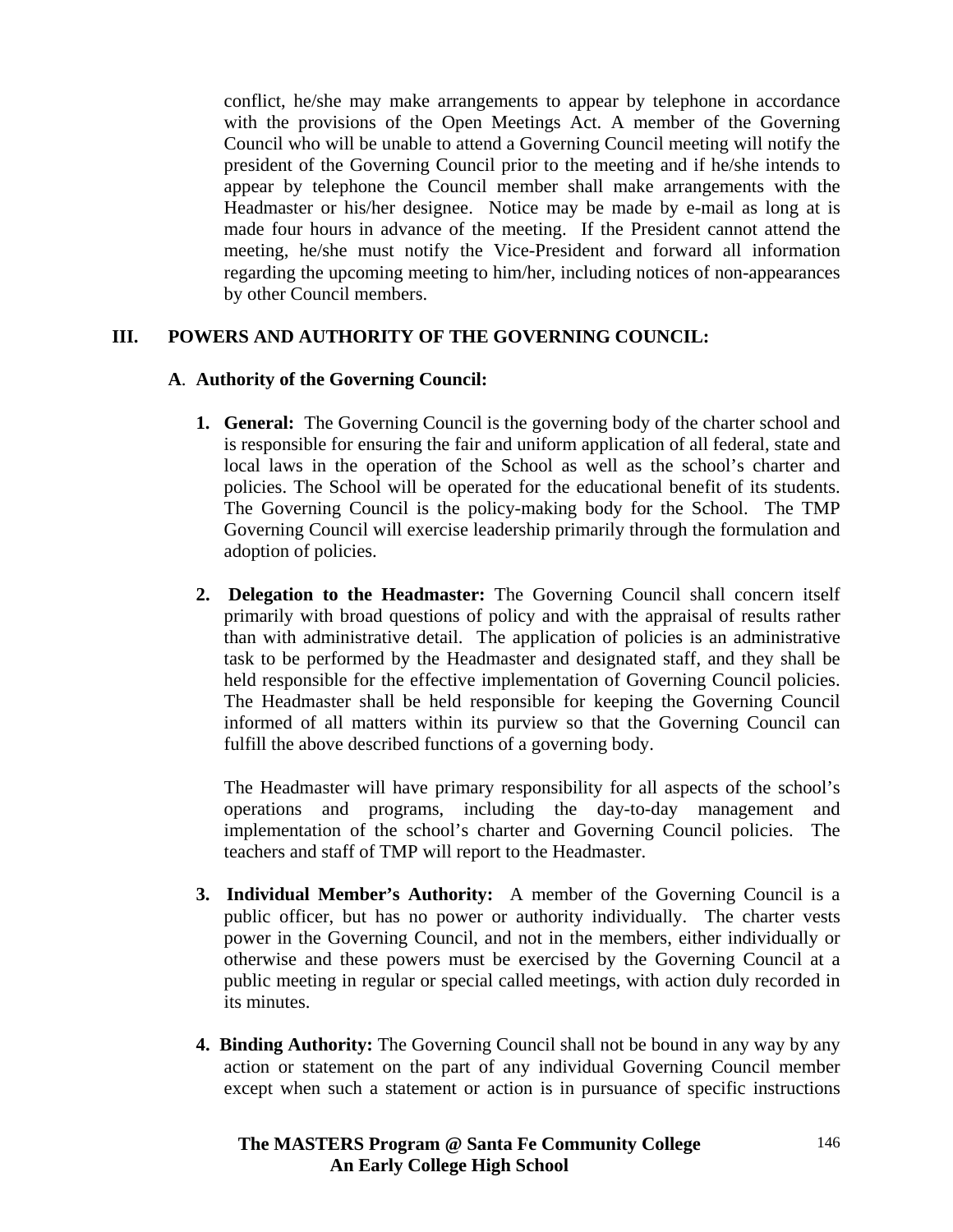from the Governing Council. Any such exception shall be recorded as an action item of the Governing Council and recorded in the minutes.

**5. Advanced Notice:** The Governing Council recognizes the importance of timely communication among its members and between the Governing Council and the Headmaster. The Headmaster or his/her designee will strive to insure that the Governing Council is given prior notice of matters submitted by members for deliberation at meetings.

#### **B. Powers of the Governing Council:**

 The powers and duties of the Governing Council prescribed by the TMP Charter and the New Mexico Public School Code and all applicable laws and regulations. Complete and final control of all matters pertaining to the School's educational system shall be vested in the Governing Council. The Governing Council of TMP shall have the following powers and duties:

1. Those powers as set forth in the TMP Charter that are not inconsistent with federal or state laws or constitutions, or as otherwise set forth in the Charter Schools Act, NMSA 1978 §§22-8B-1, *et seq.*

- 2. Employ the Headmaster/Principal of TMP;
- 3. Delegate administrative and supervisory functions of the Headmaster/Principal of TMP when appropriate;
- 4. Approval of the annual budget of anticipated income and expenditures, and direct the preparation of the annual financial audit report in connection with the New Mexico Public Education Department's annual audit;
- 5. Have the capacity to sue or be sued;
- 6. Contract for services with any school district, a university or college or any third party for the use of a facility, its operation and maintenance and the provision of any service or activity that TMP is required to perform in order to carry out the educational program described in its charter.
- 7. Acquire and dispose of property provided that at the termination of the charter, all assets of the charter shall revert to the local school board that authorized the charter, unless otherwise amended by law.
- 8. Accept or reject any charitable gift, grant, devise or bequest not otherwise contrary to law or the terms of the charter.
- 9. Contract for provision of financial management, food services, education related services or other services.

## **IV. GOVERNING COUNCIL OFFICERS**

 **A. Officers:** The Officers of the Governing Council shall be a President, a Vice President, a Treasurer and a Secretary. The School may, at the discretion of the Board, provide for different categories of Officers, including, without limitation, one or more Assistant Treasurers and/or Assistant Secretaries. The duties of certain officers are set forth herein. When the incumbent of an office is unable to perform the duties thereof or when there is no incumbent of an office (both such situations referred to hereafter as the "absence" of the Officer), the duties of the office shall, unless otherwise provided by the Board or these Bylaws, be performed by the next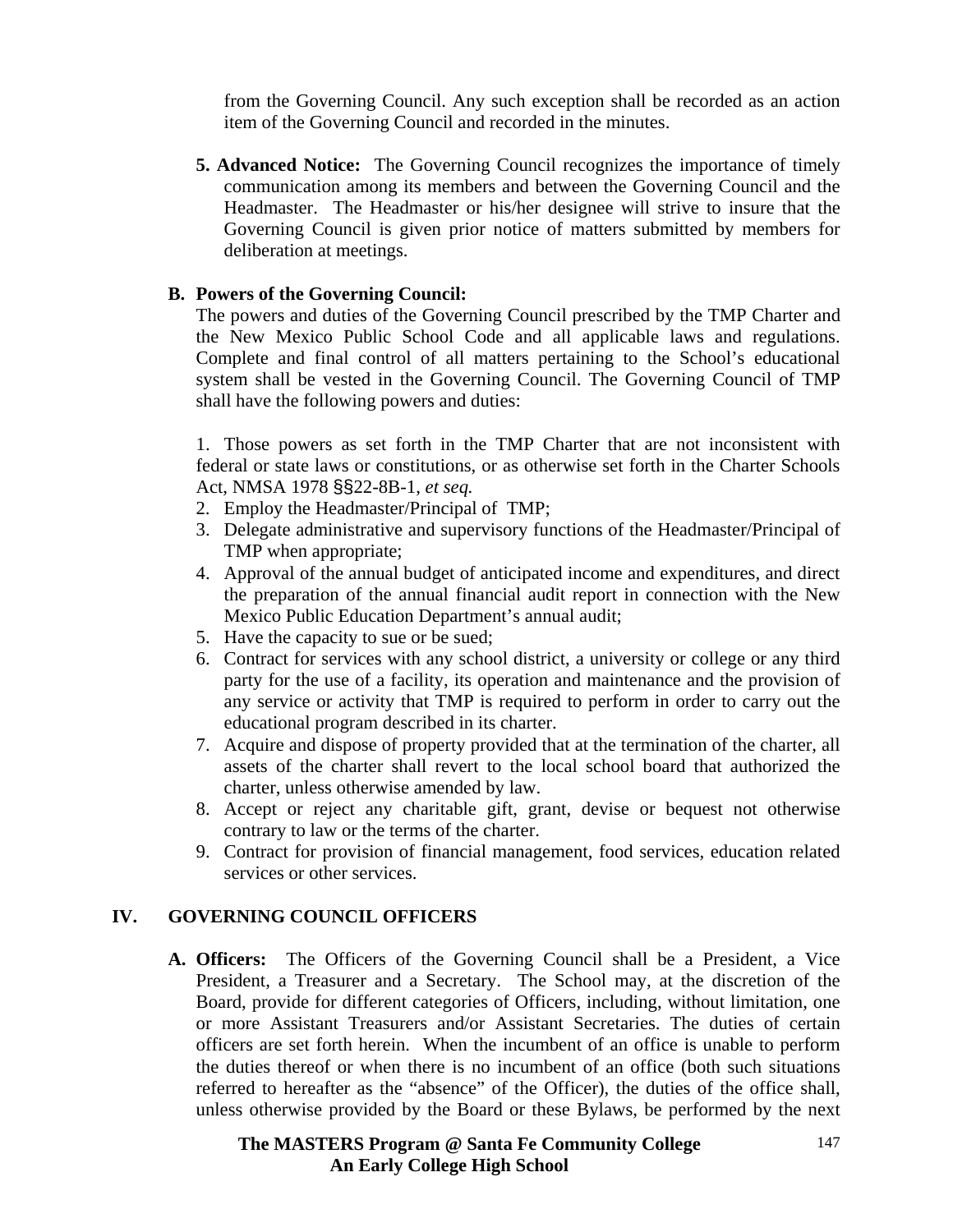Officer set forth in the following sequence: President, Vice President, Treasurer and Secretary.

- **B. Appointment and Tenure**: All Officers shall be elected each year by the Council at its Annual Meeting for terms of one (1) year, with a two (2) term maximum or until their successors have been duly elected and qualified, or until their death, resignation or removal. Officers' terms shall commence immediately following the Annual Meeting of the Board.
- **C**. **Resignations and Removal**: Any Officer may resign at any time by giving written notice to the President or to the Secretary, and, unless otherwise specified therein, the acceptance of such resignation shall not be necessary to make it effective. Any Officer may be removed by the Council whenever in its judgment he/she fails to perform the duty of office or such other duties as appointed by the Council and the best interests of the School would be served thereby.
- **D**. **Vacancies**: A vacancy in any office may be filled by the Council for the unexpired portion of the term of the officer being replaced.
- **E. President**: The president of the Governing Council shall preside at all meetings and shall appoint committees with approval of the Governing Council**.** He/She shall have the right, as other members of the Governing Council, to make or second motions, to discuss questions, and to vote. The president of the Governing Council may not act for or on behalf of the Governing Council without prior specific authority from a majority of the Governing Council to do so. All communications addressed to the president shall be considered by him or her for appropriate action, which consideration may include consulting with legal counsel, and consideration by the Governing Council. The president shall sign legal documents as required by law and perform such other duties as may be prescribed by the Governing Council. It is the President's responsibility to ensure that Governance Council members uphold their commitments/responsibilities to the school. The President is responsible for compiling the topics for business to be placed on the agenda. Any member of the Governing Council may offer items to be heard or discussed at any meeting of the Council.
- **F. Vice President**: The vice-president shall perform the duties of the president in the absence of the president or at the request of the president. In the event a vacancy occurs in the presidency, the vice-president will act in the capacity of the president until the office has been filled by a vote of the Council membership.
- **G. Treasurer (this office may be filled initially by the President)**: The Treasurer shall be familiar with the fiscal affairs of the School and keep the Council informed thereof in the event that the School's Business Manager is unable to so act. He/She will have knowledge of public school finance laws, rules and policies and shall serve as the Chairperson of the TMP Finance Committee. He/She shall attend the PED Spring Budget Workshop and/or any other financial regulatory training recommended by the Headmaster or the Business Manager.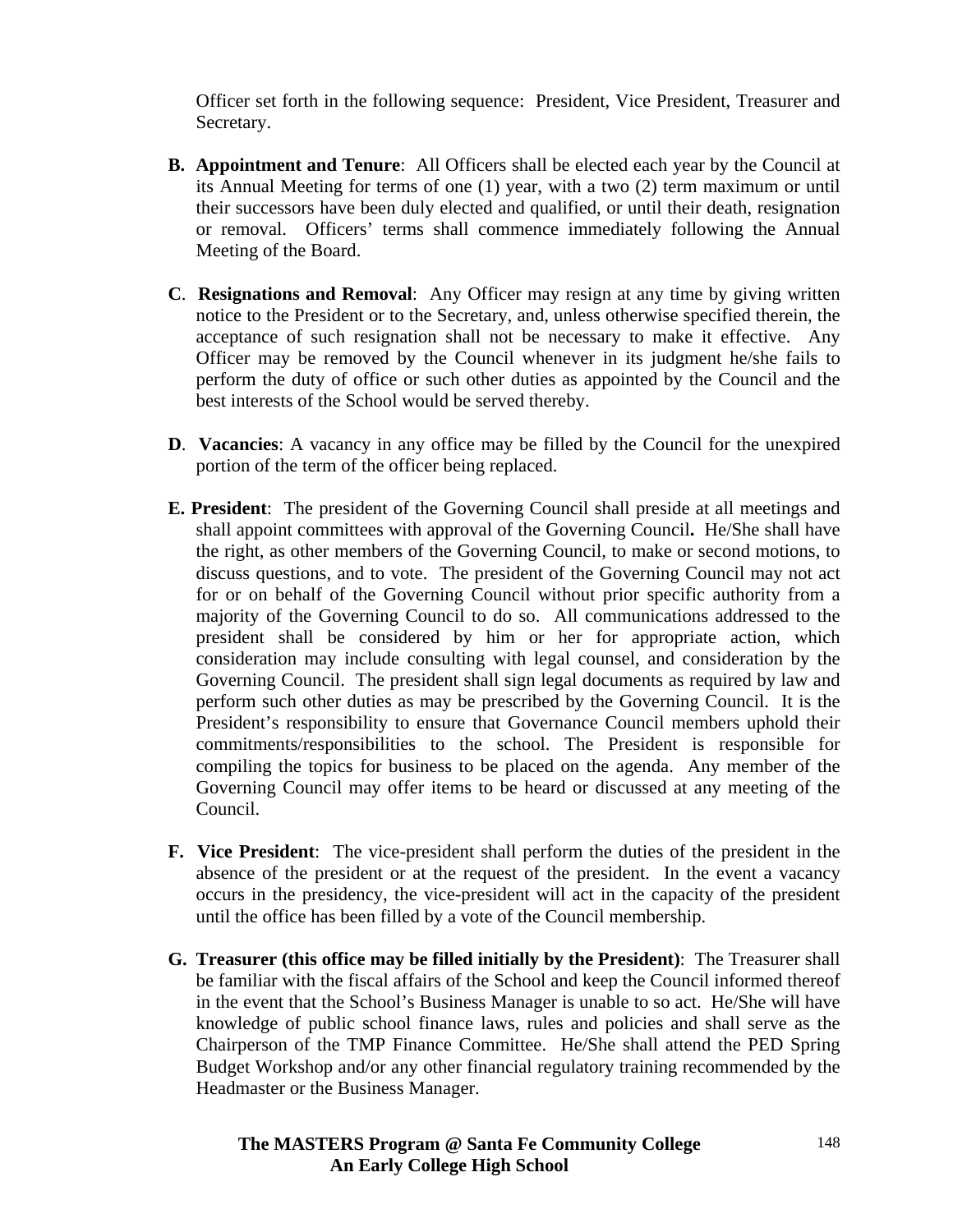**H. Secretary**: The Secretary shall keep the minutes of the Governing Council meetings, subject to the direction of the President, assure that all notices are given in accordance with the provisions of the Charter, Governing Council policies and as required by law; shall countersign, when required, all authorized bonds, contracts, deeds, leases, or other legal instruments; and in general perform all duties incident to the office of Secretary and such other duties as from time to time may be assigned to the Secretary by the Governing Council. The Council may appoint a designee to assist with the responsibilities of the Secretary as described herein, including recording and transcribing the minutes of the meetings, posting notices and agendas and preparing packets for the Governing Council's review. The Council Secretary will review the minutes prior to presentation to the Governance Council for approval. The Secretary shall be responsible for presenting the minutes to the Council at meetings.

**I. Compensation**: The officers shall not be compensated for their services; however, they may be compensated for reasonable expenses in accordance with the New Mexico Mileage and Per Diem Act.

- **J. Directors and Officers Insurance:** The Governing Council may secure officers and directors insurance in excess of the coverage provided by the NM Public School Insurance Authority upon appropriate approval of the Governing Council and if provided for in the charter school's approved budget.
- **K. Delegation**: The Governing Council may delegate temporarily the powers and duties of any Officer, in case of such Officer's absence or for any other reason, to any other Officer, and may authorize the delegation by any Officer of any of such Officer's powers and duties to any agent or employee subject to the general supervision of such Officer.
- **V. STANDING COMMITTEES OF THE GOVERNING COUNCIL:** The Governing Council will have the authority to form the following committees based on the needs of the School;

## **A. Proposed Committees:**

**1**. **School Advisory Committee:** The Headmaster will be instrumental in developing this committee. TMP shall create a School Advisory Council to assist the Headmaster with school-based decision-making and to involve parents in their children's education. The School Advisory Council shall be created and its membership elected in accordance rules that will be adopted by the Governing Council. Membership on the council shall reflect an equitable balance between school employees and parents and community members. At least one community member shall represent the business community, if such person is available. The Headmaster may serve as chair. The Headmaster shall be an active member of the school council.

- **2**. **Audit and Finance Committee:** TMP's Audit and Finance Committee has a vital role in keeping the Governing Council apprised of the school's business affairs and financial condition.
	- a. Appointments and Composition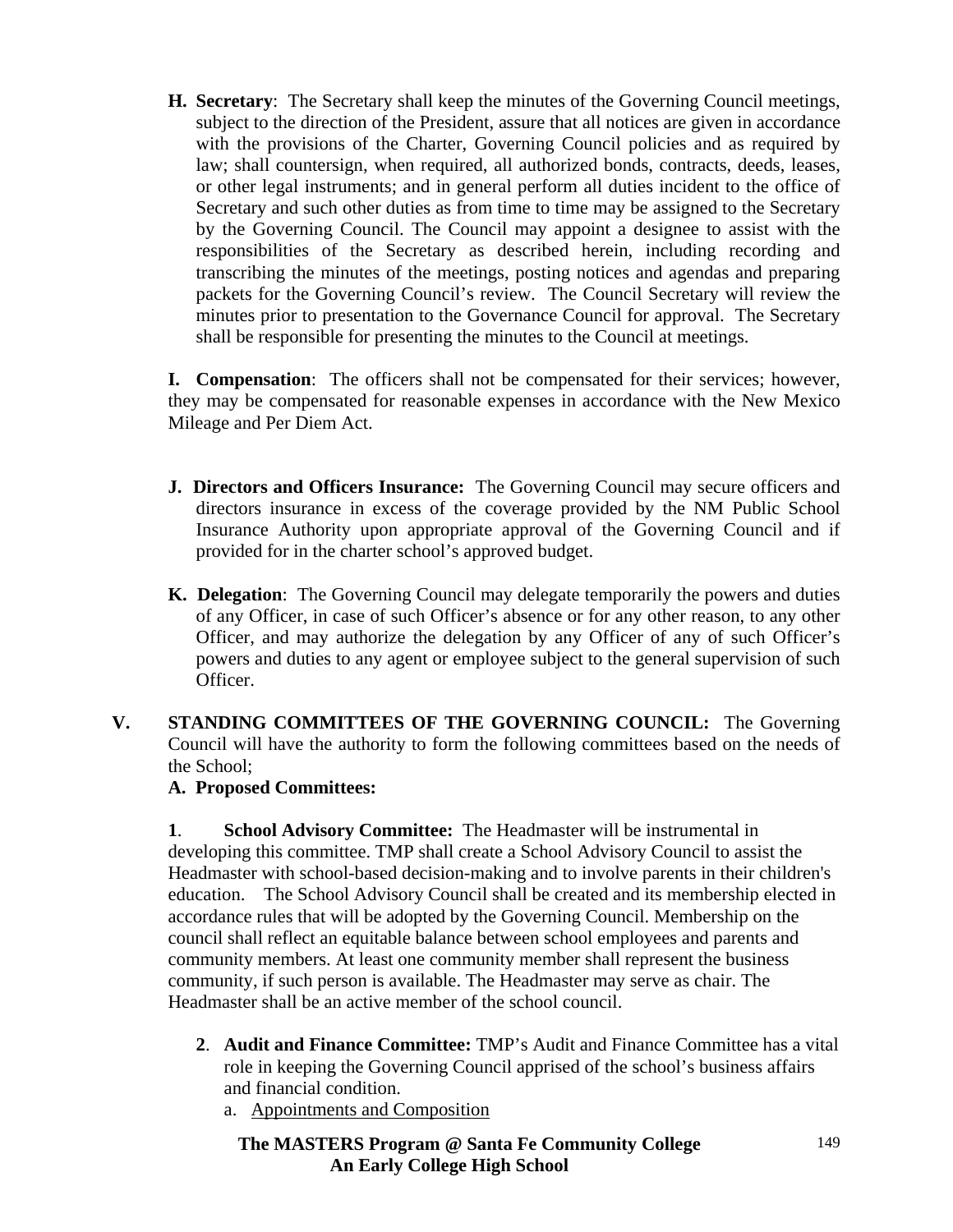The members of the finance committee shall be the treasurer of the Governing Council who shall serve as the chair, the TMP Business Manager, and at least one other member who is a non-TMP employee and disinterested party selected by the treasurer and business manager and approved by the Council.

- b. Responsibilities
	- Prepare and maintain the annual budget for the charter school in collaboration with the Headmaster.
	- Also in collaboration with the Headmaster, develop and annually revise a long-term financial forecast.
	- Review all grant proposals and when necessary, make recommendations to the council.
	- Prepare all Budget Adjustment Requests (BAR) and present with recommendations to the Governance Council as necessary.
	- Represent the school throughout all phases of the annual audit.
	- Review business manager's required reports and make recommendations to the Governing Council regarding the reports as necessary.
- **3. Policy Committee:** The policy council development committee is commissioned by and responsible to the governing council to assume the primary responsibility for matters pertaining to development of governing council policies.
- **4. Professional Development Committee**. The committee is commissioned by and responsible to the governing council. The committee will provide the Governing Council in formation and recommendations concerning the School's budget with regard to expenditures on professional development opportunities.
- **5. Student Support and Safety Committee.** This committee will be created to ensure that the school's services are adequately providing the necessary support to students attending TMP.

## **6. Committee Selection and Membership:**

- a. Election and Term: Members of each Committee may be chosen from time to time by the Governing Council and shall serve for such period of time as the Governing Council shall from time to time determine. The specific composition of the Audit and Finance Committee, however, shall be governed by the provisions of paragraph 2, above.
- b. Meetings:Committees may meet at such times and for such purposes as they shall from time to time determine. Provisions for notice and procedures applicable to meetings of the Governing Council's committees shall be as prescribed by the Governing Council and shall comply with the Open Meetings Act if the purpose of such meeting is to set policy affecting the School.
- c. Resignations and Removal: Any member of a committee may, at any time, resign by giving written notice to the President or the Secretary and, unless otherwise specified therein, the acceptance of such resignation shall not be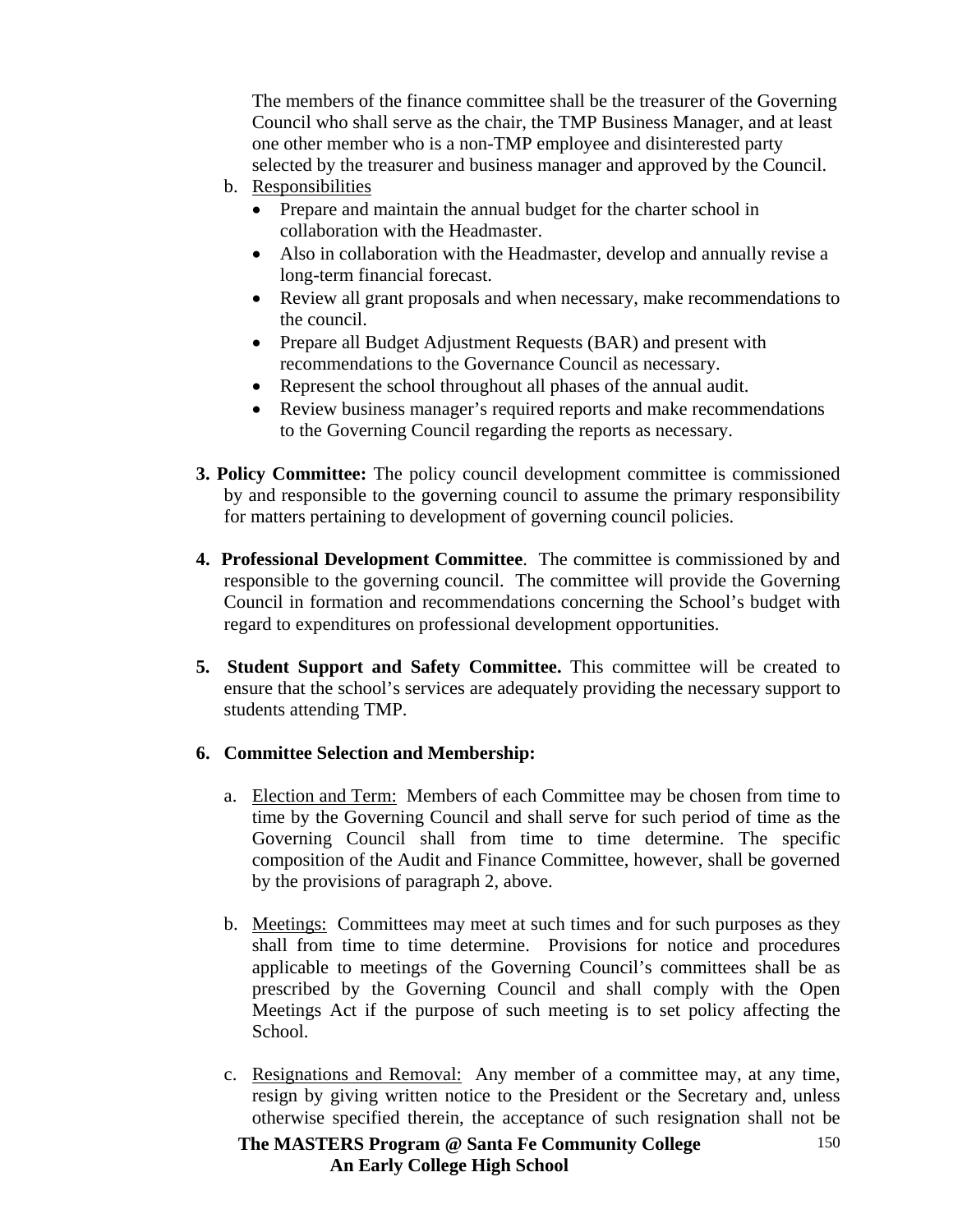necessary to make it effective. Any member of a committee may be removed by the Governing Council whenever in its judgment the best interests of the School would be served thereby.

- d. Compensation. Members of the committees shall not receive any compensation for their services; however, they may be compensated for reasonable expenses in accordance with the New Mexico Mileage and Per Diem Act.
- e. The Governance Council has the authority to create *ad hoc* committees as deemed necessary. The policies and procedures that govern *ad hoc* committees will be determined as specified by the Governing Council action creating and approving the existence of any such committee.

#### **VI. MEETINGS OF THE GOVERNING COUNCIL:**

All meetings of the TMP Governance Council shall be held in accordance with the New Mexico Open Meetings Act, NMSA 1978 §§10-15-1, *et seq.*

- **A. Meetings**. The Governance Council shall pass a resolution annually describing what notice of a public meeting is reasonable when applied to the TMP Governing Council. The resolution shall describe appropriate notice and methods for posting agendas for regular, special and emergency meetings of the Governing Council.
- **B. Special Meetings**. Special meetings of the Governing Council may be called at the direction of the Governing Council. Such meetings to be held at such time and place consistent with the Governing Council's annual resolution for conducting its public meetings.
- **C. Attendance via Telephone Conference Call.** Except to the extent otherwise provided by law, any meeting of the Governing Council may be attended by any or all of the Council Members by means of a conference telephone (or similar communications equipment) when it is otherwise difficult or impossible for the member to attend the meeting in person, provided that each member participating by conference telephone can be identified when speaking, all participants are able to hear each other at the same time and members of the public attending the meeting are able to hear any other member of the Governing Council who speaks during the meeting. Such attendance shall constitute presence by the Governing Council member as if in person at such meeting and for purposes of determining a quorum. Any action taken by the Governing Council at such meeting shall constitute a valid action of the Governing Council.
- **C. Notice**. The Governing Council shall provide notice and post agendas in accordance with the New Mexico Open Meetings Act. Reasonable notice of the Governing Council shall include broadcast stations licensed by the Federal Communications Commission and newspapers of general circulation that have provided a written require for such notice. Notice of meetings and the availability of meeting agendas shall be consistent with the Governing Councils annual resolution. Except in cases of emergency the Governing Council shall only act on matters identified on the agenda.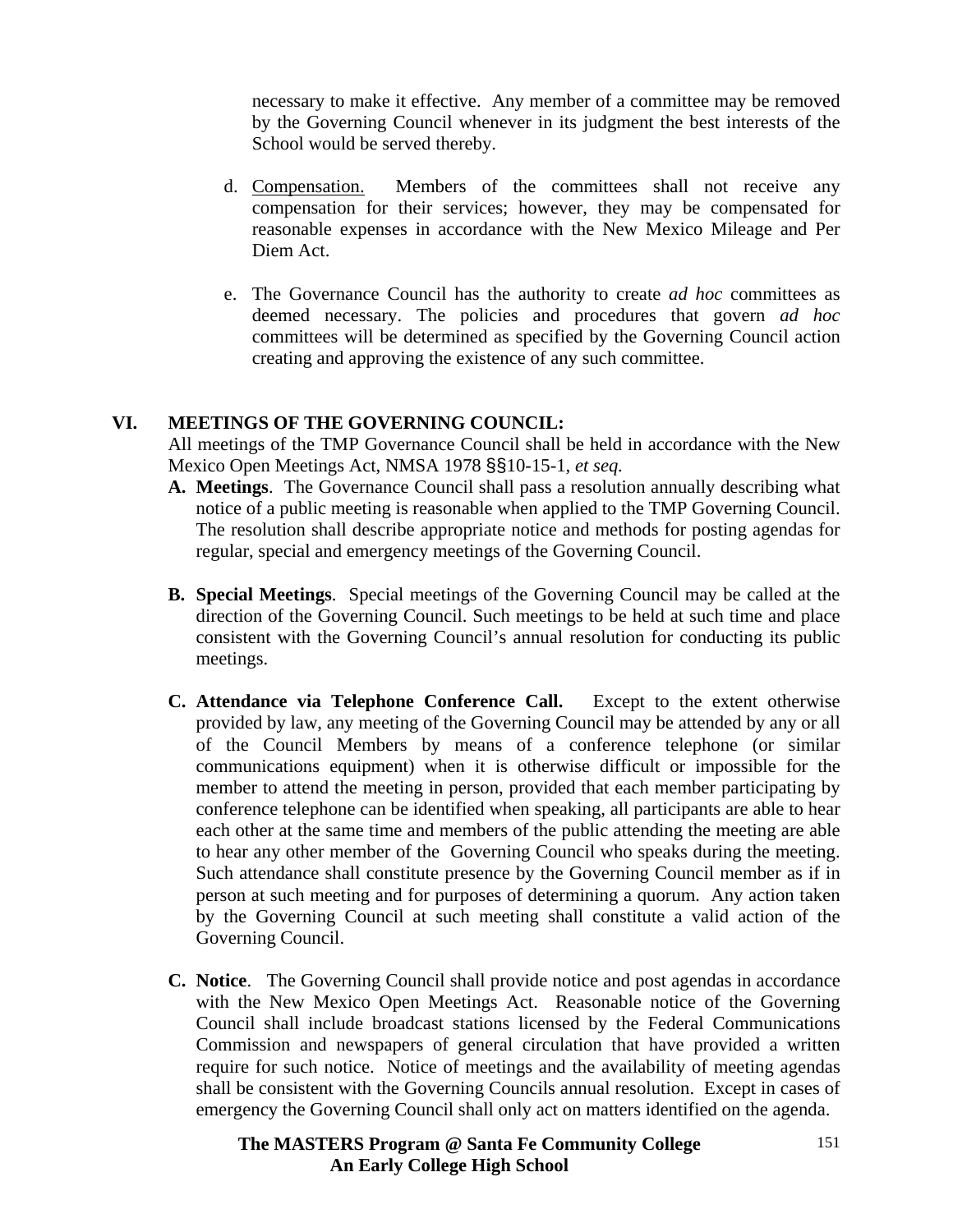- **D Emergency**: An emergency meeting or agenda item is one necessitated by unforeseen circumstances that if not addressed immediately by the Governing council, will likely result in injury or damage to persons or property or substantial financial loss to the public body.
- **E. Minutes**: The Governing Council shall keep written minutes of all its meetings. The minutes shall include a minimum the date, time and place of the meeting, the names of members in attendance and those absent, the substance of the proposals considered and a record of any decisions and votes taken that show how each member voted. All minutes are open for public inspection. Draft minutes shall be prepared within ten working days after the meeting and shall be approved, amended or disapproved at the next meeting where a quorum is present. Minutes shall not become official until approved by the Governing Council.
- **VII. Confidential Matters of the Governing Council:** The Governing Council recognizes that confidential information will be brought to the attention of individual Governing Council members and/or the Governing Council as a whole pertaining to, but not limited to, the following:
	- matters relating to the employment or dismissal of, or charges against, specific TMP personnel;
	- matters relating to litigation or proposed litigation in which the Governing Council is or may become a party, or attorney-client communications;
	- consideration of the acceptance of gifts, bequests, or donations where confidentiality has been requested by the donor;
	- consideration of wages and benefits for the Headmaster; ;
	- consideration of suspension, expulsion, or disciplinary action in connection with a student;
	- matters relating to the security of students, personnel, visitors, and/or school property; and
	- such matters that may arise and qualify as being confidential by law.

The Governing Council further recognizes that public disclosure of such information may result in injury to individual or potential harm and possible liability to the TMP and that the Governing Council members who must respect confidentiality of information that is privileged under applicable law. It is the policy of the Governing Council that Council members shall discuss or disclose confidential information only in connection with legitimate School business and only with individuals with a legitimate right to know.

## **VIII. Manner of Action:**

- **A. Quorum**: A majority of the seated Council Members, whether personally present or appearing telephonically shall constitute a quorum for the transaction of business at any meeting of the Governing Council.
- **B. Financial Matters**: The Governance Council shall approve all contracts, except for employee contracts (other than the Headmaster) and for purchases up to the limit of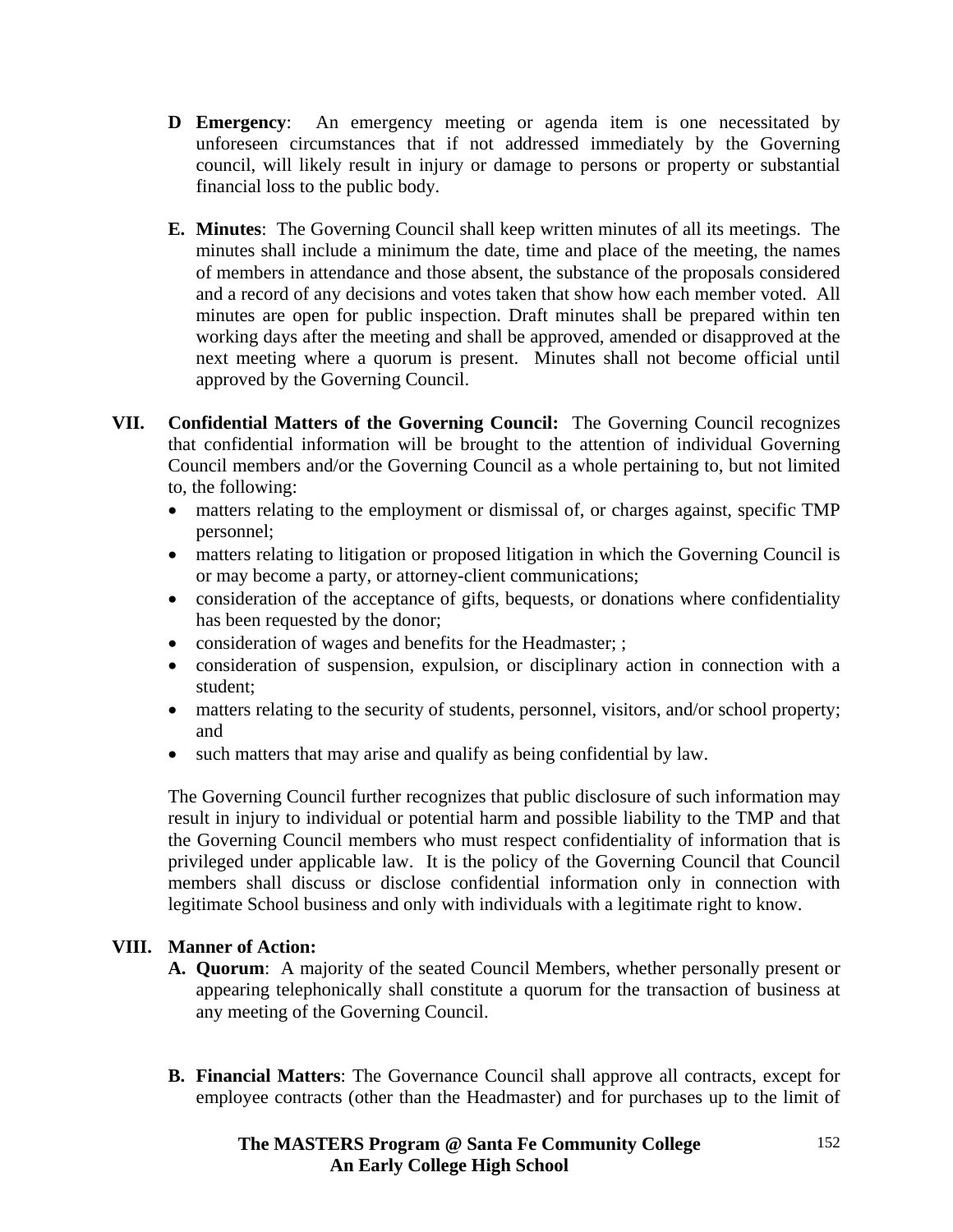the New Mexico Procurement Code; which shall be by the authority of the Headmaster.

 **C. Manner of Acting**: No action of the Governing Council shall be valid unless taken at a meeting at which a quorum as defined herein is present and which has been properly noticed pursuant to the New Mexico Open Meetings Act. NMSA (1978) §§10-15-1 *et seq.* 

## **IX. CONFLICTS OF INTEREST AND CODE OF ETHICS:**

**A. General Statement:** It shall be the duty of each Governing Council member to voluntarily excuse him/herself from discussions of confidential information and abstain from voting on matters in which the Governing Council member has a personal or financial interest, including an interest by a member of the Governing Council's immediate family, or where the Governing Council's participation will or may compromise the confidential nature of the discussion. Failure to voluntarily remove himself/herself from such conflicts of interest may result in a vote to remove the member from the Governing Council.

**B. Disclosure**: Each Council Member agrees to complete and sign a Disclosure of Conflicts of Interest statement prior to accepting his/her position on the Council. In addition to this statement, Council Members shall annually update the disclosure statement and shall otherwise immediately notify the President of the Council when he or she becomes aware that an actual or potential conflict may exist.

 C. **Conflict of Interest Policy**: Each Council Member agrees to abide by the TMP Conflict of Interest Policy adopted by the Governing Council.

 D. **Code of Ethics**: Each Council Member agrees to abide by the TMP Code of Ethics adopted by the Governing Council.

#### **X. HEADMASTER SELECTION.**

#### Headmaster criteria

The Headmaster will hold a Level IIIB license and - The Headmaster will be someone who can take charge of academic program and recognize educational expertise. He/she will be experienced in leading an organization and be a self starter. The Headmaster will be a competent and dedicated teacher with established classroom experience. He or she is expected to engage in teaching as a role model to other teacher

Process to select Headmaster. TMP will recruit individuals for the Headmaster position through a public process including advertising in local and national newspapers and professional printed media, referral, and through appropriate electronic recruitment mechanisms.

#### **XI. MISCELLANEOUS**:

**A. Checks, Drafts, Etc**. All checks, drafts or other orders for the payment of money, and all notes or other evidences of indebtedness issued in the name of the School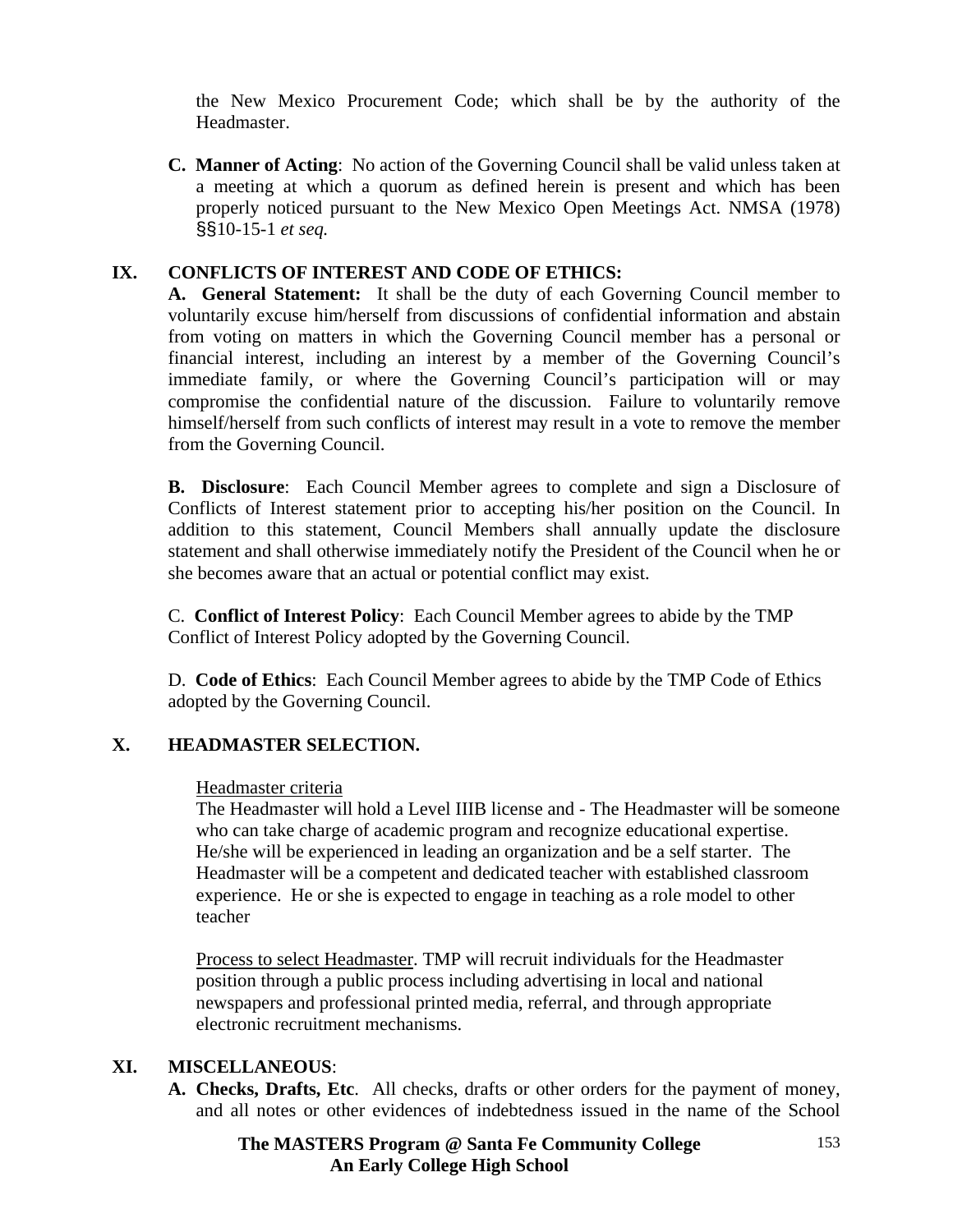shall be signed by such Officer or Officers, agent or agents of the School as designated by the Governing Council.

**B. Books and Records**: The Governing Council shall keep accurate and complete books and records of the actions of the Governing Council, which records shall be open to inspection by the members of the Governing Council at any time, or members of the public pursuant to the Inspection of Public Records Act, NMSA 1978 14-2-1 *et seq.*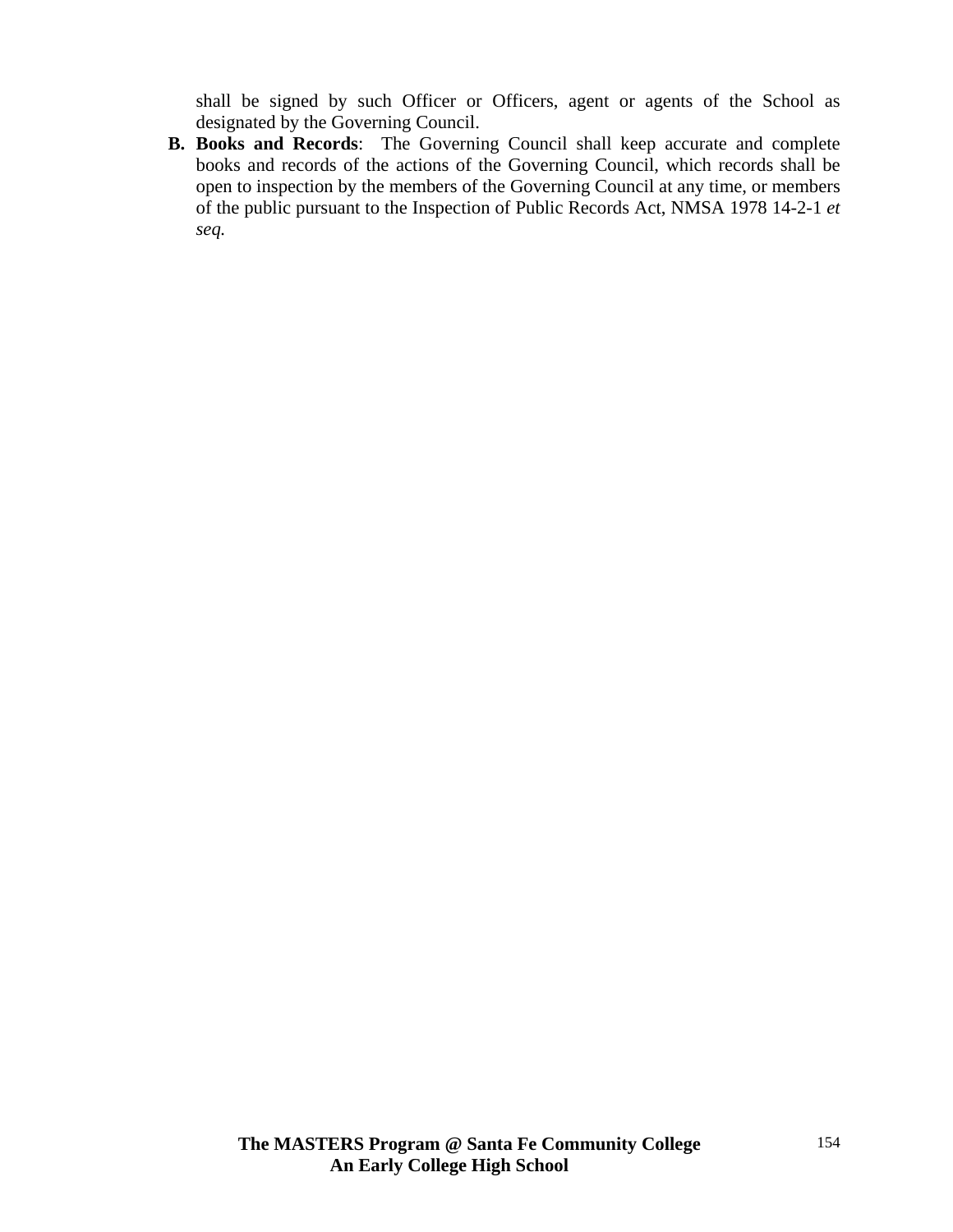# *EXHIBIT F*

INNOVATIVE DIGITAL EDUCATION AND LEARNING<br>A NEW MEXICO HIGHER EDUCATION AND PUBLIC EDUCATION PROGRAM

# **Summer 2009 IDEAL-NM Course Offerings**

Summer registration is now open. Coursework begins June 8 and ends on August 7. Enrollment is open throughout the semester.

The following courses have been developed by IDEAL-NM and are taught by highly-qualified New Mexico Teachers:

| <b>Math</b>               | <b>Science</b>                      | <b>Social Studies</b>     |
|---------------------------|-------------------------------------|---------------------------|
| <b>Math Refresher</b>     | <b>Biology</b>                      | New Mexico History*       |
| Pre-Algebra               | <b>Introduction to Cell Biology</b> | U.S. Government $*$       |
| Algebra 1                 | Chemistry                           | U. S. History & Geography |
| Algebra 2                 | <b>Environmental Science</b>        | Economics*                |
| Geometry                  | <b>Computer Science (AP)</b>        | World History & Geography |
| Fractal Math <sup>*</sup> | Nanoscience*                        |                           |
| <b>Consumer Math</b>      | <b>Physics</b>                      |                           |
|                           | Physics (Honors)                    |                           |
|                           | <b>Astronomy</b>                    |                           |
|                           | Geology                             |                           |
|                           |                                     |                           |

| <b>Language Arts</b>             | <b>Languages</b> | <b>Fine Arts &amp; Electives</b> |
|----------------------------------|------------------|----------------------------------|
| English 1 (Freshman)             | French 1         | <b>ACT/SAT Preparation*</b>      |
| English 2 (Sophomore)            | Spanish 1        | <b>Art Appreciation</b>          |
| English 3 (Junior)               | Spanish 2        | Career Exploration*              |
| English 4 (Senior)               | Spanish 3        | <b>Computer Fundamentals</b>     |
| <b>Creative Writing</b>          |                  | <b>Creative Art</b>              |
| <b>Grammar &amp; Composition</b> |                  | Entrepreneurship*                |
|                                  |                  | Financial Literacy*              |
|                                  |                  | Fitness Fundamentals*            |
|                                  |                  | Health & Personal Wellness*      |
|                                  |                  | Media Literacy*                  |

Psychology

#### **Middle School**

English 8 Earth Science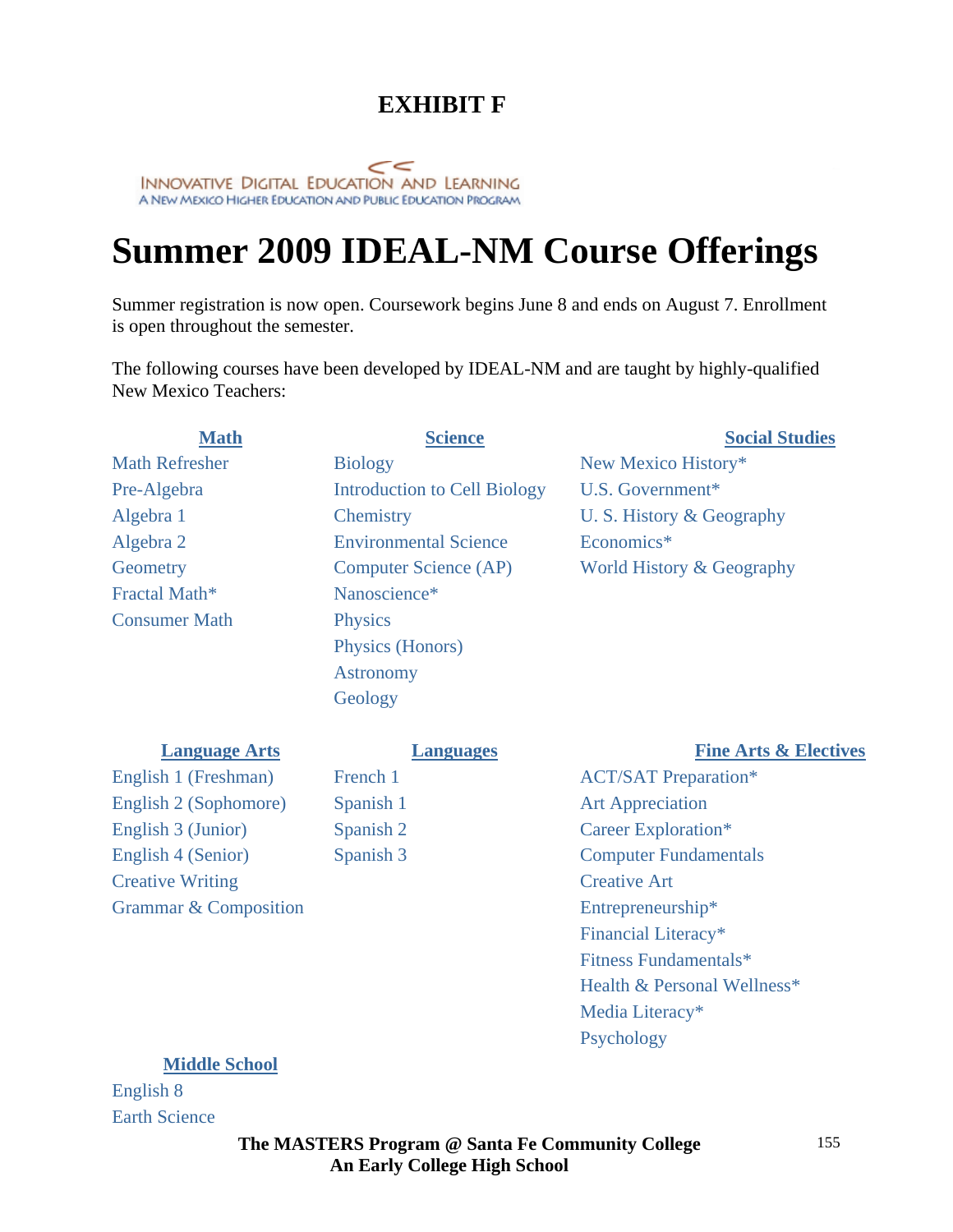#### Life Science

#### **\*Denotes single semester courses.**

Students may register for AP exams via the College Board website.

Course Fees:

Districts will be invoiced \$200 for each semester seat. Regional Education Cooperatives have special incentives for member districts. Districts will be invoiced for IDEAL-NM semester course fees on the following semester cycle: September 15, January 15 and June 15. Districts may drop students for non-participation or other reasons before those dates without incurring course fees.

The following AP courses are offered through IDEAL-NM.:

AP Art History AP Biology AP Calculus AB AP Calculus BC AP Chemistry AP Computer Science A AP English Language AP English Literature AP Environmental Science\* AP European History AP French Language AP Macroeconomics\* AP Microeconomics\* AP Physics B AP Psychology\* AP Spanish Language **AP Statistics** AP US Government\* AP US History AP World History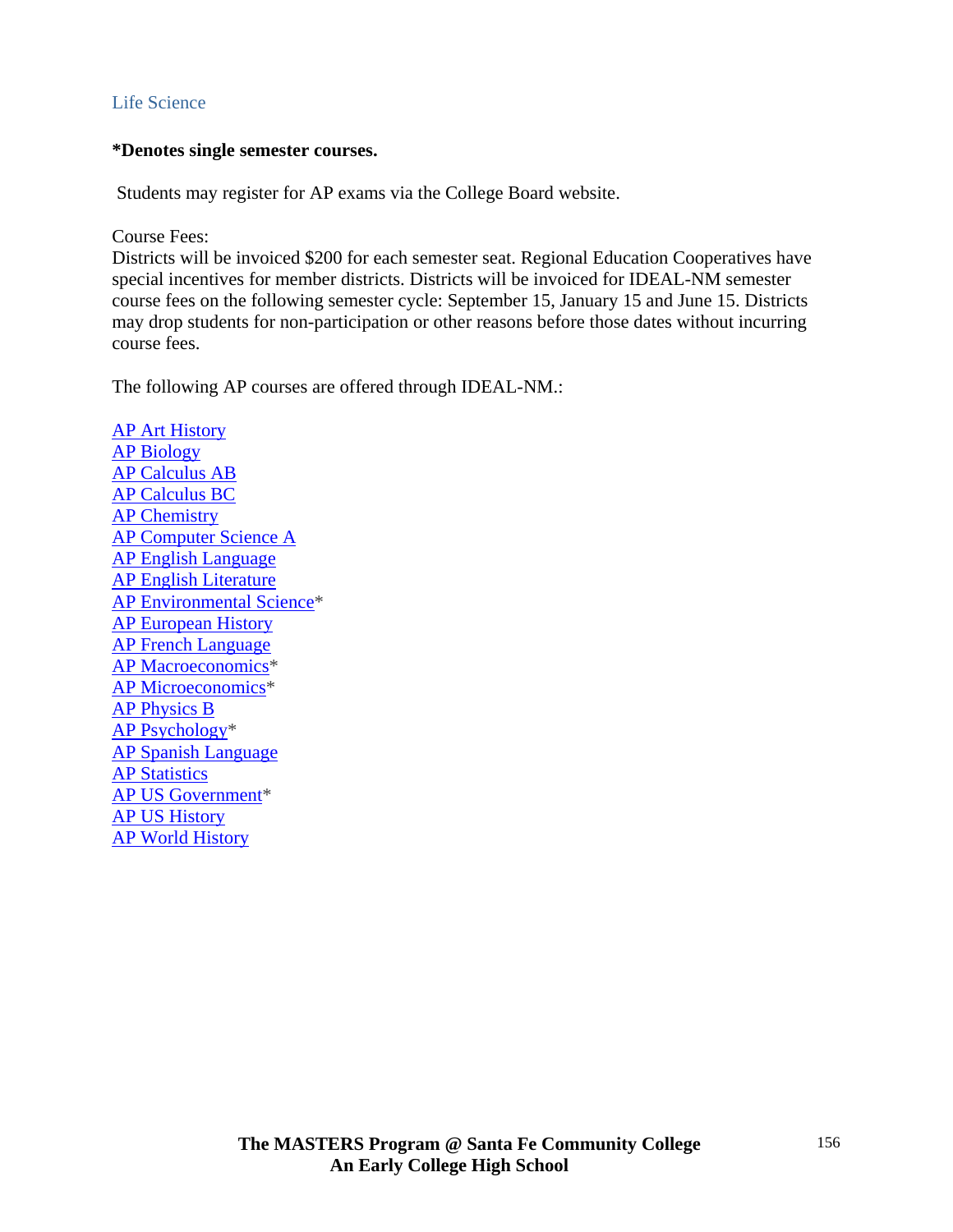#### **EXHIBIT G**

#### **STATEWIDE DUAL CREDIT MASTER AGREEMENT**  *June 30, 2008*

#### **NEW MEXICO SECONDARY AND POSTSECONDARY DUAL CREDIT PROGRAM**

#### **MEMORANDUM OF AGREEMENT Between (POSTSECONDARY INSTITUTION)**

#### **And (DISTRICT)***Note*

SB 943 (Laws 2007, Chapter 227) creates a dual credit program in state statute. The master agreement goes into effect beginning the 2008-2009 school year. Affected parties must refer to 6.30.7 New Mexico Administrative Code (NMAC) or 5.55.4 NMAC for rules regarding dual credit program implementation.

## **TERMS OF AGREEMENT**

## **PART 1 – GENERAL PROVISIONS OF AGREEMENT**

#### **A. SCOPE**

Dual credit shall be provided in accordance with the terms and conditions of this uniform Master Agreement (*hereafter* Agreement), which supersedes all previous agreements, versions and addenda. This Agreement applies to all public school districts, including a charter school or charter school district, a state-supported educational institution and a state-chartered school (*hereafter* District, as defined in the dual credit rule), high school students who attend district schools and public postsecondary institutions (*hereafter* Postsecondary Institution) in New Mexico. Districts and postsecondary institutions are required to implement rules no later than the beginning of the 2008- 2009 school year. Districts may complete agreements with multiple postsecondary institutions. Refer to 6.30.7 NMAC and 5.55.4 NMAC for definitions.

#### **B. DEFINITION OF DUAL CREDIT PROGRAM**

"Dual credit program" means a program that allows high school students to enroll in college-level courses offered by a POSTSECONDARY INSTITUTION that may be academic or career technical but not remedial or developmental, and simultaneously to earn credit toward high school graduation and a postsecondary degree or certificate.

#### **C. AUTHORIZATION**

Dual Credit Programs are authorized by Laws 2007, Chapter 227 and Laws 2008, Chapter 14 (SB943 and SB31), state rules 6.30.7 NMAC and 5.55.4 NMAC, and statutes Section 22-2-1, 22-2-2, 9-24-8, 9-25-8, 21-1-1.2 NMSA 1978.

#### **D. PURPOSES**

The primary purposes of a dual credit program are to increase the educational options and opportunities for high school students and increase the overall quality of instruction and learning available through secondary schools. Fundamentally, dual credit programs allow students to earn credit at the secondary and postsecondary levels simultaneously, and they provide students an early glimpse of college life. The programs may also encourage more students to consider higher education, especially students from underrepresented groups. Research indicates that dual credit programs can lead to better completion rates for both high school and college; reduce the need for remediation; shorten time to a diploma or degree completion; reduce the cost of higher education; reinforce the concept of life-long learning through an educational continuum; provide an alternative for students tempted to leave high school to enter the workforce; and, especially when offered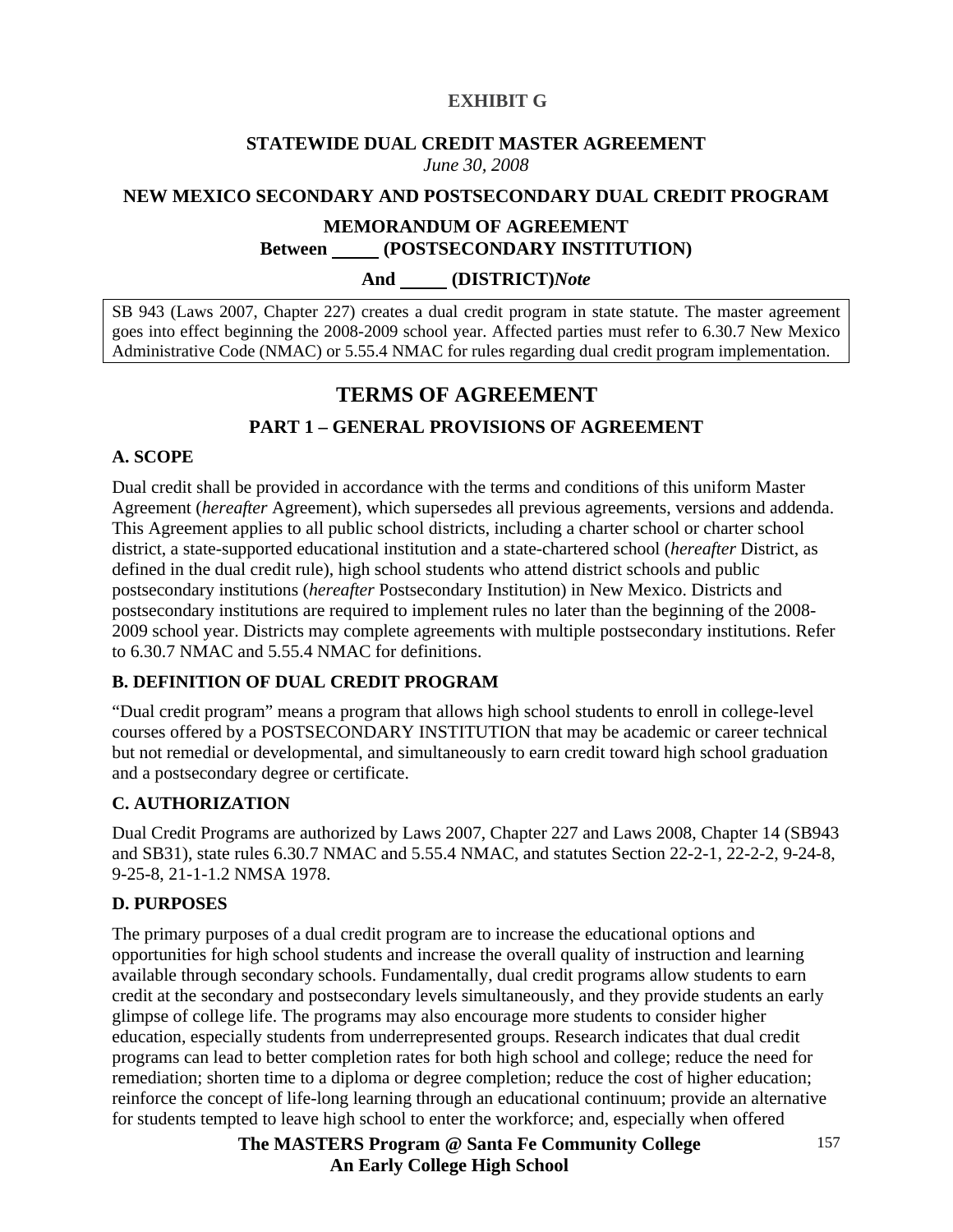through distance learning, provide equal access to higher education opportunities to students, whether rural or urban.

In New Mexico, dual credit opportunities have existed for years. Until now, there has been no statewide consistency in the arrangements, meaning that some students have had better or more economical access to dual credit courses than others. There has also been no reliable system of collecting or disseminating data on enrollment in dual credit classes or on the effect that these classes have on student achievement or degree completion.

As a result, the 2007 Legislature passed and the Governor signed legislation (Laws 2007, Chapter 227) to provide a statutory framework for a dual credit program. This framework:

- specifies the program and the kinds of courses the program may include;
- defines student eligibility;
- requires uniform administrative procedures; and
- provides a uniform funding mechanism that requires a contribution from each party involved: the district, the postsecondary institution, and the student and student's family.

This legislation also corresponds to other initiatives enacted during the 2007 session: the Cyber Academy Act, which will facilitate distance education as a means of offering courses for dual credit; and the high school redesign legislation, which requires secondary schools to offer options for course delivery, including dual credit and distance education. In 2008, the Legislature revised the dual credit program by extending eligibility to students at state-supported schools; in addition, all eligible students may take dual credit courses during the summer if they meet minimum requirements.

Finally, the statutory provisions establish the basis for this agreement and for rules promulgated by the New Mexico Higher Education Department (NMHED) and Public Education Department (PED). Together with the statute, these documents will offer New Mexico high school students equitable opportunities to enrich their high school experiences and to begin their postsecondary education.

## **E. ELIGIBILITY AND APPROVAL**

The following general eligibility and approval requirements shall apply to all Agreements. The Agreement specifies the means by which the state will provide equal opportunities to all high school students who wish to participate in the dual credit program. The Agreement: 1) specifies eligible courses, academic quality of dual credit courses, student eligibility, course approval, course requirements, required content of the form, state reporting, liabilities of parties, and student appeals; and 2) states the roles, responsibilities, and liabilities of the district, the postsecondary institution, student, and the student's family.

#### **1. Eligible Courses**

College courses that are academic or career technical but not remedial or developmental and that simultaneously earn credit toward high school graduation and a postsecondary degree or certificate shall be eligible for dual credit.

Dual credit courses may be taken as elective high school credits. Dual credit courses may satisfy the requirements of high school core courses when the PED standards and benchmarks are met and curriculum is aligned to meet postsecondary requirements.

Dual credit courses may substitute for high school core courses when the Dual Credit Council (hereafter Council) determines there are exigent circumstances. For example, there is limited high school capacity, staff, space, or scheduling and the NMHED and PED cabinet secretaries approve the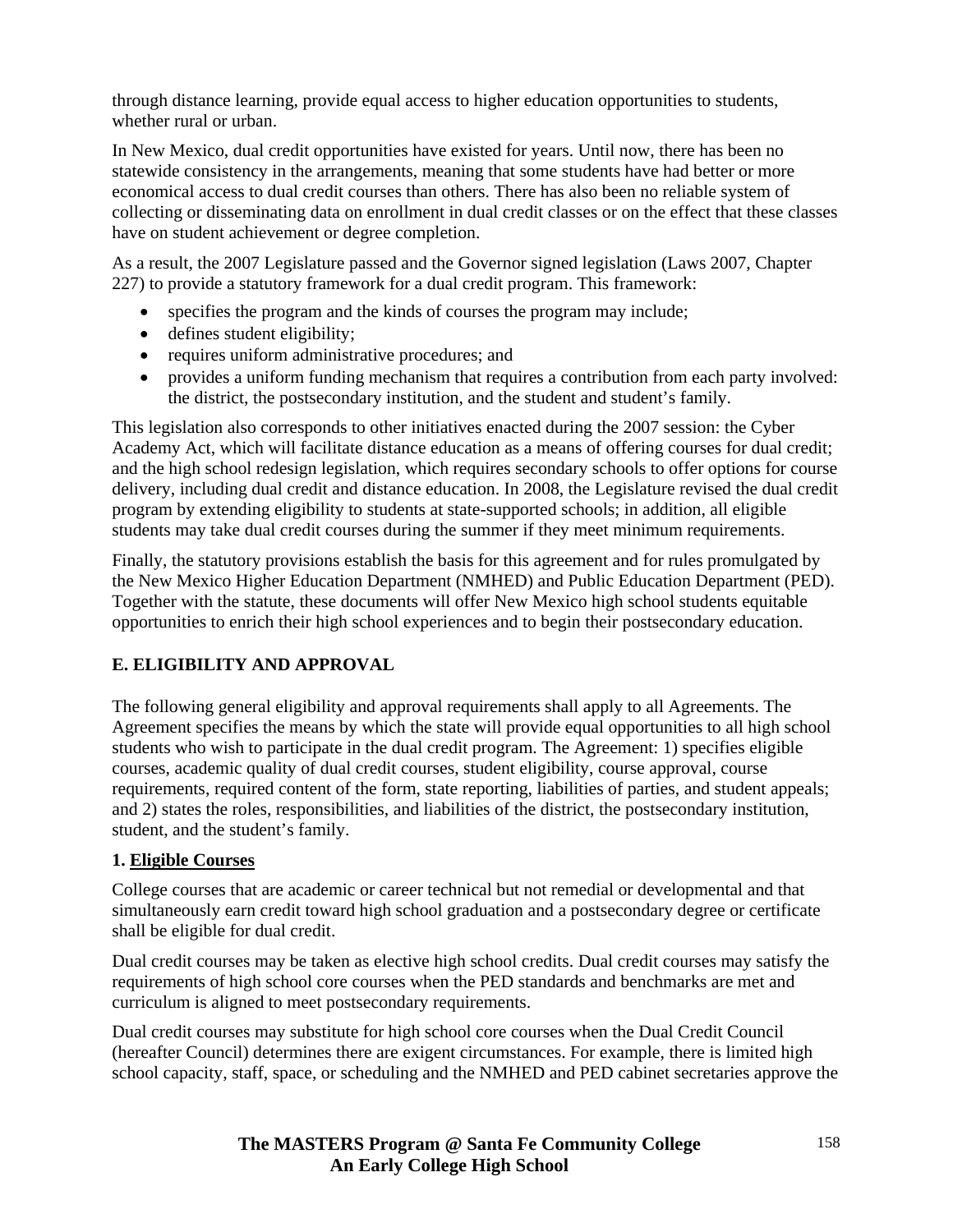Council recommendation.

The DISTRICT in collaboration with the POSTSECONDARY INSTITUTION shall determine a list of academic and career technical courses eligible for dual credit for inclusion into the appendix. The appendix shall contain the higher education common course number, if applicable, course subject and number, course title, and location of course delivery. The DISTRICT shall annually submit the appendix to NMHED and PED (Subsection B of 5.55.4.9 NMAC still applies). NMHED and PED shall post the appendix on their respective websites and update the appendix as needed.

Dual credit courses may be offered at DISTRICTS, POSTSECONDARY INSTITUTIONS, and offcampus centers as determined by the DISTRICT in collaboration with the POSTSECONDARY INSTITUTION offering the courses. Dual credit courses may be delivered during or outside of DISTRICT hours.

The POSTSECONDARY INSTITUTION may offer dual credit courses via distance learning (ITV, online, hybrid, correspondence) in accordance with 6.30.7.8 NMAC and 5.55.4 NMAC as this option becomes available and cost-effective. All dual credit course rules apply. The DISTRICT and POSTSECONDARY INSTITUTION participating in the Cyber Academy shall be subject to applicable rules pertaining to it.

The DISTRICT and POSTSECONDARY INSTITUTION shall be allowed to continue current practices regarding core courses offered for dual credit until the Council issues its recommendations or no later than the beginning of the 2009-2010 school year, the time that dual credit courses become a high school graduation requirement.

## **2. Academic Quality of Dual Credit Courses**

College courses eligible for dual credit shall meet the rigor for POSTSECONDARY INSTITUTION credit and be congruent with the POSTSECONDARY INSTITUTION's normal offerings. Classes offered in DISTRICT settings shall conform to the POSTSECONDARY INSTITUTION's academic standards. Faculty for all dual credit courses shall be approved by the POSTSECONDARY INSTITUTION.

## **3. Student Eligibility**

The DISTRICT and POSTSECONDARY INSTITUTION shall qualify and advise candidates for dual credit from the pool of eligible high school students. A candidate for dual credit is eligible for consideration for fall, winter and summer semesters if he or she:

- 1. is enrolled during the fall and winter in a DISTRICT in one-half or more of the minimum course requirements approved by PED for public school students;
- 2. obtains permission from the DISTRICT representative (in consultation with the student's individualized education program team, as needed), the student's parent or guardian, and POSTSECONDARY INSTITUTION representative prior to enrolling in a dual credit course; and
- 3. meets POSTSECONDARY INSTITUTION requirements to enroll as a dual credit student.

## **4. Course Approval**

Approval for dual credit shall be by the DISTRICT and POSTSECONDARY INSTITUTION representatives on a course-by-course basis each semester based on the student's prior coursework, career pathway, and/or academic readiness. There is no state limit to the number of credits a student may earn through dual credit in an academic term; however, the student must meet eligibility requirements.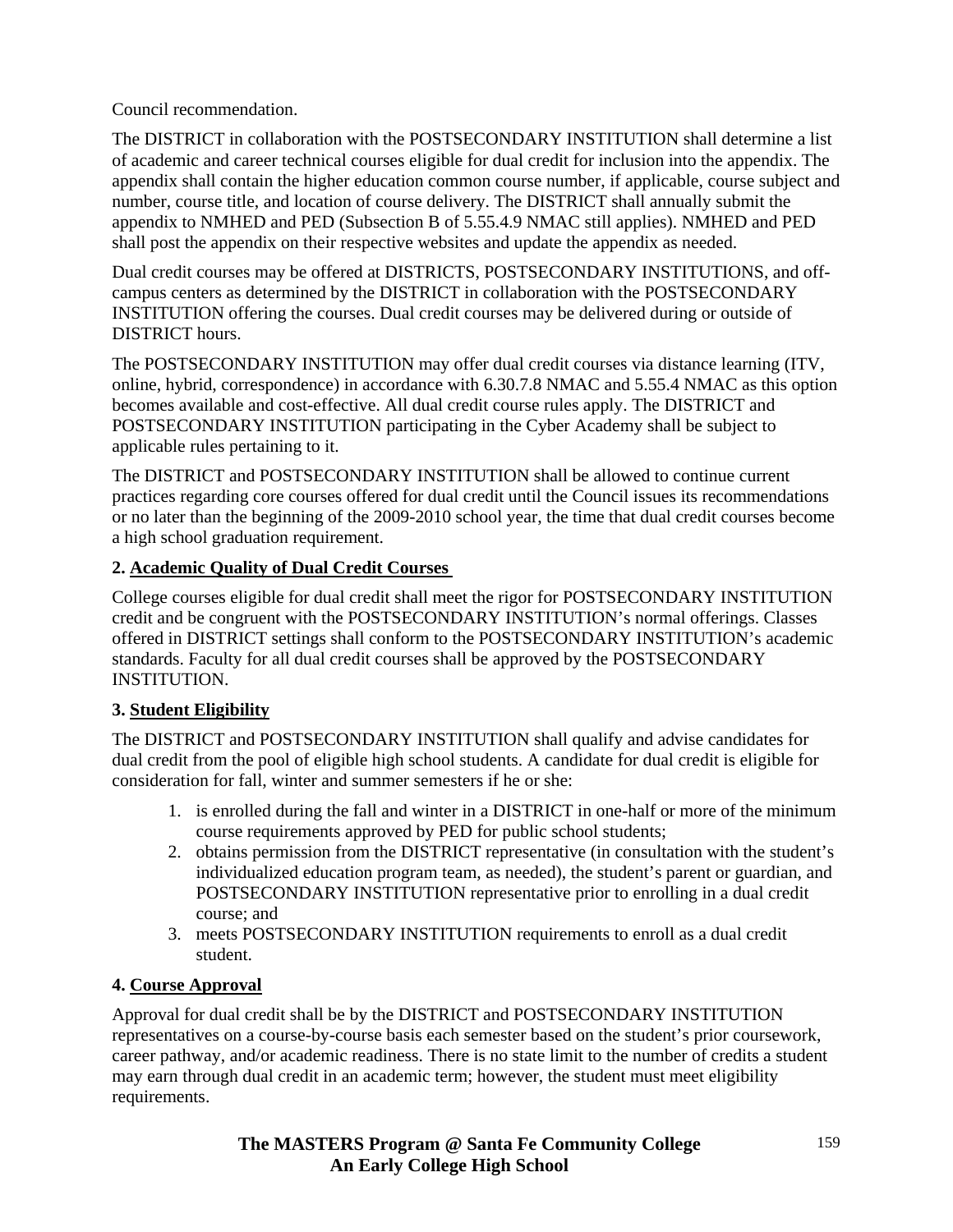## **5. Course Requirements**

The course requirements for high school students enrolled in dual credit courses shall be equal to those of regular college students. Course requirement information shall include the course prerequisites, course content, grading policy, attendance requirements, course completion requirements, performance standards, and other related course information.

## **6. Eligible Semesters**

Eligible students may enroll in dual credit courses year-round.

## **7. Course Transcripting Ratios**

Unless otherwise approved by the secretaries of NMHED and PED, one SECONDARY SCHOOL credit shall be awarded for the successful completion of three credit hours of POSTSECONDARY INSTITUTION instruction for elective courses not comparable to existing DISTRICT elective courses. If the DISTRICT and POSTSECONDARY INSTITUTION determine that a different ratio is warranted for a particular dual credit course comparable to DISTRICT core courses in order to meet PED standards and benchmarks, they may appeal to the Council, which may recommend a different ratio to the secretaries of PED and NMHED. The joint decision of the NMHED and PED cabinet secretaries will be final.

## **8. Required Content of Dual Credit Request Form**

Each semester, the Dual Credit Request Form (hereafter Form) shall be used to document each student request for enrollment in dual credit courses and the review and approval process within the DISTRICT and POSTSECONDARY INSTITUTION. DISTRICTS and POSTSECONDARY INSTITUTIONS shall provide the form to eligible students and appropriate DISTRICT staff online and in hard copy. The form appears at the end of this Agreement. 6.30.7.12 NMAC and 5.55.4.12 NMAC specify Form content.

## **9. State Reporting**

The DISTRICT and POSTSECONDARY INSTITUTION shall retain educational records in accordance with New Mexico statutes and record retention regulations as per 1.20.2 NMAC and 1.20.3 NMAC. NMHED and PED shall verify and reconcile the respective dual credit reports at the end of each academic year. Students enrolled in dual credit courses shall be classified as such and reported to NMHED and PED as per 6.30.7.12 NMAC and 5.55.4.12 NMAC.

## **10. Liabilities of Parties**

Dual credit status shall neither enhance nor diminish on-campus liabilities for the DISTRICT or POSTSECONDARY INSTITUTION. Management of risk and liabilities shall be in accordance with the DISTRICT and POSTSECONDARY INSTITUTION policies and codes of conduct.

Personal liabilities for the student shall be equal to those of POSTSECONDARY INSTITUTION students.

## **11. Appeals**

Each STUDENT, DISTRICT, and POSTSECONDARY INSTITUTION has the right to appeal decisions concerning the dual credit program.

The DISTRICT and POSTSECONDARY INSTITUTION shall have a student appeals process pertaining to student enrollment in dual credit programs. DISTRICT and POSTSECONDARY INSTITUTION decisions are final.

 **The MASTERS Program @ Santa Fe Community College**  The Dual Credit Council (Council) shall administer an appeals process for DISTRICT and POSTSECONDARY INSTITUTION representatives to address issues outside the scope of the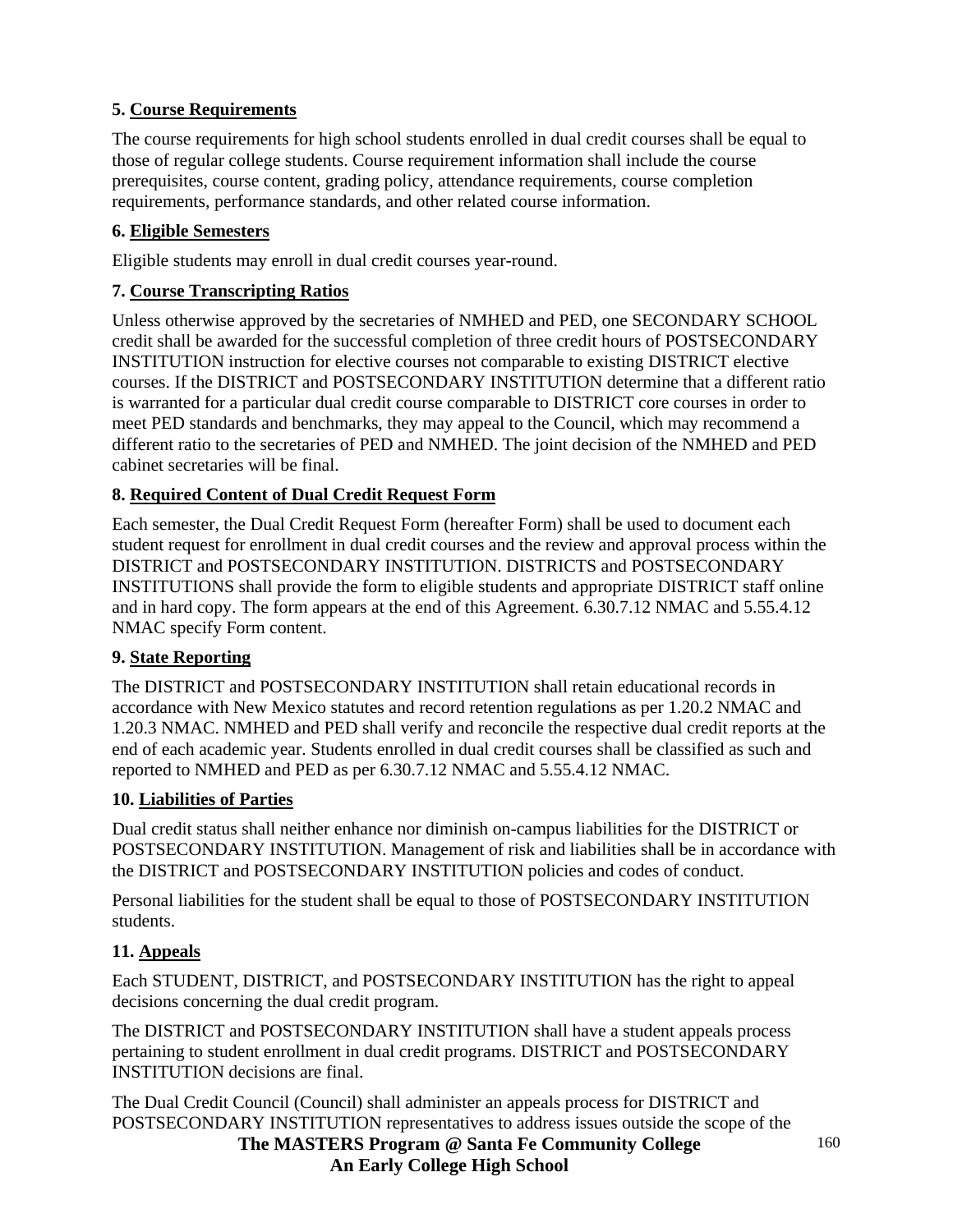Agreement, including the determination of alignment of course content to determine the appropriate credit ratio. The Council is an advisory group consisting of NMHED and PED staff that issues recommendations to the NMHED and PED Cabinet Secretaries. The NMHED and PED secretaries shall act jointly upon Council recommendations; their joint decisions shall be final.

## **PART 2 – SPECIFIC PROVISIONS OF AGREEMENT**

The following provisions outline the specific responsibilities and duties that apply to the POSTSECONDARY INSTITUTION, SECONDARY SCHOOL, and STUDENTS participating in the dual credit program to ensure adequate participation by each party.

## **A. RESPONSIBILITIES AND DUTIES OF THE POSTSECONDARY INSTITUTION**

## **1. Admission and Enrollment of Students**

*The POSTSECONDARY INSTITUTION shall:* 

- 1. designate a representative to review and sign the completed Form with the understanding that only a form endorsed by all parties shall constitute a dual credit approval request;
- 2. determine, in collaboration with the DISTRICT, the required academic standing of each student eligible to participate in the dual credit program.
- 3. collaborate with the DISTRICT to reach agreement on admission and registration of eligible dual credit students for the stated semester;
- 4. employ a method of qualifying the student for dual credit that demonstrates that the student has the appropriate skills and maturity to benefit from the instruction requested;
- 5. provide advisement to review the appropriateness of each student's enrollment in a course prior to registration in terms of academic readiness, age requirements, and programmatic issues;
- 6. provide the Form to eligible students and appropriate DISTRICT staff online and in hard copy;
- 7. approve the Form each semester based on each student's prior coursework, career pathway, and/or academic readiness;
- 8. provide a copy of each approved Form to the appropriate DISTRICT representative;
- 9. provide course placement evaluation services and consider a high school college readiness assessment to verify a student's academic skill level and to ensure compliance with course prerequisites;
- 10. provide information and orientation, in collaboration with the DISTRICT, to the student and parent or guardian regarding the responsibilities of dual credit enrollment including academic rigor, time commitments, and behavioral expectations associated with taking POSTSECONDARY INSTITUTION courses and the importance of satisfactorily completing the POSTSECONDARY INSTITUTION credits attempted in order for dual credit to be awarded;
- 11. inform students of course requirement information which includes course content, grading policy, attendance requirements, course completion requirements, performance standards, and other related course information; and
- 12. advise parents of federal Family Educational Rights and Privacy Act (FERPA) rules.

## **2. Responsibility for Funding Dual Credit**

*The POSTSECONDARY INSTITUTION shall:* 

- 1. waive all general fees for dual credit courses;
- 2. waive tuition for high school students taking dual credit courses; and
- 3. make every effort to adopt textbooks for at least three years.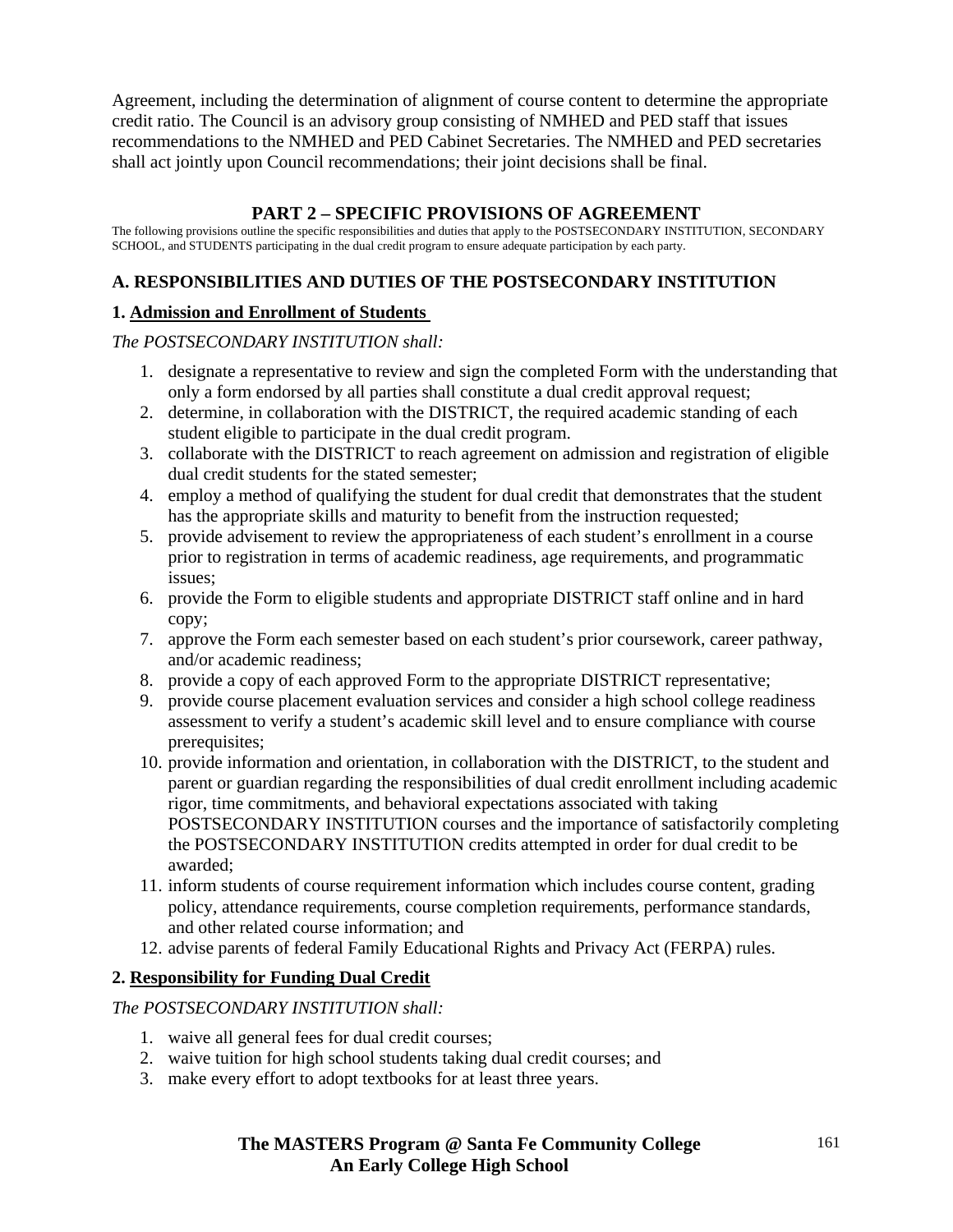## **3. Reporting of Student Records**

#### *The POSTSECONDARY INSTITUTION shall:*

- 1. provide the DISTRICT, within the first thirty days of the academic term, access to each student's official schedule of classes as verification of registration. The DISTRICT shall notify the POSTSECONDARY INSTITUTION if the report is in conflict with the school endorsed registration;
- 2. track progress of dual credit enrolled students on the issue of academic performance and provide reports, as needed, to the DISTRICT;
- 3. retain the official transcript or grade report of the dual credit student that records the term of enrollment, courses/credits attempted, courses/credits completed, grades and grade point average earned;
- 4. release, at the request of the student, official POSTSECONDARY INSTITUTION transcripts in accordance with the POSTSECONDARY INSTITUTION transcript request practices; and
- 5. provide final grades to the DISTRICT for each dual credit student;
- 6. deliver final grades for all dual credit students to the DISTRICT with sufficient time to be included with final grades; this schedule shall be defined by the parties in the agreement and shall address the time frame appropriate for determining student graduation from high school; and
- 7. comply with data collection and reporting provisions in 5.55.4.12 NMAC.

## **B. RESPONSIBILITIES AND DUTIES OF THE DISTRICT**

#### **1. Admission and Enrollment of Students**

*The DISTRICT shall:* 

- 1. designate a representative to collaborate with the POSTSECONDARY INSTITUTION to reach agreement on admission and registration of eligible dual credit students for the stated semester;
- 2. determine, in collaboration with the POSTSECONDARY INSTITUTION, the required academic standing for students eligible to participate in the dual credit program;
- 3. collaborate with the POSTSECONDARY INSTITUTION to reach agreement on admission and registration of eligible dual credit students for the stated semester;
- 4. employ a method of qualifying the student for dual credit based on factors which may include academic performance review, use of Next Step Plan, assessments, advisement and career guidance, and therefore recommend enrollment at the POSTSECONDARY INSTITUTION with evidence that the student has the appropriate skills and maturity to benefit from the instruction requested;
- 5. provide information and orientation to students about opportunities to participate in dual credit programs during student advisement, academic support, and formulation of annual Next Step Plans;
- 6. provide the Form to eligible STUDENTS and appropriate DISTRICT staff online and in hard copy;
- 7. approve the Form each semester based on each student's prior coursework, career pathway, and/or academic readiness;
- 8. provide information and orientation, in collaboration with the POSTSECONDARY INSTITUTION, to the STUDENT and STUDENT's family regarding the responsibilities of dual credit enrollment, including academic rigor, time commitments, and behavioral expectations associated with taking college courses and the importance of satisfactorily completing the college credits attempted in order for dual credit to be awarded;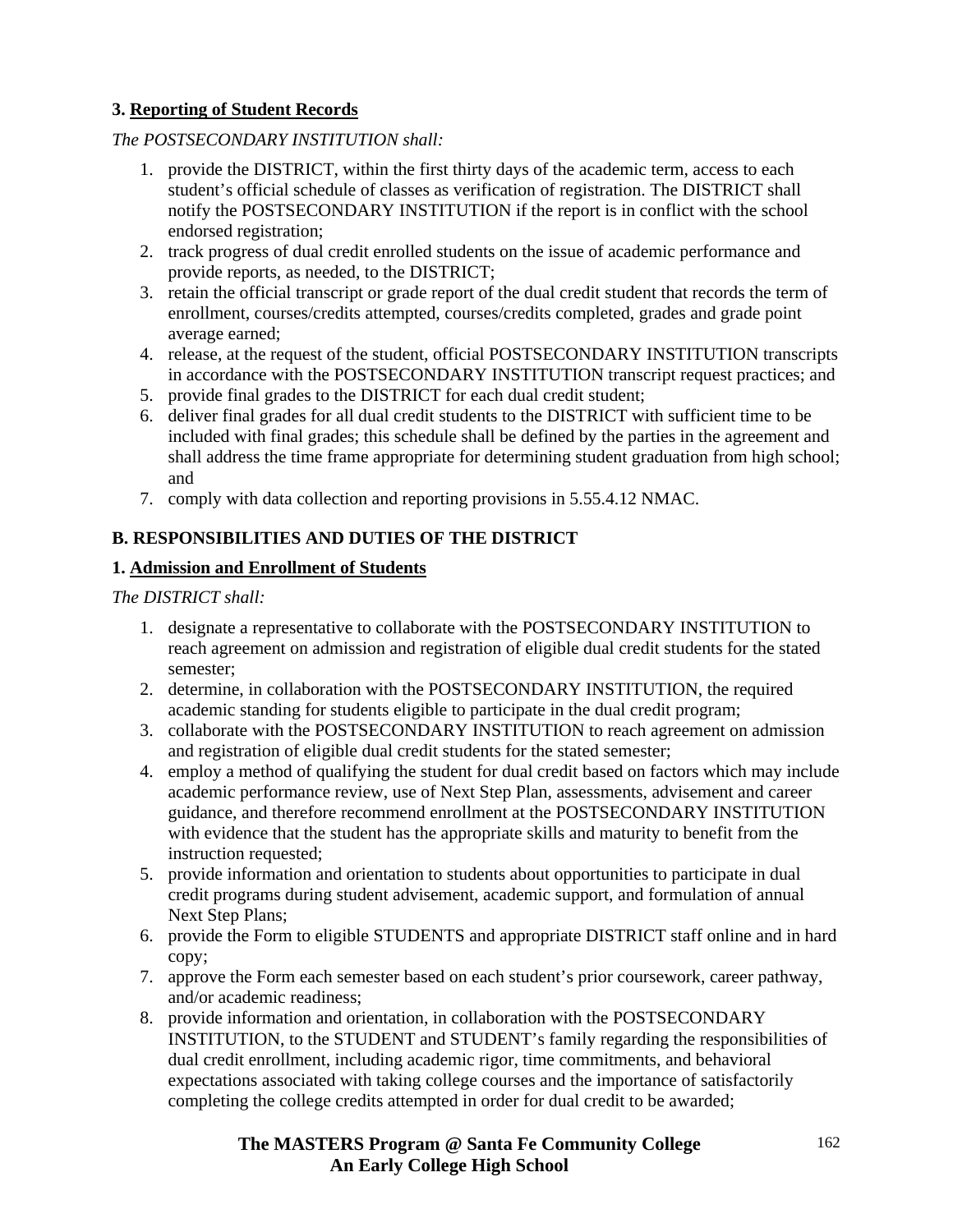- 9. inform students of course requirement information which includes course content, grading policy, attendance requirements, course completion requirements, performance standards, and other related course information;
- 10. notify the POSTSECONDARY INSTITUTION if the student's official schedule of classes is in conflict with the school endorsed registration;
- 11. provide appropriate accommodations and services for special education students while the students are enrolled in dual credit classes, including academic adjustments and auxiliary aids and services for eligible students across educational activities and settings (e.g. equipping school computers with screen-reading, voice recognition or other adaptive hardware or software and providing note-takers, recording devices, or sign language interpreters, or other adaptation as required by law);
- 12. inform students in need of accommodations or other arrangements of the need to speak directly with the disabilities coordinator at the POSTSECONDARY INSTITUTION;
- 13. work collaboratively with the POSTSECONDARY INSTITUTION to submit a student's request for change in registration according to POSTSECONDARY INSTITUTION policies and within officially published deadlines (e.g. add, drop, withdrawal); and
- 14. make it clear to students that if they fail or withdraw from dual credit classes that they were intending to use to substitute for a high school requirement that they will have to make up those credits in order to graduate. The dual credit course grade will appear on the student high school transcript;

## **2. Responsibility for Funding Dual Credit**

#### *The DISTRICT shall:*

Pay the cost of the required textbooks and other course supplies for the postsecondary course the dual credit student is enrolled in through purchase arrangements with the bookstore at the POSTSECONDARY INSTITUTION or other cost-efficient methods.

## **3. Dual Credit Courses Offered at High School**

Upon the agreement of the DISTRICT and the POSTSECONDARY INSTITUTION, courses may be offered at high school sites. In these instances, courses shall follow established DISTRICT site time blocks.

## **4. Reporting of Student Records**

*The DISTRICT shall:* 

- 1. furnish an official high school transcript to the POSTSECONDARY INSTITUTION if required by the POSTSECONDARY INSTITUTION;
- 2. record, unchanged, the grade given to the dual credit student by the POSTSECONDARY INSTITUTION on each student high school transcript;
- 3. retain educational records in accordance with New Mexico statutes and record retention regulations as per 1.20.2 NMAC; and
- 4. comply with data collection and reporting provisions in 6.30.7.12 NMAC.

## **C. RESPONSIBILITIES AND DUTIES OF STUDENTS AND PARENTS**

## **1. Admission and Enrollment of Students**

*For a student to be accepted and enrolled into a dual credit program, the STUDENT shall*:

1. discuss potential dual credit courses with the appropriate DISTRICT and POSTSECONDARY INSTITUTION staff, including POSTSECONDARY INSTITUTION admission and registration requirements, course requirements, credits to be attempted, credits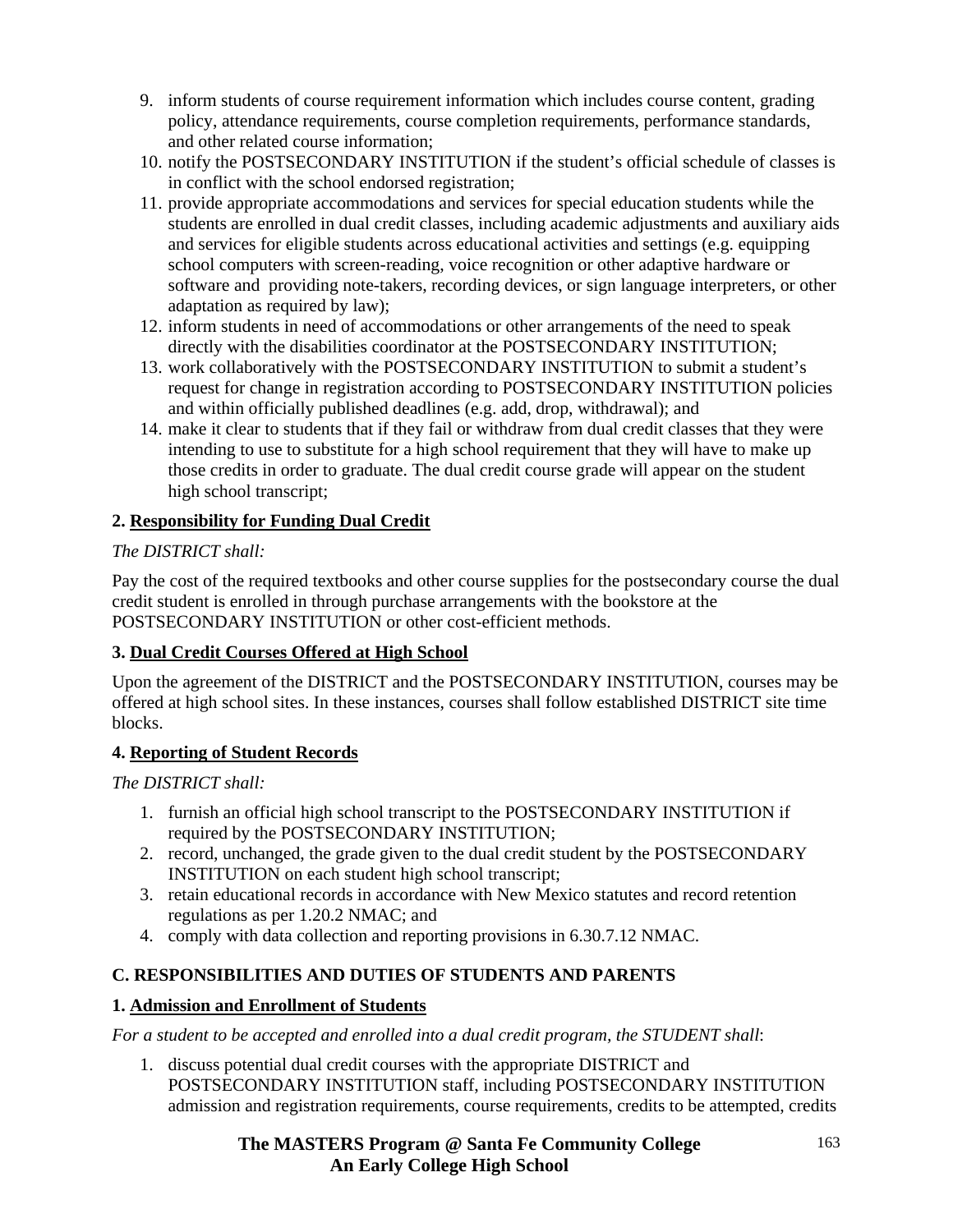to be awarded, scheduling under dual credit, and implications for failure to successfully complete the course;

- 2. obtain course requirements for each course, including course prerequisites, course content, grading policy, attendance requirements, course completion requirements, performance standards, and other related course information;
- 3. meet the prerequisites and requirements of the course(s) to be taken;
- 4. complete the Form available online or in hard copy from the DISTRICT or POSTSECONDARY INSTITUTION;
- 5. obtain approval for enrolling in the dual credit program each semester by acquiring all necessary signatures on the Form;
- 6. register for courses during the POSTSECONDARY INSTITUTION standard registration periods (*Note*: enrollments shall not be permitted after the close of posted late registration);
- 7. discuss any request for a change in registration (add, drop, withdrawal) and complete all necessary forms and procedures with appropriate DISTRICT and POSTSECONDARY INSTITUTION staff; and
- 8. comply with the POSTSECONDARY INSTITUTION and DISTRICT student code of conduct and other institutional policies.

## **2. Rights and Privileges of Student**

*The right and privileges of STUDENTS participating in Dual Credit include:* 

- 1. the rights and privileges equal to those extended to DISTRICT and POSTSECONDARY INSTITUTION students, unless otherwise excluded by any section of this Agreement;
- 2. the use of the POSTSECONDARY INSTITUTION library, course-related labs and other instructional facilities, use of the POSTSECONDARY INSTITUTION programs and services such as counseling, tutoring, advising, and special services for the students with disabilities, and access to POSTSECONDARY INSTITUTION personnel and resources as required; and
- 3. the right to appeal, in writing to the DISTRICT or POSTSECONDARY INSTITUTION, as applicable, any decision pertaining to enrollment in the dual credit program.

## **3. Financial Responsibility for Funding Dual Credit**

## *The STUDENT shall:*

- 1. return the textbooks and unused course supplies to the DISTRICT when the student completes the course or withdraws from the course (subject to provisions in Subsection B of Section 22-15-10 NMSA 1978 regarding lost or damaged instructional material);
- 2. arrange transportation to the site of the dual credit course. Depending upon the time and course location, the student may have access to transportation through the DISTRICT if the dual credit course is offered during the school day; and
- 3. be responsible for course-specific (e.g. lab, computer) fees.

## **4. Confidentiality of Student Records**

- 1. Student educational records created as a result of this Agreement shall be retained and disseminated in accordance with Family Educational Rights and Privacy Act (FERPA) requirements.
- 2. Participation in dual credit courses requires STUDENT and, if applicable, PARENT/GUARDIAN signatures on the Form for compliance with FERPA regulations.

## **5. Secondary School and Postsecondary Institution Calendars**

STUDENTS earning dual credits shall abide by the regular operating calendars, schedules and associated requirements of the DISTRICT and POSTSECONDARY INSTITUTION. In instances in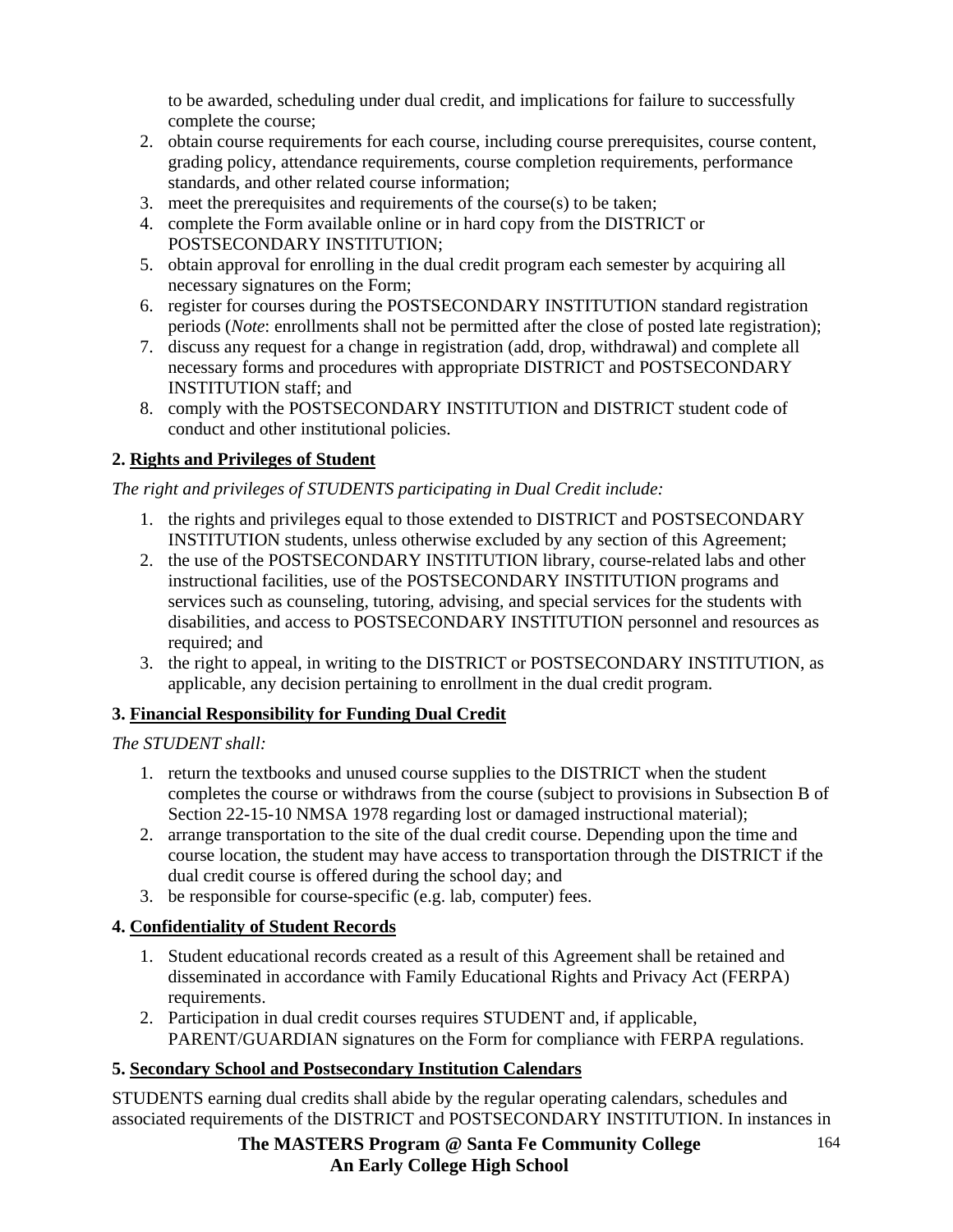which the calendars are incongruent, the dual credit STUDENT is required to independently satisfy both calendar requirements and may consult with DISTRICT counselors for assistance.

## **PART 3 – TERM AND FILING OF AGREEMENT**

## **A. TERMS AND CONDITIONS**

The initial term of this Agreement shall be from July 1, 20\_\_ to June 30, 20\_\_. With the exception of the appendix, this Agreement may not be altered or modified by either party. This Agreement shall automatically renew for additional fiscal years unless either party notifies the other party of their intent not to renew 60 days before the end of the fiscal year. The DISTRICT, in collaboration with the POSTSECONDARY INSTITUTION, may modify the list of dual credit courses in the Appendix of the Agreement. Modifications to the Appendix must be submitted to NMHED and PED by the end of each semester.

The DISTRICT and POSTSECONDARY INSTITUTION providing dual credit programs shall complete the Agreement and the DISTRICT shall submit the completed Agreement to PED.

A completed Agreement shall contain signatures from all parties and includes an Appendix developed collaboratively by the DISTRICT and POSTSECONDARY INSTITUTION that specifies eligible dual credit courses.

#### **B. FILING**

A fully executed copy of this Agreement shall be submitted by the DISTRICT to PED within 10 days of approval.

| <b>APPROVED</b>                        |                                          |  |
|----------------------------------------|------------------------------------------|--|
| <b>POSTSECONDARY INSTITUTION</b>       | <b>DISTRICT</b>                          |  |
|                                        |                                          |  |
| Postsecondary Name                     | <b>District Name</b>                     |  |
| Postsecondary Representative Name      | District Representative Name             |  |
| Postsecondary Representative Title     | District Representative Title            |  |
| Postsecondary Representative Signature | <b>District Representative Signature</b> |  |
| Date                                   | Date                                     |  |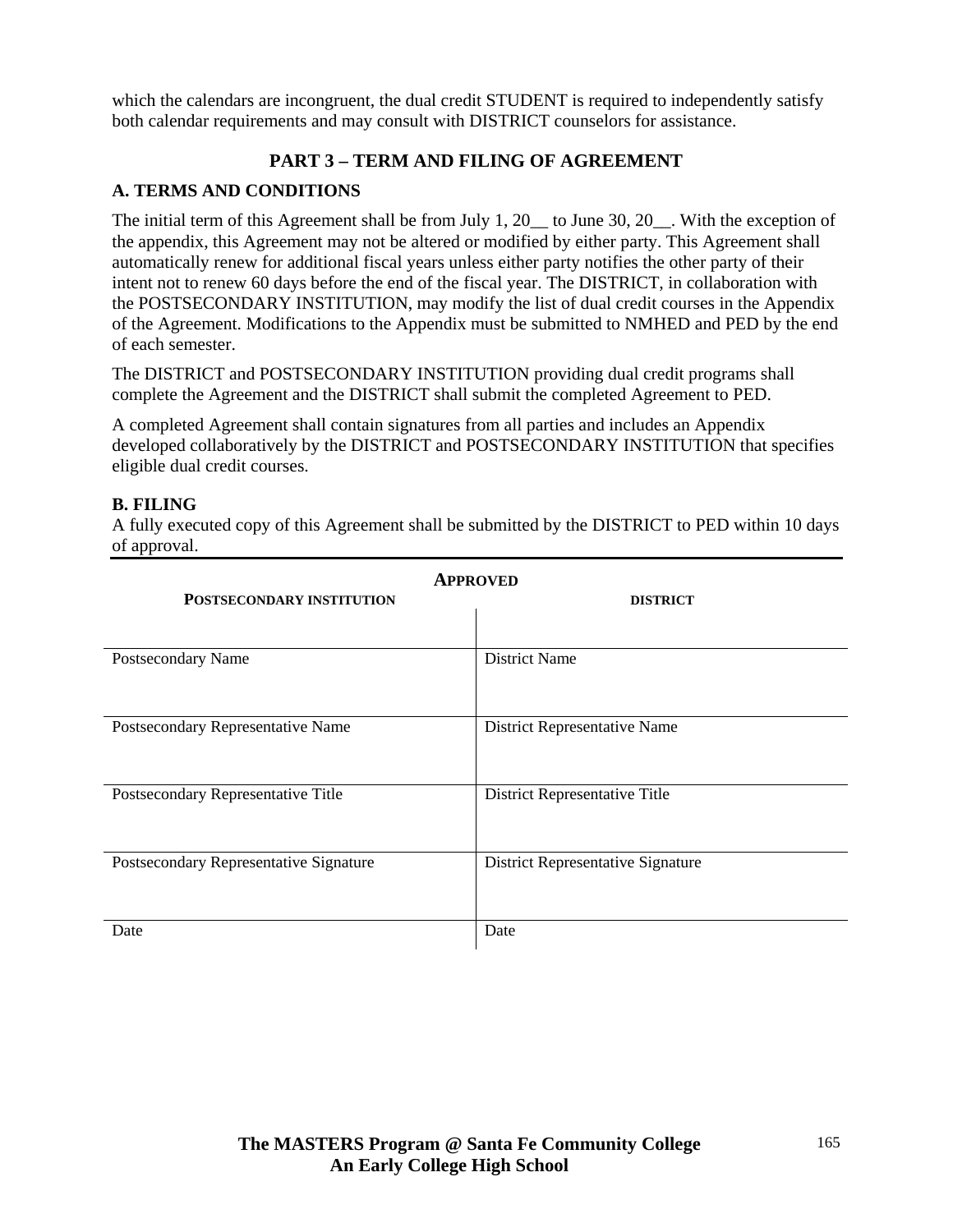#### **EXHIBIT H SANTA FE COMMUNITY COLLEGE LIST OF APPROVED DUAL CREDIT COURSES**

| <b>SFCC Course</b> | <b>Course Title</b>                                | <b>School</b> |
|--------------------|----------------------------------------------------|---------------|
| <b>AHST 201</b>    | Art History I                                      | School        |
| <b>AHST 202</b>    | Art History II                                     | School        |
| <b>AHST 203</b>    | Hist Of Women Artists: Renaissance To 21st Century | School        |
| <b>AHST 205</b>    | History Of Photography: 19th Century               | School        |
| <b>AHST 206</b>    | History Of Photography: 20th Century               | School        |
| <b>AHST 207</b>    | Contemporary Art                                   | School        |
| ARCH 111L          | Introduction To Architectural Drawing              | School        |
| <b>ARCH 123</b>    | <b>Introduction To Architecture</b>                | School        |
| <b>ARCH 126</b>    | Digital Architectural Design                       | School        |
| <b>ARTS 113L</b>   | <b>Two-Dimensional Design</b>                      | School        |
| <b>ARTS 116L</b>   | <b>Three-Dimensional Design</b>                    | School        |
| <b>ARTS 120L</b>   | Color Theory I                                     | School        |
| <b>ARTS 151L</b>   | <b>Creative Expression</b>                         | School        |
| <b>BART 165L</b>   | <b>Book Arts</b>                                   | School        |
| <b>BART 166L</b>   | Pleasures Of Papermaking                           | School        |
| <b>BART 167L</b>   | Introduction To Papermaking                        | School        |
| <b>CLAY 127L</b>   | <b>Hand-Building Functional Ceramics</b>           | School        |
| CLAY 128L          | Clay Hand Building I                               | School        |
| <b>CLAY 129L</b>   | Ceramics: Wheel Throwing I                         | School        |
| <b>DESN 130</b>    | <b>Fashion Illustration</b>                        | School        |
| <b>DESN 134</b>    | <b>Interior Architecture</b>                       | School        |
| <b>DESN 135</b>    | Introduction To Interior Design                    | School        |
| <b>DRAM 111</b>    | Introduction to Theater and Drama                  | School        |
| <b>DRAM 160</b>    | Acting I                                           | School        |
| <b>DRAM 260</b>    | <b>Acting II</b>                                   | School        |
| <b>DRPT 118L</b>   | Drawing I                                          | School        |
| <b>DRPT 121L</b>   | Painting I                                         | School        |
| <b>DRPT 130L</b>   | <b>Watercolor Painting</b>                         | School        |
| DRPT 224L          | Landscape Painting                                 | School        |
| <b>DRPT 226L</b>   | Collage/Mixed Media                                | School        |
| <b>JEWL 114L</b>   | Jewelry/Metal Arts I                               | School        |
| <b>JEWL 158L</b>   | Silversmithing I                                   | School        |
| <b>JEWL 159L</b>   | Wax Carving For Jewelry                            | School        |
| <b>MUSC 100</b>    | <b>Fundamentals of Music Theory</b>                | School        |
| <b>MUSC 111L</b>   | Chorus                                             | School        |
| <b>MUSC 115</b>    | Music Theory I                                     | School        |
| <b>MUSC 116</b>    | Music Theory II                                    | School        |
| <b>MUSC 118L</b>   | Guitar I                                           | School        |
| <b>MUSC 140</b>    | <b>Music Appreciation</b>                          | School        |
| <b>PHOT 111</b>    | Digital Photography I                              | School        |
| PHOT 140L          | Photography & Studio Lighting I                    | School        |
| <b>PHOT 150</b>    | Camera Use And The Art Of Seeing                   | School        |
| <b>PRNT 174L</b>   | Introduction To Printmaking                        | School        |
| <b>PRNT 175L</b>   | Monotype Printmaking (Oil)                         | School        |
| <b>PRNT 176L</b>   | Monotype Printmaking (Water-Based)                 | School        |

chool of Arts & Design chool of Arts & Design chool of Arts & Design chool of Arts & Design chool of Arts & Design chool of Arts & Design chool of Arts & Design chool of Arts & Design chool of Arts & Design chool of Arts & Design chool of Arts & Design chool of Arts & Design chool of Arts & Design chool of Arts & Design chool of Arts & Design chool of Arts & Design chool of Arts & Design chool of Arts & Design chool of Arts & Design chool of Arts & Design chool of Arts & Design chool of Arts & Design chool of Arts & Design chool of Arts & Design chool of Arts & Design chool of Arts & Design chool of Arts & Design chool of Arts & Design chool of Arts & Design chool of Arts & Design chool of Arts & Design chool of Arts & Design chool of Arts & Design chool of Arts & Design chool of Arts & Design chool of Arts & Design chool of Arts & Design chool of Arts & Design chool of Arts & Design chool of Arts & Design chool of Arts & Design chool of Arts & Design chool of Arts & Design chool of Arts & Design chool of Arts & Design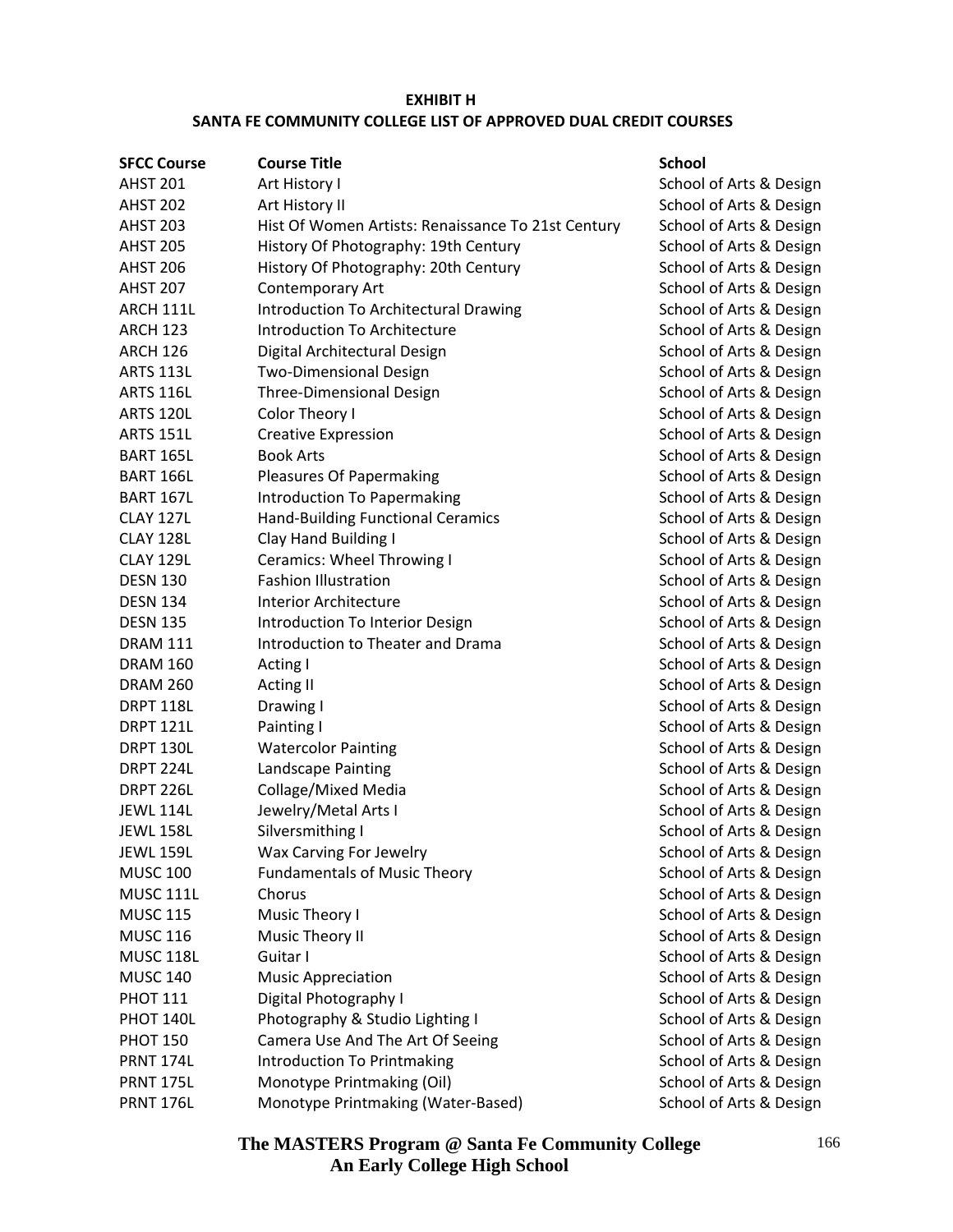| <b>SCUL 115L</b>            | <b>Materials And Safety</b>                  | School of Arts & Design |
|-----------------------------|----------------------------------------------|-------------------------|
| SCUL 117L                   | <b>Santerios: Craft And Tradition</b>        | School of Arts & Design |
| SCUL <sub>213L</sub>        | Sculpture I                                  | School of Arts & Design |
| <b>SCUL 261L</b>            | <b>Stone Sculpture</b>                       | School of Arts & Design |
| <b>SCUL 262</b>             | <b>Artistic Welding</b>                      | School of Arts & Design |
| SCUL <sub>263L</sub>        | Sculpture II                                 | School of Arts & Design |
| SCUL 264L                   | Mixed-Media Sculpture Assemblage             | School of Arts & Design |
| <b>WOOD 111L</b>            | Introduction To The Fine Art Of Wood Working | School of Arts & Design |
| <b>ACCT 111</b>             | <b>Office Accounting</b>                     | School of Business &    |
| <b>Applied Technologies</b> |                                              |                         |
| <b>ACCT 121</b>             | Principles of Accounting I                   | School of Business &    |
| <b>Applied Technologies</b> |                                              |                         |
| <b>ACCT 122</b>             | Principles of Accounting II                  | School of Business &    |
| <b>Applied Technologies</b> |                                              |                         |
| <b>ACCT 124</b>             | <b>Payroll Accounting</b>                    | School of Business &    |
| <b>Applied Technologies</b> |                                              |                         |
| ACCT 125L                   | <b>Computerized Accounting - Quickbooks</b>  | School of Business &    |
| <b>Applied Technologies</b> |                                              |                         |
| <b>ACCT 140</b>             | Tax Prep - Tax Help New Mexico               | School of Business &    |
| <b>Applied Technologies</b> |                                              |                         |
| ACCT 140L                   | Tax Prep Lab - Tax Help New Mexico           | School of Business &    |
| Applied Technologies        |                                              |                         |
| <b>BLDG 112</b>             | <b>Construction Technologies I</b>           | School of Business &    |
| <b>Applied Technologies</b> |                                              |                         |
| <b>BLDG 113</b>             | Introduction to Green Building               | School of Business &    |
| <b>Applied Technologies</b> |                                              |                         |
| <b>BLDG 122</b>             | <b>Construction Technologies II</b>          | School of Business &    |
| <b>Applied Technologies</b> |                                              |                         |
| <b>BLDG 123</b>             | <b>Building Information Modeling</b>         | School of Business &    |
| <b>Applied Technologies</b> |                                              |                         |
| <b>BLDG 212</b>             | <b>Construction Management I</b>             | School of Business &    |
| <b>Applied Technologies</b> |                                              |                         |
| <b>BLDG 222</b>             | <b>Construction Management II</b>            | School of Business &    |
| <b>Applied Technologies</b> |                                              |                         |
| <b>BLDG 225</b>             | Green Building Policies, Codes & Incentives  | School of Business &    |
| <b>Applied Technologies</b> |                                              |                         |
| <b>BLDG 227</b>             | Concepts of LEED Certification               | School of Business &    |
| <b>Applied Technologies</b> |                                              |                         |
| <b>BSAD 111</b>             | <b>Introduction to Business</b>              | School of Business &    |
| <b>Applied Technologies</b> |                                              |                         |
| <b>BSAD 112</b>             | <b>Business Math</b>                         | School of Business &    |
| <b>Applied Technologies</b> |                                              |                         |
| <b>BSAD 119</b>             | Entrepreneurship Planning & Introduction     | School of Business &    |
| <b>Applied Technologies</b> |                                              |                         |
| <b>BSAD 211</b>             | <b>Principles of Managing</b>                | School of Business &    |
| <b>Applied Technologies</b> |                                              |                         |
| <b>BSAD 215</b>             | <b>Entrepreneurship E-Commerce</b>           | School of Business &    |
| <b>Applied Technologies</b> |                                              |                         |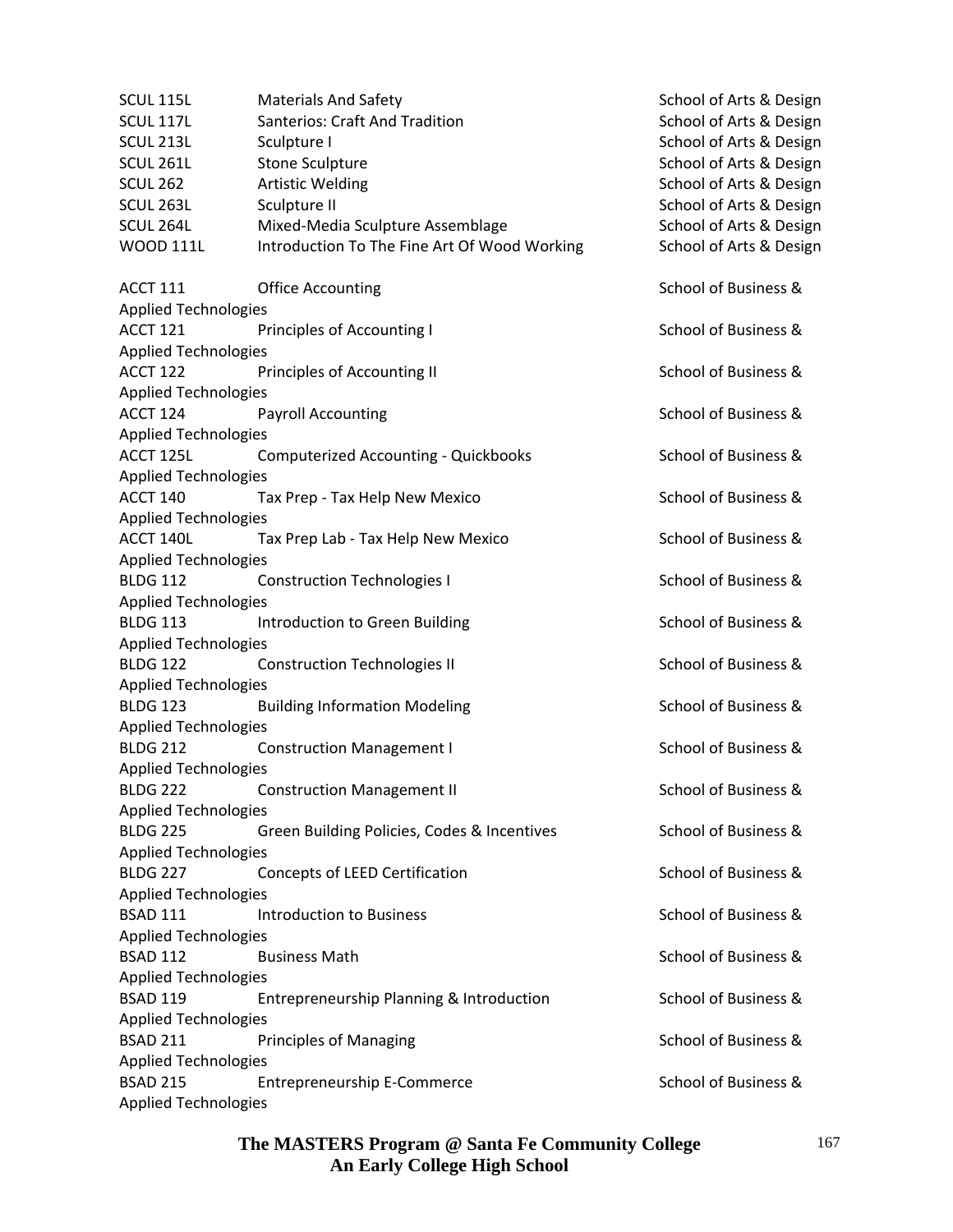| <b>BSAD 221</b>             | Entrepreneurship - Business Models           | School of Business & |
|-----------------------------|----------------------------------------------|----------------------|
| <b>Applied Technologies</b> |                                              |                      |
| <b>BSAD 222</b>             | Entrepreneurship - International             | School of Business & |
| <b>Applied Technologies</b> |                                              |                      |
| <b>BSAD 232</b>             | <b>Business Law I</b>                        | School of Business & |
| <b>Applied Technologies</b> |                                              |                      |
| <b>BSAD 233</b>             | <b>Business Law II</b>                       | School of Business & |
| <b>Applied Technologies</b> |                                              |                      |
| <b>BSAD 235</b>             | Human Relations in the Workplace             | School of Business & |
| <b>Applied Technologies</b> |                                              |                      |
| <b>BSAD 240</b>             | <b>Principles of Marketing</b>               | School of Business & |
| <b>Applied Technologies</b> |                                              |                      |
| <b>BSAD 245</b>             | Principles of Finance                        | School of Business & |
| <b>Applied Technologies</b> |                                              |                      |
| <b>BSAD 260</b>             | <b>Business Statistical Analysis and Lab</b> | School of Business & |
| <b>Applied Technologies</b> |                                              |                      |
| <b>CISC 110L</b>            | <b>Computer Literacy</b>                     | School of Business & |
| <b>Applied Technologies</b> |                                              |                      |
| <b>CISC 111</b>             | Introduction to Computer Science             | School of Business & |
| <b>Applied Technologies</b> |                                              |                      |
| <b>CISC 111L</b>            | Introduction to Computer Science Lab         | School of Business & |
| <b>Applied Technologies</b> |                                              |                      |
| <b>CISC 115</b>             | <b>Web Computing</b>                         | School of Business & |
| <b>Applied Technologies</b> |                                              |                      |
| <b>CISC 125</b>             | Introduction to Programming                  | School of Business & |
| <b>Applied Technologies</b> |                                              |                      |
| <b>CISC 126L</b>            | <b>Object Oriented Programming</b>           | School of Business & |
| <b>Applied Technologies</b> |                                              |                      |
| <b>CISC 219</b>             | Web Programming I                            | School of Business & |
| <b>Applied Technologies</b> |                                              |                      |
| <b>CISC 225</b>             | <b>Advanced Programming</b>                  | School of Business & |
| <b>Applied Technologies</b> |                                              |                      |
| <b>CISC 226L</b>            | <b>Object Oriented Programming II</b>        | School of Business & |
| <b>Applied Technologies</b> |                                              |                      |
| <b>CISC 227</b>             | <b>Unix Fundamentals</b>                     | School of Business & |
| <b>Applied Technologies</b> |                                              |                      |
| <b>CITC 111</b>             | Computers & Technology                       | School of Business & |
| <b>Applied Technologies</b> |                                              |                      |
| <b>CITC 112</b>             | Hardware/Software Fundamentals               | School of Business & |
| <b>Applied Technologies</b> |                                              |                      |
| <b>CITC 122</b>             | <b>Computer Networks</b>                     | School of Business & |
| <b>Applied Technologies</b> |                                              |                      |
| <b>CITC 212</b>             | Database Fundamentals                        | School of Business & |
| <b>Applied Technologies</b> |                                              |                      |
| <b>CITC 215</b>             | <b>Network Administration</b>                | School of Business & |
| <b>Applied Technologies</b> |                                              |                      |
| <b>CITC 226</b>             | <b>Network Security</b>                      | School of Business & |
| <b>Applied Technologies</b> |                                              |                      |
|                             |                                              |                      |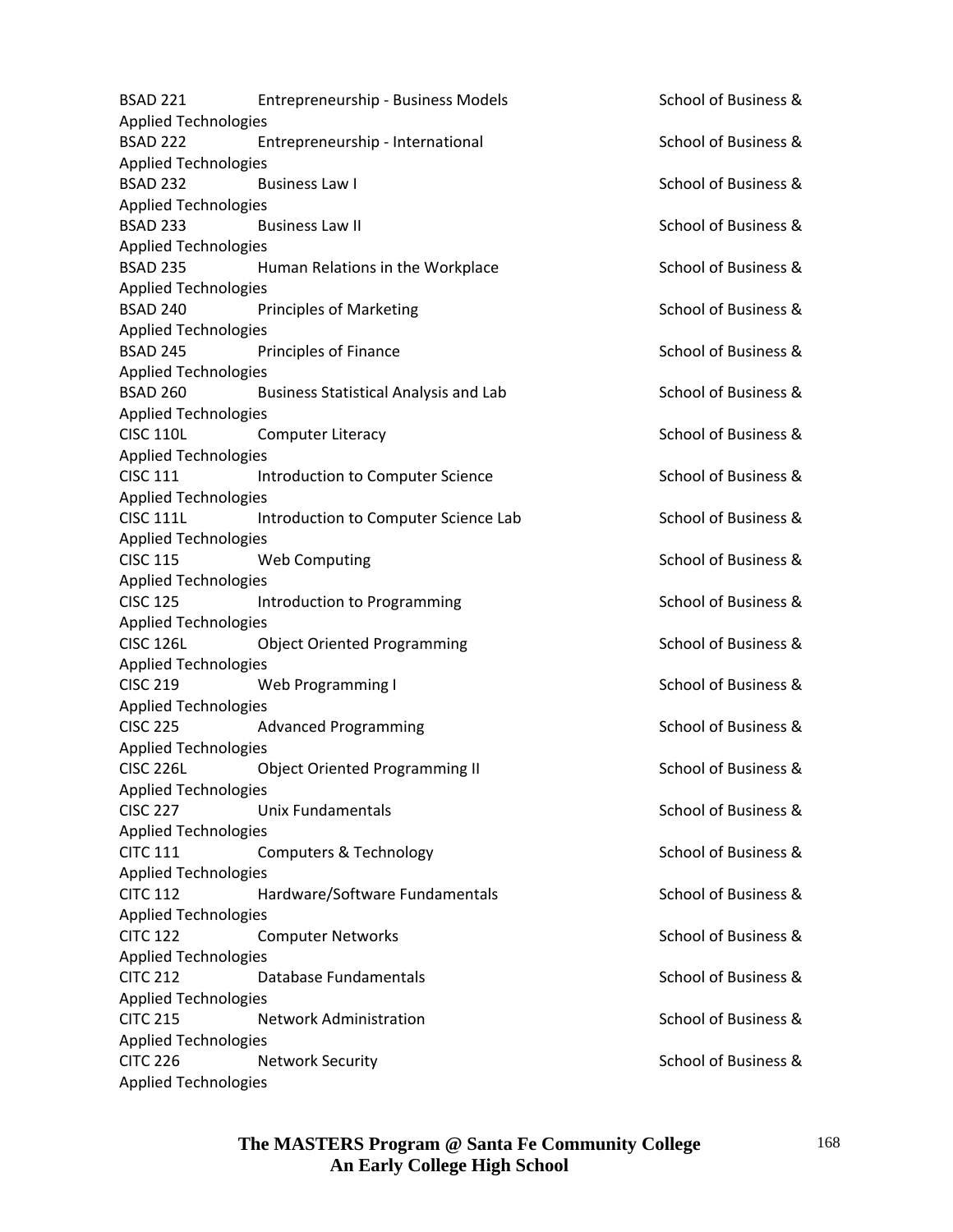| <b>CRJS 111</b>             | Introduction to Criminal Justice           | School of Business & |
|-----------------------------|--------------------------------------------|----------------------|
| <b>Applied Technologies</b> |                                            |                      |
| <b>CRJS 135</b>             | <b>Forensic Science I</b>                  | School of Business & |
| <b>Applied Technologies</b> |                                            |                      |
| <b>CRJS 201</b>             | <b>Ethics of Law Enforcement</b>           | School of Business & |
| <b>Applied Technologies</b> |                                            |                      |
| <b>CRJS 203</b>             | Criminal Law & Procedure                   | School of Business & |
| <b>Applied Technologies</b> |                                            |                      |
| <b>CRJS 223</b>             | <b>American Correctional Systems</b>       | School of Business & |
| <b>Applied Technologies</b> |                                            |                      |
| <b>CRJS 231</b>             | <b>Criminal Investigations</b>             | School of Business & |
| <b>Applied Technologies</b> |                                            |                      |
| <b>CRJS 232</b>             | <b>Crime Profiling</b>                     | School of Business & |
| <b>Applied Technologies</b> |                                            |                      |
| <b>CRJS 236</b>             | <b>Forensic Science II</b>                 | School of Business & |
| <b>Applied Technologies</b> |                                            |                      |
| <b>CULA 111</b>             | Introduction to Culinary Arts              | School of Business & |
| <b>Applied Technologies</b> |                                            |                      |
| <b>CULA 113L</b>            | <b>Basic Pastries I</b>                    | School of Business & |
| <b>Applied Technologies</b> |                                            |                      |
| <b>CULA 115</b>             | <b>Culinary Fundamentals I</b>             | School of Business & |
| <b>Applied Technologies</b> |                                            |                      |
| <b>CULA 151L</b>            | <b>Culinary Fundamentals II</b>            | School of Business & |
| <b>Applied Technologies</b> |                                            |                      |
| <b>CULA 213L</b>            | <b>Basic Pastries II</b>                   | School of Business & |
| <b>Applied Technologies</b> |                                            |                      |
| <b>CULA 215L</b>            | <b>International Cuisine</b>               | School of Business & |
| <b>Applied Technologies</b> |                                            |                      |
| <b>CULA 218</b>             | <b>Culinary Nutrition</b>                  | School of Business & |
| <b>Applied Technologies</b> |                                            |                      |
| <b>DRFT 110L</b>            | <b>Tutorial Lab</b>                        | School of Business & |
| <b>Applied Technologies</b> |                                            |                      |
| <b>DRFT 111</b>             | <b>Technical Drawing with CAD</b>          | School of Business & |
| <b>Applied Technologies</b> |                                            |                      |
| <b>DRFT 121</b>             | <b>Computer-Aided Drafting Foundation</b>  | School of Business & |
| <b>Applied Technologies</b> |                                            |                      |
| <b>DRFT 123</b>             | <b>Computer-Aided Modeling</b>             | School of Business & |
| <b>Applied Technologies</b> |                                            |                      |
| <b>DRFT 211</b>             | <b>Computer-Aided Drafting Proficiency</b> | School of Business & |
| <b>Applied Technologies</b> |                                            |                      |
| <b>DRFT 216</b>             | Civil 3-D Modeling                         | School of Business & |
| <b>Applied Technologies</b> |                                            |                      |
| <b>DRFT 221</b>             | <b>Computer-Aided Drafting Mastery</b>     | School of Business & |
| <b>Applied Technologies</b> |                                            |                      |
| <b>ECON 200</b>             | Principles of Economics--Macroeconomics    | School of Business & |
| <b>Applied Technologies</b> |                                            |                      |
| <b>ECON 201</b>             | Principles of Economics--Microeconomics    | School of Business & |
| <b>Applied Technologies</b> |                                            |                      |
|                             |                                            |                      |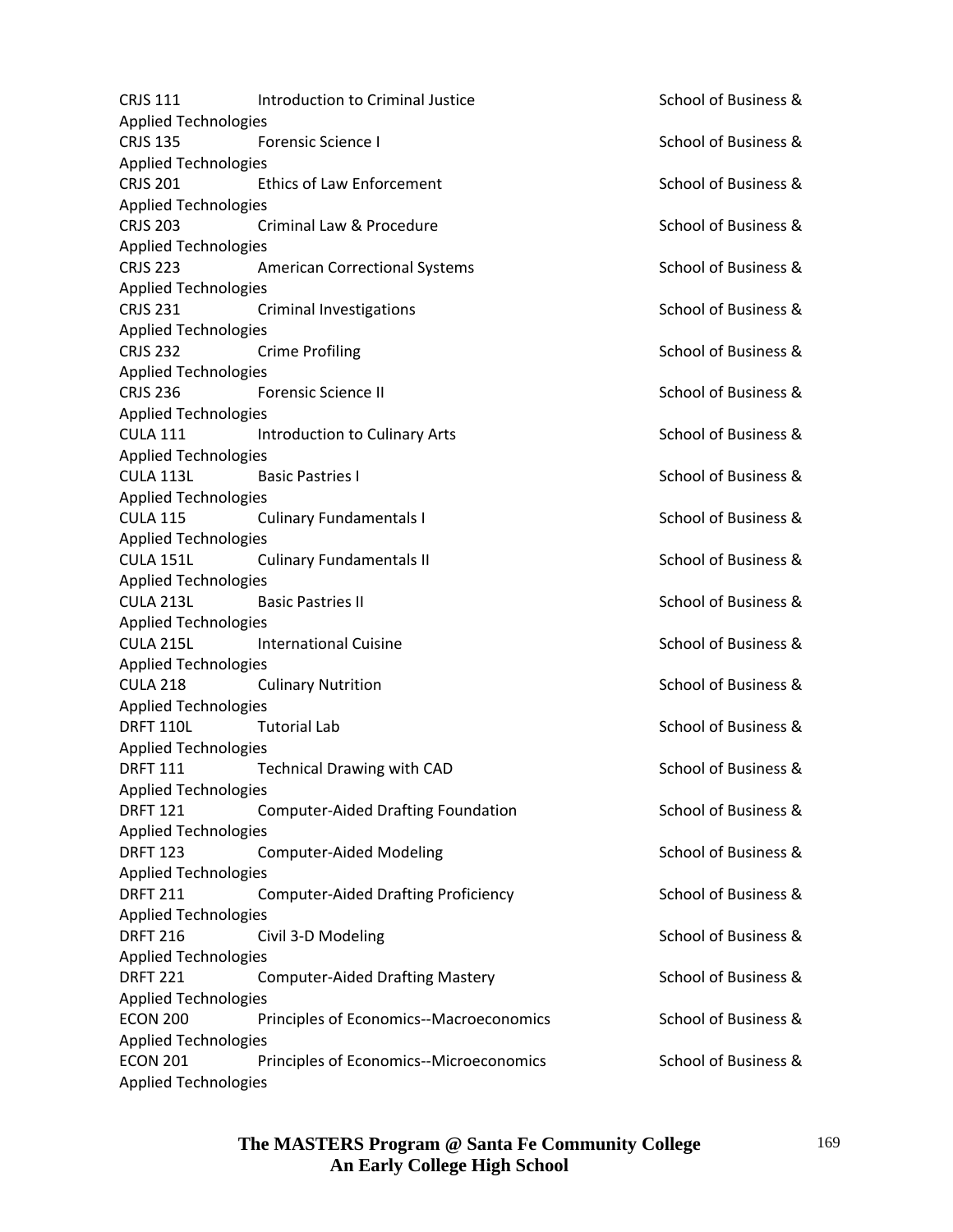| <b>ELEC 111L</b>                               | <b>Electronic Fundamentals</b>                   | School of Business & |
|------------------------------------------------|--------------------------------------------------|----------------------|
| <b>Applied Technologies</b>                    |                                                  |                      |
| <b>ELEC 122</b>                                | <b>Digital Circuits</b>                          | School of Business & |
| <b>Applied Technologies</b>                    |                                                  |                      |
| <b>ELEC 212</b>                                | <b>Electronic Fundamentals II</b>                | School of Business & |
| <b>Applied Technologies</b>                    |                                                  |                      |
| <b>ENGR 111</b>                                | Introduction to Engineering                      | School of Business & |
| <b>Applied Technologies</b>                    |                                                  |                      |
| <b>ENGR 121</b>                                | <b>Engineering Graphics</b>                      | School of Business & |
| <b>Applied Technologies</b>                    |                                                  |                      |
| <b>ENGR 122</b>                                | <b>Engineering Methods</b>                       | School of Business & |
| <b>Applied Technologies</b>                    |                                                  |                      |
| <b>ENGR 124</b>                                | <b>Introduction to Geomatics</b>                 | School of Business & |
| <b>Applied Technologies</b>                    |                                                  |                      |
| <b>ENGR 214</b>                                | <b>Geographic Information Systems I</b>          | School of Business & |
| <b>Applied Technologies</b>                    |                                                  |                      |
| <b>ENGR 215</b>                                | <b>Engineering Programming Using MATLAB</b>      | School of Business & |
| <b>Applied Technologies</b>                    |                                                  |                      |
| <b>ENGR 216</b>                                | <b>Field Surveying</b>                           | School of Business & |
| <b>Applied Technologies</b>                    |                                                  |                      |
|                                                |                                                  | School of Business & |
| <b>ENGR 224</b>                                | Geographic Information Systems II                |                      |
| <b>Applied Technologies</b>                    |                                                  |                      |
| <b>ENVR 111</b>                                | Introduction to Sustainability                   | School of Business & |
| <b>Applied Technologies</b>                    |                                                  |                      |
| <b>ENVR 112</b>                                | Introduction to Sustainable Energy Technologies  | School of Business & |
| <b>Applied Technologies</b>                    |                                                  |                      |
| <b>ENVR 113</b>                                | <b>Instrumentation and Controls Lab</b>          | School of Business & |
| <b>Applied Technologies</b>                    |                                                  |                      |
| <b>ENVR 114</b>                                | <b>Electrical and Mechanical Fundamentals</b>    | School of Business & |
| <b>Applied Technologies</b>                    |                                                  |                      |
| <b>ENVR 115</b>                                | Introduction to Water Conservation Technologies  | School of Business & |
| <b>Applied Technologies</b>                    |                                                  |                      |
| <b>ENVR 122</b>                                | Energy Efficiency & Management                   | School of Business & |
| <b>Applied Technologies</b>                    |                                                  |                      |
| <b>ENVR 213</b>                                | <b>Systems Operations and Maintenance</b>        | School of Business & |
| <b>Applied Technologies</b>                    |                                                  |                      |
| <b>ENVR 215</b>                                | Active Water Harvesting and Distribution Systems | School of Business & |
| <b>Applied Technologies</b>                    |                                                  |                      |
| <b>ENVR 216</b>                                | <b>Water Shed Management</b>                     | School of Business & |
| <b>Applied Technologies</b>                    |                                                  |                      |
| <b>FACT 111</b>                                | Introduction to Plumbing Systems                 | School of Business & |
| <b>Applied Technologies</b>                    |                                                  |                      |
| <b>FACT 112</b>                                | Introduction to HAVAC-R Systems                  | School of Business & |
| <b>Applied Technologies</b>                    |                                                  |                      |
| <b>FACT 113</b>                                | <b>Basic Blueprint Reading</b>                   | School of Business & |
|                                                |                                                  |                      |
| <b>Applied Technologies</b><br><b>FACT 114</b> |                                                  | School of Business & |
|                                                | <b>Basic Electricity and Controls</b>            |                      |
| <b>Applied Technologies</b>                    |                                                  |                      |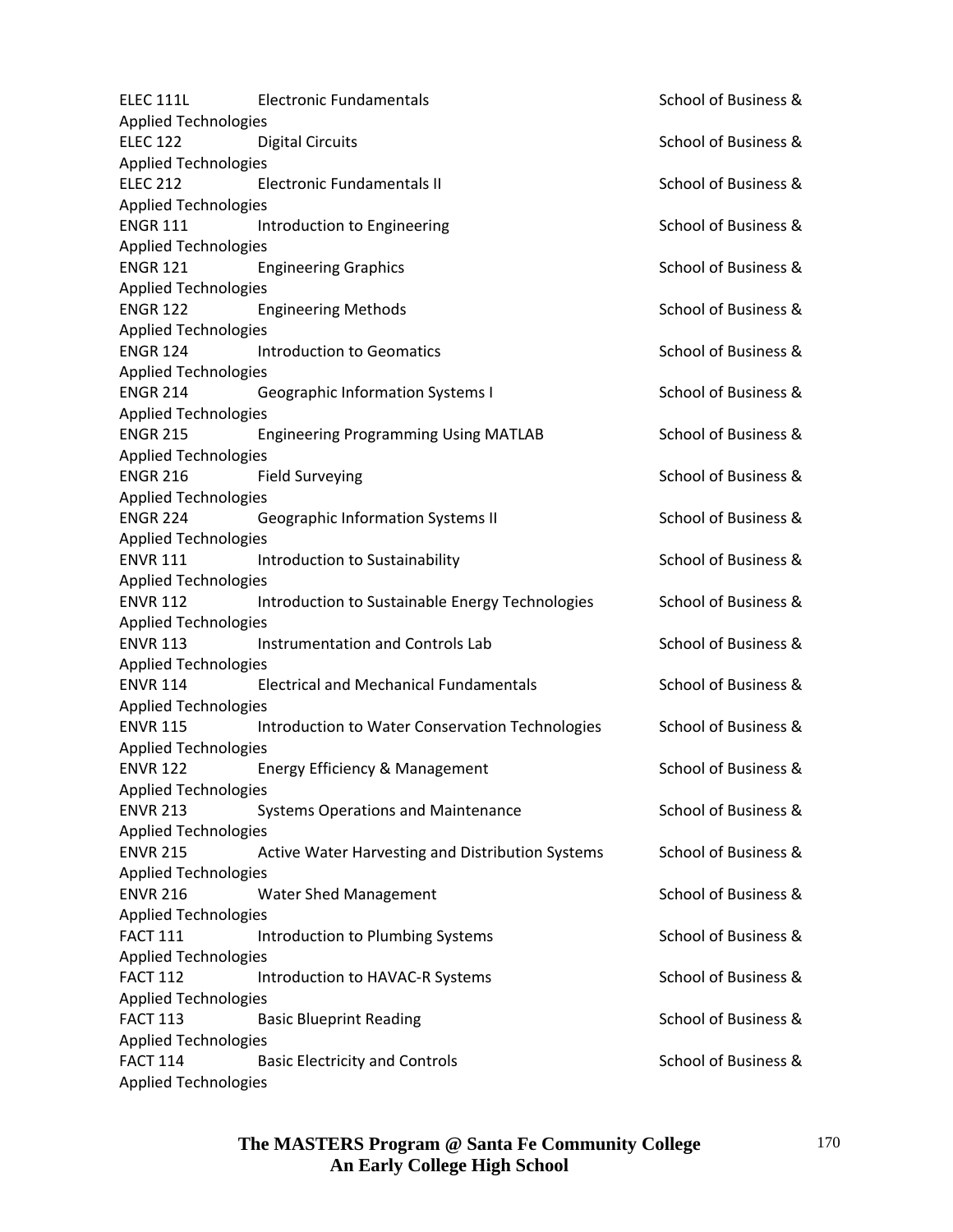| <b>FACT 115</b>             | Refrigerant Management                        | School of Business & |
|-----------------------------|-----------------------------------------------|----------------------|
| <b>Applied Technologies</b> |                                               |                      |
| <b>FACT 116</b>             | Introduction to Gas Piping and Gas Appliances | School of Business & |
| <b>Applied Technologies</b> |                                               |                      |
| <b>FILM 130</b>             | <b>Video Production I</b>                     | School of Business & |
| <b>Applied Technologies</b> |                                               |                      |
| <b>FILM 131</b>             | Digital Video Editing I                       | School of Business & |
| <b>Applied Technologies</b> |                                               |                      |
| <b>FILM 140</b>             | Film Crew I                                   | School of Business & |
| <b>Applied Technologies</b> |                                               |                      |
| <b>FILM 141</b>             | Film Crew II                                  | School of Business & |
| <b>Applied Technologies</b> |                                               |                      |
| <b>FILM 150</b>             | Introduction to Film Studies                  | School of Business & |
| <b>Applied Technologies</b> |                                               |                      |
| <b>FILM 175</b>             | Scriptwriting for Film & TV                   | School of Business & |
| <b>Applied Technologies</b> |                                               |                      |
| <b>FILM 192</b>             | Independent Film                              | School of Business & |
| <b>Applied Technologies</b> |                                               |                      |
| <b>FILM 265</b>             | Performing for TV/Film                        | School of Business & |
| <b>Applied Technologies</b> |                                               |                      |
| <b>HRMG 112</b>             | Introduction to the Casino Industry           | School of Business & |
| <b>Applied Technologies</b> |                                               |                      |
| <b>HRMG 115</b>             | <b>Customer Relations</b>                     | School of Business & |
| <b>Applied Technologies</b> |                                               |                      |
| <b>HRMG 118</b>             | Sanitation & Safety                           | School of Business & |
| <b>Applied Technologies</b> |                                               |                      |
| <b>HRMG 130</b>             | Purchasing/Food & Beverage Control            | School of Business & |
| <b>Applied Technologies</b> |                                               |                      |
| <b>HRMG 210</b>             | <b>Hospitality Supervision</b>                | School of Business & |
| <b>Applied Technologies</b> |                                               |                      |
| <b>MART 121</b>             | Adobe Illustrator                             | School of Business & |
| <b>Applied Technologies</b> |                                               |                      |
| <b>MART 130</b>             | Introduction to Web Design                    | School of Business & |
| <b>Applied Technologies</b> |                                               |                      |
| <b>MART 148L</b>            | 3-D Graphics & Animation                      | School of Business & |
| <b>Applied Technologies</b> |                                               |                      |
| <b>MART 154</b>             | <b>DVD Production</b>                         | School of Business & |
| <b>Applied Technologies</b> |                                               |                      |
| <b>MART 160</b>             | <b>Audio Production I</b>                     | School of Business & |
|                             |                                               |                      |
| <b>Applied Technologies</b> |                                               |                      |
| <b>MART 166</b>             | Narrative Radio                               | School of Business & |
| <b>Applied Technologies</b> |                                               |                      |
| <b>MART 180</b>             | Photoshop I                                   | School of Business & |
| <b>Applied Technologies</b> |                                               |                      |
| <b>MART 231</b>             | Web Design II - Dreamweaver                   | School of Business & |
| <b>Applied Technologies</b> |                                               |                      |
| <b>MART 235</b>             | Flash I                                       | School of Business & |
| <b>Applied Technologies</b> |                                               |                      |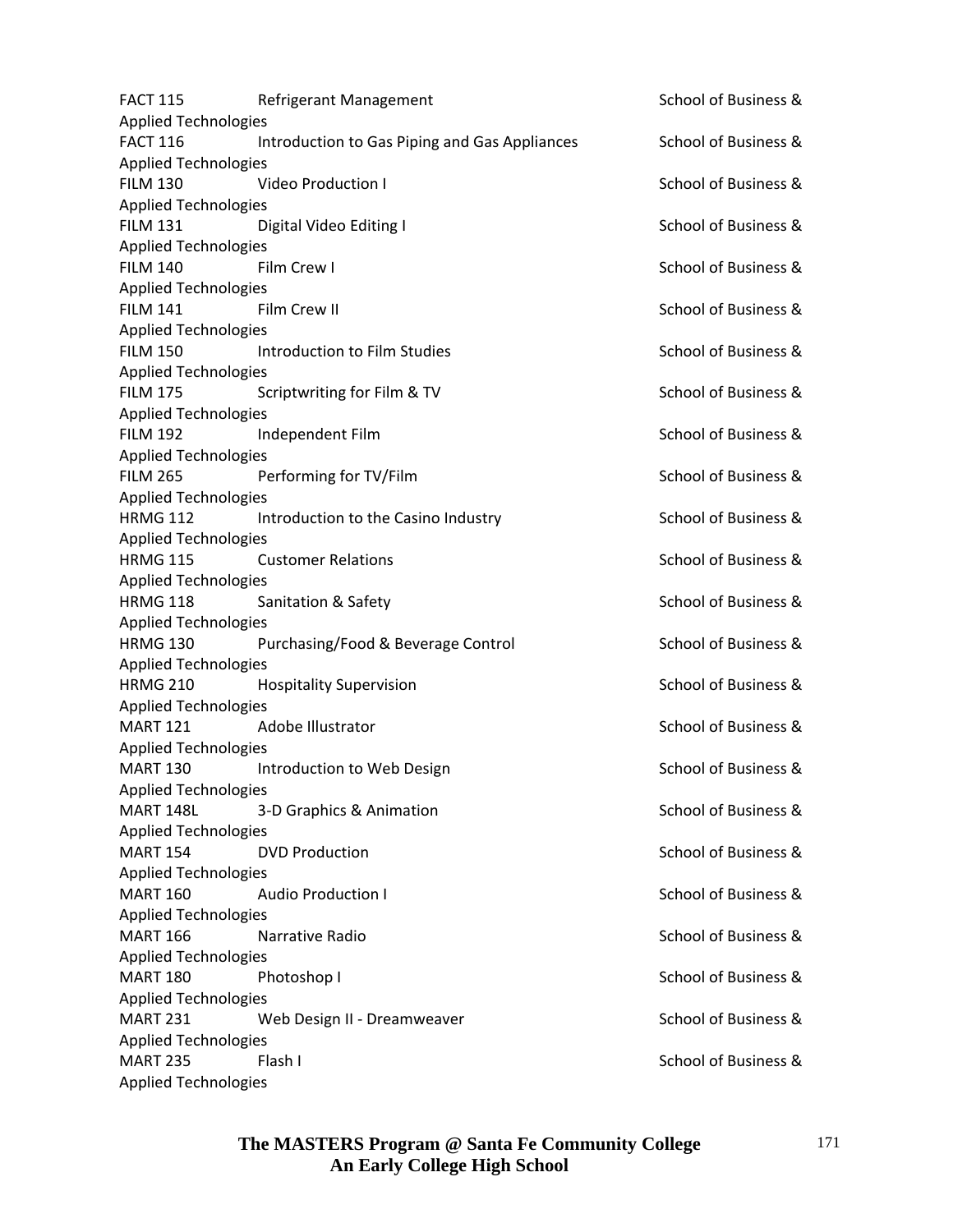| <b>OFTC 111</b>             | <b>Business Software Essentials I</b>            | School of Business &       |
|-----------------------------|--------------------------------------------------|----------------------------|
| <b>Applied Technologies</b> |                                                  |                            |
| <b>OFTC 114</b>             | Introduction to Windows                          | School of Business &       |
| <b>Applied Technologies</b> |                                                  |                            |
| <b>OFTC 115</b>             | <b>Keyboarding Essentials I</b>                  | School of Business &       |
| <b>Applied Technologies</b> |                                                  |                            |
| <b>OFTC 116</b>             | <b>Word Essentials I</b>                         | School of Business &       |
| <b>Applied Technologies</b> |                                                  |                            |
| <b>OFTC 117</b>             | <b>Excel Essentials I</b>                        | School of Business &       |
| <b>Applied Technologies</b> |                                                  |                            |
| <b>OFTC 118</b>             | <b>Access Essentials I</b>                       | School of Business &       |
| <b>Applied Technologies</b> |                                                  |                            |
| <b>OFTC 119</b>             | <b>Outlook Essentials I</b>                      | School of Business &       |
| <b>Applied Technologies</b> |                                                  |                            |
| <b>PLST 111</b>             | Introduction to Law                              | School of Business &       |
| <b>Applied Technologies</b> |                                                  |                            |
| <b>PLST 112</b>             | The Paralegal Profession                         | School of Business &       |
| <b>Applied Technologies</b> |                                                  |                            |
| <b>PLST 121</b>             | Legal Research and Writing I                     | School of Business &       |
| <b>Applied Technologies</b> |                                                  |                            |
| <b>PLST 230</b>             | <b>Business Organizations</b>                    | School of Business &       |
| <b>Applied Technologies</b> |                                                  |                            |
| <b>STEM 101</b>             | Science, Technology, Engineering and Mathematics | School of Business &       |
| <b>Applied Technologies</b> |                                                  |                            |
|                             | Workshop                                         |                            |
| <b>STEM 111</b>             | Introduction to Science, Technology, Engineering | School of Business &       |
| <b>Applied Technologies</b> |                                                  |                            |
|                             | and Mathematics                                  |                            |
| <b>STEM 115</b>             | <b>Team-Based Design Methods</b>                 | School of Business &       |
| <b>Applied Technologies</b> |                                                  |                            |
|                             |                                                  |                            |
| <b>ECED 111</b>             | Child Growth, Development, & Learning            | <b>School of Education</b> |
| <b>ECED 112</b>             | Health, Safety, & Nutrition                      | <b>School of Education</b> |
| <b>ECED 113</b>             | <b>Family &amp; Community Collaboration I</b>    | School of Education        |
| <b>ECED 114</b>             | Assessment of Children & Evaluation of Programs  | <b>School of Education</b> |
| <b>ECME 111</b>             | Foundations of Early Childhood                   | <b>School of Education</b> |
| <b>ECME 154</b>             | Literacy through Play                            | <b>School of Education</b> |
| <b>EDUC 111</b>             | Introduction to Education                        | <b>School of Education</b> |
| <b>EDUC 112L</b>            | <b>Field-Based Teaching Observations</b>         | <b>School of Education</b> |
|                             |                                                  |                            |
| <b>ASTR 111</b>             | Introduction to Astronomy                        | School of Health &         |
| <b>Sciences</b>             |                                                  |                            |
| <b>BIOL 111/111L</b>        |                                                  | School of Health &         |
|                             | Introduction to Biology & Lab                    |                            |
| Sciences                    |                                                  |                            |
| BIOL 114/114L               | Environmental Science & Lab                      | School of Health &         |
| <b>Sciences</b>             |                                                  |                            |
| <b>BIOL 115</b>             | Introduction to Ecology & Field Biology          | School of Health &         |
| Sciences                    |                                                  |                            |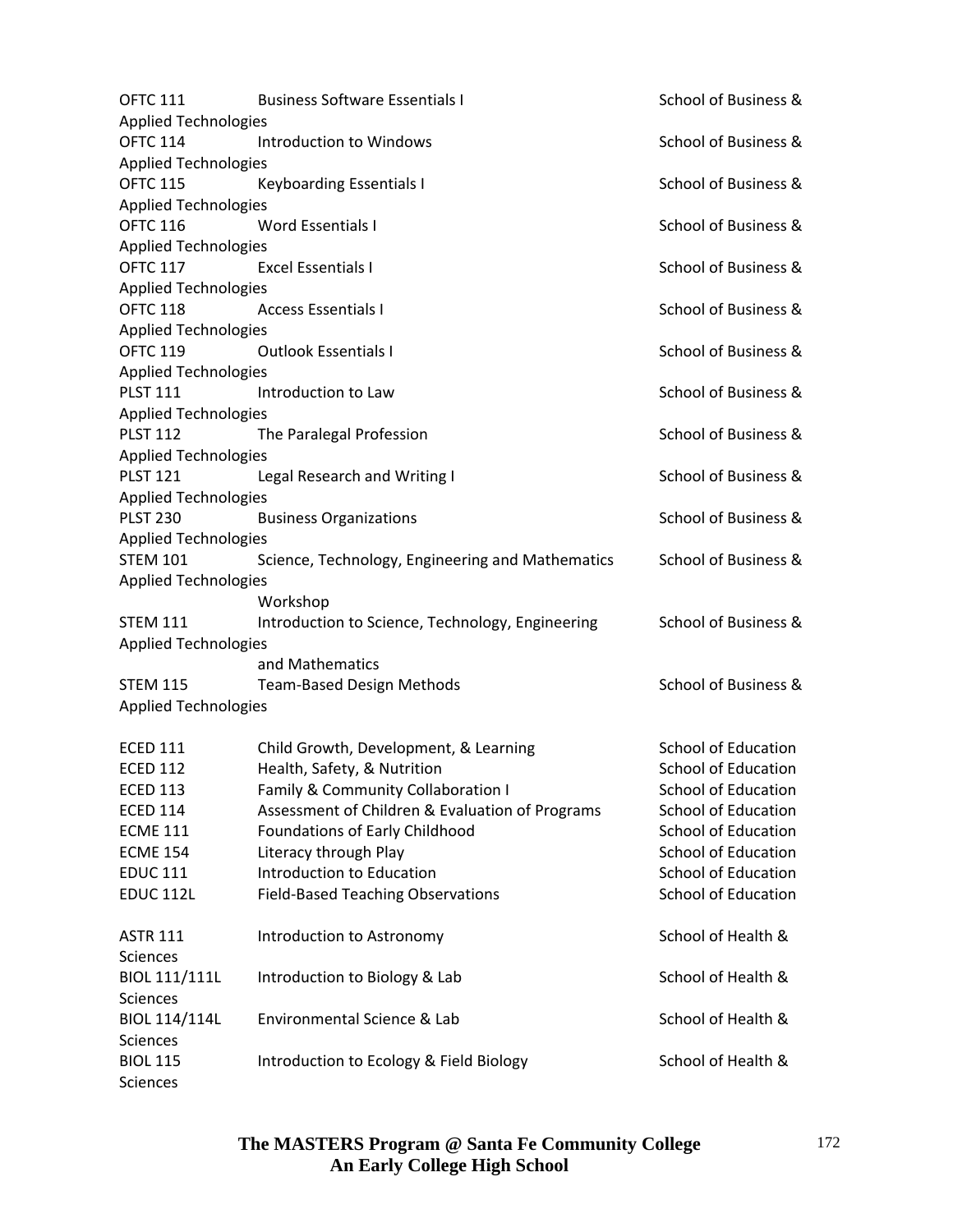| <b>BIOL 123/123L</b>        | Biology for Health Sciences & Lab                 | School of Health & |
|-----------------------------|---------------------------------------------------|--------------------|
| Sciences<br><b>BIOL 130</b> | Anatomy & Physiology I                            | School of Health & |
| <b>Sciences</b>             |                                                   |                    |
| <b>BIOL 130L</b>            | Anatomy & Physiology I Lab                        | School of Health & |
| <b>Sciences</b>             |                                                   |                    |
| BIOL 201/201L               | Cell Biology & Lab                                | School of Health & |
| <b>Sciences</b>             |                                                   |                    |
| <b>BIOL 202/202L</b>        | Genetics & Lab                                    | School of Health & |
| <b>Sciences</b>             |                                                   |                    |
| <b>CHEM 111</b>             | Introduction to Chemistry                         | School of Health & |
| <b>Sciences</b>             |                                                   |                    |
| <b>CHEM 111L</b>            | Introduction to Chemistry Lab                     | School of Health & |
| <b>Sciences</b>             |                                                   |                    |
| <b>CHEM 121</b>             | <b>General Chemistry I</b>                        | School of Health & |
| <b>Sciences</b>             |                                                   |                    |
| <b>CHEM 121L</b>            | <b>General Chemistry II</b>                       | School of Health & |
| <b>Sciences</b>             |                                                   |                    |
| CHEM 122/122L               | General Chemistry I & Lab                         | School of Health & |
| <b>Sciences</b>             |                                                   |                    |
| CHEM 212L                   | Integrated Organic/Biochemistry Lab               | School of Health & |
| <b>Sciences</b>             |                                                   |                    |
| <b>CHEM212</b>              | Integrated Organic/Biochemistry                   | School of Health & |
| <b>Sciences</b>             |                                                   |                    |
| <b>EMSI 151L</b>            | <b>Basic Life Support--CPR</b>                    | School of Health & |
| <b>Sciences</b>             |                                                   |                    |
| <b>EMSI 153</b>             | First Responder                                   | School of Health & |
| <b>Sciences</b>             |                                                   |                    |
| <b>EMSI 160</b>             | <b>EMT Basic</b>                                  | School of Health & |
| <b>Sciences</b>             |                                                   |                    |
| <b>EMSI 160L</b>            | <b>EMT Basic Lab</b>                              | School of Health & |
| Sciences                    |                                                   |                    |
| <b>EXSC 111</b>             | <b>Fundamentals of Human Movement</b>             | School of Health & |
| <b>Sciences</b>             |                                                   |                    |
| <b>EXSC 112</b>             | Weight Management and Exercise Adherence          | School of Health & |
| <b>Sciences</b>             |                                                   |                    |
| <b>EXSC 113</b>             | Exercise Physiology and Fundamentals of Anatomy   | School of Health & |
| <b>Sciences</b>             |                                                   |                    |
| <b>EXSC 114</b>             | <b>Health Screening and Fitness Testing</b>       | School of Health & |
| Sciences                    |                                                   |                    |
|                             |                                                   | School of Health & |
| <b>EXSC 115</b>             | <b>Exercise Prescription/Injury Management</b>    |                    |
| Sciences                    |                                                   |                    |
| <b>EXSC 116</b>             | Legal and Professional Responsibilities/Marketing | School of Health & |
| <b>Sciences</b>             |                                                   |                    |
| <b>EXSC 120</b>             | <b>Instructional Methods: Pilates</b>             | School of Health & |
| Sciences                    |                                                   |                    |
| <b>EXSC 122</b>             | <b>Instructional Methods: Youth Fitness</b>       | School of Health & |
| Sciences                    |                                                   |                    |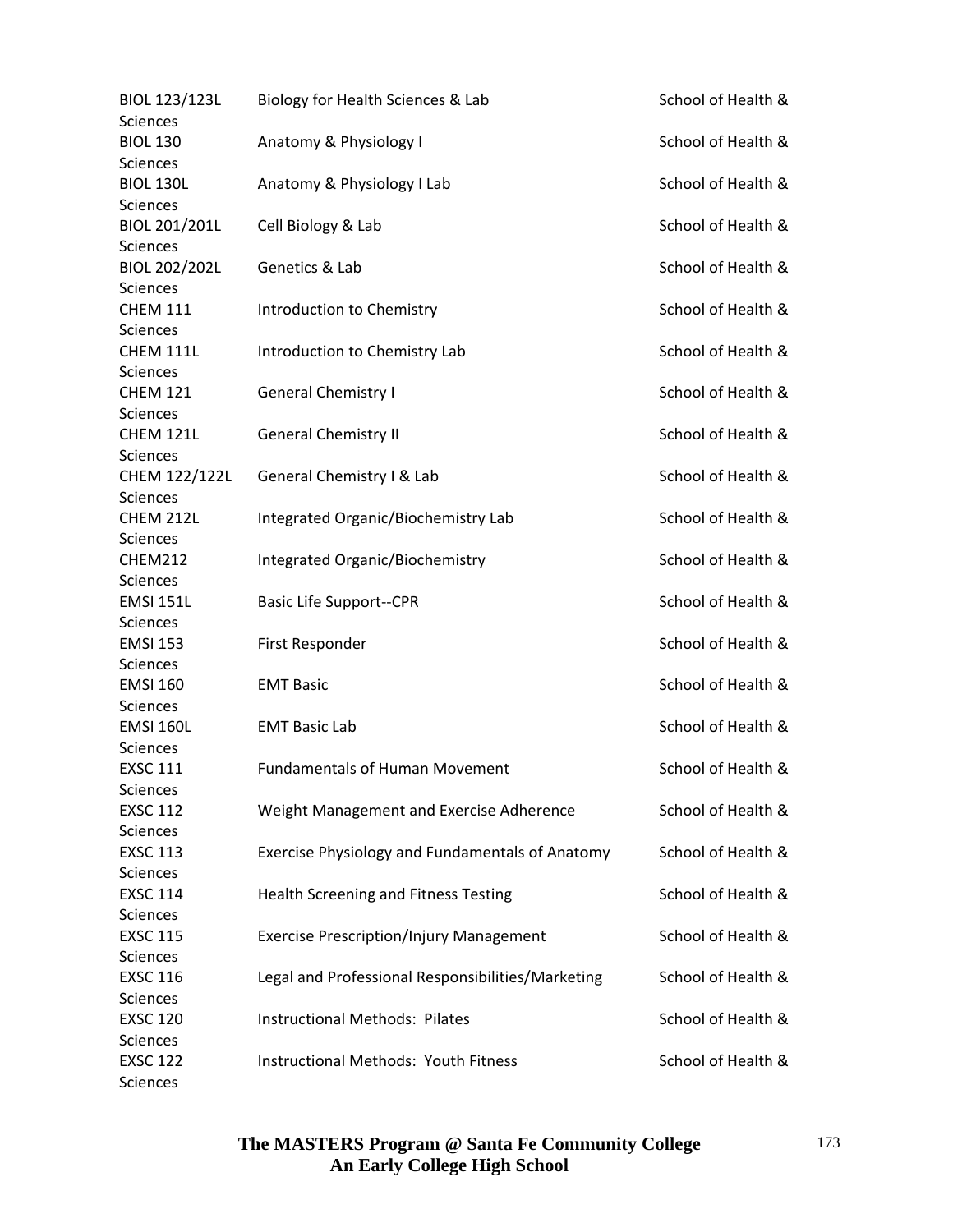| <b>EXSC 123</b>  | <b>Instructional Methods: Fitness Cycling</b>        | School of Health & |
|------------------|------------------------------------------------------|--------------------|
| Sciences         |                                                      |                    |
| <b>EXSC 124</b>  | <b>Instructional Methods: Senior Fitness</b>         | School of Health & |
| Sciences         |                                                      |                    |
| <b>EXSC 126</b>  | <b>Instructional Methods: Personal Training</b>      | School of Health & |
| Sciences         |                                                      |                    |
| <b>EXSC 127</b>  | <b>Certification Review</b>                          | School of Health & |
| <b>Sciences</b>  |                                                      |                    |
| <b>EXSC 129</b>  | <b>Instructional Methods: Dance Exercise</b>         | School of Health & |
| Sciences         |                                                      |                    |
| <b>EXSC 130</b>  | Instructional Methods: ACSM HFI Review               | School of Health & |
| Sciences         |                                                      |                    |
| <b>EXSC 132</b>  | Instructional Methods: Alternative Strenght Training | School of Health & |
| Sciences         |                                                      |                    |
| <b>EXSC 133</b>  | Instructional Methods: Training Techniques Review    | School of Health & |
| Sciences         |                                                      |                    |
| <b>EXSC 134</b>  | <b>Instructional Methods: Outdoor Applications</b>   | School of Health & |
| Sciences         |                                                      |                    |
| <b>EXSC 200</b>  | <b>Exercise Physiology</b>                           | School of Health & |
| Sciences         |                                                      |                    |
| <b>EXSC 201</b>  | Human Movement                                       | School of Health & |
| Sciences         |                                                      |                    |
| <b>EXSC 202</b>  | Instruction in Lifestyle Change                      | School of Health & |
| Sciences         |                                                      |                    |
| <b>EXSC 210</b>  | Prevention and Care of Exercise Injury               | School of Health & |
| Sciences         |                                                      |                    |
| <b>EXSC 211</b>  | <b>Fitness Management</b>                            | School of Health & |
| <b>Sciences</b>  |                                                      |                    |
| <b>EXSC 220</b>  | <b>Fitness and Exercise Testing</b>                  | School of Health & |
| Sciences         |                                                      |                    |
| <b>EXSC 230</b>  | Physical Fitness Theory and Instruction              | School of Health & |
| Sciences         |                                                      |                    |
| GEOL 111/111L    | Physical Geology & Lab                               | School of Health & |
| Sciences         |                                                      |                    |
| GEOL 112/112L    | Historical Geology & Lab                             | School of Health & |
| <b>Sciences</b>  |                                                      |                    |
| <b>HLCR 111L</b> | <b>Introduction to Health Careers</b>                | School of Health & |
| <b>Sciences</b>  |                                                      |                    |
| <b>HLCR 113</b>  |                                                      | School of Health & |
|                  | <b>Medical Terminology</b>                           |                    |
| <b>Sciences</b>  |                                                      |                    |
| <b>HLCR 125L</b> | Nurse Aide                                           | School of Health & |
| <b>Sciences</b>  |                                                      |                    |
| <b>HPER 111L</b> | <b>Beginning Yoga</b>                                | School of Health & |
| <b>Sciences</b>  |                                                      |                    |
| <b>HPER 114L</b> | The Method Based on Pilates                          | School of Health & |
| <b>Sciences</b>  |                                                      |                    |
| <b>HPER 117L</b> | <b>Beginning Body Sculpting</b>                      | School of Health & |
| Sciences         |                                                      |                    |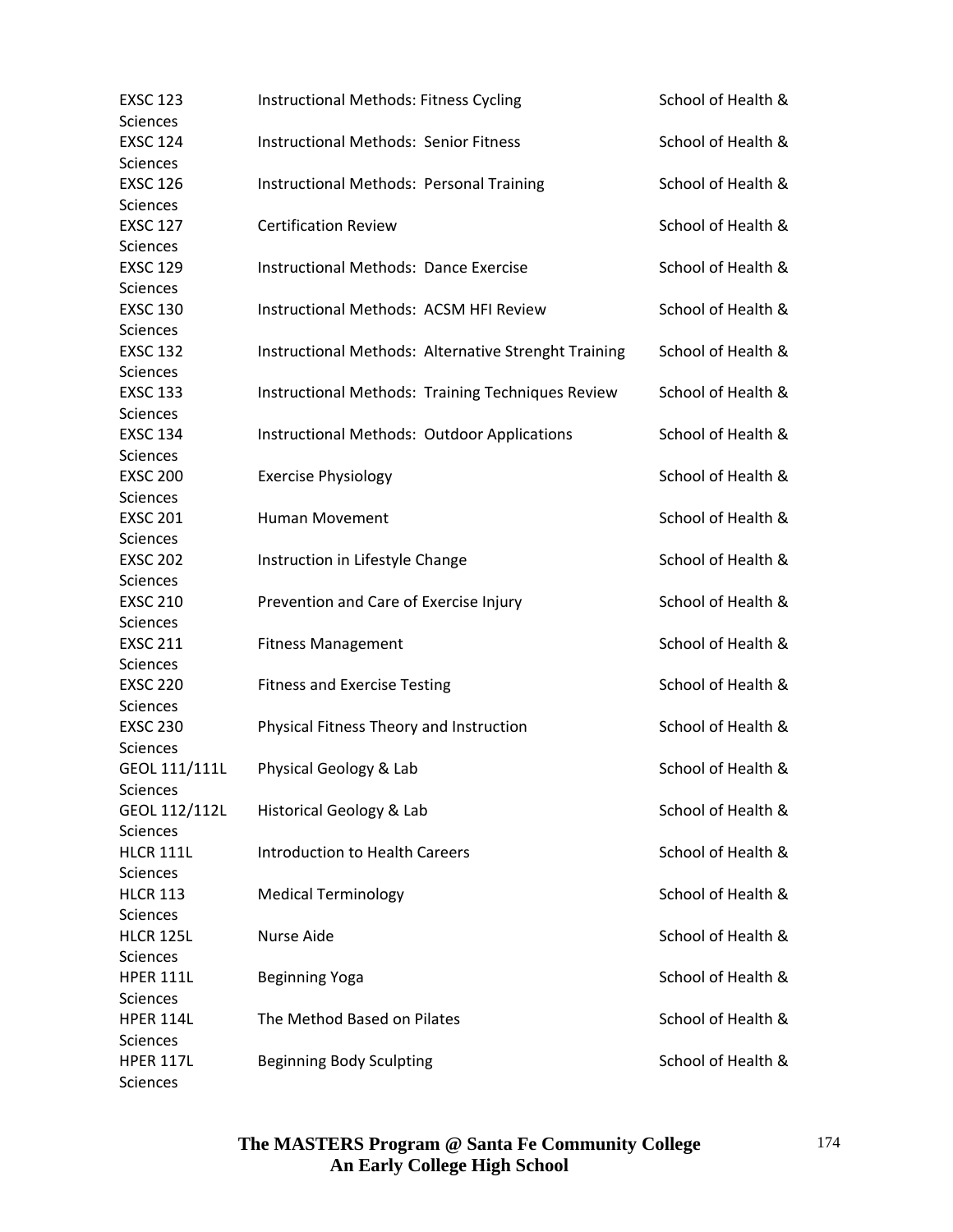| <b>HPER 122L</b>    | Beginning Aerobic Kickboxing     | School of Health &       |
|---------------------|----------------------------------|--------------------------|
| <b>Sciences</b>     |                                  |                          |
| HPER 134L           | Conditioning: Abs, Hips, Thighs  | School of Health &       |
| <b>Sciences</b>     |                                  |                          |
| HPER 144L           | Backpacking                      | School of Health &       |
| <b>Sciences</b>     |                                  |                          |
| <b>HPER 160L</b>    | <b>Fitness Cycling</b>           | School of Health &       |
| <b>Sciences</b>     |                                  |                          |
| <b>HPER 172L</b>    | Beginning Fitness Program        | School of Health &       |
| <b>Sciences</b>     |                                  |                          |
| <b>HPER 173L</b>    | <b>Swimming Fitness Program</b>  | School of Health &       |
| <b>Sciences</b>     |                                  |                          |
| HPER 184L           | Orienteering                     | School of Health &       |
| <b>Sciences</b>     |                                  |                          |
| <b>HPER 200</b>     | Lifetime Fitness & Wellness      | School of Health &       |
| <b>Sciences</b>     |                                  |                          |
| <b>HPER 210L</b>    | <b>Meditation &amp; Yoga</b>     | School of Health &       |
| <b>Sciences</b>     |                                  |                          |
| <b>HPER 232L</b>    | <b>LifeGuard Training</b>        | School of Health &       |
| <b>Sciences</b>     |                                  |                          |
| <b>NUTR 200</b>     | Nutrition                        | School of Health &       |
| <b>Sciences</b>     |                                  |                          |
| <b>NUTR 209</b>     | Nutrition in Chronic Disease     | School of Health &       |
| Sciences            |                                  |                          |
| <b>NUTR 221</b>     | Diabetes Management              | School of Health &       |
| <b>Sciences</b>     |                                  |                          |
| <b>NUTR 230</b>     | Nutrition for Fitness & Sport    | School of Health &       |
| <b>Sciences</b>     |                                  |                          |
| <b>PHYS 111</b>     | Introduction to Physics          | School of Health &       |
| <b>Sciences</b>     |                                  |                          |
| <b>PHYS 111L</b>    | Introduction to Physics Lab      | School of Health &       |
| Sciences            |                                  |                          |
| PHYS 121/121L       | General Physics I & Lab          | School of Health &       |
| Sciences            |                                  |                          |
| PHYS 122/122L       | General Physics II & Lab         | School of Health &       |
| <b>Sciences</b>     |                                  |                          |
| <b>PHYS 161</b>     | Calculus Physics I               | School of Health &       |
| <b>Sciences</b>     |                                  |                          |
| <b>PHYS 161L</b>    | Calculus Physics I Lab           | School of Health &       |
| <b>Sciences</b>     |                                  |                          |
| PHYS 162/162L       | Calculus Physics II & Lab        | School of Health &       |
| <b>Sciences</b>     |                                  |                          |
| <b>AMSL 111</b>     | American Sign Language I         | School of Liberal Arts & |
| <b>Core Studies</b> |                                  |                          |
| <b>AMSL 112</b>     | American Sign Language II        | School of Liberal Arts & |
| Core Studies        |                                  |                          |
| <b>ANTH 111</b>     | Origins & Antiquity of Humankind | School of Liberal Arts & |
| Core Studies        |                                  |                          |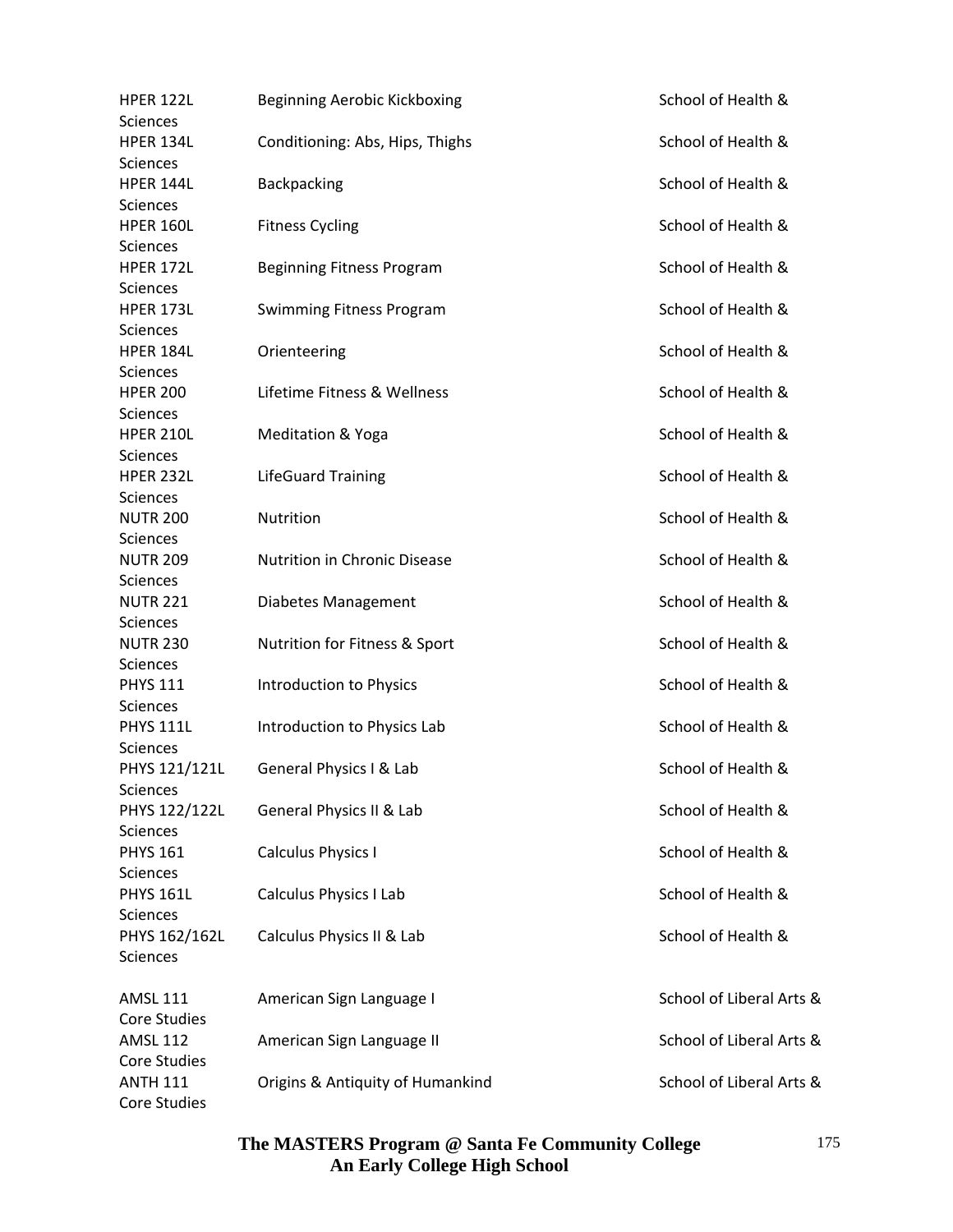| <b>ANTH 112</b>     | The Nature of Culture                      | School of Liberal Arts & |
|---------------------|--------------------------------------------|--------------------------|
| <b>Core Studies</b> |                                            |                          |
| <b>ANTH 113</b>     | World Archaeology                          | School of Liberal Arts & |
| <b>Core Studies</b> |                                            |                          |
| <b>ANTH 207</b>     | <b>Cultures of the Southwest</b>           | School of Liberal Arts & |
| <b>Core Studies</b> |                                            |                          |
| <b>ARBC 111</b>     | Arabic I                                   | School of Liberal Arts & |
| <b>Core Studies</b> |                                            |                          |
| <b>ARBC 111L</b>    | Arabic I Lab                               | School of Liberal Arts & |
| <b>Core Studies</b> |                                            |                          |
| <b>CHIN 111</b>     | <b>Beginning Mandarin I</b>                | School of Liberal Arts & |
| <b>Core Studies</b> |                                            |                          |
| <b>CHIN 112</b>     | <b>Beginning Mandarin II</b>               | School of Liberal Arts & |
| <b>Core Studies</b> |                                            |                          |
| <b>ENGL 111</b>     | <b>Composition &amp; Rhetoric</b>          | School of Liberal Arts & |
| <b>Core Studies</b> |                                            |                          |
| <b>ENGL 112</b>     | Composition & Literature                   | School of Liberal Arts & |
| <b>Core Studies</b> |                                            |                          |
| <b>ENGL 119</b>     | <b>Professional Communication</b>          | School of Liberal Arts & |
| <b>Core Studies</b> |                                            |                          |
| <b>ENGL 210</b>     | Film & Literature                          | School of Liberal Arts & |
| <b>Core Studies</b> |                                            |                          |
| <b>ENGL 216</b>     | <b>Technical Writing</b>                   | School of Liberal Arts & |
| <b>Core Studies</b> |                                            |                          |
| <b>ENGL 221</b>     | <b>Beginning Creative Writing -Fiction</b> | School of Liberal Arts & |
| <b>Core Studies</b> |                                            |                          |
| <b>ENGL 239</b>     | Myth & Literature                          | School of Liberal Arts & |
| <b>Core Studies</b> |                                            |                          |
| <b>ENGL 240</b>     | <b>Bible as Literature</b>                 | School of Liberal Arts & |
| <b>Core Studies</b> |                                            |                          |
| <b>ENGL 244</b>     | Literature of the Western World I          | School of Liberal Arts & |
| <b>Core Studies</b> |                                            |                          |
| <b>ENGL 245</b>     | Literature of the Western World II         | School of Liberal Arts & |
| Core Studies        |                                            |                          |
| <b>ENGL 250</b>     | The Drama                                  | School of Liberal Arts & |
| <b>Core Studies</b> |                                            |                          |
| <b>ENGL 251</b>     | <b>British Literature I</b>                | School of Liberal Arts & |
| <b>Core Studies</b> |                                            |                          |
| <b>ENGL 252</b>     | <b>British Literature II</b>               | School of Liberal Arts & |
| Core Studies        |                                            |                          |
| <b>ENGL 253</b>     | Introduction to Shakespeare                | School of Liberal Arts & |
| <b>Core Studies</b> |                                            |                          |
| <b>ENGL 261</b>     | American Literature I                      | School of Liberal Arts & |
| <b>Core Studies</b> |                                            |                          |
| <b>ENGL 262</b>     | American Literature II                     | School of Liberal Arts & |
| Core Studies        |                                            |                          |
| <b>ENGL 270</b>     | Literature of the Southwest                | School of Liberal Arts & |
| Core Studies        |                                            |                          |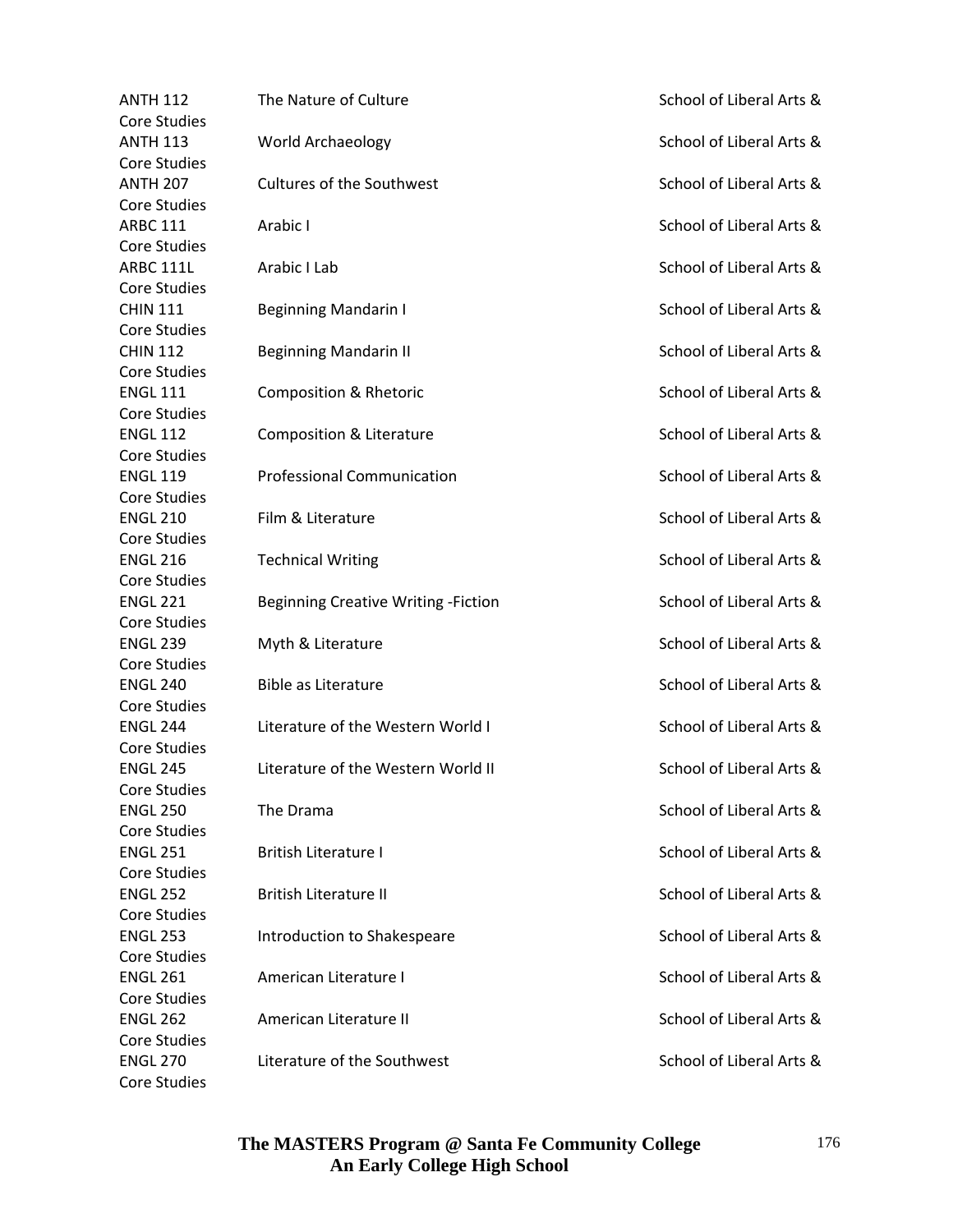| <b>ENGL 273</b>     | Native American Literature        | School of Liberal Arts & |
|---------------------|-----------------------------------|--------------------------|
| <b>Core Studies</b> |                                   |                          |
| <b>ENGL 280</b>     | 20th-Century Literature           | School of Liberal Arts & |
| <b>Core Studies</b> |                                   |                          |
| <b>ENGL 286</b>     | The Novel                         | School of Liberal Arts & |
| <b>Core Studies</b> |                                   |                          |
| <b>ENGL 287</b>     | Introduction to Short Fiction     | School of Liberal Arts & |
| <b>Core Studies</b> |                                   |                          |
| <b>ENGL 288</b>     | Introduction to Poetry            | School of Liberal Arts & |
| <b>Core Studies</b> |                                   |                          |
| <b>FREN 111</b>     | French I                          | School of Liberal Arts & |
| <b>Core Studies</b> |                                   |                          |
| <b>FREN 112</b>     | French II                         | School of Liberal Arts & |
| <b>Core Studies</b> |                                   |                          |
| <b>FREN 211</b>     | Intermediate French I             | School of Liberal Arts & |
| <b>Core Studies</b> |                                   |                          |
| <b>FREN 212</b>     | Intermediate French II            | School of Liberal Arts & |
|                     |                                   |                          |
| <b>Core Studies</b> |                                   |                          |
| <b>GERM 111</b>     | German I                          | School of Liberal Arts & |
| <b>Core Studies</b> |                                   |                          |
| <b>GERM 112</b>     | German II                         | School of Liberal Arts & |
| <b>Core Studies</b> |                                   |                          |
| <b>HIST 111</b>     | <b>Western Civilization I</b>     | School of Liberal Arts & |
| <b>Core Studies</b> |                                   |                          |
| <b>HIST 112</b>     | <b>Western Civilization II</b>    | School of Liberal Arts & |
| <b>Core Studies</b> |                                   |                          |
| <b>HIST 161</b>     | United States History to 1877     | School of Liberal Arts & |
| <b>Core Studies</b> |                                   |                          |
| <b>HIST 162</b>     | United States History from 1877   | School of Liberal Arts & |
| <b>Core Studies</b> |                                   |                          |
| <b>HIST 260</b>     | History of New Mexico             | School of Liberal Arts & |
| <b>Core Studies</b> |                                   |                          |
| <b>HUDV 170</b>     | <b>Volunteer Service</b>          | School of Liberal Arts & |
| Core Studies        |                                   |                          |
| <b>HUDV 270</b>     | Service Leadership                | School of Liberal Arts & |
| <b>Core Studies</b> |                                   |                          |
| <b>HUMS 191</b>     | Media & Culture                   | School of Liberal Arts & |
| <b>Core Studies</b> |                                   |                          |
| <b>HUMS 211</b>     | Humanities I                      | School of Liberal Arts & |
| Core Studies        |                                   |                          |
| <b>HUMS 212</b>     | Humanities II                     | School of Liberal Arts & |
| <b>Core Studies</b> |                                   |                          |
| <b>HUMS 221</b>     | The 20th Century World - Part I   | School of Liberal Arts & |
| <b>Core Studies</b> |                                   |                          |
| <b>HUMS 222</b>     | The 20th Century World - Part II  | School of Liberal Arts & |
| <b>Core Studies</b> |                                   |                          |
| <b>HUSV 111</b>     | <b>Human Services Professions</b> | School of Liberal Arts & |
| Core Studies        |                                   |                          |
|                     |                                   |                          |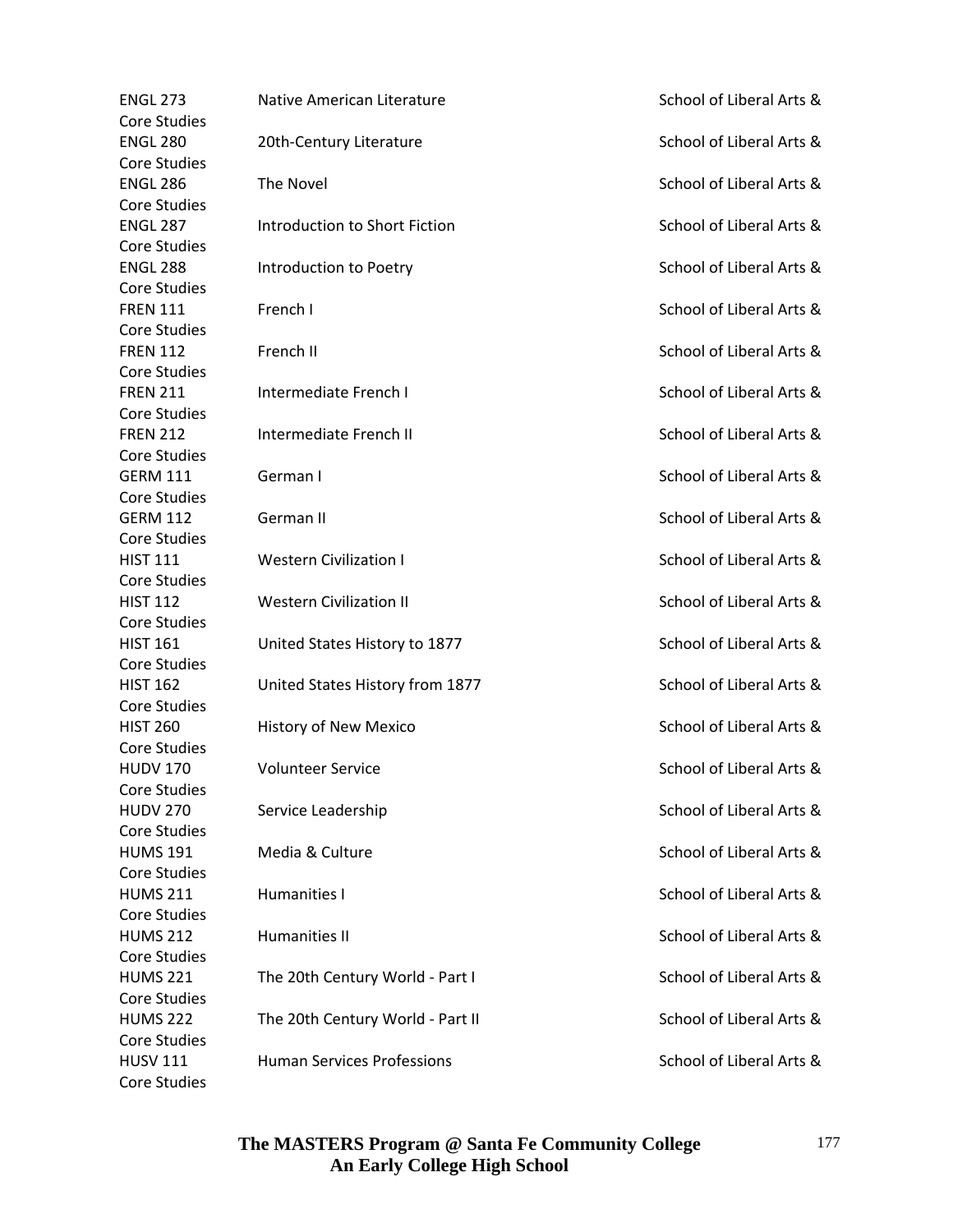| <b>INTR 231</b>                        | American Deaf Culture                     | School of Liberal Arts & |
|----------------------------------------|-------------------------------------------|--------------------------|
| <b>Core Studies</b>                    |                                           |                          |
| <b>ITAL 111</b>                        | Italian I                                 | School of Liberal Arts & |
| <b>Core Studies</b>                    |                                           |                          |
| <b>ITAL 112</b>                        | Italian II                                | School of Liberal Arts & |
| <b>Core Studies</b>                    |                                           |                          |
| <b>JAPN 111</b>                        | Japanese I & Lab                          | School of Liberal Arts & |
| <b>Core Studies</b>                    |                                           |                          |
| <b>JAPN 112</b>                        | Japanese II                               | School of Liberal Arts & |
| <b>Core Studies</b>                    |                                           |                          |
| <b>MATH 121</b>                        | College Algebra                           | School of Liberal Arts & |
| <b>Core Studies</b>                    |                                           |                          |
| <b>MATH 135</b>                        | Introduction to Probability & Statistics  | School of Liberal Arts & |
| <b>Core Studies</b>                    |                                           |                          |
| <b>MATH 150L</b>                       | Pre-Calculus                              | School of Liberal Arts & |
| <b>Core Studies</b>                    |                                           |                          |
| <b>MATH 155</b>                        | Trigonometry with Vectors                 | School of Liberal Arts & |
| <b>Core Studies</b>                    |                                           |                          |
| <b>MATH 162</b>                        | Calculus I                                | School of Liberal Arts & |
| <b>Core Studies</b>                    |                                           |                          |
| <b>MATH 163</b>                        | Calculus II                               | School of Liberal Arts & |
| <b>Core Studies</b>                    |                                           |                          |
| <b>MATH 180</b>                        | <b>Elements of Calculus I</b>             | School of Liberal Arts & |
|                                        |                                           |                          |
| <b>Core Studies</b><br><b>MATH 181</b> | <b>Elements of Calculus II</b>            |                          |
|                                        |                                           | School of Liberal Arts & |
| <b>Core Studies</b>                    |                                           |                          |
| <b>MATH 264</b>                        | Calculus III                              | School of Liberal Arts & |
| <b>Core Studies</b>                    |                                           |                          |
| <b>PHIL 111</b>                        | Introduction to Philosophy                | School of Liberal Arts & |
| <b>Core Studies</b>                    |                                           |                          |
| <b>PHIL 155</b>                        | Logic & Critical Thinking                 | School of Liberal Arts & |
| <b>Core Studies</b>                    |                                           |                          |
| <b>PHIL 220</b>                        | <b>Ethical Theory</b>                     | School of Liberal Arts & |
| Core Studies                           |                                           |                          |
| <b>PHIL 245</b>                        | <b>Business Ethics</b>                    | School of Liberal Arts & |
| <b>Core Studies</b>                    |                                           |                          |
| <b>PHIL 246</b>                        | <b>Biomedical Ethics</b>                  | School of Liberal Arts & |
| <b>Core Studies</b>                    |                                           |                          |
| <b>PHIL 258</b>                        | Environmental Ethics & Sustainability     | School of Liberal Arts & |
| <b>Core Studies</b>                    |                                           |                          |
| <b>PHIL 265</b>                        | <b>Comparative World Religions</b>        | School of Liberal Arts & |
| <b>Core Studies</b>                    |                                           |                          |
| <b>POLI 200</b>                        | <b>American Government &amp; Politics</b> | School of Liberal Arts & |
| <b>Core Studies</b>                    |                                           |                          |
| <b>POLI 211</b>                        | <b>New Mexico Government</b>              | School of Liberal Arts & |
| <b>Core Studies</b>                    |                                           |                          |
| <b>POLI 215</b>                        | <b>Comparative Politics</b>               | School of Liberal Arts & |
| Core Studies                           |                                           |                          |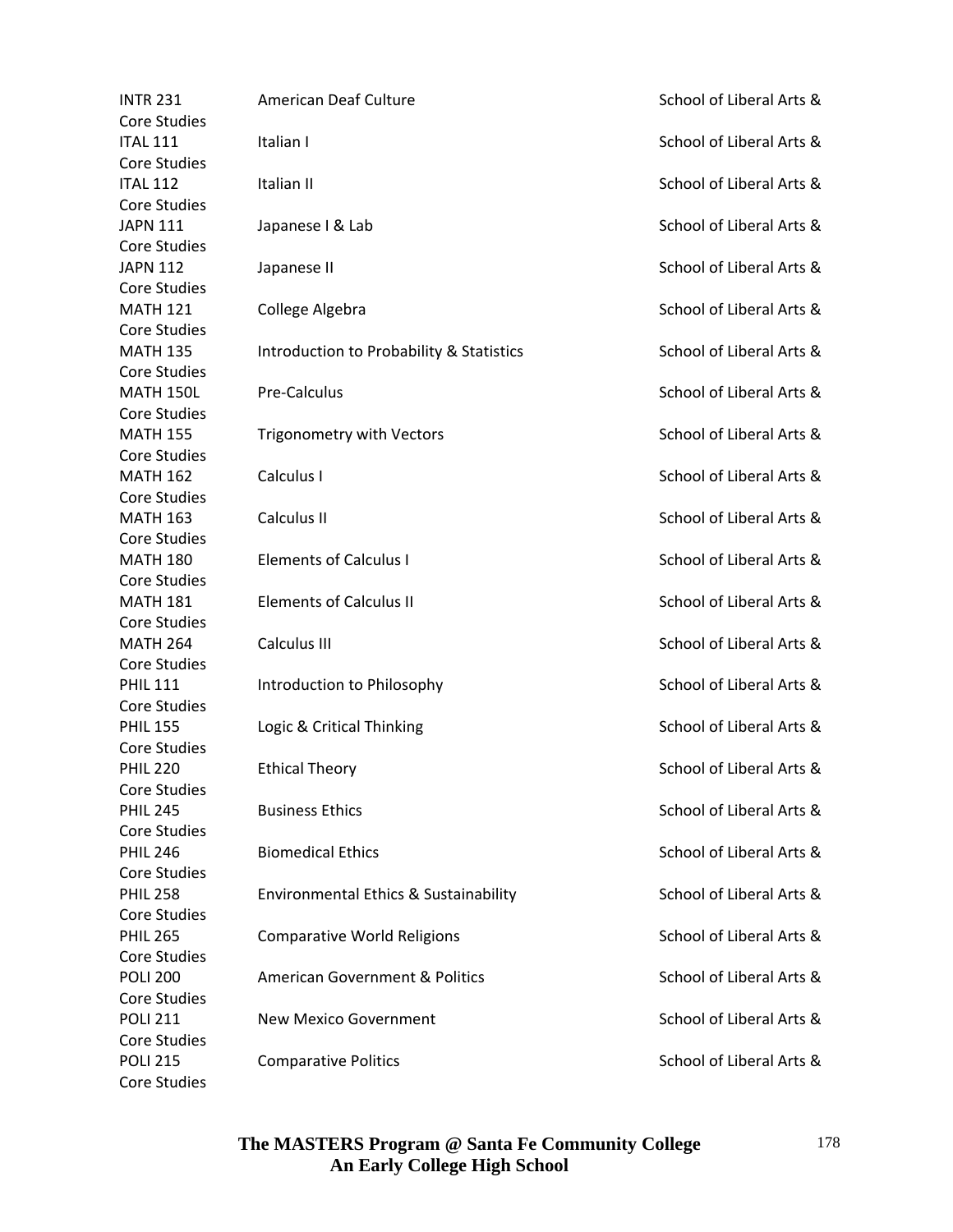| <b>PSYC 111</b>     | Psychology I                              | School of Liberal Arts & |
|---------------------|-------------------------------------------|--------------------------|
| <b>Core Studies</b> |                                           |                          |
| <b>PSYC 231</b>     | Psychology of Personality                 | School of Liberal Arts & |
| <b>Core Studies</b> |                                           |                          |
| <b>PSYC 240</b>     | Abnormal Psychology                       | School of Liberal Arts & |
| <b>Core Studies</b> |                                           |                          |
| <b>PSYC 250</b>     | Brain & Behavior                          | School of Liberal Arts & |
| Core Studies        |                                           |                          |
| <b>PSYC 265</b>     | Cognitive Psychology                      | School of Liberal Arts & |
| <b>Core Studies</b> |                                           |                          |
| <b>PSYC 280</b>     | <b>Human Sexuality</b>                    | School of Liberal Arts & |
| <b>Core Studies</b> |                                           |                          |
| <b>PSYC 290</b>     | Developmental Psychology                  | School of Liberal Arts & |
| <b>Core Studies</b> |                                           |                          |
| <b>SOCI 111</b>     | Introduction to Sociology                 | School of Liberal Arts & |
| Core Studies        |                                           |                          |
| <b>SOCI 209</b>     | Aging & The Family                        | School of Liberal Arts & |
| <b>Core Studies</b> |                                           |                          |
| <b>SOCI 216</b>     | Race, Class & Gender                      | School of Liberal Arts & |
| <b>Core Studies</b> |                                           |                          |
| <b>SOCI 220</b>     | <b>Social Problems</b>                    | School of Liberal Arts & |
| <b>Core Studies</b> |                                           |                          |
|                     |                                           |                          |
| <b>SOCI 225</b>     | Marriage, Family & Intimate Relationships | School of Liberal Arts & |
| Core Studies        |                                           |                          |
| SPAN 111/111L       | Spanish I                                 | School of Liberal Arts & |
| Core Studies        |                                           |                          |
| SPAN 112/112L       | Spanish II                                | School of Liberal Arts & |
| <b>Core Studies</b> |                                           |                          |
| <b>SPAN 113L</b>    | Beginning Heritage Spanish I              | School of Liberal Arts & |
| <b>Core Studies</b> |                                           |                          |
| <b>SPAN 114L</b>    | Beginning Heritage Spanish II             | School of Liberal Arts & |
| <b>Core Studies</b> |                                           |                          |
| <b>SPAN 150</b>     | Conversational Spanish I                  | School of Liberal Arts & |
| Core Studies        |                                           |                          |
| <b>SPAN 211</b>     | Intermediate Spanish I                    | School of Liberal Arts & |
| Core Studies        |                                           |                          |
| <b>SPAN 212</b>     | Intermediate Spanish II                   | School of Liberal Arts & |
| Core Studies        |                                           |                          |
| <b>SPAN 213</b>     | Intermediate Heritage Spanish I           | School of Liberal Arts & |
| Core Studies        |                                           |                          |
| <b>SPAN 214</b>     | Intermediate Heritage Spanish II          | School of Liberal Arts & |
| <b>Core Studies</b> |                                           |                          |
| <b>SPAN 250</b>     | Conversational Spanish II                 | School of Liberal Arts & |
| <b>Core Studies</b> |                                           |                          |
| <b>SPAN 280</b>     | Introduction to Hispanic Literature       | School of Liberal Arts & |
| Core Studies        |                                           |                          |
| <b>SPAN 284</b>     | Chicano Literature & Expression           | School of Liberal Arts & |
| <b>Core Studies</b> |                                           |                          |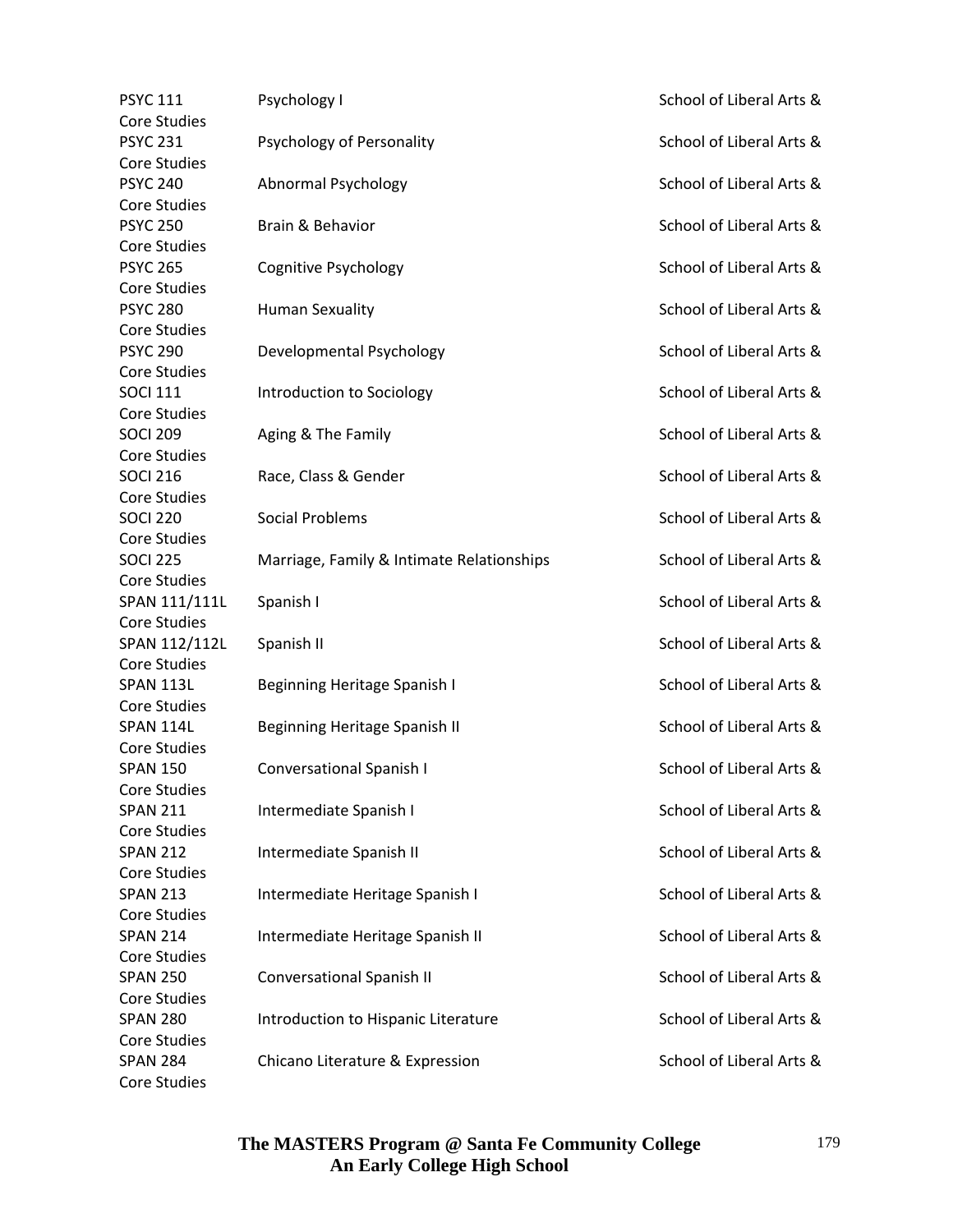| SPAN 285        | Latin American Feminist Expression | School of Liberal Arts & |
|-----------------|------------------------------------|--------------------------|
| Core Studies    |                                    |                          |
| SPAN 286        | Southwest Culture through Film     | School of Liberal Arts & |
| Core Studies    |                                    |                          |
| SPCH 111        | <b>Public Speaking</b>             | School of Liberal Arts & |
| Core Studies    |                                    |                          |
| SPCH 220        | Interpersonal Communication        | School of Liberal Arts & |
| Core Studies    |                                    |                          |
| <b>SPCH 225</b> | <b>Small-Group Communication</b>   | School of Liberal Arts & |
| Core Studies    |                                    |                          |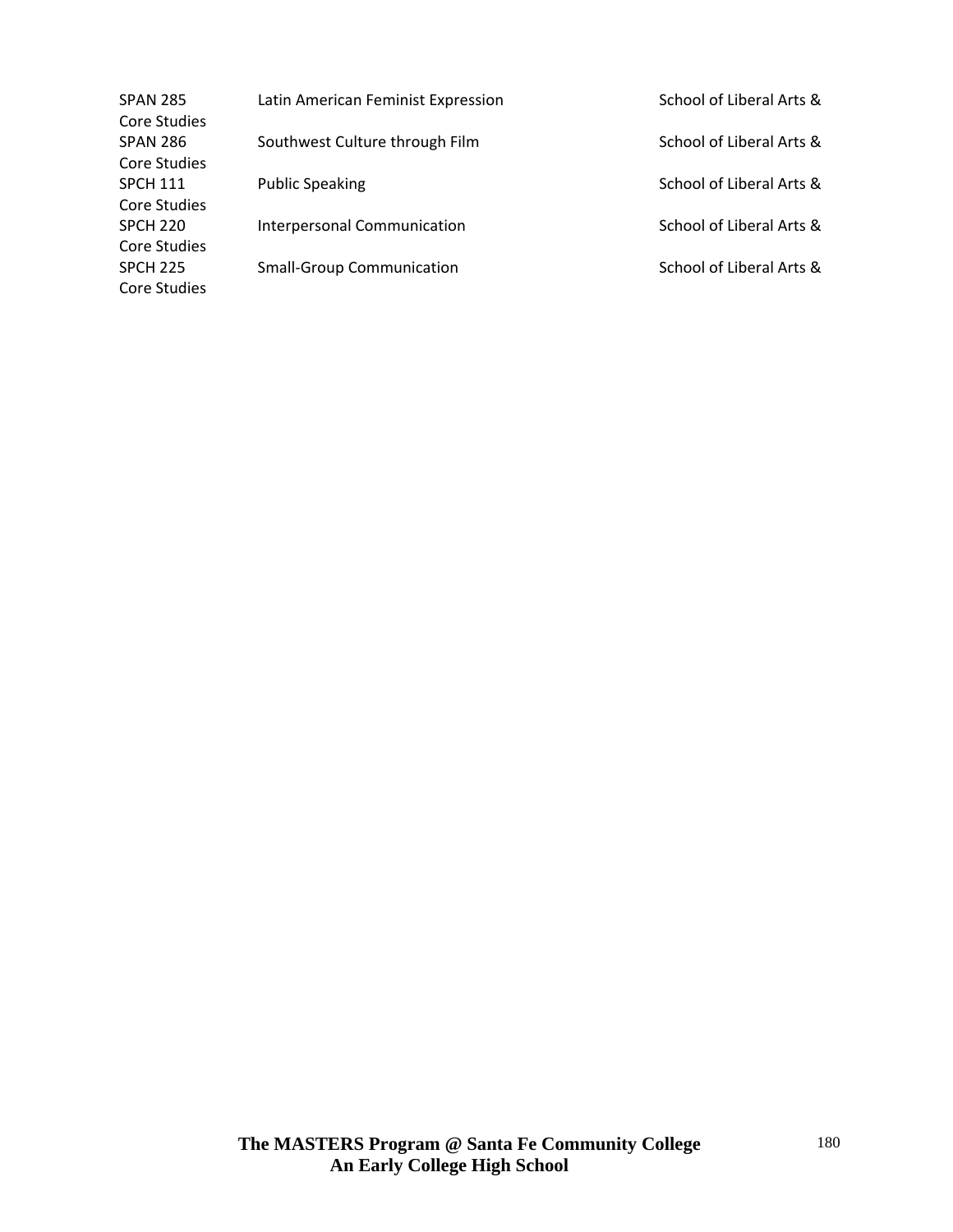John Bishop The MASTERS Program P.O. Box 31279 Santa Fe, NM 87594

Dear Mr. Bishop,

I appreciate working with you in the establishment of a new charter school in Santa Fe. The opportunity presented by The MASTERS Program will enrich those students choosing to pursue high school in this way.

Santa Fe Community College is committed to offering the space on campus as described in your application at an agreed upon cost. We also have the capacity in our classes to accommodate the charter school's students who are eligible to take dual credit courses. The College is prepared to enter into a dual credit master agreement with The MASTERS Program under the terms and conditions required by the New Mexico Public Education Departments regulation, if the charter school is approved.

For those students who are not eligible to take dual credit courses, the College is prepared to work out an arrangement as part of the premises lease or a memorandum of understanding whereby they can take advantage of the College's student services on par with enrolled dual credit students.

I look forward to the continued planning to make this a reality.

Sincerely,

Ron Liss, PhD Vice President for Academic and Student Affairs Santa Fe Community College